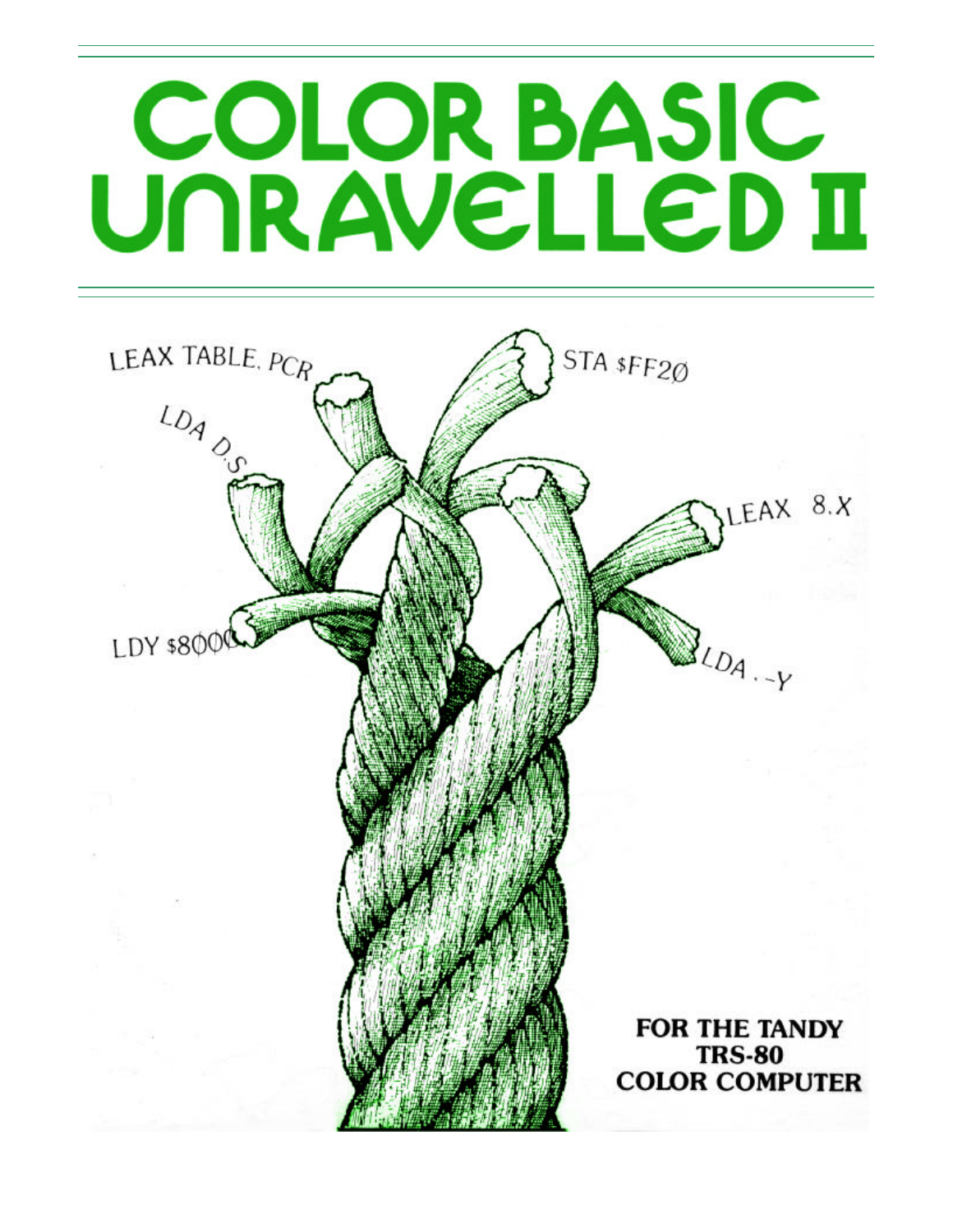# **TABLE OF CONTENTS**

| 1                     | FOREWORD                     |    |
|-----------------------|------------------------------|----|
| $\mathbf{2}^{\prime}$ | INTRODUCTION                 |    |
| 3                     | COLOR BASIC - AN INTERPRETER | 4  |
| 4                     | INTERPRETER MECHANICS        | 6  |
| 5                     | VARIABLES                    | 10 |
| 6                     | CONSOLE INPUT/OUTPUT         | 13 |

## **APPENDICES**

| A  | MEMORY MAP                      |
|----|---------------------------------|
| B  | DISASSEMBLY OF COLOR BASIC      |
| C  | BASIC ROUTINES AND ENTRY POINTS |
| D  | FLOATING POINT ROUTINES         |
| E. | BASIC S DATA/ASCII TABLES       |
| F  | MEMORY MAP DESCRIPTION          |
| G  | <b>INTERRUPTS</b>               |
| Н  | OPERATOR PRECEDENCE             |
| Τ  | BASIC 1.0 DIFFERENCES           |

- **J [BASIC 1.1 DIFFERENCES](#page-100-0)**
- **K [ASCII CHART](#page-105-0)**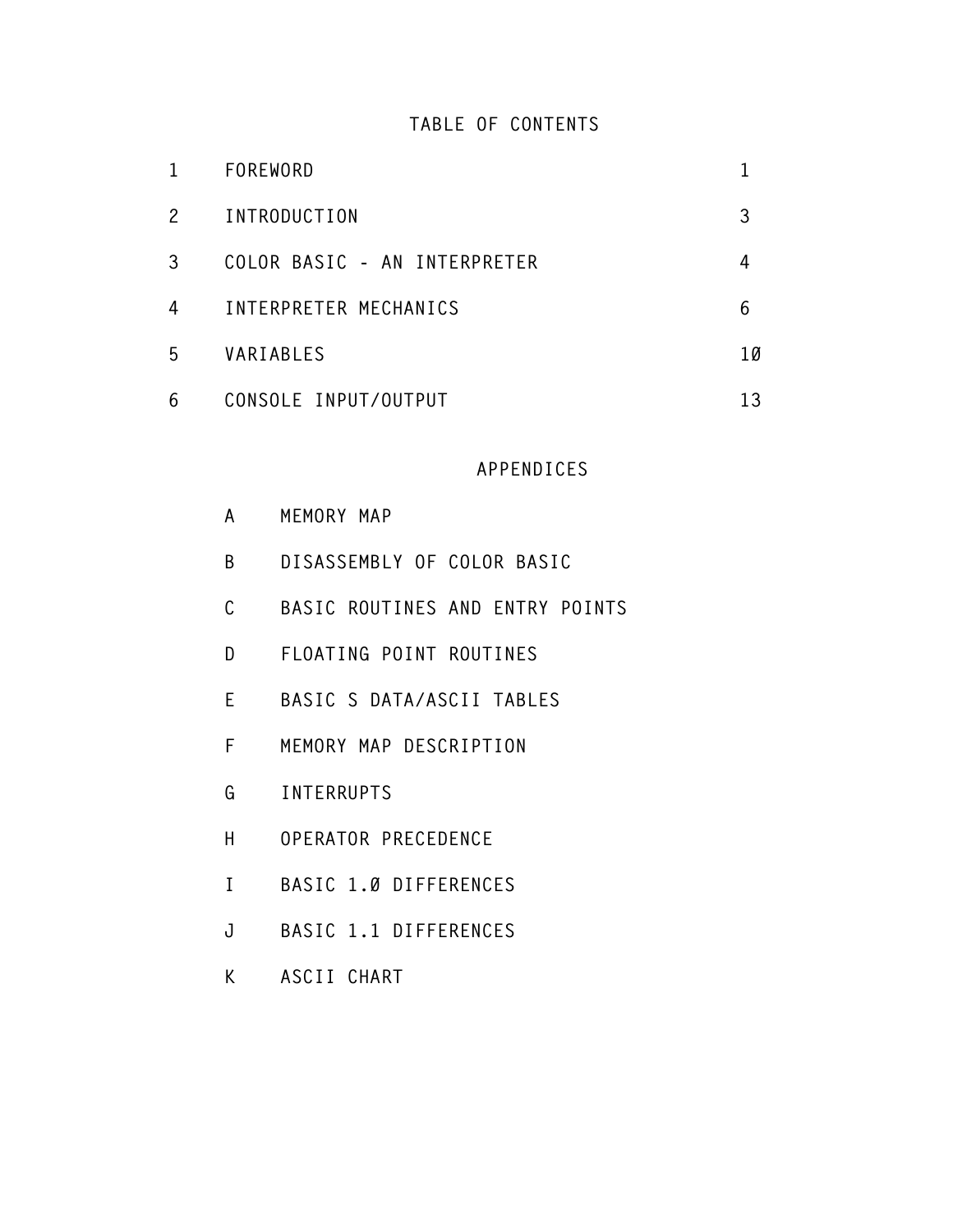#### **FOREWORD**

<span id="page-2-0"></span>Due to the many requests for the Unravelled Series produced by Spectral Associates, and the fact that these books are rare and no longer in production, I have taken it upon myself to reproduce them in electronic .PDF (Adobe Acrobat®) format.

I have re-disassembled the ROMs listed in this book, and added all the comments from the Original Extended Basic Unravelled Book. Some changes were made to make the book a little easier to read.

- 1. The comments have been cleaned up some. In cases where a comments continued onto the next line,  $a * is placed in the Labels column, as well$ as a  $*$  at the beginning of each line of the comment. In cases where the previous comment used this format,  $a = was used$ . This was done in the original, but not all comments stuck to this format.
- 2. I have renumbered all the line numbers. Each Appendix (with code) starts at Line 0001.
- 3. Some spell checking, and context checking was done to verify accuracy.
- 4. I used the Letter Gothic MT Bold Font. This allows for display of Slashed Zeros. I thought it important to be able to distinguish between 0 and O.
- 5. All the Hex code now shows the Opcodes.

There were other minor changes that were made to make viewing a little better. If any discrepancies arise, please let me know so that I may correct the errors. I can be contacted at: mailto:wzydhek@internetcds.com

Special Thanks to Jean-François Morin for pointing out those Oops to me. I d like to also thank those who have either given me, or loaned me their copy of the original Unravelled Series.

#### **About Me**

My name is Walter K. Zydhek. I ve been a Computer Hobbyist since 1984 when I received my 1st Tandy Color Computer 2 for Christmas. It had 32K of ram, Cassette, and one Cartridge. I quickly learned to program in Basic and then moved into Assembly.

Over the next few years, I saved to purchase the Multi-Pak Interface, Disk Drives, Modem, OS-9, and various Odds and Ends.

I moved to Tampa Florida and in the move, My CoCo was damaged. I then replaced it with the CoCo 3. WOW what a difference. I added the 512K Ram Upgrade, A CM-8 color monitor, and joined the Carolwood CoCo Club. (Thanks Jean-François for reminding me of the name.)

I had a couple of close friends that helped me explore the world of CoCo and by this time, I knew that my CoCo would be my friend forever. I give special thanks to Steve Cohn, who helped me get started with ADOS. Two other people whose names I can't remember were very beneficial to my mastering of the CoCo.

Shortly after getting my CoCo 3, I started BBS ing. Wow, a whole new world. My knowledge just kept growing.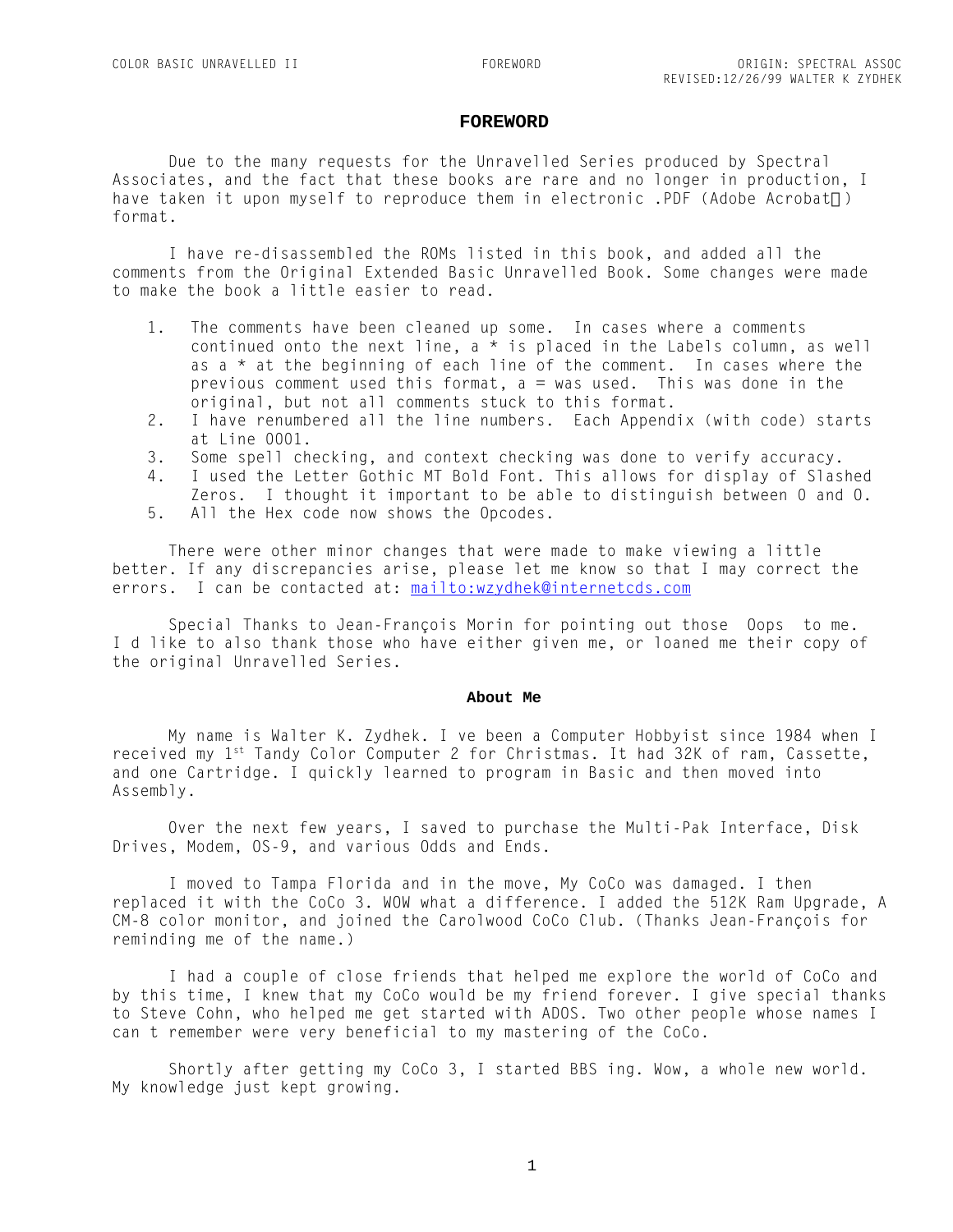**A few years later, I moved to Oregon, then to Phoenix, Arizona to attend school. I studied Electronics Technology at Phoenix Institute of Technology. In the second year, we studied Micro-processor Theory. For our labs, we just happen to use the Tandy Color Computer 3 (for studying 6809 Processors). I had it made. In this class I added an EPROM programmer/reader to my list of hardware. My favorite instructor, Gary Angle & I spent many hours sharing information on the CoCo. At one time, we shared a joint project to disassemble ROMs from industrial machinery, which used the 6809 Processor. Using the CoCo to read the ROMs to work with.**

**I even had a BBS running under OS-9 at one time. RiBBS I think it was. Very similar to QuickBBS and RemoteAccess BBS for the PC.**

**In 1991, I finally converted over to PC, but never forgetting my CoCo. About 5 years ago, My CoCo and all related material was stolen from me. And the CoCo world was just a memory.**

**In the last 2 Years, my love for the CoCo has re-kindled. I have been partially content to use a CoCo Emulator for my PC. I tried the CoCo 2 Emulator by Jeff Vavasour. This was OK, but a lot was left out. I then purchased the CoCo 3 Emulator. Much better, but would not use "Double Sided Disks". Although it did have a Virtual Hard Drive for use in OS-9.** 

**I then wanted to 'better' the CoCo Emulator, add use of PC hardware, Add Double Sided Disk functionality, and even make it Windows Native, instead of a Dos Box. Unfortunately I could not get the source code for the CoCo 3 Emulator.**

**I then turned to Paul Burgin's Dragon 2/Coco 2 Emulator. This had source code available and with a small \$20.00 donation, was able to get the source code to additional portions of his program. I have tinkered with it, but came to understand that I needed more info on the CoCo. I have looked all over the net and found quite a lot of useful information, but what I really needed was the Unravelled Series.**

**I was able to find someone that had Extended Basic Unravelled and Disk Basic Unravelled (He sent them to me for free). And a friend of mine had Super Extended Basic Unravelled (A copy I gave him years ago). Unfortunately, the books are not in the best of shape, and the type is hard to read, and with so many people looking for the books, I decided to re-do them in Electronic format.**

**I ask everyone that obtains copies of this electronic document to PLEASE give freely. These books are for educational/informational use only. These books are no longer in publication and Spectral Associates no longer in business. Do not use these books for financial gain, as that would most certainly abuse the Copyright Laws that I have already bruised by re-producing them.** 

**Other than that, enjoy the books!! I'll add more information to them as I get it. I plan on adding more Memory Map information, as well as hardware info in the coming months. But for now, take advantage of this fine resource.**

**Walter K. Zydhek**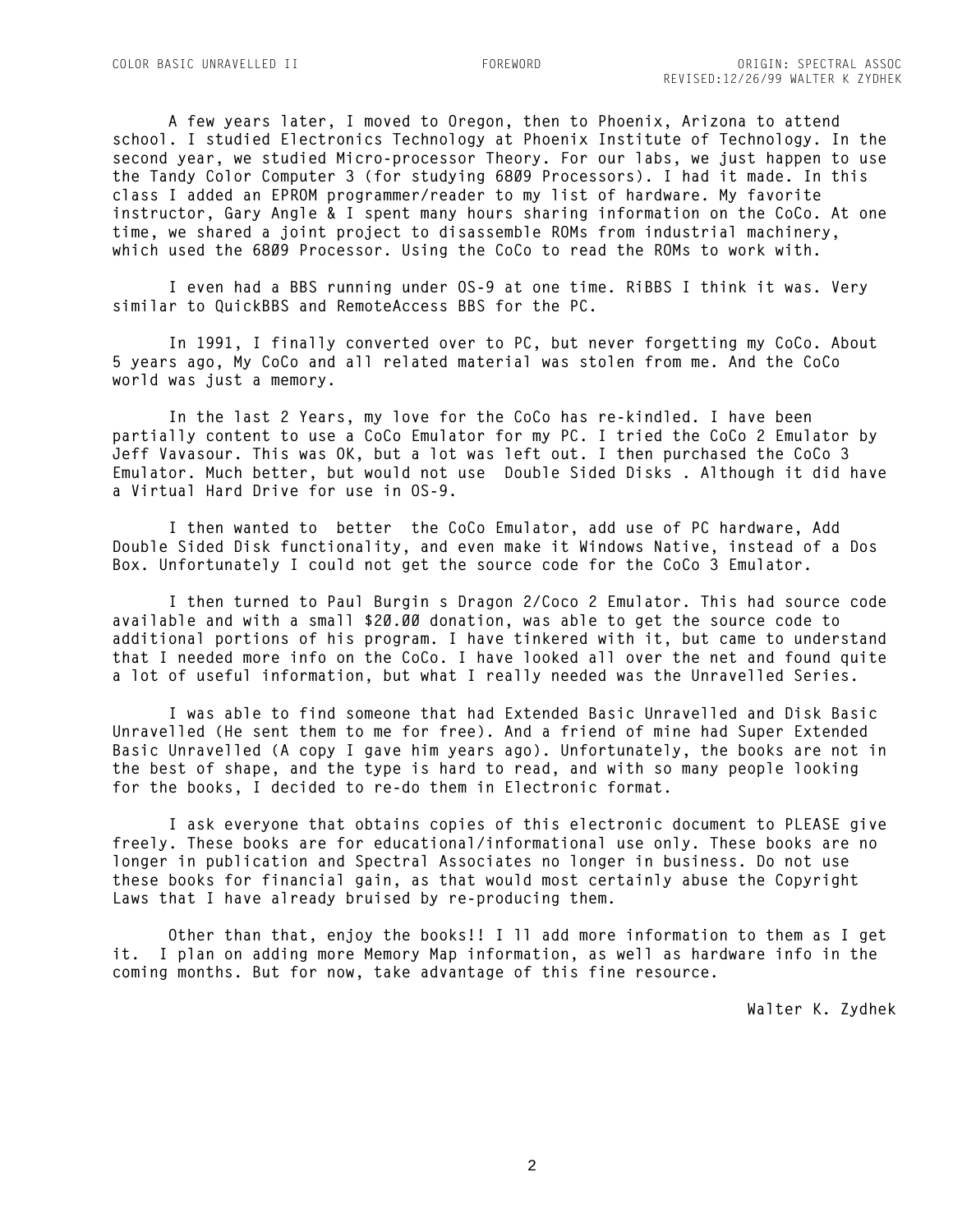#### **INTRODUCTION**

<span id="page-4-0"></span>**BASIC Unravelled is a book that has specifically been written in order to provide the Color Computer user with a detailed, commented source listing of Color BASIC. Many entry points and useful routines for doing functions, which are required in machine language, have been detailed. Information contained in the book is extremely valuable and useful for anyone attempting to use BASIC integrated with machine language routines of their own. If there are some functions or facets of BASIC, which are too slow or awkward for the user, he needs to have a good idea as to what is going on in Color BASIC in order to be able to merge his routine with the routines, which are in color BASIC. There are many times when a person wants to know exactly what is going on in BASIC for a certain function such as clearing the screen or outputting a character to the screen. The information provided in BASIC Unravelled will allow the user to determine exactly what BASIC is doing under these circumstances. He will get an extremely good, in depth, basic knowledge of BASIC and be able to use that in any application he has in mind.**

**This book will not explain how to make the BASIC interpreter or give a detailed in depth knowledge of how a BASIC interpreter works. It assumes that the user is an experienced machine language programmer, understands 6809 assembly language inside and out, and will understand the nuances and programming terminology which is used in the comments included with each BASIC program line. Do not attempt to use BASIC Unravelled as a textbook in order to teach yourself how to write a BASIC interpreter. If you are a very good programmer you will be able to write your own BASIC interpreter following the in depth reading of the assembly listings and the comments included in this book, but it should not be taken as a text on how to write a BASIC interpreter. The book is primarily designed to explain Color BASIC so that somebody who has a fair knowledge of how an interpreter works will be able to determine exactly how Color BASIC works. BASIC Unravelled will explain major operating formats of the most useful routines in BASIC and will identify the tricks, which Microsoft has used in programming Color BASIC. If the reader has any questions concerning the hardware of the Color computer, he's referred to the FACTS book, published by Spectral Associates. This book contains detailed descriptions of the hardware of the Color Computer and how one uses software in order to enable or disable the various hardware functions of the computer.**

**BASIC Unravelled will deal specifically with Color BASIC version 1.2 which is the version of Color BASIC released by Radio Shock, as of October 1983. The two earlier versions, version 1.0 and version 1.1, have only minor differences in relation to version 1.2. These differences are described in detail in the appendices, and if the reader has any questions in regard to version 1.1 and version 1.0 is referred to those appendices. Extended BASIC and Disk BASIC are covered in the two final books of the BASIC Unravelled sequence published by Spectral Associates. Any questions that regard explicitly to Extended BASIC and Disk BASIC will be covered in those books.**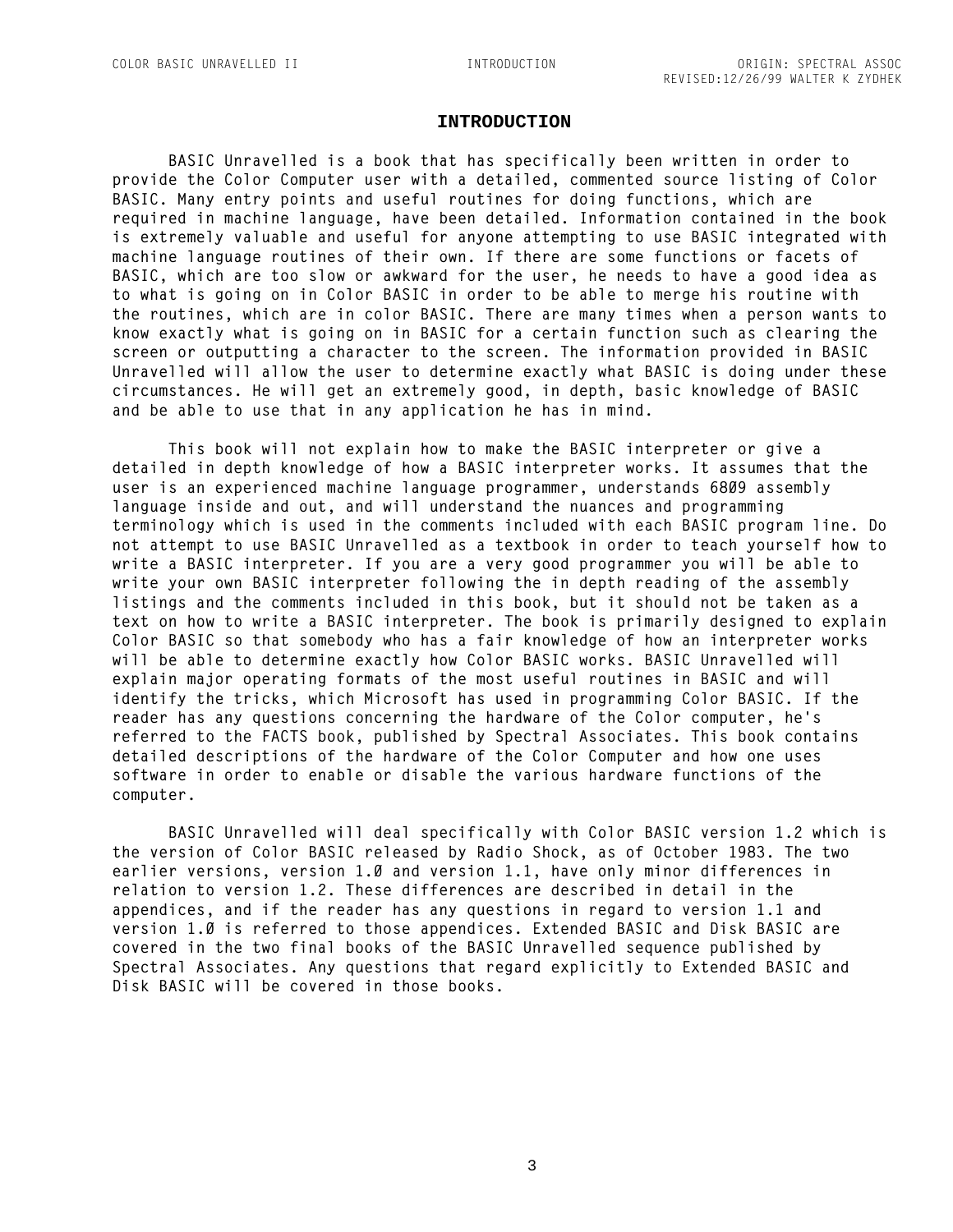#### **COLOR BASIC – An Interpreter**

<span id="page-5-0"></span>**Color BASIC is a computer program, which is written in machine language, is very complex, and is extremely difficult to understand without some kind of helpful information. The idea behind writing a program, such as BASIC, is that BASIC is very easy to understand for the beginning user. Machine language, unfortunately, is very difficult to use and takes considerable amount of practice in order to get familiar with it. Therefore, BASIC is the language, which is provided with most computers when they are sold to the general public. As the user gets more and more familiar with BASIC, more and more questions generally arise as to how BASIC functions. That is one of the main purposes of the book -- to explain to the user exactly how Color BASIC, the Interpreter, works.**

**It is assumed that the reader is familiar with the manner in which the Interpreter functions. He at least knows the basic overall method of how an interpreter works in that the lines must be numbered, the interpreter executes these lines one after the other, and transfers control with GOTO, GOSUB and other similar statements. BASIC is an interpretive language related to the direct commands we are executing. BASIC executes a command by taking the last line typed to it and analyzing the line working from left to right looking for keywords and expressions, which it recognizes. Every time it encounters a keyword such as PRINT (or ? which is the abbreviation for PRINT), it interprets this word into a command, which means something to BASIC. Command words are stored in memory with bit 8 set to tell BASIC that it is a command word, or keyword (token). As a program line is entered into RAM memory through the use of the enter key, BASIC takes the line number and searches through memory, until it finds the same number, or the number just greater. If it is the same line number, then the entire line in memory is deleted and a new line is inserted into memory. In the preinterpreted state all the keywords are replaced with the single character token of the keyword. This allows the interpreter to store commands in the most memory efficient form. The only data stored is the data typed in by the programmer such as strings, pointers to the variables, and the keywords. PRINT, even though it takes five characters to type, only takes one character in memory.**

**BASIC is called an interpreter because the actual execution of the instructions is done by analyzing the keyword that needs to be executed in the program line, then executing that keyword under the control of a series of subroutines. This is a trade-off, which results in very memory-efficient storage programs but longer execution times that would be true of a machine language program. Because Color BASIC uses tokens in memory and stores them on I/O devices whenever a program is loaded and saved, the actual coding of data on tape or in memory is not transferable to other Machines. It is generally not possible to use BASIC instructions typed in from other machines. It is not assumed that the reader is very familiar with all the weaknesses and strengths of the BASIC interpreter as opposed to a compiled language. No effort will be made to explain the differences between compilation and interpretation except to make note of the fact that many of the weaknesses of the BASIC interpreter stem from the fact that it is not compiled; that is, that the program is not converted into machine language and executed in one pass after it is converted into machine language. Each time a statement has to be interpreted with the BASIC interpreter, the interpreter must look up the functions that need to be interpreted, find out what they are, calculate any numerical results that are necessary as a result of the interpretation, print** 

4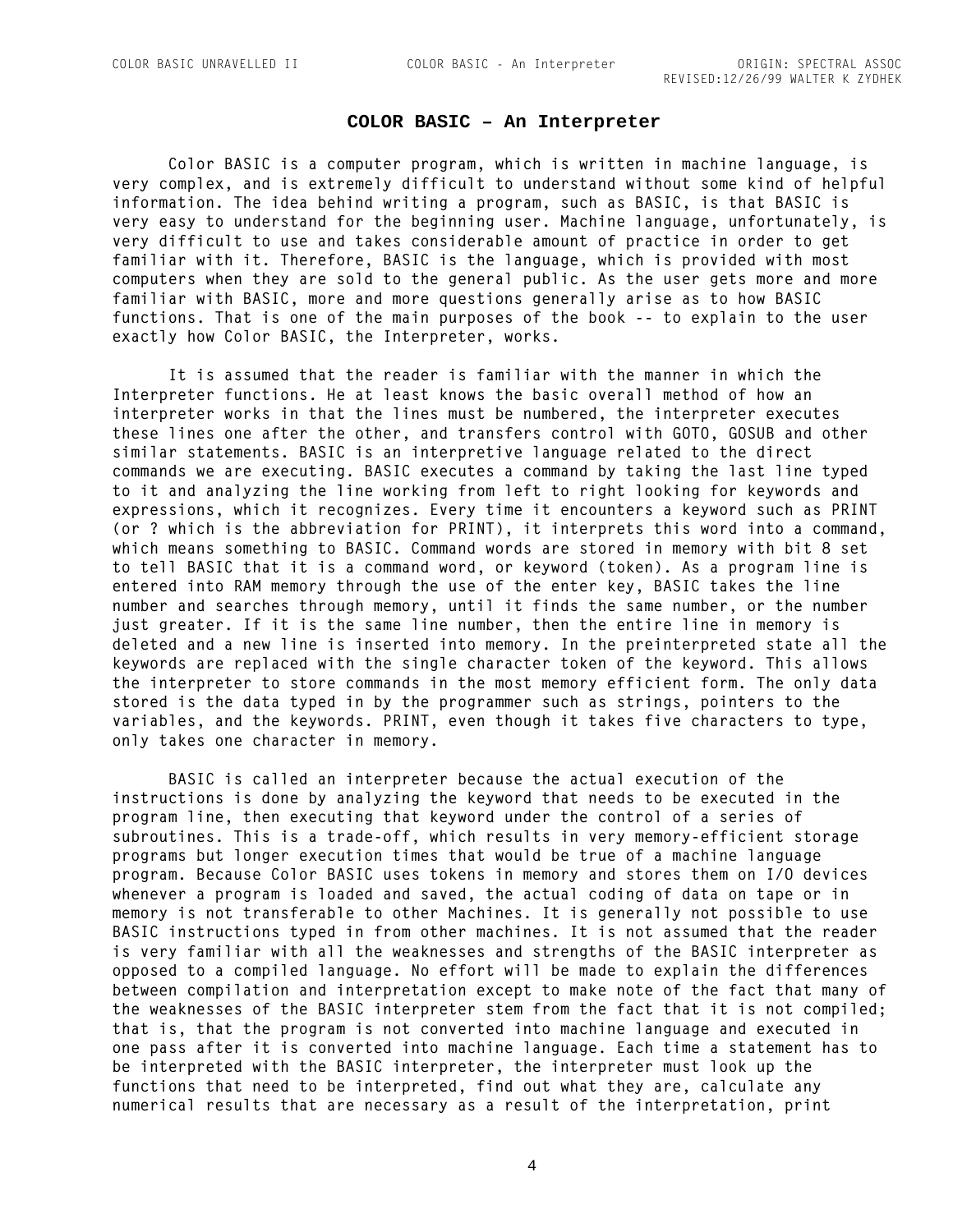**things to the screen and so forth, and then continue to the next statement. This is one of the main weaknesses of an interpreter-it is slow. Every time a statement has to be interpreted the some slow process has to take place. A perfect example of this is the determination of the value of a variable. BASIC stores its variables in a large table directly after the BASIC program. These tables have the variable tagged by its name, that is the one or two character ASCII sequence which is defined in the program such as: AA, Al, X, Y, etc. These variables are listed one after the other in the variable table and every time the BASIC program makes reference to a variable, BASIC must start at the beginning of the variable table and search through the entire length of table until it determines where that variable is. If a program were compiled, the program would know exactly where the variable is and wouldn't have to go searching through the table in order to find it. Obviously if the variable was located near the end of a very long variable table, a substantial amount of time will be consumed every time the BASIC program**  makes reference to this variable. This is one reason why it s convenient to put the **variables, which are the most often used in a BASIC program, at the very beginning of the program. Another example of the slowness of an interpreter is every time you make program control transfers such as GOTO or GOSUB, the program has to search through the entire length of the BASIC program in order to find where the destination line number is. If the line number happens to be just before the point where the BASIC program starts searching, the entire program will have to be searched through in order to determine where the program line is and then transfer control there. As you can see, this will waste a lot of time.**

**Why then, you would ask, do we use BASIC programs in the first place? The primary reason is because of the fact that BASIC is user friendly. It is simple to**  learn and it is simple to program. And even if it s slow, it still provides a very **powerful tool for the user. It is very easy to develop and test programs and takes only a fraction of the time involved in what it would take to develop a comparable length machine language program. The penalty, of course, is the speed and the size of the final program.**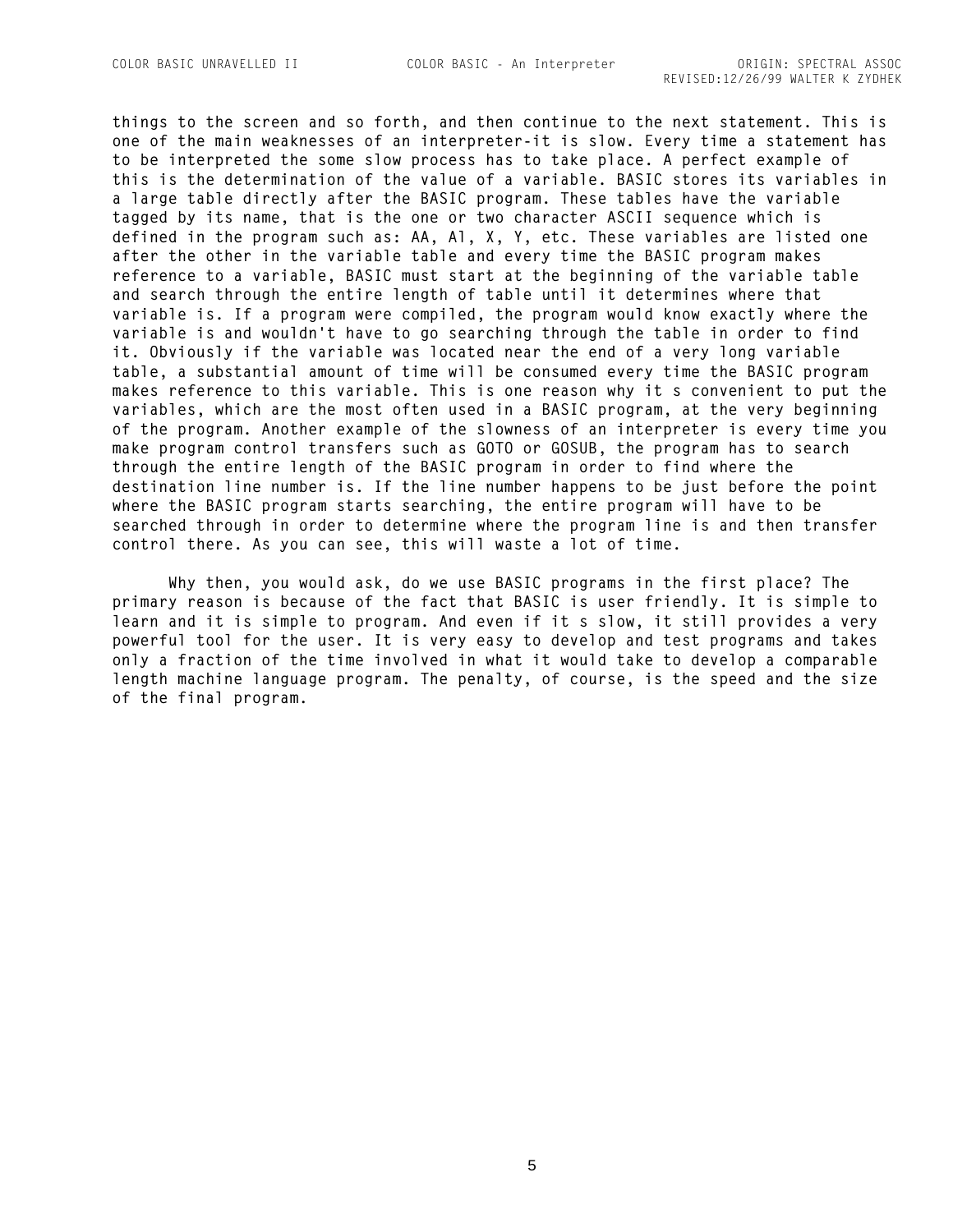#### **INTERPRETER MECHANICS**

<span id="page-7-0"></span>**The Interpreter has various statements, commands, and functions, which are used in order to process, manipulate or otherwise use data. The overall goal of any computer program is the manipulation and movement of data in the memory of the computer and the transference of that data to an input/output device such as the screen, a disk file, or a cassette tape. Commands will tell the Color Computer to do something with the program. Sample commands would be LIST, RUN, STOP, and CONTINUE. Statements are used to operate on the data or program, which is in the Color Computer at the time. Examples of statements are CLEAR, DATA, DIM, END, GOSUB, INPUT, and so forth. Functions provide another manner that BASIC statements can be used to control the Color Computer. Intrinsic functions provided by BASIC are used to operate on string or numeric data and produce a result, which will be useful. Many of these functions are mathematical functions or string manipulation functions which will form substrings based upon certain subsets of the string in question. The arguments of these functions are always enclosed in parentheses. The argument of any function is the value which is being manipulated by the function and sometimes there may be more than one argument in any particular function, such as MID\$, which may have three arguments. Often arguments may be left out and BASIC will supply default values. These default values can be found by looking at the routine in BASIC which controls that particular function and you can see whether or not a default value is allowed for. Sometimes a default value is not allowed, and if a value is not given BASIC will generate an error. Some examples of functions are ABS, ASC, SIN, COS, RIGHT\$, LEFT\$, etc.**

 **The commands and functions of BASIC must be identified to the computer in a way that they can be understandable by the machine. The machine cannot understand PRINT, LIST, and RUN, it can only understand numbers. Therefore, there must be some way of identifying the commands and functions to the computer so that it knows that these are commands and functions. The method that most BASIC interpreters use in order to identify commands and functions is to identify them with a number from 128 to 255. The user will notice that these numbers are the equivalent of an 8-bit byte with bit 7 set. This is a very convenient way of identifying and abbreviating the commands and functions, because the numbers from 0 to 127 are the normal ASCII symbols used by BASIC. The numbers from 128 to 255 represent graphic symbols, which are rarely used in ASCII strings. These abbreviations for the BASIC commands and functions are called tokens. You will find in the BASIC listing a table of tokens and the respective addresses where command of BASIC is transferred when a certain token is encountered in an interpreted line. These are referred to as the dictionary of commands and the dictionary of dispatch jump addresses. Color BASIC created a problem when BASIC was written because of the fact that so many commands were required because of the graphics routines and the disk routines that 128 different commands would not suffice. Therefore, a novel method of expanding the number of tokens available by using the token \$FF as a special pre-token marker. There are two sets of tokens in Color BASIC, primary and secondary tokens. Primary tokens will have a value from 128 (\$80) to 254 (\$FE). If an \$FF token is encountered in an input line it signifies that the byte immediately following the \$FF is the secondary token in question. This can be confusing if you are not careful so you must be aware of the fact that secondary tokens require two bytes, an \$FF to identify it as a secondary token and then a number from 128 to 254 immediately after it which identifies the actual token number. Secondary tokens are** 

6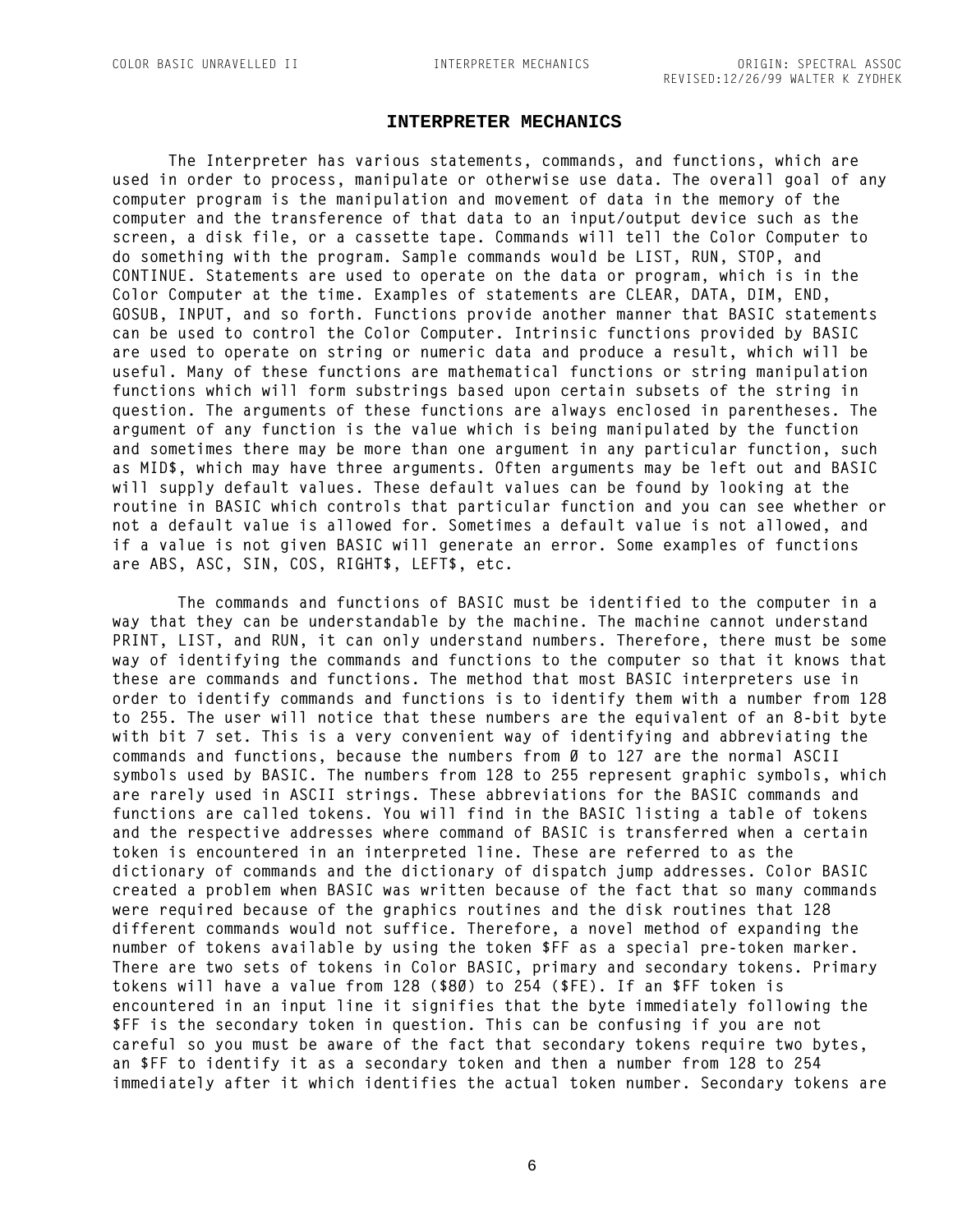**used to keep track of the intrinsic functions, whereas the primary tokens are used to keep track of commands and statements.**

**When you type LIST, the computer lists your program; you see the words PRINT, LIST, NEW, LEFT, etc., spelled out on the screen for you. When the program statements are stored in the computer's memory these words are not spelled out. The tokenized value of these words is what is stored in the memory of the computer. There are two routines in BASIC called crunch and uncrunch which will tokenize or detokenize the BASIC input line. When you list the line to the screen, uncrunch is called and the tokens are detokenized and converted into ASCII strings which are representations of the tokens. When you type a program line into the computer from the keyboard and then hit ENTER to store it into the computer's memory, crunch is called and it tokenizes the line. PRINT, LIST, etc., are crunched down from ASCII representations of those words into tokens. This explains why when you use a monitor to look at an actual BASIC program which is stored in the memory of the computer you will see ASCII strings and PRINT literals or the prompts for input statements spelled out as ASCII words, but you will see graphics blocks interlaced throughout your program. These graphics blocks are the tokens, which have been crunched by BASIC and stored in the computer. Later on you will see in the disk or in the cassette versions of input/output routines either crunched methods of saving the program or ASCII saves. The crunched method of saving the program is the normal method where the BASIC program is merely taken directly from the memory of the computer and stored onto the tape or disk. The ASCII save is where the program is taken from the memory of the computer, uncrunched and then saved on the tape. Generally, when you want to transfer BASIC programs from different computers, i.e., Radio Shack to an Apple, Atari or vice versa, you will have to move the files back and forth in ASCII format because all of the tokens for the different machines will have different values, not to mention different functions.**

**BASIC program lines are stored in RAM according to the following rules:**

- **1. Start of text is a zero byte.**
- **2. Each program line is preceded by a two-byte RAM link containing the address of the first byte of the next line and a two-byte line number.**
- **3. The compressed (crunched) text is followed by a zero byte.**
- **4. End of text is stored as two zero link bytes.**

**Now its time to investigate the process, which is used by BASIC in order to interpret the program line. There is a main program loop in BASIC, which is referred to as the command interpretation loop. In this loop commands and statements are evaluated. The token is decoded to determine where the routine is which must be jumped to in order to perform the particular function that needs to be evaluated. The input into the command interpretation loop is taken from console in. Therefore, a clever machine language programmer would be able to have the input to BASIC taken not from the memory of the machine but potentially from a disk file or a cassette file or some other input device, if desired. One of the benefits, if you want to look at it that way, of Color BASIC is that various modules can be added on to BASIC very easily. That is why it is possible to buy extended BASIC, plug it into the computer, turn it on and have it work with no hardware modification. Disk BASIC may be added and provision has even been given for a user add-on. The primary and secondary tokens have a dictionary table, which is the ASCII representation of the various commands and functions spelled out in the memory of the computer. The last byte of the command or function, such as PRINT or** 

7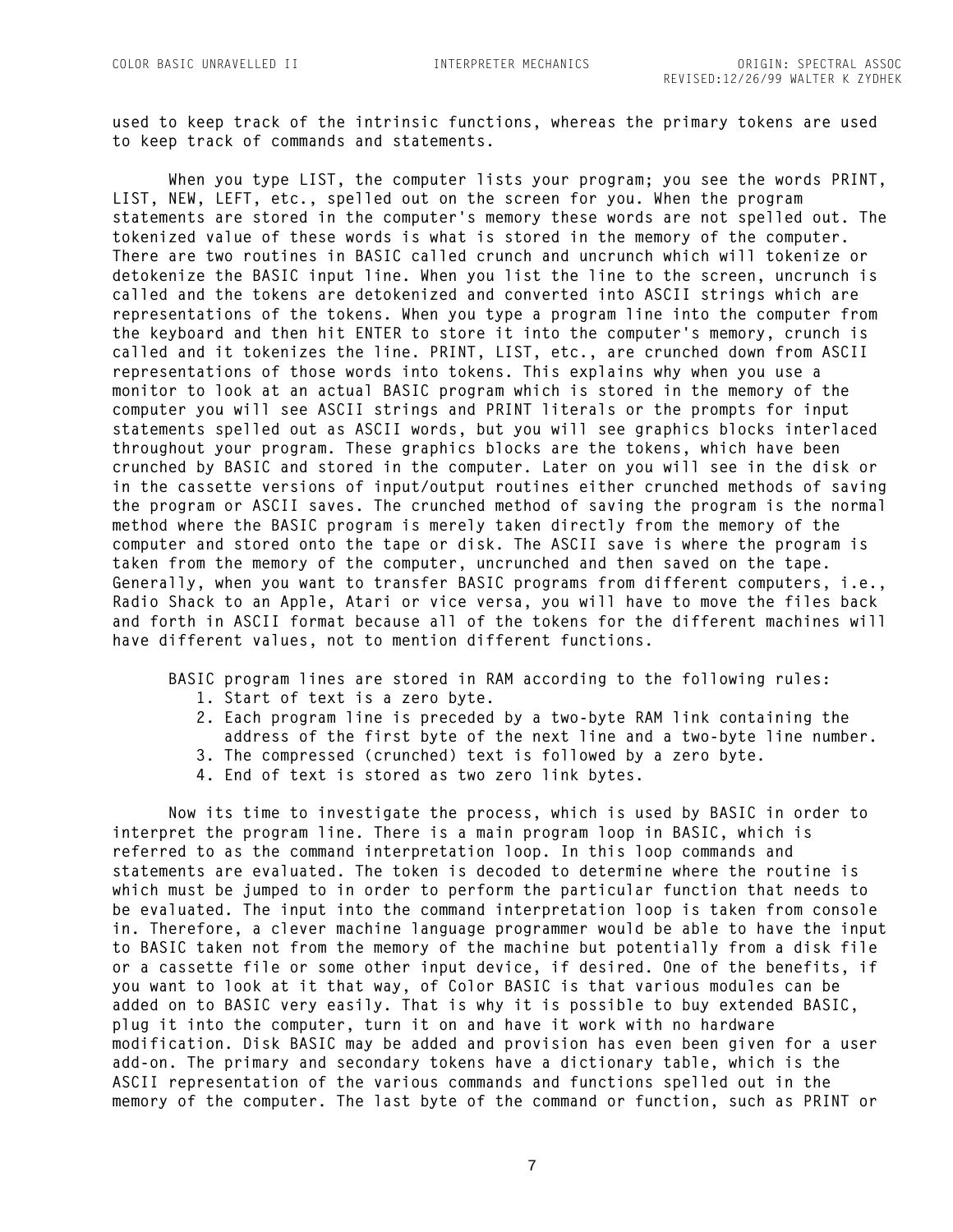**LIST, has bit 7 set. This is done so that BASIC can look through the lists of commands and functions and know when a particular command or function spelling is done. In this way an input command in a BASIC program is matched against the command, which is stored in the computer's memory. The computer knows if Extended BASIC, Disk BASIC or a user command table has been implemented. Therefore, it will search through the list of BASIC commands and if it does not find the command that you have typed in the list of BASIC commands, it will then go to Extended BASIC's command table. If it doesn't find it there, it will go to Disk BASIC's command table. If it doesn't find it there it will go to the User Supplied Command Table, if one has been given. When a command is found, there is an associated address in the dispatch table, which tells BASIC where control has to be transferred in order to perform the various functions, which have been called from the BASIC program. These linkable command tables are explained in the memory map of the computer and are located at \$120 (COMVEC). When the first byte of a command table is equal to zero, it is an indication to BASIC that there are no further valid command tables following.** 

**BASIC determines where it is at any one particular time in RAM through the use of the BASIC input pointer. This is an address maintained in the direct page at address \$A5. When BASIC wants to get another character from a BASIC input line in order to determine what function or command needs to be interpreted or to get data or anything else from a BASIC program, it gets this data from the BASIC input pointer. This is done by executing the statement JSR \$9F. This is a small routine which is moved into the direct page from ROM when BASIC is initialized, and when you call this routine it will increment the BASIC input pointer by one, fetch a character from the address pointed to by the BASIC input pointer, load it into accumulator A and then jump back into the main BASIC ROM. The point at which it jumps back into the main BASIC ROM will determine whether the character, which has been fetched from the BASIC program, is numeric. If the character is numeric, the carry flag will be set. Most people are familiar with the Extended BASIC PCLEAR bug, which was caused when a program was written which would PCLEAR memory during the execution of the program. The PCLEAR statement will cause the BASIC program to be moved up or down in RAM if more or fewer pages of graphic RAM are PCLEARED as a result of the statement. Unfortunately, the BASIC program was moved up or down in RAM, but the BASIC input pointer was never moved, therefore the program would be moved to a new place, but the BASIC input pointer would not be moved a corresponding amount. Therefore, BASIC would begin interpreting new program lines from garbage and you would usually get syntax errors.**

**The stack is used primarily for normal 6809 functions in the Color Computer It does, however, have several auxiliary functions, which it must provide in order to support Color BASIC. For example, when you use a FOR/NEXT loop, 18 bytes of data are stored on the stack so that you can keep track of the index pointer, step value, the initial value that you started the loop at, and the terminal value at which the FOR/NEXT loop will be stopped. All GOSUB return addresses, which are comprised of 5 bytes, are stored on the stack. The expression evaluation routine uses the stack to store many different bytes and floating point numbers on it during the course of the evaluation of an expression. There are several routines in this BASIC and Extended BASIC such as PAINT, BACKUP, COPY, etc., which also use the stack for temporary storage. The experienced machine language programmer will realize that there can be problems with using the stack for temporary storage and variables. If stack storage is used in recursive loops and there are no controls**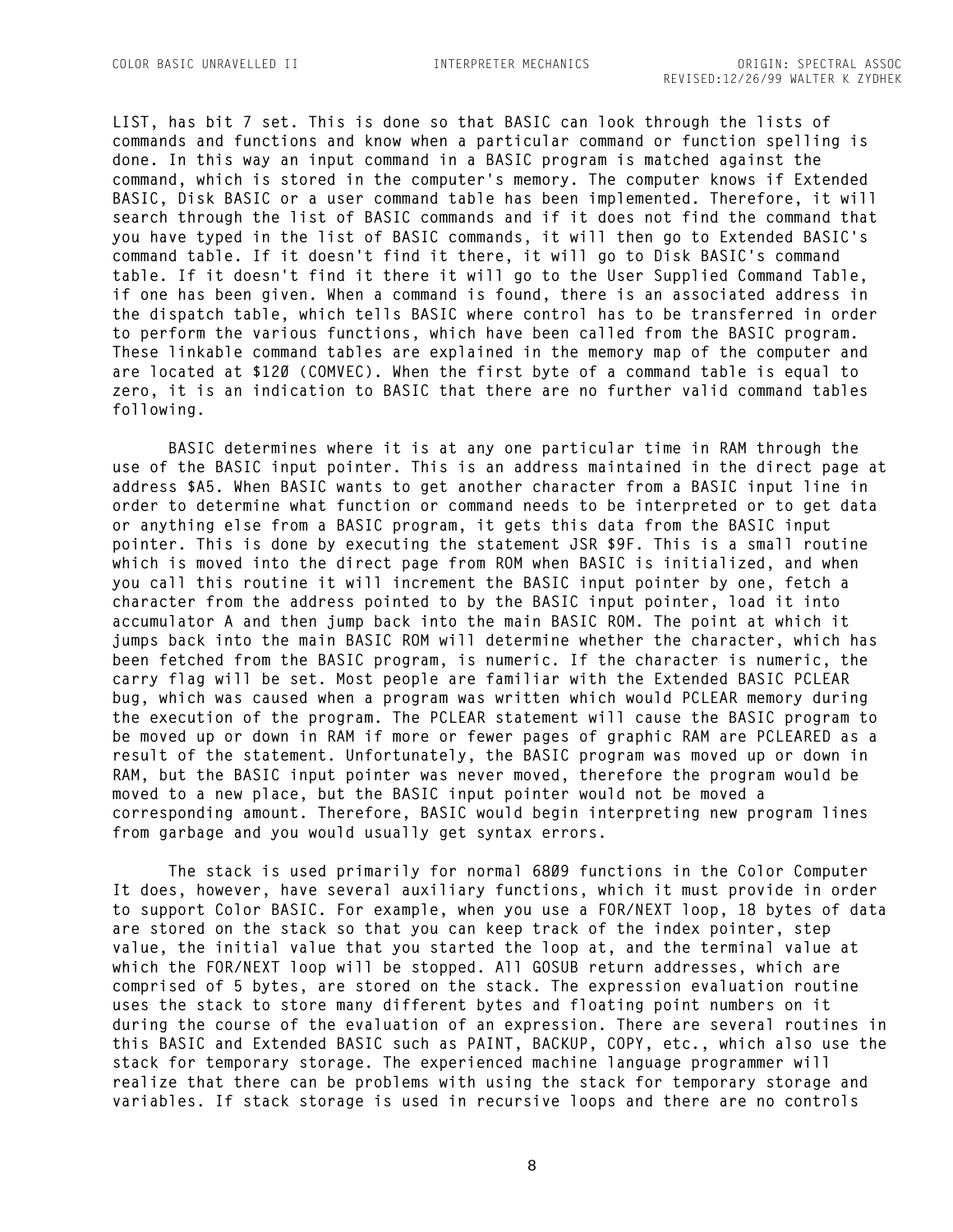**placed upon the limit of the recursive loops, the stack can grow in an uncontrolled manner and will eventually crash into your program and destroy it. For this reason there is a special routine provided in BASIC, which determines if there is enough free RAM to store the amount of data, which you want to store on the stack. This is required so that if you keep storing data on the stack YOU can merely check to verify that there is enough free RAM left in the machine in order to store the data on the stack. If there is not enough free RAM, an OM error results and you exit from the program in a controlled manner. There are, at this time, at least two bugs known to the author, which will create problems during the execution of a program. Both of these bugs are in the Extended BASIC ROM and neither one has been fixed by version 1.1 of Extended BASIC. The first bug is in the PAINT routine, which uses 6 bytes of stack to remember to paint a particular weird angle, which has been left in an odd shaped paint figure. The paint routine only checks to see if there are 4 bytes of free RAM each time it stores 6 bytes of data on the stack. As such, problems can occur in some very weird shaped paint pictures and the stack could actually creep down and either destroy some variables or parts of the BASIC program and the user would never know what hit him. The second bug is in the PCOPY statement, which will allow the user to PCOPY from page one to page five if only four pages have been PCLEARED. This is interesting and causes a really good explosion that may completely destroy the BASIC program.**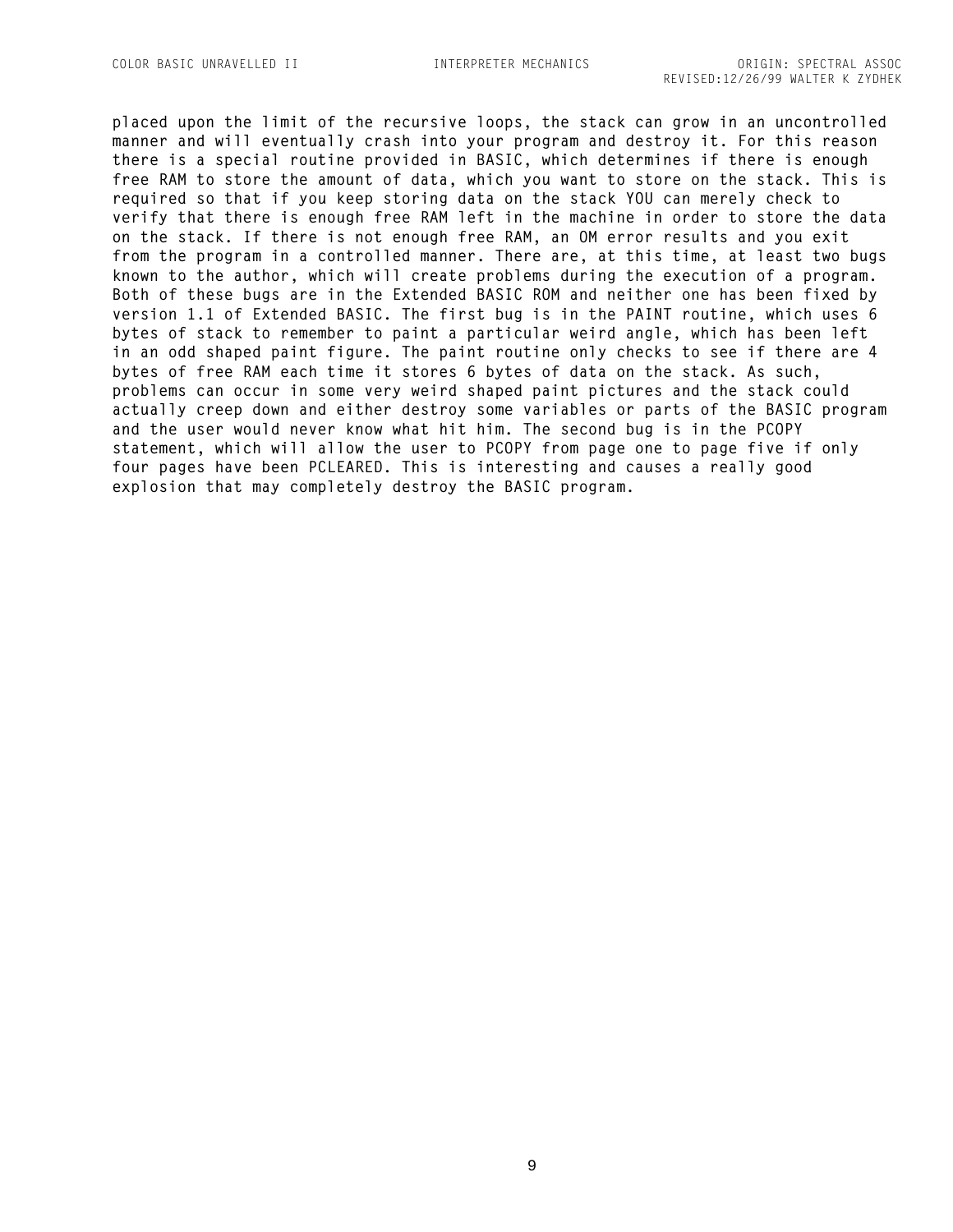#### **VARIABLES**

<span id="page-11-0"></span>**Variables are used by BASIC to keep track of quantities that may take on different values or change during the course of the execution of the program. COLOR BASIC uses only one type of numeric variable, SINGLE PRECISION. Many other BASICs use different types of variables including integer type and double precision. When COLOR BASIC was first developed, the decision was made not to allow double precision or integer type variables because it would take up too much room in the ROM in order to support these variables types. As a result, we have a smaller and more compact ROM but you lose the efficiency and power that is afforded the use of double precision and integer variable types. No matter which type of variable you have, either single precision or string variable, five bytes are allocated for the storage of this variable in the memory of the computer. A two-character ASCII string identifies all variables, which is the variable name. Variables may have more than two characters in their name but the characters following the second character will always be ignored. This may lead to some confusion when you're writing a BASIC program, but limiting the number of the characters in the variable name to two makes it much more compact and simple to store the variable 'in the memory of the computer. Any useful program has to deal with alphanumeric data. BASIC has a set of functions to deal with these data. Also, all alphanumeric data may be expressed as a continuous connection of characters, which is viewed by BASIC as the value of a single variable.**

**Color BASIC has a \$ notation which is used to express variables which are strings of alphanumeric data. All of the rules, which apply to normal variables, apply to the string variable.**

**The limitation on the number of characters that can be stored in a string is 255. The accumulation of characters from an I/O device and the construction of data are accomplished by the concatenation of strings. The operator that is used is +.**

**Space is allocated for variables only as they are encountered. It is not possible to allocate an array on the basis of 2 single elements; hence, the reason to execute DIM statement before array references. Seven bytes are allocated for each simple variable whether it is a string, number, or user defined function. Each string variable is defined by a five-byte descriptor. This descriptor has five bytes only so that it may be the same length as the single precision floating point variable. Only three of the bytes in the descriptor are actually used to define a string. The other two bytes are wasted but are necessary in order to maintain the some length of descriptor as the floating-point descriptor. Byte zero represents**  the length of the string and may be any number from Ø to 255. If the length of the **string is equal to 0, it indicates a null string. Bytes two and three of the string descriptor are a pointer to the absolute RAM address of the start of the string. When one uses the instruction in BASIC, the access which is returned is the address of the descriptor and this is how you address the string, The absolute RAM address of the string may be anywhere in RAM so that the string may be located in the BASIC program itself, in the string space, or it may even be located in the random buffer file if you have a disk system. If you've been using BASIC for any length of time you may have become familiar with the time delays that occur whenever the BASIC program does what is called housekeeping or garbage collection. What the computer does is to sort all of string space and throws away all of the null strings. This can very often be a long, time-consuming process, which causes the computer to sit** 

10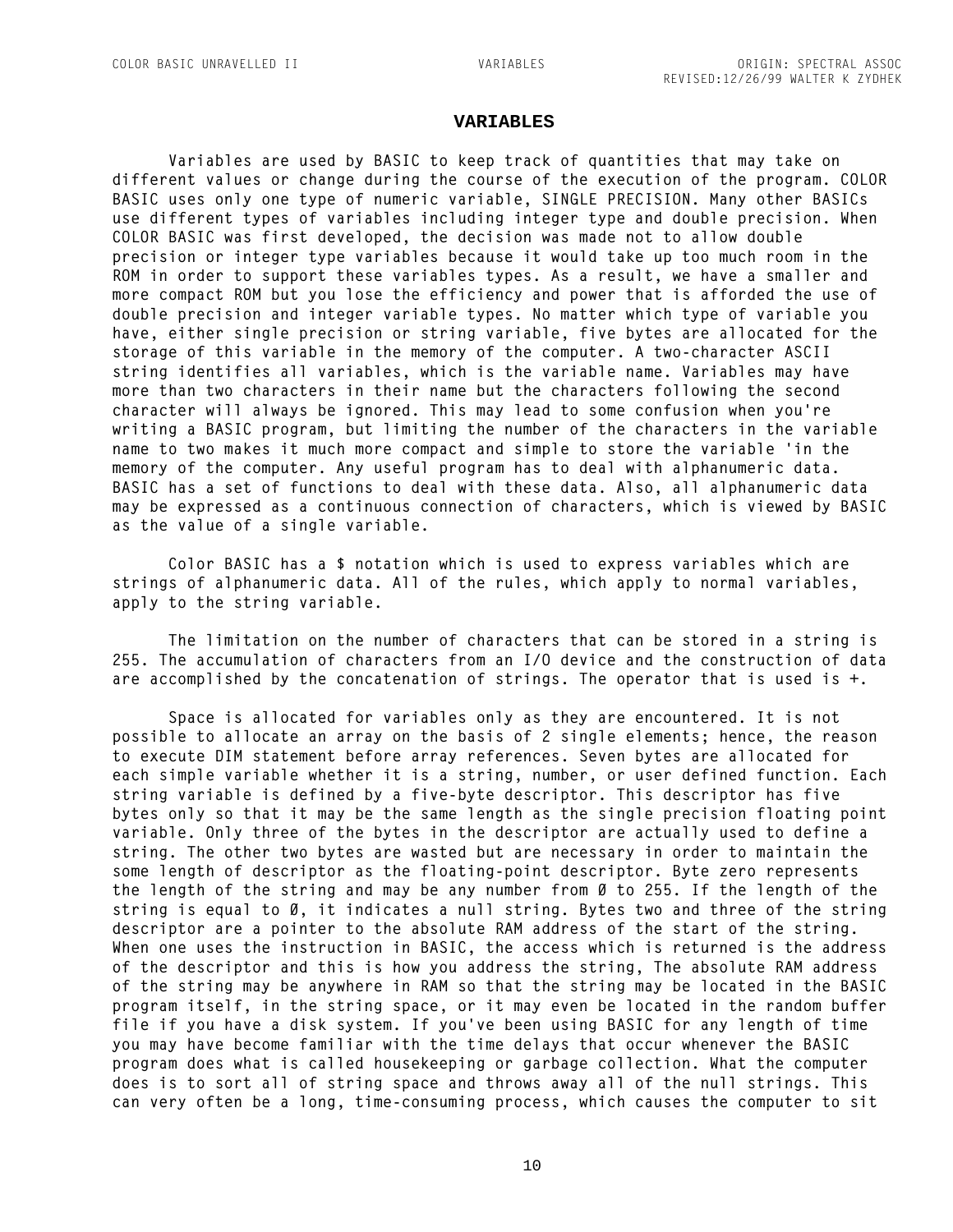**and do what appears to be nothing or to be in a hung up state for an extended period of time.**

**Variables are stored in the variable table, which is immediately following the BASIC program in the memory of the computer. Each variable requires seven bytes to hold its space in the variable table. The first two bytes are the variable name, the next five bytes are the actual value of the variable if it's a floating point number or it's the five byte descriptor if it's a string variable. The variable names as described above contain two ASCII characters. The method that is used to determine whether the number is a floating point variable or a string variable is the condition of the first variable letter. If this first letter has bit seven set, the variable is a string. If bit seven of the first letter of the variable name is not set, that variable is a floating point variable. This is how BASIC determines the type of variable as it searches for a variable in the variable tables. This searching method should be kept in mind when writing BASIC programs so that you can get maximum efficiency and speed out of your program. Variables that are used most often should be located near the top of the table since BASIC starts at the top and works its way to the bottom when it's searching for a variable name. Looking in the BASIC disassembly of expression evaluation, you will find the method that is used in order to find a variable name (LB357). BASIC gets the variable name, which is found by stripping it off of the BASIC line. It then points itself to the beginning of the table and looks all the way through the variable table until it finds a match. If no match is found, then it inserts a variable in the variable table and a**  value of Ø or a null string if its a string variable is assigned to it. As you can **see, this method can be very slow and cumbersome if you have variables that are very often used and are located at the bottom of a very large variable table. Therefore, if at all possible, define the variables, which are to be used most often at the beginning of your program, and this will cause an increase in speed of your BASIC program.**

**Floating Point Numbers. Single precision variables are stored in the computer as floating point numbers, which are comprised of an exponent, a four-byte mantissa and the sign of the mantissa. In this way, numbers in the approximate range 1E-39 < X < 1E+39 may be saved. A fifth mantissa byte, the sub byte, (FPSBYT), is used in calculations to achieve 9 significant digits of accuracy.**

**Floating point numbers are always stored with the mantissa "normalized", that is the mantissa is shifted to the left until a "1" is in the high order bit (7) of the most significant byte. When the mantissa sign in not placed into the high order bit of the most significant mantissa byte, the number is "unpacked".**

The exponent is computed such that the mantissa  $\varnothing = 1 \times 1$ . It is stored as a **signed 8 bit binary plus a bias of \$80. Negative exponents are not stored 2's complement. Maximum exponent is 10<sup>38</sup> and minimum exponent is 10- <sup>39</sup>, which is stored as \$00. A zero exponent is used to flag the number as zero.**

| <u>Exponent</u> | Approximate Value |
|-----------------|-------------------|
| FF              | $10^{38}$         |
| A2              | $10^{10}$         |
| 7 F             | $10 - 1$          |
| Ø2              | $10 - 36$         |
| øø              | $10 - {}^{39}$    |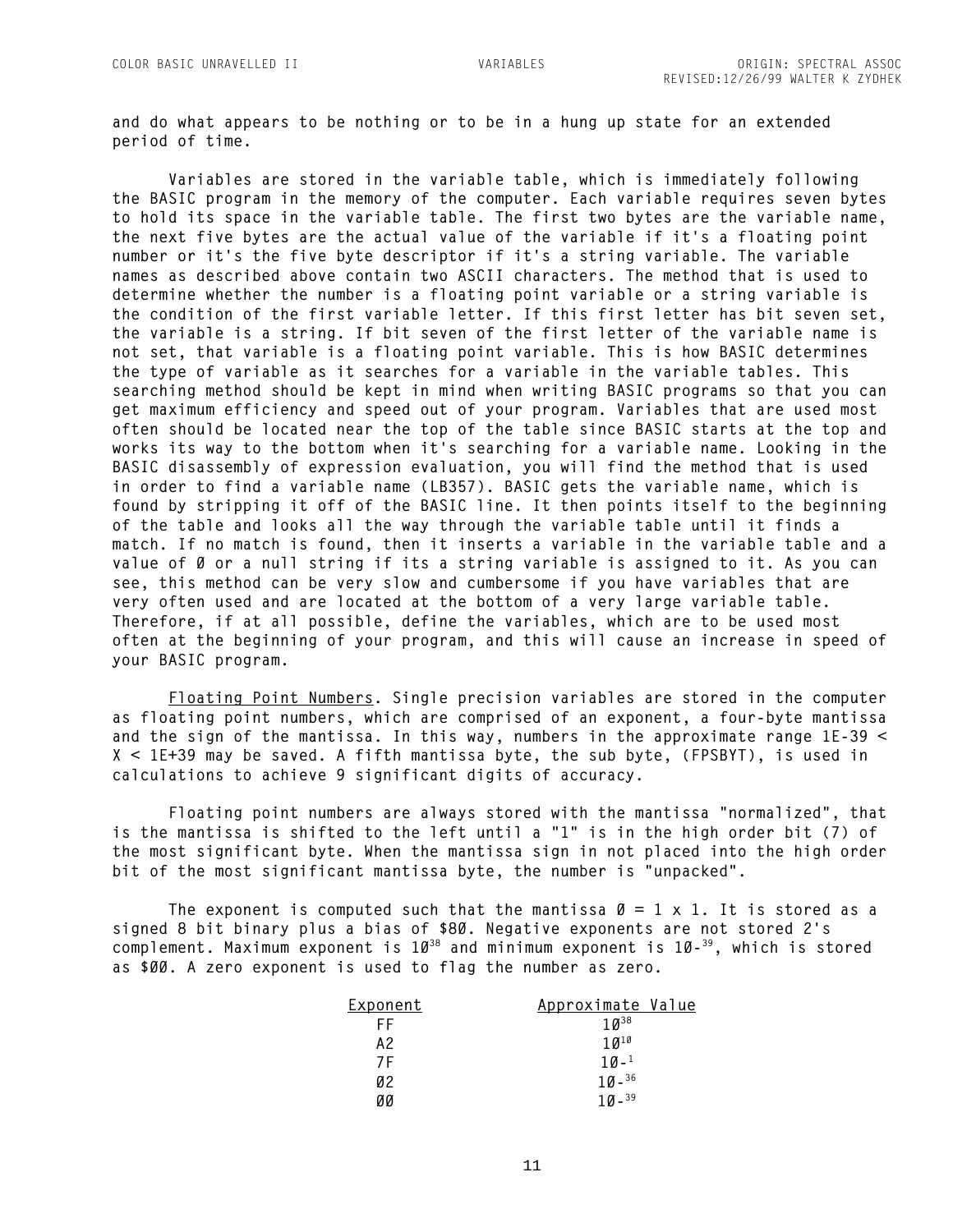**Since the exponent is really a power of 2, it should best be described as the number of left shifts (EXP > \$80) or right shifts (EXP < = \$80) to be performed on the normalized mantissa to create the actual binary representation of the value.**

|           | Example | οf | <u>Floating</u> | Point | <u>Numbers</u> |      |
|-----------|---------|----|-----------------|-------|----------------|------|
| Exponent  |         | MS | MANTISSA        |       | LS             | Sign |
| 1E38      | FF      | 96 | 76              | 99    | 52             | øø   |
| 4E10      | A4      | 95 | Ø2              | F9    | ØØ             | øø   |
| 2E1Ø      | A3      | 95 | Ø2              | F9    | øø             | øø   |
| 1E1Ø      | A2      | 95 | Ø2              | F9    | øø             | øø   |
| 1         | 81      | 80 | øø              | øø    | øø             | øø   |
| . 5       | 80      | 80 | øø              | øø    | øø             | ØØ   |
| . 25      | 7 F     | 80 | øø              | øø    | øø             | øø   |
| $1E - 4$  | 73      | D1 | B7              | 59    | 59             | ØØ   |
| $1E - 37$ | Ø6      | 88 | 1 C             | 14    | 14             | øø   |
| $1E - 38$ | Ø2      | D9 | C.7             | ЕE    | ЕE             | øø   |
| $1E - 39$ | øø      | ΑØ | øø              | øø    | øø             | ØØ   |
| Ø         | øø      | øø | øø              | øø    | øø             | XΧ   |
| - 1       | 81      | 80 | øø              | øø    | øø             | FF   |
| -10       | 84      | ΑØ | øø              | øø    | øø             | FF   |
|           |         |    |                 |       |                |      |

**Actual floating point BASIC variables are stored in 5 bytes, rather than 6 bytes as in the floating accumulator. Upon examination, one will note that the most significant byte of the mantissa is always set. If we always assure the number will be in this format, we can use that bit to indicate the sign of the mantissa - thus, freeing the byte used for sign. This is referred to as "packed" format.**

**The contents of the floating accumulator may be converted to a double byte integer by calling a subroutine (INTCNV), which is located at \$B3ED The integer is returned in ACCD. An integer can be converted back to floating by loading the two most significant bytes ACCD then calling GIVABF at \$B4F4.**

**Array Variables. Array variables need not be declared with a DIM statement if they have only one dimension and contain fewer than 10 elements. Each element in an array requires 5 bytes of storage and the format of the 5-byte block is the same as simple variables. Arrays are stored in the array table and each array is preceded by a header block of 5+2\*N bytes where N = number of dimensions in the array. The first two bytes contain the name of the array, the next two bytes contain the total length of array items and header block, the fifth byte contains the number of dimensions and, finally, 2 bytes per each dimension contain the length of the dimension.**

**If large arrays are defined and initialized first before simple variables are assigned, much execution time can be lost moving the arrays each time a simple variable is defined. The best strategy to follow in this case is to assign a value to all known simple variables before assigning arrays. This will optimize execution speed.**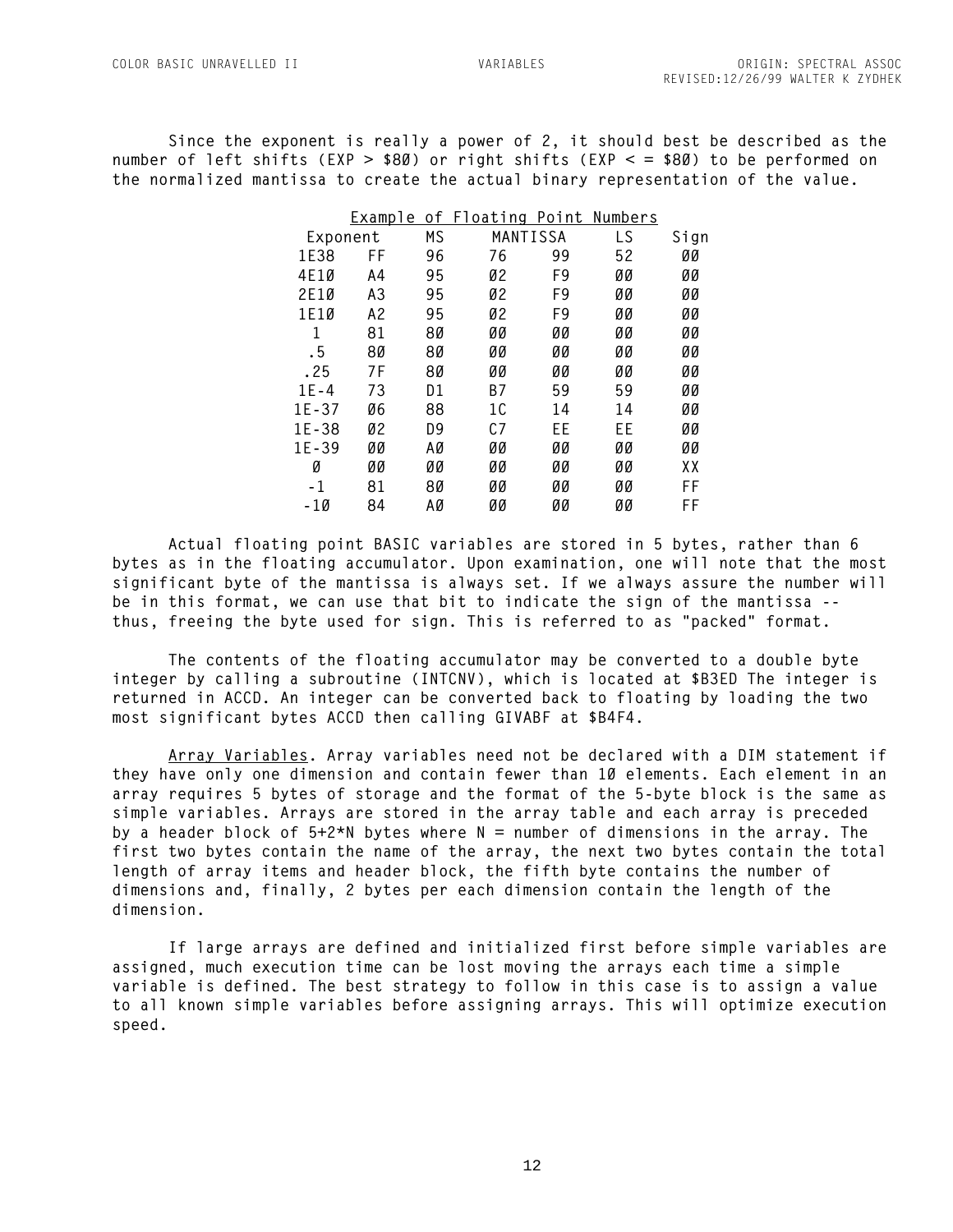### **CONSOLE INPUT/OUTPUT**

<span id="page-14-0"></span>**Console input and console output are the data channels that are used when transferring information into and out of the computer. There are various different methods that are used by different computer manufacturers in order to control the transmission or the flow of data into and out of the computer. It has become useful in most of the jargon to refer to the process of transferring data into or out of the computer as console input or console output. By using a method such as this, one can merely call the console input function if one wants to get a character in Accumulator A, for instance, and then call the console output device and that character will be placed in the appropriate output device, be it cassette, disk, printer or even the screen. Obviously, something else has to be defined when using console in or console out, such as where we are going to send the character to, or from where we will get the character. The Color computer uses the concept of a device number (DEVNUM) in order to define from where the character is coming or where it is going.**

**The Color Computer has five different device types associated with it: device number 0 is the screen; -1 is the cassette; -2 is the Line Printer; -3 is the DLOAD (RS232 Download) option and device numbers 1 through 15 represent Disk files. Device number 16 is not accessible to the user because it is used by the system as a temporary scratch disk input/output file. The typical method that one uses to access the console in or console out function is to initially define the device number and then jump to the console input or console output and either get the character back into Accumulator A if you are using console in or to transmit the character to the appropriate output device in Accumulator A if using console out.**

**CONSOLE INPUT - Get a character from an input buffer, which has been defined somewhere in the computer by the routine, which is being used. Generally speaking, one has to OPEN an input channel with the open command. This is not necessary if one is using the screen because the input from the screen comes from the keyboard, which is always an open channel, and it is not necessary to either open or close it. However, if one is trying to use a cassette file, when the cassette file is open for input, there is a buffer established in the memory of the computer which will allow a block of data to be read from the cassette tape. When the user wants a byte of data out of that buffer, he simply calls console in and the byte is returned from the buffer. In this method the buffer is systematically emptied until, when the last character is taken from the buffer, the computer automatically attempts to read another block of data from the cassette file. If further blocks of data are available, then the buffer is refilled and console in can get more data. If there is no longer any further data in the cassette file, then the EOF flag is set and the user is told that there is no longer any data to be gotten from that device. The same type of method is used with DLOAD and, of course, can't be used from the Line Printer, because the Line Printer is only an output device. The method used to transfer data into and out of Disk files will be explained in the Disk BASIC Unravelled.**

**CONSOLE OUTPUT - Used to transmit data from the computer to an output device. All of the output devices as defined above may be used for outputting data. The method is very similar to the method used for inputting data from files. For example, if one is using a cassette file, an output buffer is established in the computer's memory. Characters are continuously placed in this output buffer until**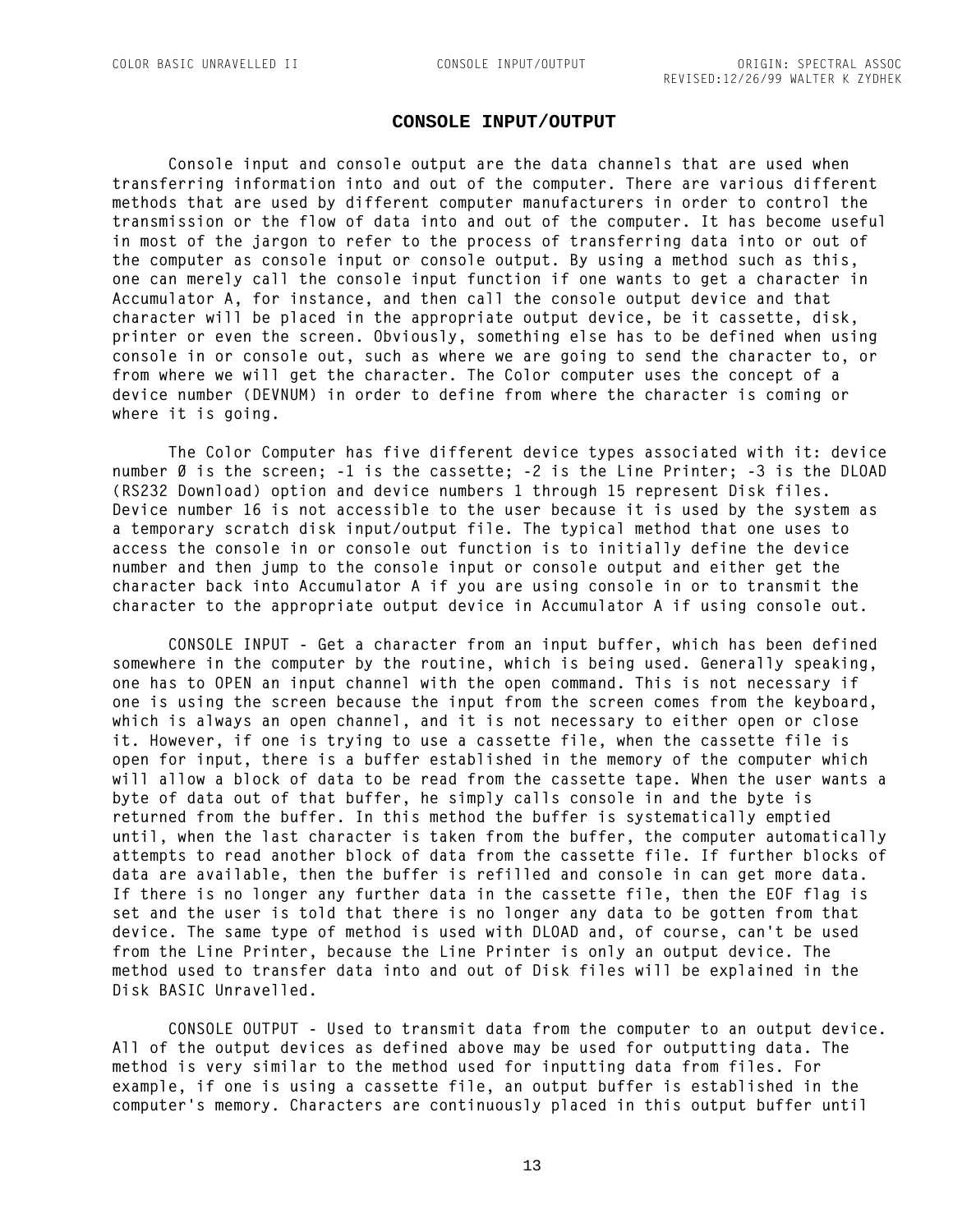**the buffer is filled with 255 characters. At that time the buffer is flushed, that is, the contents of the buffer are written to tape and further input to the buffer is prohibited until the data block is written to the selected device. Upon completion of the data block transfer, the character buffer is reset to a 0 value, meaning it is empty, and further data may be input into the buffer. This is the same method that is used by Disk and that method of outputting data to a disk file will be explained in Disk BASIC Unravelled.**

**It should also be noted that you can not open a DLOAD file for output. That feature has not been implemented in the Color Computer -- DLOAD, can only be used to input data.**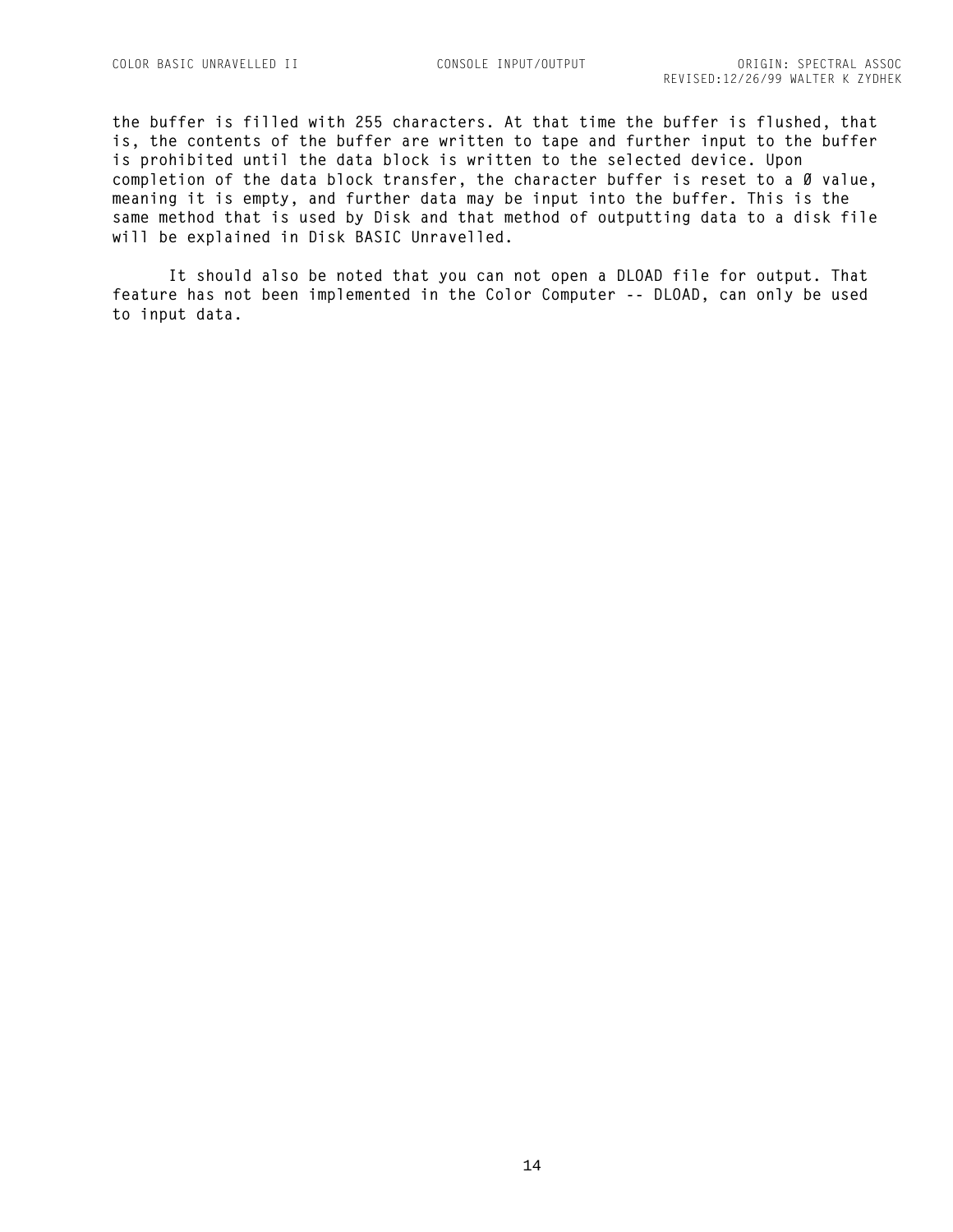<span id="page-16-0"></span>

| 0001<br>0002 |                        | 8000<br>A000 | EXBAS<br>BASIC<br><b>ROMPAK</b> | EQU<br>EQU | \$8000<br>\$AØØØ<br>\$CØØØ |                                                                         |
|--------------|------------------------|--------------|---------------------------------|------------|----------------------------|-------------------------------------------------------------------------|
| 0003<br>0004 |                        | cøøø         |                                 | EQU        |                            |                                                                         |
| 0005         |                        | 0008         | ΒS                              | EQU        | 8                          | <b>BACKSPACE</b>                                                        |
| 0006         |                        | øøød         | СR                              | EQU        | \$D                        | ENTER KEY                                                               |
| 0007         |                        | 001B         | ESC                             | EQU        | \$1B                       | ESCAPE CODE                                                             |
| 0008         |                        | <b>ØØØA</b>  | LF                              | EQU        | \$А                        | LINE FEED                                                               |
| 0009         |                        | <b>ØØØC</b>  | FORMF                           | EQU        | \$C                        | FORM FEED                                                               |
| 0010         |                        | 0020         | SPACE                           | EQU        | \$20                       | SPACE (BLANK)                                                           |
| 0011         |                        |              |                                 |            |                            |                                                                         |
| 0012         |                        | 003A         | STKBUF                          | EQU        | 58                         | STACK BUFFER ROOM                                                       |
| 0013         |                        | 045E         | DEBDEL                          | EQU        | \$45E                      | DEBOUNCE DELAY                                                          |
| 0014         |                        | ØØFA         | LBUFMX                          | EQU        | 250                        | MAX NUMBER OF CHARS IN A BASIC LINE                                     |
| 0015<br>0016 |                        | ØØFA         | MAXLIN                          | EQU        | \$FA                       | MAXIMUM MS BYTE OF LINE NUMBER                                          |
| 0017         |                        | 2600         | <b>DOSBUF</b>                   | EQU        | \$2600                     | RAM LOAD LOCATION FOR THE DOS COMMAND                                   |
| 0018         |                        | 0020         | DIRLEN                          | EQU        | 32                         | NUMBER OF BYTES IN DIRECTORY ENTRY                                      |
| 0019         |                        | 0100         | SECLEN                          | EQU        | 256                        | LENGTH OF SECTOR IN BYTES                                               |
| 0020         |                        | 0012         | SECMAX                          | EQU        | 18                         | MAXIMUM NUMBER OF SECTORS PER TRACK                                     |
| 0021         |                        | 1200         | TRKLEN                          | EQU        | SECMAX*SECLEN              | LENGTH OF TRACK IN BYTES                                                |
| 0022         |                        | 0023         | TRKMAX                          | EQU        | 35                         | MAX NUMBER OF TRACKS                                                    |
| 0023         |                        | 004A         | FATLEN                          | EQU        | 6+(TRKMAX-1)*2             | FILE ALLOCATION TABLE LENGTH                                            |
| 0024         |                        | 0044         | GRANMX                          | EQU        | $(TRKMAX-1)*2$             | MAXIMUM NUMBER OF GRANULES                                              |
| 0025         |                        | 0119         | <b>FCBLEN</b>                   | EQU        | SECLEN+25                  | FILE CONTROL BLOCK LENGTH                                               |
| 0026         |                        | 0010         | INPFIL                          | EQU        | \$10                       | INPUT FILE TYPE                                                         |
| 0027         |                        | 0020         | OUTFIL                          | EQU        | \$20                       | <b>OUTPUT FILE TYPE</b>                                                 |
| 0028         |                        | 0040         | RANFIL                          | EQU        | \$40                       | RANDOM/DIRECT FILE TYPE                                                 |
| 0029         |                        |              |                                 |            |                            |                                                                         |
| 0030         |                        |              | * PSEUDO PSEUDO OPS             |            |                            |                                                                         |
| 0031         |                        | 0021         | SKP1                            | EQU        | \$21                       | OP CODE OF BRN<br>SKIP ONE BYTE                                         |
| 0032         |                        | <b>ØØ8C</b>  | SKP2                            | EQU        | \$8C                       | OP CODE OF CMPX # - SKIP TWO BYTES                                      |
| 0033         |                        | 0086         | SKP1LD                          | EQU        | \$86                       | OP CODE OF LDA # - SKIP THE NEXT BYTE                                   |
| 0034         |                        |              | $^\star$                        |            |                            | AND LOAD THE VALUE OF THAT BYTE INTO ACCA<br>THIS                       |
| 0035         |                        |              | $^\star$                        |            |                            | IS USUALLY USED TO LOAD ACCA WITH A NON ZERO VALUE                      |
| 0036         |                        |              |                                 |            |                            |                                                                         |
| 0037         |                        |              | * REGISTER ADDRESSES            |            |                            |                                                                         |
| 0038         |                        | FFØØ         | PIAØ                            | EQU        | \$FFØØ                     | PERIPHERAL INPUT ADAPTER #Ø                                             |
| 0039         |                        | FF2Ø         | PIA1                            | EQU        | \$FF2Ø                     | PERIPHERAL INPUT ADAPTER #1                                             |
| 0040         |                        | FF2Ø         | DA                              | EQU        | $PIA1+Ø$                   | DIGITAL/ANALOG CONVERTER                                                |
| 0041<br>0042 |                        | FF4Ø<br>FF48 | DSKREG<br><b>FDCREG</b>         | EQU<br>EQU | \$FF4Ø<br>\$FF48           | DISK CONTROL REGISTER<br>1793 CONTROL REGISTER                          |
| 0043         |                        | FFCØ         | SAMREG                          | EQU        | \$FFCØ                     | SAM CONTROL REGISTER                                                    |
| 0044         |                        |              |                                 |            |                            |                                                                         |
|              | 0045 0000              |              |                                 | ORG        | Ø                          |                                                                         |
| 0046         |                        | 0000         |                                 | SETDP Ø    |                            |                                                                         |
| 0047         |                        |              |                                 |            |                            |                                                                         |
|              | 0048 0000              |              | ENDFLG                          | RMB        | 1                          | STOP/END FLAG: POSITIVE=STOP, NEG=END                                   |
|              | 0049 0001              |              | CHARAC                          | RMB        | 1                          | TERMINATOR FLAG 1                                                       |
|              | 0050 0002              |              | ENDCUR                          | RMB        | 1                          | TERMINATOR FLAG 2                                                       |
|              | 0051 0003              |              | TMPLOC                          | <b>RMB</b> | 1                          | SCRATCH VARIABLE                                                        |
| 0052 0004    |                        |              | IFCTR                           | RMB        | 1                          | IF COUNTER - HOW MANY IF STATEMENTS IN A LINE                           |
|              | 0053 0005              |              | DIMFLG                          | RMB        | 1                          | *DV* ARRAY FLAG Ø=EVALUATE, 1=DIMENSIONING                              |
|              | 0054 0006              |              | VALTYP                          | RMB        | 1                          | *DV* *PV TYPE FLAG: Ø=NUMERIC, \$FF=STRING                              |
|              | 0055 0007              |              | GARBFL                          | <b>RMB</b> | 1                          | *TV STRING SPACE HOUSEKEEPING FLAG                                      |
|              | 0056 0008              |              | ARYDIS                          | <b>RMB</b> | 1                          | DISABLE ARRAY SEARCH: ØØ=ALLOW SEARCH                                   |
|              | 0057 0009              |              | INPFLG                          | <b>RMB</b> | 1                          | *TV INPUT FLAG: READ=0, INPUT<>0                                        |
|              | 0058 000A              |              | RELFLG                          | <b>RMB</b> | 1                          | *TV RELATIONAL OPERATOR FLAG                                            |
|              | 0059 000B              |              | <b>TEMPPT</b>                   | RMB        | 2                          | *PV TEMPORARY STRING STACK POINTER                                      |
|              | 0060 000D              |              | LASTPT                          | <b>RMB</b> | 2                          | *PV ADDR OF LAST USED STRING STACK ADDRESS                              |
|              | 0061 000F              |              | TEMPTR                          | <b>RMB</b> | 2                          | TEMPORARY POINTER                                                       |
|              | 0062 0011              |              | TMPTR1                          | <b>RMB</b> | 2                          | TEMPORARY DESCRIPTOR STORAGE (STACK SEARCH)                             |
| 0063         |                        |              |                                 |            |                            | ** FLOATING POINT ACCUMULATOR #2 (MANTISSA ONLY)                        |
|              | 0064 0013              |              | FPA2                            | RMB        | 4                          | FLOATING POINT ACCUMULATOR #2 MANTISSA                                  |
|              | 0065 0017              |              | <b>BOTSTK</b>                   | RMB        | 2                          | BOTTOM OF STACK AT LAST CHECK                                           |
|              | 0066 0019              |              | TXTTAB                          | RMB        | 2                          | *PV BEGINNING OF BASIC PROGRAM                                          |
|              | 0067 001B              |              | VARTAB                          | <b>RMB</b> | 2                          | *PV START OF VARIABLES                                                  |
|              | 0068 001D              |              | ARYTAB                          | RMB        | 2                          | *PV START OF ARRAYS                                                     |
|              | 0069 001F<br>0070 0021 |              | ARYEND                          | RMB<br>RMB | 2<br>2                     | *PV END OF ARRAYS (+1)<br>*PV START OF STRING STORAGE (TOP OF FREE RAM) |
|              | 0071 0023              |              | FRETOP<br>STRTAB                | <b>RMB</b> | 2                          | *PV START OF STRING VARIABLES                                           |
|              | 0072 0025              |              | FRESPC                          | RMB        | 2                          | UTILITY STRING POINTER                                                  |
|              | 0073 0027              |              | MEMSIZ                          | RMB        | 2                          | *PV TOP OF STRING SPACE                                                 |
|              | 0074 0029              |              | OLDTXT                          | RMB        | 2                          | SAVED LINE NUMBER DURING A "STOP"                                       |
|              |                        |              |                                 |            |                            |                                                                         |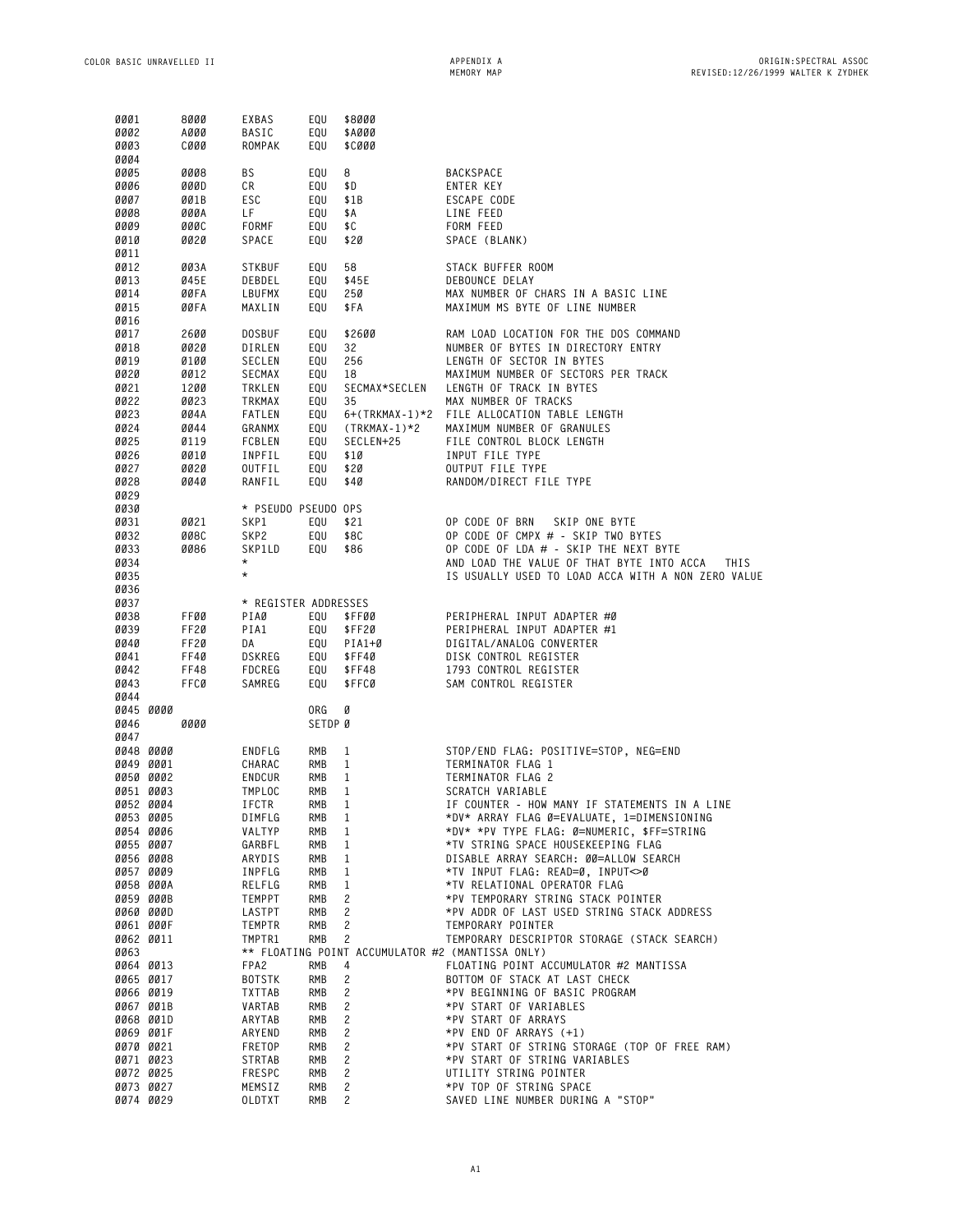| 0075 002B              |           | BINVAL         | RMB<br>2                                              | BINARY VALUE OF A CONVERTED LINE NUMBER                            |
|------------------------|-----------|----------------|-------------------------------------------------------|--------------------------------------------------------------------|
| 0076 002D              |           | OLDPTR         | 2<br>RMB                                              | SAVED INPUT PTR DURING A "STOP"                                    |
|                        |           |                |                                                       |                                                                    |
| 0077 002F              |           | TINPTR         | RMB<br>2                                              | TEMPORARY INPUT POINTER STORAGE                                    |
| 0078 0031              |           | DATTXT         | RMB<br>2                                              | *PV 'DATA' STATEMENT LINE NUMBER POINTER                           |
| 0079 0033              |           | DATPTR         | RMB<br>2                                              | *PV 'DATA' STATEMENT ADDRESS POINTER                               |
|                        |           |                |                                                       |                                                                    |
| 0080 0035              |           | DATTMP         | RMB<br>2                                              | DATA POINTER FOR 'INPUT' & 'READ'                                  |
| 0081 0037              |           | VARNAM         | RMB<br>2                                              | *TV TEMP STORAGE FOR A VARIABLE NAME                               |
| 0082 0039              |           | VARPTR         | RMB<br>2                                              | *TV POINTER TO A VARIABLE DESCRIPTOR                               |
| 0083 003B              |           | VARDES         | RMB<br>2                                              | TEMP POINTER TO A VARIABLE DESCRIPTOR                              |
|                        |           |                |                                                       |                                                                    |
| 0084 003D              |           | RELPTR         | RMB<br>2                                              | POINTER TO RELATIONAL OPERATOR PROCESSING ROUTINE                  |
| 0085 003F              |           | TRELFL         | RMB<br>1                                              | TEMPORARY RELATIONAL OPERATOR FLAG BYTE                            |
| 0086                   |           |                |                                                       |                                                                    |
| 0087                   |           |                | * FLOATING POINT ACCUMULATORS #3,4 & 5 ARE MOSTLY     |                                                                    |
|                        |           |                |                                                       |                                                                    |
| 0088                   |           |                | * USED AS SCRATCH PAD VARIABLES.                      |                                                                    |
| 0089                   |           |                | ** FLOATING POINT ACCUMULATOR #3 :PACKED: (\$40-\$44) |                                                                    |
| 0090 0040              |           | V4Ø            | RMB<br>1                                              |                                                                    |
| 0091 0041              |           | V41            | RMB<br>1                                              |                                                                    |
|                        |           |                |                                                       |                                                                    |
| 0092 0042              |           | V42            | RMB<br>1                                              |                                                                    |
| 0093 0043              |           | V43            | RMB<br>1                                              |                                                                    |
| 0094 0044              |           | V44            | RMB<br>1                                              |                                                                    |
| 0095                   |           |                |                                                       |                                                                    |
|                        |           |                | ** FLOATING POINT ACCUMULATOR #4 :PACKED: (\$45–\$49) |                                                                    |
| 0096 0045              |           | V45            | RMB<br>1                                              |                                                                    |
| 0097 0046              |           | V46            | RMB<br>1                                              |                                                                    |
| 0098 0047              |           | V47            | RMB<br>1                                              |                                                                    |
|                        |           |                |                                                       |                                                                    |
| 0099 0048              |           | V48            | 2<br>RMB                                              |                                                                    |
| 0100                   |           |                | ** FLOATING POINT ACCUMULATOR #5 :PACKED: (\$4A \$4E) |                                                                    |
| 0101 004A              |           | V4A            | RMB<br>1                                              |                                                                    |
| 0102 004B              |           | V4B            | 2<br>RMB                                              |                                                                    |
|                        |           |                |                                                       |                                                                    |
| 0103 004D              |           | V4D            | 2<br>RMB                                              |                                                                    |
| 0104                   |           |                | ** FLOATING POINT ACCUMULATOR #0                      |                                                                    |
| 0105 004F              |           | FPØEXP         | RMB<br>1                                              | *PV FLOATING POINT ACCUMULATOR #0 EXPONENT                         |
| 0106 0050              |           | FPAØ           | RMB<br>4                                              | *PV FLOATING POINT ACCUMULATOR #Ø MANTISSA                         |
| 0107 0054              |           |                |                                                       | *PV FLOATING POINT ACCUMULATOR #0 SIGN                             |
|                        |           | FPØSGN         | RMB<br>1                                              |                                                                    |
| 0108 0055              |           | COEFCT         | RMB<br>1                                              | POLYNOMIAL COEFFICIENT COUNTER                                     |
| 0109 0056              |           | STRDES         | RMB<br>5                                              | TEMPORARY STRING DESCRIPTOR                                        |
| 0110 005B              |           | FPCARY         | RMB<br>1                                              | FLOATING POINT CARRY BYTE                                          |
| 0111                   |           |                | ** FLOATING POINT ACCUMULATOR #1                      |                                                                    |
|                        |           |                |                                                       |                                                                    |
| 0112 005C              |           | FP1EXP         | RMB<br>1                                              | *PV FLOATING POINT ACCUMULATOR #1 EXPONENT                         |
| 0113 005D              |           | FPA1           | RMB<br>4                                              | *PV FLOATING POINT ACCUMULATOR #1 MANTISSA                         |
| 0114 0061              |           | FP1SGN         | RMB<br>1                                              | *PV FLOATING POINT ACCUMULATOR #1 SIGN                             |
| 0115                   |           |                |                                                       |                                                                    |
| 0116 0062              |           | RESSGN         | RMB<br>1                                              | SIGN OF RESULT OF FLOATING POINT OPERATION                         |
|                        |           |                |                                                       |                                                                    |
| 0117 0063              |           | FPSBYT         | RMB<br>1                                              | FLOATING POINT SUB BYTE (FIFTH BYTE)                               |
| 0118 0064              |           | COEFPT         | RMB<br>2                                              | POLYNOMIAL COEFFICIENT POINTER                                     |
| 0119 0066              |           | LSTTXT         | 2<br>RMB                                              | CURRENT LINE POINTER DURING LIST                                   |
| 0120 0068              |           | CURLIN         | RMB<br>2                                              | *PV CURRENT LINE # OF BASIC PROGRAM, \$FFFF = DIRECT               |
|                        |           |                |                                                       |                                                                    |
| 0121 006A              |           | DEVCFW         | RMB<br>1                                              | *TV TAB FIELD WIDTH                                                |
| 0122 006B              |           | DEVLCF         | RMB<br>1                                              | *TV TAB ZONE                                                       |
| 0123 006C              |           | DEVPOS         | RMB<br>1                                              | *TV PRINT POSITION                                                 |
| 0124 006D              |           | DEVWID         | RMB<br>1                                              | *TV PRINT WIDTH                                                    |
|                        |           |                |                                                       |                                                                    |
| 0125 006E              |           | PRTDEV         | RMB<br>1                                              | *TV PRINT DEVICE: Ø=NOT CASSETTE, -1=CASSETTE                      |
| 0126 006F              |           | DEVNUM         | RMB <sub>1</sub>                                      | *PV DEVICE NUMBER: -3=DLOAD, -2=PRINTER,                           |
| 0127                   |           | $\star$        |                                                       | -1=CASSETTE, Ø=SCREEN, 1-15=DISK                                   |
|                        | 0128 0070 | CINBFL         | RMB <sub>1</sub>                                      | *PV CONSOLE IN BUFFER FLAG: 00=NOT EMPTY, \$FF=EMPTY               |
| 0129 0071              |           | RSTFLG         | RMB <sub>1</sub>                                      | *PV WARM START FLAG: \$55=WARM, OTHER=COLD                         |
|                        |           |                |                                                       |                                                                    |
| 0130 0072              |           | RSTVEC         | $2^{\circ}$<br>RMB                                    | *PV WARM START VECTOR - JUMP ADDRESS FOR WARM START                |
| 0131 0074              |           | <b>TOPRAM</b>  | $2^{\circ}$<br>RMB                                    | *PV TOP OF RAM                                                     |
| 0132 0076              |           |                | RMB<br>$\mathbf{2}$                                   | SPARE: UNUSED VARIABLES                                            |
| 0133 0078              |           | FILSTA         | RMB<br>$\mathbf{1}$                                   | *PV FILE STATUS FLAG: Ø=CLOSED, 1=INPUT, 2=OUTPUT                  |
|                        |           |                |                                                       |                                                                    |
| 0134 0079              |           | CINCTR         | RMB<br>$\mathbf{1}$                                   | *PV CONSOLE IN BUFFER CHAR COUNTER                                 |
| 0135 007A              |           | CINPTR         | $2^{\circ}$<br>RMB                                    | *PV CONSOLE IN BUFFER POINTER                                      |
| 0136 007C              |           | <b>BLKTYP</b>  | RMB<br>$\mathbf{1}$                                   | *TV CASS BLOCK TYPE: Ø=HEADER, 1=DATA, \$FF=EOF                    |
| 0137 007D              |           | BLKLEN         | RMB<br>$\mathbf{1}$                                   | *TV CASSETTE BYTE COUNT                                            |
|                        |           |                |                                                       |                                                                    |
| 0138 007E              |           | CBUFAD         | RMB<br>2                                              | *TV CASSETTE LOAD BUFFER POINTER                                   |
| 0139 0080              |           | CCKSUM         | RMB<br>1                                              | *TV CASSETTE CHECKSUM BYTE                                         |
| 0140 0081              |           | CSRERR         | RMB<br>$\mathbf{1}$                                   | *TV ERROR FLAG/CHARACTER COUNT                                     |
| 0141 0082              |           | CPULWD         | RMB<br>1                                              | *TV PULSE WIDTH COUNT                                              |
|                        |           |                |                                                       |                                                                    |
| 0142 0083              |           | CPERTM         | RMB<br>1                                              | *TV BIT COUNTER                                                    |
| 0143 0084              |           | CBTPHA         | RMB<br>1                                              | *TV BIT PHASE FLAG                                                 |
| 0144 0085              |           | CLSTSN         | RMB<br>$\mathbf{1}$                                   | *TV LAST SINE TABLE ENTRY                                          |
| 0145 0086              |           | GRBLOK         | RMB<br>1                                              | *TV GRAPHIC BLOCK VALUE FOR SET, RESET AND POINT                   |
|                        |           |                |                                                       |                                                                    |
|                        |           |                |                                                       |                                                                    |
|                        | 0146 0087 | IKEYIM         | RMB<br>1                                              | *TV INKEY\$ RAM IMAGE                                              |
| 0147 0088<br>0148 008A |           | CURPOS<br>ZERO | RMB<br>$\mathbf{2}$<br><b>RMB</b><br>$\overline{c}$   | *PV CURSOR LOCATION<br>*PV DUMMY - THESE TWO BYTES ARE ALWAYS ZERO |

**A2**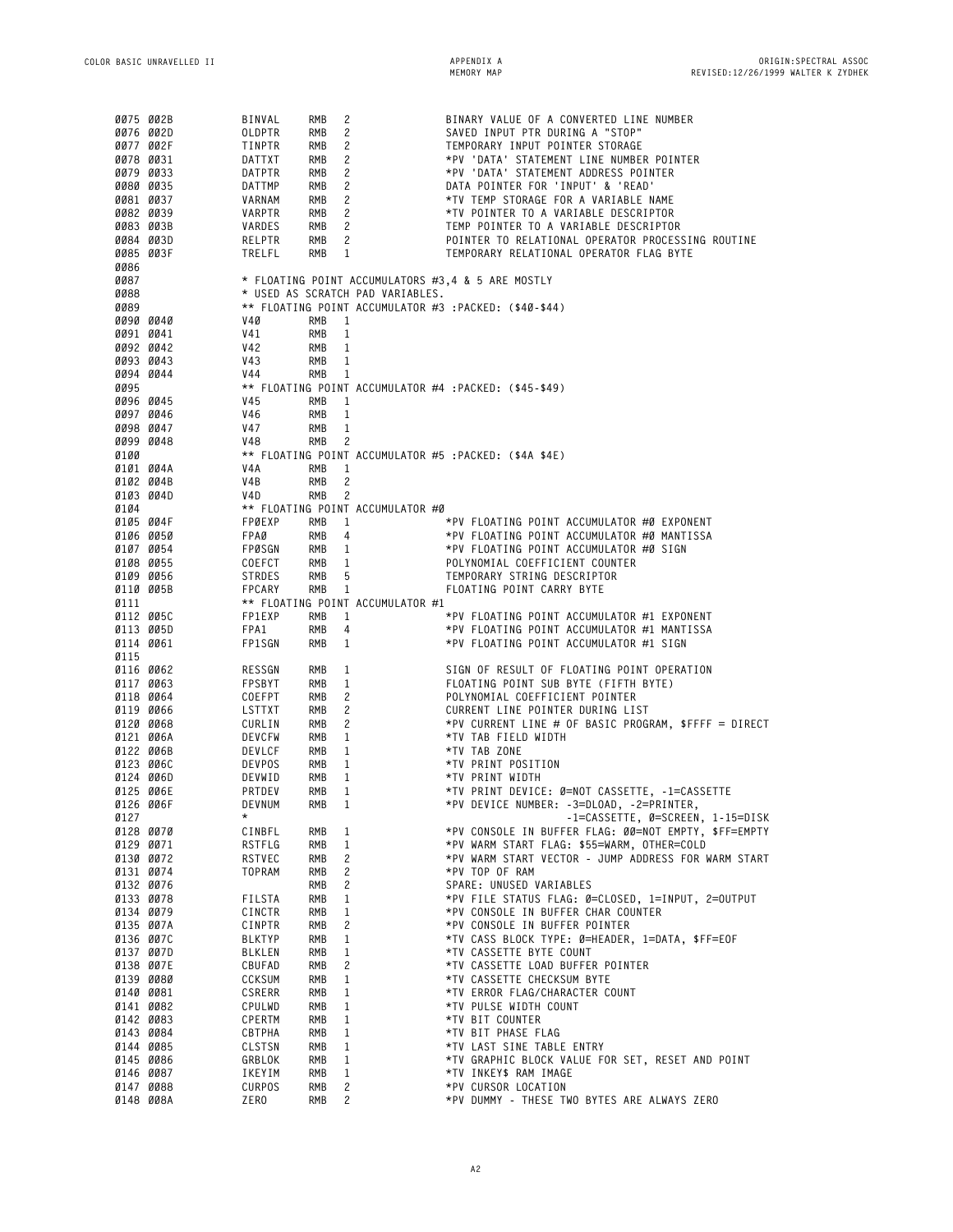**MEMORY MAP**

|                      | 0149 008C<br>0150 008D |  | SNDTON<br>SNDDUR                                | RMB<br>RMB | 1<br>2            |                                                                                       |              | *TV TONE VALUE FOR SOUND COMMAND<br>*TV DURATION VALUE FOR SOUND COMMAND                                     |
|----------------------|------------------------|--|-------------------------------------------------|------------|-------------------|---------------------------------------------------------------------------------------|--------------|--------------------------------------------------------------------------------------------------------------|
| 0151<br>0152<br>0153 |                        |  | ** THESE BYTES ARE MOVED DOWN FROM ROM<br>$***$ |            |                   |                                                                                       | INIT         | DESCRIPTION                                                                                                  |
| 0154                 |                        |  | $\star$                                         |            |                   |                                                                                       | VALUE        |                                                                                                              |
| 0155 008F            |                        |  | CMPMID                                          | RMB        | 1                 |                                                                                       | 18           | *PV 1200/2400 HERTZ PARTITION                                                                                |
|                      | 0156 0090              |  | CMPØ                                            | RMB        | 1                 |                                                                                       | 24           | *PV UPPER LIMIT OF 1200 HERTZ PERIOD                                                                         |
|                      | 0157 0091              |  | CMP1                                            | RMB        | 1                 |                                                                                       | 1Ø           | *PV UPPER LIMIT OF 2400 HERTZ PERIOD                                                                         |
|                      | 0158 0092<br>0159 0094 |  | SYNCLN<br><b>BLKCNT</b>                         | RMB<br>RMB | 2<br>1            |                                                                                       | 128<br>11    | *PV NUMBER OF \$55'S TO CASSETTE LEADER<br>*PV CURSOR BLINK DELAY                                            |
|                      | 0160 0095              |  | LPTBTD                                          | RMB        | 2                 |                                                                                       | 88           | *PV BAUD RATE CONSTANT (600)                                                                                 |
|                      | 0161 0097              |  | LPTLND                                          | RMB        | 2                 |                                                                                       | $\mathbf{1}$ | *PV PRINTER CARRIAGE RETURN DELAY                                                                            |
|                      | 0162 0099              |  | LPTCFW                                          | RMB        | 1                 |                                                                                       | 16           | *PV TAB FIELD WIDTH                                                                                          |
|                      | 0163 009A              |  | LPTLCF                                          | RMB        | 1                 |                                                                                       | 112          | *PV LAST TAB ZONE                                                                                            |
|                      | 0164 009B              |  | LPTWID                                          | RMB        | 1                 |                                                                                       | 132          | *PV PRINTER WIDTH                                                                                            |
|                      | 0165 009C              |  | <b>LPTPOS</b>                                   | RMB        | 1                 |                                                                                       | Ø            | *PV LINE PRINTER POSITION                                                                                    |
|                      | 0166 009D              |  | EXECJP                                          | RMB        | 2                 |                                                                                       |              | LB4AA *PV JUMP ADDRESS FOR EXEC COMMAND                                                                      |
| 0167                 |                        |  |                                                 |            |                   |                                                                                       |              |                                                                                                              |
| 0168                 |                        |  |                                                 |            |                   |                                                                                       |              | ** THIS ROUTINE PICKS UP THE NEXT INPUT CHARACTER FROM<br>** BASIC. THE ADDRESS OF THE NEXT BASIC BYTE TO BE |
| 0169<br>0170         |                        |  | <b>** INTERPRETED IS STORED AT CHARAD.</b>      |            |                   |                                                                                       |              |                                                                                                              |
| 0171                 |                        |  |                                                 |            |                   |                                                                                       |              |                                                                                                              |
|                      | 0172 009F 0C A7        |  | GETNCH                                          | INC        |                   | <charad+1< td=""><td></td><td>*PV INCREMENT LS BYTE OF INPUT POINTER</td></charad+1<> |              | *PV INCREMENT LS BYTE OF INPUT POINTER                                                                       |
|                      | 0173 00A1 26 02        |  |                                                 | <b>BNE</b> |                   | GETCCH                                                                                |              | *PV BRANCH IF NOT ZERO (NO CARRY)                                                                            |
|                      | 0174 00A3 0C A6        |  |                                                 | INC        |                   | <charad< td=""><td></td><td>*PV INCREMENT MS BYTE OF INPUT POINTER</td></charad<>     |              | *PV INCREMENT MS BYTE OF INPUT POINTER                                                                       |
|                      | 0175 00A5 B6           |  | <b>GETCCH</b>                                   | FCB        | \$B6              |                                                                                       |              | *PV OP CODE OF LDA EXTENDED                                                                                  |
|                      | 0176 00A6              |  | CHARAD                                          |            | $\mathbf{2}$      |                                                                                       |              | *PV THESE 2 BYTES CONTAIN ADDRESS OF THE CURRENT                                                             |
| 0177                 |                        |  | $^\star$                                        |            |                   |                                                                                       |              | CHARACTER WHICH THE BASIC INTERPRETER IS                                                                     |
| 0178                 |                        |  | $^\star$                                        |            |                   |                                                                                       |              | PROCESSING                                                                                                   |
|                      | 0179 00A8 7E AA 1A     |  |                                                 | JMP        |                   | <b>BROMHK</b>                                                                         |              | JUMP BACK INTO THE BASIC RUM                                                                                 |
| 0180                 | 0181 00AB              |  | VAB                                             | RMB        | 1                 |                                                                                       |              | = LOW ORDER FOUR BYTES OF THE PRODUCT                                                                        |
|                      | 0182 00AC              |  | <b>VAC</b>                                      | RMB        | 1                 |                                                                                       |              | = OF A FLOATING POINT MULTIPLICATION                                                                         |
|                      | 0183 00AD              |  | VAD                                             | RMB        | 1                 |                                                                                       |              | = THESE BYTES ARE USE AS RANDOM DATA                                                                         |
|                      | 0184 00AE              |  | VAE                                             | RMB        | 1                 |                                                                                       |              | = BY THE RND STATEMENT                                                                                       |
| 0185                 |                        |  |                                                 |            |                   |                                                                                       |              |                                                                                                              |
| 0186                 |                        |  | * EXTENDED BASIC VARIABLES                      |            |                   |                                                                                       |              |                                                                                                              |
|                      | 0187 00AF              |  | TRCFLG                                          | RMB        | 1                 |                                                                                       |              | *PV TRACE FLAG Ø=OFF ELSE=ON                                                                                 |
|                      | 0188 00B0              |  | USRADR                                          | RMB        | 2                 |                                                                                       |              | *PV ADDRESS OF THE START OF USR VECTORS                                                                      |
|                      | 0189 00B2<br>0190 00B3 |  | FORCOL                                          | RMB<br>RMB | 1                 |                                                                                       |              | *PV FOREGROUND COLOR<br>*PV BACKGROUND COLOR                                                                 |
|                      | 0191 00B4              |  | BAKCOL<br><b>WCOLOR</b>                         | RMB        | 1<br>1            |                                                                                       |              | *TV WORKING COLOR BEING USED BY EX BASIC                                                                     |
|                      | 0192 00B5              |  | ALLCOL                                          | RMB        | 1                 |                                                                                       |              | *TV ALL PIXELS IN THIS BYTE SET TO COLOR OF VB3                                                              |
|                      | 0193 00B6              |  | PMODE                                           | RMB        | 1                 |                                                                                       |              | *PV PMODE'S MODE ARGUMENT                                                                                    |
|                      | 0194 00B7              |  | ENDGRP                                          | RMB        | 2                 |                                                                                       |              | *PV END OF CURRENT GRAPHIC PAGE                                                                              |
|                      | 0195 00B9              |  | HORBYT                                          | RMB        | 1                 |                                                                                       |              | *PV NUMBER OF BYTES/HORIZONTAL GRAPHIC LINE                                                                  |
|                      | 0196 00BA              |  | BEGGRP                                          | RMB        | 2                 |                                                                                       |              | *PV START OF CURRENT GRAPHIC PAGE                                                                            |
|                      | 0197 00BC              |  | GRPRAM                                          | RMB        | 1                 |                                                                                       |              | *PV START OF GRAPHIC RAM (MS BYTE)                                                                           |
|                      | 0198 00BD              |  | HORBEG                                          | RMB        | $\overline{c}$    |                                                                                       |              | *DV* *PV HORIZ COORD - START POINT<br>*DV* *PV VERT COORD - START POINT                                      |
| 0200 00C1            | 0199 00BF              |  | VERBEG<br>CSSYAL                                | RMB<br>RMB | 2<br>$\mathbf{1}$ |                                                                                       |              | *PV SCREEN'S COLOR SET ARGUMENT                                                                              |
|                      | 0201 00C2              |  | SETFLG                                          | RMB        | 1                 |                                                                                       |              | *PV PRESET/PSET FLAG: Ø=PRESET, 1=PSET                                                                       |
|                      | 0202 00C3              |  | HOREND                                          | RMB        | $\mathbf{2}$      |                                                                                       |              | *DV* *PV HORIZ COORD - ENDING POINT                                                                          |
|                      | 0203 00C5              |  | VEREND                                          | RMB        | 2                 |                                                                                       |              | *DV* *PV VERT COORD - ENDING POINT                                                                           |
|                      | 0204 00C7              |  | HORDEF                                          | RMB        | 2                 |                                                                                       |              | *PV HORIZ COORD - DEFAULT COORD                                                                              |
|                      | 0205 00C9              |  | VERDEF                                          | RMB        | $\overline{c}$    |                                                                                       |              | *PV VERT COORD - DEFAULT COORD                                                                               |
| 0206                 |                        |  |                                                 |            |                   |                                                                                       |              |                                                                                                              |
| 0207                 |                        |  | * EXTENDED BASIC SCRATCH PAD VARIABLES          |            |                   |                                                                                       |              |                                                                                                              |
|                      | 0208 00CB<br>0209 00CD |  | VCB<br>VCD                                      | RMB<br>RMB | 2<br>2            |                                                                                       |              |                                                                                                              |
|                      | 0210 00CF              |  | VCF                                             | RMB        | 2                 |                                                                                       |              |                                                                                                              |
| 0211 00D1            |                        |  | VD1                                             | RMB        | $\overline{c}$    |                                                                                       |              |                                                                                                              |
|                      | 0212 00D3              |  | VD3                                             | RMB        | 1                 |                                                                                       |              |                                                                                                              |
|                      | 0213 00D4              |  | VD4                                             | RMB        | 1                 |                                                                                       |              |                                                                                                              |
| 0214 00D5            |                        |  | VD5                                             | RMB        | 1                 |                                                                                       |              |                                                                                                              |
| 0215 00D6            |                        |  | VD6                                             | RMB        | 1                 |                                                                                       |              |                                                                                                              |
| 0216 00D7            |                        |  | VD7                                             | RMB        | 1                 |                                                                                       |              |                                                                                                              |
|                      | 0217 00D8              |  | VD8                                             | RMB        | 1                 |                                                                                       |              |                                                                                                              |
|                      | 0218 00D9              |  | VD9                                             | RMB        | 1                 |                                                                                       |              |                                                                                                              |
| 0220                 | 0219 00DA              |  | VDA                                             | RMB        | 1                 |                                                                                       |              |                                                                                                              |
|                      | 0221 00DB              |  | CHGFLG                                          | RMB        | 1                 |                                                                                       |              | *TV FLAG TO INDICATE IF GRAPHIC DATA HAS BEEN CHANGED                                                        |
| 0222 00DC            |                        |  | <b>TMPSTK</b>                                   | RMB        | $\overline{c}$    |                                                                                       |              | *TV STACK POINTER STORAGE DURING PAINT                                                                       |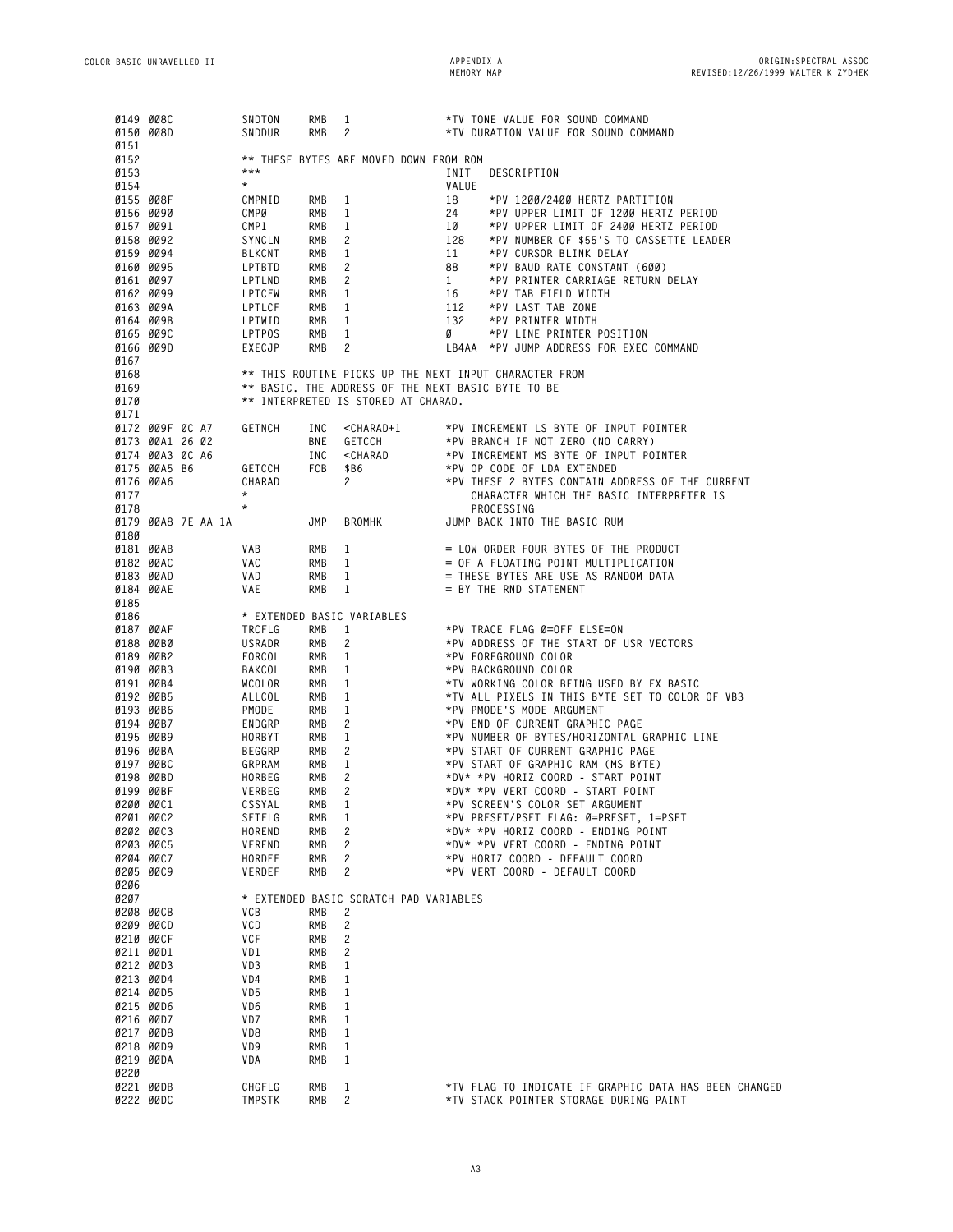| 0223 00DE         |           | <b>OCTAVE</b>      | RMB        | 1                                      | *PV OCTAVE VALUE (PLAY)                                                                                                                |
|-------------------|-----------|--------------------|------------|----------------------------------------|----------------------------------------------------------------------------------------------------------------------------------------|
| 0224 00DF         |           | VOLHI              | RMB        | 1                                      | *DV* *PV VOLUME HIGH VALUE (PLAY)                                                                                                      |
| 0225 00E0         |           | VOLLOW             | <b>RMB</b> | $\mathbf{1}$                           | *DV* *PV VOLUME LOW VALUE (PLAY)                                                                                                       |
| 0226 00E1         |           | NOTELN             | <b>RMB</b> | 1                                      | *PV NOTE LENGTH (PLAY)                                                                                                                 |
| 0227 00E2         |           | TEMPO              | <b>RMB</b> | 1                                      | *PV TEMPO VALUE (PLAY)                                                                                                                 |
| 0228 00E3         |           | PLYTMR             | RMB        | 2                                      | *TV TIMER FOR THE PLAY COMMAND                                                                                                         |
| 0229 00E5         |           | DOTYAL             | <b>RMB</b> | 1                                      | *TV DOTTED NOTE TIMER SCALE FACTOR                                                                                                     |
| 0230 00E6         |           | DLBAUD             | <b>RMB</b> | 1                                      | *DV* *PV DLOAD BAUD RATE CONSTANT \$B0=300, \$2C=1200                                                                                  |
| 0231 00E7         |           | TIMOUT             | <b>RMB</b> | 1                                      | *DV* *PV DLOAD TIMEOUT CONSTANT                                                                                                        |
| 0232 00E8         |           | ANGLE              | RMB        | 1                                      | *DV* *PV ANGLE VALUE (DRAW)                                                                                                            |
| 0233 00E9         |           | SCALE              | <b>RMB</b> | 1                                      | *DV* *PV SCALE VALUE (DRAW)                                                                                                            |
| 0234              |           |                    |            |                                        |                                                                                                                                        |
| 0235              |           | * DSKCON VARIABLES |            |                                        |                                                                                                                                        |
| 0236 00EA         |           | <b>DCOPC</b>       | RMB        | 1                                      | *PV DSKCON OPERATION CODE Ø-3                                                                                                          |
| 0237 00EB         |           | DCDRV              | RMB        | 1                                      | *PV DSKCON DRIVE NUMBER Ø 3                                                                                                            |
| 0238 00EC         |           | DCTRK              | RMB        | $\mathbf{1}$                           | *PV DSKCON TRACK NUMBER Ø 34                                                                                                           |
| 0239 00ED         |           | DSEC               | RMB        | 1                                      | *PV DSKCON SECTOR NUMBER 1-18                                                                                                          |
| 0240 00EE         |           | DCBPT              | RMB        | 2                                      | *PV DSKCON DATA POINTER                                                                                                                |
| 0241 00F0         |           | DCSTA              | RMB        | 1                                      | *PV DSKCON STATUS BYTE                                                                                                                 |
| 0242              |           |                    |            |                                        |                                                                                                                                        |
| 0243 00F1<br>0244 |           | <b>FCBTMP</b>      | RMB        | 2                                      | TEMPORARY FCB POINTER                                                                                                                  |
| 0245 00F3         |           |                    | RMB        | 13                                     | SPARE: UNUSED VARIABLES                                                                                                                |
| 0246              |           |                    |            |                                        |                                                                                                                                        |
| 0247              |           |                    |            |                                        |                                                                                                                                        |
| 0248              |           | $^\star$           |            |                                        | BASIC EXBASI(DOSBASIC                                                                                                                  |
| 0249              |           |                    |            |                                        |                                                                                                                                        |
|                   | 0250 0100 | SW3VEC             | RMB        | 3                                      | \$XXXX \$XXXX \$3B3B SWI3 VECTOR                                                                                                       |
| 0251 0103         |           | SW2VEC             | RMB        | 3                                      | \$XXXX \$XXXX \$3B3B SWI2 VECTOR                                                                                                       |
| 0252 0106         |           | SWIVEC             | RMB        | 3                                      | \$XXXX \$XXXX \$XXXX SWI VECTOR                                                                                                        |
|                   | 0253 0109 | NMIVEC             | RMB        | 3                                      | \$XXXX \$XXXX \$D7AE NMI VECTOR                                                                                                        |
| 0254 010C         |           | IRQVEC             | RMB        | 3                                      | \$A9B3 \$894C \$D7BC<br>IRQ VECTOR                                                                                                     |
| 0255 010F         |           | FRQVEC             | RMB        | 3                                      | \$AØF6 \$AØF6 \$AØF6 FIRQ VECTOR                                                                                                       |
| 0256              |           |                    |            |                                        |                                                                                                                                        |
| 0257 0112         |           | TIMVAL             |            |                                        |                                                                                                                                        |
| 0258 0112         |           | USRJMP             | RMB        | 3                                      | JUMP ADDRESS FOR BASIC'S USR FUNCTION                                                                                                  |
| 0259              |           | $\star$            | RMB        | 2                                      | TIMER VALUE FOR EXBAS                                                                                                                  |
| 0260              |           | $^\star$           | RMB        | 1                                      | UNUSED BY EXBAS OR DISK BASIC                                                                                                          |
| 0261 0115         |           | RVSEED             | RMB        | 1                                      | * FLOATING POINT RANDOM NUMBER SEED EXPONENT                                                                                           |
| 0262 0116         |           |                    | RMB        | 4                                      | * MANTISSA: INITIALLY SET TO \$804FC75259                                                                                              |
| 0263 011A         |           | CASFLG             | RMB        | 1                                      | UPPER CASE/LOWER CASE FLAG: \$FF=UPPER, Ø=LOWER                                                                                        |
|                   | 0264 011B | DEBVAL             | RMB        | 2                                      | KEYBOARD DEBOUNCE DELAY (SET TO \$45E)                                                                                                 |
|                   |           | EXPJMP             | RMB        | 3                                      | JUMP ADDRESS FOR EXPONENTIATION                                                                                                        |
|                   | 0265 011D |                    |            |                                        |                                                                                                                                        |
| 0266              |           | $\star\star$       |            |                                        | INITIALLY SET TO ERROR FOR BASIC, \$8489 FOR EX BASIC                                                                                  |
| 0267              |           |                    |            |                                        |                                                                                                                                        |
| 0268              |           | $***$              |            | COMMAND INTERPRETATION VECTOR TABLE    |                                                                                                                                        |
| 0269              |           |                    |            |                                        |                                                                                                                                        |
| 0270              |           |                    |            | ** FOUR SETS OF 10 BYTE TABLES:        |                                                                                                                                        |
| 0271              |           |                    |            |                                        |                                                                                                                                        |
| 0272              |           |                    |            |                                        |                                                                                                                                        |
| 0273              |           |                    |            |                                        | ** THE LAST USED TABLE MUST BE FOLLOWED BY A ZERO BYTE                                                                                 |
| 0274              |           |                    |            |                                        | * THE JUMP TABLE VECTORS (3,4 AND 8,9) POINT TO THE JUMP TABLE FOR                                                                     |
| 0275              |           |                    |            |                                        | * THE FIRST TABLE. FOR ALL OTHER TABLES, THESE VECTORS POINT TO A                                                                      |
| 0276              |           |                    |            |                                        | * ROUTINE WHICH WILL VECTOR YOU TO THE CORRECT JUMP TABLE.                                                                             |
| 0277              |           |                    |            |                                        | * SUPER ENHANCED BASIC HAS MODIFIED THIS SCHEME SO THAT THE USER<br>* TABLE MAY NOT BE ACCESSED. ANY ADDITIONAL TABLES WILL HAVE TO BE |
| 0278              |           |                    |            |                                        |                                                                                                                                        |
| 0279<br>0280      |           |                    |            | * ACCESSED FROM A NEW COMMAND HANDLER. |                                                                                                                                        |
| 0281              |           | $^\star$           |            | BYTE DESCRIPTION                       |                                                                                                                                        |
| 0282              |           | $^\star$           | Ø          | NUMBER OF RESERVED WORDS               |                                                                                                                                        |
| 0283              |           | $^\star$           | 1,2        | LOOKUP TABLE OF RESERVED WORDS         |                                                                                                                                        |
| 0284              |           | $^\star$           | 3,4        |                                        | JUMP TABLE FOR COMMANDS (FIRST TABLE)                                                                                                  |
| 0285              |           | $^\star$           |            |                                        | VECTOR TO EXPANSION COMMAND HANDLERS (ALL BUT FIRST TABLE)                                                                             |
| 0286              |           | $^\star$           | 5          | NUMBER OF SECONDARY FUNCTIONS          |                                                                                                                                        |
| 0287              |           | $^\star$           | 6,7        |                                        | LOOKUP TABLE OF SECONDARY FUNCTIONS (FIRST TABLE)                                                                                      |
| 0288              |           | $^\star$           |            |                                        | VECTOR TO EXPANSION SECONDARY COMMAND HANDLERS (ALL BUT                                                                                |
| 0289              |           | $^\star$           |            | FIRST TABLE)                           |                                                                                                                                        |
| 0290              |           | $^\star$           | 8,9        |                                        | JUMP TABLE FOR SECONDARY FUNCTIONS                                                                                                     |
| 0291              |           | $^\star$           | 1Ø         |                                        | Ø BYTE - END OF TABLE FLAG (LAST TABLE ONLY)                                                                                           |
| 0292              |           |                    |            |                                        |                                                                                                                                        |
| 0293 0120         |           | COMVEC             | RMB        | 1Ø                                     | BASIC'S TABLE                                                                                                                          |
|                   | 0294 012A |                    | RMB        | 1Ø                                     | EX BASIC'S TABLE                                                                                                                       |
| 0295 0134<br>0296 |           |                    | <b>RMB</b> | 1Ø                                     | DISC BASIC'S TABLE (UNUSED BY EX BASIC)                                                                                                |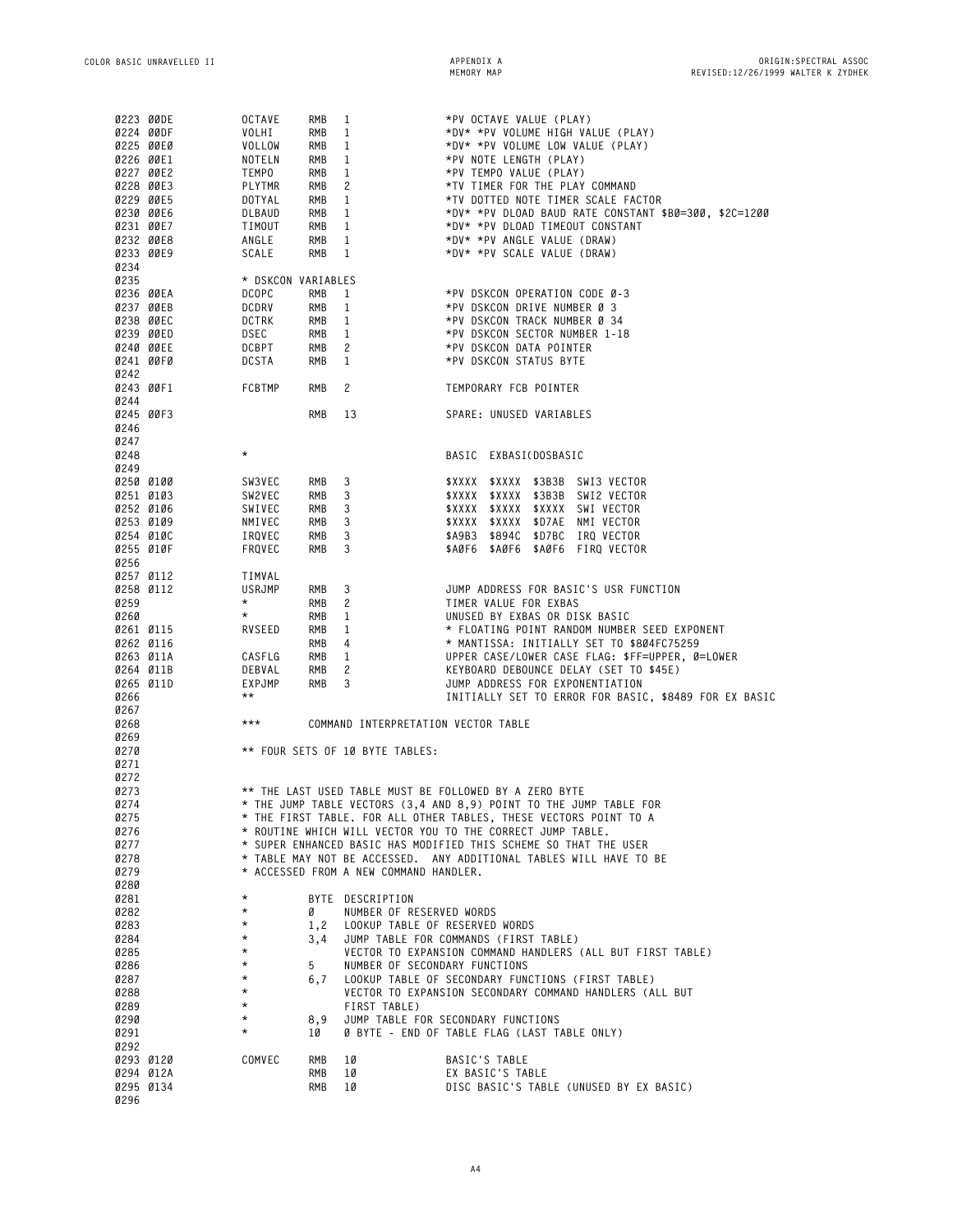| 0297                |                        |                        |            | **** USR FUNCTION VECTOR ADDRESSES (EX BASIC ONLY)                                                                            |                  |                                |                  |                            |                                                     |
|---------------------|------------------------|------------------------|------------|-------------------------------------------------------------------------------------------------------------------------------|------------------|--------------------------------|------------------|----------------------------|-----------------------------------------------------|
|                     | 0298 013E              |                        | RMB        | 2                                                                                                                             |                  | USR Ø VECTOR                   |                  |                            |                                                     |
|                     | 0299 0140<br>0300 0142 |                        | RMB<br>RMB | 2<br>2                                                                                                                        | USR 1<br>USR 2   |                                |                  |                            |                                                     |
|                     | 0301 0144              |                        | RMB        | $\overline{c}$                                                                                                                | USR <sub>3</sub> |                                |                  |                            |                                                     |
|                     | 0302 0146              |                        | RMB        | 2                                                                                                                             | USR 4            |                                |                  |                            |                                                     |
|                     | 0303 0148              |                        | RMB        | 2                                                                                                                             | USR 5            |                                |                  |                            |                                                     |
|                     | 0304 014A              |                        | RMB        | 2                                                                                                                             | USR 6            |                                |                  |                            |                                                     |
|                     | 0305 014C              |                        | RMB        | 2                                                                                                                             | USR 7            |                                |                  |                            |                                                     |
|                     | 0306 014E              |                        | RMB        | $\overline{c}$                                                                                                                | USR 8            |                                |                  |                            |                                                     |
|                     | 0307 0150              |                        | RMB        | 2                                                                                                                             | USR 9            |                                |                  |                            |                                                     |
| 0308<br>0309        |                        |                        |            | *** THE ABOVE 20 BYTE USR ADDR VECTOR TABLE IS MOVED TO                                                                       |                  |                                |                  |                            |                                                     |
| 0310                |                        |                        |            | *** \$95F-\$972 BY DISC BASIC. THE 20 BYTES FROM \$13E-\$151                                                                  |                  |                                |                  |                            |                                                     |
| 0311                |                        |                        |            | *** ARE REDEFINED AS FOLLOWS:                                                                                                 |                  |                                |                  |                            |                                                     |
| 0312                |                        |                        |            |                                                                                                                               |                  |                                |                  |                            |                                                     |
| 0313                |                        | $^\star$               | RMB        | 10                                                                                                                            |                  |                                |                  |                            | USER (SPARE) COMMAND INTERPRETATION TABLE SPACE     |
| 0314                |                        | $^\star$               | FCB        | Ø                                                                                                                             |                  | END OF COMM INTERP TABLE FLAG  |                  |                            |                                                     |
| 0315<br>0316        |                        | $^\star$               | RMB        | 9                                                                                                                             |                  | UNUSED BY DISK BASIC           |                  |                            |                                                     |
| 0317                |                        | $^\star$               |            | COMMAND INTERPRETATION TABLE VALUES                                                                                           |                  |                                |                  |                            |                                                     |
| 0318                |                        | $\star$                |            | <b>BYTE</b>                                                                                                                   |                  | BASIC EX BASIDISK BASIC        |                  |                            |                                                     |
| 0319                |                        | $^\star$               |            | Ø                                                                                                                             | 53               |                                |                  | <b>BASIC TABLE</b>         |                                                     |
| 0320                |                        | $^\star$               |            | 1,2                                                                                                                           | \$AA66           |                                |                  |                            |                                                     |
| 0321                |                        | $^\star$               |            | 3,4                                                                                                                           | \$AB67           |                                |                  |                            |                                                     |
| 0322                |                        | $^\star$               |            | 5                                                                                                                             | 20               |                                |                  |                            |                                                     |
| 0323                |                        | $^\star$<br>$^\star$   |            | 6,7                                                                                                                           | \$AB1A           |                                |                  |                            |                                                     |
| 0324<br>0325        |                        |                        |            | 8,9                                                                                                                           | \$AA29           |                                |                  |                            |                                                     |
| 0326                |                        | $^\star$               |            | Ø                                                                                                                             |                  | 25                             |                  |                            | EX BASIC TABLE                                      |
| 0327                |                        | $^\star$               |            | 1,2                                                                                                                           |                  | \$8183                         |                  |                            |                                                     |
| 0328                |                        | $^\star$               |            | 3,4                                                                                                                           |                  |                                |                  | \$813C \$CE2E (\$CFØA 2.1) |                                                     |
| 0329                |                        | $^\star$               |            | 5                                                                                                                             |                  | 14                             |                  |                            |                                                     |
| 0330                |                        | $^\star$               |            | 6,7                                                                                                                           |                  | \$821E                         |                  |                            |                                                     |
| 0331                |                        | $^\star$               |            | 8,9                                                                                                                           |                  |                                |                  | \$8168 \$CE56 (\$CF32 2.1) |                                                     |
| 0332<br>0333        |                        | $^\star$               |            | Ø                                                                                                                             |                  | 19 (20 2.1)                    |                  |                            | DISK BASIC TABLE                                    |
| 0334                |                        | $^\star$               |            | 1,2                                                                                                                           |                  | \$C17F                         |                  |                            |                                                     |
| 0335                |                        | $^\star$               |            | 3,4                                                                                                                           |                  | \$C2CØ                         |                  |                            |                                                     |
| 0336                |                        | $^\star$               |            | 5                                                                                                                             |                  | 6                              |                  |                            |                                                     |
| 0337                |                        | $^\star$               |            | 6,7                                                                                                                           |                  | \$C201                         |                  |                            |                                                     |
| 0338                |                        | $^\star$               |            | 8,9                                                                                                                           |                  | \$C236                         |                  |                            |                                                     |
| 0339<br><b>0340</b> |                        |                        |            |                                                                                                                               |                  |                                |                  |                            |                                                     |
|                     | 0341 0152              | KEYBUF                 | RMB        | 8                                                                                                                             |                  | KEYBOARD MEMORY BUFFER         |                  |                            |                                                     |
|                     | 0342 015A              | POTVAL                 | RMB        | 1                                                                                                                             |                  | LEFT VERTICAL JOYSTICK DATA    |                  |                            |                                                     |
|                     | 0343 015B              |                        | <b>RMB</b> | 1                                                                                                                             |                  | LEFT HORIZONTAL JOYSTICK DATA  |                  |                            |                                                     |
|                     | 0344 015C              |                        | RMB        | 1                                                                                                                             |                  | RIGHT VERTICAL JOYSTICK DATA   |                  |                            |                                                     |
|                     | 0345 015D              |                        | RMB        | 1                                                                                                                             |                  | RIGHT HORIZONTAL JOYSTICK DATA |                  |                            |                                                     |
| 0346<br>0347        |                        |                        |            |                                                                                                                               |                  |                                |                  |                            |                                                     |
| 0348                |                        |                        |            | * BASIC'S RAM VECTORS - INITIALIZED TO RTS BY COLOR BASIC<br>* 25 SETS OF 3 BYTE INSTRUCTIONS WHICH ARE CALLED BY COLOR BASIC |                  |                                |                  |                            |                                                     |
| 0349                |                        |                        |            | * EXTENDED AND DISK BASIC. THEIR PURPOSE IS TO ALLOW ENHANCEMENTS (SUCH                                                       |                  |                                |                  |                            |                                                     |
| Ø35Ø                |                        |                        |            | * AS EX BASIC AND DOS BASIC) AS MORE ROMS ARE ADDED TO THE                                                                    |                  |                                |                  |                            |                                                     |
| 0351                |                        |                        |            | * SYSTEM BY EFFECTIVELY ALLOWING MORE CODE TO BE ADDED TO THE                                                                 |                  |                                |                  |                            |                                                     |
| 0352                |                        |                        |            | * ROUTINES IN EARLIER ROMS. THIS NEW CODE IS LOCATED IN THE NEW ROMS                                                          |                  |                                |                  |                            |                                                     |
| 0353                |                        |                        |            | * AND THE ADDRESS TO GET TO THE NEW CODE IS IN BYTES 1 & 2 OF THE                                                             |                  |                                |                  |                            |                                                     |
| 0354<br>0355        |                        | * THE JMP INSTRUCTION. |            | * RAM VECTOR. BYTE Ø WILL CONTAIN A \$7E WHICH IS THE FIRST BYTE OF                                                           |                  |                                |                  |                            |                                                     |
| 0356                |                        |                        |            | * THE FIRST ADDRESS IN THIS TABLE IS THE ADDRESS IN BASIC WHICH                                                               |                  |                                |                  |                            |                                                     |
| 0357                |                        |                        |            | * CALLS THE RAM VECTOR, THE SECOND ADDRESS IS THE VALUE WHICH                                                                 |                  |                                |                  |                            |                                                     |
| 0358                |                        |                        |            | * EX BASIC PUTS IN THE RAM VECTOR (IF ANY) AND THE THIRD ADDRESS                                                              |                  |                                |                  |                            |                                                     |
| 0359                |                        |                        |            | * IS THE VALUE WHICH DISK BASIC PUTS THERE (IF ANY)                                                                           |                  |                                |                  |                            |                                                     |
| 0360                |                        |                        |            |                                                                                                                               |                  |                                |                  |                            |                                                     |
| 0361<br>0362        |                        | $^\star$               |            |                                                                                                                               |                  |                                |                  |                            |                                                     |
|                     | 0363 015E              | RVECØ                  | RMB        | 3                                                                                                                             | 2.Ø<br>\$A5F6    | 2.1                            | 1.Ø<br>\$C426    | 1.1                        | \$C44B OPEN COMMAND                                 |
|                     | 0364 0161              | RVEC1                  | RMB        | 3                                                                                                                             | \$A5B9           |                                | \$C838           | \$C888                     | DEVICE NUMBER VALIDITY CHECK                        |
|                     | 0365 0164              | RVEC2                  | RMB        | 3                                                                                                                             | \$A35F           |                                | \$C843           |                            | \$C893 SET PRINT PARAMETERS                         |
|                     | 0366 0167              | RVEC3                  | RMB        | 3                                                                                                                             |                  | \$A282 \$8273                  | \$CB4A           |                            | \$CC1C CONSOLE OUT                                  |
|                     | 0367 016A              | RVEC4                  | RMB        | 3                                                                                                                             |                  | \$A176 \$8CF1                  |                  |                            | \$C58F \$C5BC CONSOLE IN                            |
|                     | 0368 016D              | RVEC5                  | RMB        | 3                                                                                                                             | \$A3ED           |                                |                  |                            | \$C818 \$C848 INPUT DEVICE NUMBER CHECK             |
|                     | 0369 0170<br>0370 0173 | RVEC6<br>RVEC7         | RMB<br>RMB | 3<br>3                                                                                                                        | \$A406<br>\$A426 |                                | \$C81B<br>\$CA3B | \$C84B                     | PRINT DEVICE NUMBER CHECK<br>\$CAE9 CLOSE ALL FILES |
|                     |                        |                        |            |                                                                                                                               |                  |                                |                  |                            |                                                     |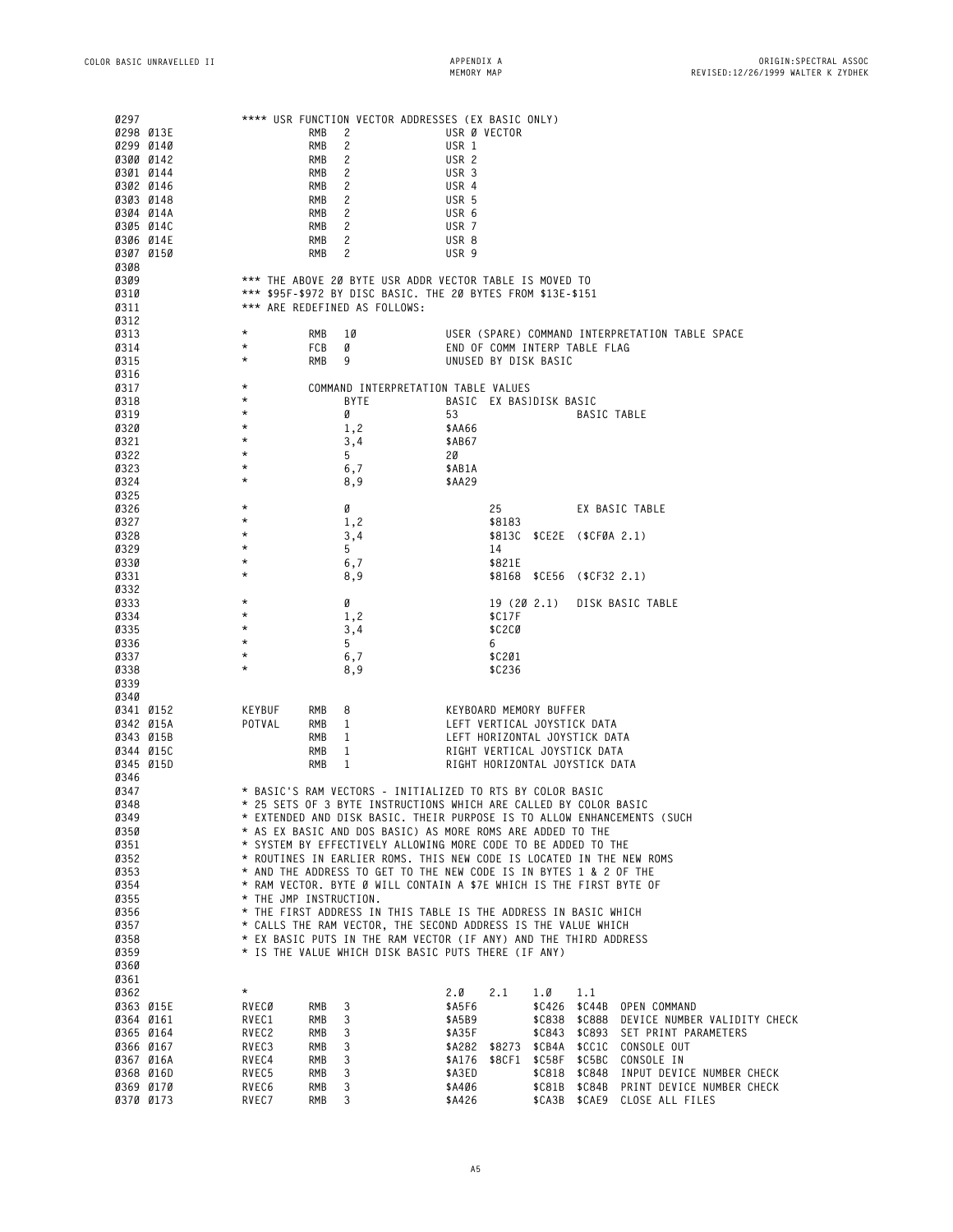| 0371 0176 |           | RVEC8         | RMB        | 3                                                           | \$A42D                             |               | \$8286 \$CA4B \$CAF9 |                                  | CLOSE ONE FILE                                                 |
|-----------|-----------|---------------|------------|-------------------------------------------------------------|------------------------------------|---------------|----------------------|----------------------------------|----------------------------------------------------------------|
| 0372 0179 |           | RVEC9         | RMB        | 3                                                           | \$B918                             |               | \$8E90 \$8E90 \$8E90 |                                  | PRINT                                                          |
|           | 0373 017C | RVEC10        | <b>RMB</b> | 3                                                           | \$BØ61                             |               |                      | \$CC5B \$CD35 INPUT              |                                                                |
|           |           |               |            |                                                             |                                    |               |                      |                                  |                                                                |
| 0374 017F |           | RVEC11        | <b>RMB</b> | 3                                                           | \$A549                             |               |                      | \$C859 \$C8A9                    | <b>BREAK CHECK</b>                                             |
|           | 0375 0182 | RVEC12        | RMB        | 3                                                           | \$A390                             |               | \$C6B7               |                                  | \$C6E4 INPUTTING A BASIC LINE                                  |
| 0376 0185 |           | RVEC13        | RMB        | 3                                                           | \$A4BF                             |               | \$CA36               |                                  | \$CAE4 TERMINATING BASIC LINE INPUT                            |
| 0377 0188 |           | RVEC14        | RMB        | 3                                                           | \$A5CE                             |               | \$CA6Ø               |                                  | \$C90C EOF COMMAND                                             |
| 0378 018B |           | RVEC15        | RMB        | 3                                                           | \$B223                             | \$8846 \$CDF6 |                      |                                  | \$CED2 EVALUATE AN EXPRESSION                                  |
|           |           |               |            |                                                             |                                    |               |                      |                                  |                                                                |
| 0379 018E |           | RVEC16        | RMB        | 3                                                           | \$AC46                             |               |                      | \$C6B7 \$C6E4                    | RESERVED FOR ON ERROR GOTO CMD                                 |
| 0380 0191 |           | RVEC17        | RMB        | 3                                                           | \$AC49                             |               |                      |                                  | \$88FØ \$C24D \$C265 ERROR DRIVER                              |
|           | 0381 0194 | RVEC18        | RMB        | 3                                                           | \$AE75 \$829C \$C990 \$CA3E        |               |                      |                                  | RUN                                                            |
|           | 0382 0197 | RVEC19        | RMB        | 3                                                           | \$BD22 \$87EF                      |               |                      |                                  | ASCII TO FLOATING POINT CONV.                                  |
| 0383 019A |           | RVEC20        | RMB        | 3                                                           | \$AD9E \$82B9                      |               |                      | \$C8BØ                           | BASIC'S COMMAND INTERP. LOOP                                   |
| 0384 019D |           | RVEC21        | RMB        | 3                                                           | \$A8C4                             |               |                      |                                  | RESET/SET/POINT COMMANDS                                       |
|           |           |               |            |                                                             |                                    |               |                      |                                  |                                                                |
| 0385 01A0 |           | RVEC22        | RMB        | 3                                                           | \$A910                             |               |                      |                                  | CLS                                                            |
| 0386      |           | $^\star$      |            |                                                             | \$8162                             |               |                      |                                  | EXBAS' SECONDARY TOKEN HANDLER                                 |
| 0387      |           | $^\star$      |            |                                                             | \$8AFA                             |               |                      |                                  | EXBAS' RENUM TOKEN CHECK                                       |
| 0388      |           | $^\star$      |            |                                                             | \$975C                             |               |                      |                                  | \$C29A \$C2B2 EXBAS' GET/PUT                                   |
| 0389 01A3 |           | RVEC23        | RMB        | 3                                                           | \$B821                             | \$8304        |                      |                                  | CRUNCH BASIC LINE                                              |
| 0390 01A6 |           | RVEC24        | RMB        | 3                                                           | \$B7C2                             |               |                      |                                  | UNCRUNCH BASIC LINE                                            |
|           |           |               |            |                                                             |                                    |               |                      |                                  |                                                                |
| 0391      |           |               |            |                                                             |                                    |               |                      |                                  |                                                                |
| 0392 01A9 |           | <b>STRSTK</b> | RMB        | $8*5$                                                       | STRING DESCRIPTOR STACK            |               |                      |                                  |                                                                |
| 0393 01D1 |           | CFNBUF        | RMB        | 9                                                           | CASSETTE FILE NAME BUFFER          |               |                      |                                  |                                                                |
| 0394 01DA |           | CASBUF        | RMB        | 256                                                         | CASSETTE FILE DATA BUFFER          |               |                      |                                  |                                                                |
| 0395 02DA |           | LINHDR        | RMB        | $\mathbf{2}$                                                | LINE INPUT BUFFER HEADER           |               |                      |                                  |                                                                |
| 0396 02DC |           |               | RMB        | LBUFMX+1                                                    |                                    |               |                      |                                  |                                                                |
|           |           | LINBUF        |            |                                                             | BASIC LINE INPUT BUFFER            |               |                      |                                  |                                                                |
| 0397 03D7 |           | <b>STRBUF</b> | RMB        | 41                                                          | STRING BUFFER                      |               |                      |                                  |                                                                |
| 0398      |           |               |            |                                                             |                                    |               |                      |                                  |                                                                |
| 0399 0400 |           | VIDRAM        | RMB        | 200                                                         | VIDEO DISPLAY AREA                 |               |                      |                                  |                                                                |
| 0400      |           |               |            |                                                             |                                    |               |                      |                                  |                                                                |
| 0401      |           |               |            | *START OF ADDITIONAL RAM VARIABLE STORAGE (DISK BASIC ONLY) |                                    |               |                      |                                  |                                                                |
|           |           |               |            |                                                             |                                    |               |                      |                                  |                                                                |
| 0402 0600 |           | DBUFØ         | <b>RMB</b> | SECLEN                                                      | I/O BUFFER #Ø                      |               |                      |                                  |                                                                |
| 0403 0700 |           | DBUF1         | RMB        | SECLEN                                                      | I/O BUFFER #1                      |               |                      |                                  |                                                                |
| 0404 0800 |           | FATBLØ        | RMB        | FATLEN                                                      | FILE ALLOCATION TABLE - DRIVE Ø    |               |                      |                                  |                                                                |
| 0405 084A |           | FATBL1        | RMB        | FATLEN                                                      | FILE ALLOCATION TABLE - DRIVE 1    |               |                      |                                  |                                                                |
|           | 0406 0894 | FATBL2        | RMB        | FATLEN                                                      | FILE ALLOCATION TABLE - DRIVE 2    |               |                      |                                  |                                                                |
|           |           |               | <b>RMB</b> | <b>FATLEN</b>                                               |                                    |               |                      |                                  |                                                                |
| 0407 08DE |           | FATBL3        |            |                                                             | FILE ALLOCATION TABLE - DRIVE 3    |               |                      |                                  |                                                                |
|           | 0408 0928 | FCBV1         | <b>RMB</b> | $16*2$                                                      |                                    |               |                      |                                  | FILE BUFFER VECTORS (15 USER, 1 SYSTEM)                        |
| 0409 0948 |           | RNBFAD        | RMB        | 2                                                           |                                    |               |                      |                                  | START OF FREE RANDOM FILE BUFFER AREA                          |
| 0410 094A |           | FCBADR        | RMB        | $\mathbf{2}$                                                | START OF FILE CONTROL BLOCKS       |               |                      |                                  |                                                                |
| 0411 094C |           | <b>DNAMBF</b> | <b>RMB</b> | 8                                                           | DISK FILE NAME BUFFER              |               |                      |                                  |                                                                |
| 0412 0954 |           | DEXTBF        | <b>RMB</b> | 3                                                           | DISK FILE EXTENSION NAME BUFFER    |               |                      |                                  |                                                                |
|           |           |               |            |                                                             |                                    |               |                      |                                  |                                                                |
| 0413 0957 |           | DFLTYP        | RMB        | 1                                                           |                                    |               |                      |                                  | *DV* DISK FILE TYPE: Ø=BASIC, 1=DATA, 2=MACHINE                |
| 0414      |           | $\star$       |            |                                                             |                                    |               |                      |                                  | LANGUAGE, 3=TEXT EDITOR SOURCE FILE                            |
| 0415 0958 |           | DASCFL        | RMB        | 1                                                           |                                    |               |                      |                                  | *DV* ASCII FLAG: Ø=CRUNCHED OR BINARY, \$FF=ASCII              |
| 0416 0959 |           | DRUNFL        | RMB        | 1                                                           |                                    |               |                      |                                  | RUN FLAG: (IF BIT 1=1 THEN RUN, IF BIT Ø=1, THEN CLOSE         |
| 0417      |           | $\star$       |            |                                                             | ALL FILES BEFORE RUNNING)          |               |                      |                                  |                                                                |
| 0418 095A |           | DEFDRV        | RMB        | 1                                                           | DEFAULT DRIVE NUMBER               |               |                      |                                  |                                                                |
|           |           |               |            |                                                             |                                    |               |                      |                                  |                                                                |
| 0419 095B |           | FCBACT        | RMB        | 1                                                           | NUMBER OF FCBS ACTIVE              |               |                      |                                  |                                                                |
| 0420 095C |           | DRESFL        | RMB        | 1                                                           |                                    |               |                      |                                  | RESET FLAG: $\infty$ Ø WILL CAUSE A 'NEW' & SHUT DOWN ALL FCBS |
| 0421 095D |           | DLOADFL       | RMB        | 1                                                           |                                    |               |                      |                                  | LOAD FLAG: CAUSE A 'NEW' FOLLOWING A LOAD ERROR                |
| 0422 095E |           | DMRGFL        | <b>RMB</b> | 1                                                           | MERGE FLAG: Ø=NØ MERGE, \$FF=MERGE |               |                      |                                  |                                                                |
| 0423 095F |           | <b>DUSRVC</b> | RMB        | 20                                                          | DISK BASIC USR COMMAND VECTORS     |               |                      |                                  |                                                                |
| 0424      |           |               |            | *** DISK FILE WORK AREA FOR DIRECTORY SEARCH                |                                    |               |                      |                                  |                                                                |
|           |           | $\star$       |            |                                                             |                                    |               |                      |                                  |                                                                |
| 0425      |           | EXISTING FILE |            |                                                             |                                    |               |                      |                                  |                                                                |
|           | 0426 0973 | V973          | RMB        | 1                                                           | SECTOR NUMBER                      |               |                      |                                  |                                                                |
|           | 0427 0974 | V974          | RMB        | 2                                                           |                                    |               |                      | RAM DIRECTORY IMAGE ADDRESS      |                                                                |
|           | 0428 0976 | V976          | RMB        | $\mathbf{1}$                                                | FIRST GRANULE NUMBER               |               |                      |                                  |                                                                |
| 0429      |           | * UNUSED FILE |            |                                                             |                                    |               |                      |                                  |                                                                |
|           | 0430 0977 | V977          | <b>RMB</b> | $\mathbf{1}$                                                | SECTOR NUMBER                      |               |                      |                                  |                                                                |
|           |           |               |            |                                                             |                                    |               |                      |                                  |                                                                |
|           | 0431 0978 | V978          | <b>RMB</b> | $\mathbf{2}^{\prime}$                                       |                                    |               |                      | RAM DIRECTORY IMAGE ADDRESS      |                                                                |
| 0432      |           |               |            |                                                             |                                    |               |                      |                                  |                                                                |
|           | 0433 097A | WFATVL        | RMB        | 2                                                           |                                    |               |                      |                                  | WRITE FAT VALUE: NUM OF FREE GRANS WHICH MUST BE TAKEN         |
| 0434      |           |               |            |                                                             |                                    |               |                      |                                  | FROM THE FAT TO TRIGGER A WRITE FAT TO DISK SEQUENCE           |
|           | 0435 097C | DFFLEN        | RMB        | 2                                                           |                                    |               |                      | DIRECT ACCESS FILE RECORD LENGTH |                                                                |
|           | 0436 097E | DRØTRK        | RMB        | 4                                                           |                                    |               |                      |                                  | CURRENT TRACK NUMBER, DRIVES 0,1,2,3                           |
|           |           |               |            |                                                             |                                    |               |                      |                                  | NMI FLAG: Ø=DON'T VECTOR <>Ø=YECTOR OUT                        |
|           | 0437 0982 | NMIFLG        | RMB        | $\mathbf{1}$                                                |                                    |               |                      |                                  |                                                                |
|           | 0438 0983 | DNMIVC        | RMB        | 2                                                           |                                    |               |                      |                                  | NMI VECTOR: WHERE TO JUMP FOLLOWING AN NMI                     |
| 0439      |           | $^\star$      |            |                                                             |                                    |               |                      | INTERRUPT IF THE NMI FLAG IS SET |                                                                |
|           | 0440 0985 | RDYTMR        | RMB        | 1                                                           | MOTOR TURN OFF TIMER               |               |                      |                                  |                                                                |
|           | 0441 0986 | DRGRAM        | RMB        | 1                                                           |                                    |               |                      | RAM IMAGE OF DSKREG (\$FF40)     |                                                                |
|           | 0442 0987 | DVERFL        | RMB        | 1                                                           | VERIFY FLAG: Ø=OFF, \$FF=ON        |               |                      |                                  |                                                                |
|           |           |               |            |                                                             |                                    |               |                      |                                  |                                                                |
| 0443 0988 |           | ATTCTR        | RMB        | $\mathbf{1}$                                                |                                    |               |                      |                                  | READ/WRITE ATTEMPT COUNTER: NUMBER OF TIMES THE                |
| 0444      |           | $\star$       |            |                                                             |                                    |               |                      |                                  | DISK WILL ATTEMPT TO RETRIEVE OR WRITE DATA                    |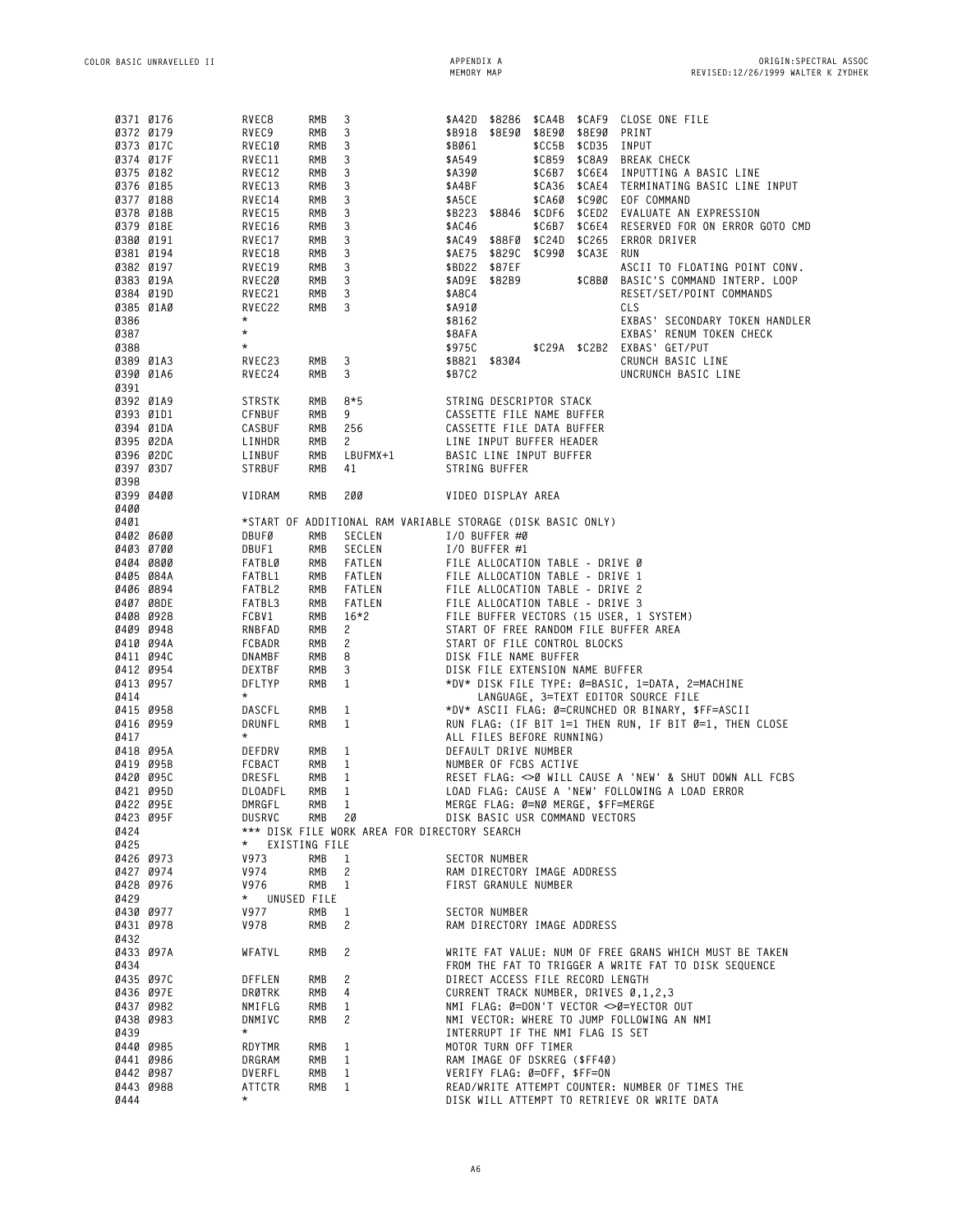| 0445                   | $^\star$                         |                                     | BEFORE IT GIVES UP AND ISSUES AN ERROR.                                                 |  |  |  |  |  |  |
|------------------------|----------------------------------|-------------------------------------|-----------------------------------------------------------------------------------------|--|--|--|--|--|--|
| Ø446<br>0447 0989      | DFLBUF                           | RMB<br>SECLEN                       | INITIALIZED TO SECLEN BY DISKBAS                                                        |  |  |  |  |  |  |
| 0448<br>0449           |                                  | *RANDOM FILE RESERVED AREA          |                                                                                         |  |  |  |  |  |  |
| 0450<br>0451           | *FILE CONTROL BLOCKS AND BUFFERS |                                     |                                                                                         |  |  |  |  |  |  |
| 0452                   |                                  |                                     |                                                                                         |  |  |  |  |  |  |
| 0453<br>0454           |                                  | *GRAPHIC PAGE RESERVED AREA         |                                                                                         |  |  |  |  |  |  |
| 0455<br>0456           | *BASIC PROGRAM                   |                                     |                                                                                         |  |  |  |  |  |  |
| 0457<br>0458           |                                  | *VARIABLE STORAGE AREA              |                                                                                         |  |  |  |  |  |  |
| 0459<br>0460           | *ARRAY STORAGE AREA              |                                     |                                                                                         |  |  |  |  |  |  |
| 0461<br>0462<br>0463   | * FREE MEMORY                    |                                     |                                                                                         |  |  |  |  |  |  |
| 0464<br>0465           | *STACK                           |                                     |                                                                                         |  |  |  |  |  |  |
| Ø466<br>0467           | *STRING SPACE                    |                                     |                                                                                         |  |  |  |  |  |  |
| 0468<br>0469           |                                  | *USER PROGRAM RESERVED AREA         |                                                                                         |  |  |  |  |  |  |
| 047 O<br>0471<br>0472  | *END OF RAM                      |                                     |                                                                                         |  |  |  |  |  |  |
| 0473 8000              | ORG                              | \$8000                              |                                                                                         |  |  |  |  |  |  |
| 0474<br>0475 8000      |                                  | <b>RMB</b><br>\$2000                | EXTENDED BASIC ROM                                                                      |  |  |  |  |  |  |
| 0476 A000<br>0477 C000 | ROMPAK                           | RMB<br>\$2000<br>EQU<br>$^\star$    | COLOR BASIC ROM                                                                         |  |  |  |  |  |  |
| 0478 C000              | <b>DOSBAS</b>                    | RMB<br>\$2000                       | DISK BASIC ROM/ENHANCED BASIC INIT CODE                                                 |  |  |  |  |  |  |
| 0479 E000              |                                  | RMB<br>\$1FØØ                       | ENHANCED BASIC                                                                          |  |  |  |  |  |  |
| 0480<br>0481           |                                  |                                     |                                                                                         |  |  |  |  |  |  |
| 0482                   | * I/O AREA                       |                                     |                                                                                         |  |  |  |  |  |  |
| 0483<br>0484 FF00      | PIAØ                             | EQU<br>$\star$                      | PERIPHERAL INTERFACE ADAPTER ONE                                                        |  |  |  |  |  |  |
| 0485                   |                                  |                                     |                                                                                         |  |  |  |  |  |  |
| 0486 FF00<br>0487      | BITØ<br>BIT1                     |                                     | KEYBOARD ROW 1 AND RIGHT JOYSTICK SWITCH 1<br>KEYBOARD ROW 2 AND LEFT JOYSTICK SWITCH 1 |  |  |  |  |  |  |
| 0488                   | BIT2                             |                                     | KEYBOARD ROW 3 AND RIGHT JOYSTICK SWITCH 2                                              |  |  |  |  |  |  |
| 0489                   | BIT3                             |                                     | KEYBOARD ROW 4 AND LEFT JOYSTICK SWITCH 2                                               |  |  |  |  |  |  |
| 0490                   | BIT4                             | KEYBOARD ROW 5                      |                                                                                         |  |  |  |  |  |  |
| 0491<br>0492           | BIT5<br>BIT6                     | KEYBOARD ROW 6<br>KEYBOARD ROW 7    |                                                                                         |  |  |  |  |  |  |
| 0493                   | BIT7                             | JOTSTICK COMPARISON IINPUT          |                                                                                         |  |  |  |  |  |  |
| 0494                   |                                  |                                     |                                                                                         |  |  |  |  |  |  |
| 0495 FF01              | BITØ                             | CONTROL OF HSYNC (63.5ps)           | $\varnothing$ = IRQ* TO CPU DISABLED                                                    |  |  |  |  |  |  |
| 0496                   |                                  | INTERRUPT                           | $1 = IRQ* TO CPU ENABLED$                                                               |  |  |  |  |  |  |
| 0497<br>Ø498           | BIT1                             | CONTROL OF INTERRUPT<br>POLARITY    | $\varnothing$ = FLAG SET ON FALLING EDGE OF HS<br>$1 = FLAG SET ON RISING EDGE OF HS$   |  |  |  |  |  |  |
| 0499                   | BIT2                             | NORMALLY 1                          | $\varnothing$ = CHANGES FFØØ TO DATA DIRECTION                                          |  |  |  |  |  |  |
| 0500                   | BIT3                             | SEL 1                               | LSB OF TWO ANALOG MUX SELECT LINES                                                      |  |  |  |  |  |  |
| 0501                   | BIT4                             | ALWAYS 1                            |                                                                                         |  |  |  |  |  |  |
| 0502                   | BIT5                             | ALWAYS 1                            |                                                                                         |  |  |  |  |  |  |
| 0503                   | BIT6                             | NOT USED                            |                                                                                         |  |  |  |  |  |  |
| 0504                   | BIT7                             | HORIZONTAL SYNC INTERRUPT FLAG      |                                                                                         |  |  |  |  |  |  |
| 0505<br>0506 FF02      | BITØ                             | KEYBOARD COLUMN 1                   |                                                                                         |  |  |  |  |  |  |
| 0507                   | BIT1                             | KEYBOARD COLUMN 2                   |                                                                                         |  |  |  |  |  |  |
| 0508                   | BIT2                             | KEYBOARD COLUMN 3                   |                                                                                         |  |  |  |  |  |  |
| 0509                   | BIT3                             | KEYBOARD COLUMN 4                   |                                                                                         |  |  |  |  |  |  |
| Ø51Ø                   | BIT4                             | KEYBOARD COLUMN 5                   |                                                                                         |  |  |  |  |  |  |
| 0511                   | BIT5                             | KEYBOARD COLUMN 6                   |                                                                                         |  |  |  |  |  |  |
| 0512                   | BIT6                             | KEYBOARD COLUMN 7 / RAM SIZE OUTPUT |                                                                                         |  |  |  |  |  |  |
| 0513                   | BIT7                             | KEYBOARD COLUMN 8                   |                                                                                         |  |  |  |  |  |  |
| 0514<br>0515 FF03      | BITØ                             |                                     | CONTROL OF VSYNC (16.667ms) $\varnothing = IRQ^*$ TO CPU DISABLED                       |  |  |  |  |  |  |
| 0516                   |                                  | INTERRUPT                           | $1 = IRQ* TO CPU ENABLED$                                                               |  |  |  |  |  |  |
| 0517                   | BIT1                             | CONTROL OF INTERRUPT                | $\varnothing$ = FLAG SET ON FALLING EDGE OF FS                                          |  |  |  |  |  |  |
| 0518                   |                                  | POLARITY                            | $1 = FLAG SET ON RISING EDGE OF FS$                                                     |  |  |  |  |  |  |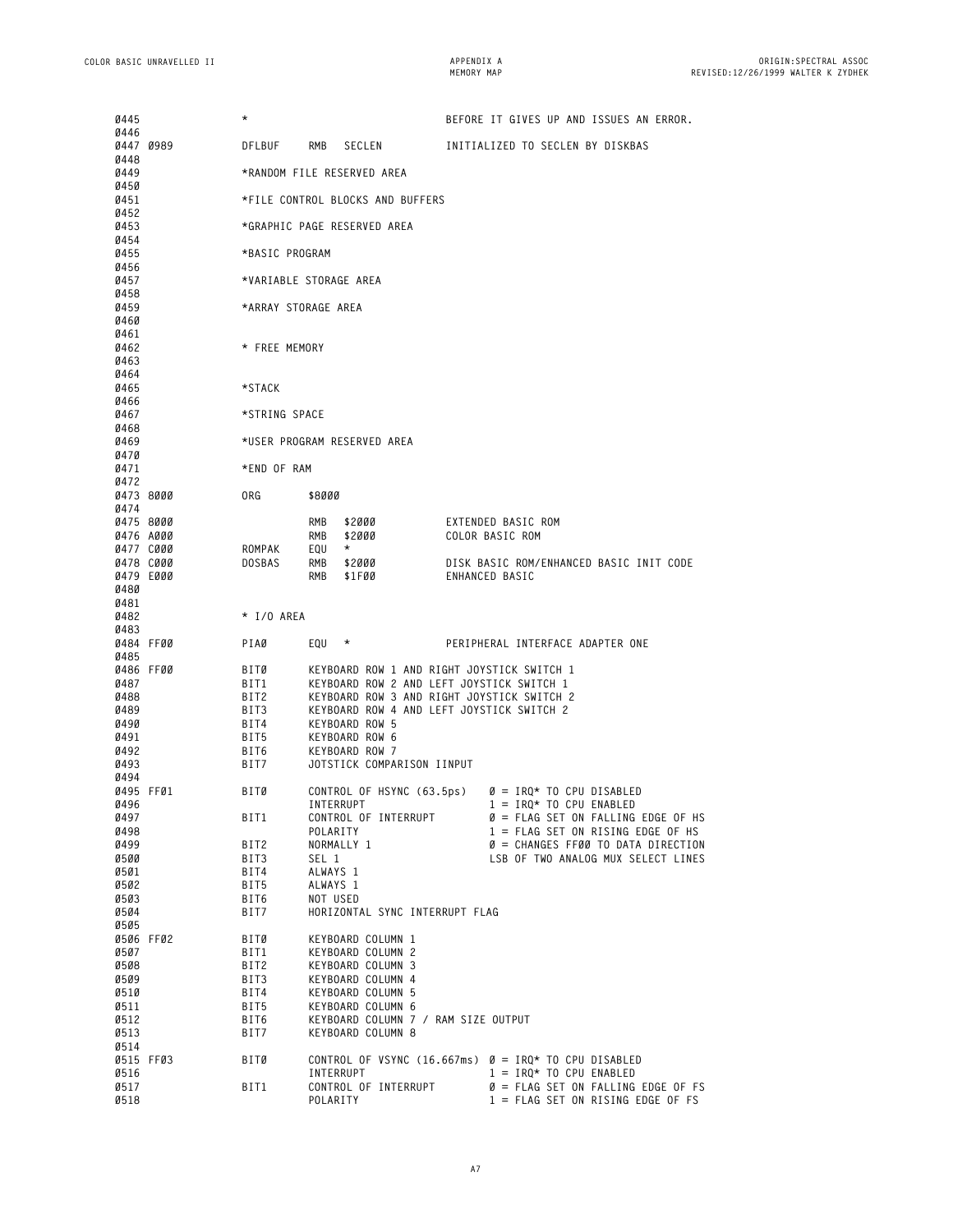| 0519      |           | BIT2     |            | NORMALLY 1                                  |               | $\varnothing$ = CHANGES FFØ2 TO DATA DIRECTION    |                 |
|-----------|-----------|----------|------------|---------------------------------------------|---------------|---------------------------------------------------|-----------------|
| 0520      |           | BIT3     | SEL 2      |                                             |               | MSB OF TWO ANALOG MUX SELECT LINES                |                 |
| 0521      |           | BIT4     | ALWAYS 1   |                                             |               |                                                   |                 |
| 0522      |           | BIT5     | ALWAYS 1   |                                             |               |                                                   |                 |
| 0523      |           | BIT6     | NOT USED   |                                             |               |                                                   |                 |
| 0524      |           | BIT7     |            | FIELD SYNC INTERRUPT FLAG                   |               |                                                   |                 |
| 0525      |           |          |            |                                             |               |                                                   |                 |
| 0526 FF04 |           |          | RMB        | 28                                          | PIAØ IMAGES   |                                                   |                 |
|           | 0527 FF20 |          |            |                                             |               |                                                   |                 |
|           |           | DA       |            |                                             |               |                                                   |                 |
| 0528 FF20 |           | PIA1     | EQU        | $^\star$                                    |               | PERIPHERAL INTERFACE ADAPTER TWO                  |                 |
| 0529      |           |          |            |                                             |               |                                                   |                 |
| 0530 FF20 |           | BITØ     |            | CASSETTE DATA INPUT                         |               |                                                   |                 |
| 0531      |           | BIT1     |            | RS-232C DATA OUTPUT                         |               |                                                   |                 |
| 0532      |           | BIT2     |            | 6 BIT D/A LSB                               |               |                                                   |                 |
| 0533      |           | BIT3     | 6 BIT D/A  |                                             |               |                                                   |                 |
| 0534      |           | BIT4     | 6 BIT D/A  |                                             |               |                                                   |                 |
| 0535      |           | BIT5     | 6 BIT D/A  |                                             |               |                                                   |                 |
| 0536      |           | BIT6     | 6 BIT D/A  |                                             |               |                                                   |                 |
| 0537      |           | BIT7     |            | 6 BIT D/A MSB                               |               |                                                   |                 |
| 0538      |           |          |            |                                             |               |                                                   |                 |
| 0539 FF21 |           | BITØ     |            | CONTROL OF CD                               |               | $\varnothing$ = FIRQ* TO CPU DISABLED             |                 |
| Ø54Ø      |           |          |            | (RS-232C STATUS)                            |               | $1 =$ FIRQ* TO CPU ENABLED                        |                 |
| 0541      |           |          |            | CONTROL OF INTERRUPT                        |               | $\varnothing$ = FLAG SET ON FALLING EDGE OF CD    |                 |
|           |           | BIT1     |            |                                             |               |                                                   |                 |
| 0542      |           |          | POLARITY   |                                             |               | $1 = FLAG SET ON RISING EDGE OF CD$               |                 |
| 0543      |           | BIT2     |            | NORMALLY 1                                  |               | $\varnothing$ = CHANGES FF2Ø TO DATA DIRECTION    |                 |
| 0544      |           | BIT3     |            | CASSETTE MOTOR CONTROL                      |               | $\varnothing = 0FF$<br>$1 = 0N$                   |                 |
| 0545      |           | BIT4     | ALWAYS 1   |                                             |               |                                                   |                 |
| 0546      |           | BIT5     | ALWAYS 1   |                                             |               |                                                   |                 |
| 0547      |           | BIT6     | NOT USED   |                                             |               |                                                   |                 |
| 0548      |           | BIT7     |            | CD INTERRUPT FLAG                           |               |                                                   |                 |
| 0549      |           |          |            |                                             |               |                                                   |                 |
| 0550 FF22 |           | BITØ     |            | RS-232C DATA INPUT                          |               |                                                   |                 |
| 0551      |           | BIT1     |            | SINGLE BIT SOUND OUTPUT                     |               |                                                   |                 |
| 0552      |           | BIT2     |            | RAM SIZE INPUT                              |               |                                                   |                 |
| 0553      |           | BIT3     |            | RGB MONITOR SENSING INPUT                   |               | <b>CSS</b>                                        |                 |
| 0554      |           | BIT4     |            | VDG CONTROL OUTPUT                          |               | GMØ & UPPER/LOWER CASE*                           |                 |
| 0555      |           | BIT5     |            | <b>VDG CONTROL OUTPUT</b>                   |               | GM1 & INVERT                                      |                 |
|           |           |          |            |                                             |               |                                                   |                 |
| 0556      |           | BIT6     |            | VDG CONTROL OUTPUT                          |               | GM2                                               |                 |
| 0557      |           | BIT7     |            | VDG CONTROL OUTPUT                          |               | $A^*/G$                                           |                 |
| 0558      |           |          |            |                                             |               |                                                   |                 |
| 0559 FF23 |           | BITØ     |            | CONTROL OF CARTRIDGE                        |               | $\varnothing$ = FIRQ* TO CPU DISABLED             |                 |
| Ø56Ø      |           |          | INTERRUPT  |                                             |               | $1 =$ FIRQ* TO CPU ENABLED                        |                 |
| 0561      |           | BIT1     |            | CONTROL OF INTERRUPT                        |               | $\varnothing$ = FLAG SET ON FALLING EDGE OF CART* |                 |
| 0562      |           |          | POLARITY   |                                             |               | $1$ = FLAG SET ON RISING EDGE OF CART*            |                 |
| 0563      |           | BIT2     |            | NORMALLY 1                                  |               | $\varnothing$ = CHANGES FF22 TO DATA DIRECTION    |                 |
| 0564      |           | BIT3     |            | SOUND ENABLE                                |               |                                                   |                 |
| 0565      |           | BIT4     | ALWAYS 1   |                                             |               |                                                   |                 |
| 0566      |           | BIT5     | ALWAYS 1   |                                             |               |                                                   |                 |
| 0567      |           | BIT6     | NOT USED   |                                             |               |                                                   |                 |
| 0568      |           | BIT7     |            | CARTRIDGE INTERRUPT FLAG                    |               |                                                   |                 |
| 0569      |           |          |            |                                             |               |                                                   |                 |
| 0570 FF24 |           |          | <b>RMB</b> | 28                                          | PIA1 IMAGES   |                                                   |                 |
|           | 0571 FF40 | PIA2     |            |                                             |               |                                                   |                 |
|           | 0572 FF40 | DSKREG   |            | RMB 1                                       |               | DISK CONTROL REGISTER                             |                 |
| 0573      |           |          |            |                                             |               |                                                   |                 |
|           | 0574 FF40 | BITØ     |            | DRIVE SELECT Ø                              |               |                                                   |                 |
| 0575      |           | BIT1     |            | DRIVE SELECT 1                              |               |                                                   |                 |
| 0576      |           | BIT2     |            | DRIVE SELECT 2                              |               |                                                   |                 |
|           |           |          |            |                                             |               |                                                   |                 |
| 0577      |           | BIT3     |            | DRIVE MOTOR ENABLE                          |               | $\varnothing$ = MOTORS OFF                        | $1 = MOTORS ON$ |
| 0578      |           | BIT4     |            | WRITE PRECOMPENSATION                       |               | $\varnothing = \mathsf{NO} \mathsf{ PRECOMP}$     | $1 = PRECOMP$   |
| 0579      |           | BIT5     |            | DENSITY FLAG                                |               | $\varnothing =$ SINGLE                            | $1 = DOWBLE$    |
| Ø58Ø      |           | BIT6     |            | DRIVE SELECT 3                              |               |                                                   |                 |
| 0581      |           | BIT7     | HALT FLAG  |                                             |               | $\varnothing =$ DISABLED                          | $1 = ENABLED$   |
| 0582      |           |          |            |                                             |               |                                                   |                 |
|           | 0583 FF41 |          | RMB        | $\overline{7}$                              | DSKREG IMAGES |                                                   |                 |
| 0584      |           |          |            |                                             |               |                                                   |                 |
| 0585      |           |          |            | * FLOPPY DISK CONTROLLER INTERNAL REGISTERS |               |                                                   |                 |
|           | 0586 FF48 | FDCREG   | RMB        | $\mathbf{1}$                                |               | STATUS/COMMAND REGISTER                           |                 |
| 0587      |           |          |            |                                             |               |                                                   |                 |
| 0588      |           | COMMANDS |            | TYPE COMMAND                                |               | CODE                                              |                 |
| 0589      |           |          | I          | RESTORE                                     |               | \$03                                              |                 |
| Ø59Ø      |           |          | Ι          | SEEK                                        |               | \$17                                              |                 |
|           |           |          |            |                                             |               |                                                   |                 |
| 0591      |           |          | I          | STEP                                        |               | \$23                                              |                 |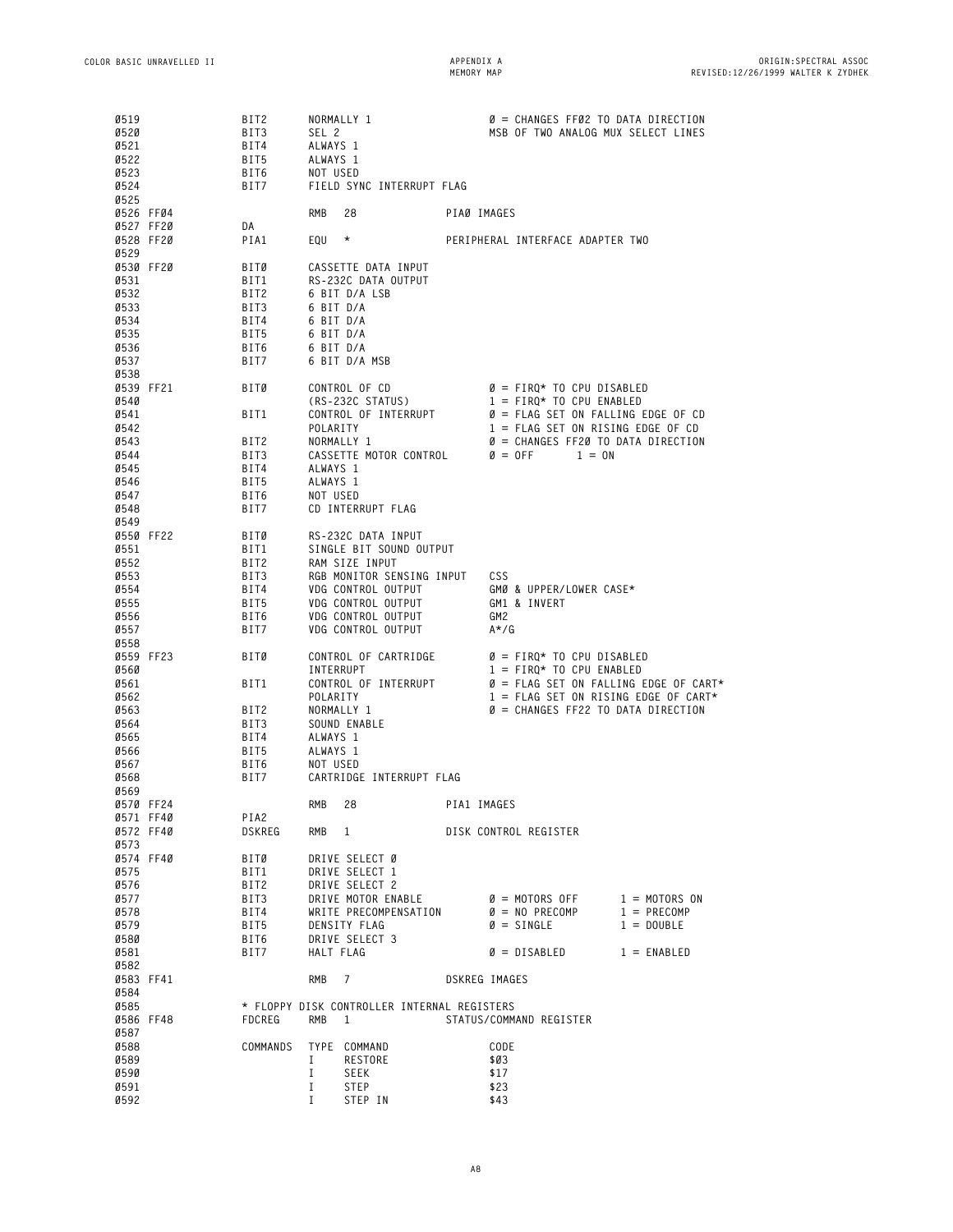| 0593<br>0594<br>0595<br>0596<br>0597<br>0598<br>0599 |                             | I<br>П<br>П<br>Ш<br>ИI<br>ИI<br>I V          | STEP OUT<br>READ SECTOR<br>WRITE SECTOR<br>READ ADDRESS<br>READ TRACK<br>WRITE TRACK<br>FORCE INTERRUPT | \$53<br>\$80<br>\$AØ<br>\$CØ<br>\$E4<br>\$F4<br>\$DØ                        |                                                                                |
|------------------------------------------------------|-----------------------------|----------------------------------------------|---------------------------------------------------------------------------------------------------------|-----------------------------------------------------------------------------|--------------------------------------------------------------------------------|
| <b>0600</b><br>0601<br>0602<br>0603<br>0604          | <b>STATUS</b>               | BIT<br>SØ<br>S1<br>S <sub>2</sub>            | TYPE I<br><b>BUSY</b><br>INDEX<br>TRACK Ø<br>CRC ERROR                                                  | READ ADDRESS/SECTOR/TRACK<br><b>BUSY</b><br>DRQ<br>LOST DATA                | WRITE SECTOR/TRACK<br><b>BUSY</b><br>DRQ<br>LOST DATA                          |
| 0605<br>0606<br>0607<br>0608                         |                             | S <sub>3</sub><br>S4<br>S <sub>5</sub><br>S6 | SEEK ERROR<br>HEAD LOADED<br>WRITE PROTECT                                                              | CRC ERROR (EXCEPT TRACK)<br>RNF (EXCEPT TRACK)<br>RECORD TYPE (SECTOR ONLY) | CRC ERROR (EXCEPT TRACK)<br>RNF (EXCEPT TRACK)<br>WRITE FAULT<br>WRITE PROTECT |
| 0609<br><b>0610</b>                                  |                             | S7                                           | NOT READY                                                                                               | NOT READY                                                                   | NOT READY                                                                      |
| 0611 FF49                                            |                             | RMB                                          | 1                                                                                                       | TRACK REGISTER                                                              |                                                                                |
| 0612 FF4A                                            |                             | RMB                                          | 1                                                                                                       | SECTOR REGISTER                                                             |                                                                                |
| 0613 FF4B                                            |                             | RMB                                          | 1                                                                                                       | DATA REGISTER                                                               |                                                                                |
| 0614 FF4C                                            |                             | RMB                                          | 4                                                                                                       | FDCREG IMAGES                                                               |                                                                                |
| 0615<br>0616 FF50                                    |                             |                                              |                                                                                                         |                                                                             |                                                                                |
| 0617 FF60                                            |                             | RMB<br>RMB                                   | 16<br>1                                                                                                 | UNUSED SPACE<br>X COORDINATE FOR X-PAD                                      |                                                                                |
| 0618 FF61                                            |                             | RMB                                          | 1                                                                                                       | Y COORDINATE FOR X-PAD                                                      |                                                                                |
| 0619 FF62                                            |                             | RMB                                          | 1                                                                                                       | STATUS REGISTER FOR X-PAD                                                   |                                                                                |
| 0620 FF63                                            |                             | <b>RMB</b>                                   | 5                                                                                                       | UNUSED                                                                      |                                                                                |
| 0621                                                 | * RS-232 PROGRAM PAK        |                                              |                                                                                                         |                                                                             |                                                                                |
| 0622 FF68                                            |                             | RMB                                          | 1                                                                                                       | READ/WRITE DATA REGISTER                                                    |                                                                                |
| 0623 FF69                                            |                             | RMB                                          | 1                                                                                                       | STATUS REGISTER                                                             |                                                                                |
| 0624 FF6A<br>0625 FF6B                               |                             | RMB<br>RMB                                   | 1<br>1                                                                                                  | COMMAND REGISTER<br>CONTROL REGISTER                                        |                                                                                |
| 0626 FF6C                                            |                             | RMB                                          | 4                                                                                                       |                                                                             |                                                                                |
| 0627 FF70                                            |                             | RMB                                          | 13                                                                                                      |                                                                             |                                                                                |
| 0628 FF7D                                            |                             | RMB                                          | 1                                                                                                       | SOUND/SPEECH CARTRIDGE RESET                                                |                                                                                |
| 0629 FF7E                                            |                             | RMB                                          | 1                                                                                                       | SOUND/SPEECH CARTRIDGE READ/WRITE                                           |                                                                                |
| 0630 FF7F                                            |                             | <b>RMB</b>                                   | 1                                                                                                       | MULTI-PAK PROGRAMMING REGISTER                                              |                                                                                |
| 0631                                                 |                             |                                              |                                                                                                         |                                                                             |                                                                                |
| 0632 FF80                                            |                             | RMB                                          | 64                                                                                                      | RESERVED FOR FUTURE EXPANSION                                               |                                                                                |
| 0633<br>0634                                         |                             |                                              |                                                                                                         |                                                                             |                                                                                |
| 0635 FFC0                                            | SAMREG                      | EQU                                          | $\star$                                                                                                 | SAM CONTROL REGISTERS                                                       |                                                                                |
| 0636                                                 |                             |                                              |                                                                                                         |                                                                             |                                                                                |
| 0637 FFC0                                            | VØCLR                       | RMB                                          | 1                                                                                                       | CLEAR COCO GRAPHICS MODE VØ                                                 |                                                                                |
| 0638 FFC1                                            | VØSET                       | RMB                                          | 1                                                                                                       | SET COCO GRAPHICS MODE VØ                                                   |                                                                                |
| 0639 FFC2                                            | V1CLR                       | RMB                                          | 1                                                                                                       | CLEAR COCO GRAPHICS MODE V1                                                 |                                                                                |
| 0640 FFC3                                            | V1SET                       | RMB                                          | 1                                                                                                       | SET COCO GRAPHICS MODE V1<br>CLEAR COCO GRAPHICS MODE V2                    |                                                                                |
| 0641 FFC4<br>0642 FFC5                               | V <sub>2</sub> CLR<br>V2SET | RMB<br>RMB                                   | 1<br>1                                                                                                  | SET COCO GRAPHICS MODE V2                                                   |                                                                                |
| 0643 FFC6                                            | FØCLR                       | RMB                                          | 1                                                                                                       | CLEAR COCO GRAPHICS OFFSET FØ                                               |                                                                                |
| 0644 FFC7                                            | FØSET                       | RMB                                          | $\mathbf{1}$                                                                                            | SET COCO GRAPHICS OFFSET FØ                                                 |                                                                                |
| 0645 FFC8                                            | F1CLR                       | RMB                                          | $\mathbf{1}$                                                                                            | CLEAR COCO GRAPHICS OFFSET F1                                               |                                                                                |
| 0646 FFC9                                            | F1SET                       | RMB                                          | $\mathbf{1}$                                                                                            | SET COCO GRAPHICS OFFSET F1                                                 |                                                                                |
| 0647 FFCA                                            | F2CLR                       | RMB                                          | $\mathbf{1}$                                                                                            | CLEAR COCO GRAPHICS OFFSET F2                                               |                                                                                |
| 0648 FFCB<br>0649 FFCC                               | F2SET<br>F3CLR              | RMB<br>RMB                                   | $\mathbf{1}$<br>$\mathbf{1}$                                                                            | SET COCO GRAPHICS OFFSET F2<br>CLEAR COCO GRAPHICS OFFSET F3                |                                                                                |
| 0650 FFCD                                            | F3SET                       | RMB                                          | $\mathbf{1}$                                                                                            | SET COCO GRAPHICS OFFSET F3                                                 |                                                                                |
| 0651 FFCE                                            | F4CLR                       | RMB                                          | $\mathbf{1}$                                                                                            | CLEAR COCO GRAPHICS OFFSET F4                                               |                                                                                |
| 0652 FFCF                                            | F4SET                       | RMB                                          | $\mathbf{1}$                                                                                            | SET COCO GRAPHICS OFFSET F4                                                 |                                                                                |
| 0653 FFD0                                            | F5CLR                       | RMB                                          | $\mathbf{1}$                                                                                            | CLEAR COCO GRAPHICS OFFSET F5                                               |                                                                                |
| 0654 FFD1                                            | F5SET                       | RMB                                          | $\mathbf{1}$                                                                                            | SET COCO GRAPHICS OFFSET F5                                                 |                                                                                |
| 0655 FFD2                                            | F6CLR                       | RMB                                          | $\mathbf{1}$                                                                                            | CLEAR COCO GRAPHICS OFFSET F6                                               |                                                                                |
| 0656 FFD3<br>0657 FFD4                               | F6SET                       | RMB<br>RMB                                   | $\mathbf{1}$<br>4                                                                                       | SET COCO GRAPHICS OFFSET F6<br>RESERVED                                     |                                                                                |
| 0658 FFD8                                            | R1CLR                       | RMB                                          | $1 \quad$                                                                                               | CLEAR CPU RATE, (Ø.89 MHz)                                                  |                                                                                |
| 0659 FFD9                                            | R1SET                       | RMB                                          | 1                                                                                                       | SET CPU RATE, (1.78 MHz)                                                    |                                                                                |
| 0660 FFDA                                            |                             | RMB                                          | 4                                                                                                       | RESERVED                                                                    |                                                                                |
| 0661 FFDE                                            | ROMCLR                      | RMB                                          | 1                                                                                                       | ROM DISABLED                                                                |                                                                                |
| 0662 FFDF                                            | ROMSET                      | RMB                                          | $\mathbf{1}$                                                                                            | ROM ENABLED                                                                 |                                                                                |
| 0663<br>0664 FFE0                                    |                             | RMB                                          | 18                                                                                                      | RESERVED FOR FUTURE MPU ENHANCEMENTS                                        |                                                                                |
| 0665                                                 | $\star$                     |                                              | INTERRUPT VECTORS                                                                                       |                                                                             |                                                                                |
| 0666 FFF2                                            | SWI3                        | RMB                                          | $\overline{2}$                                                                                          |                                                                             |                                                                                |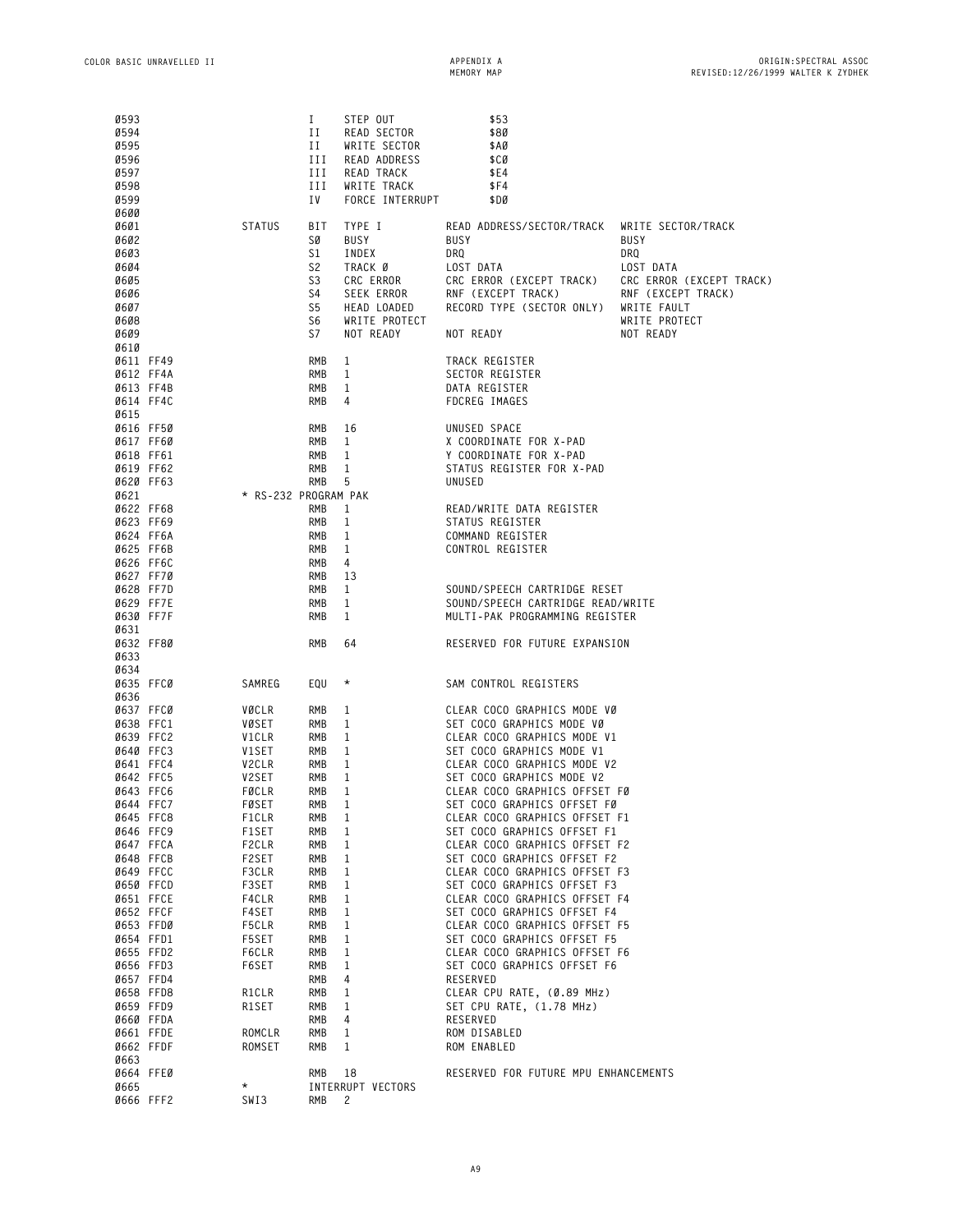|           | 0667 FFF4 | SWI <sub>2</sub> | <b>RMB</b> | 2             |
|-----------|-----------|------------------|------------|---------------|
|           | 0668 FFF6 | FIR0             | <b>RMB</b> | $\mathcal{P}$ |
| 0669 FFF8 |           | IRO              | <b>RMB</b> | $\mathcal{P}$ |
| 0670 FFFA |           | SWI              | <b>RMB</b> | $\mathcal{P}$ |
| 0671 FFFC |           | NM T             | <b>RMB</b> | $\mathcal{P}$ |
|           | 0672 FFFE | <b>RESETV</b>    | <b>RMB</b> | 2             |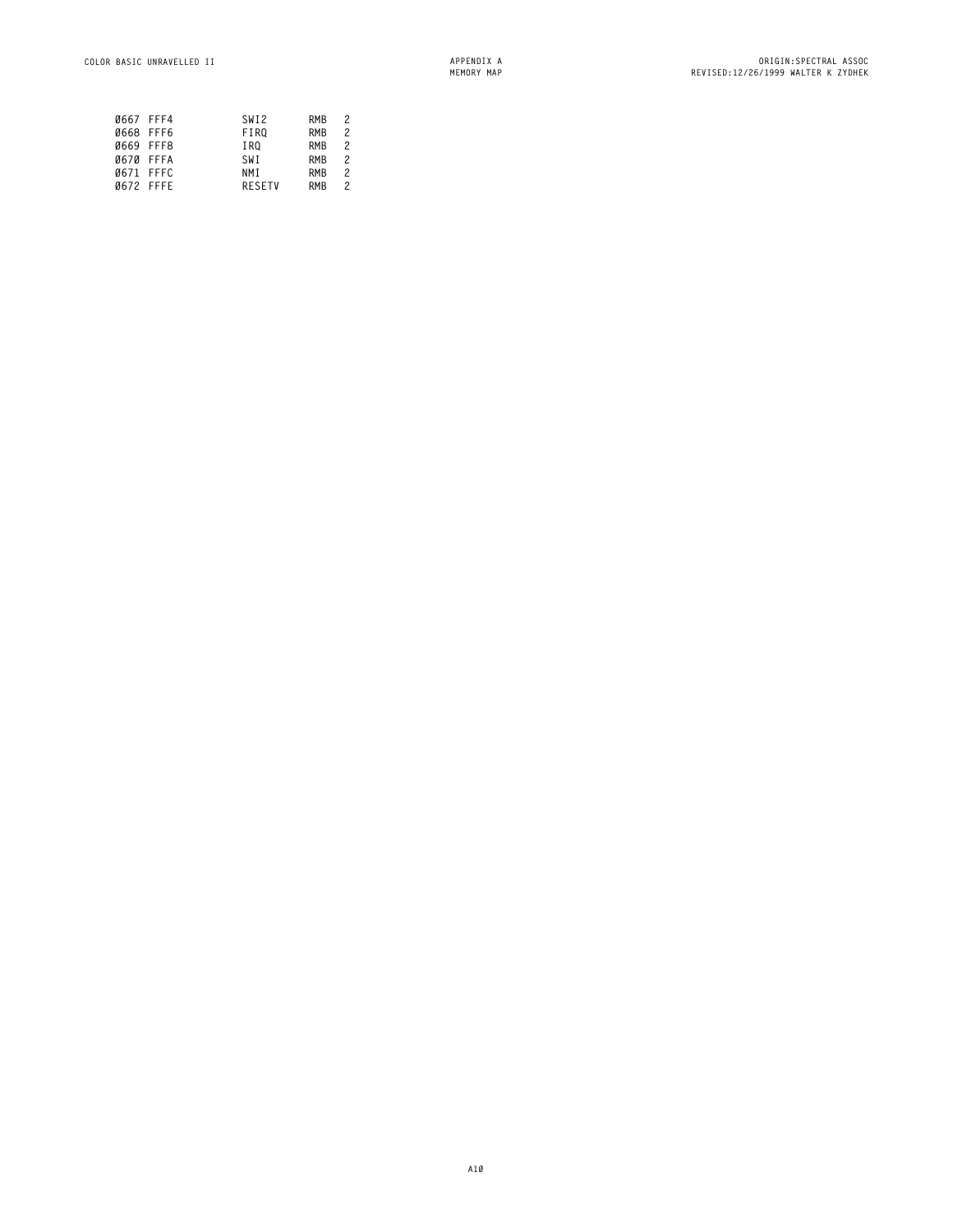<span id="page-26-0"></span>

| 0001         | A000                                                                                                                                                                                                                                                                     |                    | 0 <sub>RG</sub>                    | \$A000                                                                                                                                                                                       |                                                       |
|--------------|--------------------------------------------------------------------------------------------------------------------------------------------------------------------------------------------------------------------------------------------------------------------------|--------------------|------------------------------------|----------------------------------------------------------------------------------------------------------------------------------------------------------------------------------------------|-------------------------------------------------------|
| 0002         | A000 A1 CB                                                                                                                                                                                                                                                               |                    |                                    |                                                                                                                                                                                              | GET A KEYSTROKE                                       |
|              |                                                                                                                                                                                                                                                                          |                    |                                    |                                                                                                                                                                                              |                                                       |
| 0003         | A002 A2 82                                                                                                                                                                                                                                                               |                    |                                    | POLCAT FDB KEYIN<br>CHROUT FDB PUTCHR<br>CSRDON FDB CASON<br>BLKIN FDB GETBLK<br>BLKOUT FDB SNDBLK<br>JOYIN FDB GETJOY<br>JOYIN FDB GETJOY                                                   | OUTPUT A CHARACTER                                    |
| 0004         | A004 A7 7C                                                                                                                                                                                                                                                               | CSRDON FDB CASON   |                                    |                                                                                                                                                                                              | TURN ON CASSETTE MOTOR, START READING                 |
| 0005         | A006 A7 0B                                                                                                                                                                                                                                                               |                    |                                    |                                                                                                                                                                                              | READ A BLOCK FROM CASSETTE                            |
| 0006         | A008 A7 F4                                                                                                                                                                                                                                                               |                    |                                    |                                                                                                                                                                                              | WRITE A BLOCK TO CASSETTE                             |
| 0007         | AØØA A9 DE                                                                                                                                                                                                                                                               |                    |                                    |                                                                                                                                                                                              | READ JOYSTICKS                                        |
| 0008         | AØØC A7 D8                                                                                                                                                                                                                                                               | WRTLDR FDB         |                                    | WRLDR                                                                                                                                                                                        | TURN ON MOTOR AND WRITE \$55 S TO CASSETTE            |
| 0009<br>0010 | AØØE 10 CE Ø3 D7 LAØØE LDS #LINBUF+LBUFMX+1                                                                                                                                                                                                                              | $\star$            |                                    |                                                                                                                                                                                              | SET STACK TO TOP OF LINE INPUT BUFFER                 |
| 0011         | AØ12 86 37                                                                                                                                                                                                                                                               |                    | LDA #\$37                          |                                                                                                                                                                                              |                                                       |
| 0012         | AØ14 B7 FF 23                                                                                                                                                                                                                                                            |                    |                                    | STA PIA1+3                                                                                                                                                                                   | * ENABLE 63.5 MICROSECOND INTERRUPT                   |
| 0013         | AØ17 96 71                                                                                                                                                                                                                                                               |                    |                                    | LDA RSTFLG<br>CHRA HEER                                                                                                                                                                      | GET WARM START FLAG                                   |
| 0014         | AØ19 81 55                                                                                                                                                                                                                                                               |                    |                                    | CMPA #\$55                                                                                                                                                                                   | IS IT A WARM START?                                   |
| 0015         | AØ1B 26 57                                                                                                                                                                                                                                                               |                    | <b>BNE</b>                         |                                                                                                                                                                                              | NO - DØ A COLD START                                  |
|              |                                                                                                                                                                                                                                                                          |                    |                                    |                                                                                                                                                                                              |                                                       |
| 0016         | AØ1D 9E 72                                                                                                                                                                                                                                                               |                    |                                    |                                                                                                                                                                                              | WARM START VECTOR                                     |
| 0017         | AØ1F A6 84                                                                                                                                                                                                                                                               |                    |                                    |                                                                                                                                                                                              | GET FIRST BYTE OF WARM START ADDR                     |
| 0018         | AØ21 81 12                                                                                                                                                                                                                                                               |                    |                                    | A<br>STFLG<br>STFLG<br>BACDST<br>RSTVEC<br>LDX RSTVEC<br>LDA ,X<br>CMPA #\$12<br>BNE BACDST                                                                                                  | IS IT NOP?                                            |
| 0019         | AØ23 26 4F                                                                                                                                                                                                                                                               |                    |                                    |                                                                                                                                                                                              | NO - DO A COLD START                                  |
| 0020         | A025 6E 84                                                                                                                                                                                                                                                               |                    | JMP                                | , X                                                                                                                                                                                          | YES, GØ THERE                                         |
| 0021         |                                                                                                                                                                                                                                                                          |                    |                                    |                                                                                                                                                                                              |                                                       |
| 0022         | A027 31 8C E4 RESVEC LEAY LA00E, PC                                                                                                                                                                                                                                      |                    |                                    |                                                                                                                                                                                              | POINT Y TO WARM START CHECK CODE                      |
| 0023         | AØ2A 8E FF 20                                                                                                                                                                                                                                                            |                    |                                    | LAØ2A LDX #PIA1                                                                                                                                                                              | POINT X TO PIA1                                       |
| 0024         | AØ2D 6F 1D                                                                                                                                                                                                                                                               |                    |                                    |                                                                                                                                                                                              | CLEAR PIAØ CONTROL REGISTER A                         |
|              |                                                                                                                                                                                                                                                                          |                    |                                    |                                                                                                                                                                                              |                                                       |
| 0025         | AØ2F 6F 1F                                                                                                                                                                                                                                                               |                    |                                    |                                                                                                                                                                                              | CLEAR PIAØ CONTROL REGISTER B                         |
| 0026         | A031 6F 1C                                                                                                                                                                                                                                                               |                    |                                    |                                                                                                                                                                                              | SET PIAØ SIDE A TO INPUT                              |
| 0027         | AØ33 CC FF 34                                                                                                                                                                                                                                                            |                    |                                    |                                                                                                                                                                                              | $\star$                                               |
| 0028         |                                                                                                                                                                                                                                                                          |                    | STA -2, X<br>STB -3, X<br>sтp -1 v |                                                                                                                                                                                              | * SET PIAØ SIDE B TO OUTPUT                           |
| 0029         |                                                                                                                                                                                                                                                                          |                    |                                    |                                                                                                                                                                                              | * ENABLE PIAØ PERIPHERAL REGISTERS, DISABLE PIAØ      |
| 0030         |                                                                                                                                                                                                                                                                          |                    |                                    |                                                                                                                                                                                              | * MPU INTERRUPTS, SET CA2, CA1 TO OUTPUTS             |
| 0031         |                                                                                                                                                                                                                                                                          |                    |                                    |                                                                                                                                                                                              | CLEAR CONTROL REGISTER A ON PIA1                      |
|              |                                                                                                                                                                                                                                                                          |                    |                                    |                                                                                                                                                                                              |                                                       |
| 0032         |                                                                                                                                                                                                                                                                          |                    |                                    |                                                                                                                                                                                              | CLEAR CONTROL REGISTER B ON PIA1                      |
| 0033         |                                                                                                                                                                                                                                                                          |                    |                                    |                                                                                                                                                                                              | A REG NOW HAS \$FE                                    |
| 0034         | J F <sub>1</sub><br>A7 1E<br>E7 1D<br>AE7 1F<br>A2 6 F Ø1<br>A040 4A<br>A044 A7 84<br>A044 A7 84<br>A044 A7 84<br>A045 A7 Ø2<br><sup>1</sup> 7 <i>E7 0</i> 1<br><sup>1</sup> 7 F7 <i>O</i> 1<br>7 F7 <i>O</i> 1<br>7 F7 <i>O</i> 1<br>7 F7 <i>O</i> 1<br>7 F7 <i>O</i> 1 |                    |                                    | LDX #PIA1<br>CLR -3, X<br>CLR -4, X<br>LDD #\$FF34<br>STA -2, X<br>STB -3, X<br>STB -3, X<br>CLR 1, X<br>CLR 3, X<br>DECA X<br>DECA X<br>STA X<br>STA -2, X<br>DECA<br>STA ,X<br>LDA #\$F8   | BITS 1-7 ARE OUTPUTS, BIT Ø IS INPUT ON PIA1 SIDE A   |
| 0035         |                                                                                                                                                                                                                                                                          |                    |                                    |                                                                                                                                                                                              |                                                       |
| 0036         |                                                                                                                                                                                                                                                                          |                    |                                    | 5TA 2, X<br>STB 1, X<br>STB 3, X<br>CLR 2. X                                                                                                                                                 | = BITS Ø-2 ARE INPUTS, BITS 3-7 ARE OUTPUTS ON B SIDE |
| 0037         |                                                                                                                                                                                                                                                                          |                    | STB 1,X<br>STB 3,X<br>CLR 2,X      |                                                                                                                                                                                              | * ENABLE PERIPHERAL REGISTERS, DISABLE PIA1 MPU       |
| 0038         |                                                                                                                                                                                                                                                                          |                    |                                    |                                                                                                                                                                                              | * INTERRUPTS AND SET CA2, CB2 AS OUTPUTS              |
| 0039         |                                                                                                                                                                                                                                                                          |                    |                                    |                                                                                                                                                                                              | SET 6847 MODE TO ALPHA-NUMERIC                        |
| 0040         |                                                                                                                                                                                                                                                                          |                    |                                    |                                                                                                                                                                                              | $\star$                                               |
|              |                                                                                                                                                                                                                                                                          |                    |                                    | $57B$ , X                                                                                                                                                                                    |                                                       |
| 0041         | AØ4F E7 84                                                                                                                                                                                                                                                               |                    |                                    |                                                                                                                                                                                              | * MAKE RS232 OUTPUT MARKING                           |
| 0042         | AØ51 CE FF CØ                                                                                                                                                                                                                                                            |                    |                                    | LDU #SAMREG                                                                                                                                                                                  | SAM CONTROL REGISTER ADDR                             |
| 0043         | A054 C6 10                                                                                                                                                                                                                                                               |                    |                                    | $LDB$ #16                                                                                                                                                                                    | 16 SAM CONTROL REGISTER BITS                          |
| 0044         | AØ56 A7 C1                                                                                                                                                                                                                                                               | LAØ56 STA          |                                    |                                                                                                                                                                                              | ZERO OUT SAM CONTROL REGISTER BIT                     |
| 0045         | AØ58 5A                                                                                                                                                                                                                                                                  |                    | DECB                               | $, 0++$                                                                                                                                                                                      | * DECREMENT COUNTER AND                               |
| 0046         | AØ59 26 FB                                                                                                                                                                                                                                                               |                    |                                    | BNE LAØ56                                                                                                                                                                                    | * BRANCH IF NOT DONE                                  |
| 0047         | AØ5B B7 FF C9                                                                                                                                                                                                                                                            |                    |                                    | STA SAMREG+9                                                                                                                                                                                 | SET DISPLAY PAGE AT \$400                             |
| 0048         | AØ5E 1F 9B                                                                                                                                                                                                                                                               |                    |                                    | $TFR$ $B, DP$                                                                                                                                                                                | SET DIRECT PAGE TO ZERO                               |
| 0049         | A060 C6 04                                                                                                                                                                                                                                                               |                    |                                    |                                                                                                                                                                                              | USE AS A MASK TO CHECK RAMSZ INPUT                    |
|              |                                                                                                                                                                                                                                                                          |                    |                                    |                                                                                                                                                                                              |                                                       |
| 0050         | AØ62 A7 1E                                                                                                                                                                                                                                                               |                    |                                    |                                                                                                                                                                                              | SET RAMSZ STROBE HIGH                                 |
| 0051         | A064 E5 02                                                                                                                                                                                                                                                               |                    |                                    |                                                                                                                                                                                              | CHECK RAMSZ INPUT                                     |
| 0052         | A066 27 0A                                                                                                                                                                                                                                                               |                    |                                    |                                                                                                                                                                                              | BRANCH IF JUMPER SET FOR 4K RAMS                      |
| 0053         | AØ68 6F 1E                                                                                                                                                                                                                                                               |                    |                                    |                                                                                                                                                                                              | SET RAMSZ STROBE LOW                                  |
| 0054         | AØ6A E5 Ø2                                                                                                                                                                                                                                                               |                    |                                    |                                                                                                                                                                                              | CHECK RAMSZ INPUT                                     |
| 0055         | AØ6C 27 02                                                                                                                                                                                                                                                               |                    |                                    |                                                                                                                                                                                              | BRANCH IF JUMPER SET FOR 64K RAMS                     |
| 0056         | AØ6E 33 5E                                                                                                                                                                                                                                                               |                    |                                    | 1 FR<br>LDB #\$94<br>STA - 2, X<br>BITB 2, X<br>BEQ LA072<br>CLR - 2, X<br>BITB 2, X<br>BEQ LA070<br>LEAU - 2, U<br>A070 STA - 3, U<br>A070 STA - 3, U<br>A070 STA - 3, U<br>A070 STA - 3, U | ADJUST POINTER TO SET SAM FOR 16K RAMS                |
| 0057         | A070 A7 5D                                                                                                                                                                                                                                                               | LA070 STA -3,U     |                                    |                                                                                                                                                                                              | PROGRAM SAM FOR 16K OR 64K RAMS                       |
| 0058         | AØ72 6E A4                                                                                                                                                                                                                                                               | LA072 JMP , Y      |                                    |                                                                                                                                                                                              | GO DO A WARM OR COLD START                            |
| 0059         |                                                                                                                                                                                                                                                                          | * COLD START ENTRY |                                    |                                                                                                                                                                                              |                                                       |
|              |                                                                                                                                                                                                                                                                          |                    |                                    |                                                                                                                                                                                              |                                                       |
| <b>0060</b>  | A074 8E 04 01                                                                                                                                                                                                                                                            |                    |                                    | BACDST LDX #VIDRAM+1<br>LAØ77 CLR ,--X<br>LEAY 1-X                                                                                                                                           | POINT X TO CLEAR 1ST 1K OF RAM                        |
| 0061         | A077 6F 83                                                                                                                                                                                                                                                               |                    |                                    |                                                                                                                                                                                              | MOVE POINTER DOWN TWO-CLEAR BYTE                      |
| 0062         | A079 30 01                                                                                                                                                                                                                                                               | LEAX 1.X           |                                    |                                                                                                                                                                                              | ADVANCE POINTER ONE                                   |
| 0063         | AØ7B 26 FA                                                                                                                                                                                                                                                               |                    | BNE                                | LA077                                                                                                                                                                                        | KEEP GOING IF NOT AT BOTTOM OF PAGE Ø                 |
| 0064         | AØ7D BD A9 28                                                                                                                                                                                                                                                            |                    | JSR                                | LA928                                                                                                                                                                                        | CLEAR SCREEN                                          |
| 0065         | A080 6F 80                                                                                                                                                                                                                                                               |                    | CLR                                | $, X +$                                                                                                                                                                                      | CLEAR 1ST BYTE OF BASIC PROGRAM                       |
| 0066         | AØ82 9F 19                                                                                                                                                                                                                                                               |                    | <b>STX</b>                         | TXTTAB                                                                                                                                                                                       | BEGINNING OF BASIC PROGRAM                            |
| 0067         | A084 A6 02                                                                                                                                                                                                                                                               | LAØ84              | LDA                                | 2, X                                                                                                                                                                                         | LOOK FOR END OF MEMORY                                |
| 0068         | A086 43                                                                                                                                                                                                                                                                  |                    | COMA                               |                                                                                                                                                                                              | * COMPLEMENT IT AND PUT IT BACK                       |
| 0069         | A087 A7 02                                                                                                                                                                                                                                                               |                    | STA                                | 2, X                                                                                                                                                                                         | * INTO SYSTEM MEMORY                                  |
|              |                                                                                                                                                                                                                                                                          |                    |                                    |                                                                                                                                                                                              | IS IT RAM?                                            |
| 0070         | A089 A1 02                                                                                                                                                                                                                                                               |                    | CMPA 2, X                          |                                                                                                                                                                                              |                                                       |
| 0071         | AØ8B 26 06                                                                                                                                                                                                                                                               |                    | BNE                                | LA093                                                                                                                                                                                        | BRANCH IF NOT (ROM, BAD RAM OR NO RAM)                |
| 0072         | AØ8D 30 01                                                                                                                                                                                                                                                               |                    | LEAX 1, X                          |                                                                                                                                                                                              | MOVE POINTER UP ONE                                   |
| 0073         | AØ8F 63 Ø1                                                                                                                                                                                                                                                               |                    | COM                                | 1, X                                                                                                                                                                                         | RE-COMPLEMENT TO RESTORE BYTE                         |
| 0074         | AØ91 20 F1                                                                                                                                                                                                                                                               |                    | BRA                                |                                                                                                                                                                                              | KEEP LOOKING FOR END OF RAM                           |
| 0075         | A093 9F 74                                                                                                                                                                                                                                                               | LA093              | STX                                | ∸,∴<br>LAØ84<br>TOPRAM                                                                                                                                                                       | SAVE ABSOLUTE TOP OF RAM                              |
| 0076         | AØ95 9F 27                                                                                                                                                                                                                                                               |                    | <b>STX</b>                         | MEMSIZ                                                                                                                                                                                       | SAVE TOP OF STRING SPACE                              |
| 0077         | AØ97 9F 23                                                                                                                                                                                                                                                               |                    | STX                                | STRTAB                                                                                                                                                                                       | SAVE START OF STRING VARIABLES                        |
|              |                                                                                                                                                                                                                                                                          |                    |                                    |                                                                                                                                                                                              |                                                       |
| 0078         | AØ99 30 89 FF 38                                                                                                                                                                                                                                                         |                    |                                    | $LEAX -200, X$                                                                                                                                                                               | CLEAR 200 - DEFAULT STRING SPACE TO 200 BYTES         |
| 0079         | AØ9D 9F 21                                                                                                                                                                                                                                                               |                    | STX                                | FRETOP                                                                                                                                                                                       | SAVE START OF STRING SPACE                            |
| 0080         | AØ9F 1F 14                                                                                                                                                                                                                                                               |                    | TFR                                | X,S                                                                                                                                                                                          | PUT STACK THERE                                       |
| 0081         | AØA1 8E A1 ØD                                                                                                                                                                                                                                                            |                    | LDX                                | #LA1ØD                                                                                                                                                                                       | POINT X TO ROM SOURCE DATA                            |
| 0082         | AØA4 CE ØØ 8F                                                                                                                                                                                                                                                            |                    | LDU                                | #CMPMID                                                                                                                                                                                      | POINT U TO RAM DESTINATION                            |
| 0083         | AØA7 C6 1C                                                                                                                                                                                                                                                               |                    | LDB                                | #28                                                                                                                                                                                          | MOVE 28 BYTES                                         |
| 0084         | AØA9 BD A5 9A                                                                                                                                                                                                                                                            |                    | JSR                                | LA59A                                                                                                                                                                                        | MOVE 28 BYTES FROM ROM TO RAM                         |
| 0085         | AØAC CE Ø1 ØC                                                                                                                                                                                                                                                            |                    | LDU                                | #IRQVEC                                                                                                                                                                                      | POINT U TO NEXT RAM DESTINATION                       |
| 0086         | AØAF C6 1E                                                                                                                                                                                                                                                               |                    | LDB                                | #30                                                                                                                                                                                          | MOVE 30 MORE BYTES                                    |
|              |                                                                                                                                                                                                                                                                          |                    |                                    |                                                                                                                                                                                              |                                                       |
| 0087         | AØB1 BD A5 9A                                                                                                                                                                                                                                                            |                    | JSR                                | LA59A                                                                                                                                                                                        | MOVE 30 BYTES FROM ROM TO RAM                         |
| 0088         | AØB4 AE 14                                                                                                                                                                                                                                                               |                    | LDX                                | $-12, X$                                                                                                                                                                                     | POINT X TO SYNTAX ERROR ADDRESS                       |
| 0089         | AØB6 AF 43                                                                                                                                                                                                                                                               | LAØB6              | <b>STX</b>                         | 3, U                                                                                                                                                                                         | * SET EXBAS COMMAND INTERPRETATION                    |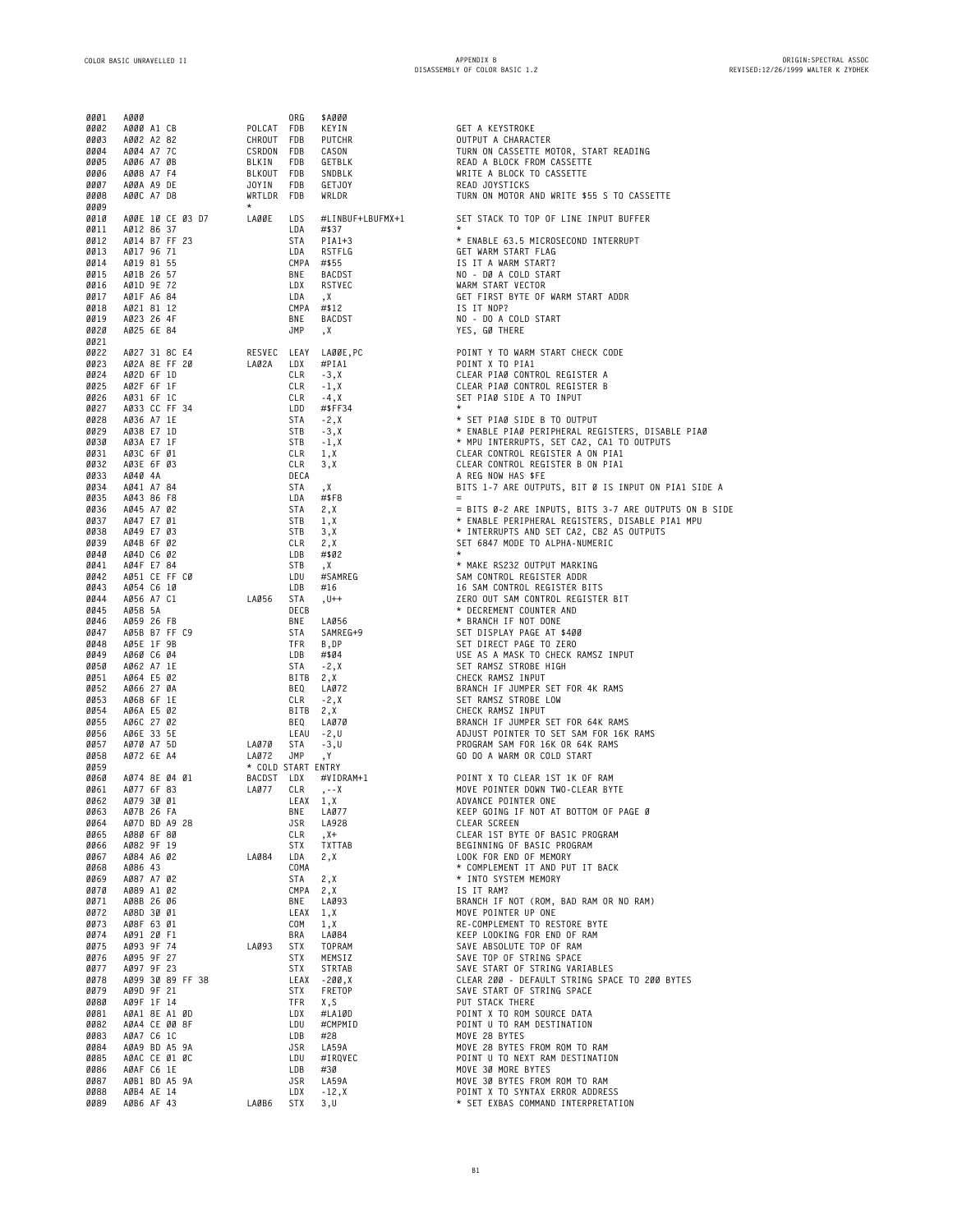**A0B8 AF 48 STX 8,U \* HANDLERS TO SYNTAX ERROR 0091 A0BA 8E 01 5E LDX #RVEC0 POINT X TO START OF RAM VECTORS A0BD CC 39 4B LDD #\$394B SET UP TO SAVE 75 RTS' A0C0 A7 80 LA0C0 STA ,X+ FILL THE RAM VECTORS WITH RTS' 0094 A0C2 5A DECB \* DECREMENT COUNTER AND A0C3 26 FB BNE LA0C0 \* BRANCH IF NOT DONE 0096 A0C5 B7 02 D9 STA LINHDR-1 PUT RTS IN LINHDR-1 A0C8 BD AD 19 JSR LAD19 G0 DO A 'NEW' A0CB 8E 45 58 LDX #\$4558 ASCII 'EX' (FIRST TWO LETTERS OF 'EXTENDED') 0099 A0CE BC 80 00 CMPX EXBAS SEE IF EXTENDED ROM IS THERE A0D1 10 27 DF 2D LBEQ EXBAS+2 IF IT IS, BRANCH TO IT 0101 A0D5 1C AF ANDCC #\$AF ENABLE IRQ, FIRQ 0102 A0D7 8E A1 46 LDX #LA147-1 POINT X TO COLOR BASIC COPYRIGHT MESSAGE 0103 A0DA BD B9 9C JSR LB99C PRINT 'COLOR BASIC' A0DD 8E A0 E8 LDX #BAWMST WARM START ADDRESS A0E0 9F 72 STX RSTVEC SAVE IT A0E2 86 55 LDA #\$55 WARM START FLAG A0E4 97 71 STA RSTFLG SAVE IT** extra the secure of the secure of the security of the security of the security of the security of the security of the security of the security of the security of the security of the security of the security of the security **A0E8 12 BAWMST NOP NOP REQ'D FOR WARM START A0E9 0F 6F CLR DEVNUM SET DEVICE NUMBER TO SCREEN A0EB BD AD 33 JSR LAD33 DO PART OF A NEW A0EE 1C AF ANDCC #\$AF ENABLE IRQ,FIRQ A0F0 BD A9 28 JSR LA928 CLEAR SCREEN A0F3 7E AC 73 LA0F3 JMP LAC73 GO TO MAIN LOOP OF BASIC \* \* FIRQ SERVICE ROUTINE A0F6 7D FF 23 BFRQSV TST PIA1+3 CARTRIDGE INTERRUPT? A0F9 2B 01 BMI LA0FC YES 0119 138**<br>**A012 C** BD A7 D1 **RTI A0FC BD A7 D1 LA0FC JSR LA7D1 DELAY FOR A WHILE A0FF BD A7 D1 COLL <b>SOME JSR LA7D1 0122 A102 31 BC 03 LA102 LEAY** <**LA108**,PC **A102 31 8C 03 LA102 LEAY <LA108,PC Y = ROM-PAK START UP VECTOR 0123 A105 7E A0 2A JMP LA02A GO DO INITIALIZATION A108 0F 71 LA108 CLR RSTFLG CLEAR WARM START FLAG A10A 7E C0 00 JMP ROMPAK JUMP TO EXTERNAL ROM PACK \* \* THESE BYTES ARE MOVED TO ADDRESSES \$8F - \$AA THE DIRECT PAGE 0128 A10D 12 LA10D FCB 18 MID BAND PARTITION OF 1200/2400 HERTZ PERIOD A10E 18 FCB 24 UPPER LIMIT OF 1200 HERTZ PERIOD A10F 0A FCB 10 UPPER LIMIT OF 2400 HERTZ PERIOD 0131 A110 00 80 FDB 128 NUMBER OF 55'S TO CASSETTE LEADER A112 0B FCB 11 CURSOR BLINK DELAY A113 00 58 FDB 88 CONSTANT FOR 600 BAUD VER 1.2 & UP A115 00 01 FDB 1 PRINTER CARRIAGE RETURN DELAY A117 10 FCB 16 TAB FIELD WIDTH A118 70 FCB 112 LAST TAB ZONE A119 84 FCB 132 PRINTER WIDTH A11A 00 FCB 0 LINE PRINTER POSITION A11B B4 4A FDB LB44A ARGUMENT OF EXEC COMMAND - SET TO 'FC' ERROR \* LINE INPUT ROUTINE A11D 0C A7 INC CHARAD+1 A11F 26 02 BNE LA123 A121 0C A6 INC CHARAD A123 B6 00 00 LA123 LDA >0000 A126 7E AA 1A JMP BROMHK \* \* THESE BYTES ARE MOVED TO ADDRESSES \$10C-\$129 A129 7E A9 B3 JMP BIRQSV IRQ SERVICE > A12C 7E A0 F6 JMP BFRQSV FIRQ SERVICE A12F 7E B4 4A JMP LB44A USR ADDRESS FOR 8K BASIC (INITIALIZED TO 'FC' ERROR) A132 80 4F FCB \$80 \*RANDOM SEED A133 4F C7 FDB \$4FC7 \*RANDON SEED OF MANTISSA A135 52 59 FCB \$5259 \*.811635157 A137 FF FCB \$FF UPPER CASE/LOWER CASE FLAG (STARTS SET TO UPPER) A138 04 5E FDB DEBDEL KEYBOARD DEBOUNCE DELAY 0156 A13A 7E B2 77 JMP LB277 DISPATCH FOR EXPONENTIATION (INITIALIZED TO SYNTAX ERROR) \* BASIC COMMAND INTERPRETATION TABLE ROM IMAGE A13D 35 LA13D FCB 53 53 BASIC COMMANDS A13E AA 66 LA13E FDB LAA66 POINTS TO RESERVED WORDS A140 AB 67 LA140 FDB LAB67 POINTS TO JUMP TABLE FOR COMMANDS A142 14 LA142 FCB 20 20 BASIC SECONDARY COMMANDS A143 AB 1A LA143 FDB LAB1A POINTS TO SECONDARY FUNCTION RESERVED WORDS A145 AA 29 LA145 FDB LAA29 POINTS TO SECONDARY FUNCTION JUMP TABLE \* COPYRIGHT MESSAGES A147 43 4F 4C 4F 52 20 LA147 0166 A14D 42 41 53 49 43 20 A14D 42 41 53 49 43 20 A153 31 2E 32 A156 0D LA156 FCB CR A157 28 43 29 20 31 39 LA157 FCC '(C) 1982 TANDY' A15D 38 32 20 54 41 4E A163 44 59 A165 00 LA165 FCB \$00 0173 A166 4D 49 43 52 4F 53 LA166 FCC 'MICROSOFT' A16C 4F 46 54 A16F 0D 00 LA16F FCB CR,\$00 A171 8D 03 LA171 BSR LA176 GET A CHARACTER FROM CONSOLE IN A173 84 7F ANDA #\$7F MASK OFF BIT 7**

**B2**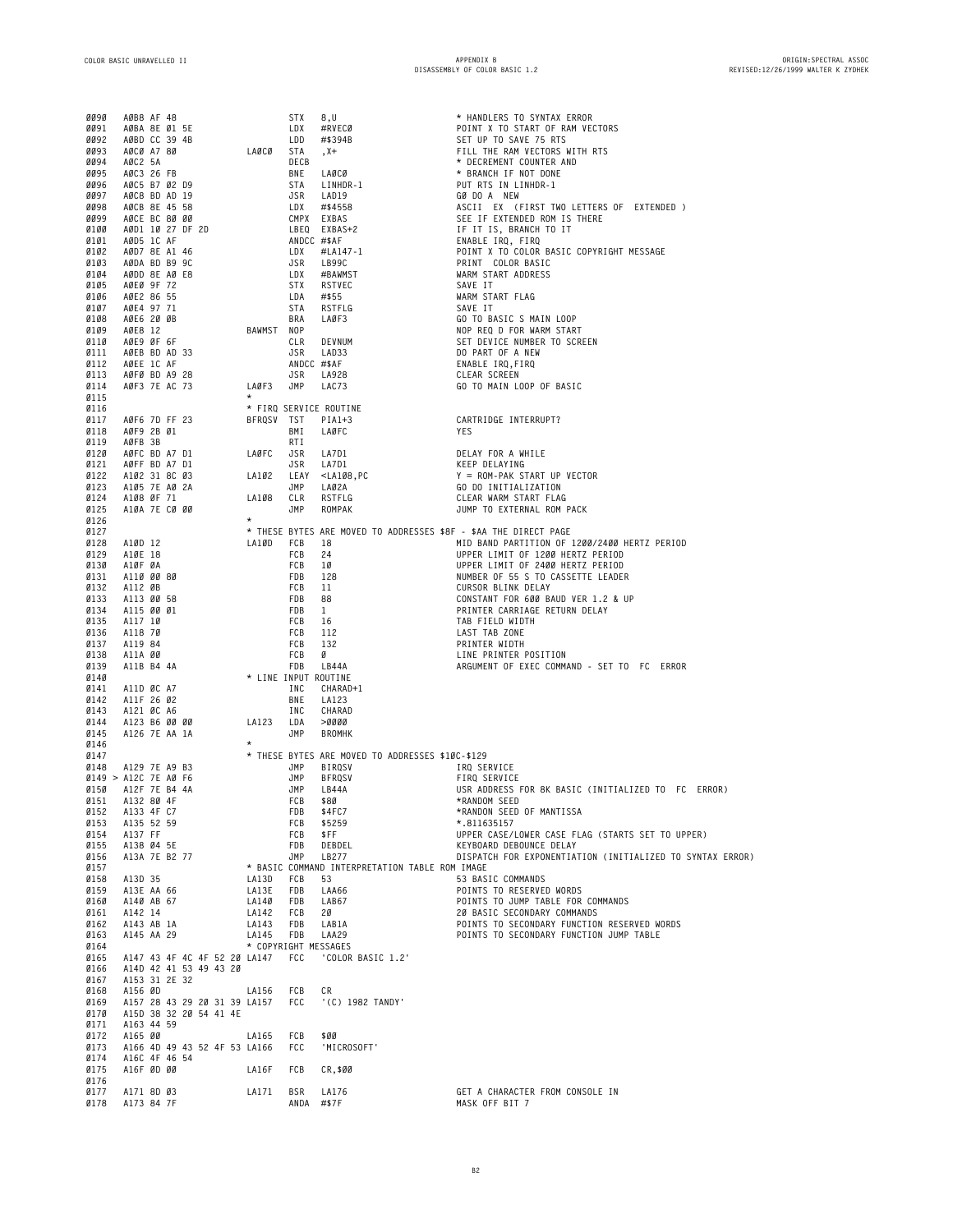**A175 39 RTS \* CONSOLE IN A176 BD 01 6A LA176 JSR RVEC4 HOOK INTO RAM A179 0F 70 CLR CINBFL RESET CONSOLE IN BUFFER FLAG = FULL A17B 0D 6F LA17B TST DEVNUM CHECK DEVICE NUMBER A17D 27 32 BEQ LA1B1 G0 DO CURSOR AND GET A KEY IF SCREEN MODE A17F 0D 79 TST CINCTR TEST CHARACTER COUNTER 0187 A181 26 03 BNE LA186 NOT EMPTY - READ IN SOME CASSETTE DATA 0188 A183 03 70 COM CINBFL SET TO \$FF: CONSOLE IN BUFFER EMPTY A185 39 LA185 RTS \* A186 34 74 LA186 PSHS U,Y,X,B SAVE REGISTERS A188 9E 7A LDX CINPTR PICK UP BUFFER POINTER A18A A6 80 LDA ,X+ GET NEXT CHAR A18C 34 02 PSHS A SAVE CHAR ON STACK A18E 9F 7A STX CINPTR SAVE NEW BUFFER POINTER A190 0A 79 LA190 DEC CINCTR DECR CHAR COUNT A192 26 03 BNE LA197 RETURN IF BUFFER NOT EMPTY A194 BD A6 35 JSR LA635 GO READ TAPE A197 35 F6 LA197 PULS A,B,X,Y,U,PC RESTORE REGISTERS \* A199 0A 94 LA199 DEC BLKCNT CURSOR BLINK DELAY A19B 26 0E BNE LA1AB NOT TIME FOR NEW COLOR A19D C6 0B LDB #11 \* A19F D7 94 STB BLKCNT \*RESET DELAY COUNTER 0205 A1A1 9E 88 LDX CURPOS GET CURSOR POSITION A1A3 A6 84 LDA ,X GET CURRENT CURSOR CHAR A1A5 8B 10 ADDA #\$10 BUMP TO NEXT COLOR 0208 A1A7 8A 8F ORA #\$8F MAKE SURE IT'S A SOLID GRAPHICS BLOCK A1A9 A7 84 STA ,X STORE TO SCREEN A1AB 8E 04 5E LA1AB LDX #DEBDEL CURSOR BLINK DELAY A1AE 7E A7 D3 LA1AE JMP LA7D3 DELAY WHILE X DECREMENTS TO ZERO \* BLINK CURSOR WHILE WAITING FOR A KEYSTROKE A1B1 34 14 LA1B1 PSHS X,B SAVE REGISTERS A1B3 8D E4 LA1B3 BSR LA199 GO DO CURSOR A1B5 8D 14 BSR KEYIN GO CHECK KEYBOARD A1B7 27 FA BEQ LA1B3 LOOP IF NO KEY DOWN A1B9 C6 60 LDB #\$60 BLANK A1BB E7 9F 00 88 STB [CURPOS] BLANK CURRENT CURSOR CHAR ON SCREEN A1BF 35 94 LA1BF PULS B,X,PC \* THIS ROUTINE GETS A KEYSTROKE FROM THE KEYBOARD IF A KEY \* IS DOWN. IT RETURNS ZERO TRUE IF THERE WAS NO KEY DOWN.** A1C1 7F FF 02 **LA1C1 A1C1 7F FF 02 LA1C1 CLR PIA0+2 CLEAR COLUMN STROBE A1C4 B6 FF 00 LDA PIA0 READ KEY ROWS** A1C4 B6 FF 00<br> **DDA** PIA0<br> **0227** A1C7 43<br> **0228** A1C8 48 **COMA** ASLA COMPLEMENT ROW DATA<br> **0228** A1C8 48 ASLA ASLA SHIFT OFF JOYSTICK **A1C8 48 ASLA SHIFT OFF JOYSTICK DATA A1C9 27 79 BEQ LA244 RETURN IF NO KEYS OR FIRE BUTTONS DOWN A1CB 34 54 KEYIN PSHS U,X,B SAVE REGISTERS A1CD CE FF 00 LDU #PIA0 POINT U TO PIA0 A1D0 8E 01 52 LDX #KEYBUF POINT X TO KEYBOARD MEMORY BUFFER A1D3 4F CLRA \* CLEAR CARRY FLAG, SET COLUMN COUNTER (ACCA) A1D4 4A DECA \* TO \$FF 0235 A1D5 34 12 PSHS X,A SAVE COLUMN CTR & 2 BLANK (X REG) ON STACK A1D7 A7 42 STA 2,U INITIALIZE COLUMN STROBE TO \$FF 0237 A1D9 69 42 LA1D9 ROL 2,U \* ROTATE COLUMN STROBE DATA LEFT 1 BIT, CARRY 0238 A1DB 24 43 BCC LA220 \* INTO BIT 0 - BRANCH IF 8 SHIFTS DONE A1DD 6C 60 INC ,S INCREMENT COLUMN COUNTER A1DF 8D 59 BSR LA23A READ KEYBOARD ROW DATA A1E1 A7 61 STA 1,S TEMP STORE KEY DATA 0242 A1E3 A8 84 EORA ,X SET ANY BIT WHERE A KEY HAS MOVED A1E5 A4 84 ANDA ,X ACCA=0 IF NO NEW KEY DOWN, <70 IF KEY WAS RELEASED A1E7 E6 61 LDB 1,S GET NEW KEY DATA 0245 A1E9 E7 80 STB ,X+ STORE IT IN KEY MEMORY A1EB 4D TSTA WAS A NEW KEY DOWN? A1EC 27 EB BEQ LA1D9 NO-CHECK ANOTHER COLUMN A1EE E6 42 LDB 2,U \* GET COLUMN STROBE DATA AND A1F0 E7 62 STB 2,S \* TEMP STORE IT ON THE STACK \* THIS ROUTINE CONVERTS THE KEY DEPRESSION INTO A NUMBER \*** FROM 0-50 IN ACCB CORRESPONDING TO THE KEY THAT WAS DOWN<br> **0252 A1F2 C6 FR FROM 0-50 IN #\$ER IDR 152 IN ACCB** CORRESPONDING TO THE KEY THAT WAS DOWN **A1F2 C6 F8 LDB #\$F8 TO MAKE SURE ACCB=0 AFTER FIRST ADDB #8 A1F4 CB 08 LA1F4 ADDB #\$08 ADD 8 FOR EACH ROW OF KEYBOARD A1F6 44 LSRA ACCA HAS THE ROW NUMBER OF THIS KEY - ADD 8 FOR EACH ROW A1F7 24 FB BCC LA1F4 GO ON UNTIL A ZERO APPEARS IN THE CARRY FLAG A1F9 EB 60 ADDB ,S ADD IN THE COLUMN NUMBER 11.2 CD** 30<br>**0257 \* NOW CONVERT THE VALUE IN ACCB INTO ASCII**<br>0258 **A1FB** 27 48 **BEQ** LA245 **A1FB 27 48 BEQ LA245 THE 'AT SIGN' KEY WAS DOWN A1FD C1 1A CMPB #26 WAS IT A LETTER? A1FF 22 46 BHI LA247 NO A201 CA 40 ORB #\$40 YES, CONVERT TO UPPER CASE ASCII A203 8D 29 BSR LA22E CHECK FOR THE SHIFT KEY A205 BA 01 1A ORA CASFLG \* 'OR' IN THE CASE FLAG & BRANCH IF IN UPPER A208 26 02 BNE LA20C \* CASE MODE OR SHIFT KEY DOWN A20A CA 20 ORB #\$20 CONVERT TO LOWER CASE A20C E7 60 LA20C STB ,S TEMP STORE ASCII VALUE 0267 A20E BE 01 1B LDX DEBVAL GET KEYBOARD DEBOUNCE**

**B3**

**\***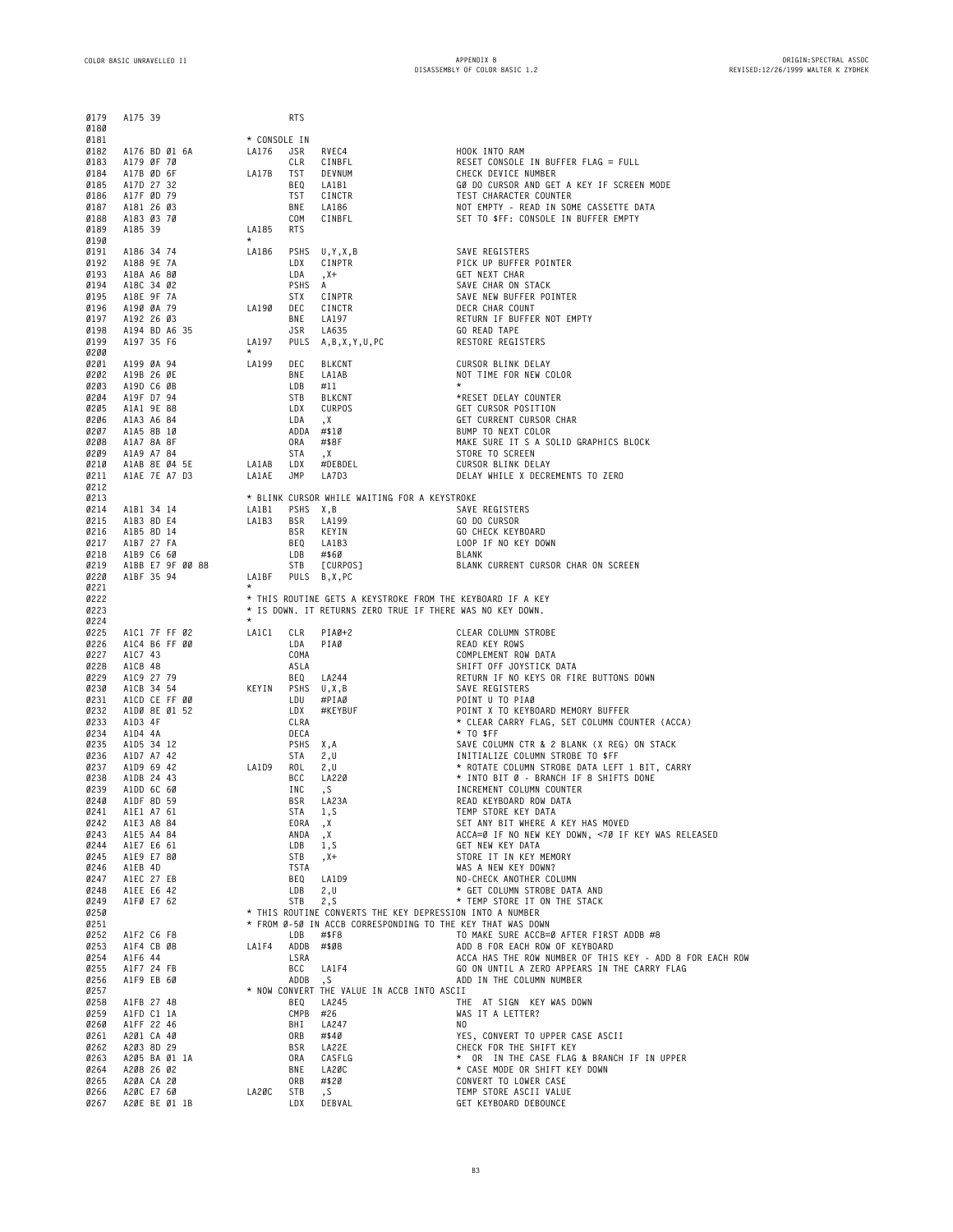| 0268         | A211 8D 9B            |                     | BSR         | LA1AE                                     |                                                                          |
|--------------|-----------------------|---------------------|-------------|-------------------------------------------|--------------------------------------------------------------------------|
| 0269         | A213 C6 FF            |                     | LDB         | #\$FF                                     | SET COLUMN STROBE TO ALL ONES (NO                                        |
| 0270         | A215 8D 21            |                     | BSR         | LA238                                     | STROBE) AND READ KEYBOARD                                                |
| 0271         | A217 4C               |                     | INCA        |                                           | = INCR ROW DATA, ACCA NOW Ø IF NO JOYSTICK                               |
| 0272         | A218 26 06            |                     | BNE         | LA220                                     | = BUTTON DOWN. BRANCH IF JOYSTICK BUTTON DOWN                            |
| 0273         | A21A E6 62            | LA21A               | LDB         | 2, S                                      | GET COLUMN STROBE DATA                                                   |
| 0274         | A21C 8D 1A            |                     | BSR         | LA238                                     | READ A KEY                                                               |
| 0275         | A21E A1 61            |                     | CMPA 1,S    |                                           | IS IT THE SAME KEY AS BEFORE DEBOUNCE?                                   |
| 0276         | A220 35 12            | <b>LA220</b>        | PULS A, X   |                                           | REMOVE TEMP SLOTS FROM THE STACK AND RECOVER                             |
| 0277         |                       | $\star$             |             |                                           | THE ASCII VALUE OF THE KEY                                               |
| 0278         | A222 26 07            |                     | BNE         | LA22B                                     | NOT THE SAME KEY OR JOYSTICK BUTTON                                      |
| 0279         | A224 81 12            |                     |             | CMPA #\$12                                | IS SHIFT ZERO DOWN?                                                      |
| 0280         | A226 26 04            |                     | BNE         | LA22C                                     | NO.                                                                      |
| 0281         | A228 73 Ø1 1A         |                     | COM         | CASFLG                                    | YES, TOGGLE UPPER CASE/LOWER CASE FLAG                                   |
| 0282         | A22B 4F               | LA22B               | CLRA        |                                           | SET ZERO FLAG TO INDICATE NO NEW KEY DOWN                                |
| 0283         | A22C 35 D4            | LA22C               |             | PULS B, X, U, PC                          | RESTORE REGISTERS                                                        |
| 0284         |                       |                     |             |                                           |                                                                          |
| 0285         |                       |                     |             | * TEST FOR THE SHIFT KEY                  |                                                                          |
| 0286         | A22E 86 7F            | LA22E               | LDA         | #\$7F                                     | COLUMN STROBE                                                            |
| 0287         | A230 A7 42            |                     | STA         | 2, U                                      | STORE TO PIA                                                             |
| 0288         | A232 A6 C4            |                     | LDA         | , U                                       | READ KEY DATA                                                            |
| 0289         | A234 43               |                     | COMA        |                                           | $\star$                                                                  |
| 0290         | A235 84 40            |                     | ANDA        | #\$40                                     | * SET BIT 6 IF SHIFT KEY DOWN                                            |
| 0291         | A237 39               |                     | <b>RTS</b>  |                                           | RETURN                                                                   |
| 0292         |                       |                     |             |                                           |                                                                          |
| 0293         |                       | * READ THE KEYBOARD |             |                                           |                                                                          |
| 0294         | A238 E7 42            | LA238               | STB         | 2, U                                      | SAVE NEW COLUMN STROBE VALUE                                             |
| 0295         | A23A A6 C4            | LA23A               | LDA         | , U                                       | READ PIAØ, PORT A TO SEE IF KEY IS DOWN                                  |
| 0296         |                       | $\star$             |             |                                           | A BIT WILL BE ZERO IF ONE IS                                             |
| 0297         | A23C 8A 8Ø            |                     | 0RA         | #\$80                                     | MASK OFF THE JOYSTICK COMPARATOR INPUT                                   |
| 0298         | A23E 6D 42            |                     | TST         | \$02,U                                    | ARE WE STROBING COLUMN 7?                                                |
| 0299         | A240 2B 02            |                     | BMI         | LA244                                     | NO.                                                                      |
| 0300         | A242 8A CØ            |                     | 0RA         | #\$CØ                                     | YES, FORCE ROW 6 TO BE HIGH - THIS WILL CAUSE                            |
| 0301         |                       |                     |             |                                           | THE SHIFT KEY TO BE IGNORED                                              |
| 0302         | A244 39               | LA244               | <b>RTS</b>  |                                           | RETURN                                                                   |
| 0303         |                       |                     |             |                                           |                                                                          |
| 0304         | A245 C6 33            | LA245               | LDB         | #51                                       | CODE FOR AT SIGN                                                         |
| 0305         | A247 8E A2 38         | LA247               | LDX         | #CONTAB-\$36                              | POINT X TO CONTROL CODE TABLE                                            |
| 0306         | A24A C1 21            |                     | $CMPB$ #33  |                                           | KEY NUMBER <33?                                                          |
| 0307         | A24C 25 16            |                     | BLO         | LA264                                     | YES (ARROW KEYS, SPACE BAR, ZERO)                                        |
| 0308         | A24E 8E A2 1A         |                     | LDX         | #CONTAB-\$54                              | POINT X TO MIDDLE OF CONTROL TABLE                                       |
| 0309         | A251 C1 30            |                     | CMPB #48    |                                           | KEY NUMBER >48?                                                          |
| 0310         | A253 24 ØF            |                     | BHS         | LA264                                     | YES (ENTER, CLEAR, BREAK, AT SIGN)                                       |
| 0311         | A255 8D D7            |                     | BSR         | LA22E                                     | CHECK SHIFT KEY (ACCA WILL CONTAIN STATUS)                               |
| 0312         | A257 C1 2B            |                     | CMPB #43    |                                           | IS KEY A NUMBER, COLON OR SEMICOLON?                                     |
| 0313         | A259 23 02            |                     | BLS         | LA25D                                     | YES                                                                      |
| 0314         | A25B 88 40            | $\star$             | EORA        | #\$40                                     | TOGGLE BIT 6 OF ACCA WHICH CONTAINS THE SHIFT DATA                       |
| 0315         |                       |                     |             |                                           | ONLY FOR SLASH, HYPHEN, PERIOD, COMMA                                    |
| 0316         | A25D 4D<br>A25E 26 AC | LA25D               | TSTA<br>BNE |                                           | SHIFT KEY DOWN?                                                          |
| 0317<br>0318 | A260 CB 10            |                     | ADDB        | LA2ØC<br>#\$10                            | YES                                                                      |
| 0319         | A262 20 A8            |                     | BRA         | LA2ØC                                     | NO, ADD IN ASCII OFFSET CORRECTION                                       |
| 0320         | A264 58               | LA264               | ASLB        |                                           | GO CHECK FOR DEBOUNCE<br>MULT ACCB BY 2 - THERE ARE 2 ENTRIES IN CONTROL |
| 0321         |                       | $\star$             |             |                                           | TABLE FOR EACH KEY - ONE SHIFTED, ONE NOT                                |
| 0322         | A265 8D C7            |                     | BSR         | LA22E                                     | CHECK SHIFT KEY                                                          |
| 0323         | A267 27 01            |                     | BEQ         | LA26A                                     | NOT DOWN                                                                 |
| 0324         | A269 5C               |                     | INCB        |                                           | ADD ONE TO GET THE SHIFTED VALUE                                         |
| 0325         | A26A E6 85            | LA26A               | LDB         | B,X                                       | GET ASCII CODE FROM CONTROL TABLE                                        |
| 0326         | A26C 20 9E            |                     | BRA         | LA2ØC                                     | <b>GO CHECK DEBOUNCE</b>                                                 |
| 0327         |                       | $\star$             |             |                                           |                                                                          |
| 0328         |                       | $\star$             |             |                                           |                                                                          |
| 0329         |                       |                     |             | * CONTROL TABLE UNSHIFTED, SHIFTED VALUES |                                                                          |
| 0330         | A26E 5E 5F            | CONTAB FCB          |             | \$5E, \$5F                                | UP ARROW                                                                 |
| 0331         | A270 0A 5B            |                     | FCB         | \$0A, \$5B                                | DOWN ARROW                                                               |
| 0332         | A272 08 15            |                     | FCB         | \$08, \$15                                | RIGHT ARROW                                                              |
| 0333         | A274 09 5D            |                     | FCB         | \$09, \$5D                                | LEFT ARROW                                                               |
| 0334         | A276 20 20            |                     | FCB         | \$20,\$20                                 | SPACE BAR                                                                |
| 0335         | A278 30 12            |                     | FCB         | \$30, \$12                                | ZERO                                                                     |
| 0336         | A27A ØD ØD            |                     | FCB         | \$00,\$0D                                 | ENTER                                                                    |
| 0337         | A27C ØC 5C            |                     | FCB         | \$ØC, \$5C                                | CLEAR                                                                    |
| 0338         | A27E 03 03            |                     | FCB         | \$03, \$03                                | BREAK                                                                    |
| 0339         | A280 40 13            |                     | FCB         | \$40, \$13                                | AT SIGN                                                                  |
| 0340         |                       |                     |             |                                           |                                                                          |
| 0341         |                       | * CONSOLE OUT       |             |                                           |                                                                          |
| 0342         | A282 BD 01 67         | PUTCHR JSR          |             | RVEC3                                     | HOOK INTO RAM                                                            |
| 0343         | A285 34 04            |                     | PSHS B      |                                           | SAVE ACCB                                                                |
| 0344         | A287 D6 6F            |                     | LDB         | DEVNUM                                    | GET DEVICE NUMBER                                                        |
| 0345         | A289 5C               |                     | INCB        |                                           | SET FLAGS                                                                |
| 0346         | A28A 35 Ø4            |                     | PULS B      |                                           | RESTORE ACCB                                                             |
| 0347         | A28C 2B 31            |                     | BMI         | LA2BF                                     | SEND TO LINE PRINTER                                                     |
| 0348         | A28E 26 7A            |                     | BNE         | LA3ØA                                     | SEND TO SCREEN                                                           |
| 0349         |                       | * SEND TO CASSETTE  |             |                                           |                                                                          |
| 0350         | A290 34 16            |                     |             | PSHS X, B, A                              | RESTORE REGISTERS                                                        |
| 0351         | A292 D6 78            |                     | LDB         | FILSTA                                    | GET FILE STATUS                                                          |
| 0352         | A294 5A               |                     | DECB        |                                           | INPUT FILE?                                                              |
| 0353<br>0354 | A295 27 ØF            |                     | BEQ         | LA2A6                                     | YES                                                                      |
|              |                       |                     |             |                                           |                                                                          |
|              | A297 D6 79            |                     | LDB         | CINCTR                                    | TEMP CHAR CTR                                                            |
| 0355<br>0356 | A299 5C<br>A29A 26 02 |                     | INCB<br>BNE | LA29E                                     | IS THE BUFFER FULL<br>NO.                                                |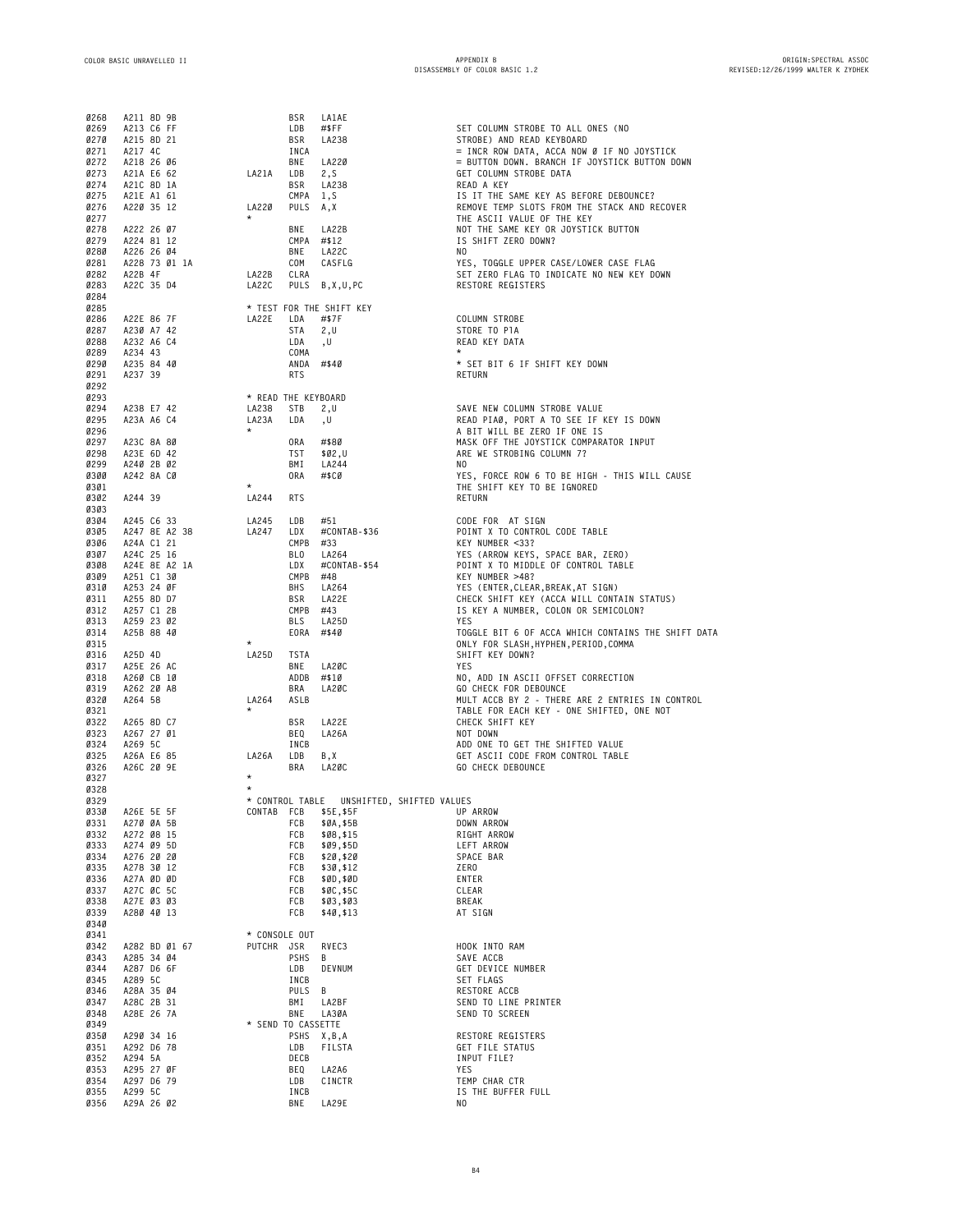| 0357        | A29C 8D ØA                                                                                                                                                                                                                                                            |                  | BSR        | LA2A8                                                                                       | YES, WRITE DATA BLOCK TO TAPE                          |
|-------------|-----------------------------------------------------------------------------------------------------------------------------------------------------------------------------------------------------------------------------------------------------------------------|------------------|------------|---------------------------------------------------------------------------------------------|--------------------------------------------------------|
| 0358        | A29E 9E 7A                                                                                                                                                                                                                                                            | LA29E            | LDX        | CINPTR                                                                                      | GET BUFFER POINTER                                     |
| 0359        | A2AØ A7 80                                                                                                                                                                                                                                                            |                  |            | , X+                                                                                        | PUT CHAR IN CASSETTE BUFFER                            |
|             |                                                                                                                                                                                                                                                                       |                  | STA        |                                                                                             |                                                        |
| Ø36Ø        | A2A2 9F 7A                                                                                                                                                                                                                                                            |                  | STX        | CINPTR                                                                                      | STORE NEW BUFFER POINTER                               |
| 0361        | A2A4 ØC 79                                                                                                                                                                                                                                                            |                  | INC        | CINCTR                                                                                      | INCR BYTE COUNT                                        |
| 0362        | A2A6 35 96                                                                                                                                                                                                                                                            | LA2A6            |            | PULS A, B, X, PC                                                                            |                                                        |
| 0363        |                                                                                                                                                                                                                                                                       |                  |            |                                                                                             |                                                        |
| 0364        |                                                                                                                                                                                                                                                                       |                  |            | * WRITE A BLOCK OF DATA TO TAPE                                                             |                                                        |
| 0365        | A2A8 C6 01                                                                                                                                                                                                                                                            | LA2A8            | LDB        | #1                                                                                          | DATA BLOCK TYPE - NOT A HEADER BLOCK                   |
|             |                                                                                                                                                                                                                                                                       |                  |            |                                                                                             |                                                        |
| 0366        | A2AA D7 7C                                                                                                                                                                                                                                                            | LA2AA STB        |            | BLKTYP                                                                                      | BLOCK NUMBER                                           |
| 0367        | A2AC 8E 01 DA                                                                                                                                                                                                                                                         |                  | LDX        | #CASBUF                                                                                     | CASSETTE BUFFER                                        |
| 0368        | A2AF 9F 7E                                                                                                                                                                                                                                                            |                  |            |                                                                                             | STARTING ADDRESS                                       |
| 0369        | A2B1 D6 79                                                                                                                                                                                                                                                            |                  |            |                                                                                             | GET NUMBER OF BYTES                                    |
| 0370        | A2B3 D7 7D                                                                                                                                                                                                                                                            |                  |            |                                                                                             |                                                        |
|             | Ø371 A2B5 34 62                                                                                                                                                                                                                                                       |                  |            |                                                                                             | SAVE REGISTERS                                         |
|             |                                                                                                                                                                                                                                                                       |                  |            |                                                                                             | BYTE COUNT<br>SAVE REGIS                               |
| 0372        | A2B7 BD A7 E5                                                                                                                                                                                                                                                         |                  |            | COUFAD<br>CINCTR<br>STB BLKLEN<br>PSHS U,Y,A<br>JSR LATE5<br>PULS A,Y,U<br>JMP LA650        | WRITE A BLOCK ON TAPE                                  |
| 0373        | A2BA 35 62                                                                                                                                                                                                                                                            |                  |            |                                                                                             | RESTORE REGISTERS                                      |
| 0374        | A2BC 7E A6 50                                                                                                                                                                                                                                                         |                  |            |                                                                                             | RESET BUFFER POINTERS                                  |
| 0375        |                                                                                                                                                                                                                                                                       |                  |            |                                                                                             |                                                        |
| 0376        |                                                                                                                                                                                                                                                                       |                  |            | * SOFTWARE UART TO L1NE PRINTER                                                             |                                                        |
|             |                                                                                                                                                                                                                                                                       |                  |            |                                                                                             |                                                        |
| 0377        | A2BF 34 17                                                                                                                                                                                                                                                            |                  |            | LA2BF PSHS X, B, A, CC                                                                      | SAVE REGISTERS AND INTERRUPT STATUS                    |
| 0378        | A2C1 1A 50                                                                                                                                                                                                                                                            |                  |            | ORCC #\$50                                                                                  | DISABLE IRQ, FIRQ                                      |
| 0379        | A2C3 F6 FF 22                                                                                                                                                                                                                                                         | LA2C3 LDB PIA1+2 |            |                                                                                             | GET RS 232 STATUS                                      |
| 0380        | A2C6 54                                                                                                                                                                                                                                                               |                  | LSRB       |                                                                                             | SHIFT RS 232 STATUS BIT INTO CARRY                     |
| 0381        | A2C7 25 FA                                                                                                                                                                                                                                                            |                  | BCS        | LA2C3                                                                                       | LOOP UNTIL READY                                       |
|             |                                                                                                                                                                                                                                                                       |                  |            |                                                                                             |                                                        |
| 0382        | A2C9 8D 30                                                                                                                                                                                                                                                            |                  |            | BSR LA2FB                                                                                   | SET OUTPUT TO MARKING                                  |
|             |                                                                                                                                                                                                                                                                       |                  | CLRB       |                                                                                             | $\star$                                                |
|             |                                                                                                                                                                                                                                                                       |                  |            | BSR LA2FD                                                                                   | * TRANSMIT ONE START BIT                               |
|             |                                                                                                                                                                                                                                                                       |                  |            |                                                                                             | SEND 8 BITS                                            |
|             |                                                                                                                                                                                                                                                                       | LA2DØ PSHS B     |            |                                                                                             | SAVE BIT COUNTER                                       |
|             |                                                                                                                                                                                                                                                                       |                  |            |                                                                                             |                                                        |
|             |                                                                                                                                                                                                                                                                       |                  |            |                                                                                             | CLEAR DA IMAGE I ZEROES TO DA WHEN SENDING RS 232 DATA |
|             |                                                                                                                                                                                                                                                                       |                  |            |                                                                                             | ROTATE NEXT BIT OF OUTPUT CHARACTER TO CARRY FLAG      |
|             |                                                                                                                                                                                                                                                                       |                  |            |                                                                                             | * ROTATE CARRY FLAG INTO BIT ONE                       |
|             |                                                                                                                                                                                                                                                                       |                  |            |                                                                                             | * AND ALL OTHER BITS SET TO ZERO                       |
|             |                                                                                                                                                                                                                                                                       |                  |            | A<br>PSHS B<br>CLRB<br>LSRA<br>LSRA<br>ROLB<br>BSR LA2FD<br>PULS B<br>DECB<br>BNE<br>142000 | TRANSMIT DATA BYTE                                     |
|             |                                                                                                                                                                                                                                                                       |                  |            |                                                                                             | GET BIT COUNTER                                        |
|             |                                                                                                                                                                                                                                                                       |                  |            |                                                                                             |                                                        |
|             |                                                                                                                                                                                                                                                                       |                  |            |                                                                                             | SENT ALL 8 BITS?                                       |
|             |                                                                                                                                                                                                                                                                       |                  |            | BNE LA2DØ                                                                                   | NO.                                                    |
|             |                                                                                                                                                                                                                                                                       |                  |            | BSR LA2FB                                                                                   | SEND STOP BIT (ACCB:0)                                 |
|             |                                                                                                                                                                                                                                                                       |                  |            | PULS CC,A                                                                                   | RESTORE OUTPUT CHARACTER & INTERRUPT STATUS            |
|             | 8L<br>3 5 F<br>CC 8D 2 F<br>2CE C 6 68<br>A2D0 34 64<br>A2D3 5 F<br>A2D3 44<br>A9 A2D4 59<br>A391 A2D6 8D 25<br>A393 A2D6 8D 25<br>A393 A2D6 8D 25<br>A32D4 5A<br>1 A2D6 8D 25<br>A32D6 5A<br>1 A2D6 26 F3<br>A2D6 8D 1C<br>2CF 35 63<br>1 81 00<br>27 68<br>9C<br>9C |                  |            | CMPA #CR                                                                                    | IS IT CARRIAGE RETURN?                                 |
|             |                                                                                                                                                                                                                                                                       |                  |            |                                                                                             |                                                        |
|             |                                                                                                                                                                                                                                                                       |                  |            | BEQ LA2ED                                                                                   | YES                                                    |
|             |                                                                                                                                                                                                                                                                       |                  |            | INC LPTPOS                                                                                  | INCREMENT CHARACTER COUNTER                            |
|             |                                                                                                                                                                                                                                                                       |                  |            | LDB LPTPOS                                                                                  | CHECK FOR END OF LINE PRINTER LINE                     |
|             |                                                                                                                                                                                                                                                                       |                  |            | CMPB LPTWID                                                                                 | AT END OF LINE PRINTER LINE?                           |
| 0402        | A2EB 25 06                                                                                                                                                                                                                                                            |                  | <b>BLO</b> | LA2F3                                                                                       | NO.                                                    |
|             |                                                                                                                                                                                                                                                                       |                  |            |                                                                                             |                                                        |
| 0403        | A2ED ØF 9C                                                                                                                                                                                                                                                            | LA2ED CLR LPTPOS |            |                                                                                             | RESET CHARACTER COUNTER                                |
| 0404        | A2EF 8D 14                                                                                                                                                                                                                                                            |                  | BSR        | LA305                                                                                       | $\star$                                                |
| 0405        | A2F1 8D 12                                                                                                                                                                                                                                                            |                  | BSR        | LA305                                                                                       | * DELAY FOR CARRIAGE RETURN                            |
| 0406        | A2F3 F6 FF 22                                                                                                                                                                                                                                                         | LA2F3            | LDB        | PIA1+2                                                                                      | WAIT FOR HANDSHAKE                                     |
| 0407        | A2F6 54                                                                                                                                                                                                                                                               |                  | LSRB       |                                                                                             | CHECK FOR R5232 STATUS?                                |
|             |                                                                                                                                                                                                                                                                       |                  |            |                                                                                             |                                                        |
| 0408        | A2F7 25 FA                                                                                                                                                                                                                                                            |                  | <b>BCS</b> | LA2F3                                                                                       | NOT YET READY                                          |
| 0409        | A2F9 35 94                                                                                                                                                                                                                                                            |                  |            | PULS B, X, PC                                                                               | RESTORE REGISTERS                                      |
| <b>0410</b> | A2FB C6 02                                                                                                                                                                                                                                                            | LA2FB            | LDB        | #2<br>DA<br>LA3Ø2<br>'¤TBTD                                                                 | SET RS232 OUTPUT HIGH (MARKING)                        |
|             | 0411 A2FD F7 FF 20                                                                                                                                                                                                                                                    | LA2FD            | STB        |                                                                                             | STORE TO THE D/A CONVERTER REGISTER                    |
| 0412        | A300 8D 00                                                                                                                                                                                                                                                            |                  | BSR        |                                                                                             | GO WAIT A WHILE                                        |
|             |                                                                                                                                                                                                                                                                       |                  |            |                                                                                             |                                                        |
| 0413        | A302 9E 95                                                                                                                                                                                                                                                            | LA302            | LDX        |                                                                                             | GET BAUD RATE                                          |
| 0414        | A3Ø4 8C 9E 97                                                                                                                                                                                                                                                         |                  | FCB        |                                                                                             | SKIP NEXT TWO BYTES                                    |
| 0415        | A305 9E 97                                                                                                                                                                                                                                                            | LA305            | LDX        | LPTLND                                                                                      | PRINTER CARRIAGE RETURN DELAY                          |
| 0416        | A307 7E A7 D3                                                                                                                                                                                                                                                         |                  | JMP        | LA7D3                                                                                       | DELAY ON DECREMENTING X                                |
| 0417        |                                                                                                                                                                                                                                                                       |                  |            |                                                                                             |                                                        |
| 0418        |                                                                                                                                                                                                                                                                       |                  |            | * PUT A CHARACTER ON THE SCREEN                                                             |                                                        |
|             |                                                                                                                                                                                                                                                                       |                  |            |                                                                                             |                                                        |
| 0419        | A3ØA 34 16                                                                                                                                                                                                                                                            | LA3ØA            |            | PSHS X, B, A                                                                                | SAVE REGISTERS                                         |
| <b>0420</b> | A3ØC 9E 88                                                                                                                                                                                                                                                            |                  | LDX        | <b>CURPOS</b>                                                                               | POINT X TO CURRENT CHARACTER POSITION                  |
| 0421        | A3ØE 81 08                                                                                                                                                                                                                                                            |                  | CMPA #BS   |                                                                                             | IS IT BACKSPACE?                                       |
| 0422        | A310 26 0B                                                                                                                                                                                                                                                            |                  | BNE        | LA31D                                                                                       | NO.                                                    |
| 0423        | A312 8C 04 00                                                                                                                                                                                                                                                         |                  |            | CMPX #VIDRAM                                                                                | AT TOP OF SCREEN?                                      |
| 0424        | A315 27 46                                                                                                                                                                                                                                                            |                  | BEQ        | LA35D                                                                                       | YES - DO NOT ALLOW BACKSPACE                           |
|             |                                                                                                                                                                                                                                                                       |                  |            |                                                                                             |                                                        |
| 0425        | A317 86 60                                                                                                                                                                                                                                                            |                  | LDA        | #\$60                                                                                       | BLANK                                                  |
| 0426        | A319 A7 82                                                                                                                                                                                                                                                            |                  | STA        | , - X                                                                                       | PUT IN PREVIOUS POSITION                               |
| 0427        | A31B 20 27                                                                                                                                                                                                                                                            |                  | BRA        | LA344                                                                                       | SAVE NEW CURPOS                                        |
| 0428        | A31D 81 ØD                                                                                                                                                                                                                                                            | LA31D            | CMPA #CR   |                                                                                             | ENTER KEY?                                             |
| 0429        | A31F 26 ØE                                                                                                                                                                                                                                                            |                  | BNE        | LA32F                                                                                       | BRANCH IF NOT                                          |
| 0430        | A321 9E 88                                                                                                                                                                                                                                                            |                  | LDX        | CURPOS                                                                                      | GET CURRENT CHAR POSITION                              |
|             | A323 86 60                                                                                                                                                                                                                                                            |                  |            |                                                                                             |                                                        |
| 0431        |                                                                                                                                                                                                                                                                       | LA323            | LDA        | #\$60                                                                                       | BLANK                                                  |
| 0432        | A325 A7 80                                                                                                                                                                                                                                                            |                  | STA        | $, X +$                                                                                     | PUT IT ON SCREEN                                       |
| 0433        | A327 1F 10                                                                                                                                                                                                                                                            |                  | TFR        | X.D                                                                                         | $\star$                                                |
| 0434        | A329 C5 1F                                                                                                                                                                                                                                                            |                  |            | BITB #\$1F                                                                                  | * TEST FOR BEGINNING OF NEW LINE                       |
| 0435        | A32B 26 F6                                                                                                                                                                                                                                                            |                  | BNE        | LA323                                                                                       | PUT OUT BLANKS TILL NEW LINE                           |
|             |                                                                                                                                                                                                                                                                       |                  |            |                                                                                             |                                                        |
| 0436        | A32D 20 15                                                                                                                                                                                                                                                            |                  | BRA        | LA344                                                                                       | CHECK FOR SCROLLING                                    |
| 0437        | A32F 81 20                                                                                                                                                                                                                                                            | LA32F            |            | CMPA #SPACE                                                                                 | $\star$                                                |
| 0438        | A331 25 2A                                                                                                                                                                                                                                                            |                  | BCS        | LA35D                                                                                       | * BRANCH IF CONTROL CHARACTER                          |
| 0439        | A333 4D                                                                                                                                                                                                                                                               |                  | TSTA       |                                                                                             | SET FLAGS                                              |
| <b>0440</b> | A334 2B ØC                                                                                                                                                                                                                                                            |                  | BMI        | LA342                                                                                       | IT IS GRAPHIC CHARACTER                                |
| 0441        | A336 81 40                                                                                                                                                                                                                                                            |                  |            | CMPA #\$40                                                                                  |                                                        |
|             |                                                                                                                                                                                                                                                                       |                  |            |                                                                                             |                                                        |
| 0442        | A338 25 06                                                                                                                                                                                                                                                            |                  | BCS        | LA340                                                                                       | * BRANCH IF NUMBER OR SPECIAL CHARACTER                |
| 0443        | A33A 81 60                                                                                                                                                                                                                                                            |                  |            | CMPA #\$60                                                                                  | UPPER/LOWER CASE?                                      |
| 0444        | A33C 25 04                                                                                                                                                                                                                                                            |                  | BCS        | LA342                                                                                       | BRANCH IF UPPER CASE ALPHA                             |
| 0445        | A33E 84 DF                                                                                                                                                                                                                                                            |                  |            | ANDA #\$DF                                                                                  | CLEAR BIT 5, FORCE ASCII LOWER CASE TO BE UPPER CASE   |

| PUT CHAR IN CASSETTE BUFFER<br>STORE NEW BUFFER POINTER<br>INCR BYTE COUNT                                                                                                                                                                                                                                                        |
|-----------------------------------------------------------------------------------------------------------------------------------------------------------------------------------------------------------------------------------------------------------------------------------------------------------------------------------|
| DATA BLOCK TYPE - NOT A HEADER BLOCK<br><b>BLOCK NUMBER</b><br>CASSETTE BUFFER<br>STARTING ADDRESS<br>GET NUMBER OF BYTES<br><b>BYTE COUNT</b><br>SAVE REGISTERS<br>WRITE A BLOCK ON TAPE<br>RESTORE REGISTERS<br>RESET BUFFER POINTERS                                                                                           |
| SAVE REGISTERS AND INTERRUPT STATUS<br>DISABLE IRQ, FIRQ<br>GET RS 232 STATUS<br>SHIFT RS 232 STATUS BIT INTO CARRY<br>LOOP UNTIL READY<br>SET OUTPUT TO MARKING<br>$\star$                                                                                                                                                       |
| * TRANSMIT ONE START BIT<br>SEND 8 BITS<br>SAVE BIT COUNTER<br>CLEAR DA IMAGE I ZEROES TO DA WHEN SENDING RS 232 DATA<br>ROTATE NEXT BIT OF OUTPUT CHARACTER TO CARRY FLAG<br>* ROTATE CARRY FLAG INTO BIT ONE<br>* AND ALL OTHER BITS SET TO ZERO<br>TRANSMIT DATA BYTE<br>GET BIT COUNTER<br>SENT ALL 8 BITS?<br>NO.            |
| SEND STOP BIT (ACCB:0)<br>RESTORE OUTPUT CHARACTER & INTERRUPT STATUS<br>IS IT CARRIAGE RETURN?<br><b>YES</b><br>INCREMENT CHARACTER COUNTER                                                                                                                                                                                      |
| CHECK FOR END OF LINE PRINTER LINE<br>AT END OF LINE PRINTER LINE?<br>NO.<br>RESET CHARACTER COUNTER                                                                                                                                                                                                                              |
| $^{\star}$<br>* DELAY FOR CARRIAGE RETURN<br>WAIT FOR HANDSHAKE<br>CHECK FOR R5232 STATUS?<br>NOT YET READY<br>RESTORE REGISTERS<br>SET RS232 OUTPUT HIGH (MARKING)<br>STORE TO THE D/A CONVERTER REGISTER<br>GO WAIT A WHILE<br>GET BAUD RATE<br>SKIP NEXT TWO BYTES<br>PRINTER CARRIAGE RETURN DELAY<br>DELAY ON DECREMENTING X |
| SAVE REGISTERS<br>POINT X TO CURRENT CHARACTER POSITION<br>IS IT BACKSPACE?<br>NO.<br>AT TOP OF SCREEN?<br>YES - DO NOT ALLOW BACKSPACE                                                                                                                                                                                           |
| <b>BLANK</b><br>PUT IN PREVIOUS POSITION<br>SAVE NEW CURPOS<br>ENTER KEY?<br>BRANCH IF NOT<br>GET CURRENT CHAR POSITION<br><b>BLANK</b><br>PUT IT ON SCREEN<br>$^\star$                                                                                                                                                           |
| * TEST FOR BEGINNING OF NEW LINE<br>PUT OUT BLANKS TILL NEW LINE<br>CHECK FOR SCROLLING<br>$\star$<br>* BRANCH IF CONTROL CHARACTER<br>SET FLAGS                                                                                                                                                                                  |
| IT IS GRAPHIC CHARACTER<br>$\star$<br>* BRANCH IF NUMBER OR SPECIAL CHARACTER                                                                                                                                                                                                                                                     |
| UPPER/LOWER CASE?<br>BRANCH IF UPPER CASE ALPHA                                                                                                                                                                                                                                                                                   |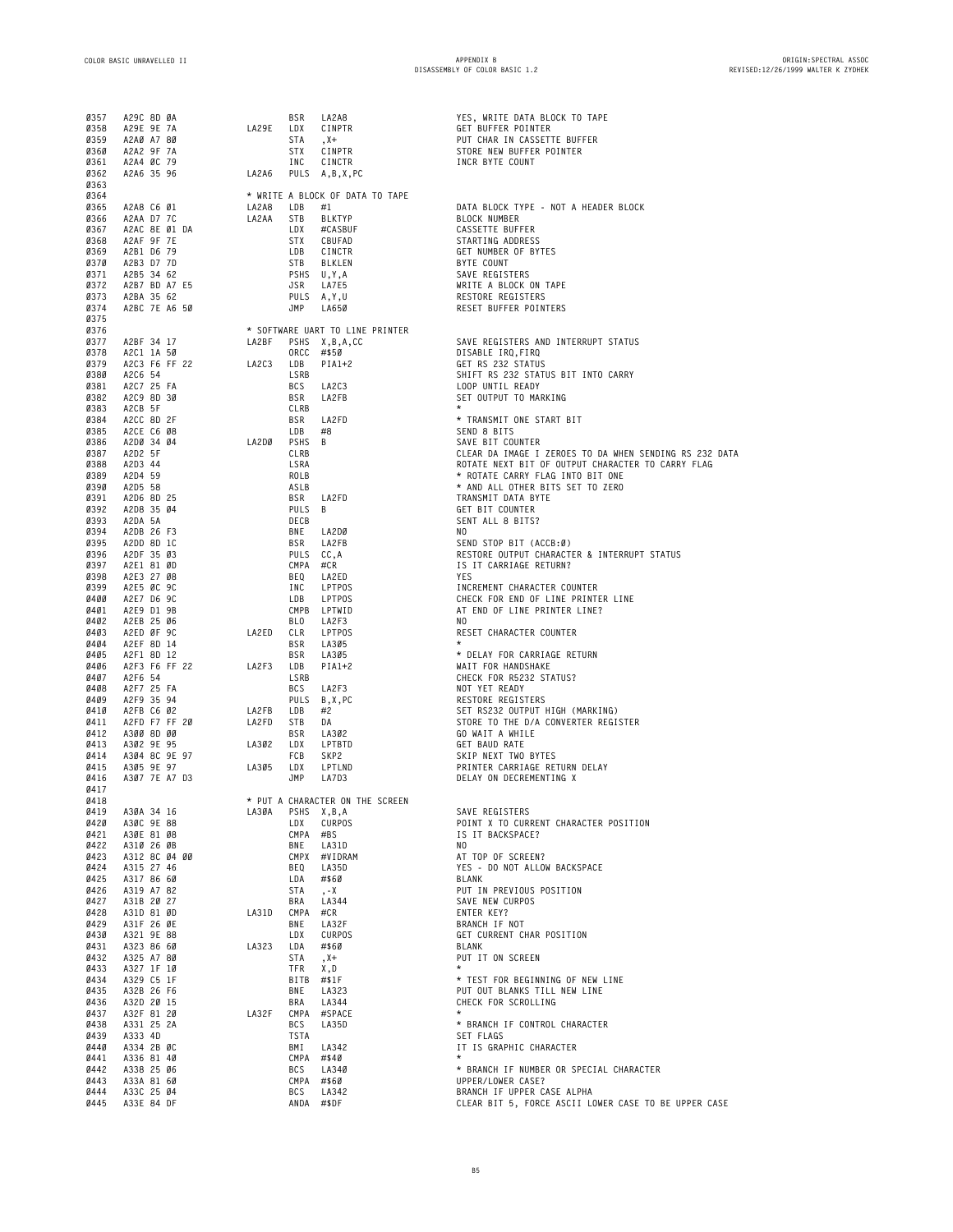| 0446         | A340 88 40    | LA34Ø               | EORA #\$40 |                                                                                 | INVERT BIT 6, CHANGE UPPER CASE TO LOWER & VICE VERSA                   |
|--------------|---------------|---------------------|------------|---------------------------------------------------------------------------------|-------------------------------------------------------------------------|
| 0447         | A342 A7 80    | LA342               | STA        | $x +$                                                                           | STORE CHARACTER TO SCREEN                                               |
| 0448         | A344 9F 88    | LA344               | STX        | CURPOS                                                                          | SAVE CURRENT CHAR POSITION                                              |
| 0449         | A346 8C 05 FF |                     |            | CMPX #VIDRAM+511                                                                | END OF SCREEN BUFFER?                                                   |
| 0450         | A349 23 12    |                     | BLS        | LA35D                                                                           | RETURN IF NO NEED TO SCROLL                                             |
| 0451         | A34B 8E 04 00 |                     | LDX        | #VIDRAM                                                                         | TOP OF SCREEN                                                           |
| 0452         |               |                     |            |                                                                                 |                                                                         |
| 0453         |               | * SCROLL THE SCREEN |            |                                                                                 |                                                                         |
| 0454         | A34E EC 88 20 | LA34E LDD           |            | 32, X                                                                           | GET TWO BYTES                                                           |
| 0455         | A351 ED 81    |                     | STD        | $, X++$                                                                         | MOVE THEM UP ONE ROW                                                    |
| 0456         | A353 8C 05 E0 |                     |            | CMPX #VIDRAM+\$1EØ                                                              | AT THE LAST LINE?                                                       |
| 0457         | A356 25 F6    |                     | BCS        | LA34E                                                                           | NO.                                                                     |
| 0458         | A358 C6 60    |                     | LDB        | #\$60                                                                           | <b>BLANK</b>                                                            |
| 0459         | A35A BD A9 2D |                     |            | JSR LA92D                                                                       | BLANK LAST LINE                                                         |
| 0460         | A35D 35 96    |                     |            | LA35D PULS A, B, X, PC                                                          | RESTORE REGISTERS                                                       |
| 0461         |               |                     |            |                                                                                 |                                                                         |
| 0462         |               |                     |            | * SET UP TAB FIELD WIDTH, TAB ZONE, CURRENT POSITION                            |                                                                         |
| 0463         |               |                     |            | * AND LINE WIDTH ACCORDING TO THE DEVICE SELECTED                               |                                                                         |
| 0464         | A35F BD 01 64 | LA35F               | JSR        | RVEC2                                                                           | HOOK INTO RAM                                                           |
| 0465         | A362 34 16    |                     |            | PSHS X, B, A                                                                    | SAVE REGISTERS                                                          |
| 0466         | A364 ØF 6E    |                     | CLR        | PRTDEV                                                                          | RESET PRINT DEVICE NUMBER                                               |
| 0467         | A366 96 6F    |                     | LDA        | DEVNUM                                                                          | GET DEVICE NUMBER                                                       |
| 0468         | A368 27 09    |                     | BEQ        | LA373                                                                           | BRANCH IF SCREEN                                                        |
| 0469         | A36A 4C       |                     | INCA       |                                                                                 | CHECK FOR CASSETTE                                                      |
| 0470         | A36B 27 17    |                     | BEQ        | LA384                                                                           | BRANCH IF CASSETTE                                                      |
| 0471         |               |                     |            | * END UP HERE IF PRINTER                                                        |                                                                         |
| 0472         | A36D 9E 99    |                     | LDX        | LPTCFW                                                                          | TAB FIELD WIDTH AND TAB ZONE                                            |
| 0473         | A36F DC 9B    |                     | LDD        | LPTWID                                                                          | PRINTER WIDTH AND POSITION                                              |
| 0474         | A371 20 09    |                     | BRA        | LA37C                                                                           | SET PRINT PARAMETERS                                                    |
| 0475         |               |                     |            | * SCREEN DISPLAY VALUES                                                         |                                                                         |
| 0476         | A373 D6 89    | LA373 LDB           |            | CURPOS+1                                                                        | GET CURSOR LOC LS BYTE                                                  |
| 0477         | A375 C4 1F    |                     |            | ANDB #\$1F                                                                      |                                                                         |
| 0478         | A377 8E 10 10 |                     | LDX        | #\$1010                                                                         | KEEP ONLY LULUMIN TO LAST TAB ZONE<br>TAB FIELD WIDTH AND LAST TAB ZONE |
| 0479         | A37A 86 20    |                     | LDA        | #32                                                                             | DISPLAY SCREEN LINE WIDTH                                               |
| 0480         | A37C 9F 6A    | LA37C               | STX        |                                                                                 | SAVE TAB FIELD WIDTH AND ZONE                                           |
| 0481         | A37E D7 6C    |                     | STB        | <b>DEVCFW<br/>DEVPOS<br/>DEVWID<br/>A, B, X, PC<br/>PRTDEV</b><br><b>DEVPOS</b> | SAVE PRINT POSITION                                                     |
| 0482         | A380 97 6D    |                     | STA        | DEVWID                                                                          | SAVE PRINT WIDTH                                                        |
| 0483         | A382 35 96    |                     |            | PULS A, B, X, PC                                                                | RESTORE REGISTERS                                                       |
| 0484         | A384 03 6E    | LA384               | COM        | PRTDEV                                                                          | SET TO \$FF FOR CASSETTE                                                |
| 0485         | A386 8E 01 00 |                     | LDX        | #\$0100                                                                         | $*$ TAB FIELD WIDTH = 1; ALL OTHER                                      |
| 0486         | A389 4F       |                     | CLRA       |                                                                                 | * PARAMETERS = $\varnothing$                                            |
| 0487         | A38A 5F       |                     | CLRB       |                                                                                 | $\star$                                                                 |
| 0488         | A38B 20 EF    |                     | BRA        | LA37C                                                                           | SET PRINT PARAMETERS                                                    |
| 0489         |               |                     |            |                                                                                 |                                                                         |
| 0490         |               |                     |            | * THIS IS THE ROUTINE THAT GETS AN INPUT LINE FOR BASIC                         |                                                                         |
| 0491         |               |                     |            | * EXIT WITH BREAK KEY: CARRY = 1                                                |                                                                         |
| 0492         |               |                     |            | * EXIT WITH ENTER KEY: CARRY = Ø                                                |                                                                         |
| 0493         | A38D BD A9 28 | LA38D               | JSR        | LA928                                                                           | CLEAR SCREEN                                                            |
| 0494         | A390 BD 01 82 | LA390               | JSR        | RVEC12                                                                          | HOOK INTO RAM                                                           |
| 0495         | A393 ØF 87    |                     | CLR        | IKEYIM                                                                          | RESET BREAK CHECK KEY TEMP KEY STORAGE                                  |
| 0496         | A395 8E 02 DD |                     | LDX        | #LINBUF+1                                                                       | INPUT LINE BUFFER                                                       |
| 0497         | A398 C6 01    |                     | LDB        | #1                                                                              | ACCB CHAR COUNTER: SET TO 1 TO ALLOW A                                  |
| 0498         |               | $^{\star}$          |            |                                                                                 | BACKSPACE AS FIRST CHARACTER                                            |
| 0499         | A39A BD A1 71 | LA39A               | JSR        | LA171                                                                           | GO GET A CHARACTER FROM CONSOLE IN                                      |
| 0500         | A39D ØD 70    |                     | TST        | CINBFL                                                                          | GET CONSOLE IN BUFFER FLAG                                              |
| 0501         | A39F 26 2B    |                     | BNE        | LA3CC                                                                           | BRANCH IF NO MORE CHARACTERS IN INPUT FILE                              |
| 0502         | A3A1 ØD 6F    |                     | <b>TST</b> | DEVNUM                                                                          | CHECK DEVICE NUMBER                                                     |
| 0503         | A3A3 26 23    |                     | BNE        | LA3C8                                                                           | BRANCH IF NOT SCREEN                                                    |
| 0504         | A3A5 81 ØC    |                     |            | CMPA #FORMF                                                                     | FORM FEED                                                               |
| 0505         | A3A7 27 E4    |                     | BEQ        | LA38D                                                                           | YES - CLEAR SCREEN                                                      |
| 0506         | A3A9 81 08    |                     | CMPA #BS   |                                                                                 | BACKSPACE                                                               |
| 0507         | A3AB 26 07    |                     | BNE        | LA3B4                                                                           | NO                                                                      |
| 0508         | A3AD 5A       |                     | DECB       |                                                                                 | YES - DECREMENT CHAR COUNTER                                            |
| 0509         | A3AE 27 EØ    |                     | BEQ        | LA39Ø                                                                           | BRANCH IF BACK AT START OF LINE AGAIN                                   |
| 0510         | A3BØ 3Ø 1F    |                     |            | LEAX -1,X                                                                       | DECREMENT BUFFER POINTER                                                |
| 0511         | A3B2 20 34    |                     | BRA        | LA3E8                                                                           | ECHO CHAR TO SCREEN                                                     |
| 0512         | A3B4 81 15    | LA3B4               |            | CMPA #\$15                                                                      | SHIFT RIGHT ARROW?                                                      |
| 0513         | A3B6 26 ØA    |                     | BNE        | LA3C2                                                                           | NO.                                                                     |
| 0514         |               |                     |            | * YES, RESET BUFFER TO BEGINNING AND ERASE CURRENT LINE                         |                                                                         |
| 0515         | A3B8 5A       | LA3B8               | DECB       |                                                                                 | DEC CHAR CTR                                                            |
| 0516         | A3B9 27 D5    |                     | BEQ        | LA390                                                                           | GO BACK TO START IF CHAR CTR = $\emptyset$                              |
| 0517         | A3BB 86 08    |                     | LDA        | #BS                                                                             | BACKSPACE?                                                              |
| 0518         | A3BD BD A2 82 |                     | JSR        | PUTCHR                                                                          | SEND TO CONSOLE OUT (SCREEN)                                            |
| 0519         | A3CØ 20 F6    | LA3C2               |            | BRA LA3B8                                                                       | KEEP GOING                                                              |
| 0520         | A3C2 81 03    |                     | CMPA #3    |                                                                                 | BREAK KEY?                                                              |
| 0521         | A3C4 1A Ø1    |                     | ORCC #1    |                                                                                 | SET CARRY FLAG                                                          |
| 0522         | A3C6 27 05    |                     | BEQ        | LA3CD                                                                           | BRANCH IF BREAK KEY DOWN                                                |
| 0523         | A3C8 81 ØD    | LA3C8               |            | CMPA #CR                                                                        | ENTER KEY?                                                              |
| 0524         | A3CA 26 ØD    |                     |            | BNE LA3D9                                                                       | NO.                                                                     |
| 0525         | A3CC 4F       | LA3CC               | CLRA       |                                                                                 | CLEAR CARRY FLAG IF ENTER KEY - END LINE ENTRY                          |
| 0526         | A3CD 34 01    | LA3CD               | PSHS CC    |                                                                                 | SAVE CARRY FLAG                                                         |
| 0527         | A3CF BD B9 58 |                     |            | JSR LB958                                                                       | SEND CR TO SCREEN                                                       |
| 0528         | A3D2 6F 84    |                     | CLR        | ,Χ                                                                              | MAKE LAST BYTE IN INPUT BUFFER = $\emptyset$                            |
| 0529         | A3D4 8E 02 DC |                     | LDX        | #LINBUF                                                                         | RESET INPUT BUFFER POINTER                                              |
| 0530         | A3D7 35 81    |                     |            | PULS CC, PC                                                                     | RESTORE CARRY FLAG                                                      |
| 0531         |               |                     |            |                                                                                 |                                                                         |
| 0532         |               |                     |            | * INSERT A CHARACTER INTO THE BASIC LINE INPUT BUFFER                           |                                                                         |
| 0533<br>0534 | A3D9 81 20    | LA3D9               | <b>BLO</b> | CMPA #\$20<br>LA39A                                                             | IS IT CONTROL CHAR?                                                     |
|              | A3DB 25 BD    |                     |            |                                                                                 | BRANCH IF CONTROL CHARACTER                                             |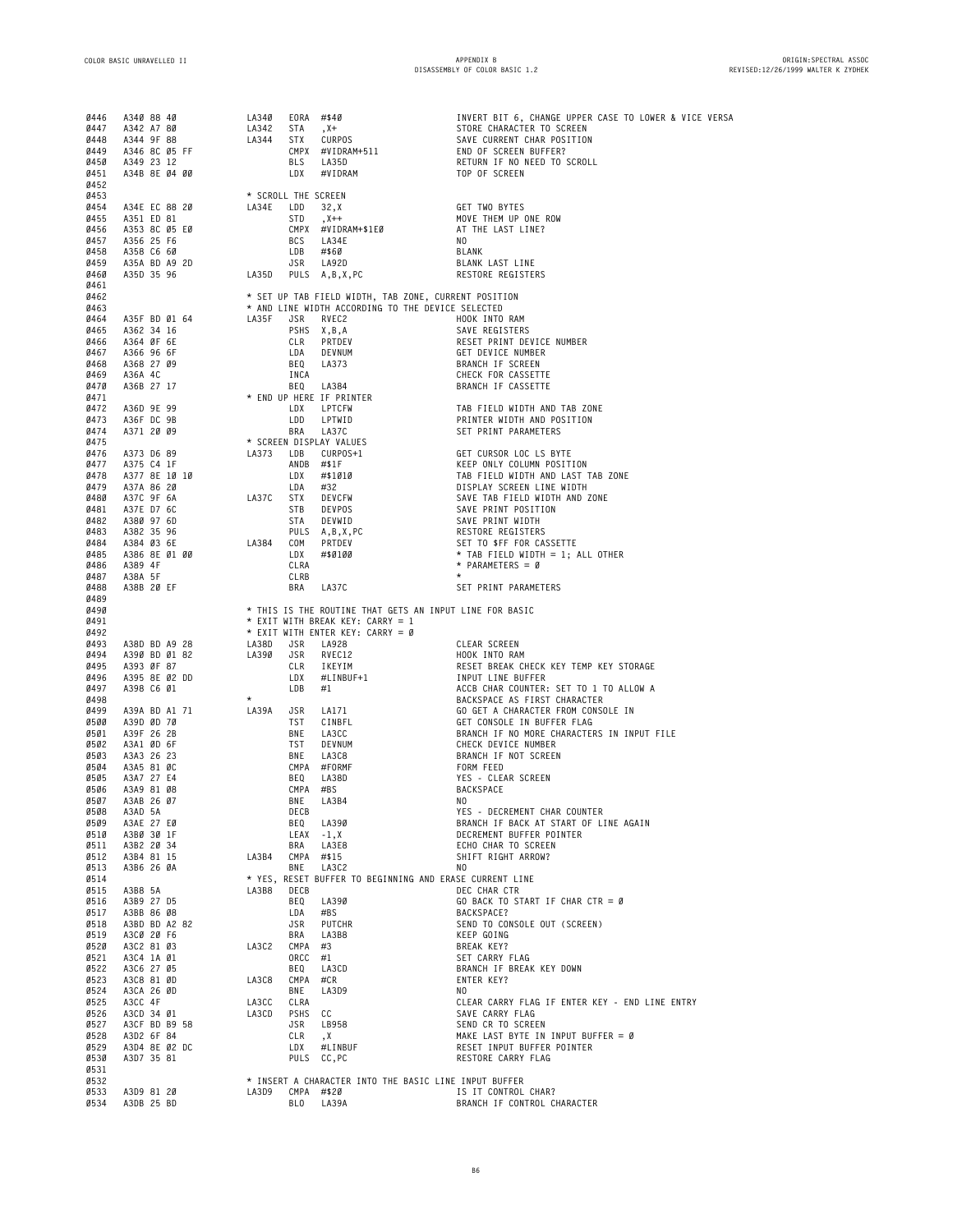**ORIGIN:SPECTRAL ASSOC REVISED:12/26/1999 WALTER K ZYDHEK**

| 0535        | A3DD 81 7B                                                      |                                   |                                                                 | $\star$                                            |
|-------------|-----------------------------------------------------------------|-----------------------------------|-----------------------------------------------------------------|----------------------------------------------------|
|             | 0536 A3DF 24 B9                                                 |                                   |                                                                 | * IGNORE IF > LOWER CASE Z                         |
| 0537        | A3E1 C1 FA                                                      |                                   |                                                                 | HAVE 250 OR MORE CHARACTERS BEEN ENTERED?          |
| 0538        | A3E3 24 B5                                                      |                                   |                                                                 | YES, IGNORE ANY MORE                               |
| 0539        | A3E5 A7 80                                                      |                                   | CMPA #'z-1<br>BCC LA39A<br>CMPB #LBUFMX<br>BCC LA39A<br>STA ,X+ | PUT IT IN INPUT BUFFER                             |
| <b>0540</b> | A3E7 5C                                                         |                                   | INCB                                                            | INCREMENT CHARACTER COUNTER                        |
| 0541        | A3E8 BD A2 82                                                   | LA3E8 JSR                         | PUTCHR                                                          | ECHO IT TO SCREEN                                  |
| 0542        | A3EB 20 AD                                                      |                                   | BRA<br>LA39A                                                    | GO SET SOME MORE                                   |
| 0543        |                                                                 |                                   |                                                                 |                                                    |
| 0544        |                                                                 |                                   | * INPUT DEVICE NUMBER CHECK                                     |                                                    |
| 0545        | A3ED BD 01 6D                                                   | LA3ED                             | JSR RVEC5                                                       | HOOK INTO RAM                                      |
|             | 0546 A3F0 96 6F                                                 |                                   | LDA DEVNUM                                                      | DEVICE NUMBER                                      |
| 0547        | A3F2 27 21                                                      |                                   | BEQ<br>LA415                                                    | RETURN IF SCREEN                                   |
| 0548        | A3F4 4C                                                         |                                   | INCA                                                            |                                                    |
| 0549        | A3F5 26 ØC                                                      |                                   | BNE LA403                                                       | * BRANCH IF NOT CASSETTE (BAD FILE MODE)           |
| <b>0550</b> | A3F7 96 78                                                      |                                   | LDA FILSTA<br>LDA FILSTA                                        | <b>GET FILE STATUS</b>                             |
|             |                                                                 |                                   |                                                                 |                                                    |
| 0551        | A3F9 26 05<br>0552 A3FB C6 2C                                   |                                   |                                                                 | FILE IS OPEN<br>FILE NOT OPEN ERROR                |
| 0553        | A3FD 7E AC 46                                                   |                                   | BNE LA400<br>LA3FB LDB #22*2<br>LA400 JNP LAC46<br>LA400 DECA   |                                                    |
| 0554        | A400 4A                                                         | UMP<br>LA400 DECA                 |                                                                 | JUMP TO ERROR SERVICING ROUTINE                    |
| 0555        | A401 27 12                                                      |                                   | BEQ LA415                                                       | * FILE IS IN INPUT MODE, RETURN                    |
|             |                                                                 |                                   |                                                                 |                                                    |
| 0556        | A403 7E A6 16                                                   | LA403 JMP                         | LA616                                                           | BAD FILE MODE ERROR                                |
| 0557        |                                                                 |                                   |                                                                 |                                                    |
| 0558        | A406 BD 01 70                                                   | LA406 JSR RVEC6                   | * PRINT DEVICE NUMBER CHECK                                     | HOOK INTO RAM                                      |
| 0559        |                                                                 |                                   |                                                                 |                                                    |
| <b>0560</b> | A409 96 6F                                                      |                                   | LDA DEVNUM                                                      | GET DEVICE NUMBER<br>$\star$                       |
|             | 0561 A40B 4C                                                    |                                   | INCA                                                            |                                                    |
|             | 0562 A40C 26 07                                                 |                                   | BNE LA415<br>LA415<br>FILSTA                                    | * RETURN IF NOT TAPE                               |
|             | 0563 A40E 96 78                                                 |                                   | LDA                                                             | GET FILE STATUS                                    |
| 0564        | A410 27 E9                                                      |                                   | LA3FB<br>BEQ                                                    | FILE NOT OPEN ERROR                                |
| 0565        | A412 4A                                                         |                                   | DECA                                                            |                                                    |
| 0566        | A413 27 EE                                                      | UECA<br>BEQ<br>LA415 RTS          | BEQ<br>LA403                                                    | * BAD FILE MODE - FILE IN INPUT MODE               |
| 0567        | A415 39                                                         |                                   |                                                                 |                                                    |
| 0568        |                                                                 |                                   |                                                                 |                                                    |
| 0569        |                                                                 | * CLOSE                           |                                                                 |                                                    |
| 0570        | A416 27 ØE                                                      |                                   | CLOSE BEQ LA426                                                 | BRANCH IF NO NAME SPECIFIED                        |
|             | 0571 A418 BD A5 A5                                              |                                   | JSR LA5A5<br>LA41B BSR LA42D                                    | CHECK DEVICE NUMBER                                |
|             | 0572 A41B 8D 10                                                 |                                   |                                                                 | GO CLOSE A FILE                                    |
|             | 0573 A41D 9D A5                                                 |                                   | JSR GETCCH                                                      | GET CURRENT BASIC CHARACTER                        |
| 0574        | A41F 27 2A                                                      |                                   | BEQ LA44B                                                       | RETURN IF NO MORE FILES                            |
| 0575        | A421 BD A5 A2                                                   |                                   | JSR LA5A2                                                       | CHECK SYNTAX AND DEVICE NUMBER                     |
| 0576        | A424 20 F5                                                      |                                   | BRA LA41B                                                       | KEEP CLOSING FILES                                 |
| 0577        |                                                                 |                                   |                                                                 |                                                    |
| 0578        |                                                                 |                                   | * CLOSE ALL FILES HANDLER                                       |                                                    |
| 0579        | A426 BD 01 73                                                   |                                   | LA426 JSR RVEC7                                                 | HOOK INTO RAM                                      |
| 0580        | A429 86 FF                                                      |                                   | $LDA$ #-1                                                       | CASSETTE DEVICE NUMBER                             |
| 0581        | A42B 97 6F                                                      |                                   | STA DEVNUM                                                      | SET DEVICE NUMBER                                  |
| 0582        |                                                                 |                                   | * CLOSE FILE HANDLER                                            |                                                    |
| 0583        | A42D BD 01 76                                                   |                                   | LA42D JSR RVEC8                                                 | HOOK INTO RAM                                      |
| 0584        | A430 96 6F                                                      |                                   | LDA DEVNUM                                                      | GET DEVICE NUMBER                                  |
| 0585        | A432 ØF 6F                                                      |                                   | CLR DEVNUM                                                      | SET TO SCREEN                                      |
| 0586        | A434 4C                                                         |                                   | INCA                                                            | $\star$                                            |
| 0587        | A434 40<br>A435 26 14<br>A437 96 78<br>A439 81 02<br>A438 26 00 |                                   | BNE LA44B                                                       | * BRANCH IF WAS NOT CASSETTE                       |
| 0588        |                                                                 |                                   | LDA FILSTA<br>CMPA #2                                           | GET FILE STATUS                                    |
| 0589        |                                                                 |                                   | CMPA #2                                                         | IS IT OUTPUT MODE                                  |
| 0590        |                                                                 |                                   | BNE LA449                                                       | NO.                                                |
| 0591        | A43D 96 79                                                      |                                   |                                                                 | GET CHARACTER BUFFER CTR                           |
| 0592        | A43F 27 03                                                      |                                   | ----<br>LDA CINCTR<br>BEQ LA444<br>JSR LA2A8<br>LDB #\$FF       | WRITE END OF PROG BLOCK IF BUFFER EMPTY            |
| 0593        | A441 BD A2 A8                                                   |                                   |                                                                 | WRITE A BLOCK TO TAPE                              |
| 0594        | A444 C6 FF                                                      | UEQ<br>USR<br>LA444 LDB           | #\$FF                                                           | END OF FILE TYPE BLOCK NUMBER                      |
| 0595        | A446 BD A2 AA                                                   |                                   | JSR<br>LA2AA                                                    | WRITE END OF FILE TYPE BLOCK                       |
|             | 0596 A449 OF 78                                                 |                                   | LA449 CLR FILSTA                                                | CASSETTE FILE STATUS CLOSED                        |
| 0597        | A44B 39                                                         | LA44B                             | RTS                                                             |                                                    |
| 0598        |                                                                 |                                   |                                                                 |                                                    |
| 0599        |                                                                 | * CSAVE                           |                                                                 |                                                    |
|             | 0533<br>0600 A44C BD A5 78 CSAVE JSR LA578                      |                                   |                                                                 | GO SCAN OFF NAME                                   |
|             | 0601 A44F 9D A5                                                 |                                   | JSR GETCCH                                                      | GET CURRENT CHARACTER IN THE BASIC LINE            |
|             | 0602 A451 27 16                                                 |                                   | BEQ LA469                                                       | BRANCH IF NONE                                     |
|             | 0603 A453 BD B2 6D                                              |                                   | JSR LB26D                                                       | SYNTAX ERROR IF NOT COMMA                          |
|             | 0604 A456 C6 41                                                 |                                   |                                                                 | IS THIS AN ASCII SAVE?                             |
|             | 0605 A458 BD B2 6F                                              |                                   | LDB #'A<br>JSR LB26F<br>'A44R                                   | SYNTAX ERROR IF NOT A                              |
|             | 0606 A45B 26 EE                                                 |                                   | BNE LA44B                                                       | RETURN IF NOT END OF LINE                          |
|             | 0607 A45D 4F                                                    |                                   | CLRA                                                            | FILE TYPE = $\emptyset$                            |
|             | 0608 A45E BD A6 5C                                              |                                   |                                                                 | WRITE OUT HEADER BLOCK                             |
|             | 0609 A461 86 FF                                                 |                                   | JSR LA65C<br>LDA #-1<br>LDA                                     | CASSETTE CODE                                      |
|             | 0610 A463 97 6F                                                 |                                   | <b>DEVNUM</b><br>STA                                            | SET DEVICE NUMBER TO CASSETTE                      |
|             | 0611 A465 4F                                                    |                                   | CLRA                                                            | CLEAR CARRY - FORCE LIST TO BEGIN AT PROGRAM START |
|             | 0612 A466 7E B7 64                                              |                                   | JMP LIST                                                        | GO DO A LIST TO CASSETTE                           |
| 0613        |                                                                 |                                   |                                                                 |                                                    |
| 0614        |                                                                 |                                   |                                                                 |                                                    |
|             | 0615 A469 4F                                                    | * NON-ASCII CSAVE<br>LA469   CLRA |                                                                 | FILE TYPE = $\varnothing$                          |
|             | 0616 A46A 9E 8A                                                 |                                   | LDX ZERO                                                        | ZERO OUT ASCII FLAG AND FILE MODE                  |
| 0617        | A46C BD A6 5F                                                   |                                   | JSR LA65F                                                       | WRITE HEADER BLOCK                                 |
|             | 0618 A46F 0F 78                                                 |                                   | CLR FILSTA                                                      | CLOSE FILES                                        |
|             | 0619 A471 OC 7C                                                 |                                   | INC BLKTYP                                                      | INCREMENT BLOCK NUMBER                             |
| 0620        | A473 BD A7 D8                                                   |                                   | JSR WRLDR                                                       | WRITE 55 S TO CASSETTE                             |
|             | 0621 A476 9E 19                                                 |                                   | LDX TXTTAB                                                      | ADDRESS OF PROGRAM START                           |
|             | 0622 A478 9F 7E                                                 | LA478                             | STX CBUFAD                                                      | STORE CURRENT BLOCK START ADDR                     |
|             | 0623 A47A 86 FF                                                 |                                   | LDA #255                                                        | 255 BYTE BLOCKS                                    |
|             |                                                                 |                                   |                                                                 |                                                    |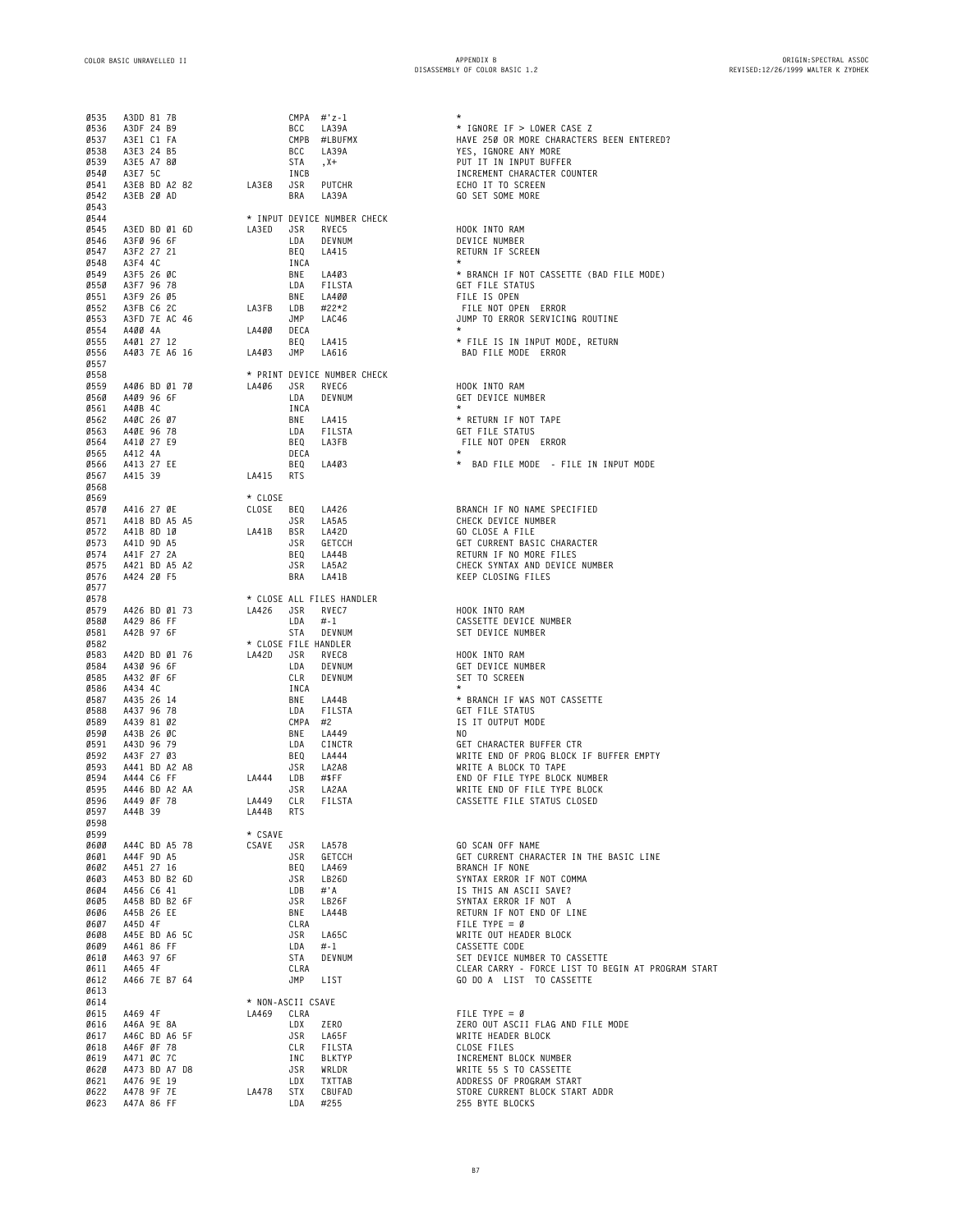|             |                                                                     |       |                        |            | STA BLKLEN<br>LDD VARTAB<br>SUBD CBUFAD<br>BEQ LA491<br>MPD #255<br>BHS LA48C<br>STB BLKLEN<br>1A48C JSR SNDBLK<br>RRA LA478<br>PIKLEN                                                                                                                             |                                                                                                                                                                                                                                                  |
|-------------|---------------------------------------------------------------------|-------|------------------------|------------|--------------------------------------------------------------------------------------------------------------------------------------------------------------------------------------------------------------------------------------------------------------------|--------------------------------------------------------------------------------------------------------------------------------------------------------------------------------------------------------------------------------------------------|
| 0624        | A47C 97 7D                                                          |       |                        |            |                                                                                                                                                                                                                                                                    | BLOCK SIZE                                                                                                                                                                                                                                       |
| 0625        | A47E DC 1B                                                          |       |                        |            |                                                                                                                                                                                                                                                                    | END OF PROGRAM                                                                                                                                                                                                                                   |
|             | 0626 A480 93 7E                                                     |       |                        |            |                                                                                                                                                                                                                                                                    | CURRENT BLOCK STARTING ADDR                                                                                                                                                                                                                      |
|             |                                                                     |       |                        |            |                                                                                                                                                                                                                                                                    |                                                                                                                                                                                                                                                  |
|             | 0627 A482 27 0D                                                     |       |                        |            |                                                                                                                                                                                                                                                                    | BRANCH IF IT CAME OUT EXACT                                                                                                                                                                                                                      |
|             | 0628 A484 10 83 00 FF                                               |       |                        |            |                                                                                                                                                                                                                                                                    | MORE THAN 255 BYTES LEFT?                                                                                                                                                                                                                        |
|             | 0629 A488 24 02                                                     |       |                        |            |                                                                                                                                                                                                                                                                    | YES                                                                                                                                                                                                                                              |
|             | 0630 A48A D7 7D                                                     |       | یں<br>STB<br>LA48C JSR |            |                                                                                                                                                                                                                                                                    | USE ACTUAL BLOCK SIZE IF LESS THAN 255                                                                                                                                                                                                           |
|             | 0631 A48C BD A7 F4                                                  |       |                        |            |                                                                                                                                                                                                                                                                    | WRITE BLOCK TO CASSETTE                                                                                                                                                                                                                          |
|             |                                                                     |       |                        |            |                                                                                                                                                                                                                                                                    |                                                                                                                                                                                                                                                  |
|             | 0632 A48F 20 E7                                                     |       |                        |            |                                                                                                                                                                                                                                                                    | DO ANOTHER BLOCK                                                                                                                                                                                                                                 |
|             | 0633 A491 00 7C                                                     |       | LA491                  |            |                                                                                                                                                                                                                                                                    | MAKE BLOCK NUMBER NEGATIVE (EOF BLOCK)                                                                                                                                                                                                           |
| 0634        | A493 ØF 7D                                                          |       |                        |            |                                                                                                                                                                                                                                                                    | ZERO BLOCK SIZE                                                                                                                                                                                                                                  |
| 0635        | A495 7E A7 E7                                                       |       |                        | JMP        | LA7E7                                                                                                                                                                                                                                                              | WRITE A BLOCK, TURN OFF MOTOR                                                                                                                                                                                                                    |
| 0636        |                                                                     |       |                        |            |                                                                                                                                                                                                                                                                    |                                                                                                                                                                                                                                                  |
| 0637        |                                                                     |       | * CLOAD                |            |                                                                                                                                                                                                                                                                    |                                                                                                                                                                                                                                                  |
|             |                                                                     |       |                        |            |                                                                                                                                                                                                                                                                    |                                                                                                                                                                                                                                                  |
| 0638        | A498 ØF 78                                                          |       |                        |            | CLOAD CLR FILSTA                                                                                                                                                                                                                                                   | CLOSE FILES                                                                                                                                                                                                                                      |
|             |                                                                     |       |                        |            |                                                                                                                                                                                                                                                                    |                                                                                                                                                                                                                                                  |
|             |                                                                     |       |                        |            |                                                                                                                                                                                                                                                                    |                                                                                                                                                                                                                                                  |
|             |                                                                     |       |                        |            |                                                                                                                                                                                                                                                                    |                                                                                                                                                                                                                                                  |
|             |                                                                     |       |                        |            |                                                                                                                                                                                                                                                                    |                                                                                                                                                                                                                                                  |
|             |                                                                     |       |                        |            |                                                                                                                                                                                                                                                                    |                                                                                                                                                                                                                                                  |
|             |                                                                     |       |                        |            |                                                                                                                                                                                                                                                                    |                                                                                                                                                                                                                                                  |
|             |                                                                     |       |                        |            |                                                                                                                                                                                                                                                                    |                                                                                                                                                                                                                                                  |
|             |                                                                     |       |                        |            |                                                                                                                                                                                                                                                                    |                                                                                                                                                                                                                                                  |
|             |                                                                     |       |                        |            |                                                                                                                                                                                                                                                                    |                                                                                                                                                                                                                                                  |
|             |                                                                     |       |                        |            |                                                                                                                                                                                                                                                                    | BAD FILE NODE $\varnothing$ = CRUNCHED OR MACH LANG                                                                                                                                                                                              |
|             |                                                                     |       |                        |            |                                                                                                                                                                                                                                                                    |                                                                                                                                                                                                                                                  |
|             |                                                                     |       |                        |            |                                                                                                                                                                                                                                                                    |                                                                                                                                                                                                                                                  |
|             |                                                                     |       |                        |            |                                                                                                                                                                                                                                                                    | GO GET FILE MAME<br>SEARCH FOR FILE<br>GET FILE MODE (NON-ZERO=DATA OR ASCII)<br>ZERO = CRUNCHED BASIC OR MACHINE LANG<br>GET ASCII FLAG<br>BAD FILE NODE Ø = CRUNCHED OR MACH LA<br>DO A NEW<br>TAPE DEVICE NUMBER<br>SET DEVICE NUMBER<br>FILE |
|             |                                                                     |       |                        |            |                                                                                                                                                                                                                                                                    |                                                                                                                                                                                                                                                  |
|             |                                                                     |       |                        |            |                                                                                                                                                                                                                                                                    |                                                                                                                                                                                                                                                  |
|             |                                                                     |       |                        |            |                                                                                                                                                                                                                                                                    |                                                                                                                                                                                                                                                  |
|             |                                                                     |       |                        |            |                                                                                                                                                                                                                                                                    |                                                                                                                                                                                                                                                  |
| 0654        |                                                                     |       |                        |            |                                                                                                                                                                                                                                                                    |                                                                                                                                                                                                                                                  |
|             |                                                                     |       |                        |            |                                                                                                                                                                                                                                                                    |                                                                                                                                                                                                                                                  |
| 0655        |                                                                     |       |                        |            | * COME HERE FROM BASIC S DIRECT LOOP IF CONSOLE                                                                                                                                                                                                                    |                                                                                                                                                                                                                                                  |
| 0656        |                                                                     |       | * IN BUFFER EMPTY      |            |                                                                                                                                                                                                                                                                    |                                                                                                                                                                                                                                                  |
| 0657        | A4BF BD 01 85                                                       |       | LA4BF JSR              |            | RVEC13                                                                                                                                                                                                                                                             | HOOK INTO RAM                                                                                                                                                                                                                                    |
| 0658        | A4C2 BD A4 2D                                                       |       |                        | JSR        | LA42D                                                                                                                                                                                                                                                              | CLOSE ACTIVE FILE                                                                                                                                                                                                                                |
| 0659        | A4C5 7E AC 73                                                       |       |                        | JMP        | LAC73                                                                                                                                                                                                                                                              |                                                                                                                                                                                                                                                  |
|             |                                                                     |       |                        |            |                                                                                                                                                                                                                                                                    | GO TO BASIC S DIRECT LOOP                                                                                                                                                                                                                        |
| <b>0660</b> |                                                                     |       |                        |            |                                                                                                                                                                                                                                                                    |                                                                                                                                                                                                                                                  |
| 0661        |                                                                     |       |                        |            | * CLOAD A CRUNCHED BASIC                                                                                                                                                                                                                                           |                                                                                                                                                                                                                                                  |
|             | 0662 A4C8 B6 01 E2 LA4C8 LDA CASBUF+8                               |       |                        |            |                                                                                                                                                                                                                                                                    | FILE TYPE                                                                                                                                                                                                                                        |
|             | 0663 A4CB 27 03                                                     |       |                        |            |                                                                                                                                                                                                                                                                    | ZERO IS CSAVE TYPE                                                                                                                                                                                                                               |
|             | 0664 A4CD 7E A6 16                                                  |       | LA4CD                  |            |                                                                                                                                                                                                                                                                    | BAD FILE MODE IF NOT BASIC FILE                                                                                                                                                                                                                  |
|             |                                                                     |       |                        |            | VASBUF+8<br>BEQ LA4D8<br>LA4CD JMP LA616<br>LA4D8 JSR LAD19<br>JSR CASON<br>LA4D8 STX CBUFAD<br>LDD CBUFAD<br>INCA<br>INCA<br>JSR LAG37<br>JSR GETBLK<br>BNE LA4F8<br>BNE LA4F8<br>EDA BALKTYP<br>BL BEQ LA4F8<br>DD BLKTYP<br>BL BEQ LA4F8<br>ISR LAG38<br>STX VA |                                                                                                                                                                                                                                                  |
|             | 0665 A4D0 BD AD 19                                                  |       |                        |            |                                                                                                                                                                                                                                                                    | DO A NEW                                                                                                                                                                                                                                         |
|             | 0666 A4D3 BD A7 7C                                                  |       |                        |            |                                                                                                                                                                                                                                                                    | TURN ON TAPE, START READING                                                                                                                                                                                                                      |
|             | 0667 A4D6 9E 19                                                     |       |                        |            |                                                                                                                                                                                                                                                                    | GET START OF PROGRAM ADDRESS                                                                                                                                                                                                                     |
|             | 0668 A4D8 9F 7E                                                     |       | LA4D8                  |            |                                                                                                                                                                                                                                                                    | STORE IT IN LOAD BUFFER                                                                                                                                                                                                                          |
|             | 0669 A4DA DC 7E                                                     |       |                        |            |                                                                                                                                                                                                                                                                    | GET START ADDRESS TO D REG                                                                                                                                                                                                                       |
|             |                                                                     |       |                        |            |                                                                                                                                                                                                                                                                    |                                                                                                                                                                                                                                                  |
|             | 0670 A4DC 4C                                                        |       |                        |            |                                                                                                                                                                                                                                                                    | ADD 256 TO LOAD ADDRESS                                                                                                                                                                                                                          |
|             | 0671 A4DD BD AC 37                                                  |       |                        |            |                                                                                                                                                                                                                                                                    | SEE IF ROOM BELOW STACK FOR ONE BLOCK                                                                                                                                                                                                            |
|             | 0672 A4E0 BD A7 0B                                                  |       |                        |            |                                                                                                                                                                                                                                                                    | READ A BLOCK                                                                                                                                                                                                                                     |
|             | 0673 A4E3 26 13                                                     |       |                        |            |                                                                                                                                                                                                                                                                    | GOT AN ERROR DURING READ                                                                                                                                                                                                                         |
|             | 0674 A4E5 96 7C                                                     |       |                        |            |                                                                                                                                                                                                                                                                    | <b>BLOCK NUMBER</b>                                                                                                                                                                                                                              |
|             | 0675 A4E7 27 0F                                                     |       |                        |            |                                                                                                                                                                                                                                                                    | I/O ERROR IF HEADER BLOCK TYPE                                                                                                                                                                                                                   |
| 0676        | A4E9 2A ED                                                          |       |                        |            |                                                                                                                                                                                                                                                                    | REAR MORE IF BLOCK NUMBER POSITIVE                                                                                                                                                                                                               |
|             |                                                                     |       |                        |            |                                                                                                                                                                                                                                                                    |                                                                                                                                                                                                                                                  |
| 0677        | A4EB 9F 1B                                                          |       |                        |            |                                                                                                                                                                                                                                                                    | SET END OF PROGRAM ADDRESS                                                                                                                                                                                                                       |
| 0678        | A4ED 8D 4C                                                          |       |                        |            |                                                                                                                                                                                                                                                                    | TURN OFF TAPE DECK                                                                                                                                                                                                                               |
|             | 0679 A4EF 8E AB EC                                                  |       |                        | LDX<br>JSR |                                                                                                                                                                                                                                                                    | POINT TO OK MESSAGE                                                                                                                                                                                                                              |
| 0680        | A4F2 BD B9 9C                                                       |       |                        |            |                                                                                                                                                                                                                                                                    | PRINT OK TO CONSOLE OUT                                                                                                                                                                                                                          |
| 0681        | A4F5 7E AC E9                                                       |       |                        | JMP        | LACE9                                                                                                                                                                                                                                                              | RESET INPUT POINTER, CLEAR VARIABLES AND                                                                                                                                                                                                         |
| 0682        |                                                                     |       | $\star$                |            |                                                                                                                                                                                                                                                                    | RETURN TO MAIN LOOP OF BASIC                                                                                                                                                                                                                     |
|             |                                                                     |       |                        |            |                                                                                                                                                                                                                                                                    |                                                                                                                                                                                                                                                  |
| 0683        |                                                                     |       |                        |            |                                                                                                                                                                                                                                                                    |                                                                                                                                                                                                                                                  |
| 0684        | A4F8 BD AD 19                                                       |       | LA4F8                  | JSR        | LAD19                                                                                                                                                                                                                                                              | DO A NEW                                                                                                                                                                                                                                         |
| 0685        | A4FB 7E A6 19                                                       |       | LA4FB JMP LA619        |            |                                                                                                                                                                                                                                                                    | I/O ERROR                                                                                                                                                                                                                                        |
| 0686        |                                                                     |       |                        |            |                                                                                                                                                                                                                                                                    |                                                                                                                                                                                                                                                  |
| 0687        |                                                                     |       | * CLOADM               |            |                                                                                                                                                                                                                                                                    |                                                                                                                                                                                                                                                  |
|             | 0688 A4FE 9D 9F                                                     |       | LA4FE JSR              |            |                                                                                                                                                                                                                                                                    | GET NEXT CHARACTER IN BASIC LINE                                                                                                                                                                                                                 |
|             | 0689 A500 8D 76                                                     |       |                        |            |                                                                                                                                                                                                                                                                    | GO SCAN OFF NAME                                                                                                                                                                                                                                 |
|             |                                                                     |       |                        |            |                                                                                                                                                                                                                                                                    |                                                                                                                                                                                                                                                  |
|             | 0690 A502 BD A6 48                                                  |       |                        |            |                                                                                                                                                                                                                                                                    | SEARCH FOR FILE                                                                                                                                                                                                                                  |
|             | 0691 A505 9E 8A                                                     |       |                        |            |                                                                                                                                                                                                                                                                    | STORE ZERO TO X REG, DEFAULT OFFSET VALUE                                                                                                                                                                                                        |
|             | 0692 A507 9D A5                                                     |       |                        |            | M<br>JSR GETNCH<br>JSR LA648<br>JSR LA648<br>JSR GETCCH<br>JSR GETCCH<br>BEQ LA511<br>JSR LB26D<br>JSR LB73D<br>LDA CASBUF+8<br>CMPA #2<br>CMPA #2<br>CMPA #2<br>LDD CASBUF+8<br>LDD CASBUF+1<br>LDD CASBUF+1<br>LDD CASBUF+1<br>LDD CASBUF+1                      | CHECK FOR AN OFFSET                                                                                                                                                                                                                              |
|             | 0693 A509 27 06                                                     |       |                        |            |                                                                                                                                                                                                                                                                    | BRANCH IF NO OFFSET                                                                                                                                                                                                                              |
|             | 0694 A50B BD B2 6D                                                  |       |                        |            |                                                                                                                                                                                                                                                                    | SYNTAX CHECK FOR COMMA                                                                                                                                                                                                                           |
|             |                                                                     |       |                        |            |                                                                                                                                                                                                                                                                    |                                                                                                                                                                                                                                                  |
|             | 0695 A50E BD B7 3D                                                  |       |                        |            |                                                                                                                                                                                                                                                                    | EVALUATE OFFSET; RETURN VALUE IN X                                                                                                                                                                                                               |
|             | 0696 A511 B6 01 E2                                                  | LA511 |                        |            |                                                                                                                                                                                                                                                                    | CHECK FILE MODE                                                                                                                                                                                                                                  |
|             | 0697 A514 81 02                                                     |       |                        |            |                                                                                                                                                                                                                                                                    | IS IT MACHINE LANGUAGE?                                                                                                                                                                                                                          |
|             | Ø698 A516 26 B5                                                     |       |                        |            |                                                                                                                                                                                                                                                                    | BAD FILE MODE ERROR IF NOT                                                                                                                                                                                                                       |
|             | 0699 A518 FC 01 E5                                                  |       |                        |            |                                                                                                                                                                                                                                                                    | GET TRANSFER ADDR FROM TAPE                                                                                                                                                                                                                      |
|             | 0700 A51B 33 8B                                                     |       |                        |            |                                                                                                                                                                                                                                                                    | ADD OFFSET                                                                                                                                                                                                                                       |
|             |                                                                     |       |                        |            |                                                                                                                                                                                                                                                                    |                                                                                                                                                                                                                                                  |
|             | 0701 A51D DF 9D                                                     |       |                        |            | LEAU D,X<br>STU EXECJP<br>TST CASBUF+10<br>BNE LA4CD                                                                                                                                                                                                               | STORE TRANSFER ADDR IN EXEC ARGUMENT                                                                                                                                                                                                             |
|             | 0702 A51F 7D 01 E4                                                  |       |                        |            |                                                                                                                                                                                                                                                                    | CHECK FILE MODE                                                                                                                                                                                                                                  |
|             |                                                                     |       |                        |            |                                                                                                                                                                                                                                                                    | BAD FILE MODE ERROR                                                                                                                                                                                                                              |
|             |                                                                     |       |                        |            | $CASBUF+13$                                                                                                                                                                                                                                                        | GET LOAD ADDR FROM TAPE                                                                                                                                                                                                                          |
|             | $0704$ $0.524$ FC 01 E7<br>0704 $0.524$ FC 01 E7<br>0705 A527 30 8B |       |                        |            |                                                                                                                                                                                                                                                                    | ADD OFFSET                                                                                                                                                                                                                                       |
|             | 0706 A529 9F 7E                                                     |       |                        |            |                                                                                                                                                                                                                                                                    | STORE IN BUFFER START ADDRESS POINTER                                                                                                                                                                                                            |
|             |                                                                     |       |                        |            |                                                                                                                                                                                                                                                                    |                                                                                                                                                                                                                                                  |
|             | 0707 A52B BD A7 7C                                                  |       |                        |            |                                                                                                                                                                                                                                                                    | START UP TAPE                                                                                                                                                                                                                                    |
|             | 0708 A52E BD A7 0B                                                  |       | LA52E                  |            | LDD CASBUTTIJ<br>LEAX D,X<br>STX CBUFAD<br>JSR CASON<br>JSR GETBLK                                                                                                                                                                                                 | READ A BLOCK                                                                                                                                                                                                                                     |
|             | 0709 A531 26 C8                                                     |       |                        | BNE        |                                                                                                                                                                                                                                                                    | BRANCH IF I/O ERROR                                                                                                                                                                                                                              |
|             | 0710 A533 9F 7E                                                     |       |                        | <b>STX</b> |                                                                                                                                                                                                                                                                    | STORE NEW START ADDR (ONE BLOCK HIGHER)                                                                                                                                                                                                          |
| 0711        | A535 ØD 7C                                                          |       |                        | TST        | , X<br>.BUFAD<br>CASON<br>GETBLK<br>'A4FB<br>' n                                                                                                                                                                                                                   | CHECK BLOCK NUMBER                                                                                                                                                                                                                               |
| 0712        |                                                                     |       |                        |            |                                                                                                                                                                                                                                                                    |                                                                                                                                                                                                                                                  |
|             | A537 27 C2                                                          |       |                        |            | BEQ LA4FB                                                                                                                                                                                                                                                          | BRANCH IF I/O ERROR (HEADER BLOCK)                                                                                                                                                                                                               |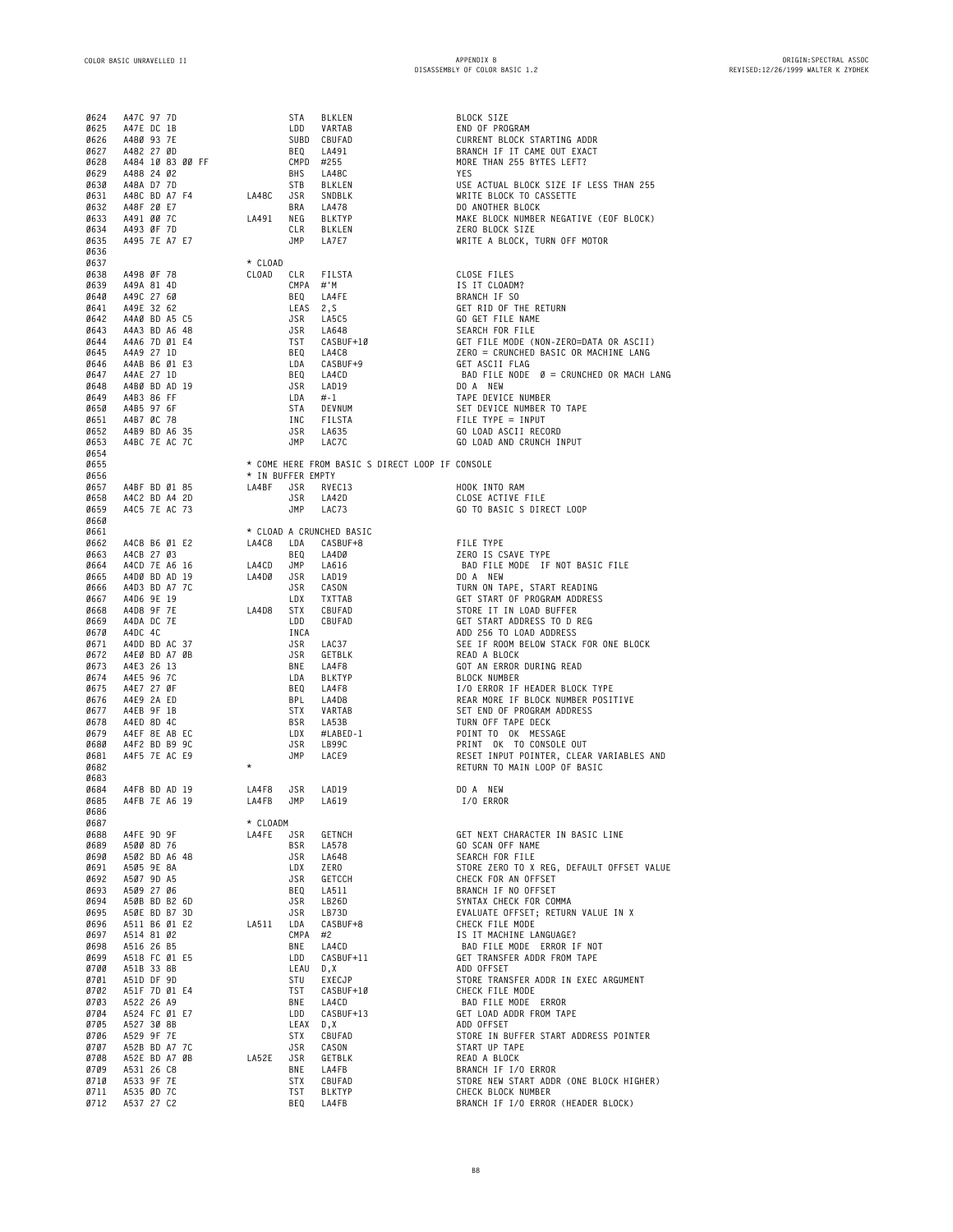| 0713<br>0714 | A539 2A F3<br>A53B 7E A7 E9       |  |  | LA53B              | BPL<br>JMP   | LA52E<br>LA7E9                                                | GO READ SOME MORE<br>GO TURN OFF TAPE DECK                                         |
|--------------|-----------------------------------|--|--|--------------------|--------------|---------------------------------------------------------------|------------------------------------------------------------------------------------|
| 0715<br>Ø716 |                                   |  |  | * EXEC             |              |                                                               |                                                                                    |
| 0717         | A53E 27 05                        |  |  | EXEC               | BEQ          | LA545                                                         | BRANCH IF NO ARGUMENT                                                              |
| 0718         | A540 BD B7 3D                     |  |  |                    | JSR LB73D    |                                                               | EVALUATE ARGUMENT - ARGUMENT RETURNED IN X                                         |
| 0719         | A543 9F 9D                        |  |  |                    |              | STX EXECJP                                                    | STORE X TO EXEC JUMP ADDRESS                                                       |
| 0720         | A545 6E 9F 00 9D                  |  |  | LA545              |              | JMP [EXECJP]                                                  | GO DO IT                                                                           |
| 0721         |                                   |  |  |                    |              |                                                               |                                                                                    |
| 0722         |                                   |  |  | * BREAK CHECK      |              |                                                               |                                                                                    |
| 0723         | A549 BD 01 7F                     |  |  | LA549 JSR RVEC11   |              |                                                               | HOOK INTO RAM                                                                      |
| 0724<br>0725 | A54C 96 6F<br>A54E 4C             |  |  |                    | INCA         | LDA DEVNUM                                                    | GET DEVICE NUMBER<br>CHECK FOR TAPE                                                |
| 0726         | A54F 27 50                        |  |  |                    | BEQ LA5A1    |                                                               | RETURN IF TAPE                                                                     |
| 0727         | A551 7E AD EB                     |  |  |                    | JMP          | LADEB                                                         | GO DO BREAK KEY CHECK                                                              |
| 0728         |                                   |  |  |                    |              |                                                               |                                                                                    |
| 0729         |                                   |  |  |                    |              | * THIS ROUTINE EVALUATES AN ARGUMENT                          |                                                                                    |
| 0730         |                                   |  |  |                    |              | * AND MAKES SURE IT IS WITHIN LIMITS OF VIDEO DISPLAY RAM     |                                                                                    |
| 0731         | A554 BD B3 E4                     |  |  | LA554 JSR LB3E4    |              |                                                               | EVALUATE EXPRESSION AND RETURN VALUE IN ACCD                                       |
| 0732         | A557 83 01 FF                     |  |  |                    | SUBD #511    |                                                               | ONLY 512 VIDEO DISPLAY LOCATIONS                                                   |
| 0733         | A55A 10 22 0E EC<br>A55E C3 05 FF |  |  |                    |              | LBHI LB44A                                                    | BRANCH IF > 511 TO ILLEGAL FUNCTION CALL                                           |
| 0734<br>0735 | A561 DD 88                        |  |  |                    |              | ADDD #VIDRAM+511<br>STD CURPOS                                | ADD BACK IN OFFSET + START OF VIDEO RAM<br>PUT THE CURSOR THERE                    |
| 0736         | A563 39                           |  |  |                    | <b>RTS</b>   |                                                               |                                                                                    |
| 0737         |                                   |  |  |                    |              |                                                               |                                                                                    |
| 0738         |                                   |  |  | * INKEY\$          |              |                                                               |                                                                                    |
| 0739         | A564 96 87                        |  |  | INKEY LDA IKEYIM   |              |                                                               | WAS A KEY DOWN IN THE BREAK CHECK?                                                 |
| Ø74Ø         | A566 26 03                        |  |  |                    | BNE LA56B    |                                                               | YES                                                                                |
| 0741         | A568 BD A1 CB                     |  |  |                    | JSR KEYIN    |                                                               | GO GET A KEY                                                                       |
| 0742         | A56B ØF 87                        |  |  | LA56B CLR IKEYIM   |              |                                                               | CLEAR INKEY RAM IMAGE                                                              |
| 0743         | A56D 97 53                        |  |  |                    |              | STA FPAØ+3                                                    | STORE THE KEY IN FPAØ                                                              |
| 0744         | A56F 10 26 11 1C                  |  |  |                    |              | LBNE LB68F<br>STRDES                                          | CONVERT FPAØ+3 TO A STRING                                                         |
| 0745<br>0746 | A573 97 56<br>A575 7E B6 9B       |  |  |                    | STA<br>JMP   | LB69B                                                         | SET LENGTH OF STRING = Ø IF NO KEY DOWN<br>PUT A NULL STRING ONTO THE STRING STACK |
| 0747         |                                   |  |  |                    |              |                                                               |                                                                                    |
| 0748         |                                   |  |  |                    |              | * STRIP A FILENAME OFF OF THE BASIC INPUT LINE                |                                                                                    |
| 0749         | A578 8E Ø1 D1                     |  |  | LA578 LDX #CFNBUF  |              |                                                               | POINT TO FILE NAME BUFFER                                                          |
| 0750         | A57B 6F 80                        |  |  |                    | $CLR$ , $X+$ |                                                               | CLEAR THE FIRST BYTE - IT WILL CONTAIN THE COUNT                                   |
| 0751         |                                   |  |  |                    |              |                                                               | OF THE NUMBER OF CHARACTERS IN THE NAME                                            |
| 0752         | A57D 86 20                        |  |  |                    |              | LDA #SPACE                                                    | SPACE                                                                              |
| 0753         | A57F A7 80                        |  |  | LA57F              | STA          | , X+                                                          | BLANK FILL 8 CHARS                                                                 |
| 0754         | A581 8C 01 DA                     |  |  |                    |              | CMPX #CASBUF                                                  | DONE?                                                                              |
| 0755         | A584 26 F9<br>A586 9D A5          |  |  |                    | BNE LA57F    | JSR GETCCH                                                    | NO.<br>GET CURRENT INPUT CHAR                                                      |
| 0756<br>0757 | A588 27 17                        |  |  |                    | BEQ LA5A1    |                                                               | RETURN IF NO NAME                                                                  |
| 0758         | A58A BD B1 56                     |  |  |                    | JSR LB156    |                                                               | GET THE FILE NAME - EVALUATE EXPRESSION                                            |
| 0759         | A58D BD B6 54                     |  |  |                    |              | JSR LB654                                                     | POINT X TO START OF NAME (TOP STRING ON STRING STACK)                              |
| 0760         | A590 CE 01 D1                     |  |  |                    |              | LDU #CFNBUF                                                   | CASSETTE FILE NAME BUFFER                                                          |
| 0761         | A593 E7 CØ                        |  |  |                    | STB , U+     |                                                               | STORE THE NUMBER OF BYTES IN THE NAME                                              |
| 0762         | A595 27 ØA                        |  |  |                    | BEQ LA5A1    |                                                               | NULL NAME (BLANK NAME)                                                             |
| 0763         | A597 8C                           |  |  |                    | FCB          | SKP2                                                          | SKIP THE NEXT TWO BYTES                                                            |
| 0764         | A598 C6 08                        |  |  | LA598              | LDB          | #8                                                            | MOVE 8 BYTES                                                                       |
| 0765         |                                   |  |  |                    |              |                                                               |                                                                                    |
| 0766<br>0767 | A59A A6 80                        |  |  | $LAB9A$ LDA , $X+$ |              | * MOVE ACCB BYTES FROM (X) TO (U)                             | GET BYTE FROM X                                                                    |
| 0768         | A59C A7 CØ                        |  |  |                    | STA          | , U+                                                          | STORE IT AT U                                                                      |
| 0769         | A59E 5A                           |  |  |                    | DECB         |                                                               | MOVED ALL BYTES?                                                                   |
| 0770         | A59F 26 F9                        |  |  |                    | BNE          | LA59A                                                         | NO                                                                                 |
| 0771         | A5A1 39                           |  |  | LA5A1              | <b>RTS</b>   |                                                               |                                                                                    |
| 0772         |                                   |  |  |                    |              |                                                               |                                                                                    |
| 0773         |                                   |  |  |                    |              | * GET DEVICE NUMBER FROM BASIC LINE - CHECK VALIDITY          |                                                                                    |
| 0774         | A5A2 BD B2 6D                     |  |  | LA5A2 JSR LB26D    |              |                                                               | CHECK FOR COMMA, SYNTAX ERROR IF NONE                                              |
| 0775         | A5A5 81 23                        |  |  | LA5A5              | CMPA $\#$ '# |                                                               | IS NEXT CHARACTER A NUMBER?                                                        |
| 0776         | A5A7 26 02                        |  |  |                    | BNE          | LA5AB                                                         | NO.                                                                                |
| 0777<br>0778 | A5A9 9D 9F<br>A5AB BD B1 41       |  |  | LA5AB              |              | JSR GETNCH<br>JSR LB141                                       | GET NEXT BASIC INPUT CHARACTER<br>EVALUATE EXPRESSION                              |
| 0779         | A5AE BD B3 ED                     |  |  | LA5AE              |              | JSR INTCNV                                                    | CONVERT FPAØ TO INTEGER, RETURN VALUE IN ACCD                                      |
| 0780         | A5B1 59                           |  |  |                    | ROLB         |                                                               | MSB OF ACCB TO CARRY                                                               |
| 0781         | A5B2 89 00                        |  |  |                    | ADCA #Ø      |                                                               | ADD MSB OF ACCB TO ACCA                                                            |
| 0782         | A5B4 26 69                        |  |  |                    | BNE          | LA61F                                                         | DEVICE # ERROR IF ACCA <ff80 or="">007F</ff80>                                     |
| 0783         | A5B6 56                           |  |  |                    | RORB         |                                                               | RESTORE ACCB                                                                       |
| 0784         | A5B7 D7 6F                        |  |  |                    | STB          | DEVNUM                                                        | STORE B IN DEVICE NUMBER                                                           |
| 0785         | A5B9 BD 01 61                     |  |  |                    | JSR          | RVEC1                                                         | HOOK INTO RAM                                                                      |
| 0786         | A5BC 27 06                        |  |  |                    | BEQ LA5C4    |                                                               | BRANCH IF DEVICE NUMBER SET TO SCREEN                                              |
| 0787         | A5BE 2A 5F                        |  |  |                    | BPL          | LA61F                                                         | DEVICE NUMBER ERROR IF POSITIVE DEVICE NUMBER                                      |
| 0788         | A5CØ C1 FE                        |  |  |                    | $CMPB$ #-2   |                                                               | LOWEST LEGAL DEVICE NUMBER                                                         |
| 0789         | A5C2 2D 5B<br>A5C4 39             |  |  |                    | BLT LA61F    |                                                               | DEVICE NUMBER ERROR                                                                |
| 0790<br>0791 |                                   |  |  | LA5C4              | <b>RTS</b>   |                                                               |                                                                                    |
| 0792         |                                   |  |  |                    |              | ** THIS ROUTINE WILL SCAN OFF THE FILE NAME FROM A BASIC LINE |                                                                                    |
| 0793         |                                   |  |  |                    |              | ** AND RETURN A SYNTAX ERROR IF THERE ARE ANY CHARACTERS      |                                                                                    |
| 0794         |                                   |  |  |                    |              | ** FOLLOWING THE END OF THE NAME                              |                                                                                    |
| 0795         | A5C5 8D B1                        |  |  | LA5C5              | BSR          | LA578                                                         | SCAN OFF NAME                                                                      |
| 0796         | A5C7 9D A5                        |  |  |                    | JSR          | GETCCH                                                        | GET CURRENT INPUT CHAR FROM BASIC LINE                                             |
| 0797         | A5C9 27 F9                        |  |  | LA5C9              | BEQ          | LA5C4                                                         | RETURN IF END OF LINE                                                              |
| 0798         | A5CB 7E B2 77                     |  |  |                    | JMP          | LB277                                                         | SYNTAX ERROR IF ANY MORE CHARACTERS                                                |
| 0799         |                                   |  |  |                    |              |                                                               |                                                                                    |
| 0800<br>0801 | A5CE BD 01 88                     |  |  | $*$ EOF<br>EOF     |              | JSR RVEC14                                                    | HOOK INTO RAM                                                                      |
|              |                                   |  |  |                    |              |                                                               |                                                                                    |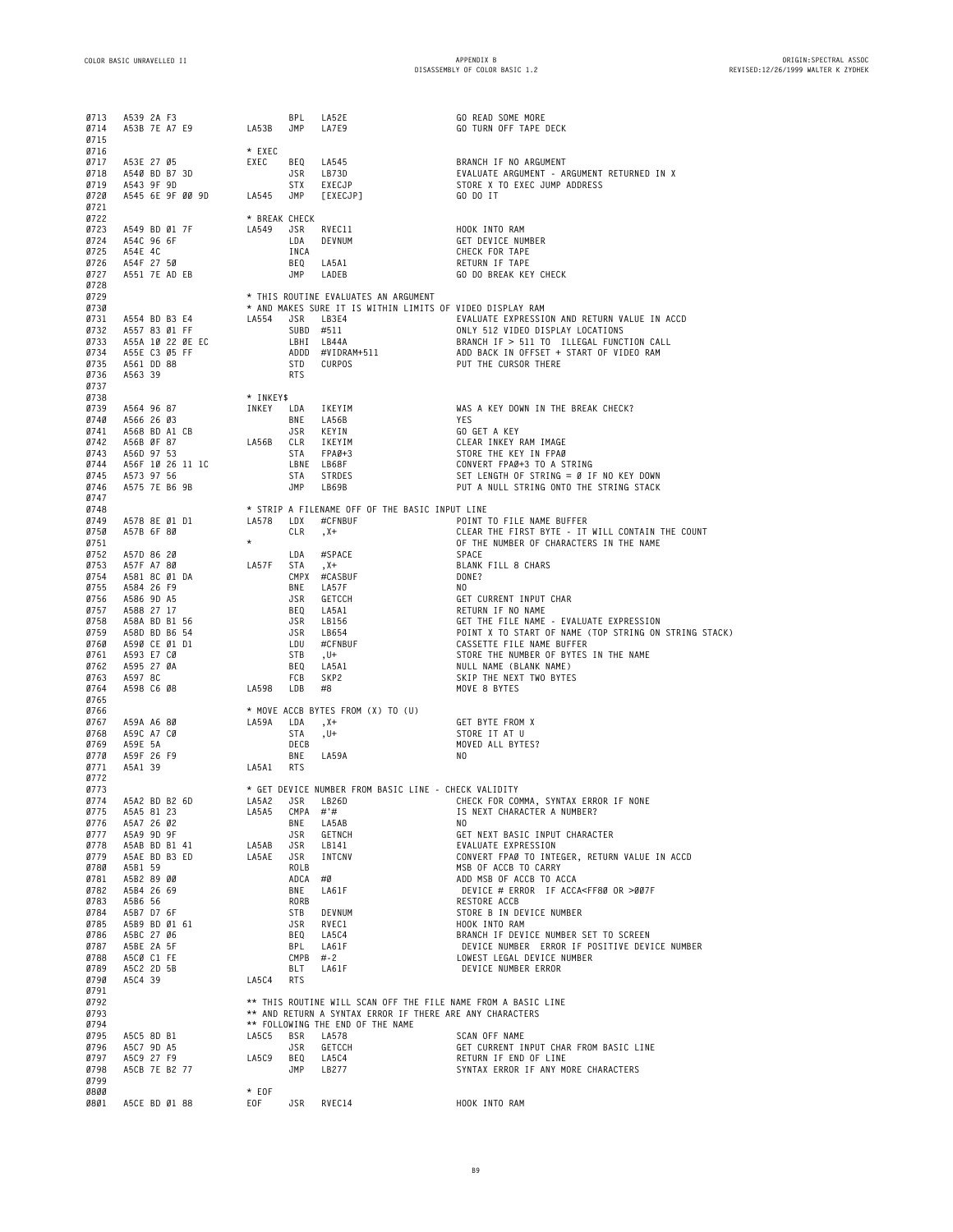| 0802 |               |  | A 5D3 34 02<br>A 5D3 34 02<br>A 5D5 8D D7<br>A 5D7 BD A 3ED<br>A 5D7 BD A 3ED<br>A 5D8 96 6F<br>A 5DB 27 05<br>A 5DR A 7-0<br>A 5DR A 7-0<br>A 5DR A 7-0<br>A 5DR A 7-0<br>A 5DR A 7-0<br>A 5DR A 7-0<br>A 5DR A 7-0<br>A 5DR A 7-0<br>A 5DR A 7-0<br>A 5DR A |                             |            | PSHS A<br>BSR LASAE<br>JSR LASED<br>CLRB<br>LDA DEVNUM<br>BEQ LASE4<br>ST CINCTR<br>NE LASE4<br>MM<br>PMB<br>CLASE4<br>ILS                                  | GET DEVICE NUMBER                                                                                                                                                                                                                                            |
|------|---------------|--|---------------------------------------------------------------------------------------------------------------------------------------------------------------------------------------------------------------------------------------------------------------|-----------------------------|------------|-------------------------------------------------------------------------------------------------------------------------------------------------------------|--------------------------------------------------------------------------------------------------------------------------------------------------------------------------------------------------------------------------------------------------------------|
| 0803 |               |  |                                                                                                                                                                                                                                                               |                             |            |                                                                                                                                                             | SAVE IT                                                                                                                                                                                                                                                      |
| 0804 |               |  |                                                                                                                                                                                                                                                               |                             |            |                                                                                                                                                             | CHECK DEVICE NUMBER                                                                                                                                                                                                                                          |
|      |               |  |                                                                                                                                                                                                                                                               |                             |            |                                                                                                                                                             |                                                                                                                                                                                                                                                              |
| 0805 |               |  |                                                                                                                                                                                                                                                               |                             |            |                                                                                                                                                             | CHECK FOR PROPER FILE AND MODE                                                                                                                                                                                                                               |
| 0806 |               |  |                                                                                                                                                                                                                                                               |                             |            |                                                                                                                                                             | NOT EOF FLAG = $\varnothing$                                                                                                                                                                                                                                 |
| 0807 |               |  |                                                                                                                                                                                                                                                               |                             |            |                                                                                                                                                             | TEST DEVICE NUMBER                                                                                                                                                                                                                                           |
| 0808 |               |  |                                                                                                                                                                                                                                                               |                             |            |                                                                                                                                                             | BRANCH IF NOT SET TO DISPLAY                                                                                                                                                                                                                                 |
| 0809 | A5DF 0D 79    |  |                                                                                                                                                                                                                                                               |                             |            |                                                                                                                                                             | ANY CHARACTERS LEFT TO SEND?                                                                                                                                                                                                                                 |
|      |               |  |                                                                                                                                                                                                                                                               |                             |            |                                                                                                                                                             |                                                                                                                                                                                                                                                              |
| 0810 | A5E1 26 01    |  |                                                                                                                                                                                                                                                               |                             |            |                                                                                                                                                             | YES                                                                                                                                                                                                                                                          |
| 0811 | A5E3 53       |  |                                                                                                                                                                                                                                                               |                             |            | COMB<br>LASE4 PULS A<br>STA DEVNUM<br>LAGEO SEY                                                                                                             | NO - EOF: SET FLAG = $-1$ (\$FF)                                                                                                                                                                                                                             |
| 0812 | A5E4 35 02    |  |                                                                                                                                                                                                                                                               |                             |            |                                                                                                                                                             | GET DEVICE NUMBER BACK AGAIN                                                                                                                                                                                                                                 |
| 0813 | A5E6 97 6F    |  |                                                                                                                                                                                                                                                               |                             |            |                                                                                                                                                             | RESTORE IT                                                                                                                                                                                                                                                   |
|      |               |  |                                                                                                                                                                                                                                                               |                             |            |                                                                                                                                                             |                                                                                                                                                                                                                                                              |
| 0814 | A5E8 1D       |  |                                                                                                                                                                                                                                                               | LA5E8 SEX                   |            |                                                                                                                                                             | CONVERT ACCB TO 2 DIGIT SIGNED INTEGER                                                                                                                                                                                                                       |
| 0815 | A5E9 7E B4 F4 |  |                                                                                                                                                                                                                                                               |                             | JMP        | GIVABF                                                                                                                                                      | CONVERT ACCD TO FLOATING POINT                                                                                                                                                                                                                               |
| 0816 |               |  |                                                                                                                                                                                                                                                               |                             |            |                                                                                                                                                             |                                                                                                                                                                                                                                                              |
| 0817 |               |  |                                                                                                                                                                                                                                                               | * SKIPF                     |            |                                                                                                                                                             |                                                                                                                                                                                                                                                              |
| 0818 | A5EC 8D D7    |  |                                                                                                                                                                                                                                                               | SKIPF                       | BSR        |                                                                                                                                                             | SCAN OFF THE BASIC FILE NAME                                                                                                                                                                                                                                 |
|      |               |  |                                                                                                                                                                                                                                                               |                             |            |                                                                                                                                                             |                                                                                                                                                                                                                                                              |
| 0819 | A5EE 8D 58    |  |                                                                                                                                                                                                                                                               |                             | BSR        |                                                                                                                                                             |                                                                                                                                                                                                                                                              |
| 0820 |               |  | A5FØ BD A6 D1                                                                                                                                                                                                                                                 |                             | JSR        | LA5C5<br>LA648<br>LA6D1<br>LA619                                                                                                                            | LOOK FOR THAT FILE ON TAPE<br>READ THE FILE ON TAPE<br>READ THE FILE<br>TAR TIME TO THE TIME                                                                                                                                                                 |
| 0821 | A5F3 26 24    |  |                                                                                                                                                                                                                                                               |                             | BNE        |                                                                                                                                                             | I/O ERROR                                                                                                                                                                                                                                                    |
|      |               |  |                                                                                                                                                                                                                                                               |                             |            |                                                                                                                                                             |                                                                                                                                                                                                                                                              |
|      |               |  |                                                                                                                                                                                                                                                               |                             |            |                                                                                                                                                             |                                                                                                                                                                                                                                                              |
|      |               |  |                                                                                                                                                                                                                                                               |                             |            |                                                                                                                                                             |                                                                                                                                                                                                                                                              |
|      |               |  |                                                                                                                                                                                                                                                               |                             |            |                                                                                                                                                             |                                                                                                                                                                                                                                                              |
|      |               |  |                                                                                                                                                                                                                                                               |                             |            |                                                                                                                                                             |                                                                                                                                                                                                                                                              |
|      |               |  |                                                                                                                                                                                                                                                               |                             |            |                                                                                                                                                             |                                                                                                                                                                                                                                                              |
|      |               |  |                                                                                                                                                                                                                                                               |                             |            |                                                                                                                                                             |                                                                                                                                                                                                                                                              |
|      |               |  |                                                                                                                                                                                                                                                               |                             |            |                                                                                                                                                             |                                                                                                                                                                                                                                                              |
|      |               |  |                                                                                                                                                                                                                                                               |                             |            |                                                                                                                                                             |                                                                                                                                                                                                                                                              |
|      |               |  |                                                                                                                                                                                                                                                               |                             |            |                                                                                                                                                             |                                                                                                                                                                                                                                                              |
|      |               |  |                                                                                                                                                                                                                                                               |                             |            |                                                                                                                                                             | SYNTAX CHECK FOR COMMA, SYNTAX ERROR IF NOT                                                                                                                                                                                                                  |
|      |               |  |                                                                                                                                                                                                                                                               |                             |            |                                                                                                                                                             |                                                                                                                                                                                                                                                              |
|      |               |  |                                                                                                                                                                                                                                                               |                             |            |                                                                                                                                                             |                                                                                                                                                                                                                                                              |
|      |               |  |                                                                                                                                                                                                                                                               |                             |            |                                                                                                                                                             |                                                                                                                                                                                                                                                              |
|      |               |  |                                                                                                                                                                                                                                                               |                             |            |                                                                                                                                                             |                                                                                                                                                                                                                                                              |
|      |               |  |                                                                                                                                                                                                                                                               |                             |            |                                                                                                                                                             |                                                                                                                                                                                                                                                              |
|      |               |  |                                                                                                                                                                                                                                                               |                             |            |                                                                                                                                                             |                                                                                                                                                                                                                                                              |
|      |               |  |                                                                                                                                                                                                                                                               |                             |            |                                                                                                                                                             |                                                                                                                                                                                                                                                              |
|      |               |  |                                                                                                                                                                                                                                                               |                             |            |                                                                                                                                                             |                                                                                                                                                                                                                                                              |
|      |               |  |                                                                                                                                                                                                                                                               |                             |            |                                                                                                                                                             |                                                                                                                                                                                                                                                              |
|      |               |  |                                                                                                                                                                                                                                                               |                             |            |                                                                                                                                                             |                                                                                                                                                                                                                                                              |
|      |               |  |                                                                                                                                                                                                                                                               |                             |            |                                                                                                                                                             |                                                                                                                                                                                                                                                              |
|      |               |  |                                                                                                                                                                                                                                                               |                             |            |                                                                                                                                                             |                                                                                                                                                                                                                                                              |
| 0840 |               |  |                                                                                                                                                                                                                                                               |                             |            | * IF IT ISN T INPUT OR OUTPUT, BAD FILE MODE<br>LA616 LDB   #21*2                                                                                           |                                                                                                                                                                                                                                                              |
| 0841 | A616 C6 2A    |  |                                                                                                                                                                                                                                                               |                             |            |                                                                                                                                                             | ERROR # 21 BAD FILE MODE                                                                                                                                                                                                                                     |
| 0842 |               |  |                                                                                                                                                                                                                                                               |                             |            |                                                                                                                                                             | SKIP TWO BYTES                                                                                                                                                                                                                                               |
| 0843 |               |  |                                                                                                                                                                                                                                                               |                             |            |                                                                                                                                                             | ERROR # 20 I/O ERROR                                                                                                                                                                                                                                         |
|      |               |  |                                                                                                                                                                                                                                                               |                             |            |                                                                                                                                                             |                                                                                                                                                                                                                                                              |
| 0844 |               |  |                                                                                                                                                                                                                                                               |                             |            |                                                                                                                                                             | SKIP TWO BYTES                                                                                                                                                                                                                                               |
| 0845 |               |  |                                                                                                                                                                                                                                                               |                             |            |                                                                                                                                                             |                                                                                                                                                                                                                                                              |
| 0846 |               |  |                                                                                                                                                                                                                                                               |                             |            | ADD to 2A<br>A619 G6 28<br>A619 G6 28<br>A618 BC<br>A616 G6 24<br>A616 G6 24<br>A616 C6 24<br>A616 C6 26<br>A621 7E AC 46<br>A621 7E AC 46<br>A621 7E AC 46 | ERROR # 18 FILE ALREADY OPEN<br>SKIP TWO BYTES                                                                                                                                                                                                               |
| 0847 |               |  |                                                                                                                                                                                                                                                               |                             |            |                                                                                                                                                             | ERROR # 19 DEVICE NUMBER ERROR                                                                                                                                                                                                                               |
| 0848 |               |  |                                                                                                                                                                                                                                                               |                             |            |                                                                                                                                                             |                                                                                                                                                                                                                                                              |
|      |               |  |                                                                                                                                                                                                                                                               |                             |            |                                                                                                                                                             | JUMP TO ERROR HANDLER                                                                                                                                                                                                                                        |
| 0849 |               |  |                                                                                                                                                                                                                                                               | $\star$                     |            |                                                                                                                                                             |                                                                                                                                                                                                                                                              |
| 0850 | A624 4C       |  |                                                                                                                                                                                                                                                               | LA624                       | INCA       |                                                                                                                                                             | DEVICE NUMBER SET TO TAPE?                                                                                                                                                                                                                                   |
| 0851 | A625 2B EF    |  |                                                                                                                                                                                                                                                               |                             |            | BMI LA616                                                                                                                                                   | BAD FILE MODE IF DEVNUM = NEG BUT NOT CASSETTE                                                                                                                                                                                                               |
| 0852 | A627 26 2E    |  |                                                                                                                                                                                                                                                               | BMI<br>BNE<br>SET TO TAPE * |            | LA657                                                                                                                                                       | RETURN IF DEVNUM WAS SET TO SCREEN OR DISK                                                                                                                                                                                                                   |
|      |               |  |                                                                                                                                                                                                                                                               |                             |            |                                                                                                                                                             |                                                                                                                                                                                                                                                              |
| 0853 |               |  |                                                                                                                                                                                                                                                               |                             |            |                                                                                                                                                             |                                                                                                                                                                                                                                                              |
| 0854 | A629 8D 1D    |  |                                                                                                                                                                                                                                                               |                             |            |                                                                                                                                                             |                                                                                                                                                                                                                                                              |
| 0855 |               |  | A62B B6 Ø1 E3                                                                                                                                                                                                                                                 |                             |            |                                                                                                                                                             |                                                                                                                                                                                                                                                              |
| 0856 |               |  | A62E B4 Ø1 E4                                                                                                                                                                                                                                                 |                             |            |                                                                                                                                                             |                                                                                                                                                                                                                                                              |
| 0857 | A631 27 E3    |  |                                                                                                                                                                                                                                                               |                             |            |                                                                                                                                                             |                                                                                                                                                                                                                                                              |
|      |               |  |                                                                                                                                                                                                                                                               |                             |            |                                                                                                                                                             | BAD FILE MODE – CRUNCHED FILE OR MACH LANG                                                                                                                                                                                                                   |
| 0858 | A633 ØC 78    |  |                                                                                                                                                                                                                                                               |                             |            |                                                                                                                                                             |                                                                                                                                                                                                                                                              |
| 0859 | A635 BD A7 01 |  |                                                                                                                                                                                                                                                               | INC<br>LA635 JSR            |            |                                                                                                                                                             |                                                                                                                                                                                                                                                              |
| 0860 | A638 26 DF    |  |                                                                                                                                                                                                                                                               |                             |            |                                                                                                                                                             |                                                                                                                                                                                                                                                              |
| 0861 | A63A ØD 7C    |  |                                                                                                                                                                                                                                                               |                             |            |                                                                                                                                                             | * SET TO TAPE<br>BSR (A648<br>LDA CASBUF+9<br>ANDA CASBUF+10<br>BEQ LA616<br>ANDA CASBUF+10<br>BEQ LA615<br>INC FILSTA<br>LA635<br>URE LA619<br>TST BLKITYP<br>BEQ LA619<br>BMI LA657<br>BMI LA657<br>BT (DERROR IF HEADER BLOCK<br>TO CHEROR TO CHEROR THEA |
|      | A63C 27 DB    |  |                                                                                                                                                                                                                                                               |                             |            |                                                                                                                                                             |                                                                                                                                                                                                                                                              |
| 0862 |               |  |                                                                                                                                                                                                                                                               |                             |            |                                                                                                                                                             | I/O ERROR IF HEADER BLOCK                                                                                                                                                                                                                                    |
| 0863 | A63E 2B 17    |  |                                                                                                                                                                                                                                                               |                             |            |                                                                                                                                                             | BRANCH IF THIS IS THE LAST BLOCK                                                                                                                                                                                                                             |
| 0864 | A640 96 7D    |  |                                                                                                                                                                                                                                                               |                             | LDA        | BLKLEN                                                                                                                                                      | CHAR COUNT                                                                                                                                                                                                                                                   |
| 0865 | A642 27 F1    |  |                                                                                                                                                                                                                                                               |                             | BEQ        | LA635                                                                                                                                                       | READ ANOTHER BLOCK IF NULL BLOCK                                                                                                                                                                                                                             |
| 0866 | A644 97 79    |  |                                                                                                                                                                                                                                                               | LA644                       | <b>STA</b> | CINCTR                                                                                                                                                      | STORE IN TEMP CHARACTER COUNTER                                                                                                                                                                                                                              |
|      |               |  |                                                                                                                                                                                                                                                               |                             |            |                                                                                                                                                             |                                                                                                                                                                                                                                                              |
| 0867 | A646 20 0A    |  |                                                                                                                                                                                                                                                               |                             | <b>BRA</b> | LA652                                                                                                                                                       | RESET BUFFER POINTER                                                                                                                                                                                                                                         |
| 0868 |               |  |                                                                                                                                                                                                                                                               |                             |            |                                                                                                                                                             |                                                                                                                                                                                                                                                              |
| 0869 |               |  |                                                                                                                                                                                                                                                               |                             |            | * SEARCH FOR FILE NAME IN CNMBUF                                                                                                                            |                                                                                                                                                                                                                                                              |
| 0870 | A648 ØD 78    |  |                                                                                                                                                                                                                                                               | LA648                       | TST        | FILSTA                                                                                                                                                      | IS THE FILE OPEN?                                                                                                                                                                                                                                            |
|      |               |  |                                                                                                                                                                                                                                                               |                             |            |                                                                                                                                                             |                                                                                                                                                                                                                                                              |
| 0871 | A64A 26 DØ    |  |                                                                                                                                                                                                                                                               |                             | BNE        | LA61C                                                                                                                                                       | YES- FILE ALREADY OPEN                                                                                                                                                                                                                                       |
| 0872 | A64C 8D 33    |  |                                                                                                                                                                                                                                                               |                             | BSR        | LA681                                                                                                                                                       | SEARCH FOR CORRECT FILE NAME                                                                                                                                                                                                                                 |
| 0873 | A64E 26 C9    |  |                                                                                                                                                                                                                                                               |                             | BNE        | LA619                                                                                                                                                       | I/O ERROR                                                                                                                                                                                                                                                    |
| 0874 | A650 ØF 79    |  |                                                                                                                                                                                                                                                               | LA650                       | CLR        | CINCTR                                                                                                                                                      | CLEAR CHARACTER COUNTER                                                                                                                                                                                                                                      |
|      |               |  |                                                                                                                                                                                                                                                               |                             |            |                                                                                                                                                             | CASSETTE INPUT BUFFER ADDRESS                                                                                                                                                                                                                                |
| 0875 | A652 8E 01 DA |  |                                                                                                                                                                                                                                                               | LA652                       | LDX        | #CASBUF                                                                                                                                                     |                                                                                                                                                                                                                                                              |
| 0876 | A655 9F 7A    |  |                                                                                                                                                                                                                                                               |                             | STX        | CINPTR                                                                                                                                                      | RESET IT                                                                                                                                                                                                                                                     |
| 0877 | A657 39       |  |                                                                                                                                                                                                                                                               | LA657                       | <b>RTS</b> |                                                                                                                                                             |                                                                                                                                                                                                                                                              |
| 0878 |               |  |                                                                                                                                                                                                                                                               |                             |            |                                                                                                                                                             |                                                                                                                                                                                                                                                              |
|      |               |  |                                                                                                                                                                                                                                                               |                             |            |                                                                                                                                                             |                                                                                                                                                                                                                                                              |
| 0879 |               |  |                                                                                                                                                                                                                                                               |                             |            | * WRITE OUT THE HEADER BLOCK                                                                                                                                |                                                                                                                                                                                                                                                              |
| 0880 |               |  |                                                                                                                                                                                                                                                               |                             |            |                                                                                                                                                             |                                                                                                                                                                                                                                                              |
| 0881 |               |  |                                                                                                                                                                                                                                                               | ** CASBUF                   |            |                                                                                                                                                             | FILE NAME                                                                                                                                                                                                                                                    |
| 0882 |               |  |                                                                                                                                                                                                                                                               | ** CASBUF+8                 |            |                                                                                                                                                             | FILE TYPE                                                                                                                                                                                                                                                    |
|      |               |  |                                                                                                                                                                                                                                                               |                             |            |                                                                                                                                                             |                                                                                                                                                                                                                                                              |
| 0883 |               |  |                                                                                                                                                                                                                                                               | ** CASBUF+9                 |            |                                                                                                                                                             | ASCII FLAG                                                                                                                                                                                                                                                   |
| 0884 |               |  |                                                                                                                                                                                                                                                               | ** CASBUF+10                |            |                                                                                                                                                             | FILE MODE                                                                                                                                                                                                                                                    |
| 0885 |               |  |                                                                                                                                                                                                                                                               | ** CASBUF+11,12             |            |                                                                                                                                                             | TRANSFER ADDRESS                                                                                                                                                                                                                                             |
| 0886 |               |  |                                                                                                                                                                                                                                                               | ** CASBUF+13,14             |            |                                                                                                                                                             | START ADDRESS                                                                                                                                                                                                                                                |
| 0887 |               |  |                                                                                                                                                                                                                                                               |                             |            |                                                                                                                                                             |                                                                                                                                                                                                                                                              |
|      |               |  |                                                                                                                                                                                                                                                               |                             |            |                                                                                                                                                             |                                                                                                                                                                                                                                                              |
| 0888 |               |  |                                                                                                                                                                                                                                                               |                             |            | * ENTER HERE FOR DATA FILES W/DEVICE NUMBER IN ACCA                                                                                                         |                                                                                                                                                                                                                                                              |
| 0889 | A658 4C       |  |                                                                                                                                                                                                                                                               | LA658                       | INCA       |                                                                                                                                                             | CHECK FOR CASSETTE DEVICE NUMBER                                                                                                                                                                                                                             |
| 0890 | A659 26 FC    |  |                                                                                                                                                                                                                                                               |                             | BNE        | LA657                                                                                                                                                       | RETURN IF DEVICE NUMBER WASN T TAPE                                                                                                                                                                                                                          |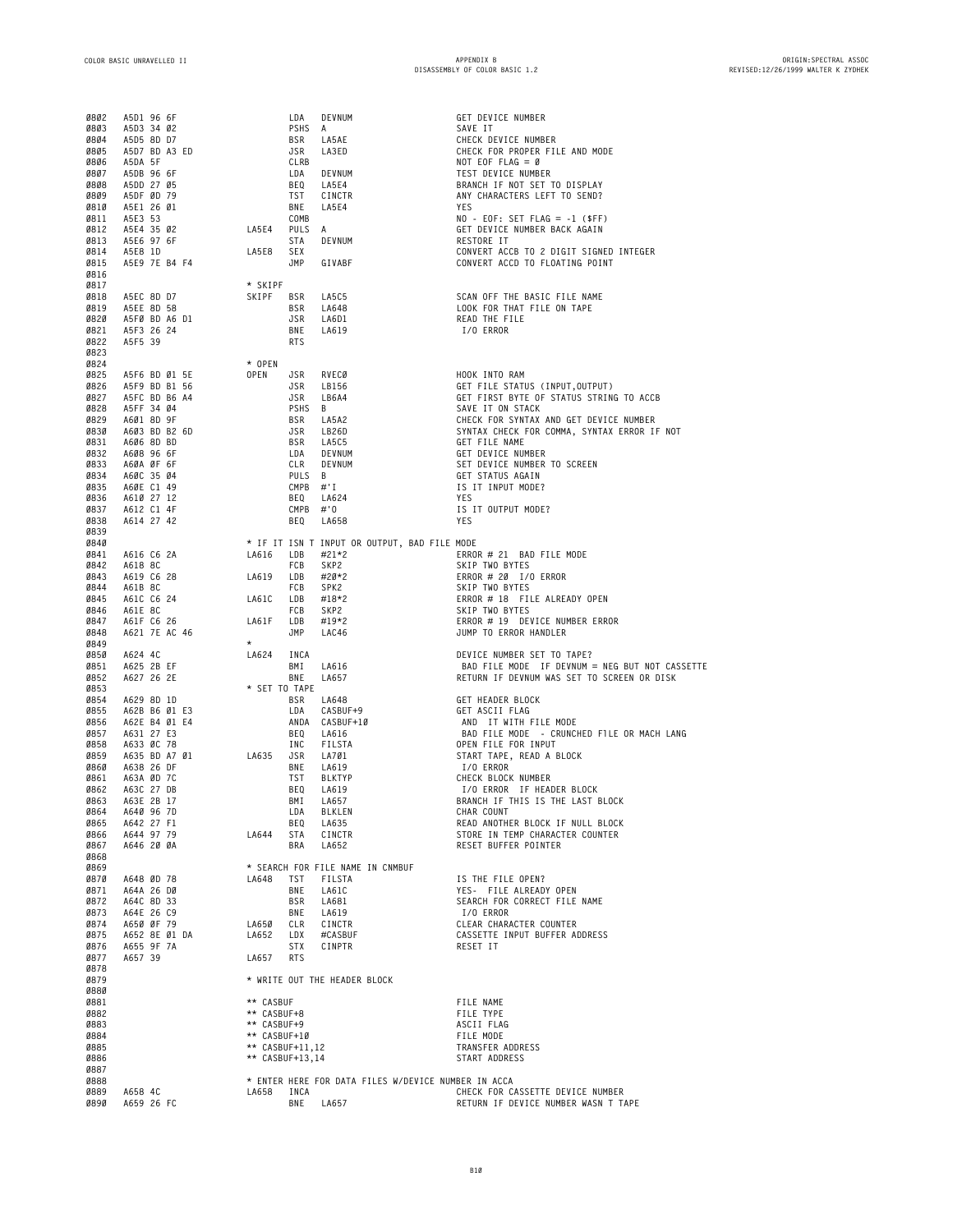| 0891         | A65B 4C                     |                    | INCA       |                                          |      |       | MAKE FILE TYPE = $1$                                                 |
|--------------|-----------------------------|--------------------|------------|------------------------------------------|------|-------|----------------------------------------------------------------------|
| 0892         |                             |                    |            | * ENTER HERE FOR ASCII FILES             |      |       |                                                                      |
| 0893         | A65C 8E FF FF               | LA65C              | LDX        | #\$FFFF                                  |      |       | SET ASCII FLAG AND MODE = $$FF$                                      |
| 0894         | A65F 0D 78                  | LA65F              | TST        | FILSTA                                   |      |       | IS FILE OPEN?                                                        |
| 0895         | A661 26 B9                  |                    | BNE        | LA61C                                    |      |       | YES- FILE ALREADY OPEN                                               |
| 0896         | A663 CE Ø1 DA               |                    | LDU        | #CASBUF                                  |      |       | CASSETTE INPUT BUFFER                                                |
| 0897         | A666 DF 7E                  |                    | STU        | CBUFAD                                   |      |       | STORE IN STARTING ADDRESS                                            |
| 0898         | A668 A7 48                  |                    | STA 8,U    |                                          |      |       | FILE TYPE IN CASBUF+8                                                |
| 0899         | A66A AF 49                  |                    | $STX$ 9, U |                                          |      |       | ASCII FLAG & MODE IN CASBUF+9, CASBUF+10                             |
| 0900         |                             |                    | CASBUF     | $+8$                                     | $+9$ | $+10$ |                                                                      |
| 0901         |                             | $^\star$           |            |                                          |      |       | TYPE ASCII<br>MODE                                                   |
| 0902         |                             | * BASIC CRUNCHED   |            |                                          |      | øø    | øø<br>øø                                                             |
| 0903         |                             | * BASIC ASCII      |            |                                          |      |       | øø<br>FF.<br>FF                                                      |
| 0904         |                             | * DATA             |            |                                          |      |       | FF FF<br>Ø1                                                          |
| 0905         |                             | * MACHINE LANGUAGE |            |                                          | Ø2   | øø    | øø                                                                   |
| 0906         |                             |                    |            | * MACHINE BLK LOAD                       | 02   | øø    | -FF                                                                  |
| 0907         |                             |                    |            |                                          |      |       |                                                                      |
| 0908         | A66C 8E 01 D2               |                    | LDX        | #CFNBUF+1                                |      |       | POINT X TO FILE NAME BUFFER                                          |
| 0909<br>0910 | A66F BD A5 98<br>A672 ØF 7C |                    | JSR<br>CLR | LA598<br>BLKTYP                          |      |       | MOVE 8 BYTES FROM (X) TO (U)<br>ZERO BLOCK NUMBER                    |
| 0911         | A674 86 ØF                  |                    | LDA #15    |                                          |      |       | 15 BYTES IN THE HEADER BLOCK                                         |
| 0912         | A676 97 7D                  |                    | STA        | BLKLEN                                   |      |       | CHAR COUNT                                                           |
| 0913         | A678 BD A7 E5               |                    | JSR        | LA7E5                                    |      |       | GO WRITE ONE BLOCK                                                   |
| 0914         | A67B 86 02                  |                    | LDA        | #2                                       |      |       | OUTPUT FILE                                                          |
| 0915         | A67D 97 78                  |                    | STA        | FILSTA                                   |      |       | STORE IN FILE MODE                                                   |
| 0916         | A67F 20 CF                  |                    | BRA        | LA65Ø                                    |      |       | RESET POINTERS                                                       |
| 0917         |                             |                    |            |                                          |      |       |                                                                      |
| 0918         |                             |                    |            | * SEARCH FOR CORRECT CASSETTE FILE NAME  |      |       |                                                                      |
| 0919         | A681 8E 01 DA               | LA681              | LDX        | #CASBUF                                  |      |       | CASSETTE BUFFER                                                      |
| 0920         | A684 9F 7E                  |                    | STX        | CBUFAD                                   |      |       | LOAD ADDRESS POINTER                                                 |
| 0921         | A686 96 68                  | LA686              | LDA        | CURLIN                                   |      |       | GET CURRENT LINE NUMBER MSB (CURLIN)                                 |
| 0922         | A688 4C                     |                    | INCA       |                                          |      |       | IN DIRECT MODE IF ACCA = $$FF$                                       |
| 0923         | A689 26 ØB                  |                    | BNE        | LA696                                    |      |       | BRANCH IF NOT DIRECT MODE                                            |
| 0924         | A68B BD A9 28               |                    | JSR        | LA928                                    |      |       | CLEAR SCREEN                                                         |
| 0925         | A68E 9E 88                  |                    | LDX        | LA <sub>2</sub> L <sub>V</sub><br>CURPOS |      |       | CURRENT SCREEN CHAR POSITION                                         |
| 0926         | A690 C6 53                  |                    | LDB        | #'S                                      |      |       | S MEANS SEARCHING                                                    |
| 0927         | A692 E7 81                  |                    | STB        | $, X++$                                  |      |       | PUT AN S ON THE SCREEN                                               |
| 0928         | A694 9F 88                  |                    | STX        | CURPOS                                   |      |       | STORE NEW CURSOR LOCATION                                            |
| 0929<br>0930 | A696 8D 69<br>A698 DA 7C    | LA696              | BSR<br>ORB | LA701<br><b>BLKTYP</b>                   |      |       | READ ONE BLOCK FROM TAPE<br>OR ERROR FLAG WITH BLOCK NUMBER          |
| 0931         | A69A 26 34                  |                    | BNE        | LA6DØ                                    |      |       | BRANCH IF NOT BLOCK ZERO OR ERROR                                    |
| 0932         | A69C 8E 01 DA               |                    | LDX        | #CASBUF                                  |      |       | POINT TO CASSETTE BUFFER                                             |
| 0933         | A69F CE Ø1 D2               |                    | LDU        | #CFNBUF+1                                |      |       | POINT TO DESIRED NAME                                                |
| 0934         | A6A2 C6 08                  |                    | LDB        | #8                                       |      |       | EIGHT CHARACTERS MAX IN NAME                                         |
| 0935         | A6A4 6F E2                  |                    | CLR        | , - S                                    |      |       | ZERO A BYTE ON THE STACK                                             |
| 0936         | A6A6 A6 80                  | LA6A6 LDA          |            | , X+                                     |      |       | GET CHAR FROM CASSETTE BLOCK                                         |
| 0937         | A6A8 10 9E 68               |                    | LDY        | CURLIN                                   |      |       | GET CURLIN                                                           |
| 0938         | A6AB 31 21                  |                    | LEAY 1, Y  |                                          |      |       | DIRECT MODE?                                                         |
| 0939         | A6AD 26 05                  |                    | BNE        | LA6B4                                    |      |       | FALL THROUGH IF DIRECT MODE                                          |
| 0940         | A6AF ØF 6F                  |                    | CLR        | DEVNUM                                   |      |       | SET DEVICE NUMBER TO SCREEN                                          |
| 0941         | A6B1 BD A2 82               |                    | JSR        | PUTCHR                                   |      |       | OUTPUT A CHAR                                                        |
| 0942         | A6B4 AØ CØ                  | LA6B4              | SUBA       | , U+                                     |      |       | SUBTRACT A CHAR FROM DESIRED NAME                                    |
| 0943         | A6B6 AA E4                  |                    |            |                                          |      |       | NON-ZERO RESULT IF NO MATCH                                          |
| 0944<br>0945 | A6B8 A7 E4                  |                    | 0RA<br>STA | $, \mathsf{S}$<br>, S                    |      |       | OR WITH TOP OF STACK, RESULT WILL BE NON-ZERO IF MISMATCH<br>SAVE IT |
| 0946         | A6BA 5A                     |                    | DECB       |                                          |      |       | DONE ALL 8 CHARACTERS?                                               |
| 0947         | A6BB 26 E9                  |                    | BNE        | LA6A6                                    |      |       | NO.                                                                  |
| 0948         | A6BD A6 EØ                  |                    | LDA        | , S+                                     |      |       | SEE IF ALL CHARS WERE OK                                             |
| 0949         | A6BF 27 0A                  |                    | BEQ        | LA6CB                                    |      |       | BRANCH IF GOOD COMPARE                                               |
| 0950         | A6C1 6D 57                  |                    | TST        | -9, U                                    |      |       | CHECK THE NUMBER OF CHARACTERS IN THE CLOAD STATEMENT                |
| 0951         | A6C3 27 06                  |                    |            | BEQ LA6CB                                |      |       | IF NO NAME SPECIFIED, ANY FILE IS OK                                 |
| 0952         |                             |                    |            | * DIDN'T FIND THE RIGHT FILE IF HERE     |      |       |                                                                      |
| 0953         | A6C5 8D ØA                  |                    | BSR        | LA6D1                                    |      |       | LOOK FOR FILE                                                        |
| 0954         | A6C7 26 07                  |                    | BNE        | LA6DØ                                    |      |       | RETURN IF ERROR                                                      |
| 0955         | A6C9 20 BB                  |                    | BRA        | LA686                                    |      |       | GO LOOK SOME MORE                                                    |
| 0956         | A6CB 86 46                  | LA6CB              | LDA        | #'F                                      |      |       | $\star$                                                              |
| 0957         | A6CD 8D 29                  |                    | BSR        | LA6F8                                    |      |       | * PUT F ON THE SCREEN IF DIRECT MODE                                 |
| 0958         | A6CF 4F                     |                    | CLRA       |                                          |      |       | SET ZERO FLAG TO INDICATE NO ERRORS                                  |
| 0959         | A6DØ 39                     | LA6DØ              | <b>RTS</b> |                                          |      |       |                                                                      |
| 0960         | A6D1 7D 01 E4               | LA6D1              | TST        | CASBUF+10                                |      |       | CHECK FILE MODE                                                      |
| 0961         | A6D4 26 09                  |                    | BNE        | LA6DF                                    |      |       | BRANCH IF ASCII OR DATA                                              |
| 0962         | A6D6 BD A7 7C               |                    | JSR        | CASON<br>GETBLK                          |      |       | TURN ON TAPE DECK                                                    |
| 0963<br>0964 | A6D9 8D 30<br>A6DB 8D 08    | LA6D9              | BSR<br>BSR | LA6E5                                    |      |       | LOAD A BLOCK FROM TAPE<br>CHECK FOR ERROR OR LAST BLOCK              |
| 0965         | A6DD 20 FA                  |                    | BRA        | LA6D9                                    |      |       | KEEP GOING                                                           |
| 0966         | A6DF 8D 20                  | LA6DF              | <b>BSR</b> | LA701                                    |      |       | READ ONE BLOCK FROM TAPE                                             |
| 0967         | A6E1 8D 02                  |                    | BSR        | LA6E5                                    |      |       | CHECK FOR ERROR OR LAST BLOCK                                        |
| 0968         | A6E3 20 FA                  |                    | BRA        | LA6DF                                    |      |       | KEEP READING BLOCKS                                                  |
| 0969         | A6E5 26 06                  | LA6E5              | BNE        | LA6ED                                    |      |       | GOT AN ERROR ON READING IN BLOCK                                     |
| 0970         | A6E7 96 7C                  |                    | LDA        | <b>BLKTYP</b>                            |      |       | GET BLOCK NUMBER                                                     |
| 0971         | A6E9 40                     |                    | NEGA       |                                          |      |       | CHECK FOR LAST BLOCK                                                 |
| 0972         | A6EA 2B 14                  |                    | BMI        | LA700                                    |      |       | RETURN IF NOT AN END OF PROGRAM BLOCK                                |
| 0973         | A6EC 4A                     |                    | DECA       |                                          |      |       | IF BLOCK NUMBER WAS \$FF, ACCA IS NOW ZERO - THIS WILL               |
| 0974         |                             | $\star$            |            |                                          |      |       | CAUSE CLOAD TO IGNORE ERRORS IN THE                                  |
| 0975         |                             | $\star$            |            |                                          |      |       | BLOCKS WHICH IT IS SKIPPING WHILE                                    |
| 0976         |                             | $\star$            |            |                                          |      |       | LOOKING FOR THE CORRECT FILE NAME.                                   |
| 0977         | A6ED 97 81                  | LA6ED              | STA        | CSRERR                                   |      |       | STORE ACCA TO ERROR FLAG                                             |
| 0978         | A6EF 32 62                  |                    | LEAS 2,S   |                                          |      |       | REMOVE RETURN ADDRESS FROM STACK                                     |
| 0979         | A6F1 20 12                  |                    | BRA        | LA705                                    |      |       | TURN OFF MOTOR                                                       |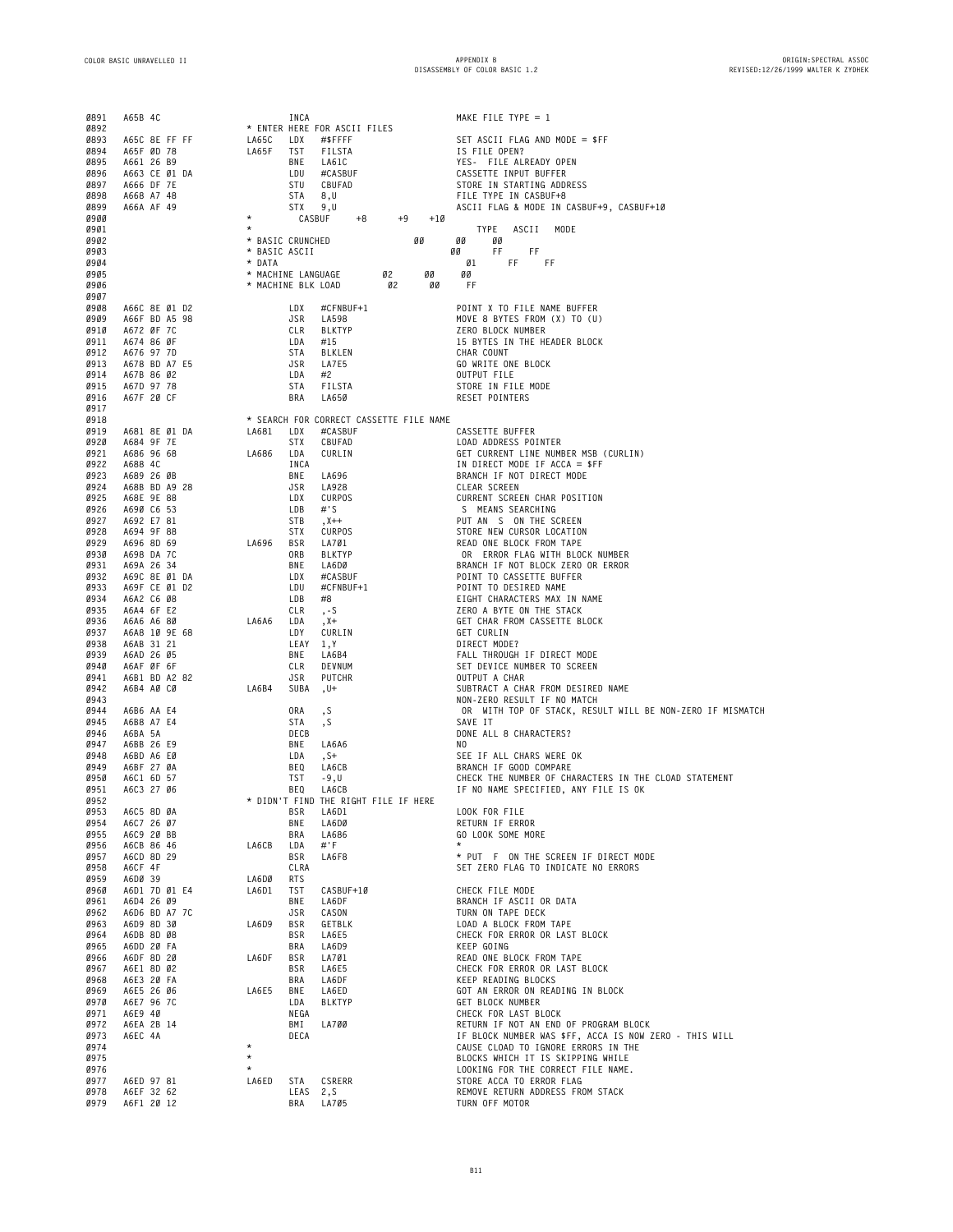| 0980         | A6F3 B6 04 00            | LA6F3<br>LDA                       | VIDRAM                                | GET FIRST CHAR ON SCREEN                                                               |
|--------------|--------------------------|------------------------------------|---------------------------------------|----------------------------------------------------------------------------------------|
| 0981         | A6F6 88 40               |                                    | EORA #\$40                            | REVERSE THE VIDEO                                                                      |
| 0982         | A6F8 D6 68               | LA6F8<br>LDB                       | CURLIN                                | GET CURLIN MSB                                                                         |
| 0983<br>0984 | A6FA 5C<br>A6FB 26 03    | INCB<br>BNE                        | LA700                                 | CHECK FOR DIRECT MODE<br>BRANCH IF NOT DIRECT MODE                                     |
| 0985         | A6FD B7 04 00            | STA                                | VIDRAM                                | PUT IT ON SCREEN                                                                       |
| 0986         | A700 39                  | <b>RTS</b><br>LA700                |                                       |                                                                                        |
| 0987         |                          |                                    |                                       |                                                                                        |
| 0988<br>0989 | A701 8D 79               | LA701<br>BSR                       | * READ A BLOCK FROM CASSETTE<br>CASON | START TAPE, AND LOOK FOR A BUNCH OF \$55 OR \$AA BYTES                                 |
| 0990         | A703 8D 06               | BSR                                | GETBLK                                | READ A BLOCK                                                                           |
| 0991         | A705 BD A7 E9            | LA705<br>JSR                       | LA7E9                                 | TURN OFF MOTOR                                                                         |
| 0992         | A708 D6 81               | LDB                                | CSRERR                                | <b>GET ERROR STATUS</b>                                                                |
| 0993         | A7ØA 39                  | <b>RTS</b><br>GETBLK ORCC #\$50    |                                       |                                                                                        |
| 0994<br>0995 | A70B 1A 50<br>A70D 8D E4 | BSR                                | LA6F3                                 | DISABLE IRQ, FIRQ<br>REVERSE VIDEO UPPER LEFT CHAR IF DIRECT MODE                      |
| 0996         | A7ØF 9E 7E               | LDX                                | CBUFAD                                | GET LOAD ADDRESS                                                                       |
| 0997         | A711 4F                  | CLRA                               |                                       | RESET ACCA                                                                             |
| 0998         | A712 8D 41               | LA712<br>BSR                       | LA755                                 | READ A BIT FROM TAPE, RETURN IT IN CARRY FLAG                                          |
| 0999<br>1000 | A714 46<br>A715 81 3C    | RORA                               | CMPA #\$3C                            | PUT BIT IN MSB OF ACCA<br>GET SYNC ED ON \$3C                                          |
| 1001         | A717 26 F9               | BNE                                | LA712                                 | NOT SYNC ED YET                                                                        |
| 1002         | A719 8D 2E               | BSR                                | LA749                                 | GET BLOCK NUMBER                                                                       |
| 1003         | A71B 97 7C               | STA                                | BLKTYP                                | SAVE IT                                                                                |
| 1004<br>1005 | A71D 8D 2A<br>A71F 97 7D | BSR<br>STA                         | LA749<br>BLKLEN                       | GET CHAR COUNT<br>SAVE IT                                                              |
| 1006         | A721 9B 7C               |                                    | ADDA BLKTYP                           | ACCUMULATE CHECKSUM                                                                    |
| 1007         | A723 97 80               | STA                                | CCKSUM                                | SAVE IT                                                                                |
| 1008         | A725 96 7D               | LDA                                | BLKLEN                                | GET BACK CHAR COUNT                                                                    |
| 1009<br>1010 | A727 97 81<br>A729 27 10 | STA<br>BEQ                         | CSRERR<br>LA73B                       | TEMP SAVE<br>NULL SET OF CHARACTERS                                                    |
| 1011         | A72B 8D 1C               | BSR<br>LA72B                       | LA749                                 | GET BYTE FROM TAPE                                                                     |
| 1012         | A72D A7 84               | STA                                | , X                                   | FILL MEMORY WITH TAPE DATA                                                             |
| 1013         | A72F A1 80               | CMPA                               | , X+                                  | SEE IF WE READ BACK SAME THING                                                         |
| 1014<br>1015 | A731 26 11<br>A733 9B 80 | BNE                                | LA744<br>ADDA CCKSUM                  | BRANCH IF NOT PUTTING IT IN RAM<br>ACCUMULATE CHECKSUM                                 |
| 1016         | A735 97 80               | STA                                | CCKSUM                                | TEMP STORE CHECKSUM                                                                    |
| 1017         | A737 ØA 81               | DEC                                | CSRERR                                | DECR TEMP CHAR COUNT                                                                   |
| 1018         | A739 26 FØ               | BNE                                | LA72B                                 | GET ANOTHER CHARACTER                                                                  |
| 1019<br>1020 | A73B 8D ØC<br>A73D 90 80 | LA73B<br>BSR                       | LA749<br>SUBA CCKSUM                  | GET CHECKSUM FROM TAPE<br>COMPARE TO CALCULATED CHECKSUM                               |
| 1021         | A73F 27 05               | BEQ                                | LA746                                 | BRANCH IF OK                                                                           |
| 1022         | A741 86 01               | LDA                                | #1                                    | CHECKSUM ERROR FLAG                                                                    |
| 1023         | A743 8C                  | FCB<br>LDA                         | SKP2                                  | SKIP TWO BYTES                                                                         |
| 1024<br>1025 | A744 86 02<br>A746 97 81 | LA744<br>LA746<br>STA              | #2<br>CSRERR                          | NON-RAM ERROR FLAG<br>1 IF CHECKSUM ERROR, 2 IF LOADING INTO NON-RAM                   |
| 1026         | A748 39                  | <b>RTS</b>                         |                                       |                                                                                        |
| 1027         |                          |                                    |                                       |                                                                                        |
| 1028<br>1029 |                          | * GET A BYTE FROM TAPE<br>LA749    | #8                                    | 8 BITS/BYTE                                                                            |
| 1030         | A749 86 08<br>A74B 97 82 | LDA<br>STA                         | CPULWD                                | TEMP COUNTER                                                                           |
| 1031         | A74D 8D 06               | LA74D<br>BSR                       | LA755                                 | READ A BIT FROM TAPE                                                                   |
| 1032         | A74F 46                  | RORA                               |                                       | PUT IT INTO ACCA                                                                       |
| 1033<br>1034 | A750 0A 82<br>A752 26 F9 | DEC<br>BNE                         | CPULWD<br>LA74D                       | GOT ALL 8 BITS<br>NO.                                                                  |
| 1035         | A754 39                  | <b>RTS</b>                         |                                       |                                                                                        |
| 1036         |                          |                                    |                                       |                                                                                        |
| 1037         |                          |                                    | * READ A BIT FROM THE TAPE            |                                                                                        |
| 1038<br>1039 | A755 8D 06<br>A757 D6 83 | LA755<br>BSR<br>LDB                | LA75D<br>CPERTM                       | GET THE TIME BETWEEN TRANSITIONS<br>* GET PERIOD TIMER                                 |
| 1040         | A759 5A                  | DECB                               |                                       |                                                                                        |
| 1041         | A75A D1 8F               |                                    | CMPB CMPMID                           | CMPMID CONTAINS 18 INITIALLY, AND IS USED TO DETERMINE                                 |
| 1042         |                          | $\star$                            |                                       | WHETHER THE BIT READ IS A ONE OR ZERO                                                  |
| 1043<br>1044 |                          | $\star$                            |                                       | IF THE PERIOD TIMER IS < 18, THE BIT<br>IS CONSIDERED TO BE A ONE, IF > 18, IT IS ZERO |
| 1045         | A75C 39                  | <b>RTS</b>                         |                                       |                                                                                        |
| 1046         |                          |                                    |                                       |                                                                                        |
| 1047<br>1048 | A75D ØF 83               | * MAIN TIMING LOOP<br>LA75D<br>CLR | CPERTM                                | RESET PERIOD TIMER                                                                     |
| 1049         | A75F ØD 84               | TST                                | CBTPHA                                | CHECK TO SEE IF SYNC ED ON THE HI-LO TRANSITION OR LO-HI                               |
| 1050         | A761 26 10               | BNE                                | LA773                                 | BRANCH ON HI-LO TRANSITION                                                             |
| 1051         |                          | * LO - HI TRANSITION               |                                       |                                                                                        |
| 1052<br>1053 | A763 8D 07               | LA763<br>BSR<br>BCS                | LA76C                                 | READ CASSETTE INPUT BIT<br>LOOP UNTIL IT IS LO                                         |
| 1054         | A765 25 FC<br>A767 8D 03 | LA767<br>BSR                       | LA763<br>LA76C                        | READ CASSETTE INPUT DATA                                                               |
| 1055         | A769 24 FC               | BCC                                | LA767                                 | WAIT UNTIL IT GOES HI                                                                  |
| 1056         | A76B 39                  | <b>RTS</b>                         |                                       |                                                                                        |
| 1057<br>1058 |                          |                                    | * READ CASSETTE INPUT BIT OF THE PIA  |                                                                                        |
| 1059         | A76C ØC 83               | LA76C<br>INC                       | CPERTM                                | INCREMENT PERIOD TIMER                                                                 |
| 1060         | A76E F6 FF 20            | LDB                                | PIA1                                  | GET CASSETTE INPUT BIT                                                                 |
| 1061<br>1062 | A771 56<br>A772 39       | <b>RORB</b><br><b>RTS</b>          |                                       | PUT CASSETTE BIT INTO THE CARRY FLAG                                                   |
| 1063         |                          |                                    |                                       |                                                                                        |
| 1064         |                          |                                    | * WAIT FOR HI - LO TRANSITION         |                                                                                        |
| 1065         | A773 8D F7               | LA773<br>BSR                       | LA76C                                 | READ CASSETTE INPUT DATA                                                               |
| 1066<br>1067 | A775 24 FC<br>A777 8D F3 | BCC<br>LA777<br>BSR                | LA773<br>LA76C                        | LOOP UNTIL IT IS HI<br>READ CASSETTE INPUT                                             |
| 1068         | A779 25 FC               | BCS                                | <b>LA777</b>                          | LOOP UNTIL IT IS LO                                                                    |
|              |                          |                                    |                                       |                                                                                        |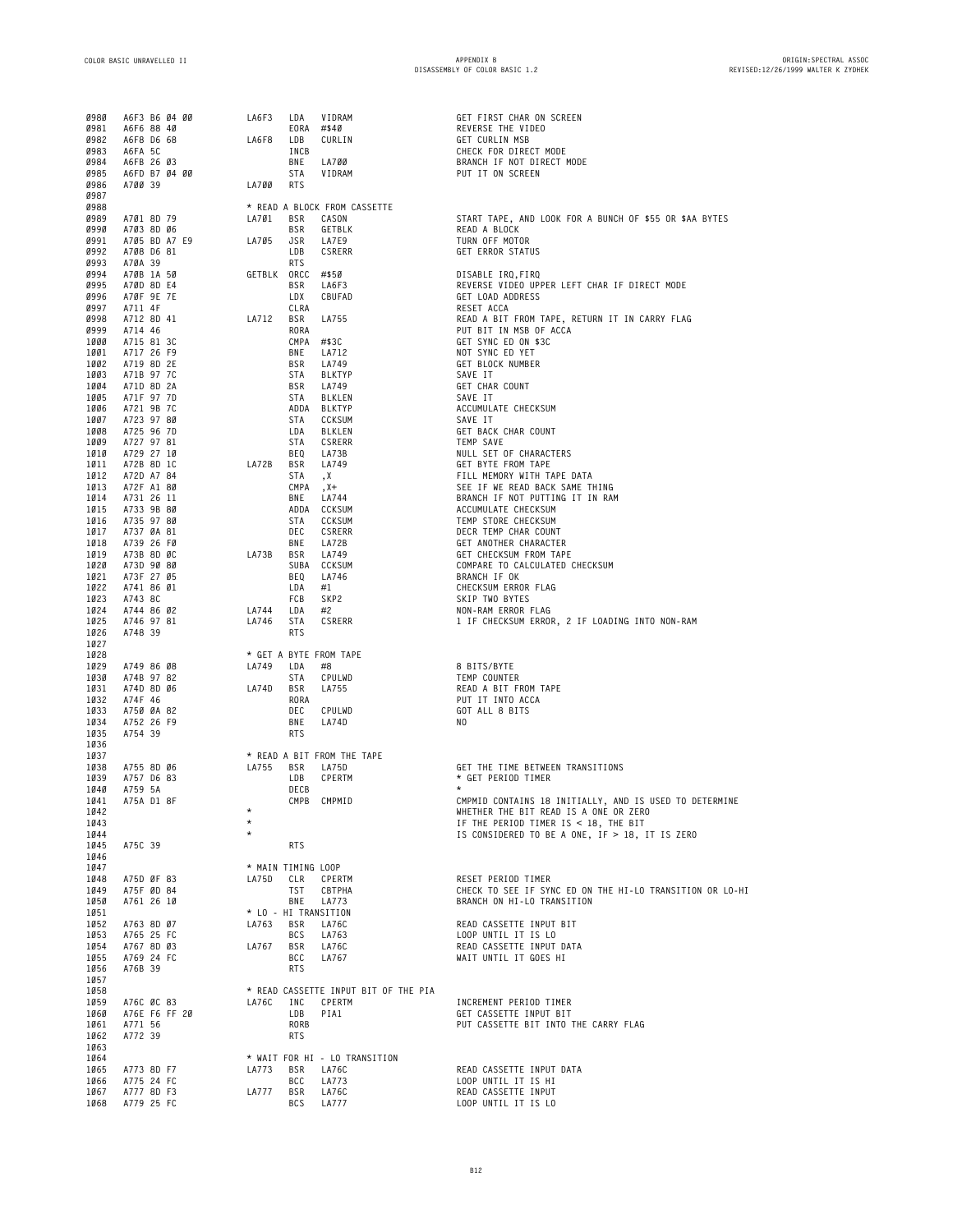| 1069<br>1070 | A77B 39                     |                   | <b>RTS</b>         |                                                               |                                                                       |
|--------------|-----------------------------|-------------------|--------------------|---------------------------------------------------------------|-----------------------------------------------------------------------|
| 1071         |                             |                   |                    | *** LOOK FOR THE SYNC BYTES - RETURN WITH ACCA = Ø IF SYNC ED |                                                                       |
| 1072         |                             |                   |                    | *** ON HI - LO TRANSITION, ACCA = \$AØ IF SYNC ED ON THE      |                                                                       |
| 1073         | A77C 1A 50                  | CASON             | ORCC #\$50         | *** LO - HI TRANSITION OF THE INPUT SIGNAL FROM THE CASSETTE. | DISABLE IRQ, FIRQ                                                     |
| 1074<br>1075 | A77E 8D 4A                  |                   | <b>BSR</b>         | LA7CA                                                         | TURN ON TAPE DECK MOTOR                                               |
| 1076         | A780 ØF 82                  |                   | CLR                | CPULWD                                                        | RESET UP TO SPEED COUNTER                                             |
| 1077         | A782 8D DF                  | LA782             | BSR                | LA763                                                         | WAIT FOR LO-HI TRANSITION                                             |
| 1078         | A784 8D 27                  | LA784             | BSR                | LA7AD                                                         | WAIT FOR HI-LO TRANSITION                                             |
| 1079<br>1080 | A786 22 ØF<br>A788 8D 1D    | LA788             | BHI<br>BSR         | LA797<br>LA7A7                                                | CASSETTE SPEED IN RANGE FOR 1200 HZ<br>WAIT FOR LO-HI TRANSITION      |
| 1081         | A78A 25 ØF                  |                   | <b>BCS</b>         | LA79B                                                         | CASSETTE SPEED IN RANGE FOR 2400 HZ                                   |
| 1082         | A78C ØA 82                  |                   | DEC                | CPULWD                                                        | DECREMENT UP TO SPEED COUNTER IF SYNC ED ON LO-HI                     |
| 1083         | A78E 96 82                  |                   | LDA                | CPULWD                                                        | GET IT                                                                |
| 1084<br>1085 | A790 81 A0<br>A792 26 EE    | LA792             | CMPA #-96<br>BNE   | LA782                                                         | HAVE THERE BEEN 96 CONSECUTIVE 1-0-1-0 PATTERNS<br>NO.                |
| 1086         | A794 97 84                  |                   | STA                | CBTPHA                                                        | SAVE WHICH TRANSITION (HI-LO OR LO-HI)                                |
| 1087         | A796 39                     |                   | <b>RTS</b>         |                                                               |                                                                       |
| 1088         | A797 8D ØE                  | LA797             | BSR                | LA7A7                                                         | WAIT FOR LO-HI TRANSITION                                             |
| 1089         | A799 22 E9                  | LA79B             | BHI                | LA784                                                         | BRANCH IF TWO CONSECUTIVE 1200 HZ PULSES                              |
| 1090<br>1091 | A79B 8D 10<br>A79D 25 E9    |                   | BSR<br>BCS         | LA7AD<br>LA788                                                | WAIT FOR HI-LO TRANSITION<br>BRANCH IF TWO CONSECUTIVE 2400 HZ PULSES |
| 1092         | A79F ØC 82                  |                   | INC                | CPULWD                                                        | INCREMENT UP TO SPEED COUNTER IF SYNC ED ON HI-LO                     |
| 1093         | A7A1 96 82                  |                   | LDA                | CPULWD                                                        | GET IT                                                                |
| 1094         | A7A3 80 60                  |                   | SUBA               | #96                                                           | GOT ENOUGH SYNC PULSES? - ACCA WILL BE ZERO IF                        |
| 1095<br>1096 | A7A5 20 EB                  | $\star$           | <b>BRA</b>         | LA792                                                         | THERE HAVE BEEN 96 CONSECUTIVE Ø-1-Ø-1 PATTERNS                       |
| 1097         | A7A7 ØF 83                  | LA7A7             | CLR                | CPERTM                                                        | RESET PERIOD TIMER                                                    |
| 1098         | A7A9 8D BC                  |                   | BSR                | LA767                                                         | WAIT UNTIL CASSETTE INPUT GOES HI                                     |
| 1099         | A7AB 20 04                  |                   | BRA                | LA7B1                                                         |                                                                       |
| 1100         | A7AD ØF 83                  | LA7AD             | CLR                | CPERTM                                                        | RESET PERIOD TIMER                                                    |
| 1101<br>1102 | A7AF 8D C6<br>A7B1 D6 83    | LA7B1             | BSR<br>LDB         | LA777<br>CPERTM                                               | WAIT UNTIL CASSETTE GOES LO<br>GET PERIOD TIMER                       |
| 1103         | A7B3 D1 90                  |                   | CMPB               | CMPØ                                                          | UPPER LIMIT OF 1200 HZ PERIOD                                         |
| 1104         | A7B5 22 03                  |                   | BHI                | LA7BA                                                         | BRANCH IF CASSETTE SPEED IS TOO SLOW OR DROPOUT                       |
| 1105         | A7B7 D1 91                  |                   | CMPB               | CMP1                                                          | UPPER LIMIT OF 2400 HZ PERIOD                                         |
| 1106<br>1107 | A7B9 39<br>A7BA ØF 82       | LA7BA             | <b>RTS</b><br>CLR  | CPULWD                                                        | RESET UP TO SPEED COUNTER                                             |
| 1108         | A7BC 39                     |                   | <b>RTS</b>         |                                                               |                                                                       |
| 1109         |                             |                   |                    |                                                               |                                                                       |
| 1110         |                             | * MOTOR           |                    |                                                               |                                                                       |
| 1111         | A7BD 1F 89                  | MOTOR             | TFR                | A, B                                                          | SAVE CURRENT TOKEN IN ACCB                                            |
| 1112<br>1113 | A7BF 9D 9F<br>A7C1 C1 AA    |                   | JSR<br>CMPB #\$AA  | GETNCH                                                        | GET NEXT INPUT CHARACTER FROM BASIC<br>OFF TOKEN                      |
| 1114         | A7C3 27 24                  |                   | BEQ                | LA7E9                                                         | YES                                                                   |
| 1115         | A7C5 C1 88                  |                   | CMPB               | #\$88                                                         | ON TOKEN                                                              |
| 1116         | A7C7 BD A5 C9               |                   | JSR                | LA5C9                                                         | SYNTAX ERROR IF IT WASN T ON OR OFF                                   |
| 1117         | A7CA B6 FF 21               | LA7CA             | LDA                | PIA1+1                                                        | READ CRA OF U4                                                        |
| 1118<br>1119 | A7CD 8A 08<br>A7CF 8D 1F    |                   | 0RA<br>BSR         | #\$08<br>LA7FØ                                                | TURN ON BIT 3 WHICH ENABLES MOTOR DELAY<br>PUT IT BACK                |
| 1120         | A7D1 9E 8A                  | LA7D1             | LDX                | ZERO                                                          | GET READY TO WAIT A WHILE                                             |
| 1121         |                             |                   |                    |                                                               |                                                                       |
| 1122         |                             |                   |                    | * DELAY WHILE DECREMENTING X TO ZERO                          |                                                                       |
| 1123         | A7D3 30 1F<br>A7D5 26 FC    | LA7D3             | LEAX<br>BNE        | $-1, X$<br>LA7D3                                              | DECREMENT X<br>BRANCH IF NOT ZERO                                     |
| 1124<br>1125 | A7D7 39                     |                   | <b>RTS</b>         |                                                               |                                                                       |
| 1126         |                             |                   |                    |                                                               |                                                                       |
| 1127         |                             |                   |                    | * SEND SYNCLN \$55 S TO TAPE                                  |                                                                       |
| 1128         | A7D8 1A 50                  | WRLDR             | ORCC #\$50         |                                                               | DISABLE INTERRUPTS                                                    |
| 1129<br>1130 | A7DA 8D EE<br>A7DC 9E 92    |                   | BSR<br>LDX         | LA7CA<br>SYNCLN                                               | TURN ON TAPE DECK MOTOR<br>GET COUNT OF \$55 S TO SEND                |
| 1131         | A7DE 8D 48                  | LA7DE BSR LA828   |                    |                                                               | SEND \$55 TO TAPE                                                     |
| 1132         | A7E0 30 1F                  |                   |                    | LEAX -1,X                                                     | ARE ALL \$55 S SENT?                                                  |
| 1133         | A7E2 26 FA                  |                   | BNE                | LA7DE                                                         | NO.                                                                   |
| 1134         | A7E4 39                     |                   | <b>RTS</b>         |                                                               |                                                                       |
| 1135<br>1136 |                             |                   |                    | * WRITE SYNC BYTES AND A BLOCK TO TAPE                        |                                                                       |
| 1137         | A7E5 8D F1                  | LA7E5 BSR         |                    | WRLDR                                                         | WRITE SYNC BYTES TO TAPE                                              |
| 1138         | A7E7 8D ØB                  | LA7E7             | BSR                | SNDBLK                                                        | GO WRITE A BLOCK                                                      |
| 1139         |                             |                   |                    |                                                               |                                                                       |
| 1140         |                             | LA7E9             |                    | * TURN OFF TAPE DECK MOTOR                                    |                                                                       |
| 1141<br>1142 | A7E9 1C AF<br>A7EB B6 FF 21 |                   | ANDCC #\$AF<br>LDA | PIA1+1                                                        | ENABLE IRQ, FIRQ<br>READ CRA OF U4                                    |
| 1143         | A7EE 84 F7                  |                   |                    | ANDA #\$F7                                                    | TURN OFF BIT 3                                                        |
| 1144         | A7FØ B7 FF 21               | LA7FØ             | STA                | PIA1+1                                                        | PUT IT BACK                                                           |
| 1145         | A7F3 39                     |                   | <b>RTS</b>         |                                                               |                                                                       |
| 1146         |                             |                   |                    |                                                               |                                                                       |
| 1147<br>1148 |                             |                   |                    | * WRITE A BLOCK TO CASSETTE<br>* BUFFER SIZE IN BLKLEN        |                                                                       |
| 1149         |                             |                   |                    | * STARTING ADDR IN CBUFAD                                     |                                                                       |
| 1150         |                             |                   |                    | * BLOCK NUMBER IN BLKTYP                                      |                                                                       |
| 1151         | A7F4 1A 50                  | SNDBLK ORCC #\$50 |                    |                                                               | DISABLE IRQ, FIRQ                                                     |
| 1152         | A7F6 D6 7D                  |                   | LDB                | BLKLEN                                                        | GET CHAR COUNT                                                        |
| 1153<br>1154 | A7F8 D7 81<br>A7FA 96 7D    |                   | STB<br>LDA         | CSRERR<br>BLKLEN                                              | TEMP CHAR COUNT<br>GET CHAR COUNT (INCLUDED IN CHECKSUM)              |
| 1155         | A7FC 27 07                  |                   | BEQ                | LA805                                                         | BRANCH IF NO CHARACTERS - NULL                                        |
| 1156         | A7FE 9E 7E                  |                   | LDX                | CBUFAD                                                        | GET STARTING ADDRESS                                                  |
|              | 1157 A800 AB 80             | -X, LA800 ADDA    |                    |                                                               | CHECKSUM THE BUFFER                                                   |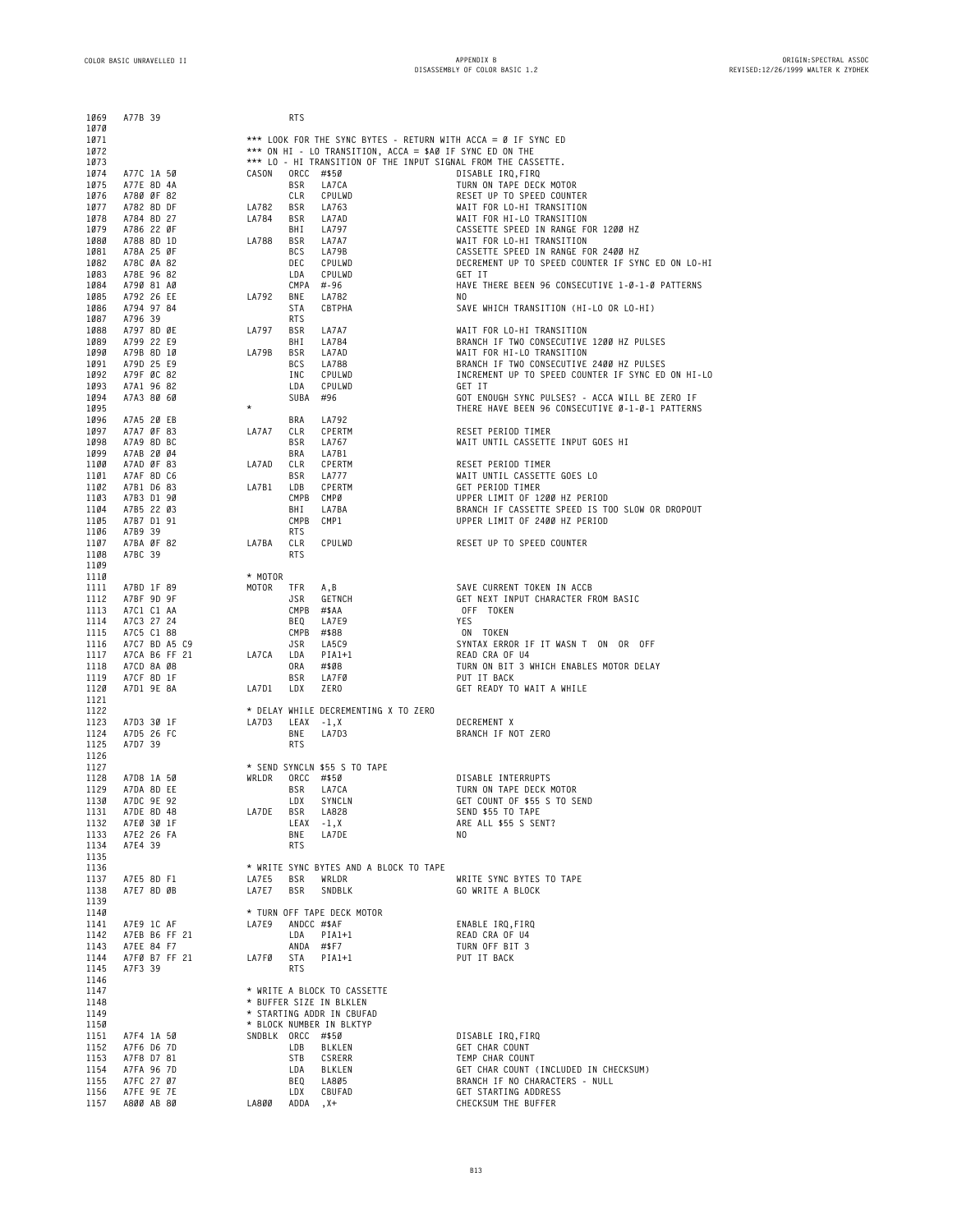| 1158 | A802 5A                |           | DECB        |                                                                | DONE ALL CHARACTERS?                               |
|------|------------------------|-----------|-------------|----------------------------------------------------------------|----------------------------------------------------|
| 1159 | A803 26 FB             |           | BNE         | LA800                                                          | NO.                                                |
| 1160 | A805 9B 7C             | LA805     | ADDA BLKTYP |                                                                | ADD IN THE BLOCK NUMBER                            |
| 1161 | A807 97 80             |           | STA         | CCKSUM                                                         | SAVE THE CHECKSUM                                  |
|      | A809 9E 7E             |           |             |                                                                |                                                    |
| 1162 |                        |           | LDX         | CBUFAD                                                         | GET STARTING ADDRESS                               |
| 1163 | A80B 8D 1B             |           | BSR         | LA828                                                          | SEND \$55 TO TAPE                                  |
| 1164 | A80D 86 3C             |           | LDA         | #\$3C                                                          | SYNC CHAR                                          |
| 1165 | A80F 8D 19             |           | BSR         | LA82A                                                          | SEND TO TAPE                                       |
| 1166 | A811 96 7C             |           | LDA         | BLKTYP                                                         | GET BLOCK NUMBER                                   |
| 1167 | A813 8D 15             |           | BSR         | LA82A                                                          | SEND BLOCK NUMBER TO TAPE                          |
| 1168 | A815 96 7D             |           | LDA         | BLKLEN                                                         | GET CHARACTER COUNT                                |
|      |                        |           |             |                                                                |                                                    |
| 1169 | A817 8D 11             |           | BSR         | LA82A                                                          | SEND CHAR COUNT TO TAPE                            |
| 1170 | A819 4D                |           | <b>TSTA</b> |                                                                | SET FLAGS                                          |
| 1171 | A81A 27 08             |           | BEQ         | LA824                                                          | BRANCH IF CHAR COUNT IS ZERO                       |
| 1172 | A81C A6 80             | LA81C     | LDA         | , X+                                                           | GET BUFFER CHARACTER                               |
| 1173 | A81E 8D ØA             |           | BSR         | LA82A                                                          | SEND BUFFER TO TAPE                                |
| 1174 | A820 0A 81             |           | DEC         | CSRERR                                                         | DECR TEMP CHAR COUNT                               |
| 1175 | A822 26 F8             |           | BNE         | LA81C                                                          | NOT DONE YET                                       |
| 1176 | A824 96 80             | LA824     | LDA         | CCKSUM                                                         | GET CHECKSUM                                       |
|      | A826 8D 02             |           |             |                                                                |                                                    |
| 1177 |                        |           | BSR         | LA82A                                                          | SEND CHECKSUM TO TAPE                              |
| 1178 | A828 86 55             | LA828     | LDA         | #\$55                                                          | SEND A \$55 TO TAPE                                |
| 1179 |                        |           |             |                                                                |                                                    |
| 1180 |                        |           |             | * THIS ROUTINE SENDS THE A REG TO TAPE                         |                                                    |
| 1181 | A82A 34 02             | LA82A     | PSHS A      |                                                                | SAVE OUTPUT CHARACTER                              |
| 1182 | A82C C6 01             |           | LDB         | #1                                                             | ACCB CONTAINS A MASK USED TO DETERMINE WHETHER A   |
| 1183 |                        | $\star$   |             |                                                                | BIT IN THE OUTPUT CHARACTER IS HI OR LO            |
|      |                        |           |             |                                                                |                                                    |
| 1184 | A82E 96 85             | LA82E     | LDA         | CLSTSN                                                         | GET THE ENDING VALUE OF THE LAST SINE CYCLE        |
| 1185 | A830 B7 FF 20          |           | STA         | DA                                                             | STORE IN THE D/A CONVERTER                         |
| 1186 | A833 10 8E A8 5C       |           | LDY         | #LA85C                                                         | SINE LOOK-UP TABLE FOR GENERATING FSK              |
| 1187 | A837 E5 E4             |           | BITB, S     |                                                                | IS THE CURRENT BIT A ONE OR A ZERO ?               |
| 1188 | A839 26 ØD             |           | BNE         | LA848                                                          | IF A 1, DO HIGH FREQ                               |
| 1189 |                        |           |             | * LOW FREQUENCY LOOK UP                                        |                                                    |
| 1190 | A83B A6 AØ             | LA83B LDA |             | , Y+                                                           | USE EVERY BYTE IN TABLE IF LOW FREQUENCY           |
|      | A83D 10 8C A8 80       |           |             | CMPY #LA85C+36                                                 | END OF SINE TABLE?                                 |
| 1191 |                        |           |             |                                                                |                                                    |
| 1192 | A841 27 12             |           | BEQ         | LA855                                                          | YES                                                |
| 1193 | A843 B7 FF 20          |           | STA         | DA                                                             | SEND NEXT VALUE TO D/A CONVERTER                   |
| 1194 | A846 20 F3             |           | BRA         | LA83B                                                          | GET NEXT VALUE                                     |
| 1195 |                        |           |             | * HIGH FREQUENCY LOOK UP                                       |                                                    |
| 1196 | A848 A6 A1             | LA848     | LDA         | , Y++                                                          | USE EVERY OTHER BYTE IF HIGH FREQUENCY             |
| 1197 | A84A 10 8C A8 80       |           |             | CMPY #LA85C+36                                                 | END OF SINE TABLE?                                 |
| 1198 | A84E 27 05             |           | BEQ         | LA855                                                          | YES                                                |
|      |                        |           |             |                                                                |                                                    |
| 1199 | A850 B7 FF 20          |           | STA         | DA                                                             | SEND NEXT VALUE TO D/A CONVERTER                   |
| 1200 | A853 20 F3             |           | BRA         | LA848                                                          | GET NEXT VALUE                                     |
|      |                        | LA855     |             | CLSTSN                                                         | SAVE THE LAST VALUE SENT TO THE D/A CONVERTER      |
| 1201 | A855 97 85             |           | STA         |                                                                |                                                    |
| 1202 | A857 58                |           | ASLB        |                                                                | SHIFT MASK BIT LEFT                                |
|      | A858 24 D4             |           | BCC         |                                                                |                                                    |
| 1203 |                        |           |             | LA82E                                                          | DONE WHEN MASK BIT IS SHIFTED INTO CARRY FLAG      |
| 1204 | A85A 35 82             |           | PULS A, PC  |                                                                | RESTORE OUTPUT CHARACTER AND RETURN                |
| 1205 |                        |           |             |                                                                |                                                    |
| 1206 |                        |           |             | * THIS IS A LOOK-UP TABLE OF SINE VALUES FOR THE TAPE DECK FSK |                                                    |
| 1207 |                        |           |             | * (BIT 1 IS USED TO KEEP THE SERIAL OUTPUT MARKING)            |                                                    |
| 1208 |                        |           |             | A85C 82 92 AA BA CA DA LA85C FCB \$82,\$92,\$AA,\$BA,\$CA,\$DA |                                                    |
| 1209 | A862 EA F2 FA FA FA F2 |           |             | FCB \$EA, \$F2, \$FA, \$FA, \$FA, \$F2                         |                                                    |
| 1210 | A868 EA DA CA BA AA 92 |           |             | FCB \$EA, \$DA, \$CA, \$BA, \$AA, \$92                         |                                                    |
|      |                        |           |             |                                                                |                                                    |
| 1211 | A86E 7A 6A 52 42 32 22 |           |             | FCB \$7A, \$6A, \$52, \$42, \$32, \$22                         |                                                    |
| 1212 | A874 12 0A 02 02 02 0A |           |             | FCB \$12,\$0A,\$02,\$02,\$02,\$0A                              |                                                    |
| 1213 | A87A 12 22 32 42 52 6A |           | FCB         | \$12, \$22, \$32, \$42, \$52, \$6A                             |                                                    |
| 1214 |                        |           |             |                                                                |                                                    |
| 1215 |                        | * SET     |             |                                                                |                                                    |
| 1216 | A880 8D 3F             | SET       | BSR         | LA8C1                                                          | 6ET ABSOLUTE SCREEN POSITION OF GRAPHICS BLOCK     |
| 1217 | A882 34 10             |           | PSHS X      |                                                                | SAVE CHARACTER LOCATION                            |
| 1218 | A884 BD B7 38          |           | JSR         | LB738                                                          | SYNTAX CHECK FOR COMMA - RETURN EXPR VALUE IN ACCB |
| 1219 | A887 35 10             |           | PULS X      |                                                                | REGET CHARACTER LOCATION                           |
|      | A889 C1 08             |           |             | #8                                                             |                                                    |
| 1220 |                        |           | CMPB        |                                                                | NINE ALLOWABLE COLORS                              |
| 1221 | A88B 22 48             |           | BHI         | LA8D5                                                          | ILLEGAL COLOR - ILLEGAL FUNCTION CALL              |
| 1222 | A88D 5A                |           | DECB        |                                                                | CHANGE COLOR NUMBERS FROM Ø-8 TO (-1 TO 7)         |
| 1223 | A88E 2B 05             |           | BMI         | LA895                                                          | BRANCH IF SET (X,Y,Ø)                              |
| 1224 | A890 86 10             |           | LDA         | #\$10                                                          | \$10 OFFSET BETWEEN DIFFERENT COLORS               |
| 1225 | A892 3D                |           | MUL         |                                                                | MULT BY COLOR FOR TOTAL OFFSET                     |
| 1226 | A893 20 08             |           | BRA         | LA89D                                                          | GO SAVE THE COLOR                                  |
| 1227 | A895 E6 84             | LA895     | LDB         | , X                                                            | GET CURRENT CHAR FROM SCREEN                       |
| 1228 | A897 2A 03             |           | <b>BPL</b>  | LA89C                                                          | BRANCH IF NOT GRAPHIC                              |
| 1229 | A899 C4 70             |           | ANDB #\$70  |                                                                | SAVE ONLY THE COLOR INFO                           |
|      | A89B 21                |           | FCB         | SKP1                                                           |                                                    |
| 1230 |                        |           |             |                                                                | SKIP THE NEXT BYTE                                 |
| 1231 | A89C 5F                | LA89C     | CLRB        |                                                                | RESET ASCII BLOCK TO ZERO COLOR                    |
| 1232 | A89D 34 04             |           | PSHS B      |                                                                | SAVE COLOR INFO                                    |
| 1233 | A89F 8D 6C             |           | BSR         | LA9ØD                                                          | SYNTAX CHECK FOR )                                 |
| 1234 | A8A1 A6 84             |           | LDA         | ,Χ                                                             | GET CURRENT CHARACTER FROM SCREEN                  |
| 1235 | A8A3 2B 01             |           | BMI         | LA8A6                                                          | BRANCH IF GRAPHIC                                  |
| 1236 | A8A5 4F                |           | CLRA        |                                                                | RESET ASCII CHARACTER TO ALL PIXELS OFF            |
|      | A8A6 84 ØF             | LA8A6     | ANDA        | $#$ \$ØF                                                       | SAVE ONLY PIXEL ON/OFF INFO                        |
| 1237 |                        |           |             |                                                                |                                                    |
| 1238 | A8A8 9A 86             |           | ORA         | GRBLOK                                                         | OR WITH WHICH PIXEL TO TURN ON                     |
| 1239 | A8AA AA EØ             |           | 0RA         | , S+                                                           | OR IN THE COLOR                                    |
| 1240 | A8AC 8A 8Ø             | LA8AC     | ORA         | #\$80                                                          | FORCE GRAPHIC                                      |
| 1241 | A8AE A7 84             |           | STA         | , X                                                            | DISPLAY IT ON THE SCREEN                           |
| 1242 | A8BØ 39                |           | <b>RTS</b>  |                                                                |                                                    |
| 1243 |                        |           |             |                                                                |                                                    |
| 1244 |                        | * RESET   |             |                                                                |                                                    |
| 1245 | A8B1 8D ØE             | RESET     | BSR         | LA8C1                                                          | GET ABSOLUTE SCREEN ADDRESS OF THIS CHARACTER      |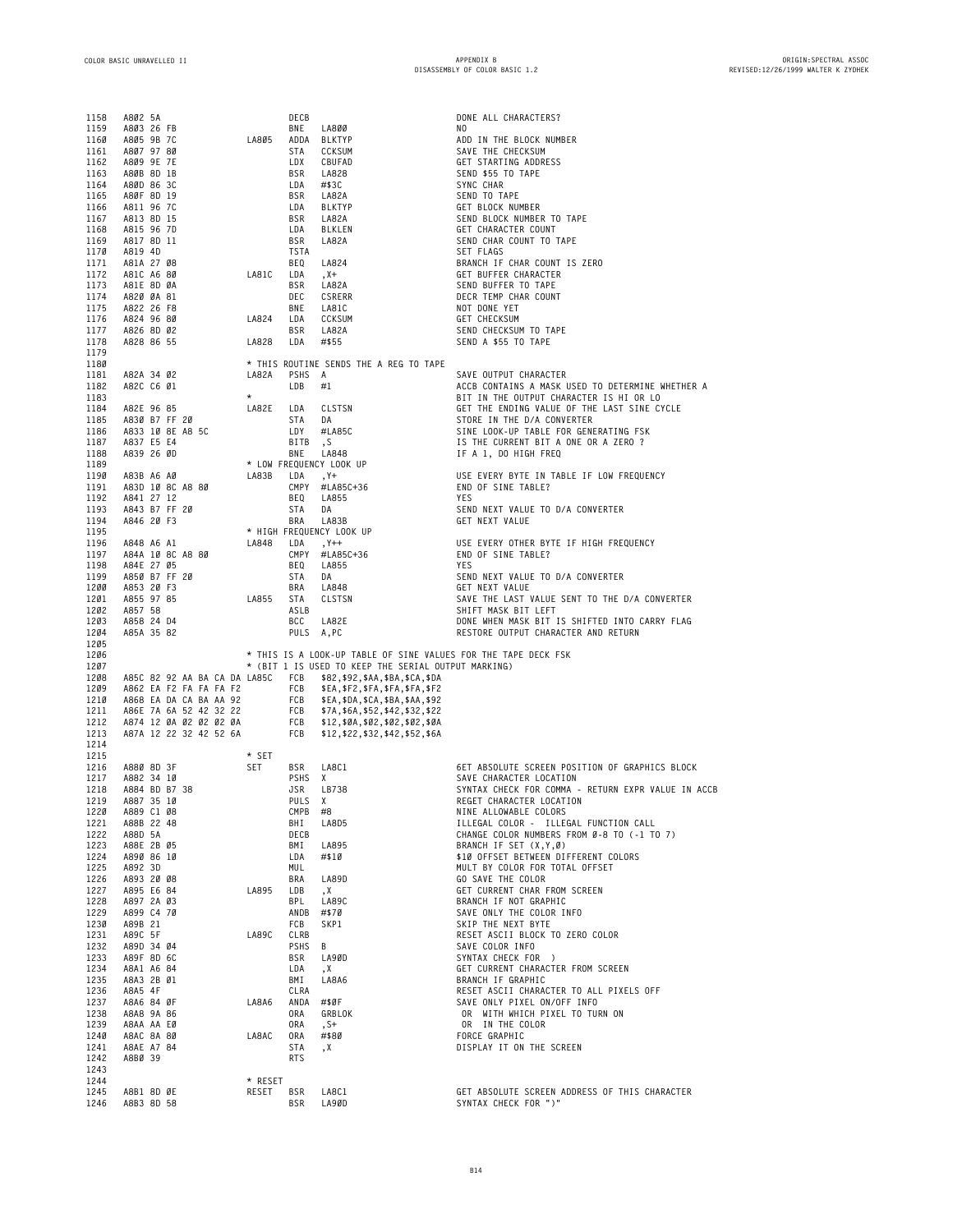| 1247 | A8B5 4F       |                | CLRA        |                                                                | * ACCA=ZERO GRAPHIC BLOCK - FOR USE IN CASE YOU RE                   |
|------|---------------|----------------|-------------|----------------------------------------------------------------|----------------------------------------------------------------------|
| 1248 |               |                |             |                                                                | * TRYING TO RESET A NON GRAPHIC BLOCK                                |
| 1249 | A8B6 E6 84    | LDB            |             | , X                                                            | GET CURRENT CHAR FROM SCREEN                                         |
| 1250 | A8B8 2A F2    | BPL            |             | LA8AC                                                          | BRANCH IF NON-GRAPHIC                                                |
| 1251 | A8BA 03 86    |                | COM         | GRBLOK                                                         | INVERT PIXEL ON/OFF MASK                                             |
| 1252 | A8BC D4 86    |                |             | ANDB GRBLOK                                                    | AND IT WITH CURRENT ON/OFF DATA                                      |
| 1253 | A8BE E7 84    |                | STB         | ,Χ                                                             | DISPLAY IT                                                           |
| 1254 | A8CØ 39       |                | <b>RTS</b>  |                                                                |                                                                      |
| 1255 |               |                |             |                                                                |                                                                      |
| 1256 |               |                |             | *** THIS ROUTINE WILL CHECK SYNTAX AND CHECK FOR LEGAL VALUES  |                                                                      |
| 1257 |               |                |             | *** OF SET, RESET & POINT HORIZONTAL AND VERTICAL PARAMETERS   |                                                                      |
| 1258 |               |                |             | *** AND RETURN THEIR ABSOLUTE SCREEN ADDRESS IN THE X REGISTER |                                                                      |
| 1259 |               |                |             | *** WHICH OF THE FOUR PIXELS OF THE GRAPHIC BLOCK SELECTED     |                                                                      |
| 1260 |               |                |             | *** IS RETURNED IN GRBLOK.                                     |                                                                      |
| 1261 | A8C1 BD B2 6A | LA8C1          | JSR         | LB26A                                                          | SYNTAX CHECK FOR "("                                                 |
| 1262 | A8C4 BD Ø1 9D | LA8C4          | JSR         | RVEC21                                                         | HOOK INTO RAM                                                        |
| 1263 | A8C7 BD B7 ØB |                | JSR         | LB7ØB                                                          | EVALUATE EXPRESSION - RETURN VALUE IN ACCB                           |
| 1264 | A8CA C1 3F    |                | CMPB #63    |                                                                | ONLY 64 HORIZONTAL GRAPHIC BLOCKS                                    |
| 1265 | A8CC 22 07    |                | BHI         | LA8D5                                                          | ILLEGAL FUNCTION CALL                                                |
| 1266 | A8CE 34 Ø4    |                | PSHS B      |                                                                | SAVE HOR COORD                                                       |
| 1267 | A8DØ BD B7 38 |                | JSR         | LB738                                                          | SYNTAX CHECK FOR COMMA AND EVALUATE EXPR                             |
|      |               |                | CMPB #31    |                                                                |                                                                      |
| 1268 | A8D3 C1 1F    |                |             |                                                                | ONLY 32 VERTICAL BLOCKS                                              |
| 1269 | A8D5 22 71    | LA8D5          | BHI         | LA948                                                          | ILLEGAL FUNCTION CALL                                                |
| 1270 | A8D7 34 04    |                | PSHS B      |                                                                | SAVE VERT COORD                                                      |
| 1271 | A8D9 54       | $\star$        | LSRB        |                                                                | DIVIDE BY TWO BECAUSE THERE ARE 2 GRAPHIC PIXELS/HOR                 |
| 1272 |               |                |             |                                                                | CHARACTER POSITION (BYTE)                                            |
| 1273 | A8DA 86 20    |                | LDA         | #32                                                            | 32 BYTES/ROW                                                         |
| 1274 | A8DC 3D       |                | MUL         |                                                                | GET ROW OFFSET OF CHAR POSITION                                      |
| 1275 | A8DD 8E 04 00 |                | LDX         | #VIDRAM                                                        | SCREEN BUFFER ADDRESS                                                |
| 1276 | A8EØ 3Ø 8B    |                | LEAX D,X    |                                                                | ADD ROW OFFSET TO SCREEN BUFFER ADDRESS                              |
| 1277 | A8E2 E6 61    |                | LDB         | 1, S                                                           | GET HOR COORD                                                        |
| 1278 | A8E4 54       |                | LSRB        |                                                                | 2 VERTICAL PIXELS/CHARACTER POSITION                                 |
| 1279 | A8E5 3A       |                | ABX         |                                                                | ADD VERTICAL OFFSET TO CHARACTER ADDRESS                             |
| 1280 | A8E6 35 06    |                | PULS A, B   |                                                                | GET VER COORD TO ACCA, HOR COORD TO ACCB                             |
| 1281 | A8E8 84 Ø1    |                | ANDA #1     |                                                                | KEEP ONLY LSB OF VER COORD                                           |
| 1282 | A8EA 56       |                | RORB        |                                                                | LSB OF HOR COORD TO CARRY FLAG                                       |
| 1283 | A8EB 49       |                | <b>ROLA</b> |                                                                | LSB OF HOR TO BIT Ø OF ACCA                                          |
| 1284 | A8EC C6 10    |                | LDB         | #\$10                                                          | MAKE A BIT MASK - TURN ON BIT 4                                      |
| 1285 | A8EE 54       | LA8EE          | LSRB        |                                                                | SHIFT IT RIGHT ONCE                                                  |
| 1286 | A8EF 4A       |                | DECA        |                                                                | SHIFTED IT ENOUGH?                                                   |
| 1287 | A8FØ 2A FC    |                | BPL         | LA8EE                                                          | NO.                                                                  |
| 1288 | A8F2 D7 86    |                | <b>STB</b>  | GRBLOK                                                         | ACCB=8 FOR UPPER LEFT PIXEL, =4 FOR UPPER RIGHT                      |
| 1289 |               | $\star$        |             |                                                                | PIXEL =2 FOR LOWER LEFT, =1 FOR LOWER RIGHT                          |
| 1290 | A8F4 39       |                | <b>RTS</b>  |                                                                |                                                                      |
| 1291 |               |                |             |                                                                |                                                                      |
| 1292 |               | * POINT        |             |                                                                |                                                                      |
| 1293 | A8F5 8D CD    | POINT          | BSR         | LA8C4                                                          | EVALUATE EXPRESSION                                                  |
|      |               |                |             |                                                                |                                                                      |
| 1294 | A8F7 C6 FF    |                | LDB         | #\$FF                                                          | INITIAL VALUE OF ON/OFF FLAG = OFF (FALSE)                           |
| 1295 | A8F9 A6 84    | LDA            |             | , X                                                            | GET CURRENT GRAPHIC CHARACTER                                        |
| 1296 | A8FB 2A ØD    |                | BPL         | LA9ØA                                                          | BRANCH IF NON-GRAPHIC (ALWAYS FALSE)                                 |
| 1297 | A8FD 94 86    |                |             | ANDA GRBLOK                                                    | AND CURR CHAR WITH THE PIXEL IN QUESTION                             |
| 1298 | A8FF 27 08    | BEQ            |             | LA909                                                          | BRANCH IF THE ELEMENT IS OFF                                         |
| 1299 | A901 E6 84    | LDB            |             | ,Χ                                                             | GET CURRENT CHARACTER                                                |
| 1300 | A903 54       |                | LSRB        |                                                                | * SHIFT RIGHT                                                        |
| 1301 | A904 54       |                | LSRB        |                                                                | * SHIFT RIGHT                                                        |
| 1302 | A905 54       |                | LSRB        |                                                                | * SHIFT RIGHT                                                        |
| 1303 | A906 54       |                | LSRB        |                                                                | * SHIFT RIGHT - NOW THE HIGH NIBBLE IS IN THE LOW NIBBLE             |
| 1304 | A907 C4 07    |                | ANDB #7     |                                                                | KEEP ONLY THE COLOR INFO                                             |
| 1305 | A909 5C       | LA909          | INCB        |                                                                | ACCB=0 FOR NO COLOR, =1 T0 8 OTHERWISE                               |
| 1306 | A90A BD A5 E8 | LA9ØA          | JSR         | LA5E8                                                          | CONVERT ACCB TO FLOATING POINT                                       |
| 1307 | A9ØD 7E B2 67 | LA9ØD<br>JMP   |             | LB267                                                          | SYNTAX CHECK FOR )                                                   |
| 1308 |               |                |             |                                                                |                                                                      |
| 1309 |               | * CLS          |             |                                                                |                                                                      |
| 1310 | A910 BD 01 A0 | CLS            | JSR         | RVEC22                                                         | HOOK INTO RAM                                                        |
| 1311 | A913 27 13    |                | BEQ         | LA928                                                          | BRANCH IF NO ARGUMENT                                                |
| 1312 | A915 BD B7 ØB |                | JSR         | LB7ØB                                                          | CALCULATE ARGUMENT, RETURN VALUE IN ACCB                             |
| 1313 | A918 C1 08    |                | CMPB #8     |                                                                | VALID ARGUMENT?                                                      |
| 1314 | A91A 22 1B    |                | BHI         | LA937                                                          | IF ARGUMENT >8, GO PRINT MICROSOFT                                   |
| 1315 | A91C 5D       |                | TSTB        |                                                                | SET FLAGS                                                            |
| 1316 | A91D 27 06    |                | BEQ         | LA925                                                          | COLOR Ø                                                              |
| 1317 | A91F 5A       |                | DECB        |                                                                | ACCB NOW CONTAINS Ø-7                                                |
| 1318 | A920 86 10    |                | LDA         | #\$10                                                          | EACH GRAPHIC BLOCK SEPARATED BY \$10 FROM ONE ANOTHER                |
| 1319 | A922 3D       |                | MUL         |                                                                | ACCB CONTAINS ONE OF 8 OFFSETS                                       |
| 1320 | A923 CA ØF    |                | ORB         | #\$ØF                                                          |                                                                      |
| 1321 | A925 CA 80    | LA925          | ORB         | #\$80                                                          | BITS Ø-3 SET FOR SOLID COLOR GRAPHIC BLOCK<br>BIT 7 SET FOR GRAPHICS |
| 1322 | A927 8C       | FCB            |             | SKP2                                                           | SKIP TWO BYTES                                                       |
|      |               |                |             |                                                                |                                                                      |
| 1323 |               |                |             |                                                                |                                                                      |
| 1324 |               | * CLEAR SCREEN |             |                                                                |                                                                      |
| 1325 | A928 C6 60    | LA928 LDB      |             | #\$60                                                          | <b>BLANK</b>                                                         |
| 1326 | A92A 8E 04 00 |                | LDX         | #VIDRAM                                                        | GET ADDR OF START OF SCREEN BUFFER                                   |
| 1327 | A92D 9F 88    | LA92D STX      |             | CURPOS                                                         | SAVE IT IN CURPOS                                                    |
| 1328 | A92F E7 80    | LA92F STB      |             | $, X +$                                                        | FILL SCREEN WITH CONTENTS OF ACCB                                    |
| 1329 | A931 8C 05 FF |                |             | CMPX #VIDRAM+511                                               | END OF SCREEN?                                                       |
| 1330 | A934 23 F9    |                | <b>BLS</b>  | LA92F                                                          | NO.                                                                  |
| 1331 | A936 39       |                | <b>RTS</b>  |                                                                |                                                                      |
| 1332 | A937 8D EF    | LA937          | BSR         | LA928                                                          | CLEAR SCREEN                                                         |
| 1333 | A939 8E A1 65 |                | LDX         | #LA166-1                                                       | $\star$                                                              |
| 1334 | A93C 7E B9 9C |                | JMP         | LB99C                                                          | * PRINT MICROSOFT                                                    |
| 1335 |               |                |             |                                                                |                                                                      |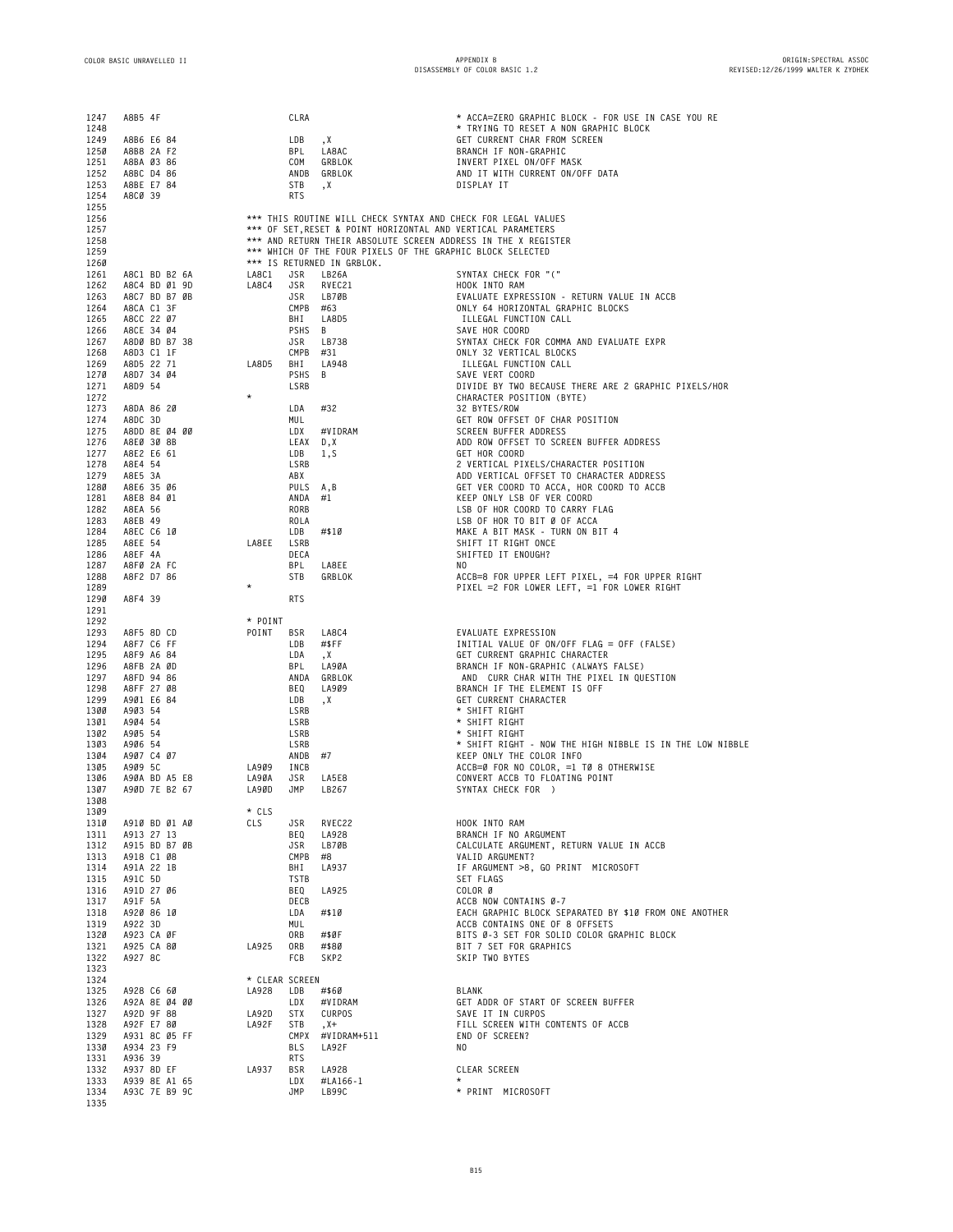| 1336         | A93F BD B2 6D                  | LA93F         | JSR               | LB26D                                                           | SYNTAX CHECK FOR A COMMA                                                                                |
|--------------|--------------------------------|---------------|-------------------|-----------------------------------------------------------------|---------------------------------------------------------------------------------------------------------|
| 1337         | A942 BD B7 ØB                  | LA942         | JSR               | LB7ØB                                                           | EVALUATE EXPRESSION, RETURN VALUE IN ACCB                                                               |
| 1338<br>1339 | A945 5D<br>A946 26 3C          |               | TSTB<br>BNE       | LA984                                                           | SET FLAGS<br>RETURN IF NON ZERO                                                                         |
| 1340         | A948 7E B4 4A                  | LA948         | JMP               | LB44A                                                           | ILLEGAL FUNCTION CALL IF ZERO                                                                           |
| 1341         |                                |               |                   |                                                                 |                                                                                                         |
| 1342         |                                | * SOUND       |                   |                                                                 |                                                                                                         |
| 1343<br>1344 | A94B 8D F5<br>A94D D7 8C       | SOUND         | BSR<br>STB        | LA942<br>SNDTON                                                 | EVALUATE EXPRESSION (FREQUENCY)<br>SAVE IT                                                              |
| 1345         | A94F 8D EE                     |               | <b>BSR</b>        | LA93F                                                           | EVALUATE EXPRESSION (SOUND LENGTH)                                                                      |
| 1346         | A951 86 04                     |               | LDA               | #4                                                              | CONSTANT FACTOR                                                                                         |
| 1347         | A953 3D                        |               | MUL               |                                                                 | EXPAND LENGTH EXPRESSION                                                                                |
| 1348<br>1349 | A954 DD 8D<br>A956 B6 FF 03    |               | STD<br>LDA        | SNDDUR<br>PIAØ+3                                                | SAVE LENGTH OF SOUND<br>GET CONTROL REGISTER OF PIAØ, PORT B                                            |
| 1350         | A959 8A Ø1                     |               | ORA               | #1                                                              | $\star$                                                                                                 |
| 1351         | A95B B7 FF 03                  |               | STA               | PIAØ+3<br>ARYDIS<br>LA9A2                                       | * ENABLE 60 HZ INTERRUPT (PIA0 IRQ)                                                                     |
| 1352<br>1353 | A95E ØF Ø8<br>A960 8D 40       |               | CLR<br>BSR        | LA9A2                                                           | CLEAR THE ARRAY DISABLE FLAG - FOR NO APPARENT REASON<br>CONNECT D/A SOUND INPUT TO OUTPUT OF SOUND MUX |
| 1354         | A962 8D 12                     |               | BSR               | LA976                                                           | TURN ON AUDIO - ENABLE SOUND MUX                                                                        |
| 1355         | A964 8D 1F                     | LA964         | BSR               | LA985                                                           | STORE 2.5 VOLTS TO D/A AND WAIT                                                                         |
| 1356         | A966 86 FE                     |               | LDA               | #\$FE                                                           | DATA TO MAKE D/A OUT = 5 VOLTS                                                                          |
| 1357<br>1358 | A968 8D 1D<br>A96A 8D 19       |               | BSR<br>BSR        | LA987<br><b>LA985</b>                                           | STORE IT TO D/A AND WAIT<br>STORE 2.5 VOLTS TO D/A AND WAIT                                             |
| 1359         | A96C 86 02                     |               | LDA               | #2                                                              | DATA TO MAKE D/A OUT = $\emptyset$ VOLTS                                                                |
| 1360         | A96E 8D 17                     |               | BSR               | LA987                                                           | STORE IT TO D/A AND WAIT                                                                                |
| 1361         | A970 9E 8D                     | $\star$       | LDX               | SNDDUR                                                          | * IS SNDDUR = 0? - THE IRQ INTERRUPT SERVICING                                                          |
| 1362<br>1363 | A972 26 FØ                     |               | BNE               | LA964                                                           | * ROUTINE WILL DECREMENT SNDDUR<br>NOT DONE YET                                                         |
| 1364         |                                |               |                   |                                                                 |                                                                                                         |
| 1365         |                                |               |                   | * THESE ROUTINES WILL ENABLE/DISABLE THE ANALOG MUX             |                                                                                                         |
| 1366         | A974 4F<br>A975 8C             | LA974         | CLRA<br>FCB       | SKP2                                                            | BIT 3 OF ACCA = $\emptyset$ , DISABLE ANALOG MUX<br>SKIP TWO BYTES                                      |
| 1367<br>1368 | A976 86 08                     | LA976         | LDA               | #8                                                              | BIT 3 OF ACCA = 1, ENABLE ANALOG MUX                                                                    |
| 1369         | A978 A7 E2                     |               | STA               | , - S                                                           | SAVE ACCA ON STACK                                                                                      |
| 1370         | A97A B6 FF 23                  |               | LDA               | $PIA1+3$                                                        | GET CONTROL REGISTER OF PIA1, PORT B                                                                    |
| 1371<br>1372 | A97D 84 F7<br>A97F AA EØ       |               | ORA               | ANDA #\$F7<br>, S+                                              | RESET BIT 3<br>OR IN BIT 3 OF ACCA (SAVED ON STACK)                                                     |
| 1373         | A981 B7 FF 23                  |               | STA               | PIA1+3                                                          | SET/RESET CB2 OF U4                                                                                     |
| 1374         | A984 39                        | LA984         | RTS               |                                                                 |                                                                                                         |
| 1375         | A985 86 7E                     | LA985         | LDA               | #\$7E                                                           | DATA VALUE TO MAKE D/A OUTPUT = 2.5 VOLTS                                                               |
| 1376<br>1377 | A987 B7 FF 20<br>A98A 96 8C    | LA987         | STA<br>LDA        | DA<br>SNDTON                                                    | STORE IT IN D/A<br>GET FREQUENCY                                                                        |
| 1378         | A98C 4C                        | LA98C         | INCA              |                                                                 | INCREMENT IT                                                                                            |
| 1379         | A98D 26 FD                     |               | BNE               | LA98C                                                           | LOOP UNTIL DONE                                                                                         |
| 1380<br>1381 | A98F 39                        |               | <b>RTS</b>        |                                                                 |                                                                                                         |
| 1382         |                                | * AUDIO       |                   |                                                                 |                                                                                                         |
| 1383         | A990 1F 89                     | AUDIO TFR     |                   | A, B                                                            | SAVE ON/OFF TOKEN IN ACCB                                                                               |
| 1384         | A992 9D 9F                     |               | JSR               | <b>GETNCH</b>                                                   | MOVE BASIC POINTER TO NEXT CHARACTER                                                                    |
| 1385<br>1386 | A994 C1 AA<br>A996 27 DC       |               | BEQ               | CMPB #\$AA<br>LA974                                             | OFF TOKEN?<br>YES - TURN OFF ANALOG MUX                                                                 |
| 1387         | A998 CØ 88                     |               |                   | SUBB #\$88                                                      | ON TOKEN                                                                                                |
| 1388         | A99A BD A5 C9                  |               | JSR               | LA5C9                                                           | SYNTAX ERROR IF NOT OFF OR ON                                                                           |
| 1389<br>1390 | A99D 5C                        |               | INCB<br>BSR       |                                                                 | $NOW$ ACCB = 1<br>ROUTE CASSETTE TO SOUND MULTIPLEXER                                                   |
| 1391         | A99E 8D 02<br>A9AØ 20 D4       |               | BRA               | LA9A2<br>LA976                                                  | ENABLE SOUND MULTIPLEXER                                                                                |
| 1392         |                                |               |                   |                                                                 |                                                                                                         |
| 1393         |                                |               |                   | * THIS ROUTINE WILL TRANSFER BIT Ø OF ACCB TO SEL 1 OF          |                                                                                                         |
| 1394<br>1395 | A9A2 CE FF Ø1                  | LA9A2         | LDU               | * THE ANALOG MULTIPLEXER AND BIT 1 OF ACCB TO SEL 2.<br>#PIAØ+1 | POINT U TO PIAØ CONTROL REG                                                                             |
| 1396         | A9A5 8D 00                     |               | <b>BSR</b>        | LA9A7                                                           | PROGRAM 1ST CONTROL REGISTER                                                                            |
| 1397         | A9A7 A6 C4                     | LA9A7         | LDA               | $, \mathsf{U}$                                                  | GET PIA CONTROL REGISTER                                                                                |
| 1398         | A9A9 84 F7                     |               | ANDA              | #\$F7                                                           | RESET CA2 (CB2) OUTPUT BIT                                                                              |
| 1399<br>1400 | A9AB 57<br>A9AC 24 02          |               | ASRB<br>BCC       | LA9BØ                                                           | SHIFT ACCB BIT Ø TO CARRY FLAG<br>BRANCH IF CARRY = $ZERO$                                              |
| 1401         | A9AE 8A 08                     |               | 0RA               | #\$08                                                           | FORCE BIT 3=1; SET CA2(CB2)                                                                             |
| 1402         | A9BØ A7 C1                     | LA9BØ         | STA               | $, U++$                                                         | PUT IT BACK IN THE PIA CONTROL REGISTER                                                                 |
| 1403<br>1404 | A9B2 39                        |               | <b>RTS</b>        |                                                                 |                                                                                                         |
| 1405         |                                | * IRO SERVICE |                   |                                                                 |                                                                                                         |
| 1406         | A9B3 B6 FF 03                  | BIRQSV LDA    |                   | PIAØ+3                                                          | CHECK FOR 60HZ INTERRUPT                                                                                |
| 1407         | A9B6 2A ØD                     |               | BPL               | LA9C5                                                           | RETURN IF 63.5 MICROSECOND INTERRUPT                                                                    |
| 1408<br>1409 | A9B8 B6 FF 02<br>A9BB BE 00 8D |               | LDA<br>LDX        | $PIAØ+2$<br>>SNDDUR                                             | RESET PIAØ, PORT B INTERRUPT FLAG<br>GET INTERRUPT TIMER (SOUND COMMAND)                                |
| 1410         | A9BE 27 05                     |               | BEQ               | LA9C5                                                           | RETURN IF TIMER = $\varnothing$                                                                         |
| 1411         | A9CØ 3Ø 1F                     |               |                   | $LEAX -1, X$                                                    | DECREMENT TIMER IF NOT = Ø                                                                              |
| 1412         | A9C2 BF 00 8D                  | LA9C5         | <b>STX</b><br>RTI | >SNDDUR                                                         | SAVE NEW TIMER VALUE                                                                                    |
| 1413<br>1414 | A9C5 3B                        |               |                   |                                                                 | RETURN FROM INTERRUPT                                                                                   |
| 1415         |                                | * JOYSTK      |                   |                                                                 |                                                                                                         |
| 1416         | A9C6 BD B7 ØE                  | JOYSTK JSR    |                   | LB7ØE                                                           | EVALUATE JOYSTICK ARGUMENT                                                                              |
| 1417<br>1418 | A9C9 C1 03<br>A9CB 10 22 0A 7B |               | CMPB<br>LBHI      | #3<br>LB44A                                                     | TWO JOYSTICKS MAXIMUM (HOR & VER FOR EACH)<br>ILLEGAL FUNCTION CALL IF >3                               |
| 1419         | A9CF 5D                        |               | TSTB              |                                                                 | SET FLAGS                                                                                               |
| 1420         | A9DØ 26 Ø2                     |               | BNE               | LA9D4                                                           | GET NEW DATA ONLY IF JOYSTK(Ø)                                                                          |
| 1421         | A9D2 8D ØA                     |               | BSR               | GETJOY                                                          | GET NEW DATA FOR ALL JOYSTICKS                                                                          |
| 1422<br>1423 | A9D4 8E 01 5A<br>A9D7 D6 53    | LA9D4         | LDX<br>LDB        | #POTVAL<br>FPAØ+3                                               | POINT X TO JOYSTICK DATA BUFFER<br>WHICH JOYSTICK DID YOU WANT?                                         |
| 1424         | A9D9 E6 85                     |               | LDB               | B,X                                                             | PUT ITS DATA INTO ACCB                                                                                  |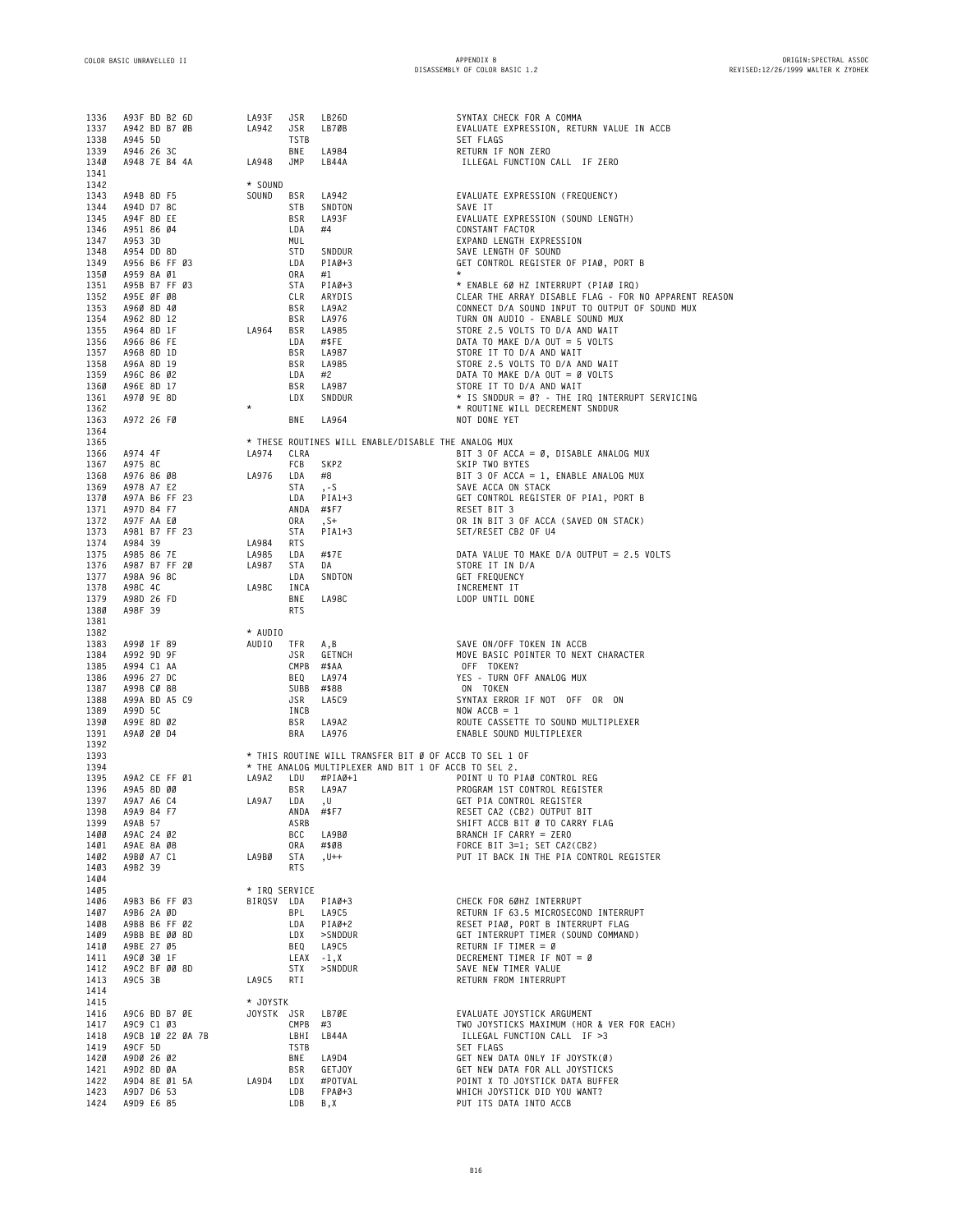| 1425         | A9DB 7E B4 F3               | JMP                                              | LB4F3                                                       | CONVERT ACCB INTO FLOATING POINT NUMBER                                                                                                                   |
|--------------|-----------------------------|--------------------------------------------------|-------------------------------------------------------------|-----------------------------------------------------------------------------------------------------------------------------------------------------------|
| 1426         |                             |                                                  |                                                             |                                                                                                                                                           |
| 1427<br>1428 |                             | JOYSTK DATA AT:<br>$^\star$<br>$^\ast$<br>\$15A  | \$15B<br>\$15C                                              | \$15D                                                                                                                                                     |
| 1429         |                             | $^\star$<br>LEFT                                 | LEFT<br>RIGHT                                               | RIGHT                                                                                                                                                     |
| 1430         |                             | $^{\star}$<br>VERT                               | HORIZ<br>VERT                                               | HORIZ                                                                                                                                                     |
| 1431         |                             |                                                  |                                                             |                                                                                                                                                           |
| 1432<br>1433 | A9DE 8D 94                  | GETJOY BSR                                       | ** THIS IS A 6 BIT SOFTWARE A/D CONVERSION ROUTINE<br>LA974 | TURN OFF AUDIO                                                                                                                                            |
| 1434         | A9EØ 8E Ø1 5E               | LDX                                              | #POTVAL+4                                                   | POINT X TO JOYSTICK DATA BUFFER                                                                                                                           |
| 1435         | A9E3 C6 03                  | LDB                                              | #3                                                          | GET FOUR SETS OF DATA (4 JOYSTICKS)                                                                                                                       |
| 1436         | A9E5 86 ØA                  | LA9E5<br>LDA                                     | #10                                                         | 10 TRIES TO GET STABLE READING                                                                                                                            |
| 1437         | A9E7 ED E3                  | <b>STD</b>                                       | $, -S$                                                      | STORE JOYSTICK NUMBER AND TRY NUMBER ON THE STACK                                                                                                         |
| 1438<br>1439 | A9E9 8D B7<br>A9EB CC 40 80 | BSR<br>LA9EB<br>LDD                              | LA9A2<br>#\$4080                                            | SET THE SELECT INPUTS ON ANALOG MULTIPLEXER<br>ACCA IS A SHIFT COUNTER OF HOW MANY BITS TO CONVERT                                                        |
| 1440         |                             |                                                  |                                                             | AND WILL BE \$40 (6 BITS) FOR THE COLOR                                                                                                                   |
| 1441         |                             | $^\star$                                         |                                                             | COMPUTER. ACCB CONTAINS A VALUE EQUAL TO 1/2                                                                                                              |
| 1442         |                             | $\star$                                          |                                                             | THE CURRENT TRIAL DIFFERENCE. INITIALLY =\$80 (2.5 VOLTS).                                                                                                |
| 1443<br>1444 | A9EE A7 E2<br>A9FØ CA Ø2    | LA9EE<br>STA<br>ORB                              | , - S<br>#2                                                 | TEMP STORE SHIFT COUNTER ON STACK<br>KEEP RS 232 SERIAL OUT MARKING                                                                                       |
| 1445         | A9F2 F7 FF 20               | STB                                              | DA                                                          | STORE IN D/A CONVERTER                                                                                                                                    |
| 1446         | A9F5 C8 02                  | EORB<br>#2                                       |                                                             | PUT R5232 OUTPUT BIT BACK TO ZERO                                                                                                                         |
| 1447         | A9F7 B6 FF 00               | LDA                                              | PIAØ                                                        | HIGH BIT IS FROM COMPARATOR                                                                                                                               |
| 1448<br>1449 | A9FA 2B 03<br>A9FC EØ E4    | BMI<br>SUBB                                      | LA9FF<br>, S                                                | BRANCH IF COMPARATOR OUTPUT IS HIGH<br>SUBTRACT 1/2 THE CURRENT TRIAL DIFFERENCE                                                                          |
| 1450         | A9FE 8C                     | FCB                                              | SKP2                                                        | SKIP NEXT TWO BYTES                                                                                                                                       |
| 1451         | A9FF EB E4                  | LA9FF<br>ADDB                                    | , S                                                         | ADD 1/2 OF THE CURRENT TRIAL DIFFERENCE                                                                                                                   |
| 1452         | AAØ1 A6 EØ<br>AAØ3 44       | LDA<br>LSRA                                      | , S+                                                        | PULL SHIFT COUNTER OFF THE STACK<br>SHIFT IT RIGHT ONCE                                                                                                   |
| 1453<br>1454 | AAØ4 81 01                  | CMPA<br>#1                                       |                                                             | HAVE ALL THE SHIFTS BEEN DONE?                                                                                                                            |
| 1455         | AAØ6 26 E6                  | BNE                                              | LA9EE                                                       | NO.                                                                                                                                                       |
| 1456         | AAØ8 54                     | LSRB                                             |                                                             | YES - THE DATA IS IN THE TOP 6 BYTES OF ACCB                                                                                                              |
| 1457         | AAØ9 54                     | LSRB                                             |                                                             | PUT IT INTO THE BOTTOM SIX                                                                                                                                |
| 1458<br>1459 | AAØA E1 1F<br>AAØC 27 04    | CMPB<br>BEQ                                      | $-1, X$<br>LAA12                                            | IS THIS VALUE EQUAL TO THE LAST TRY?<br>YES - GO SAVE THE VALUE                                                                                           |
| 1460         | AAØE 6A E4                  | DEC                                              | , S                                                         | NO-DECREMENT TRIES COUNTER                                                                                                                                |
| 1461         | AA10 26 D9                  | BNE                                              | LA9EB                                                       | BRANCH IF YOU HAVEN T TRIED 10 TIMES                                                                                                                      |
| 1462<br>1463 |                             | $^\star$<br>$^\star$                             |                                                             | IF YOU FALL THROUGH HERE YOU HAVE TRIED TO GET THE SAME READING                                                                                           |
| 1464         |                             |                                                  |                                                             | 10 TIMES AND NEVER GOTTEN A MATCH. AS A RESULT YOU JUST FALL<br>THROUGH AND USE THE LAST VALUE READ IN.                                                   |
| 1465         | AA12 E7 82                  | STB<br>LAA12                                     | , - X                                                       | SAVE THE DIGITIZED VALUE                                                                                                                                  |
| 1466         | AA14 EC E1                  | LDD                                              | , $\mathsf{S}++$                                            | GET THE NUMBER OF THE JOYSTICK JUST DONE                                                                                                                  |
| 1467<br>1468 | AA16 5A                     | DECB<br>BPL                                      | LA9E5                                                       | DECR JOYSTK NUMBER                                                                                                                                        |
| 1469         | AA17 2A CC<br>AA19 39       | <b>RTS</b>                                       |                                                             | BRANCH IF THE LAST ONE DONE WASN T NUMBER Ø                                                                                                               |
| 1470         |                             |                                                  |                                                             |                                                                                                                                                           |
| 1471         |                             |                                                  | * SET CARRY IF NUMERIC - RETURN WITH                        |                                                                                                                                                           |
| 1472<br>1473 |                             |                                                  | $\star$ ZERO FLAG SET IF ACCA = Ø OR 3A(:) - END            |                                                                                                                                                           |
| 1474         | AA1A 81 3A                  | * OF BASIC LINE OR SUB LINE<br>BROMHK CMPA #'9+1 |                                                             | IS THIS CHARACTER >=(ASCII 9)+1?                                                                                                                          |
| 1475         | AA1C 24 ØA                  | BHS                                              | LAA28                                                       | BRANCH IF $> 9$ ; Z SET IF = COLON                                                                                                                        |
| 1476         | AA1E 81 20                  | CMPA #SPACE                                      |                                                             | SPACE?                                                                                                                                                    |
| 1477<br>1478 | AA20 26 02<br>AA22 ØE 9F    | BNE<br>JMP                                       | LAA24<br>GETNCH                                             | NO - SET CARRY IF NUMERIC<br>IF SPACE, GET NECT CHAR (IGNORE SPACES)                                                                                      |
| 1479         | AA24 80 30                  | LAA24<br>SUBA #'Ø                                |                                                             | * SET CARRY IF                                                                                                                                            |
| 1480         | AA26 80 D0                  | SUBA $#$ -'Ø                                     |                                                             | * CHARACTER > ASCII Ø                                                                                                                                     |
| 1481         | AA28 39                     | LAA28<br><b>RTS</b>                              |                                                             |                                                                                                                                                           |
| 1482<br>1483 |                             |                                                  | * DISPATCH TABLE FOR SECONDARY FUNCTIONS                    |                                                                                                                                                           |
| 1484         |                             | * TOKENS ARE PRECEEDED BY \$FF                   |                                                             | TOKEN #                                                                                                                                                   |
| 1485         | AA29 BC 7A                  | LAA29<br>FDB                                     | SGN                                                         | 80<br>SGN                                                                                                                                                 |
| 1486         | AA2B BC EE                  | FDB<br>INT                                       |                                                             | INT<br>81                                                                                                                                                 |
| 1487<br>1488 | AA2D BC 93<br>AA2F 01 12    | FDB<br>FDB                                       | ABS<br>\$0112                                               | 82<br>ABS<br>USR<br>83                                                                                                                                    |
| 1489         | AA31 BF 1F                  | FDB                                              | RND                                                         | 84<br>RND                                                                                                                                                 |
| 1490         | AA33 BF 78                  | FDB                                              | SIN                                                         | 85<br>SIN                                                                                                                                                 |
| 1491         | AA35 B7 50                  | FDB                                              | PEEK                                                        | PEEK<br>86                                                                                                                                                |
| 1492<br>1493 | AA37 B6 81<br>AA39 B4 FD    | FDB<br>FDB                                       | LEN<br>STR                                                  | LEN<br>87<br>STR\$<br>88                                                                                                                                  |
| 1494         | AA3B B7 16                  | FDB                                              | VAL                                                         | 89<br>VAL                                                                                                                                                 |
| 1495         | AA3D B6 AØ                  | FDB                                              | ASC                                                         | ASC<br>8A                                                                                                                                                 |
| 1496         | AA3F B6 8C                  | FDB                                              | CHR                                                         | CHR\$<br>8B                                                                                                                                               |
| 1497<br>1498 | AA41 A5 CE<br>AA43 A9 C6    | FDB<br>FDB                                       | EOF<br><b>JOYSTK</b>                                        | EOF<br>8C<br><b>JOYSTK</b><br>8D                                                                                                                          |
| 1499         | AA45 B6 AB                  | FDB                                              | LEFT                                                        | 8E<br>LEFT\$                                                                                                                                              |
| 1500         | AA47 B6 C8                  | FDB                                              | RIGHT                                                       | RIGHT\$<br>8F                                                                                                                                             |
| 1501         | AA49 B6 CF                  | FDB                                              | MID                                                         | 90<br>MID\$                                                                                                                                               |
| 1502<br>1503 | AA4B A8 F5<br>AA4D A5 64    | FDB<br>FDB                                       | POINT<br>INKEY                                              | POINT<br>91<br>INKEY\$<br>92                                                                                                                              |
| 1504         | AA4F B4 EE                  | FDB                                              | MEM                                                         | 93<br>MEM                                                                                                                                                 |
| 1505         |                             |                                                  |                                                             |                                                                                                                                                           |
| 1506         |                             |                                                  |                                                             | * THIS TABLE CONTAINS PRECEDENCES AND DISPATCH ADDRESSES FOR ARITHMETIC                                                                                   |
| 1507<br>1508 |                             |                                                  |                                                             | * AND LOGICAL OPERATORS - THE NEGATION OPERATORS DO NOT ACT ON TWO OPERANDS<br>* SØ THEY ARE NOT LISTED IN THIS TABLE. THEY ARE TREATED SEPARATELY IN THE |
| 1509         |                             |                                                  | * EXPRESSION EVALUATION ROUTINE. THEY ARE:                  |                                                                                                                                                           |
| 1510         |                             |                                                  |                                                             | * UNARY NEGATION (-), PRECEDENCE &7D AND LOGICAL NEGATION (NOT), PRECEDENCE \$5A                                                                          |
| 1511         |                             |                                                  |                                                             | $*$ THE RELATIONAL OPERATORS $<$ > = ARE ALSO NOT LISTED, PRECEDENCE \$64.                                                                                |
| 1512<br>1513 |                             | $^\ast$                                          |                                                             | * A PRECEDENCE VALUE OF ZERO INDICATES END OF EXPRESSION OR PARENTHESES                                                                                   |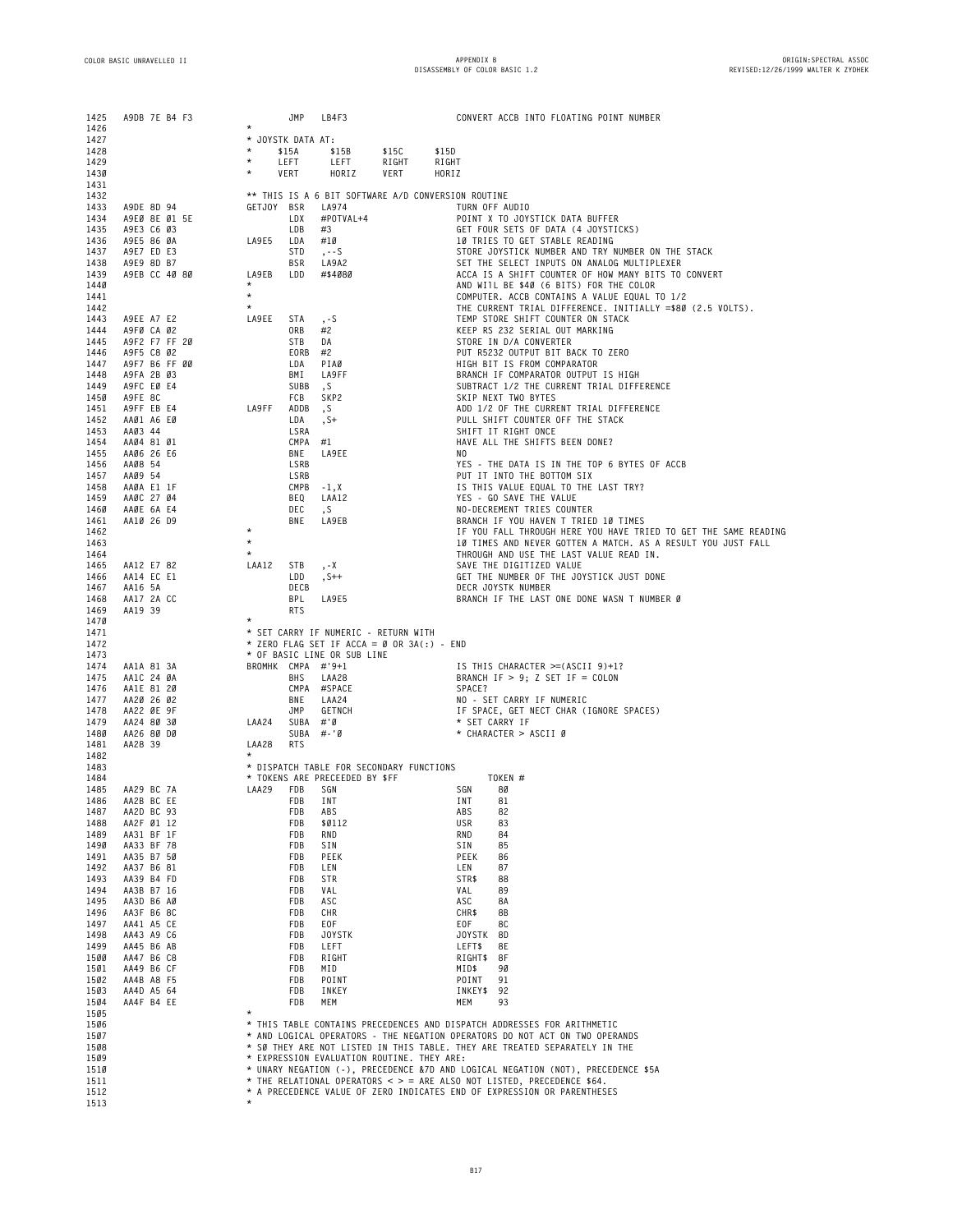**AA51 79 LAA51 FCB \$79**

|              |                                   |  |  |  |                            |            | 1515 AAS2 B9 CF FOR 18926<br>1516 AAS4 79<br>1516 AAS4 79<br>1518 AAS5 78<br>1518 AAS5 78<br>1528 AASA 78<br>1522 AAS4 78<br>1522 AAS4 78<br>1522 AAS4 82 DH<br>1522 AAS4 82 DH<br>1522 AAS4 82 DH<br>1522 AAS4 82 DH<br>1522 AAS4 82 DH<br>1522 AAS4 82 DH<br>1522 AAS4 |                 |  |
|--------------|-----------------------------------|--|--|--|----------------------------|------------|--------------------------------------------------------------------------------------------------------------------------------------------------------------------------------------------------------------------------------------------------------------------------|-----------------|--|
|              |                                   |  |  |  |                            |            |                                                                                                                                                                                                                                                                          |                 |  |
|              |                                   |  |  |  |                            |            |                                                                                                                                                                                                                                                                          |                 |  |
|              |                                   |  |  |  |                            |            |                                                                                                                                                                                                                                                                          |                 |  |
|              |                                   |  |  |  |                            |            |                                                                                                                                                                                                                                                                          |                 |  |
|              |                                   |  |  |  |                            |            |                                                                                                                                                                                                                                                                          |                 |  |
|              |                                   |  |  |  |                            |            |                                                                                                                                                                                                                                                                          | EXPONENTIATION  |  |
|              |                                   |  |  |  |                            |            |                                                                                                                                                                                                                                                                          |                 |  |
|              |                                   |  |  |  |                            |            |                                                                                                                                                                                                                                                                          |                 |  |
|              |                                   |  |  |  |                            |            |                                                                                                                                                                                                                                                                          |                 |  |
|              |                                   |  |  |  |                            |            |                                                                                                                                                                                                                                                                          |                 |  |
|              |                                   |  |  |  |                            |            |                                                                                                                                                                                                                                                                          |                 |  |
|              |                                   |  |  |  |                            |            |                                                                                                                                                                                                                                                                          |                 |  |
|              |                                   |  |  |  |                            |            |                                                                                                                                                                                                                                                                          |                 |  |
|              |                                   |  |  |  |                            |            |                                                                                                                                                                                                                                                                          |                 |  |
|              |                                   |  |  |  |                            |            |                                                                                                                                                                                                                                                                          |                 |  |
|              |                                   |  |  |  |                            |            |                                                                                                                                                                                                                                                                          |                 |  |
|              |                                   |  |  |  |                            |            |                                                                                                                                                                                                                                                                          |                 |  |
|              |                                   |  |  |  |                            |            |                                                                                                                                                                                                                                                                          |                 |  |
|              |                                   |  |  |  |                            |            |                                                                                                                                                                                                                                                                          |                 |  |
|              |                                   |  |  |  |                            |            |                                                                                                                                                                                                                                                                          |                 |  |
|              |                                   |  |  |  |                            |            |                                                                                                                                                                                                                                                                          |                 |  |
|              |                                   |  |  |  |                            |            |                                                                                                                                                                                                                                                                          |                 |  |
|              |                                   |  |  |  |                            |            |                                                                                                                                                                                                                                                                          |                 |  |
|              |                                   |  |  |  |                            |            |                                                                                                                                                                                                                                                                          |                 |  |
|              |                                   |  |  |  |                            |            |                                                                                                                                                                                                                                                                          |                 |  |
|              |                                   |  |  |  |                            |            |                                                                                                                                                                                                                                                                          |                 |  |
|              |                                   |  |  |  |                            |            |                                                                                                                                                                                                                                                                          |                 |  |
|              |                                   |  |  |  |                            |            |                                                                                                                                                                                                                                                                          |                 |  |
|              |                                   |  |  |  |                            |            |                                                                                                                                                                                                                                                                          |                 |  |
|              |                                   |  |  |  |                            |            |                                                                                                                                                                                                                                                                          |                 |  |
|              |                                   |  |  |  |                            |            |                                                                                                                                                                                                                                                                          |                 |  |
|              |                                   |  |  |  |                            |            |                                                                                                                                                                                                                                                                          |                 |  |
|              |                                   |  |  |  |                            |            |                                                                                                                                                                                                                                                                          |                 |  |
|              |                                   |  |  |  |                            |            | 1949 AA39 62 56 CE RETUR , \$80 F N<br>1944 AA39 62 45 53 54 4F 52<br>1644 AA39 62 45 53 54 4F 52<br>1648 AA40 C5 45 54 56 52 CE RETUR , \$80 F 12<br>1958 AAA3 53 54 4F 90<br>1958 AAA3 56 4F 90 FC C 'DON', \$80 F PC<br>1958 AAA3 56 4F 4 8 CS F                      |                 |  |
|              |                                   |  |  |  |                            |            |                                                                                                                                                                                                                                                                          |                 |  |
|              |                                   |  |  |  |                            |            |                                                                                                                                                                                                                                                                          |                 |  |
|              |                                   |  |  |  |                            |            |                                                                                                                                                                                                                                                                          |                 |  |
|              |                                   |  |  |  |                            |            |                                                                                                                                                                                                                                                                          |                 |  |
|              |                                   |  |  |  |                            |            |                                                                                                                                                                                                                                                                          |                 |  |
|              |                                   |  |  |  |                            |            |                                                                                                                                                                                                                                                                          |                 |  |
|              |                                   |  |  |  |                            |            |                                                                                                                                                                                                                                                                          |                 |  |
|              |                                   |  |  |  |                            |            |                                                                                                                                                                                                                                                                          |                 |  |
|              |                                   |  |  |  |                            |            |                                                                                                                                                                                                                                                                          |                 |  |
|              |                                   |  |  |  |                            |            |                                                                                                                                                                                                                                                                          |                 |  |
|              |                                   |  |  |  |                            |            |                                                                                                                                                                                                                                                                          |                 |  |
|              |                                   |  |  |  |                            |            |                                                                                                                                                                                                                                                                          |                 |  |
|              |                                   |  |  |  |                            |            |                                                                                                                                                                                                                                                                          |                 |  |
|              |                                   |  |  |  |                            |            |                                                                                                                                                                                                                                                                          |                 |  |
|              |                                   |  |  |  |                            |            |                                                                                                                                                                                                                                                                          |                 |  |
|              |                                   |  |  |  |                            |            |                                                                                                                                                                                                                                                                          |                 |  |
|              |                                   |  |  |  |                            |            |                                                                                                                                                                                                                                                                          |                 |  |
|              |                                   |  |  |  |                            |            |                                                                                                                                                                                                                                                                          |                 |  |
|              |                                   |  |  |  |                            |            |                                                                                                                                                                                                                                                                          |                 |  |
|              |                                   |  |  |  |                            |            |                                                                                                                                                                                                                                                                          |                 |  |
|              |                                   |  |  |  |                            |            |                                                                                                                                                                                                                                                                          |                 |  |
|              |                                   |  |  |  |                            |            |                                                                                                                                                                                                                                                                          |                 |  |
| 1577 ABØF AA |                                   |  |  |  | <b>ECB</b>                 |            | $'*' + $80$<br>$'/' + $80$                                                                                                                                                                                                                                               | AD              |  |
| 1578<br>1579 | AB10 AF<br>AB11 DE                |  |  |  |                            | FCB<br>FCB | $'$ ^' + \$80                                                                                                                                                                                                                                                            | AE<br>AF        |  |
| 1580         | AB12 41 4E C4                     |  |  |  |                            | FCC        | 'AN',\$80+'D'                                                                                                                                                                                                                                                            | ВØ              |  |
| 1581         | AB15 4F D2                        |  |  |  |                            | FCC        | $'0',$ \$80+'R'                                                                                                                                                                                                                                                          | B1              |  |
| 1582         | AB17 BE                           |  |  |  |                            | FCB        | $'$ >' + \$80                                                                                                                                                                                                                                                            | B <sub>2</sub>  |  |
| 1583         | AB18 BD                           |  |  |  |                            | FCB        | $' =' + $80$                                                                                                                                                                                                                                                             | B <sub>3</sub>  |  |
| 1584         | AB19 BC                           |  |  |  |                            | FCB        | $'$ <' + \$80                                                                                                                                                                                                                                                            | B4              |  |
| 1585         |                                   |  |  |  | $\star$                    |            |                                                                                                                                                                                                                                                                          |                 |  |
| 1586         |                                   |  |  |  |                            |            | * TOKENS FOR THE SECONDARY FUNCTIONS ARE PRECEEDED BY \$FF                                                                                                                                                                                                               |                 |  |
| 1587         |                                   |  |  |  | $^\star$                   |            |                                                                                                                                                                                                                                                                          | TOKEN #         |  |
| 1588         |                                   |  |  |  | LAB1A                      | FCC        | 'SG',\$80+'N'                                                                                                                                                                                                                                                            | 80              |  |
| 1589         | AB1A 53 47 CE                     |  |  |  |                            | FCC        | 'IN',\$80+'T'                                                                                                                                                                                                                                                            | 81              |  |
|              | AB1D 49 4E D4                     |  |  |  |                            | FCC        | 'AB',\$80+'S'                                                                                                                                                                                                                                                            | 82              |  |
| 1590         | AB20 41 42 D3                     |  |  |  |                            | FCC        | 'US',\$80+'R'                                                                                                                                                                                                                                                            | 83              |  |
| 1591         | AB23 55 53 D2                     |  |  |  |                            |            |                                                                                                                                                                                                                                                                          |                 |  |
| 1592         | AB26 52 4E C4                     |  |  |  |                            | FCC        | $'RN'$ ,\$80+'D'                                                                                                                                                                                                                                                         | 84              |  |
| 1593         | AB29 53 49 CE                     |  |  |  |                            | FCC        | 'SI',\$80+'N'                                                                                                                                                                                                                                                            | 85              |  |
| 1594         | AB2C 50 45 45 CB                  |  |  |  |                            | FCC        | 'PEE',\$80+'K'                                                                                                                                                                                                                                                           | 86              |  |
| 1595         | AB30 4C 45 CE                     |  |  |  |                            | FCC        | 'LE',\$80+'N'                                                                                                                                                                                                                                                            | 87              |  |
| 1596         | AB33 53 54 52 A4                  |  |  |  |                            | FCC        | 'STR',\$80+'\$'                                                                                                                                                                                                                                                          | 88              |  |
| 1597         | AB37 56 41 CC                     |  |  |  |                            | FCC        | 'VA',\$80+'L'                                                                                                                                                                                                                                                            | 89              |  |
| 1598<br>1599 | AB3A 41 53 C3<br>AB3D 43 48 52 A4 |  |  |  |                            | FCC<br>FCC | 'AS',\$80+'C'                                                                                                                                                                                                                                                            | <b>8A</b><br>8B |  |
| 1600         |                                   |  |  |  |                            | FCC        |                                                                                                                                                                                                                                                                          | 8C              |  |
| 1601         | AB41 45 4F C6                     |  |  |  | AB44 4A 4F 59 53 54 CB FCC |            | 、、,≯80+'\$'<br>'EO',\$80+'F'<br>',1∩∨⊂⊤<br>'JOYST',\$80+'K'<br>'LEFT', \$80+'\$'                                                                                                                                                                                         | 8D              |  |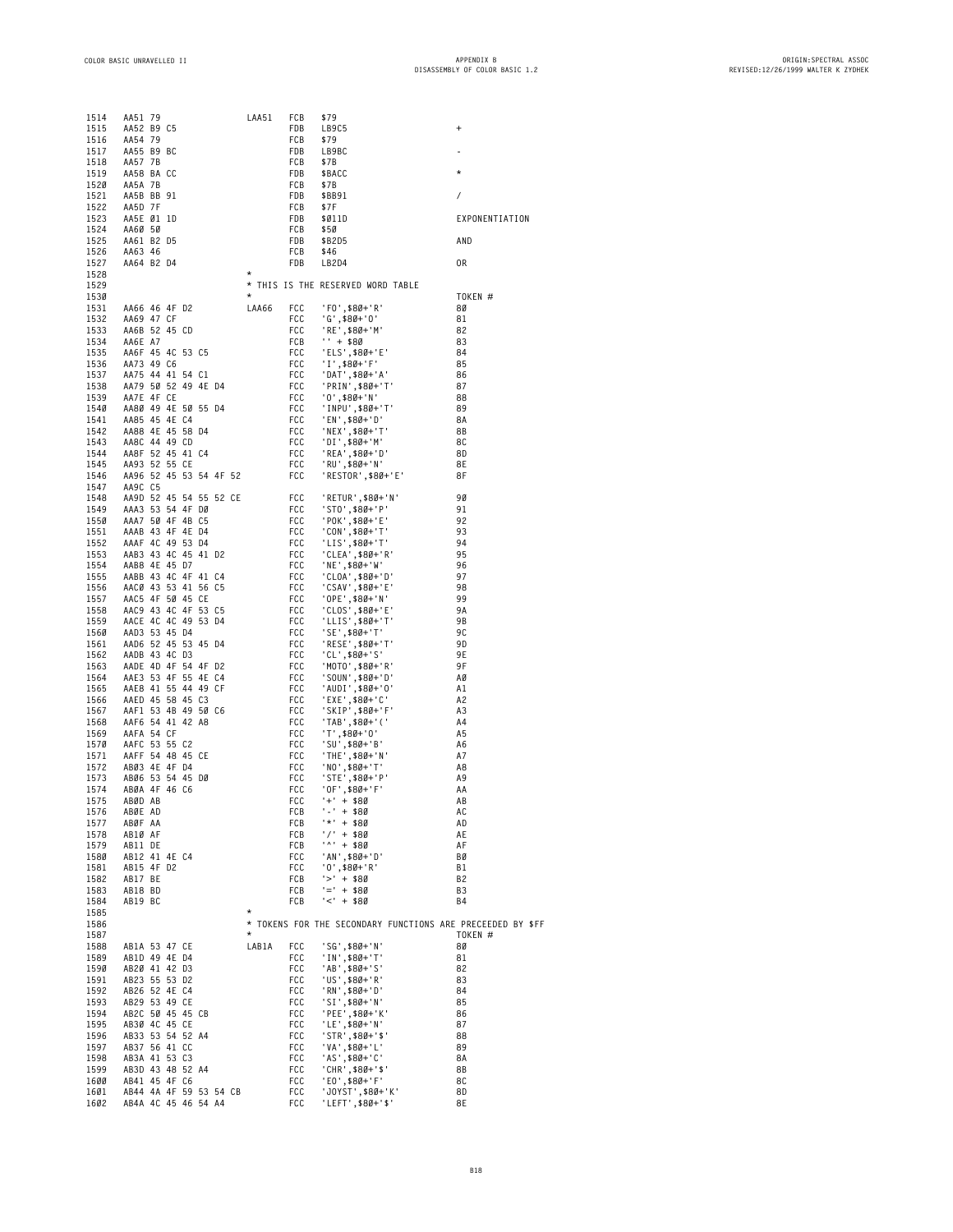| 1603         | AB4F 52 49 47 48 54 A4         |  |  |  |                                                       | FCC        | 'RIGHT',\$80+'\$'  |  | 8F               |              |                                                                                                                 |
|--------------|--------------------------------|--|--|--|-------------------------------------------------------|------------|--------------------|--|------------------|--------------|-----------------------------------------------------------------------------------------------------------------|
| 1604         | AB55 4D 49 44 A4               |  |  |  |                                                       | FCC        | 'MID',\$80+'\$'    |  | 90               |              |                                                                                                                 |
| 1605         | AB59 50 4F 49 4E D4            |  |  |  |                                                       | FCC        | 'POIN',\$80+'T'    |  | 91               |              |                                                                                                                 |
| 1606         | AB5E 49 4E 4B 45 59 A4         |  |  |  |                                                       | FCC        | 'INKEY', \$80+'\$' |  | 92               |              |                                                                                                                 |
| 1607         | AB64 4D 45 CD                  |  |  |  |                                                       | FCC        | 'ME',\$80+'M'      |  | 93               |              |                                                                                                                 |
| 1608         |                                |  |  |  |                                                       |            |                    |  |                  |              |                                                                                                                 |
| 1609         |                                |  |  |  | * DISPATCH TABLE FOR COMMANDS                         |            |                    |  |                  |              | TOKEN #                                                                                                         |
| 1610         | AB67 AD 47                     |  |  |  | LAB67                                                 | FDB        | FOR                |  | F <sub>0</sub> R |              | 80                                                                                                              |
| 1611         | AB69 AE 86                     |  |  |  |                                                       | FDB        | GO.                |  | GO.              |              | 81                                                                                                              |
| 1612         | AB6B AE E3                     |  |  |  |                                                       | FDB        | REM                |  | REM              |              | 82                                                                                                              |
| 1613         | AB6D AE E3                     |  |  |  |                                                       | FDB        | REM                |  | REM              |              | 83                                                                                                              |
| 1614         | AB6F AE E3                     |  |  |  |                                                       | FDB        | REM                |  | ELSE             |              | 84                                                                                                              |
| 1615         | AB71 AF 14                     |  |  |  |                                                       | FDB        | IF                 |  | ΙF               |              | 85                                                                                                              |
| 1616         | AB73 AE EØ                     |  |  |  |                                                       | FDB        | DATA               |  | DATA             |              | 86                                                                                                              |
| 1617         | AB75 B8 F7                     |  |  |  |                                                       | FDB        | PRINT              |  | PRINT            |              | 87                                                                                                              |
| 1618         | AB77 AF 42                     |  |  |  |                                                       | FDB        | ON                 |  | ON               |              | 88                                                                                                              |
| 1619         | AB79 AF F5                     |  |  |  |                                                       | FDB        | INPUT              |  | INPUT            |              | 89                                                                                                              |
| 1620         | AB7B AE 02                     |  |  |  |                                                       | FDB        | END                |  | END              |              | 8Α                                                                                                              |
| 1621         | AB7D BØ F8                     |  |  |  |                                                       | FDB        | NEXT               |  | NEXT             |              | 8Β                                                                                                              |
| 1622         | AB7F B3 4E                     |  |  |  |                                                       | FDB        | DIM                |  | DIM              |              | 8C                                                                                                              |
| 1623         | AB81 BØ 46                     |  |  |  |                                                       | FDB        | READ               |  | READ             |              | 8D                                                                                                              |
| 1624         | AB83 AE 75                     |  |  |  |                                                       | FDB        | RUN                |  | RUN              |              | 8Ε                                                                                                              |
| 1625         | AB85 AD E4                     |  |  |  |                                                       | FDB        | RESTOR             |  |                  | RESTORE 8F   |                                                                                                                 |
| 1626         | AB87 AE CØ                     |  |  |  |                                                       | FDB        | RETURN             |  |                  | RETURN 90    |                                                                                                                 |
| 1627         | AB89 AE 09                     |  |  |  |                                                       | FDB        | STOP               |  | <b>STOP</b>      |              | 91                                                                                                              |
| 1628         | AB8B B7 57                     |  |  |  |                                                       | FDB        | <b>POKE</b>        |  | POKE             |              | 92                                                                                                              |
| 1629         | AB8D AE 30                     |  |  |  |                                                       | FDB        | CONT               |  |                  | CONTINUE93   |                                                                                                                 |
| 1630         | AB8F B7 64                     |  |  |  |                                                       | FDB        | LIST               |  | LIST             |              | 94                                                                                                              |
| 1631         | AB91 AE 41                     |  |  |  |                                                       | FDB        | CLEAR              |  | CLEAR            |              | 95                                                                                                              |
| 1632         | AB93 AD 17                     |  |  |  |                                                       | FDB        | NEW                |  | NEW              |              | 96                                                                                                              |
| 1633         | AB95 A4 98                     |  |  |  |                                                       | FDB        | CLOAD              |  | CLOAD            |              | 97                                                                                                              |
| 1634         | AB97 A4 4C                     |  |  |  |                                                       | FDB        | CSAVE              |  | CSAVE            |              | 98                                                                                                              |
| 1635         | AB99 A5 F6                     |  |  |  |                                                       | FDB        | OPEN               |  | OPEN             |              | 99                                                                                                              |
| 1636         | AB9B A4 16                     |  |  |  |                                                       | FDB        | CLOSE              |  | CLOSE            |              | 9A                                                                                                              |
| 1637         | AB9D B7 5E                     |  |  |  |                                                       | FDB        | LLIST              |  | LLIST            |              | 9Β                                                                                                              |
| 1638         | AB9F A8 80                     |  |  |  |                                                       | FDB        | SET                |  | SET              |              | 9C                                                                                                              |
| 1639         | ABA1 A8 B1                     |  |  |  |                                                       | FDB        | RESET              |  | RESET            |              | 9D                                                                                                              |
| 1640         | ABA3 A9 10                     |  |  |  |                                                       | FDB        | CLS                |  | CLS              |              | 9E                                                                                                              |
| 1641         | ABA5 A7 BD                     |  |  |  |                                                       | FDB        | MOTOR              |  | MOTOR            |              | 9F                                                                                                              |
| 1642         | ABA7 A9 4B                     |  |  |  |                                                       | FDB        | SOUND              |  | SOUND            |              | ΑØ                                                                                                              |
| 1643         | ABA9 A9 90                     |  |  |  |                                                       | FDB        | AUDIO              |  | AUDIO            |              | A1                                                                                                              |
| 1644         | ABAB A5 3E                     |  |  |  |                                                       | FDB<br>FDB | EXEC               |  | EXEC<br>SKIPF    |              | A2                                                                                                              |
| 1645<br>1646 | ABAD A5 EC                     |  |  |  | $\star$                                               |            | SKIPF              |  |                  |              | A3                                                                                                              |
| 1647         |                                |  |  |  | * ERROR MESSAGES AND THEIR NUMBERS AS USED INTERNALLY |            |                    |  |                  |              |                                                                                                                 |
| 1648         | ABAF 4E 46                     |  |  |  | LABAF                                                 | <b>FCC</b> | 'NF'               |  |                  |              | Ø NEXT WITHOUT FOR                                                                                              |
| 1649         | ABB1 53 4E                     |  |  |  |                                                       | FCC        | 'SN'               |  |                  |              | 1 SYNTAX ERROR                                                                                                  |
| 1650         | ABB3 52 47                     |  |  |  |                                                       | FCC        | 'RG'               |  |                  |              | 2 RETURN WITHOUT GOSUB                                                                                          |
| 1651         | ABB5 4F 44                     |  |  |  |                                                       | FCC        | '0D'               |  | 3                |              | OUT OF DATA                                                                                                     |
| 1652         | ABB7 46 43                     |  |  |  |                                                       | FCC        | "FC"               |  |                  |              | 4 ILLEGAL FUNCTION CALL                                                                                         |
| 1653         | ABB9 4F 56                     |  |  |  |                                                       | <b>FCC</b> | '0V'               |  |                  | 5 OVERFLOW   |                                                                                                                 |
| 1654         | ABBB 4F 4D                     |  |  |  |                                                       | FCC        | $'$ OM $'$         |  |                  |              | 6 OUT OF MEMORY                                                                                                 |
| 1655         | ABBD 55 4C                     |  |  |  |                                                       | FCC        | 'UL'               |  | $7^{\circ}$      |              | UNDEFINED LINE NUMBER                                                                                           |
| 1656         | ABBF 42 53                     |  |  |  |                                                       | FCC        | 'BS'               |  |                  |              | 8 BAD SUBSCRIPT                                                                                                 |
| 1657         | ABC1 44 44                     |  |  |  |                                                       | FCC        | 'DD'               |  |                  |              | 9 REDIMENSIONED ARRAY                                                                                           |
| 1658         | ABC3 2F 30                     |  |  |  |                                                       | FCC        | $'$ /Ø'            |  |                  |              | 10 DIVISION BY ZERO                                                                                             |
| 1659         | ABC5 49 44                     |  |  |  |                                                       | FCC        | 'ID'               |  |                  |              | 11 ILLEGAL DIRECT STATEMENT                                                                                     |
| 1660         | ABC7 54 4D                     |  |  |  |                                                       | FCC        | 'TM'               |  |                  |              | 12 TYPE MISMATCH                                                                                                |
| 1661         | ABC9 4F 53                     |  |  |  |                                                       | FCC        | '0S'               |  |                  |              | 13 OUT OF STRING SPACE                                                                                          |
| 1662         | ABCB 4C 53                     |  |  |  |                                                       | FCC        | 'LS'               |  |                  |              | 14 STRING TOO LONG                                                                                              |
| 1663         | ABCD 53 54                     |  |  |  |                                                       | FCC        | 'ST'               |  |                  |              | 15 STRING FORMULA TOO COMPLEX                                                                                   |
| 1664         | ABCF 43 4E                     |  |  |  |                                                       | FCC        | 'CN'               |  |                  |              | 16 CAN'T CONTINUE                                                                                               |
| 1665         | ABD1 46 44                     |  |  |  |                                                       | FCC        | 'FD'               |  |                  |              | 17 BAD FILE DATA                                                                                                |
| 1666         | ABD3 41 4F                     |  |  |  |                                                       | <b>FCC</b> | ' AO '             |  |                  |              | 18 FILE ALREADY OPEN                                                                                            |
| 1667         | ABD5 44 4E                     |  |  |  |                                                       | FCC        | 'DN'               |  |                  |              | 19 DEVICE NUMBER ERROR                                                                                          |
| 1668         | ABD7 49 4F                     |  |  |  |                                                       | <b>FCC</b> | '10'               |  |                  | 20 I/O ERROR |                                                                                                                 |
| 1669         | ABD9 46 4D                     |  |  |  |                                                       | <b>FCC</b> | 'FM'               |  |                  |              | 21 BAD FILE MODE                                                                                                |
| 1670         | ABDB 4E 4F                     |  |  |  |                                                       | <b>FCC</b> | ' NO'              |  |                  |              | 22 FILE NOT OPEN                                                                                                |
| 1671         | ABDD 49 45                     |  |  |  |                                                       | <b>FCC</b> | 'IE'               |  |                  |              | 23 INPUT PAST END OF FILE                                                                                       |
| 1672         | ABDF 44 53                     |  |  |  |                                                       | <b>FCC</b> | 'DS'               |  |                  |              | 24 DIRECT STATEMENT IN FILE                                                                                     |
| 1673         |                                |  |  |  |                                                       |            |                    |  |                  |              |                                                                                                                 |
| 1674         |                                |  |  |  | ABE1 20 45 52 52 4F 52 LABE1                          | FCC        | ' ERROR'           |  |                  |              |                                                                                                                 |
| 1675         | ABE7 00                        |  |  |  |                                                       | FCB        | \$00               |  |                  |              |                                                                                                                 |
| 1676         | ABE8 20 49 4E 20               |  |  |  | LABE8                                                 | FCC        | $'$ IN $'$         |  |                  |              |                                                                                                                 |
| 1677         | ABEC 00                        |  |  |  |                                                       | FCB        | \$00               |  |                  |              |                                                                                                                 |
| 1678         | ABED ØD                        |  |  |  | LABED                                                 | FCB        | CR                 |  |                  |              |                                                                                                                 |
| 1679         | ABEE 4F 4B                     |  |  |  | LABEE                                                 | FCC        | ' OK '             |  |                  |              |                                                                                                                 |
| 1680         | ABFØ ØD ØØ                     |  |  |  |                                                       | FCB        | CR, \$00           |  |                  |              |                                                                                                                 |
| 1681         | ABF2 ØD                        |  |  |  | LABF2                                                 | FCB        | CR                 |  |                  |              |                                                                                                                 |
| 1682         | ABF3 42 52 45 41 4B<br>ABF8 00 |  |  |  |                                                       | <b>FCC</b> | 'BREAK'            |  |                  |              |                                                                                                                 |
| 1683<br>1684 |                                |  |  |  |                                                       | FCB        | \$00               |  |                  |              |                                                                                                                 |
| 1685         |                                |  |  |  |                                                       |            |                    |  |                  |              | * SEARCH THE STACK FOR GOSUB/RETURN OR FOR/NEXT DATA.<br>* THE FOR/NEXT INDEX VARIABLE DESCRIPTOR ADDRESS BEING |
| 1686         |                                |  |  |  |                                                       |            |                    |  |                  |              | * SOUGHT IS STORED IN VARDES. EACH BLOCK OF FOR/NEXT DATA IS 18                                                 |
| 1687         |                                |  |  |  |                                                       |            |                    |  |                  |              | * BYTES WITH A \$80 LEADER BYTE AND THE GOSUB/RETURN DATA IS 5 BYTES                                            |
| 1688         |                                |  |  |  |                                                       |            |                    |  |                  |              | * WITH AN \$A6 LEADER BYTE. THE FIRST NON "FOR/NEXT" DATA                                                       |
| 1689         |                                |  |  |  | * IS CONSIDERED GOSUB/RETURN                          |            |                    |  |                  |              |                                                                                                                 |
| 1690         | ABF9 30 64                     |  |  |  | LABF9                                                 | LEAX 4,S   |                    |  |                  |              | POINT X TO 3RD ADDRESS ON STACK - IGNORE THE                                                                    |
| 1691         |                                |  |  |  |                                                       |            |                    |  |                  |              | FIRST TWO RETURN ADDRESSES ON THE STACK                                                                         |
|              |                                |  |  |  |                                                       |            |                    |  |                  |              |                                                                                                                 |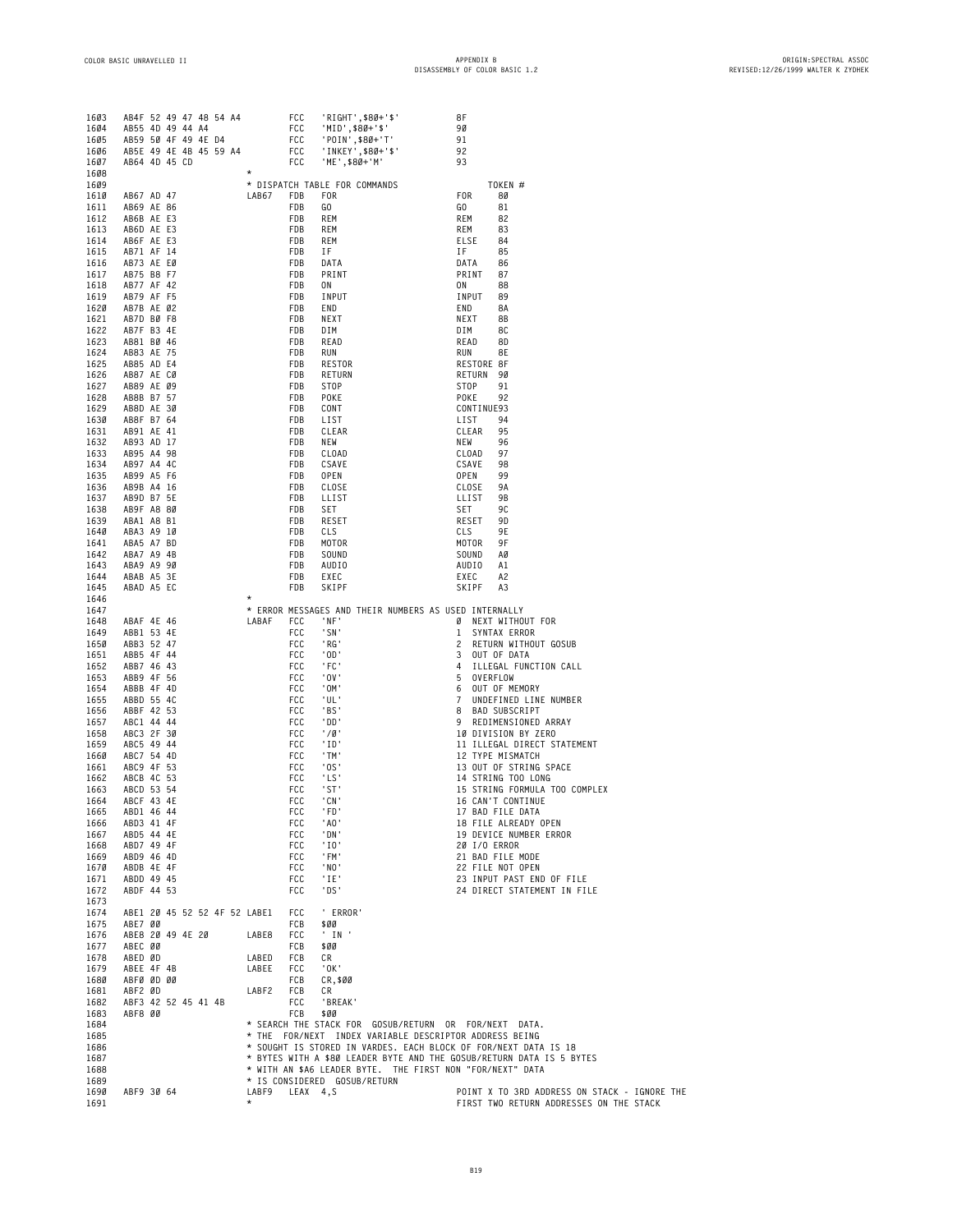| 1692         | ABFB C6 12               |                              | LABFB     | LDB        | #18                                                    | 18 BYTES SAVED ON STACK FOR EACH FOR LOOP                                                                                                                                                                      |
|--------------|--------------------------|------------------------------|-----------|------------|--------------------------------------------------------|----------------------------------------------------------------------------------------------------------------------------------------------------------------------------------------------------------------|
| 1693         | ABFD 9F ØF               |                              |           | <b>STX</b> |                                                        | SAVE POINTER                                                                                                                                                                                                   |
| 1694         | ABFF A6 84               |                              |           | LDA        | TEMPTR<br>,X                                           | GET 1ST BYTE                                                                                                                                                                                                   |
| 1695         | AC01 80 80               |                              |           |            | SUBA #\$80                                             | * CHECK FOR TYPE OF STACK JUMP FOUND                                                                                                                                                                           |
| 1696         | ACØ3 26 15               |                              |           | BNE        |                                                        |                                                                                                                                                                                                                |
| 1697         | AC05 AE 01               |                              |           | LDX        | LAC1A<br>1.X                                           |                                                                                                                                                                                                                |
| 1698         | ACØ7 9F 11               |                              |           | <b>STX</b> |                                                        |                                                                                                                                                                                                                |
| 1699         | ACØ9 9E 3B               |                              |           | LDX        | TMPTR1<br>VARDES                                       | * BRANCH IF NOT FOR/NEXT<br>= GET INDEX VARIABLE DESCRIPTOR<br>= POINTER AND SAVE IT IN TMPTR1<br>GET INDEX VARIABLE BEING SEARCH<br>BRANCH IF DEFAULT INDEX VARIABLE<br>GET INDEX VARIABLE BEING SEARCHED FOR |
| 1700         | ACØB 27 09               |                              |           | BEQ        |                                                        | BRANCH IF DEFAULT INDEX VARIABLE - USE THE                                                                                                                                                                     |
|              |                          |                              | $\star$   |            | LAC16                                                  | FIRST FOR/NEXT DATA FOUND ON STACK                                                                                                                                                                             |
| 1701<br>1702 |                          |                              | $^\star$  |            |                                                        | IF NO INDEX VARIABLE AFTER NEXT                                                                                                                                                                                |
|              |                          |                              |           |            |                                                        |                                                                                                                                                                                                                |
| 1703         | ACØD 9C 11               |                              | $^\star$  | CMPX       | TMPTR1                                                 | DOES THE STACK INDEX MATCH THE ONE                                                                                                                                                                             |
| 1704         |                          |                              |           |            |                                                        | BEING SEARCHED FOR?                                                                                                                                                                                            |
| 1705         | ACØF 27 09               |                              |           | <b>BEQ</b> | LAC1A                                                  | YES                                                                                                                                                                                                            |
| 1706         | AC11 9E ØF               |                              |           | LDX        | TEMPTR                                                 | * RESTORE INITIAL POINTER, ADD                                                                                                                                                                                 |
| 1707         | AC13 3A                  |                              |           | ABX        |                                                        | * 18 TO IT AND LOOK FOR                                                                                                                                                                                        |
| 1708         | AC14 20 E5<br>AC16 9E 11 |                              |           | BRA        | LABFB<br>TMPTR1                                        | * NEXT BLOCK OF DATA                                                                                                                                                                                           |
| 1709         |                          |                              | LAC16 LDX |            |                                                        | = GET 1ST INDEX VARIABLE FOUND AND                                                                                                                                                                             |
| 1710         | AC18 9F 3B               |                              |           | STX        | VARDES                                                 |                                                                                                                                                                                                                |
| 1711         | AC1A 9E ØF               |                              | LAC1A     | LDX        | TEMPTR                                                 | = GET 1ST INDEX VARIABL<br>= SAVE AS NEXT INDEX<br>POINT X TO START OF FC<br>SET ZERO ELAG IF FOR/N<br>POINT X TO START OF FOR/NEXT DATA                                                                       |
| 1712         | AC1C 4D                  |                              |           | TSTA       |                                                        | SET ZERO FLAG IF FOR/NEXT DATA                                                                                                                                                                                 |
| 1713         | AC1D 39                  |                              |           | <b>RTS</b> |                                                        |                                                                                                                                                                                                                |
| 1714         |                          |                              |           |            | * CHECK FOR MEMORY SPACE FOR NEW TOP OF                |                                                                                                                                                                                                                |
| 1715         |                          |                              |           |            | * ARRAYS AND MOVE ARRAYS TO NEW LOCATION               |                                                                                                                                                                                                                |
| 1716         | AC1E 8D 17               |                              | LAC1E     | BSR        | LAC37                                                  | $ACCD = NEW$ BOTTOM OF FREE RAM - IS THERE                                                                                                                                                                     |
| 1717         |                          |                              |           |            |                                                        | ROOM FOR THE STACK?                                                                                                                                                                                            |
| 1718         |                          |                              |           |            | * MOVE BYTES FROM V43(X) TO V41(U) UNTIL (X) = V47 AND |                                                                                                                                                                                                                |
| 1719         |                          |                              |           |            | * SAVE FINAL VALUE OF U IN V45                         |                                                                                                                                                                                                                |
| 1720         |                          | AC20 DE 41                   | LAC20     | LDU        | V41                                                    | POINT U TO DESTINATION ADDRESS (V41)                                                                                                                                                                           |
| 1721         | AC22 33 41               |                              |           |            |                                                        | ADD ONE TO U - COMPENSATE FOR FIRST PSHU                                                                                                                                                                       |
| 1722         | AC24 9E 43               |                              |           |            | .DU<br>LEAU 1,∪<br>LDX V43<br>LEAX 1,X<br>'DA ,-X<br>A | ADD ONE TO U - COMPENSATE FOR FIRST PS<br>POINT X TO SOURCE ADDRESS (V43)<br>ADD ONE - COMPENSATE FOR FIRST LDA ,X<br>GRAB A BYTE FROM SOURCE<br>MOVE IT TO DESTINATION                                        |
| 1723         | AC26 30 01               |                              |           |            |                                                        |                                                                                                                                                                                                                |
| 1724         |                          | $AC28$ A6 82 LAC28 LDA, $-X$ |           |            |                                                        |                                                                                                                                                                                                                |
| 1725         | AC2A 36 02               |                              |           |            |                                                        |                                                                                                                                                                                                                |
| 1726         | AC2C 9C 47               |                              |           |            |                                                        | DONE?                                                                                                                                                                                                          |
| 1727         | AC2E 26 F8               |                              |           | BNE        | LAC28                                                  | NO - KEEP MOVING BYTES                                                                                                                                                                                         |
| 1728         | AC30 DF 45               |                              |           | STU        | V45                                                    | SAVE FINAL DESTINATION ADDRESS                                                                                                                                                                                 |
| 1729         | AC32 39                  |                              | LAC32 RTS |            |                                                        |                                                                                                                                                                                                                |
| 1730         |                          |                              |           |            | * CHECK TO SEE IF THERE IS ROOM TO STORE 2*ACCB        |                                                                                                                                                                                                                |
| 1731         |                          |                              |           |            | * BYTES IN FREE RAM - OM ERROR IF NOT                  |                                                                                                                                                                                                                |
| 1732         | AC33 4F                  |                              | LAC33     | CLRA       |                                                        | * ACCD CONTAINS NUMBER OF EXTRA                                                                                                                                                                                |
| 1733         | AC34 58                  |                              |           | ASLB       |                                                        | * BYTES TO PUT ON STACK                                                                                                                                                                                        |
| 1734         |                          | AC35 D3 1F                   |           |            | ASLD<br>ADDD ARYEND                                    | END OF PROGRAM AND VARIABLES                                                                                                                                                                                   |
| 1735         |                          | AC37 C3 00 3A                |           |            | LAC37 ADDD #STKBUF                                     | ADD STACK BUFFER - ROOM FOR STACK?                                                                                                                                                                             |
| 1736         | AC3A 25 08               |                              |           | BCS        | LAC44                                                  |                                                                                                                                                                                                                |
| 1737         |                          | AC3C 10 DF 17                |           | STS        | BOTSTK                                                 | ADD STACK BUFFER - ROOM FOR STAC<br>BRANCH IF GREATER THAN \$FFFF<br>CURRENT NEW BOTTOM OF STACK STAC<br>ARE WE GOING TO BE BELOW STACK?<br>CURRENT NEW BOTTOM OF STACK STACK POINTER                          |
| 1738         |                          | AC3F 10 93 17                |           |            | CMPD BOTSTK                                            |                                                                                                                                                                                                                |
| 1739         | AC42 25 EE               |                              |           | BCS        | LAC32                                                  | YES - NO ERROR                                                                                                                                                                                                 |
| 1740         | AC44 C6 ØC               |                              | LAC44 LDB |            | #6*2                                                   | OUT OF MEMORY ERROR                                                                                                                                                                                            |
| 1741         |                          |                              |           |            |                                                        |                                                                                                                                                                                                                |
| 1742         |                          |                              |           |            | * ERROR SERVICING ROUTINE                              |                                                                                                                                                                                                                |
| 1743         |                          | AC46 BD 01 8E                | LAC46 JSR |            | RVEC16                                                 | HOOK INTO RAM                                                                                                                                                                                                  |
| 1744         |                          | AC49 BD 01 91                |           | JSR        | RVEC17                                                 | HOOK INTO RAM                                                                                                                                                                                                  |
| 1745         |                          | AC4C BD A7 E9                |           | JSR        | LA7E9                                                  | TURN OFF CASSETTE                                                                                                                                                                                              |
| 1746         |                          | AC4F BD A9 74                |           | JSR        |                                                        | DISABLE ANA MUX                                                                                                                                                                                                |
| 1747         |                          | AC52 BD AD 33                |           | JSR        |                                                        | RESET STACK, STRING STACK, CONTINUE POINTER                                                                                                                                                                    |
| 1748         | AC55 ØF 6F               |                              |           | CLR        |                                                        | SET DEVICE NUMBER TO SCREEN                                                                                                                                                                                    |
| 1749         |                          | AC57 BD B9 5C                |           | JSR        | LA974<br>LAD33<br>DEVNUM<br>LB95C<br>LB945             | SEND A CR TO SCREEN                                                                                                                                                                                            |
| 1750         |                          | AC5A BD B9 AF                |           | JSR        | LL<br>LB9AF<br>#LABAF                                  | SEND A ? TO SCREEN                                                                                                                                                                                             |
| 1751         |                          | AC5D 8E AB AF                |           | LDX        |                                                        | POINT TO ERROR TABLE                                                                                                                                                                                           |
| 1752         | AC6Ø 3A                  |                              |           | ABX        |                                                        | ADD MESSAGE NUMBER OFFSET                                                                                                                                                                                      |
| 1753         | AC61 8D 3D               |                              |           | BSR        | LACAØ                                                  | * GET TWO CHARACTERS FROM X AND                                                                                                                                                                                |
| 1754         | AC63 8D 3B               |                              |           | BSR        | LACAØ                                                  | * SEND TO CONSOLE OUT (SCREEN)                                                                                                                                                                                 |
| 1755         |                          | AC65 8E AB EØ                |           | LDX        | #LABE1-1                                               | POINT TO "ERROR" MESSAGE                                                                                                                                                                                       |
| 1756         |                          | AC68 BD B9 9C                | LAC68     | JSR        | LB99C                                                  | PRINT MESSAGE POINTED TO BY X                                                                                                                                                                                  |
| 1757         | AC6B 96 68               |                              |           | LDA        | CURLIN                                                 | GET CURRENT LINE NUMBER (CURL IN)                                                                                                                                                                              |
| 1758         | AC6D 4C                  |                              |           | INCA       |                                                        | TEST FOR DIRECT MODE                                                                                                                                                                                           |
| 1759         | AC6E 27 03               |                              |           | BEQ        | LAC73                                                  | BRANCH IF DIRECT MODE                                                                                                                                                                                          |
| 1760         |                          | AC70 BD BD C5                |           | JSR        | LBDC5                                                  | PRINT IN ****                                                                                                                                                                                                  |
| 1761         |                          |                              |           |            |                                                        |                                                                                                                                                                                                                |
| 1762         |                          |                              |           |            | * THIS IS THE MAIN LOOP OF BASIC WHEN IN DIRECT MODE   |                                                                                                                                                                                                                |
| 1763         |                          | AC73 BD B9 5C                | LAC73     | JSR        | LB95C                                                  | MOVE CURSOR TO START OF LINE                                                                                                                                                                                   |
| 1764         |                          | AC76 8E AB ED                |           | LDX        | #LABE1-1                                               | POINT X TO OK, CR MESSAGE                                                                                                                                                                                      |
| 1765         |                          | AC79 BD B9 9C                |           | JSR        | LB99C                                                  | PRINT OK, CR                                                                                                                                                                                                   |
| 1766         |                          | AC7C BD A3 90                | LAC7C     | JSR        | LA390                                                  | GO GET AN INPUT LINE                                                                                                                                                                                           |
| 1767         |                          | AC7F CE FF FF                |           | LDU        | #FFFF                                                  | THE LINE NUMBER FOR DIRECT MODE IS \$FFFF                                                                                                                                                                      |
| 1768         | AC82 DF 68               |                              |           | STU        | CURLIN                                                 | SAVE IT IN CURLIN                                                                                                                                                                                              |
| 1769         | AC84 25 F6               |                              |           | <b>BCS</b> | LAC7C                                                  | BRANCH IF LINE INPUT TERMINATED BY BREAK                                                                                                                                                                       |
| 1770         | AC86 ØD 70               |                              |           | TST        | CINBFL                                                 | CHECK CONSOLE INPUT BUFFER STATUS                                                                                                                                                                              |
| 1771         |                          | AC88 10 26 F8 33             |           |            | LBNE LA4BF                                             | BRANCH IF BUFFER EMPTY - CLOSE FILE IF EMPTY                                                                                                                                                                   |
| 1772         | AC8C 9F A6               |                              |           | <b>STX</b> | CHARAD                                                 | SAVE (X) AS CURRENT INPUT POINTER - THIS WILL                                                                                                                                                                  |
| 1773         |                          |                              |           |            |                                                        | ENABLE THE LIVE KEYBOARD (DIRECT) MODE. THE                                                                                                                                                                    |
| 1774         |                          |                              | $^\star$  |            |                                                        | LINE JUST ENTERED WILL BE INTERPRETED                                                                                                                                                                          |
|              |                          |                              |           |            |                                                        |                                                                                                                                                                                                                |
| 1775         | AC8E 9D 9F<br>AC90 27 EA |                              |           | JSR<br>BEQ | GETNCH<br>LAC7C                                        | GET NEXT CHARACTER FROM BASIC<br>NO LINE INPUT - GET ANOTHER LINE                                                                                                                                              |
| 1776         | AC92 25 11               |                              |           | <b>BCS</b> | LACA5                                                  | BRANCH IF NUMER1C - THERE WAS A LINE NUMBER BEFORE                                                                                                                                                             |
| 1777         |                          |                              |           |            |                                                        |                                                                                                                                                                                                                |
| 1778         |                          |                              | $\star$   |            |                                                        | THE STATEMENT ENTERED, SO THIS STATEMENT                                                                                                                                                                       |
| 1779         |                          |                              |           |            |                                                        | WILL BE MERGED INTO THE BASIC PROGRAM                                                                                                                                                                          |
| 1780         | AC94 C6 30               |                              |           | LDB        | #2*24                                                  | DIRECT STATEMENT IN FILE ERROR                                                                                                                                                                                 |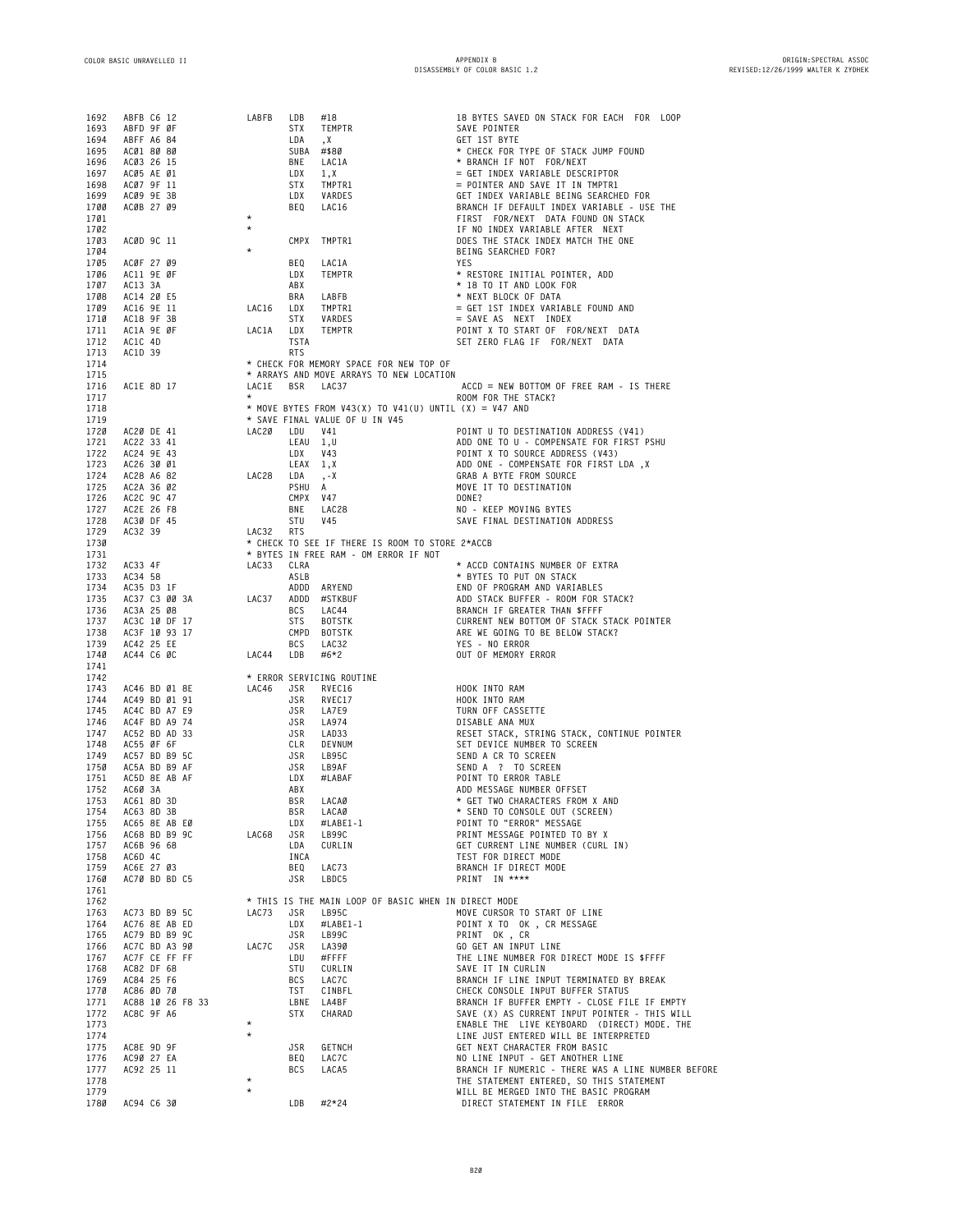| 1781         | AC96 ØD 6F                                     |                                 | TST               | DEVNUM                                                                     | * CHECK DEVICE NUMBER AND                                                                   |
|--------------|------------------------------------------------|---------------------------------|-------------------|----------------------------------------------------------------------------|---------------------------------------------------------------------------------------------|
| 1782<br>1783 | AC98 26 AC<br>AC9A BD B8 21                    |                                 | BNE<br>JSR        | LAC46<br>LB821                                                             | * ISSUE DS ERROR IF DEVNUM <> Ø<br>GO CRUNCH LINE                                           |
| 1784         | AC9D 7E AD CØ                                  |                                 | JMP               | LADCØ                                                                      | GO EXECUTE THE STATEMENT (LIVE KEYBOARD)                                                    |
| 1785         |                                                |                                 |                   |                                                                            |                                                                                             |
| 1786         | ACAØ A6 80<br>ACA2 7E B9 B1                    | LACAØ                           | LDA<br>JMP        | , X+                                                                       | GET A CHARACTER                                                                             |
| 1787<br>1788 |                                                |                                 |                   | LB9B1<br>* TAKE A LINE FROM THE LINE INPUT BUFFER                          | SEND TO CONSOLE OUT                                                                         |
| 1789         |                                                |                                 |                   | * AND INSERT IT INTO THE BASIC PROGRAM                                     |                                                                                             |
| 1790         | ACA5 BD AF 67                                  | LACA5                           | JSR               | LAF67                                                                      | CONVERT LINE NUMBER TO BINARY                                                               |
| 1791         | ACA8 9E 2B                                     |                                 | LDX               | BINVAL                                                                     | GET CONVERTED LINE NUMBER                                                                   |
| 1792         | ACAA BF 02 DA                                  |                                 | STX               | LINHDR                                                                     | STORE IT IN LINE INPUT HEADER                                                               |
| 1793<br>1794 | ACAD BD B8 21<br>ACBØ D7 03                    |                                 | JSR<br>STB        | LB821<br>TMPLOC                                                            | GO CRUNCH THE LINE<br>SAVE LINE LENGTH                                                      |
| 1795         | ACB2 8D 4D                                     |                                 | BSR               | LADØ1                                                                      | FIND OUT WHERE TO INSERT LINE                                                               |
| 1796         | ACB4 25 12                                     |                                 | <b>BCS</b>        | LACC8                                                                      | BRANCH IF LINE NUMBER DOES NOT ALREADY EXIST                                                |
| 1797         | ACB6 DC 47                                     |                                 | LDD               | V47                                                                        | GET ABSOLUTE ADDRESS OF LINE NUMBER                                                         |
| 1798         | ACB8 A3 84                                     |                                 | SUBD              | , X                                                                        | SUBTRACT ADDRESS OF NEXT LINE NUMBER                                                        |
| 1799         | ACBA D3 1B                                     |                                 | ADDD              | VARTAB                                                                     | * ADD TO CURRENT END OF PROGRAM - THIS WILL REMOVE                                          |
| 1800<br>1801 | ACBC DD 1B<br>ACBE EE 84                       |                                 | STD<br>LDU        | VARTAB<br>, X                                                              | * THE LENGTH OF THIS LINE NUMBER FROM THE PROGRAM<br>POINT U TO ADDRESS OF NEXT LINE NUMBER |
| 1802         |                                                |                                 |                   | * DELETE OLD LINE FROM BASIC PROGRAM                                       |                                                                                             |
| 1803         | ACCØ 37 02                                     | LACCØ                           | PULU A            |                                                                            | GET A BYTE FROM WHAT S LEFT OF PROGRAM                                                      |
| 1804         | ACC2 A7 80                                     |                                 | STA               | , X+                                                                       | MOVE IT DOWN                                                                                |
| 1805         | ACC4 9C 1B                                     |                                 |                   | CMPX VARTAB                                                                | COMPARE TO END OF BASIC PROGRAM                                                             |
| 1806         | ACC6 26 F8                                     | LACC8                           | BNE<br>LDA        | LACCØ                                                                      | BRANCH IF NOT AT END                                                                        |
| 1807<br>1808 | ACC8 B6 02 DC<br>ACCB 27 1C                    |                                 | BEQ               | LINBUF<br>LACE9                                                            | * CHECK TO SEE IF THERE IS A LINE IN<br>* THE BUFFER AND BRANCH IF NONE                     |
| 1809         | ACCD DC 1B                                     |                                 | LDD               | VARTAB                                                                     | = SAVE CURRENT END OF                                                                       |
| 1810         | ACCF DD 43                                     |                                 | STD               | V43                                                                        | $=$ PROGRAM IN V43                                                                          |
| 1811         | ACD1 DB 03                                     |                                 | ADDB              | TMPLOC                                                                     | * ADD LENGTH OF CRUNCHED LINE,                                                              |
| 1812         | ACD3 89 00                                     |                                 | ADCA #Ø           |                                                                            | * PROPOGATE CARRY AND SAVE NEW END                                                          |
| 1813<br>1814 | ACD5 DD 41<br>ACD7 BD AC 1E                    |                                 | STD<br>JSR        | V41<br>LAC1E                                                               | * OF PROGRAM IN V41<br>= MAKE SURE THERE S ENOUGH RAM FOR THIS                              |
| 1815         |                                                |                                 |                   |                                                                            | = LINE & MAKE A HOLE IN BASIC FOR NEW LINE                                                  |
| 1816         | ACDA CE Ø2 D8                                  |                                 | LDU               | #LINHDR-2                                                                  | POINT U TO LINE TO BE INSERTED                                                              |
| 1817         | ACDD 37 02                                     | LACDD                           | PULU A            |                                                                            | GET A BYTE FROM NEW LINE                                                                    |
| 1818         | ACDF A7 80                                     |                                 | STA               | $, X+$                                                                     | INSERT IT IN PROGRAM                                                                        |
| 1819         | ACE1 9C 45<br>ACE3 26 F8                       |                                 | CMPX V45<br>BNE   |                                                                            | * COMPARE TO ADDRESS OF END OF INSERTED<br>* LINE AND BRANCH IF NOT DONE                    |
| 1820<br>1821 | ACE5 9E 41                                     |                                 | LDX               | LACDD<br>V41                                                               | $=$ GET AND SAVE                                                                            |
| 1822         | ACE7 9F 1B                                     |                                 | STX               | VARTAB                                                                     | = END OF PROGRAM                                                                            |
| 1823         | ACE9 8D 36                                     | LACE9                           | BSR               | LAD21                                                                      | RESET INPUT POINTER, CLEAR VARIABLES, INITIALIZE                                            |
| 1824         | ACEB 8D 02                                     |                                 | BSR               | LACEF                                                                      | ADJUST START OF NEXT LINE ADDRESSES                                                         |
| 1825         | ACED 20 8D                                     |                                 | <b>BRA</b>        | LAC7C                                                                      | REENTER BASIC S INPUT LOOP                                                                  |
| 1826<br>1827 | ACEF 9E 19                                     | LACEF                           | LDX               | * COMPUTE THE START OF NEXT LINE ADDRESSES FOR THE BASIC PROGRAM<br>TXTTAB | POINT X TO START OF PROGRAM                                                                 |
| 1828         | ACF1 EC 84                                     | LACF1                           | LDD               | ,Χ                                                                         | GET ADDRESS OF NEXT LINE                                                                    |
|              |                                                |                                 | BEQ               | LAD16                                                                      | RETURN IF END OF PROGRAM                                                                    |
| 1829         | ACF3 27 21                                     |                                 |                   |                                                                            |                                                                                             |
| 1830         | ACF5 33 04                                     |                                 | LEAU 4, X         |                                                                            | POINT U TO START OF BASIC TEXT IN LINE                                                      |
| 1831         | ACF7 A6 CØ                                     | LACF7                           | LDA               | , U+                                                                       | * SKIP THROUGH THE LINE UNTIL A                                                             |
| 1832         | ACF9 26 FC                                     |                                 | BNE               | LACF7                                                                      | * ZERO (END OF LINE) IS FOUND                                                               |
| 1833         | ACFB EF 84                                     |                                 | STU               | , X                                                                        | SAVE THE NEW START OF NEXT LINE ADDRESS                                                     |
| 1834<br>1835 | ACFD AE 84<br>ACFF 20 FØ                       |                                 | LDX<br><b>BRA</b> | , X<br>LACF1                                                               | POINT X TO START OF NEXT LINE<br>KEEP GOING                                                 |
| 1836         |                                                |                                 |                   |                                                                            |                                                                                             |
| 1837         |                                                |                                 |                   | * FIND A LINE NUMBER IN THE BASIC PROGRAM                                  |                                                                                             |
| 1838         |                                                |                                 |                   | * RETURN WITH CARRY SET IF NO MATCH FOUND                                  |                                                                                             |
| 1839         | ADØ1 DC 2B                                     | LADØ1                           | LDD               | BINVAL                                                                     | GET THE LINE NUMBER TO FIND                                                                 |
| 1840<br>1841 | ADØ3 9E 19<br>ADØ5 EE 84                       | LADØ5                           | LDX<br>LDU        | TXTTAB                                                                     | BEGINNING OF PROGRAM<br>GET ADDRESS OF NEXT LINE NUMBER                                     |
| 1842         | ADØ7 27 09                                     |                                 | <b>BEQ</b>        | , X<br>LAD12                                                               | BRANCH IF END OF PROG                                                                       |
| 1843         | AD09 10 A3 02                                  |                                 | $CMPD$ 2, $X$     |                                                                            | IS IT A MATCH?                                                                              |
| 1844         | ADØC 23 06                                     |                                 |                   | BLS LAD14                                                                  | CARRY SET IF LOWER; CARRY CLEAR IF MATCH                                                    |
| 1845         | ADØE AE 84                                     |                                 | LDX               | , X                                                                        | $X =$ ADDRESS OF NEXT LINE                                                                  |
| 1846         | AD10 20 F3                                     |                                 | BRA               | LADØ5                                                                      | KEEP LOOPING FOR LINE NUMBER<br>SET CARRY FLAG                                              |
| 1847<br>1848 | AD12 1A 01<br>AD14 9F 47                       | LAD12 ORCC #1<br>LAD14          | STX               | V47                                                                        | SAVE MATCH LINE NUMBER OR NUMBER OF LINE JUST AFTER                                         |
| 1849         |                                                |                                 |                   |                                                                            | WHERE IT SHOULD HAVE BEEN                                                                   |
| 1850         | AD16 39                                        | LAD16                           | <b>RTS</b>        |                                                                            |                                                                                             |
| 1851         |                                                |                                 |                   |                                                                            |                                                                                             |
| 1852         |                                                | * NEW                           |                   |                                                                            |                                                                                             |
| 1853<br>1854 | AD17 26 FB<br>AD19 9E 19                       | NEW                             | BNE               | LAD14<br>LAD19 LDX TXTTAB                                                  | BRANCH IF ARGUMENT GIVEN<br>GET START OF BASIC                                              |
| 1855         | AD1B 6F 80                                     |                                 | CLR               | , X+                                                                       | * PUT 2 ZERO BYTES THERE - ERASE                                                            |
| 1856         | AD1D 6F 80                                     |                                 | CLR               | , X+                                                                       | * THE BASIC PROGRAM                                                                         |
| 1857         | AD1F 9F 1B                                     |                                 | STX               | VARTAB                                                                     | AND THE NEXT ADDRESS IS NOW THE END OF PROGRAM                                              |
| 1858         | AD21 9E 19                                     | LAD21 LDX                       |                   | TXTTAB                                                                     | GET START OF BASIC                                                                          |
| 1859         | AD23 BD AE BB                                  |                                 | JSR               | LAEBB                                                                      | PUT INPUT POINTER ONE BEFORE START OF BASIC                                                 |
| 1860<br>1861 | AD26 9E 27                                     | LAD26 LDX                       |                   | * ERASE ALL VARIABLES<br>MEMSIZ                                            | * RESET START OF STRING VARIABLES                                                           |
| 1862         | AD28 9F 23                                     |                                 | STX               | STRTAB                                                                     | * TO TOP OF STRING SPACE                                                                    |
| 1863         | AD2A BD AD E4                                  |                                 | JSR               | RESTOR                                                                     | RESET DATA POINTER TO START OF BASIC                                                        |
| 1864         | AD2D 9E 1B                                     |                                 | LDX               | VARTAB                                                                     | * GET START OF VARIABLES AND USE IT                                                         |
| 1865         | AD2F 9F 1D                                     |                                 | STX               | ARYTAB                                                                     | * TO RESET START OF ARRAYS                                                                  |
| 1866<br>1867 | AD31 9F 1F                                     |                                 |                   | STX ARYEND                                                                 | RESET END OF ARRAYS<br>* RESET STRING STACK POINTER TO                                      |
| 1868         | AD33 8E Ø1 A9<br>AD36 9F ØB<br>1869 AD38 AE E4 | STX ARYEND<br>LAD33 LDX #STRSTK | STX               | TEMPPT                                                                     | * BOTTOM OF STRING STACK<br>GET RETURN ADDRESS OFF STACK                                    |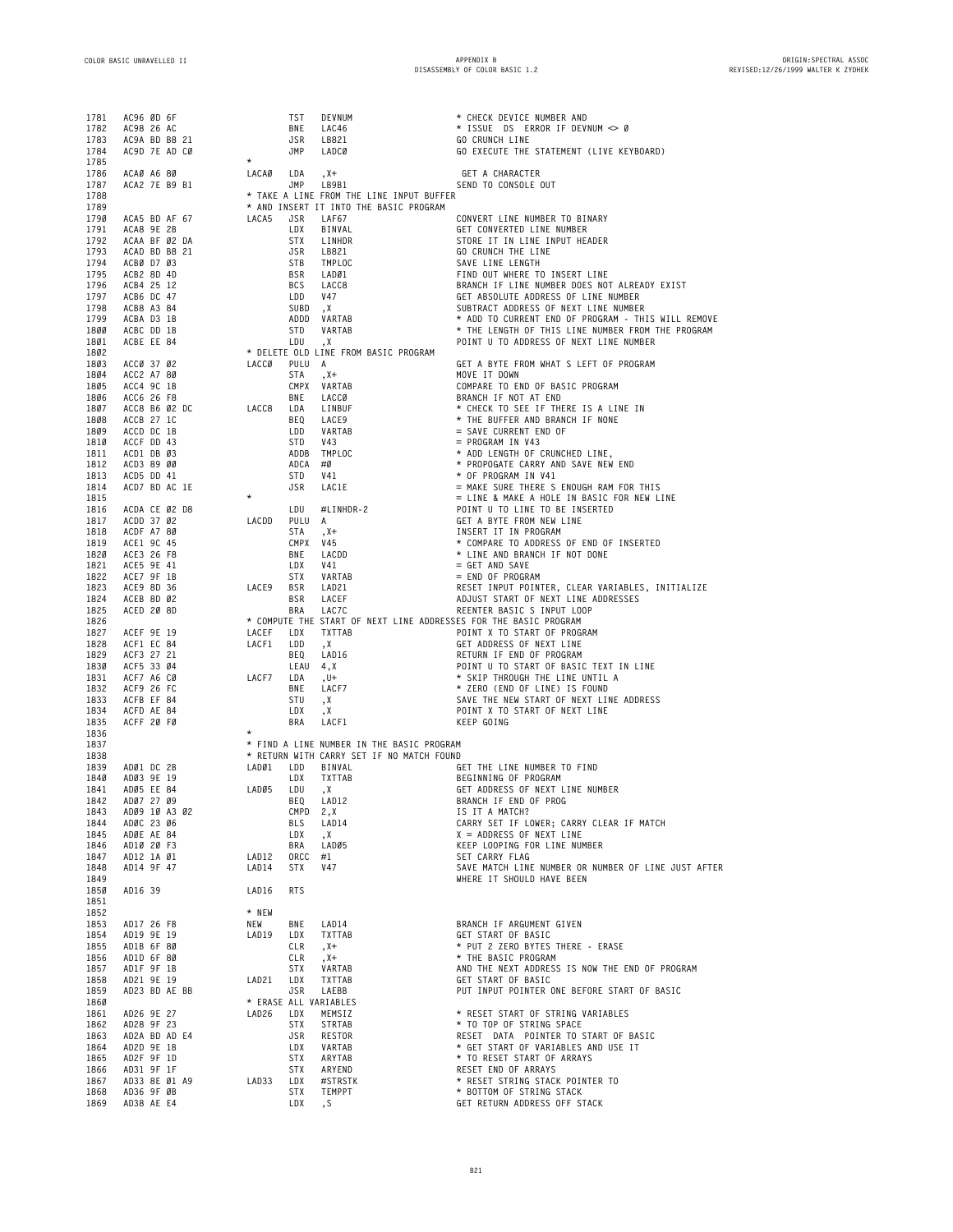| 1870 | AD3A 10 DE 21    | LDS                       | FRETOP                                                       | RESTORE STACK POINTER                                         |
|------|------------------|---------------------------|--------------------------------------------------------------|---------------------------------------------------------------|
| 1871 | AD3D 6F E2       | CLR                       | , - S                                                        | PUT A ZERO BYTE ON STACK - TO CLEAR ANY RETURN OF             |
| 1872 |                  | $^{\star}$                |                                                              | FOR/NEXT DATA FROM THE STACK                                  |
| 1873 | AD3F ØF 2D       | CLR                       | OLDPTR                                                       | RESET CONT ADDRESS SO YOU                                     |
| 1874 | AD41 ØF 2E       | CLR                       | OLDPTR+1                                                     | CAN T CONTINUE                                                |
| 1875 | AD43 ØF Ø8       | CLR                       | ARYDIS                                                       | CLEAR THE ARRAY DISABLE FLAG                                  |
| 1876 | AD45 6E 84       | JMP                       | ,Χ                                                           | RETURN TO CALLING ROUTINE - THIS IS NECESSARY                 |
| 1877 |                  | $^\star$                  |                                                              | SINCE THE STACK WAS RESET                                     |
| 1878 |                  | $\star$                   |                                                              |                                                               |
| 1879 |                  | $*$ FOR                   |                                                              |                                                               |
| 1880 |                  | $^\star$                  |                                                              |                                                               |
| 1881 |                  |                           | * THE FOR COMMAND WILL STORE 18 BYTES ON THE STACK FOR       |                                                               |
| 1882 |                  |                           | * EACH FOR-NEXT LOOP WHICH IS BEING PROCESSED. THESE         |                                                               |
| 1883 |                  |                           | * BYTES ARE DEFINED AS FOLLOWS: 0- \$80 (FOR FLAG);          |                                                               |
| 1884 |                  | $\ast$                    | 1,2=INDEX VARIABLE DESCRIPTOR POINTER; 3-7=FP VALUE OF STEP; |                                                               |
| 1885 |                  | $\star$                   |                                                              | 8=STEP DIRECTION: \$FF IF NEGATIVE; Ø IF ZERO; 1 IF POSITIVE; |
| 1886 |                  |                           | * 9-13=FP VALUE OF TO PARAMETER;                             |                                                               |
| 1887 |                  |                           | * 14,15=CURRENT LINE NUMBER; 16,17=RAM ADDRESS OF THE END    |                                                               |
| 1888 |                  | *                         | OF THE LINE CONTAINING THE FOR STATEMENT                     |                                                               |
| 1889 | AD47 86 80       | FOR<br>LDA                | #\$80                                                        | * SAVE THE DISABLE ARRAY FLAG IN VO8                          |
| 1890 | AD49 97 08       | STA                       | ARYDIS                                                       | * DO NOT ALLOW THE INDEX VARIABLE TO BE AN ARRAY              |
|      |                  |                           |                                                              |                                                               |
| 1891 | AD4B BD AF 89    | JSR                       | LET                                                          | SET INDEX VARIABLE TO INITIAL VALUE                           |
| 1892 | AD4E BD AB F9    | JSR                       | LABF9                                                        | SEARCH THE STACK FOR FOR/NEXT DATA                            |
| 1893 | AD51 32 62       |                           | LEAS 2,S                                                     | PURGE RETURN ADDRESS OFF OF THE STACK                         |
| 1894 | AD53 26 04       | BNE                       | LAD59                                                        | BRANCH IF INDEX VARIABLE NOT ALREADY BEING USED               |
| 1895 | AD55 9E ØF       | LDX                       | TEMPTR                                                       | GET (ADDRESS + 18) OF MATCHED FOR/NEXT DATA                   |
| 1896 | AD57 32 85       | LEAS B, X                 |                                                              | MOVE THE STACK POINTER TO THE BEGINNING OF THE                |
| 1897 |                  |                           | * MATCHED FOR/NEXT DATA SO THE NEW DATA WILL                 |                                                               |
| 1898 |                  |                           | * OVERLAY THE OLD DATA. THIS WILL ALSO DESTROY               |                                                               |
| 1899 |                  |                           | * ALL OF THE RETURN AND FOR/NEXT DATA BELOW                  |                                                               |
| 1900 |                  | * THIS POINT ON THE STACK |                                                              |                                                               |
| 1901 | AD59 C6 09       | LAD59<br>LDB              | #\$09                                                        | * CHECK FOR ROOM FOR 18 BYTES                                 |
| 1902 | AD5B BD AC 33    | JSR                       | LAC33                                                        | * IN FREE RAM                                                 |
| 1903 | AD5E BD AE E8    | JSR                       | LAEE8                                                        | GET ADDR OF END OF SUBLINE IN X                               |
| 1904 | AD61 DC 68       | LDD                       | CURLIN                                                       | GET CURRENT LINE NUMBER                                       |
| 1905 | AD63 34 16       |                           | PSHS X, B, A                                                 | SAVE LINE ADDR AND LINE NUMBER ON STACK                       |
| 1906 | AD65 C6 A5       | LDB                       | #\$A5                                                        | TOKEN FOR TO                                                  |
| 1907 | AD67 BD B2 6F    | JSR                       | LB26F                                                        | SYNTAX CHECK FOR TO                                           |
| 1908 | AD6A BD B1 43    | JSR                       | LB143                                                        | TM ERROR IF INDEX VARIABLE SET TO STRING                      |
| 1909 | AD6D BD B1 41    | JSR                       | LB141                                                        | EVALUATE EXPRESSION                                           |
| 1910 |                  | $\star$                   |                                                              |                                                               |
| 1911 | AD70 D6 54       | LDB                       | FPØSGN                                                       | GET FPAØ MANTISSA SIGN                                        |
| 1912 | AD72 CA 7F       | ORB                       | #\$7F                                                        | FORM A MASK TO SAVE DATA BITS OF HIGH ORDER MANTISSA          |
| 1913 | AD74 D4 50       | ANDB                      | FPAØ                                                         | PUT THE MANTISSA SIGN IN BIT 7 OF HIGH ORDER MANTISSA         |
| 1914 | AD76 D7 50       | STB                       | FPAØ                                                         | SAVE THE PACKED HIGH ORDER MANTISSA                           |
| 1915 | AD78 10 8E AD 7F | LDY                       | #LAD7F                                                       | LOAD FOLLOWING ADDRESS INTO Y AS A RETURN                     |
| 1916 | AD7C 7E B1 EA    | JMP                       | LB1EA                                                        | ADDRESS - PUSH FPAØ ONTO THE STACK                            |
| 1917 | AD7F 8E BA C5    | LAD7F<br>LDX              | #LBAC5                                                       | POINT X TO FLOATING POINT NUMBER 1.0 (DEFAULT STEP VALUE)     |
| 1918 | AD82 BD BC 14    | JSR                       | LBC14                                                        | MOVE (X) TO FPAØ                                              |
| 1919 | AD85 9D A5       | JSR                       | GETCCH                                                       | GET CURRENT INPUT CHARACTER                                   |
| 1920 | AD87 81 A9       |                           | CMPA #\$A9                                                   | STEP TOKEN                                                    |
| 1921 | AD89 26 05       | BNE                       | LAD9Ø                                                        | BRANCH IF NO STEP VALUE                                       |
| 1922 | AD8B 9D 9F       | JSR                       | GETNCH                                                       | GET A CHARACTER FROM BASIC                                    |
| 1923 | AD8D BD B1 41    | JSR                       | LB141                                                        | EVALUATE NUMERIC EXPRESSION                                   |
| 1924 | AD90 BD BC 6D    | LAD9Ø<br>JSR              | LBC6D                                                        | CHECK STATUS OF FPAØ                                          |
| 1925 | AD93 BD B1 E6    | JSR                       | LB1E6                                                        | SAVE STATUS AND FPAØ ON THE STACK                             |
| 1926 | AD96 DC 3B       | LDD                       | VARDES                                                       | * GET DESCRIPTOR POINTER FOR THE STEP                         |
| 1927 | AD98 34 06       | PSHS B, A                 |                                                              | * VARIABLE AND SAVE IT ON THE STACK                           |
| 1928 | AD9A 86 80       | LDA                       | #\$80                                                        | = GET THE FOR FLAG AND                                        |
| 1929 | AD9C 34 02       | PSHS A                    |                                                              | = SAVE IT ON THE STACK                                        |
| 1930 |                  | $\star$                   |                                                              |                                                               |
| 1931 |                  |                           | * MAIN COMMAND INTERPRETATION LOOP                           |                                                               |
| 1932 | AD9E BD 01 9A    | LAD9E<br>JSR              | RVEC20                                                       | HOOK INTO RAM                                                 |
| 1933 | ADA1 1C AF       |                           | ANDCC #\$AF                                                  | ENABLE IRQ, FIRQ                                              |
| 1934 | ADA3 8D 46       | BSR                       | LADEB                                                        | CHECK FOR KEYBOARD BREAK                                      |
| 1935 | ADA5 9E A6       | LDX                       | CHARAD                                                       | GET BASIC S INPUT POINTER                                     |
| 1936 | ADA7 9F 2F       | <b>STX</b>                | TINPTR                                                       | SAVE IT                                                       |
| 1937 | ADA9 A6 80       | LDA                       | $, x +$                                                      | GET CURRENT INPUT CHAR & MOVE POINTER                         |
| 1938 | ADAB 27 07       | BEQ                       | LADB4                                                        | BRANCH IF END OF LINE                                         |
| 1939 | ADAD 81 3A       | $CMPA$ #':                |                                                              | CHECK FOR LINE SEPARATOR                                      |
| 1940 | ADAF 27 ØF       | BEQ                       | LADCØ                                                        | BRANCH IF COLON                                               |
| 1941 | ADB1 7E B2 77    | JMP<br>LADB1              | LB277                                                        | SYNTAX ERROR - IF NOT LINE SEPARATOR                          |
| 1942 | ADB4 A6 81       | LADB4<br>LDA              | , X++                                                        | GET MS BYTE OF ADDRESS OF NEXT BASIC LINE                     |
| 1943 | ADB6 97 00       | STA                       | ENDFLG                                                       | SAVE IN STOP/END FLAG - CAUSE A STOP IF                       |
| 1944 |                  | $\star$                   |                                                              | NEXT LINE ADDRESS IS $<$ \$8000; CAUSE                        |
| 1945 |                  | $\star$                   |                                                              | AN END IF ADDRESS > \$8000                                    |
| 1946 | ADB8 27 5B       | BEQ                       | LAE15                                                        | BRANCH TO STOP - END OF PROGRAM                               |
| 1947 | ADBA EC 80       | LDD                       | $, X+$                                                       | GET CURRENT LINE NUMBER                                       |
| 1948 | ADBC DD 68       | STD                       | CURLIN                                                       | SAVE IN CURLIN                                                |
| 1949 | ADBE 9F A6       | STX                       | CHARAD                                                       | SAVE ADDRESS OF FIRST BYTE OF LINE                            |
| 1950 | ADCØ 9D 9F       | LADCØ<br>JSR              | GETNCH                                                       | GET A CHARACTER FROM BASIC                                    |
| 1951 | ADC2 8D 02       | <b>BSR</b>                | LADC6                                                        | GO PROCESS COMMAND                                            |
| 1952 | ADC4 20 D8       | BRA                       | LAD9E                                                        | GO BACK TO MAIN LOOP                                          |
| 1953 | ADC6 27 78       | LADC6<br>BEQ              | LAE4Ø                                                        | RETURN IF END OF LINE                                         |
| 1954 | ADC8 4D          | TSTA                      |                                                              | CHECK FOR TOKEN - BIT 7 SET (NEGATIVE)                        |
| 1955 | ADC9 10 2A 01 BC | LBPL<br>$^\star$          | LET.                                                         | BRANCH IF NOT A TOKEN - GO DO A LET WHICH                     |
| 1956 |                  |                           |                                                              | IS THE DEFAULT TOKEN FOR MICROSOFT BASIC                      |
| 1957 | ADCD 81 A3       |                           | CMPA #\$A3                                                   | SKIPF TOKEN - HIGHEST EXECUTABLE COMMAND IN BASIC             |
| 1958 | ADCF 22 ØB       | BHI                       | LADDC                                                        | BRANCH IF > A BASIC COMMAND                                   |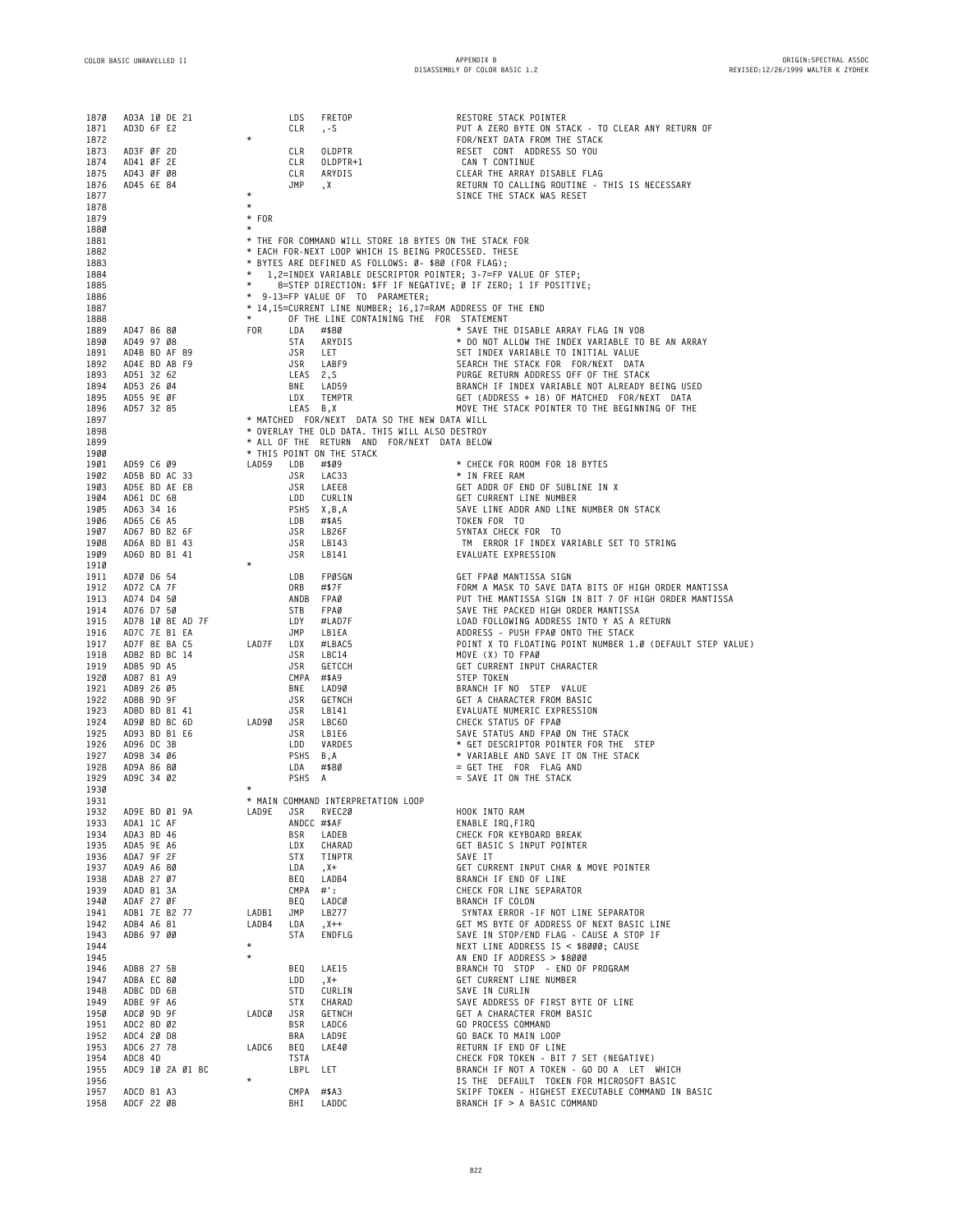| 1959         | ADD1 BE 01 23                  |  |                | LDX                     | COMVEC+3                                  | GET ADDRESS OF BASIC S COMMAND TABLE                                               |  |
|--------------|--------------------------------|--|----------------|-------------------------|-------------------------------------------|------------------------------------------------------------------------------------|--|
| 1960         | ADD4 48                        |  | LADD4          | ASLA                    |                                           | X2 (2 BYTE/JUMP ADDRESS) & DISCARD BIT 7                                           |  |
| 1961         | ADD5 1F 89                     |  |                | TFR                     | A,B                                       | SAVE COMMAND OFFSET IN ACCB                                                        |  |
| 1962         | ADD7 3A                        |  |                | ABX                     |                                           | NON X POINTS TO COMMAND JUMP ADDR                                                  |  |
| 1963<br>1964 | ADD8 9D 9F                     |  | $\star$        | JSR                     | GETNCH                                    | GET AN INPUT CHAR                                                                  |  |
| 1965         |                                |  |                |                         | * HERE IS WHERE WE BRANCH TO DO A COMMAND |                                                                                    |  |
| 1966         | ADDA 6E 94                     |  |                | JMP                     | [,X]                                      | GO DO A COMMAND                                                                    |  |
| 1967         | ADDC 81 B4                     |  | LADDC          | CMPA #\$B4              |                                           | \$B4 IS HIGHEST BASIC TOKEN                                                        |  |
| 1968         | ADDE 23 D1                     |  |                | <b>BLS</b>              | LADB1                                     | SYNTAX ERROR IF NON-EXECUTABLE TOKEN                                               |  |
| 1969         | ADEØ 6E 9F Ø1 2D               |  |                | JMP                     | [COMVEC+13]                               | JUMP TO AN EX BAS COMMAND                                                          |  |
| 1970         |                                |  | $\star$        |                         |                                           |                                                                                    |  |
| 1971         |                                |  | * RESTORE      |                         |                                           |                                                                                    |  |
| 1972         | ADE4 9E 19                     |  | RESTOR LDX     |                         | TXTTAB                                    | BEGINNING OF PROGRAM ADDRESS                                                       |  |
| 1973<br>1974 | ADE6 30 1F<br>ADE8 9F 33       |  | LADE8          | LEAX -1,X<br><b>STX</b> | DATPTR                                    | MOVE TO ONE BYTE BEFORE PROGRAM<br>SAVE NEW DATA POINTER                           |  |
| 1975         | ADEA 39                        |  |                | <b>RTS</b>              |                                           |                                                                                    |  |
| 1976         |                                |  | $\star$        |                         |                                           |                                                                                    |  |
| 1977         |                                |  | * BREAK CHECK  |                         |                                           |                                                                                    |  |
| 1978         | ADEB BD A1 C1                  |  | LADEB          | JSR                     | LA1C1                                     | GET A KEYSTROKE ENTRY                                                              |  |
| 1979         | ADEE 27 ØA                     |  |                | BEQ                     | LADFA                                     | RETURN IF NO INPUT                                                                 |  |
| 1980         | ADFØ 81 03                     |  | LADFØ          | CMPA #3                 |                                           | CONTROL C? (BREAK)                                                                 |  |
| 1981         | ADF2 27 15                     |  |                | BEQ                     | STOP                                      | YES                                                                                |  |
| 1982         | ADF4 81 13                     |  |                | CMPA #\$13              |                                           | CONTROL S? (PAUSE)                                                                 |  |
| 1983         | ADF6 27 03                     |  |                | BEQ                     | LADFB                                     | YES                                                                                |  |
| 1984<br>1985 | ADF8 97 87                     |  |                | STA<br><b>RTS</b>       | IKEYIM                                    | SAVE KEYSTROKE IN INKEY IMAGE                                                      |  |
| 1986         | ADFA 39<br>ADFB BD A1 CB       |  | LADFA<br>LADFB | JSR                     | KEYIN                                     | GET A KEY                                                                          |  |
| 1987         | ADFE 27 FB                     |  |                | BEQ                     | LADFB                                     | BRANCH IF NO KEY DOWN                                                              |  |
| 1988         | AE00 20 EE                     |  |                | <b>BRA</b>              | LADFØ                                     | CONTINUE - DO A BREAK CHECK                                                        |  |
| 1989         |                                |  | $^\star$       |                         |                                           |                                                                                    |  |
| 1990         |                                |  | * END          |                         |                                           |                                                                                    |  |
| 1991         | AE02 BD A4 26                  |  | END            | JSR                     | LA426                                     | CLOSE FILES                                                                        |  |
| 1992         | AEØ5 9D A5                     |  |                | JSR                     | GETCCH                                    | GET CURRENT INPUT CHAR                                                             |  |
| 1993         | AE07 20 02                     |  |                | BRA                     | LAEØB                                     |                                                                                    |  |
| 1994         |                                |  | $^\star$       |                         |                                           |                                                                                    |  |
| 1995         |                                |  | * STOP         |                         |                                           |                                                                                    |  |
| 1996<br>1997 | AEØ9 1A Ø1<br>AEØB 26 33       |  | STOP<br>LAEØB  | ORCC #\$01<br>BNE       | LAE4Ø                                     | SET CARRY FLAG<br>BRANCH IF ARGUMENT EXISTS                                        |  |
| 1998         | AEØD 9E A6                     |  |                | LDX                     | CHARAD                                    | * SAVE CURRENT POSITION OF                                                         |  |
| 1999         | AEØF 9F 2F                     |  |                | <b>STX</b>              | TINPTR                                    | * BASIC S INPUT POINTER                                                            |  |
| 2000         | AE11 06 00                     |  | LAE11          | ROR                     | ENDFLG                                    | ROTATE CARRY INTO BIT 7 OF STOP/END FLAG                                           |  |
| 2001         | AE13 32 62                     |  |                | LEAS 2,S                |                                           | PURGE RETURN ADDRESS OFF STACK                                                     |  |
| 2002         | AE15 9E 68                     |  | LAE15          | LDX                     | CURLIN                                    | GET CURRENT LINE NUMBER                                                            |  |
| 2003         | AE17 8C FF FF                  |  |                |                         | CMPX #\$FFFF                              | DIRECT MODE?                                                                       |  |
| 2004         | AE1A 27 06                     |  |                | BEQ                     | LAE22                                     | YES                                                                                |  |
| 2005         | AE1C 9F 29                     |  |                | <b>STX</b>              | OLDTXT                                    | SAVE CURRENT LINE NUMBER                                                           |  |
| 2006         | AE1E 9E 2F                     |  |                | LDX                     | TINPTR                                    | * GET AND SAVE CURRENT POSITION                                                    |  |
| 2007         | AE20 9F 2D                     |  | LAE22          | <b>STX</b>              | OLDPTR                                    | * OF BASIC S INPUT POINTER                                                         |  |
| 2008<br>2009 | AE22 ØF 6F<br>AE24 8E AB F1    |  |                | CLR<br>LDX              | DEVNUM<br>#LABF2-1                        | SET DEVICE NUMBER TO SCREEN<br>POINT TO CR, BREAK MESSAGE                          |  |
| 2010         | AE27 0D 00                     |  |                | <b>TST</b>              | ENDFLG                                    | CHECK STOP/END FLAG                                                                |  |
| 2011         | AE29 10 2A FE 46               |  |                |                         | LBPL LAC73                                | BRANCH TO MAIN LOOP OF BASIC IF END                                                |  |
| 2012         | AE2D 7E AC 68                  |  |                | JMP                     | LAC68                                     | PRINT BREAK AT #### AND GO TO                                                      |  |
| 2013         |                                |  | $\star$        |                         |                                           | BASIC S MAIN LOOP IF STOP                                                          |  |
| 2014         |                                |  |                |                         |                                           |                                                                                    |  |
| 2015         |                                |  | * CONT         |                         |                                           |                                                                                    |  |
| 2016         | AE30 26 0E                     |  | CONT           | BNE                     | LAE4Ø                                     | RETURN IF ARGUMENT GIVEN                                                           |  |
| 2017         | AE32 C6 20                     |  |                | LDB                     | #2*16                                     | CAN T CONTINUE ERROR                                                               |  |
| 2018<br>2019 | AE34 9E 2D<br>AE36 10 27 FE 0C |  |                | LDX                     | OLDPTR<br>LBEQ LAC46                      | GET CONTINUE ADDRESS (INPUT POINTER)<br>CN ERROR IF CONTINUE ADDRESS = $\emptyset$ |  |
| 2020         | AE3A 9F A6                     |  |                | <b>STX</b>              | CHARAD                                    | RESET BASIC S INPUT POINTER                                                        |  |
| 2021         | AE3C 9E 29                     |  |                | LDX                     | OLDTXT                                    | GET LINE NUMBER                                                                    |  |
| 2022         | AE3E 9F 68                     |  |                | STX                     | CURLIN                                    | RESET CURRENT LINE NUMBER                                                          |  |
| 2023         | AE4Ø 39                        |  | LAE4Ø          | <b>RTS</b>              |                                           |                                                                                    |  |
| 2024         |                                |  | $\star$        |                         |                                           |                                                                                    |  |
| 2025         |                                |  | * CLEAR        |                         |                                           |                                                                                    |  |
| 2026         | AE41 27 2C                     |  | CLEAR          | BEQ                     | LAE6F                                     | BRANCH IF NO ARGUMENT                                                              |  |
| 2027         | AE43 BD B3 E6                  |  |                | JSR                     | LB3E6                                     | EVALUATE ARGUMENT                                                                  |  |
| 2028<br>2029 | AE46 34 06                     |  |                | PSHS B, A<br>LDX        | MEMSIZ                                    | SAVE AMOUNT OF STRING SPACE ON STACK<br>GET CURRENT TOP OF CLEARED SPACE           |  |
| 2030         | AE48 9E 27<br>AE4A 9D A5       |  |                | JSR                     | GETCCH                                    | GET CURRENT INPUT CHARACTER                                                        |  |
| 2031         | AE4C 27 ØC                     |  |                | BEQ                     | LAE5A                                     | BRANCH IF NO NEW TOP OF CLEARED SPACE                                              |  |
| 2032         | AE4E BD B2 6D                  |  |                | JSR                     | LB26D                                     | SYNTAX CHECK FOR COMMA                                                             |  |
| 2033         | AE51 BD B7 3D                  |  |                | JSR                     | LB73D                                     | EVALUATE EXPRESSION; RETURN VALUE IN X                                             |  |
| 2034         | AE54 30 1F                     |  |                | $LEAX -1, X$            |                                           | $X = TOP OF CLEAREN SPACE$                                                         |  |
| 2035         | AE56 9C 74                     |  |                |                         | CMPX TOPRAM                               | COMPARE TO TOP OF RAM                                                              |  |
| 2036         | AE58 22 18                     |  |                | BHI                     | LAE72                                     | OM ERROR IF > TOP OF RAM                                                           |  |
| 2037         | AE5A 1F 10                     |  | LAE5A          | TFR                     | X,D                                       | ACCD = TOP OF CLEARED SPACE                                                        |  |
| 2038         | AE5C A3 E1                     |  |                | $SUBD$ , $S++$          |                                           | SUBTRACT OUT AMOUNT OF CLEARED SPACE                                               |  |
| 2039         | AE5E 25 12                     |  |                | <b>BCS</b>              | LAE72                                     | OM ERROR IF FREE MEM < Ø                                                           |  |
| 2040<br>2041 | AE60 1F 03<br>AE62 83 00 3A    |  |                | TFR                     | D,U<br>SUBD #STKBUF                       | $U =$ BOTTOM OF CLEARED SPACE<br>SUBTRACT OUT STACK BUFFER                         |  |
| 2042         | AE65 25 ØB                     |  |                | <b>BCS</b>              | LAE72                                     | OM ERROR IF FREE MEM < Ø                                                           |  |
| 2043         | AE67 93 1B                     |  |                |                         | SUBD VARTAB                               | SUBTRACT OUT START OF VARIABLES                                                    |  |
| 2044         | AE69 25 07                     |  |                | <b>BCS</b>              | LAE72                                     | OM ERROR IF FREE MEM < Ø                                                           |  |
| 2045         | AE6B DF 21                     |  |                | STU                     | FRETOP                                    | SAVE NEW BOTTOM OF CLEARED SPACE                                                   |  |
| 2046         | AE6D 9F 27                     |  |                | <b>STX</b>              | MEMSIZ                                    | SAVE NEW TOP OF CLEARED SPACE                                                      |  |
| 2047         | AE6F 7E AD 26                  |  | LAE6F          | JMP                     | LAD26                                     | ERASE ALL VARIABLES, INITIALIZE POINTERS, ETC                                      |  |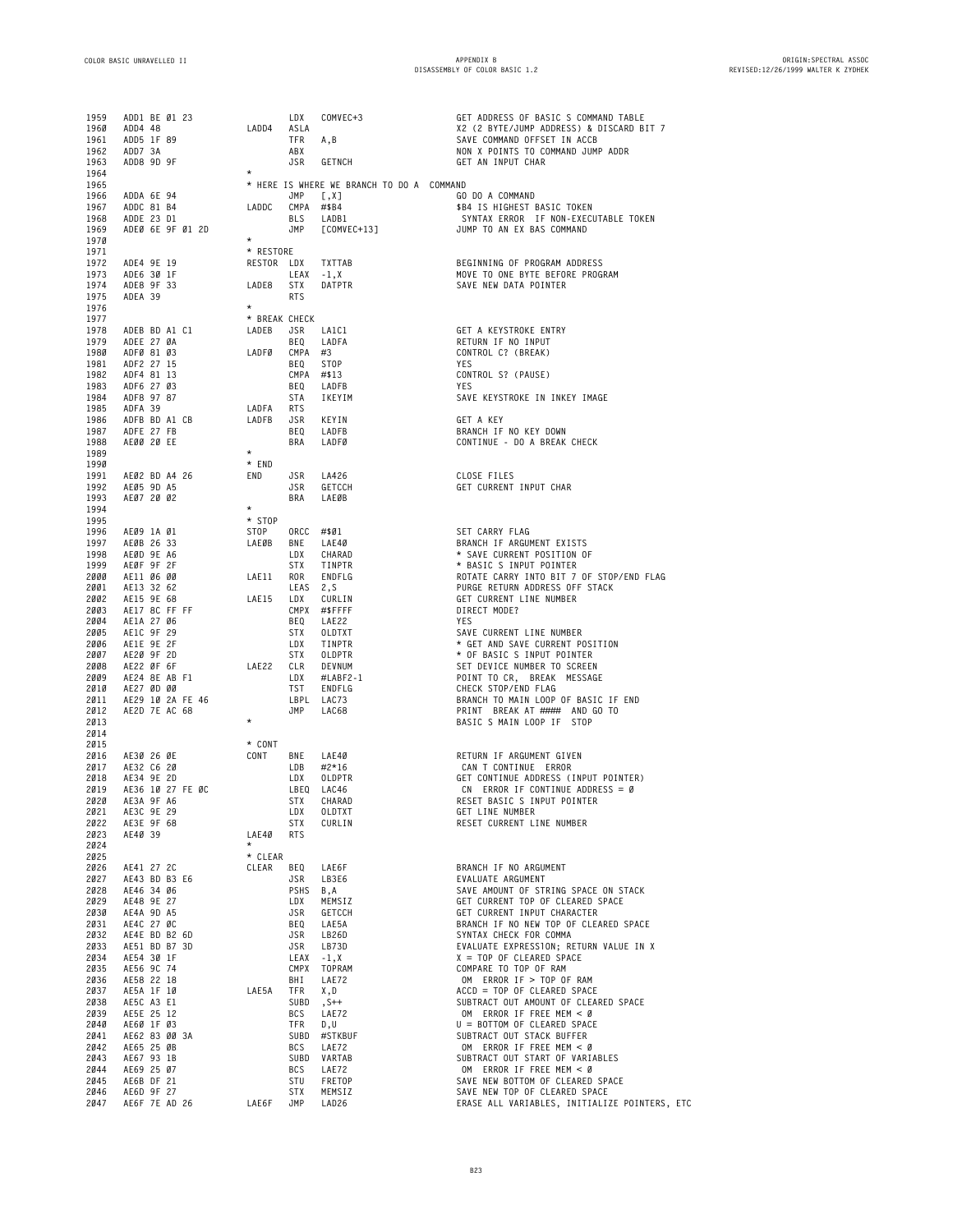**ORIGIN:SPECTRAL ASSOC REVISED:12/26/1999 WALTER K ZYDHEK**

| 2048 | AE72 7E AC 44    | LAE72                                    | JMP        | LAC44                                             | OM ERROR                                                                                                                                                                                                                                               |
|------|------------------|------------------------------------------|------------|---------------------------------------------------|--------------------------------------------------------------------------------------------------------------------------------------------------------------------------------------------------------------------------------------------------------|
| 2049 |                  | $\star$                                  |            |                                                   |                                                                                                                                                                                                                                                        |
| 2050 |                  | * RUN                                    |            |                                                   |                                                                                                                                                                                                                                                        |
| 2051 | AE75 BD 01 94    | RUN                                      | JSR        | RVEC18                                            | HOOK INTO RAM                                                                                                                                                                                                                                          |
| 2052 | AE78 BD A4 26    |                                          | JSR        | LA426                                             | CLOSE ANY OPEN FILES                                                                                                                                                                                                                                   |
| 2053 | AE7B 9D A5       |                                          | JSR        | GETCCH                                            | * GET CURRENT INPUT CHARACTER                                                                                                                                                                                                                          |
| 2054 |                  |                                          |            |                                                   |                                                                                                                                                                                                                                                        |
| 2055 | AE7D 10 27 FE A0 |                                          |            | LBEQ LAD21                                        | CLOSE ANY OPEN FILES<br>* GET CURRENT INPUT<br>* IF NO LINE NUMBER<br>ERASE ALL VARIABLES<br>^ COTO THE DUN ADDR                                                                                                                                       |
|      | AE81 BD AD 26    |                                          | JSR        | LAD26                                             |                                                                                                                                                                                                                                                        |
| 2056 | AE84 20 19       |                                          | <b>BRA</b> | LAE9F                                             | GOTO THE RUN ADDRESS                                                                                                                                                                                                                                   |
| 2057 |                  | $\star$                                  |            |                                                   |                                                                                                                                                                                                                                                        |
| 2058 |                  | $*$ GO                                   |            |                                                   |                                                                                                                                                                                                                                                        |
| 2059 | AE86 1F 89       | GO DO                                    | TFR        | A, B                                              | SAVE INPUT CHARACTER IN ACCB                                                                                                                                                                                                                           |
| 2060 | AE88 9D 9F       | LAE88                                    | JSR        | GETNCH                                            | GET A CHARACTER FROM BASIC<br>SUB TOKEN<br>SUB TOKEN<br>SYNTAX ERROR IF NEITHER<br>=ROOM FOR 6<br>=BYTES ON STACK?<br>* SAVE CURRENT BASIC INPUT POINTER, LINE<br>* NUMBER AND SUB TOKEN ON STACK<br>*<br>*<br>^ ^ ^ ^ A GOTO<br>^ ^ BASIC S MAIN LOOP |
| 2061 | AE8A C1 A5       |                                          |            | CMPB #\$A5                                        |                                                                                                                                                                                                                                                        |
| 2062 | AE8C 27 16       |                                          | BEQ        | LAEA4                                             |                                                                                                                                                                                                                                                        |
| 2063 | AE8E C1 A6       |                                          |            | CMPB #\$A6                                        |                                                                                                                                                                                                                                                        |
| 2064 | AE9Ø 26 45       | STRE<br>LDB<br>JSR<br>LDD<br>LDA<br>PSHS |            | LAED7                                             |                                                                                                                                                                                                                                                        |
| 2065 | AE92 C6 03       |                                          |            | #3                                                |                                                                                                                                                                                                                                                        |
| 2066 | AE94 BD AC 33    |                                          |            | LAC33                                             |                                                                                                                                                                                                                                                        |
| 2067 | AE97 DE A6       |                                          |            | CHARAD                                            |                                                                                                                                                                                                                                                        |
| 2068 | AE99 9E 68       |                                          |            | CURLIN                                            |                                                                                                                                                                                                                                                        |
| 2069 | AE9B 86 A6       |                                          |            | #\$A6                                             |                                                                                                                                                                                                                                                        |
| 2070 | AE9D 34 52       |                                          |            | PSHS U, X, A                                      |                                                                                                                                                                                                                                                        |
| 2071 | AE9F 8D 03       | LAE9F BSR                                |            | LAEA4                                             |                                                                                                                                                                                                                                                        |
| 2072 |                  |                                          | JMP        |                                                   |                                                                                                                                                                                                                                                        |
|      | AEA1 7E AD 9E    |                                          |            | LAD9E                                             |                                                                                                                                                                                                                                                        |
| 2073 |                  | $*$ GOTO                                 |            |                                                   |                                                                                                                                                                                                                                                        |
| 2074 | AEA4 9D A5       | LAEA4                                    | JSR        | GETCCH                                            |                                                                                                                                                                                                                                                        |
| 2075 | AEA6 BD AF 67    |                                          | JSR        | LAF67                                             | GET LINE NUMBER TO BINARY IN BINVAL                                                                                                                                                                                                                    |
| 2076 | AEA9 8D 40       |                                          | BSR        | LAEEB                                             | ADVANCE BASIC S POINTER TO END OF LINE                                                                                                                                                                                                                 |
| 2077 | AEAB 30 01       |                                          |            | LEAX \$01,X                                       | POINT TO START OF NEXT LINE                                                                                                                                                                                                                            |
| 2078 | AEAD DC 2B       |                                          | LDD        | BINVAL                                            | GET THE LINE NUMBER TO RUN                                                                                                                                                                                                                             |
| 2079 | AEAF 10 93 68    |                                          |            | CMPD CURLIN                                       | COMPARE TO CURRENT LINE NUMBER                                                                                                                                                                                                                         |
| 2080 | AEB2 22 02       |                                          | BHI        | LAEB6                                             | IF REO D LINE NUMBER IS > CURRENT LINE NUMBER,                                                                                                                                                                                                         |
| 2081 |                  | $\star$                                  |            |                                                   | DON T START LOOKING FROM                                                                                                                                                                                                                               |
| 2082 |                  | $\star$                                  |            |                                                   | START OF PROGRAM                                                                                                                                                                                                                                       |
| 2083 | AEB4 9E 19       |                                          | LDX        | TXTTAB                                            | BEGINNING OF PROGRAM                                                                                                                                                                                                                                   |
| 2084 | AEB6 BD AD 05    | LAEB6                                    | JSR        | LADØ5                                             | GO FIND A LINE NUMBER                                                                                                                                                                                                                                  |
| 2085 | AEB9 25 17       |                                          | BCS        | LAED2                                             | UNDEFINED LINE NUMBER                                                                                                                                                                                                                                  |
| 2086 | AEBB 30 1F       | LAEBB                                    |            | LEAX -1,X                                         | MOVE BACK TO JUST BEFORE START OF LINE                                                                                                                                                                                                                 |
|      |                  |                                          |            | CHARAD                                            |                                                                                                                                                                                                                                                        |
| 2087 | AEBD 9F A6       |                                          | STX        |                                                   | RESET BASIC S INPUT POINTER                                                                                                                                                                                                                            |
| 2088 | AEBF 39          | LAEBF<br>$\star$                         | <b>RTS</b> |                                                   |                                                                                                                                                                                                                                                        |
| 2089 |                  |                                          |            |                                                   |                                                                                                                                                                                                                                                        |
| 2090 |                  | * RETURN                                 |            |                                                   |                                                                                                                                                                                                                                                        |
| 2091 | AECØ 26 FD       | RETURN BNE                               |            | LAEBF                                             |                                                                                                                                                                                                                                                        |
| 2092 | AEC2 86 FF       |                                          | LDA        | #\$FF                                             |                                                                                                                                                                                                                                                        |
| 2093 | AEC4 97 3B       |                                          | <b>STA</b> | VARDES                                            |                                                                                                                                                                                                                                                        |
| 2094 |                  | $\star$                                  |            |                                                   | -AIL MUULINE IF ARGUMENT GIVEN<br>* PUT AN ILLEGAL VARIABLE NAME IN FIRST BYTE OF<br>* VARDES WHICH WILL CAUSE FOR/NEXT DATA ON THE<br>STACK TO BE IGNORED<br>CHECK FOR RETURN DATA ON THE STACK<br>RESET STACK POINTEP                                |
| 2095 | AEC6 BD AB F9    |                                          | JSR        | LABF9                                             |                                                                                                                                                                                                                                                        |
| 2096 | AEC9 1F 14       |                                          | TFR        | X, S                                              |                                                                                                                                                                                                                                                        |
| 2097 |                  | $\star$                                  |            |                                                   | FROM THE STACK                                                                                                                                                                                                                                         |
| 2098 | AECB 81 26       |                                          |            |                                                   |                                                                                                                                                                                                                                                        |
| 2099 | AECD 27 ØB       |                                          |            |                                                   |                                                                                                                                                                                                                                                        |
| 2100 | AECF C6 04       |                                          |            |                                                   |                                                                                                                                                                                                                                                        |
| 2101 | AED1 8C          |                                          |            |                                                   |                                                                                                                                                                                                                                                        |
| 2102 | AED2 C6 ØE       | LAED2                                    |            |                                                   |                                                                                                                                                                                                                                                        |
| 2103 | AED4 7E AC 46    |                                          |            |                                                   |                                                                                                                                                                                                                                                        |
| 2104 | AED7 7E B2 77    | LAED7                                    |            |                                                   |                                                                                                                                                                                                                                                        |
| 2105 | AEDA 35 52       | LAEDA                                    |            |                                                   | * RESTORE VALUES OF CURRENT LINE NUMBER AND                                                                                                                                                                                                            |
| 2106 |                  |                                          |            |                                                   | * BASIC S INPUT POINTER FOR THIS SUBROUTINE                                                                                                                                                                                                            |
|      | AEDC 9F 68       |                                          |            |                                                   |                                                                                                                                                                                                                                                        |
| 2107 | AEDE DF A6       | $\star$                                  |            |                                                   | CMPA #\$A6-\$80<br>BEQ LAEDA<br>LOB #2*2<br>LOB #2*2<br>CRC SKP2<br>CRC SKP = SKROR #2 RETURN WITHOUT GOSUB<br>FROR #2 SKP = SKROR #2 RETURN WITHOUT GOSUB<br>LOB #7*2<br>UNP LAC46<br>JUMP TO ERROR #ANDLER<br>PULS A,X,U<br>STX CURLIN * RESTORE VA  |
| 2108 |                  |                                          |            |                                                   |                                                                                                                                                                                                                                                        |
| 2109 |                  | * DATA                                   |            |                                                   |                                                                                                                                                                                                                                                        |
| 2110 | AEEØ 8D Ø6       | DATA                                     | <b>BSR</b> | LAEE8                                             | MOVE INPUT POINTER TO END OF SUBLINE OR LINE                                                                                                                                                                                                           |
| 2111 | AEE2 8C          |                                          | FCB        | SKP2                                              | SKIP 2 BYTES                                                                                                                                                                                                                                           |
| 2112 |                  |                                          |            |                                                   |                                                                                                                                                                                                                                                        |
| 2113 |                  | * REM, ELSE                              |            |                                                   |                                                                                                                                                                                                                                                        |
| 2114 |                  | ELSE                                     |            |                                                   |                                                                                                                                                                                                                                                        |
| 2115 | AEE3 8D 06       | REM                                      | <b>BSR</b> | LAEEB                                             | MOVE INPUT POINTER TO END OF LINE                                                                                                                                                                                                                      |
| 2116 | AEE5 9F A6       |                                          | <b>STX</b> | CHARAD                                            | RESET BASIC S INPUT POINTER                                                                                                                                                                                                                            |
| 2117 | AEE7 39          | LAEE7                                    | <b>RTS</b> |                                                   |                                                                                                                                                                                                                                                        |
| 2118 |                  |                                          |            | * ADVANCE INPUT POINTER TO END OF SUBLINE OR LINE |                                                                                                                                                                                                                                                        |
| 2119 | AEE8 C6 3A       | LAEE8                                    | LDB        | $#$ :                                             | $COLON = SUBLINE TERMINATOR CHARACTER$                                                                                                                                                                                                                 |
| 2120 | AEEA 86          | LAEEA                                    | FCB        | SKP1LD                                            | SKPILD SKIP ONE BYTE; LDA #\$5F                                                                                                                                                                                                                        |
| 2121 |                  |                                          |            | * ADVANCE BASIC S INPUT POINTER TO END OF         |                                                                                                                                                                                                                                                        |
| 2122 |                  |                                          |            | * LINE - RETURN ADDRESS OF END OF LINE+1 IN X     |                                                                                                                                                                                                                                                        |
| 2123 | AEEB 5F          | LAEEB                                    | CLRB       |                                                   | $\varnothing$ = LINE TERMINATOR CHARACTER                                                                                                                                                                                                              |
| 2124 | AEEC D7 01       |                                          | STB        | CHARAC                                            | TEMP STORE PRIMARY TERMINATOR CHARACTER                                                                                                                                                                                                                |
| 2125 | AEEE 5F          |                                          | CLRB       |                                                   | $\emptyset$ (END OF LINE) = ALTERNATE TERM. CHAR.                                                                                                                                                                                                      |
| 2126 | AEEF 9E A6       |                                          | LDX        | CHARAD                                            | LOAD X W/BASIC S INPUT POINTER                                                                                                                                                                                                                         |
|      |                  |                                          |            |                                                   | * CHANGE TERMINATOR CHARACTER                                                                                                                                                                                                                          |
| 2127 | AEF1 1F 98       | LAEF1                                    | TFR        | B,A                                               |                                                                                                                                                                                                                                                        |
| 2128 | AEF3 D6 01       |                                          | LDB        | CHARAC                                            | * FROM ACCB TO CHARAC - SAVE OLD TERMINATOR                                                                                                                                                                                                            |
| 2129 |                  | $\star$                                  |            |                                                   | IN CHARAC                                                                                                                                                                                                                                              |
| 2130 | AEF5 97 01       |                                          | <b>STA</b> | CHARAC                                            | SWAP PRIMARY AND SECONDARY TERMINATORS                                                                                                                                                                                                                 |
| 2131 | AEF7 A6 84       | LAEF7                                    | LDA        | , X                                               | GET NEXT INPUT CHARACTER                                                                                                                                                                                                                               |
| 2132 | AEF9 27 EC       |                                          | BEQ        | LAEE7                                             | RETURN IF Ø (END OF LINE)                                                                                                                                                                                                                              |
| 2133 | AEFB 34 04       |                                          | PSHS B     |                                                   | SAVE TERMINATOR ON STACK                                                                                                                                                                                                                               |
| 2134 | AEFD A1 EØ       |                                          | CMPA       | $\cdot$ . S+                                      | COMPARE TO INPUT CHARACTER                                                                                                                                                                                                                             |
| 2135 | AEFF 27 E6       |                                          | BEQ        | LAEE7                                             | RETURN IF EQUAL                                                                                                                                                                                                                                        |
| 2136 | AFØ1 30 01       |                                          | LEAX 1, X  |                                                   | MOVE POINTER UP ONE                                                                                                                                                                                                                                    |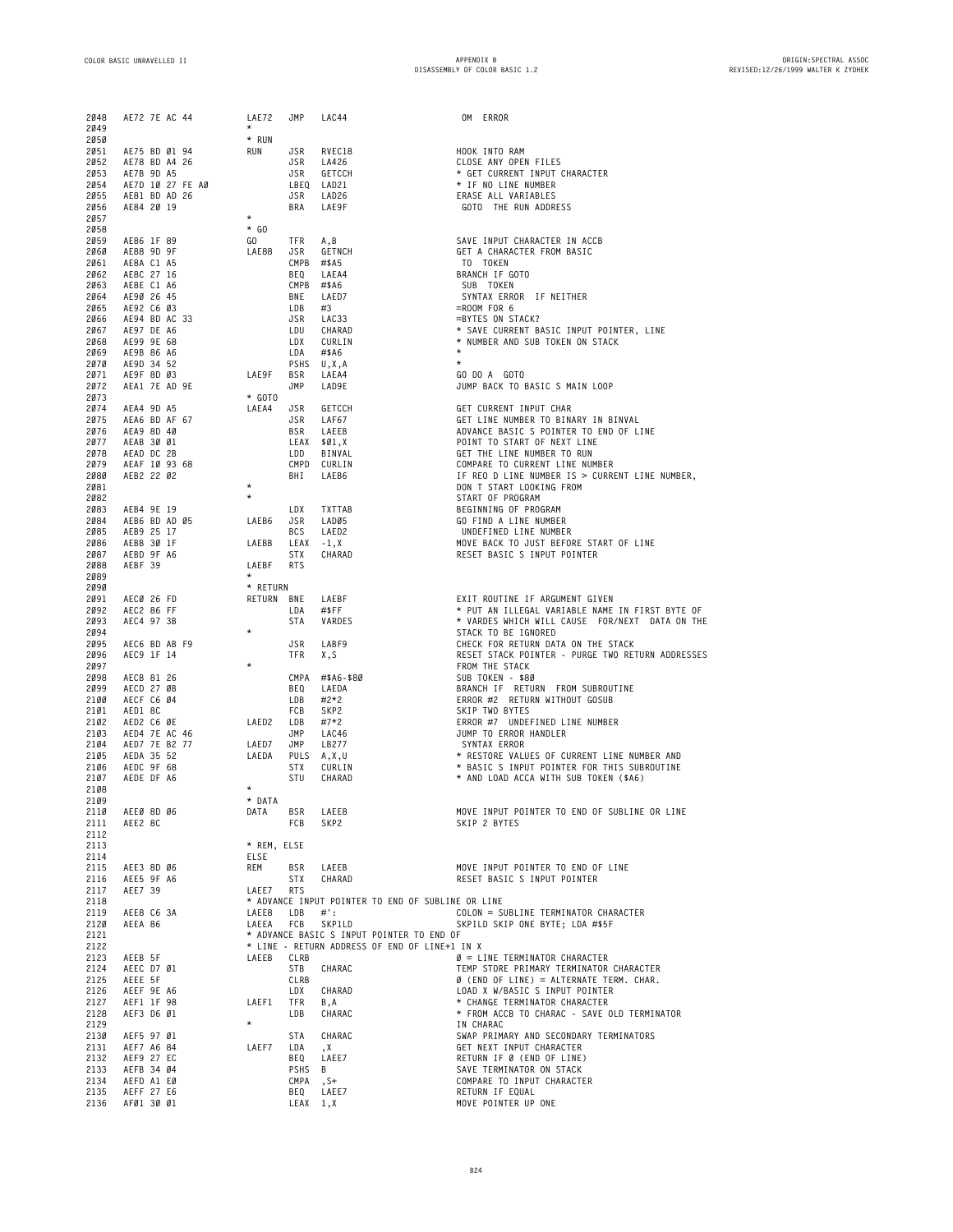| 2137         | AFØ3 81 22                     |                  | CMPA #'"          |                                                             | CHECK FOR DOUBLE QUOTES                                                           |
|--------------|--------------------------------|------------------|-------------------|-------------------------------------------------------------|-----------------------------------------------------------------------------------|
| 2138         | AFØ5 27 EA                     |                  | BEQ               | LAEF1                                                       | BRANCH IF " - TOGGLE TERMINATOR CHARACTERS                                        |
| 2139         | AFØ7 4C                        |                  | INCA              |                                                             | * CHECK FOR \$FF AND BRANCH IF                                                    |
| 2140         | AFØ8 26 02                     |                  | BNE               | LAFØC                                                       | * NOT SECONDARY TOKEN                                                             |
| 2141         | AFØA 30 01                     |                  | LEAX 1,X          |                                                             | MOVE INPUT POINTER 1 MORE IF SECONDARY                                            |
| 2142         | AFØC 81 86                     | LAFØC            |                   | CMPA #\$85+1                                                | TOKEN FOR IF?                                                                     |
| 2143<br>2144 | AFØE 26 E7<br>AF10 0C 04       |                  | BNE<br>INC        | LAEF7<br>IFCTR                                              | NO - GET ANOTHER INPUT CHARACTER<br>INCREMENT IF COUNTER - KEEP TRACK OF HOW MANY |
| 2145         |                                | $\star$          |                   |                                                             | IF STATEMENTS ARE NESTED IN ONE LINE                                              |
| 2146         | AF12 20 E3                     |                  | BRA               | LAEF7                                                       | GET ANOTHER INPUT CHARACTER                                                       |
| 2147         |                                |                  |                   |                                                             |                                                                                   |
| 2148         |                                | * IF             |                   |                                                             |                                                                                   |
| 2149         | AF14 BD B1 41                  | IF               | JSR               | LB141                                                       | EVALUATE NUMERIC EXPRESSION                                                       |
| 2150         | AF17 9D A5                     |                  | JSR               | GETCCH                                                      | GET CURRENT INPUT CHARACTER                                                       |
| 2151<br>2152 | AF19 81 81<br>AF1B 27 05       |                  | CMPA #\$81<br>BEQ | LAF22                                                       | TOKEN FOR GO<br>TREAT GO THE SAME AS THEN                                         |
| 2153         | AF1D C6 A7                     |                  | LDB               | #\$A7                                                       | TOKEN FOR THEN                                                                    |
| 2154         | AF1F BD B2 6F                  |                  | JSR               | LB26F                                                       | DO A SYNTAX CHECK ON ACCB                                                         |
| 2155         | AF22 96 4F                     | LAF22            | LDA               | FPØEXP                                                      | CHECK FOR TRUE/FALSE - FALSE IF FPAØ EXPONENT = ZERO                              |
| 2156         | AF24 26 13                     |                  | BNE               | LAF39                                                       | BRANCH IF CONDITION TRUE                                                          |
| 2157         | AF26 ØF Ø4                     |                  | CLR               | IFCTR                                                       | CLEAR FLAG - KEEP TRACK OF WHICH NESTED ELSE STATEMENT                            |
| 2158         |                                | $\star$          |                   |                                                             | TO SEARCH FOR IN NESTED IF LOOPS                                                  |
| 2159         | AF28 8D B6                     | LAF28            | BSR               | DATA                                                        | MOVE BASIC S POINTER TO END OF SUBLINE                                            |
| 2160<br>2161 | AF2A 4D<br>AF2B 27 BA          |                  | TSTA<br>BEQ       | LAEE7                                                       | * CHECK TO SEE IF END OF LINE OR SUBLINE<br>* AND RETURN IF END OF LINE           |
| 2162         | AF2D 9D 9F                     |                  | JSR               | GETNCH                                                      | GET AN INPUT CHARACTER FROM BASIC                                                 |
| 2163         | AF2F 81 84                     |                  | CMPA #\$84        |                                                             | TOKEN FOR ELSE                                                                    |
| 2164         | AF31 26 F5                     |                  | BNE               | LAF28                                                       | IGNORE ALL DATA EXCEPT ELSE UNTIL                                                 |
| 2165         |                                | $\star$          |                   |                                                             | END OF LINE (ZERO BYTE)                                                           |
| 2166         | AF33 ØA Ø4                     |                  | DEC               | IFCTR                                                       | CHECK TO SEE IF YOU MUST SEARCH ANOTHER SUBLINE                                   |
| 2167         | AF35 2A F1                     |                  | BPL               | LAF28                                                       | BRANCH TO SEARCH ANOTHER SUBLINE FOR ELSE                                         |
| 2168         | AF37 9D 9F                     |                  | JSR               | GETNCH                                                      | GET AN INPUT CHARACTER FROM BASIC                                                 |
| 2169<br>2170 | AF39 9D A5<br>AF3B 10 25 FF 65 | LAF39            | JSR               | GETCCH<br>LBCS LAEA4                                        | GET CURRENT INPUT CHARACTER<br>BRANCH TO GOTO IF NUMERIC CHARACTER                |
| 2171         | AF3F 7E AD C6                  |                  | JMP               | LADC6                                                       | RETURN TO MAIN INTERPRETATION LOOP                                                |
| 2172         |                                |                  |                   |                                                             |                                                                                   |
| 2173         |                                | $*$ ON           |                   |                                                             |                                                                                   |
| 2174         | AF42 BD B7 ØB                  | ON               | JSR               | LB7ØB                                                       | EVALUATE EXPRESSION                                                               |
| 2175         | AF45 C6 81                     |                  | LDB               | #\$81                                                       | TOKEN FOR GO                                                                      |
| 2176         | AF47 BD B2 6F                  |                  | JSR               | LB26F                                                       | SYNTAX CHECK FOR GO                                                               |
| 2177         | AF4A 34 02                     |                  | PSHS A            |                                                             | SAVE NEW TOKEN (TO, SUB)<br>TOKEN FOR SUB?                                        |
| 2178<br>2179 | AF4C 81 A6<br>AF4E 27 04       |                  | CMPA #\$A6<br>BEQ | LAF54                                                       | YES                                                                               |
| 2180         | AF50 81 A5                     |                  |                   | CMPA #\$A5                                                  | TOKEN FOR TO?                                                                     |
| 2181         | AF52 26 83                     | LAF52            | BNE               | LAED7                                                       | SYNTAX ERROR IF NOT SUB OR TO                                                     |
| 2182         | AF54 ØA 53                     | LAF54            | DEC               | FPAØ+3                                                      | DECREMENT IS BYTE OF MANTISSA OF FPAØ - THIS                                      |
| 2183         |                                | $\star$          |                   |                                                             | IS THE ARGUMENT OF THE ON STATEMENT                                               |
| 2184         | AF56 26 05                     |                  | BNE               | LAF5D                                                       | BRANCH IF NOT AT THE PROPER GOTO OR GOSUB LINE NUMBER                             |
| 2185         | AF58 35 04                     |                  | PULS B            |                                                             | GET BACK THE TOKEN FOLLOWING GO                                                   |
| 2186<br>2187 | AF5A 7E AE 88<br>AF5D 9D 9F    | LAF5D            | JMP<br>JSR        | LAE88<br>GETNCH                                             | GO DO A GOTO OR GOSUB<br>GET A CHARACTER FROM BASIC                               |
| 2188         | AF5F 8D 06                     |                  | BSR               | LAF67                                                       | CONVERT BASIC LINE NUMBER TO BINARY                                               |
| 2189         | AF61 81 2C                     |                  | CMPA #',          |                                                             | IS CHARACTER FOLLOWING LINE NUMBER A COMMA?                                       |
| 2190         | AF63 27 EF                     |                  | BEQ               | LAF54                                                       | YES                                                                               |
| 2191         | AF65 35 84                     |                  | PULS B, PC        |                                                             | IF NOT, FALL THROUGH TO NEXT COMMAND                                              |
| 2192         | AF67 9E 8A                     | LAF67            | LDX               | ZERO                                                        | DEFAULT LINE NUMBER OF ZERO                                                       |
| 2193         | AF69 9F 2B                     |                  | STX               | BINVAL                                                      | SAVE IT IN BINVAL                                                                 |
| 2194<br>2195 |                                |                  |                   | * CONVERT LINE NUMBER TO BINARY - RETURN VALUE IN BINVAL    |                                                                                   |
| 2196         |                                | $\star$          |                   |                                                             |                                                                                   |
| 2197         | AF6B 24 61                     | LAF6B            | BCC               | LAFCE                                                       | RETURN IF NOT NUMERIC CHARACTER                                                   |
| 2198         | AF6D 80 30                     |                  | SUBA #'Ø          |                                                             | MASK OFF ASCII                                                                    |
| 2199         | AF6F 97 01                     |                  | STA               | CHARAC                                                      | SAVE DIGIT IN VO1                                                                 |
| 2200         | AF71 DC 2B                     |                  |                   | LDD BINVAL                                                  | GET ACCUMULATED LINE NUMBER VALUE                                                 |
| 2201<br>2202 | AF73 81 18                     |                  | CMPA #24          |                                                             | LARGEST LINE NUMBER IS \$F9FF (63999) -<br>$(24*256+255)*10+9$                    |
| 2203         | AF75 22 DB                     |                  |                   | BHI LAF52                                                   | SYNTAX ERROR IF TOO BIG                                                           |
| 2204         |                                | * MULT ACCD X 10 |                   |                                                             |                                                                                   |
| 2205         | AF77 58                        |                  | ASLB              |                                                             | $\star$                                                                           |
| 2206         | AF78 49                        |                  | ROLA              |                                                             | * TIMES 2                                                                         |
| 2207         | AF79 58                        |                  | ASLB              |                                                             | $=$                                                                               |
| 2208         | AF7A 49                        |                  | ROLA              |                                                             | $=$ TIMES 4                                                                       |
| 2209         | AF7B D3 2B                     |                  |                   | ADDD BINVAL                                                 | ADD $1 = TIMES$ 5                                                                 |
| 2210<br>2211 | AF7D 58<br>AF7E 49             |                  | ASLB<br>ROLA      |                                                             | * TIMES 10                                                                        |
| 2212         | AF7F DB 01                     |                  |                   | ADDB CHARAC                                                 | ADD NEXT DIGIT                                                                    |
| 2213         | AF81 89 00                     |                  | ADCA #Ø           |                                                             | PROPAGATE CARRY                                                                   |
| 2214         | AF83 DD 2B                     |                  | STD               | BINVAL                                                      | SAVE NEW ACCUMULATED LINE NUMBER                                                  |
| 2215         | AF85 9D 9F                     |                  | JSR               | GETNCH                                                      | GET NEXT CHARACTER FROM BASIC                                                     |
| 2216         | AF87 20 E2                     |                  | BRA               | LAF6B                                                       | LOOP- PROCESS NEXT DIGIT                                                          |
| 2217         |                                |                  |                   |                                                             |                                                                                   |
| 2218         |                                | * LET (EXBAS)    |                   |                                                             |                                                                                   |
| 2219<br>2220 |                                |                  |                   | * EVALUATE A NON-TOKEN EXPRESSION<br>* TARGET = REPLACEMENT |                                                                                   |
| 2221         | AF89 BD B3 57                  | <b>LET</b>       | JSR               | LB357                                                       | FIND TARGET VARIABLE DESCRIPTOR                                                   |
| 2222         | AF8C 9F 3B                     |                  | STX               | VARDES                                                      | SAVE DESCRIPTOR ADDRESS OF 1ST EXPRESSION                                         |
| 2223         | AF8E C6 B3                     |                  | LDB               | #\$B3                                                       | TOKEN FOR "="                                                                     |
|              | 2224 AF90 BD B2 6F             |                  | JSR               | LB26F                                                       | DO A SYNTAX CHECK FOR =                                                           |
|              | 2225 AF93 96 06                |                  |                   | LDA VALTYP                                                  | * GET VARIABLE TYPE AND                                                           |

**B25**

**ORIGIN:SPECTRAL ASSOC REVISED:12/26/1999 WALTER K ZYDHEK**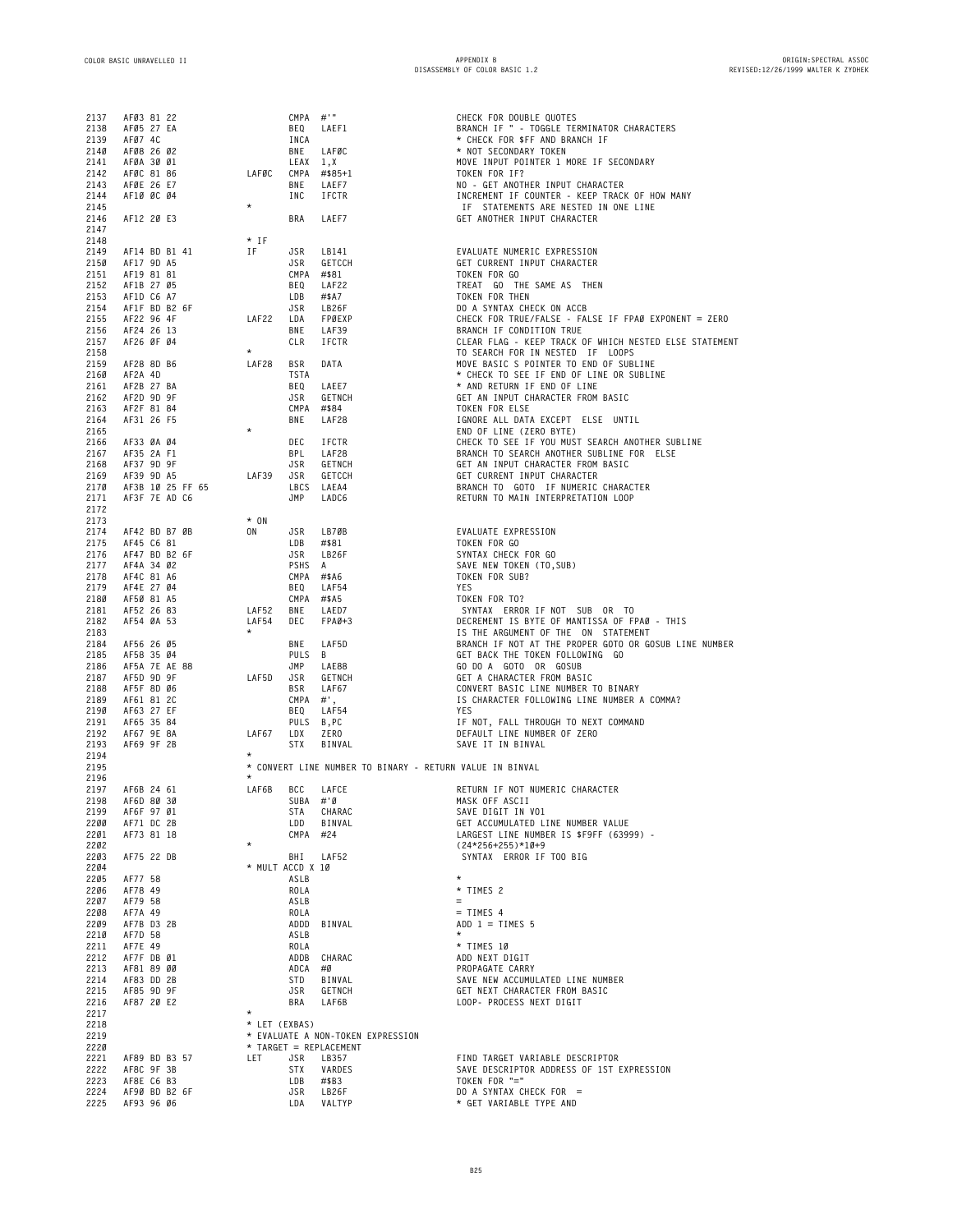| 2226         | AF95 34 02                  |  |                     |                | PSHS A       |                                                                                                  | * SAVE ON THE STACK                                             |
|--------------|-----------------------------|--|---------------------|----------------|--------------|--------------------------------------------------------------------------------------------------|-----------------------------------------------------------------|
| 2227         | AF97 BD B1 56               |  |                     |                | JSR          | LB156                                                                                            | EVALUATE EXPRESSION                                             |
| 2228         | AF9A 35 02                  |  |                     |                | PULS A       |                                                                                                  | * REGET VARIABLE TYPE OF 1ST EXPRESSION AND                     |
| 2229         | AF9C 46                     |  |                     |                | RORA         |                                                                                                  | * SET CARRY IF STRING                                           |
| 2230         | AF9D BD B1 48               |  |                     |                | JSR          | LB148                                                                                            | TYPE CHECK-TM ERROR IF VARIABLE TYPES ON                        |
| 2231         |                             |  |                     | $\star$        |              |                                                                                                  | BOTH SIDES OF EQUALS SIGN NOT THE SAME                          |
| 2232         | AFAØ 10 27 0C 8F            |  |                     |                | LBEQ LBC33   |                                                                                                  | GO PUT FPAØ INTO VARIABLE DESCRIPTOR IF NUMERIC                 |
| 2233         |                             |  |                     |                |              | * MOVE A STRING WHOSE DESCRIPTOR IS LOCATED AT                                                   |                                                                 |
| 2234         |                             |  |                     |                |              | * FPAØ+2 INTO THE STRING SPACE. TRANSFER THE                                                     |                                                                 |
| 2235<br>2236 |                             |  |                     |                |              | * DESCRIPTOR ADDRESS TO THE ADDRESS IN VARDES<br>* DON T MOVE THE STRING IF IT IS ALREADY IN THE |                                                                 |
| 2237         |                             |  |                     |                |              |                                                                                                  |                                                                 |
|              |                             |  |                     |                |              | * STRING SPACE. REMOVE DESCRIPTOR FROM STRING                                                    |                                                                 |
| 2238<br>2239 | AFA4 9E 52                  |  |                     |                | LDX          | * STACK IF IT IS LAST ONE ON THE STACK                                                           | POINT X TO DESCRIPTOR OF REPLACEMENT STRING                     |
| 2240         | AFA6 DC 21                  |  |                     | LAFA4          | LDD          | FPAØ+2<br>FRETOP                                                                                 | LOAD ACCD WITH START OF STRING SPACE                            |
| 2241         | AFA8 10 A3 02               |  |                     |                | $CMPD$ $2,X$ |                                                                                                  | IS THE STRING IN STRING SPACE?                                  |
| 2242         | AFAB 24 11                  |  |                     |                | BCC          | LAFBE                                                                                            | BRANCH IF IT S NOT IN THE STRING SPACE                          |
| 2243         | AFAD 9C 1B                  |  |                     |                |              | CMPX VARTAB                                                                                      | COMPARE DESCRIPTOR ADDRESS TO START OF VARIABLES                |
| 2244         | AFAF 25 ØD                  |  |                     |                | BCS          | LAFBE                                                                                            | BRANCH IF DESCRIPTOR ADDRESS NOT IN VARIABLES                   |
| 2245         | AFB1 E6 84                  |  |                     | LAFB1          | LDB          | , X                                                                                              | GET LENGTH OF REPLACEMENT STRING                                |
| 2246         | AFB3 BD B5 ØD               |  |                     |                | JSR          | LB5ØD                                                                                            | RESERVE ACCB BYTES OF STRING SPACE                              |
| 2247         | AFB6 9E 4D                  |  |                     |                | LDX          | V4D                                                                                              | GET DESCRIPTOR ADDRESS BACK                                     |
| 2248         | AFB8 BD B6 43               |  |                     |                | JSR          | LB643                                                                                            | MOVE STRING INTO STRING SPACE                                   |
| 2249         | AFBB 8E 00 56               |  |                     |                | LDX          | #STRDES                                                                                          | POINT X TO TEMP STRING DESCRIPTOR ADDRESS                       |
| 2250         | AFBE 9F 4D                  |  |                     | LAFBE          | <b>STX</b>   | V4D                                                                                              | SAVE STRING DESCRIPTOR ADDRESS IN V4D                           |
| 2251         | AFCØ BD B6 75               |  |                     |                | JSR          | LB675                                                                                            | REMOVE STRING DESCRIPTOR IF LAST ONE                            |
| 2252         |                             |  |                     |                |              |                                                                                                  | ON STRING STACK                                                 |
| 2253         | AFC3 DE 4D                  |  |                     |                | LDU          | V4D                                                                                              | POINT U TO REPLACEMENT DESCRIPTOR ADDRESS                       |
| 2254         | AFC5 9E 3B                  |  |                     |                | LDX          | VARDES                                                                                           | GET TARGET DESCRIPTOR ADDRESS                                   |
| 2255         | AFC7 37 26                  |  |                     |                |              | PULU A, B, Y                                                                                     | GET LENGTH AND START OF REPLACEMENT STRING                      |
| 2256         | AFC9 A7 84                  |  |                     |                | STA          | , X                                                                                              | * SAVE STRING LENGTH AND START IN                               |
| 2257         | AFCB 10 AF 02               |  |                     |                | <b>STY</b>   | 2, X                                                                                             | * TARGET DESCRIPTOR LOCATION                                    |
| 2258         | AFCE 39                     |  |                     | LAFCE          | <b>RTS</b>   |                                                                                                  |                                                                 |
| 2259         |                             |  |                     |                |              |                                                                                                  |                                                                 |
| 2260         |                             |  | AFCF 3F 52 45 44 4F | LAFCF          | <b>FCC</b>   | '?REDO'                                                                                          | <b>?REDO MESSAGE</b>                                            |
| 2261         | AFD4 0D 00                  |  |                     |                | FCB          | CR,\$00                                                                                          |                                                                 |
| 2262         |                             |  |                     |                |              |                                                                                                  |                                                                 |
| 2263         | AFD6 C6 22                  |  |                     | LAFD6          | LDB          | #2*17                                                                                            | BAD FILE DATA ERROR                                             |
| 2264         | AFD8 ØD 6F                  |  |                     |                | <b>TST</b>   | DEVNUM                                                                                           | CHECK DEVICE NUMBER AND BRANCH                                  |
| 2265         | AFDA 27 03                  |  |                     |                | BEQ<br>JMP   | LAFDF                                                                                            | IF SET TO SCREEN                                                |
| 2266<br>2267 | AFDC 7E AC 46               |  |                     | LAFDC<br>LAFDF | LDA          | LAC46                                                                                            | JMP TO ERROR HANDLER                                            |
| 2268         | AFDF 96 09<br>AFE1 27 07    |  |                     |                | BEQ          | INPFLG                                                                                           | = GET THE INPUT FLAG AND BRANCH<br>$=$ IF INPUT                 |
| 2269         | AFE3 9E 31                  |  |                     |                | LDX          | LAFEA<br>DATTXT                                                                                  | * GET LINE NUMBER WHERE THE ERROR OCCURRED                      |
| 2270         | AFE5 9F 68                  |  |                     |                | STX          | CURLIN                                                                                           | * AND USE IT AS THE CURRENT LINE NUMBER                         |
| 2271         | AFE7 7E B2 77               |  |                     |                | JMP          | LB277                                                                                            | SYNTAX ERROR                                                    |
| 2272         | AFEA 8E AF CE               |  |                     | LAFEA          | LDX          | #LAFCF-1                                                                                         | * POINT X TO ?REDO AND PRINT                                    |
| 2273         | AFED BD B9 9C               |  |                     |                | JSR          | LB99C                                                                                            | * IT ON THE SCREEN                                              |
| 2274         | AFFØ 9E 2F                  |  |                     |                | LDX          | TINPTR                                                                                           | = GET THE SAVED ABSOLUTE ADDRESS OF                             |
| 2275         | AFF2 9F A6                  |  |                     |                | <b>STX</b>   | CHARAD                                                                                           | = INPUT POINTER AND RESTORE IT                                  |
| 2276         | AFF4 39                     |  |                     |                | <b>RTS</b>   |                                                                                                  |                                                                 |
| 2277         |                             |  |                     | *              |              |                                                                                                  |                                                                 |
| 2278         |                             |  |                     | * INPUT        |              |                                                                                                  |                                                                 |
| 2279         | AFF5 C6 16                  |  |                     | INPUT          | LDB          | #11*2                                                                                            | ID ERROR                                                        |
| 2280         | AFF7 9E 68                  |  |                     |                | LDX          | CURLIN                                                                                           | GET CURRENT LINE NUMBER                                         |
| 2281         | AFF9 30 01                  |  |                     |                | LEAX 1,X     |                                                                                                  | ADD ONE                                                         |
| 2282         | AFFB 27 DF                  |  |                     |                | BEQ          | LAFDC                                                                                            | ID ERROR BRANCH IF DIRECT MODE                                  |
| 2283         | AFFD 8D 03                  |  |                     |                | BSR          | LB002                                                                                            | GET SOME INPUT DATA                                             |
| 2284         | AFFF ØF 6F                  |  |                     |                | CLR          | DEVNUM                                                                                           | SET DEVICE NUMBER TO SCREEN                                     |
| 2285         | BØØ1 39                     |  |                     |                | <b>RTS</b>   |                                                                                                  |                                                                 |
| 2286         | BØØ2 81 23                  |  |                     | LB002          | $CMPA$ #'#   |                                                                                                  | CHECK FOR DEVICE NUMBER                                         |
| 2287         | BØØ4 26 09                  |  |                     |                | BNE          | LBØØF                                                                                            | NO DEVICE NUMBER GIVEN                                          |
| 2288         | BØØ6 BD A5 A5               |  |                     |                | JSR          | LA5A5                                                                                            | CHECK SYNTAX AND GET DEVICE NUMBER                              |
| 2289         | B009 BD A3 ED               |  |                     |                | JSR          | LA3ED                                                                                            | CHECK FOR VALID INPUT FILE                                      |
| 2290         | BØØC BD B2 6D               |  |                     |                | JSR          | LASED<br>LB26D<br>#'"                                                                            | SYNTAX CHECK FOR COMMA                                          |
| 2291         | BØØF 81 22                  |  |                     | LBØØF          | CMPA #'"     |                                                                                                  | CHECK FOR PROMPT STRING DELIMITER                               |
| 2292<br>2293 | BØ11 26 ØB<br>BØ13 BD B2 44 |  |                     |                | BNE<br>JSR   | LBØ1E<br>LB244                                                                                   | BRANCH IF NO PROMPT STRING<br>PUT PROMPT STRING ON STRING STACK |
| 2294         | BØ16 C6 3B                  |  |                     |                | LDB          | $#$ ;                                                                                            | $\star$                                                         |
| 2295         | BØ18 BD B2 6F               |  |                     |                | JSR          | LB26F                                                                                            | * DO A SYNTAX CHECK FOR SEMICOLON                               |
| 2296         | BØ1B BD B9 9F               |  |                     |                | JSR          | LB99F                                                                                            | PRINT MESSAGE TO CONSOLE OUT                                    |
| 2297         | BØ1E 8E Ø2 DC               |  |                     | LBØ1E          | LDX          | #LINBUF                                                                                          | POINT TO BASIC S LINE BUFFER                                    |
| 2298         | BØ21 6F 84                  |  |                     |                | CLR          | , X                                                                                              | CLEAR 1ST BYTE - FLAG TO INDICATE NO DATA                       |
| 2299         |                             |  |                     | $\star$        |              |                                                                                                  | IN LINE BUFFER                                                  |
| 2300         | BØ23 ØD 6F                  |  |                     |                | TST          | DEVNUM                                                                                           | CHECK DEVICE NUMBER                                             |
| 2301         | BØ25 26 22                  |  |                     |                | BNE          | LB049                                                                                            | BRANCH IF NOT SET TO SCREEN                                     |
| 2302         | BØ27 8D Ø6                  |  |                     |                | <b>BSR</b>   | LBØ2F                                                                                            | INPUT A STRING TO LINE BUFFER                                   |
| 2303         | BØ29 C6 2C                  |  |                     |                | LDB          | $^{\#'}$ ,                                                                                       | * INSERT A COMMA AT THE END                                     |
| 2304         | BØ2B E7 84                  |  |                     |                | STB          | ,Χ                                                                                               | * OF THE LINE INPUT BUFFER                                      |
| 2305         | BØ2D 20 1A                  |  |                     |                | BRA          | LBØ49                                                                                            |                                                                 |
| 2306         |                             |  |                     |                |              | * FILL BASIC S LINE INPUT BUFFER CONSOLE IN                                                      |                                                                 |
| 2307         | BØ2F BD B9 AF               |  |                     | LBØ2F          | JSR          | LB9AF                                                                                            | SEND A "?" TO CONSOLE OUT                                       |
| 2308         | BØ32 BD B9 AC               |  |                     |                | JSR          | LB9AC                                                                                            | SEND A SPACE TO CONSOLE OUT                                     |
| 2309         | BØ35 BD A3 90               |  |                     | LB035          | JSR          | LA390                                                                                            | GO READ IN A BASIC LINE                                         |
| 2310         | BØ38 24 Ø5                  |  |                     |                | BCC          | LBØ3F                                                                                            | BRANCH IF ENTER KEY ENDED ENTRY                                 |
| 2311         | BØ3A 32 64                  |  |                     |                | LEAS 4,S     |                                                                                                  | PURGE TWO RETURN ADDRESSES OFF THE STACK                        |
| 2312         | BØ3C 7E AE 11               |  |                     |                | JMP          | LAE11                                                                                            | GO DO A STOP IF BREAK KEY ENDED LINE ENTRY                      |
| 2313         | BØ3F C6 2E                  |  |                     | LBØ3F          | LDB          | #2*23                                                                                            | INPUT PAST END OF FILE ERROR                                    |
| 2314         | BØ41 ØD 70                  |  |                     |                | TST          | CINBFL                                                                                           | CHECK FOR MORE CHARACTERS IN CONSOLE IN BUFFER                  |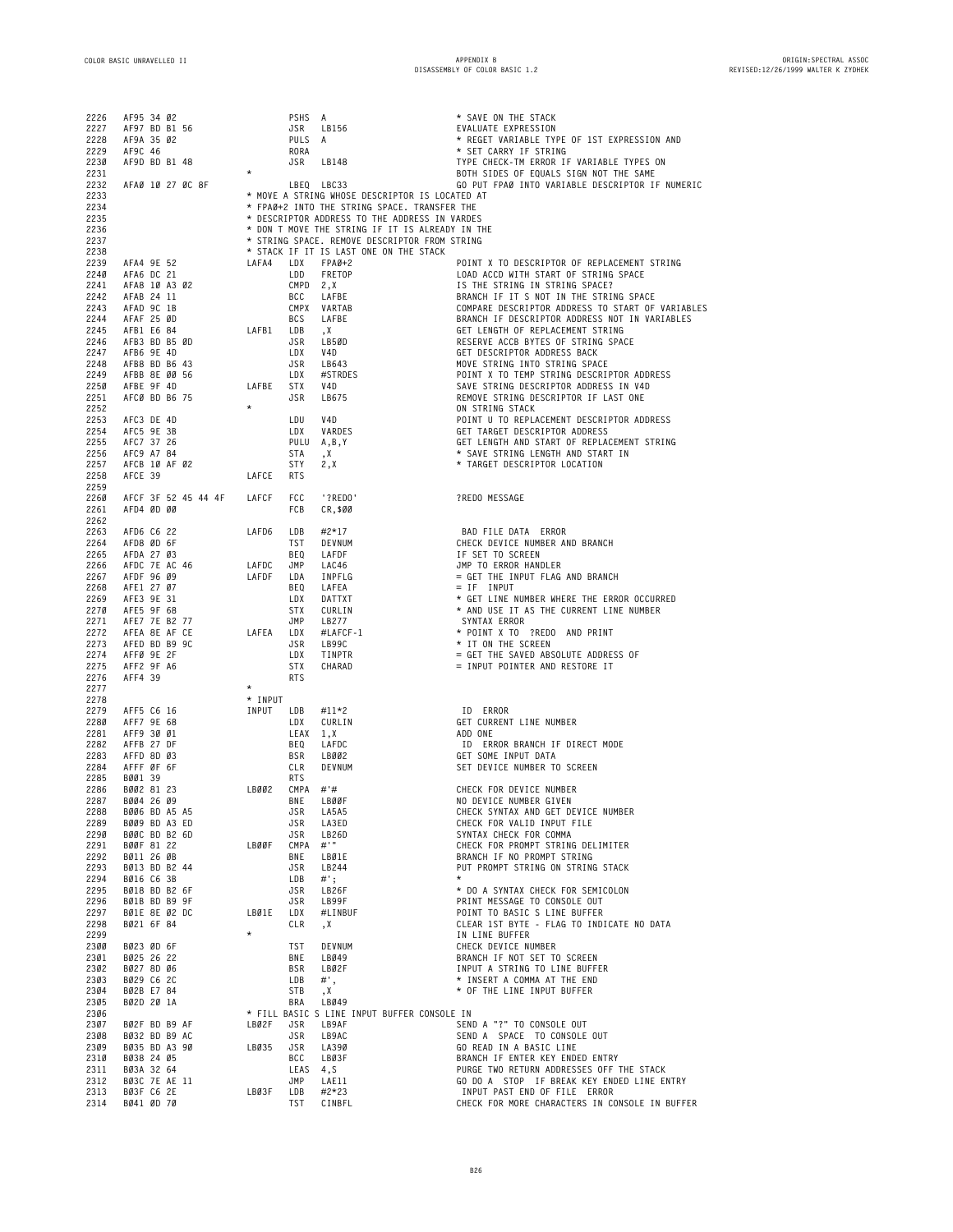| 2315         | BØ43 26 97                     |           | BNE               | LAFDC                                               | IE ERROR IF EMPTY                                                                      |
|--------------|--------------------------------|-----------|-------------------|-----------------------------------------------------|----------------------------------------------------------------------------------------|
| 2316         | BØ45 39                        |           | <b>RTS</b>        |                                                     |                                                                                        |
| 2317         |                                | $\star$   |                   |                                                     |                                                                                        |
| 2318         |                                | * READ    |                   |                                                     |                                                                                        |
| 2319         | BØ46 9E 33                     | READ      | LDX               | DATPTR                                              | GET READ START ADDRESS                                                                 |
| 2320         | BØ48 86                        |           | FCB               | SKP1LD                                              | SKIP ONE BYTE - LDA #*\$4F                                                             |
| 2321         | BØ49 4F                        | LBØ49     | CLRA              |                                                     | INPUT ENTRY POINT: INPUT FLAG = Ø                                                      |
| 2322         | BØ4A 97 09                     |           | STA               | INPFLG                                              | SET INPUT FLAG; $\emptyset$ = INPUT: $\infty$ $\emptyset$ = READ                       |
| 2323<br>2324 | BØ4C 9F 35<br>BØ4E BD B3 57    |           | <b>STX</b><br>JSR | DATTMP<br>LB357                                     | SAVE READ START ADDRESS/ INPUT BUFFER START<br>EVALUATE A VARIABLE                     |
| 2325         | BØ51 9F 3B                     | LBØ4E     | STX               | VARDES                                              | SAVE DESCRIPTOR ADDRESS                                                                |
|              |                                |           | LDX               |                                                     |                                                                                        |
| 2326<br>2327 | BØ53 9E A6<br>BØ55 9F 2B       |           | STX               | CHARAD                                              | * GET BASIC S INPUT POINTER<br>* AND SAVE IT                                           |
| 2328         | BØ57 9E 35                     |           | LDX               | BINVAL<br>DATTMP                                    | GET READ ADDRESS START/ INPUT BUFFER POINTER                                           |
| 2329         | BØ59 A6 84                     |           | LDA               | , X                                                 | GET A CHARACTER FROM THE BASIC PROGRAM                                                 |
| 2330         | BØ5B 26 ØC                     |           | BNE               | LB069                                               | BRANCH IF NOT END OF LINE                                                              |
| 2331         | BØ5D 96 09                     |           | LDA               | INPFLG                                              | * CHECK INPUT FLAG AND BRANCH                                                          |
| 2332         | BØ5F 26 58                     |           | BNE               | LBØB9                                               | * IF LOOKING FOR DATA (READ)                                                           |
| 2333         |                                |           |                   | * NO DATA IN INPUT LINE BUFFER AND/OR INPUT         |                                                                                        |
| 2334         |                                |           |                   | * NOT COMING FROM SCREEN                            |                                                                                        |
| 2335         | BØ61 BD Ø1 7C                  |           | JSR               | RVEC10                                              | HOOK INTO RAM IF INPUT                                                                 |
| 2336         | BØ64 BD B9 AF                  |           | JSR               | LB9AF                                               | SEND A '?' TO CONSOLE OUT                                                              |
| 2337         | BØ67 8D C6                     |           | BSR               | LB02F                                               | FILL INPUT BUFFER FROM CONSOLE IN                                                      |
| 2338         | BØ69 9F A6                     | LB069     | <b>STX</b>        | <b>CHARAD</b>                                       | RESET BASIC S INPUT POINTER                                                            |
| 2339         | BØ6B 9D 9F                     |           | JSR               | GETNCH                                              | GET A CHARACTER FROM BASIC                                                             |
| 2340         | BØ6D D6 Ø6                     |           | LDB               | VALTYP                                              | * CHECK VARIABLE TYPE AND                                                              |
| 2341         | BØ6F 27 27                     |           | BEQ               | LB098                                               | * BRANCH IF NUMERIC                                                                    |
| 2342         |                                |           |                   | * READ/INPUT A STRING VARIABLE                      |                                                                                        |
| 2343         | BØ71 9E A6                     |           | LDX               | CHARAD                                              | LOAD X WITH CURRENT BASIC INPUT POINTER                                                |
| 2344         | BØ73 97 01                     |           | STA               | CHARAC                                              | SAVE CURRENT INPUT CHARACTER                                                           |
| 2345         | BØ75 81 22                     |           | $CMPA$ #"         |                                                     | CHECK FOR STRING DELIMITER                                                             |
| 2346         | BØ77 27 12                     |           | BEQ               | LBØ8B                                               | BRANCH IF STRING DELIMITER                                                             |
| 2347         | BØ79 30 1F                     |           |                   | LEAX -1,X                                           | BACK UP POINTER                                                                        |
| 2348         | BØ7B 4F                        |           | CLRA              |                                                     | * ZERO = END OF LINE CHARACTER                                                         |
| 2349         | BØ7C 97 01                     |           | STA               | CHARAC                                              | * SAVE AS TERMINATOR                                                                   |
| 2350         | BØ7E BD A3 5F                  |           | JSR               | LA35F                                               | SET UP PRINT PARAMETERS                                                                |
| 2351         | BØ81 ØD 6E                     |           | TST               | PRTDEV                                              | CHECK PRINT DEVICE NUMBER                                                              |
| 2352         | BØ83 26 06                     |           | BNE               | LBØ8B                                               | BRANCH IF CASSETTE - USE TWO ZEROS AS TERMINATOR                                       |
| 2353         |                                | $\star$   |                   |                                                     | CHARACTERS FOR CASSETTE                                                                |
| 2354         | BØ85 86 3A                     |           | LDA               | $\#$ :                                              | END OF SUBLINE CHARACTER                                                               |
| 2355         | BØ87 97 Ø1                     |           | <b>STA</b>        | CHARAC                                              | SAVE AS TERMINATOR I                                                                   |
| 2356         | BØ89 86 2C                     | LBØ8B     | LDA               | $#$ ',                                              | COMMA                                                                                  |
| 2357         | BØ8B 97 02                     |           | STA               | ENDCHR                                              | SAVE AS TERMINATOR 2                                                                   |
| 2358<br>2359 | BØ8D BD B5 1E                  |           | JSR<br>JSR        | LB51E                                               | STRIP A STRING FROM THE INPUT BUFFER                                                   |
| 2360         | BØ9Ø BD B2 49<br>BØ93 BD AF A4 |           | JSR               | LB249<br>LAFA4                                      | MOVE INPUT POINTER TO END OF STRING<br>PUT A STRING INTO THE STRING SPACE IF NECESSARY |
| 2361         | BØ96 20 06                     |           | <b>BRA</b>        | LBØ9E                                               | CHECK FOR ANOTHER DATA ITEM                                                            |
| 2362         |                                |           |                   | * SAVE A NUMERIC VALUE IN A READ OR INPUT DATA ITEM |                                                                                        |
| 2363         | BØ98 BD BD 12                  | LB098     | JSR               | LBD12                                               | CONVERT AN ASCII STRING TO FP NUMBER                                                   |
| 2364         | BØ9B BD BC 33                  |           | JSR               | LBC33                                               | PACK FPAØ AND STORE IT IN ADDRESS IN VARDES -                                          |
| 2365         |                                | $\star$   |                   |                                                     | INPUT OR READ DATA ITEM                                                                |
| 2366         | BØ9E 9D A5                     | LBØ9E     | JSR               | GETCCH                                              | GET CURRENT INPUT CHARACTER                                                            |
| 2367         | BØAØ 27 06                     |           | BEQ               | LBØA8                                               | BRANCH IF END OF LINE                                                                  |
| 2368         | BØA2 81 2C                     |           | CMPA #',          |                                                     | CHECK FOR A COMMA                                                                      |
| 2369         | BØA4 10 26 FF 2E               |           |                   | LBNE LAFD6                                          | 'BAD FILE DATA' ERROR OR RETRY                                                         |
| 2370         | BØA8 9E A6                     | LBØA8     | LDX               | CHARAD                                              | * GET CURRENT INPUT                                                                    |
| 2371         | BØAA 9F 35                     |           | STX               | DATTMP                                              | * POINTER (USED AS A DATA POINTER) AND SAVE IT                                         |
| 2372         | BØAC 9E 2B                     |           | LDX               | BINVAL                                              | * RESET INPUT POINTER TO INPUT OR                                                      |
| 2373         | BØAE 9F A6                     |           | <b>STX</b>        | CHARAD                                              | * READ STATEMENT                                                                       |
| 2374         | BØBØ 9D A5                     |           | JSR               | GETCCH                                              | GET CURRENT CHARACTER FROM BASIC                                                       |
| 2375         | BØB2 27 21                     |           | BEQ               | LBØD5                                               | BRANCH IF END OF LINE - EXIT COMMAND                                                   |
| 2376         | BØB4 BD B2 6D                  |           | JSR               | LB26D                                               | SYNTAX CHECK FOR COMMA                                                                 |
| 2377         | BØB7 20 95                     |           | BRA LBØ4E         |                                                     | GET ANOTHER INPUT OR READ ITEM                                                         |
| 2378         |                                |           |                   | * SEARCH FROM ADDRESS IN X FOR                      |                                                                                        |
| 2379         |                                |           |                   | * 1ST OCCURENCE OF THE TOKEN FOR DATA               |                                                                                        |
| 2380         | BØB9 9F A6                     | LBØB9     | STX               | CHARAD                                              | RESET BASIC S INPUT POINTER                                                            |
| 2381         | BØBB BD AE E8                  |           |                   | JSR LAEE8                                           | SEARCH FOR END OF CURRENT LINE OR SUBLINE                                              |
| 2382         | BØBE 30 01                     |           | LEAX 1, X         |                                                     | MOVE X ONE PAST END OF LINE                                                            |
| 2383         | BØCØ 4D                        |           | TSTA              |                                                     | CHECK FOR END OF LINE                                                                  |
| 2384         | BØC1 26 ØA                     |           | BNE               | LBØCD                                               | BRANCH IF END OF SUBLINE                                                               |
| 2385         | BØC3 C6 06                     |           | LDB               | #2*3                                                | OUT OF DATA ERROR                                                                      |
| 2386         | BØC5 EE 81                     |           | LDU , X++         |                                                     | GET NEXT 2 CHARACTERS                                                                  |
| 2387<br>2388 | BØC7 27 41<br>BØC9 EC 81       |           | LDD               | BEQ LB10A<br>$, X++$                                | OD ERROR IF END OF PROGRAM<br>GET BASIC LINE NUMBER AND                                |
| 2389         | BØCB DD 31                     |           |                   | STD DATTXT                                          | SAVE IT IN DATTXT                                                                      |
| 2390         | LBØCD LDA<br>BØCD A6 84        |           |                   | , X                                                 | GET AN INPUT CHARACTER                                                                 |
| 2391         | BØCF 81 86                     |           | CMPA #\$86        |                                                     | DATA TOKEN?                                                                            |
| 2392         | BØD1 26 E6                     |           | BNE               | LBØB9                                               | NO KEEP LOOKING                                                                        |
| 2393         | BØD3 20 94                     |           |                   | BRA LBØ69                                           | YES                                                                                    |
| 2394         |                                |           |                   | * EXIT READ AND INPUT COMMANDS                      |                                                                                        |
| 2395         | BØD5 9E 35                     | LBØD5     | LDX               | DATTMP                                              | GET DATA POINTER                                                                       |
| 2396         | BØD7 D6 Ø9                     |           |                   | LDB INPFLG                                          | * CHECK INPUT FLAG                                                                     |
| 2397         | BØD9 10 26 FD ØB               |           |                   | LBNE LADE8                                          | * SAVE NEW DATA POINTER IF READ                                                        |
| 2398         | BØDD A6 84                     |           | LDA               | , X                                                 | = CHECK NEXT CHARACTER IN INPUT BUFFER                                                 |
| 2399         | BØDF 27 06                     |           | BEQ               | LBØE7                                               | $=$ RETURN IF NO MORE DATA FOR INPUT                                                   |
| 2400         | BØE1 8E BØ E7                  |           | LDX               | $\#LBBE8-1$                                         | POINT X TO ?EXTRA IGNORED                                                              |
| 2401         | BØE4 7E B9 9C                  |           | JMP               | LB99C                                               | PRINT THE MESSAGE                                                                      |
| 2402         | BØE7 39                        | LBØE7 RTS |                   |                                                     |                                                                                        |
| 2403         |                                |           |                   |                                                     |                                                                                        |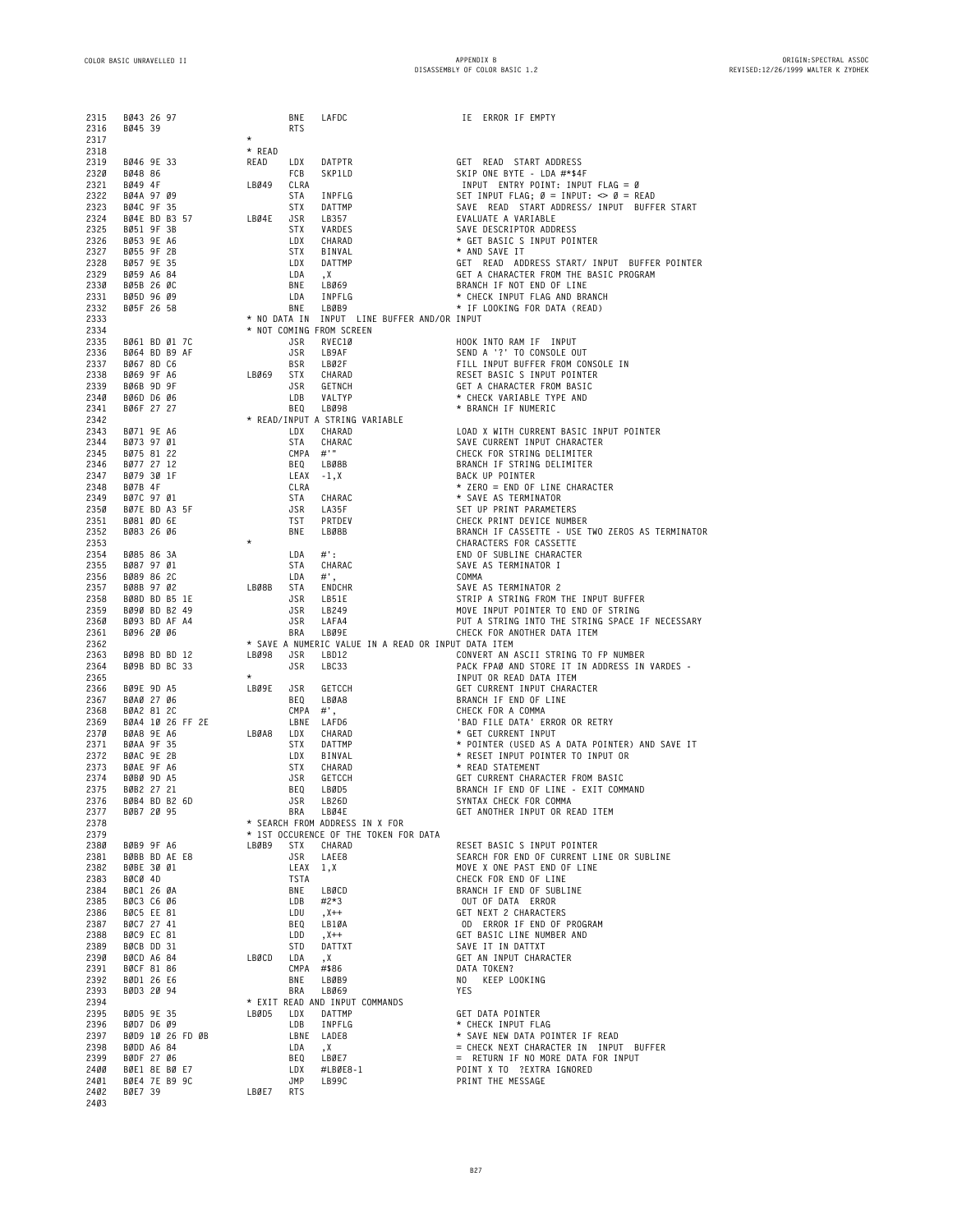| 2404         |                                      |  |  |  | BØE8 3F 45 58 54 52 41 LBØE8 | FCC                |                       | '?EXTRA IGNORED'                                                                                                 | ?EXTRA IGNORED MESSAGE                                                                                                                 |
|--------------|--------------------------------------|--|--|--|------------------------------|--------------------|-----------------------|------------------------------------------------------------------------------------------------------------------|----------------------------------------------------------------------------------------------------------------------------------------|
| 2405<br>2406 | BØEE 20 49 47 4E 4F 52<br>BØF4 45 44 |  |  |  |                              |                    |                       |                                                                                                                  |                                                                                                                                        |
| 2407         | BØF6 ØD 00                           |  |  |  |                              | FCB                | CR, \$00              |                                                                                                                  |                                                                                                                                        |
| 2408<br>2409 |                                      |  |  |  | * NEXT                       |                    |                       |                                                                                                                  |                                                                                                                                        |
| 2410         | BØF8 26 04                           |  |  |  | NEXT                         | BNE                | LBØFE                 |                                                                                                                  | BRANCH IF ARGUMENT GIVEN                                                                                                               |
| 2411<br>2412 | BØFA 9E 8A<br>BØFC 20 03             |  |  |  |                              | LDX<br>BRA         | ZERO<br>LB101         |                                                                                                                  | $X = \emptyset$ : DEFAULT FOR NO ARGUMENT                                                                                              |
| 2413         | BØFE BD B3 57                        |  |  |  | LBØFE                        | <b>JSR</b>         | LB357                 |                                                                                                                  | EVALUATE AN ALPHA EXPRESSION                                                                                                           |
| 2414         | B101 9F 3B                           |  |  |  | LB101                        | STX                | VARDES                |                                                                                                                  | SAVE VARIABLE DESCRIPTOR POINTER                                                                                                       |
| 2415<br>2416 | B103 BD AB F9<br>B106 27 04          |  |  |  |                              | JSR<br>BEQ         | LABF9<br>LB1ØC        |                                                                                                                  | GO SCAN FOR FOR/NEXT DATA ON STACK<br>BRANCH IF DATA FOUND                                                                             |
| 2417         | B108 C6 00                           |  |  |  |                              | LDB                | #Ø                    |                                                                                                                  | NEXT WITHOUT FOR ERROR (SHOULD BE CLRB)                                                                                                |
| 2418<br>2419 | B10A 20 47<br>B10C 1F 14             |  |  |  | LB10A<br>LB1ØC               | BRA<br>TFR         | LB153<br>X,S          |                                                                                                                  | PROCESS ERROR<br>POINT S TO START OF FOR/NEXT DATA                                                                                     |
| 2420         | B10E 30 03                           |  |  |  |                              | LEAX 3, X          |                       |                                                                                                                  | POINT X TO FP VALUE OF STEP                                                                                                            |
| 2421         | B110 BD BC 14                        |  |  |  |                              | JSR                | LBC14                 |                                                                                                                  | COPY A FP NUMBER FROM (X) TO FPAØ                                                                                                      |
| 2422<br>2423 | B113 A6 68<br>B115 97 54             |  |  |  |                              | LDA<br><b>STA</b>  | 8, S<br>FPØSGN        |                                                                                                                  | GET THE DIRECTION OF STEP<br>SAVE IT AS THE SIGN OF FPAØ                                                                               |
| 2424         | B117 9E 3B                           |  |  |  |                              | LDX                | VARDES                |                                                                                                                  | POINT (X) TO INDEX VARIABLE DESCRIPTOR                                                                                                 |
| 2425         | B119 BD B9 C2                        |  |  |  |                              | JSR                | LB9C2                 |                                                                                                                  | ADD (X) TO FPAØ (STEP TO INDEX)                                                                                                        |
| 2426<br>2427 | B11C BD BC 33                        |  |  |  |                              | JSR                | LBC33                 |                                                                                                                  | PACK FPAØ AND STORE IT IN ADDRESS<br>CONTAINED IN VARDES                                                                               |
| 2428         | B11F 30 69                           |  |  |  |                              | LEAX               | 9, S                  |                                                                                                                  | POINT (X) TO TERMINAL VALUE OF INDEX                                                                                                   |
| 2429         | B121 BD BC 96                        |  |  |  |                              | JSR                | LBC96                 |                                                                                                                  | COMPARE CURRENT INDEX VALUE TO TERMINAL VALUE OF INDEX                                                                                 |
| 2430<br>2431 | B124 EØ 68                           |  |  |  | $\star$                      | SUBB 8,S           |                       |                                                                                                                  | $ACCB = \emptyset$ IF TERMINAL VALUE=CURRENT VALUE AND STEP= $\emptyset$ OR IF<br>STEP IS POSITIVE AND CURRENT VALUE>TERMINAL VALUE OR |
| 2432         |                                      |  |  |  |                              |                    |                       |                                                                                                                  | STEP IS NEGATIVE AND CURRENT VALUE <terminal td="" value<=""></terminal>                                                               |
| 2433<br>2434 | B126 27 ØC<br>B128 AE 6E             |  |  |  |                              | BEQ<br>LDX         | LB134<br>14, S        |                                                                                                                  | BRANCH IF FOR/NEXT LOOP DONE<br>* GET LINE NUMBER AND                                                                                  |
| 2435         | B12A 9F 68                           |  |  |  |                              | <b>STX</b>         | CURLIN                |                                                                                                                  | * BASIC POINTER OF                                                                                                                     |
| 2436         | B12C AE E8 10                        |  |  |  |                              | LDX                | 16, S                 |                                                                                                                  | * STATEMENT FOLLOWING THE                                                                                                              |
| 2437<br>2438 | B12F 9F A6<br>B131 7E AD 9E          |  |  |  | LB131                        | STX<br>JMP         | CHARAD<br>LAD9E       |                                                                                                                  | * PROPER FOR STATEMENT<br>JUMP BACK TO COMMAND INTEPR. LOOP                                                                            |
| 2439         | B134 32 E8 12                        |  |  |  | LB134                        | LEAS 18,S          |                       |                                                                                                                  | PULL THE FOR-NEXT DATA OFF THE STACK                                                                                                   |
| 2440         | B137 9D A5                           |  |  |  |                              | JSR                | GETCCH                |                                                                                                                  | GET CURRENT INPUT CHARACTER                                                                                                            |
| 2441<br>2442 | B139 81 2C<br>B13B 26 F4             |  |  |  |                              | CMPA<br>BNE        | $#$ ',<br>LB131       |                                                                                                                  | CHECK FOR ANOTHER ARGUMENT<br>RETURN IF NONE                                                                                           |
| 2443         | B13D 9D 9F                           |  |  |  |                              | <b>JSR</b>         | GETNCH                |                                                                                                                  | GET NEXT CHARACTER FROM BASIC                                                                                                          |
| 2444<br>2445 | B13F 8D BD                           |  |  |  |                              | BSR                | LBØFE                 |                                                                                                                  | BSR SIMULATES A CALL TO NEXT FROM COMMAND LOOP                                                                                         |
| 2446         |                                      |  |  |  |                              |                    |                       | * EVALUATE A NUMERIC EXPRESSION                                                                                  |                                                                                                                                        |
| 2447         | B141 8D 13                           |  |  |  | LB141                        | BSR                | LB156                 |                                                                                                                  | EVALUATE EXPRESSION AND DO A TYPE CHECK FOR NUMERIC                                                                                    |
| 2448<br>2449 | B143 1C FE<br>B145 7D                |  |  |  | LB143<br>LB145               | ANDCC #\$FE<br>FCB | \$7D                  |                                                                                                                  | CLEAR CARRY FLAG<br>OP CODE OF TST \$1A01 - SKIP TWO BYTES (DO                                                                         |
| 2450         |                                      |  |  |  | $\star$                      |                    |                       |                                                                                                                  | NOT CHANGE CARRY FLAG)                                                                                                                 |
| 2451<br>2452 | B146 1A 01                           |  |  |  | LB146                        | ORCC #1            |                       |                                                                                                                  | SET CARRY                                                                                                                              |
| 2453         |                                      |  |  |  |                              |                    |                       |                                                                                                                  | * STRING TYPE MODE CHECK - IF ENTERED AT LB146 THEN VALTYP PLUS IS 'TM' ERROR                                                          |
| 2454         |                                      |  |  |  |                              |                    |                       |                                                                                                                  | * NUMERIC TYPE MODE CHECK - IF ENTERED AT LB143 THEN VALTYP MINUS IS 'TM' ERROR                                                        |
| 2455<br>2456 |                                      |  |  |  |                              |                    |                       | * IF ENTERED AT LB148, A TYPE CHECK IS DONE ON VALTYP<br>* IF ENTERED WITH CARRY SET, THEN 'TM' ERROR IF NUMERIC |                                                                                                                                        |
| 2457         |                                      |  |  |  |                              |                    |                       |                                                                                                                  | * IF ENTERED WITH CARRY CLEAR, THEN 'TM' ERROR IF STRING.                                                                              |
| 2458<br>2459 | B148 0D 06<br>B14A 25 03             |  |  |  | LB148                        | TST<br>BCS         | VALTYP<br>LB14F       |                                                                                                                  | TEST TYPE FLAG; DO NOT CHANGE CARRY<br>BRANCH IF STRING                                                                                |
| 2460         | B14C 2A 99                           |  |  |  |                              | BPL                | LBØE7                 |                                                                                                                  | RETURN ON PLUS                                                                                                                         |
| 2461         | B14E 8C                              |  |  |  |                              | FCB                | SKP2                  |                                                                                                                  | SKIP 2 BYTES - TM ERROR                                                                                                                |
| 2462<br>2463 | B14F 2B 96<br>B151 C6 18             |  |  |  | LB14F                        | BMI<br>LDB         | LBØE7<br>#12*2        |                                                                                                                  | RETURN ON MINUS<br>TYPE M1SMATCH ERROR                                                                                                 |
| 2464         | B153 7E AC 46                        |  |  |  | LB153                        | JMP                | LAC46                 |                                                                                                                  | PROCESS ERROR                                                                                                                          |
| 2465         |                                      |  |  |  |                              |                    | * EVALUATE EXPRESSION |                                                                                                                  |                                                                                                                                        |
| 2466<br>2467 | B156 8D 6E<br>B158 4F                |  |  |  | LB156                        | BSR<br>CLRA        | LB1C6                 |                                                                                                                  | BACK UP INPUT POINTER<br>END OF OPERATION PRECEDENCE FLAG                                                                              |
| 2468         | B159 8C                              |  |  |  |                              | FCB                | SKP2                  |                                                                                                                  | SKIP TWO BYTES                                                                                                                         |
| 2469<br>2470 | B15A 34 Ø4<br>B15C 34 02             |  |  |  | LB15A                        | PSHS B<br>PSHS A   |                       |                                                                                                                  | SAVE FLAG (RELATIONAL OPERATOR FLAG)<br>SAVE FLAG (PRECEDENCE FLAG)                                                                    |
| 2471         | B15E C6 01                           |  |  |  |                              | LDB                | #1                    |                                                                                                                  | $^{\star}$                                                                                                                             |
| 2472         | B160 BD AC 33                        |  |  |  |                              | JSR                | LAC33                 |                                                                                                                  | * SEE IF ROOM IN FREE RAM FOR (B) WORDS                                                                                                |
| 2473<br>2474 | B163 BD B2 23<br>B166 ØF 3F          |  |  |  |                              | JSR<br>CLR         | LB223<br>TRELFL       |                                                                                                                  | GO EVALUATE AN EXPRESSION<br>RESET RELATIONAL OPERATOR FLAG                                                                            |
| 2475         | B168 9D A5                           |  |  |  | LB168                        | JSR                | GETCCH                |                                                                                                                  | GET CURRENT INPUT CHARACTER                                                                                                            |
| 2476<br>2477 | B16A 80 B2                           |  |  |  | LB16A                        | SUBA #\$B2         |                       | * CHECK FOR RELATIONAL OPERATORS                                                                                 | TOKEN FOR $>$                                                                                                                          |
| 2478         | B16C 25 13                           |  |  |  |                              | BCS                | LB181                 |                                                                                                                  | BRANCH IF LESS THAN RELATIONAL OPERATORS                                                                                               |
| 2479         | B16E 81 03                           |  |  |  |                              | CMPA #3            |                       |                                                                                                                  | $\star$                                                                                                                                |
| 2480<br>2481 | B170 24 ØF<br>B172 81 01             |  |  |  |                              | BCC<br>CMPA #1     | LB181                 |                                                                                                                  | * BRANCH IF GREATER THAN RELATIONAL OPERATORS<br>SET CARRY IF >                                                                        |
| 2482         | B174 49                              |  |  |  |                              | ROLA               |                       |                                                                                                                  | CARRY TO BIT Ø                                                                                                                         |
| 2483         | B175 98 3F                           |  |  |  |                              |                    | EORA TRELFL           |                                                                                                                  | * CARRY SET IF                                                                                                                         |
| 2484<br>2485 | B177 91 3F<br>B179 25 64             |  |  |  |                              | BCS                | CMPA TRELFL<br>LB1DF  |                                                                                                                  | $*$ TRELFL = ACCA<br>BRANCH IF SYNTAX ERROR : $==$ << OR >>                                                                            |
| 2486         | B17B 97 3F                           |  |  |  |                              | STA                | TRELFL                |                                                                                                                  | BIT Ø: >, BIT 1 =, BIT 2: < SAVE DESIRED RELATIONAL COMPARISON                                                                         |
| 2487<br>2488 | B17D 9D 9F<br>B17F 20 E9             |  |  |  |                              | JSR<br>BRA         | GETNCH                |                                                                                                                  | GET AN INPUT CHARACTER<br>CHECK FOR ANOTHER RELATIONAL OPERATOR                                                                        |
| 2489         |                                      |  |  |  | $\star$                      |                    | LB16A                 |                                                                                                                  |                                                                                                                                        |
| 2490         | B181 D6 3F                           |  |  |  | LB181                        | LDB                | TRELFL                |                                                                                                                  | GET RELATIONAL OPERATOR FLAG                                                                                                           |
| 2491<br>2492 | B183 26 33<br>B185 10 24 00 6B       |  |  |  |                              | BNE                | LB1B8<br>LBCC LB1F4   |                                                                                                                  | BRANCH IF RELATIONAL COMPARISON<br>BRANCH IF > RELATIONAL OPERATOR                                                                     |
|              |                                      |  |  |  |                              |                    |                       |                                                                                                                  |                                                                                                                                        |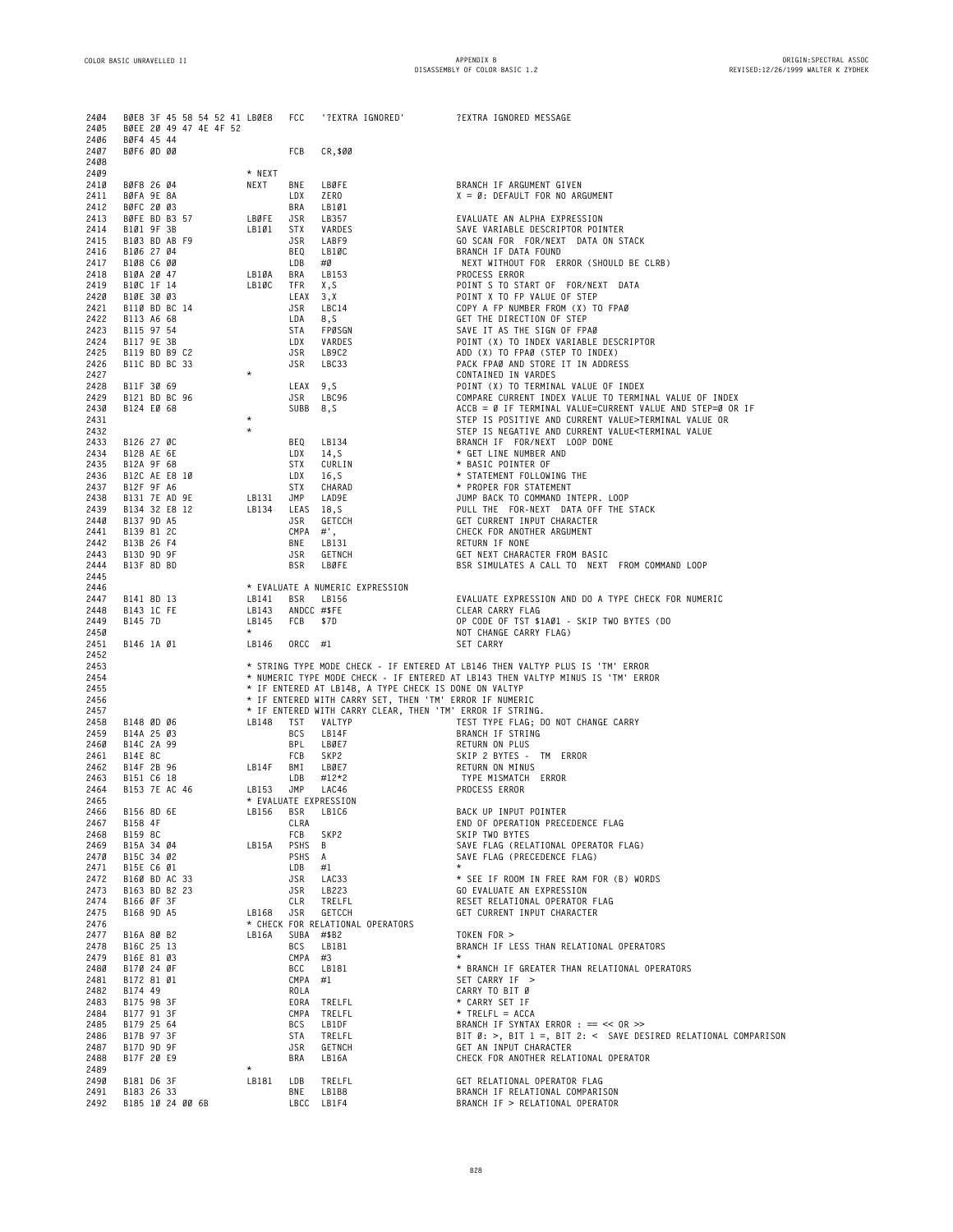**B189 8B 07 ADDA #7 SEVEN ARITHMETIC/LOGICAL OPERATORS 2494 B18B 24 67 BCC LB1F4 BRANCH IF NOT ARITHMETIC/LOGICAL OPERATOR B18D 99 06 ADCA VALTYP ADD CARRY, NUMERIC FLAG AND MODIFIED TOKEN NUMBER B18F 10 27 04 7C LBEQ LB60F BRANCH IF VALTYP = FF, AND ACCA = '+' TOKEN - 2497 CONCATENATE TWO STRINGS B193 89 FF ADCA #-1 RESTORE ARITHMETIC/LOGICAL OPERATOR NUMBER B195 34 02 PSHS A \* STORE OPERATOR NUMBER ON STACK; MULTIPLY IT BY 2 B197 48 ASLA \* THEN ADD THE STORED STACK DATA = MULTIPLY 2501 B198 AB E0 ADDA ,S+ \* X 3; 3 BYTE/TABLE ENTRY B19A 8E AA 51 LDX #LAA51 JUMP TABLE FOR ARITHMETIC & LOGICAL OPERATORS B19D 30 86 LEAX A,X POINT X TO PROPER TABLE 2504 B19F 35 02 LB19F PULS A GET PRECEDENCE FLAG FROM STACK B1A1 A1 84 CMPA ,X COMPARE TO CURRENT OPERATOR B1A3 24 55 BCC LB1FA BRANCH IF STACK OPERATOR > CURRENT OPERATOR B1A5 8D 9C BSR LB143 'TM' ERROR IF VARIABLE TYPE = STRING \* OPERATION BEING PROCESSED IS OF HIGHER PRECEDENCE THAN THE PREVIOUS OPERATION. B1A7 34 02 LB1A7 PSHS A SAVE PRECEDENCE FLAG 2511 B1A9 8D 29 BSR LB1D4 PUSH OPERATOR ROUTINE ADDRESS AND FPA0 ONTO STACK B1AB 9E 3D LDX RELPTR GET POINTER TO ARITHMETIC/LOGICAL TABLE ENTRY FOR \* LAST CALCULATED OPERATION B1AD 35 02 PULS A GET PRECEDENCE FLAG OF PREVIOUS OPERATION 2515 B1AF 26 1D BNE LB1CE BRANCH IF NOT END OF OPERATION 2516 B1B1 4D TSTA CHECK TYPE OF PRECEDENCE FLAG > B1B2 10 27 00 6A LBEQ LB220 BRANCH IF END OF EXPRESSION OR SUB-EXPRESSION B1B6 20 4B BRA LB203 EVALUATE AN OPERATION \* DO A RELATIONAL COMPARISON HERE B1B8 08 06 LB1B8 ASL VALTYP BIT 7 OF TYPE FLAG TO CARRY B1BA 59 ROLB SHIFT RELATIONAL FLAG LEFT - VALTYP TO BIT 0 B1BB 8D 09 BSR LB1C6 MOVE THE INPUT POINTER BACK ONE B1BD 8E B1 CB LDX #LB1CB POINT X TO RELATIONAL COMPARISON JUMP TABLE B1C0 D7 3F STB TRELFL SAVE RELATIONAL COMPARISON DATA B1C2 0F 06 CLR VALTYP SET VARIABLE TYPE TO NUMERIC 2526 B1C4 20 D9 BRA LB19F PERFORM OPERATION OR SAVE ON STACK B1C6 9E A6 LB1C6 LDX CHARAD \* GET BASIC'S INPUT POINTER AND B1C8 7E AE BB JMP LAEBB \* MOVE IT BACK ONE \* RELATIONAL COMPARISON JUMP TABLE B1CB 64 LB1CB FCB \$64 RELATIONAL COMPARISON FLAG B1CC B2 F4 LB1CC FDB LB2F4 JUMP ADDRESS B1CE A1 84 LB1CE CMPA ,X COMPARE PRECEDENCE OF LAST DONE OPERATION TO \* NEXT TO BE DONE OPERATION B1D0 24 31 BCC LB203 EVALUATE OPERATION IF LOWER PRECEDENCE B1D2 20 D3 BRA LB1A7 PUSH OPERATION DATA ON STACK IF HIGHER PRECEDENCE \* PUSH OPERATOR EVALUATION ADDRESS AND FPA0 ONTO STACK AND EVALUATE ANOTHER EXPR B1D4 EC 01 LB1D4 LDD 1,X GET ADDRESS OF OPERATOR ROUTINE 2541 B1D6 34 06 PSHS B,A SAVE IT ON THE STACK B1D8 8D 08 BSR LB1E2 PUSH FPA0 ONTO STACK B1DA D6 3F LDB TRELFL GET BACK RELATIONAL OPERATOR FLAG B1DC 16 FF 7B LBRA LB15A EVALUATE ANOTHER EXPRESSION** 2545 B1DF 7E B2 77 LB1DF JMP LB277<br>2546 kpush = Push FPA0 ONTO THE STACK. ,S = EXPONENT \* PUSH = 2546<br>2547 kpush = 255 =HIGH ORDER MANTISSA 3-4,S = LOW ORDER MANTISSA<br>2548 kpc = SIGN RETURN WITH PRECEDENCE CODE IN ACCA **B1E2 D6 54 LB1E2 LDB FP0SGN GET SIGN OF FPA0 MANTISSA B1E4 A6 84 LDA ,X GET PRECEDENCE CODE TO ACCA B1E6 35 20 LB1E6 PULS Y GET RETURN ADDRESS FROM STACK & PUT IT IN Y B1E8 34 04 PSHS B SAVE ACCB ON STACK B1EA D6 4F LB1EA LDB FP0EXP \* PUSH FPA0 ONTO THE STACK B1EC 9E 50 LDX FPA0 \* B1EE DE 52 LDU FPA0+2 \* B1F0 34 54 PSHS U,X,B \* B1F2 6E A4 JMP ,Y JUMP TO ADDRESS IN Y \* BRANCH HERE IF NON-OPERATOR CHARACTER FOUND - USUALLY ')' OR END OF LINE B1F4 9E 8A LB1F4 LDX ZERO POINT X TO DUMMY VALUE (ZERO) B1F6 A6 E0 LDA ,S+ GET PRECEDENCE FLAG FROM STACK** 2562 B1F8 27 26 BEQ LB220 BRANCH IF END OF EXPRESSION<br>2563 B1FA 81 64 LB1FA CMPA #\$64 \* CHECK FOR RELATIONAL COMPARISON FLAG **B1FC 27 03 BEQ LB201 \* AND BRANCH IF RELATIONAL COMPARISON** 2565 B1FE BD B1 43 JSR LB143 TM ERROR IF VARIABLE TYPE = STRING<br>2566 B2Ø1 9F 3D LB2Ø1 STX RELPTR SAVE POINTER **B203 35 04 LB203 PULS B GET RELATIONAL OPERATOR FLAG FROM STACK 2568 B205 81 5A CMPA #\$5A CHECK FOR 'NOT' OPERATOR 2569 B207 27 19 BEQ LB222 RETURN IF 'NOT' - NO RELATIONAL COMPARISON 2570 B209 81 7D CMPA #\$7D CHECK FOR NEGATION (UNARY) FLAG 2571 B20B 27 15 BEQ LB222 RETURN IF NEGATION - NO RELATIONAL COMPARISON \* EVALUATE AN OPERATION. EIGHT BYTES WILL BE STORED ON STACK, FIRST SIX BYTES 2574 \* ARE A TEMPORARY FLOATING POINT RESULT THEN THE ADDRESS OF ROUTINE WHICH \* WILL EVALUATE THE OPERATION. THE RTS AT END OF ROUTINE WILL VECTOR \* TO EVALUATING ROUTINE. B20D 54 LSRB = ROTATE VALTYP BIT INTO CARRY B20E D7 0A STB RELFLG = FLAG AND SAVE NEW RELFLG 2579 B210 35 52 PULS A,X,U \* PULL A FP VALUE OFF OF THE STACK B212 97 5C STA FP1EXP \* AND SAVE IT IN FPA1 B214 9F 5D STX FPA1 \***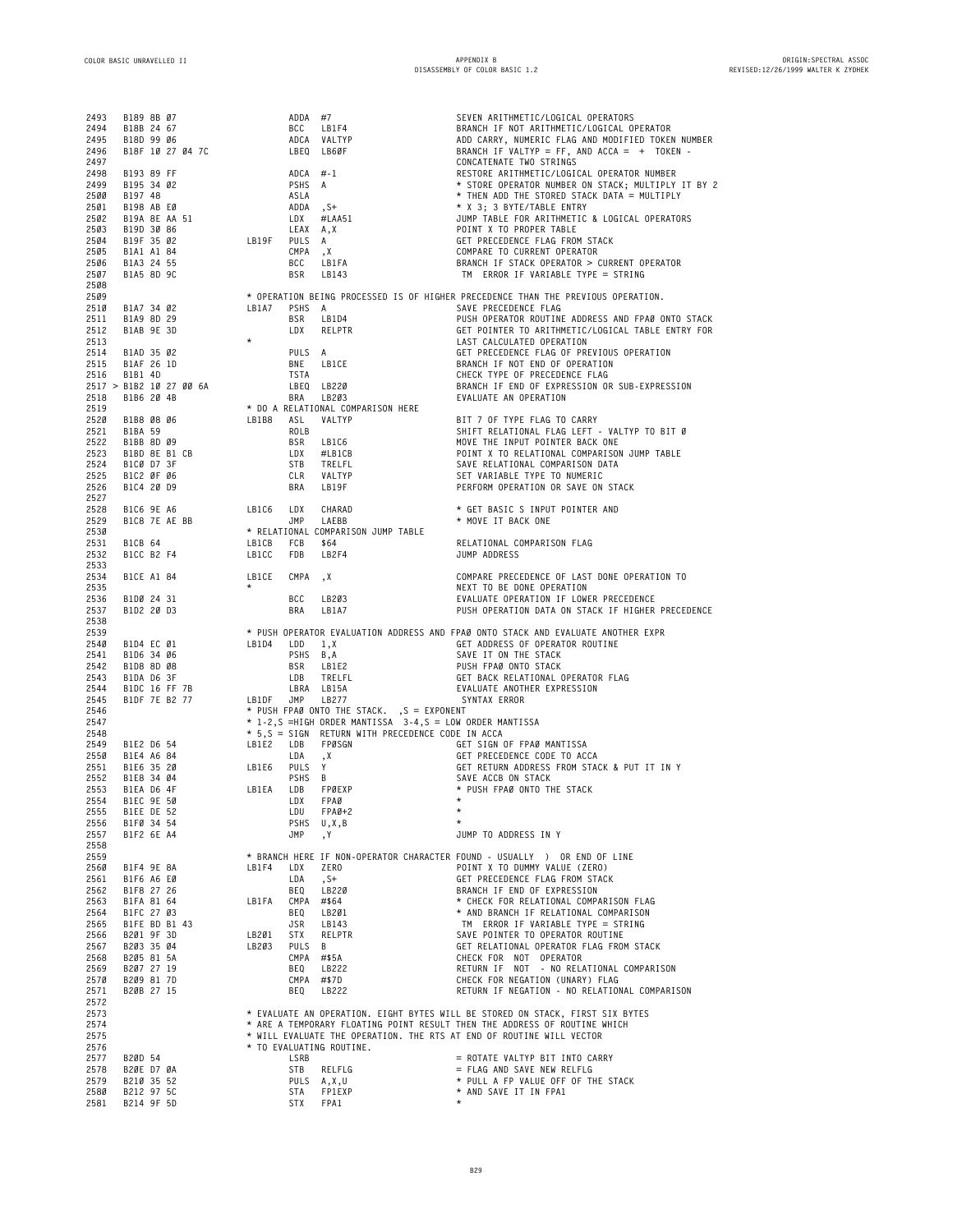|              |                                                                                                                                                                                                                                                                             |                                         |            |                                                                                                                                                                 | 2582 8216 DF 5F<br>2583 8216 0F 5F<br>2584 8214 D7 61 STB FP1SGN = SAVE IT IN FPA1<br>2585 821C D8 54 EORB FP85GN EOR IT WITH FPA1<br>2585 8222 DB 54 EORB FP85GN SAVE IT IN FPA1<br>2587 8228 D6 4F<br>2587 8222 39 LB222 RTS<br>2587 8222            |
|--------------|-----------------------------------------------------------------------------------------------------------------------------------------------------------------------------------------------------------------------------------------------------------------------------|-----------------------------------------|------------|-----------------------------------------------------------------------------------------------------------------------------------------------------------------|--------------------------------------------------------------------------------------------------------------------------------------------------------------------------------------------------------------------------------------------------------|
|              |                                                                                                                                                                                                                                                                             |                                         |            |                                                                                                                                                                 |                                                                                                                                                                                                                                                        |
|              |                                                                                                                                                                                                                                                                             |                                         |            |                                                                                                                                                                 |                                                                                                                                                                                                                                                        |
|              |                                                                                                                                                                                                                                                                             |                                         |            |                                                                                                                                                                 |                                                                                                                                                                                                                                                        |
|              |                                                                                                                                                                                                                                                                             |                                         |            |                                                                                                                                                                 |                                                                                                                                                                                                                                                        |
|              |                                                                                                                                                                                                                                                                             |                                         |            |                                                                                                                                                                 |                                                                                                                                                                                                                                                        |
|              |                                                                                                                                                                                                                                                                             |                                         |            |                                                                                                                                                                 |                                                                                                                                                                                                                                                        |
|              |                                                                                                                                                                                                                                                                             |                                         |            | RVEC15<br>VALTYP<br>GETNCH<br>LB22F<br>LBD12                                                                                                                    |                                                                                                                                                                                                                                                        |
|              |                                                                                                                                                                                                                                                                             |                                         | CLR        |                                                                                                                                                                 | INITIALIZE TYPE FLAG TO NUMERIC<br>GET AN INPUT CHAR<br>BRANCH IF NOT NUMERIC<br>CONVERT ASCII STRING TO FLOATING POINT -                                                                                                                              |
|              |                                                                                                                                                                                                                                                                             |                                         |            | JSR GETNCH                                                                                                                                                      |                                                                                                                                                                                                                                                        |
|              |                                                                                                                                                                                                                                                                             |                                         |            | BCC LB22F                                                                                                                                                       |                                                                                                                                                                                                                                                        |
|              | 2590 B223 by the 1-1<br>2592 B228 9D 9F<br>2593 B22A 24 03<br>2593 B22A 24 03<br>2594 B22C 7E BD 12 LB22C                                                                                                                                                                   |                                         |            | JMP LBD12                                                                                                                                                       |                                                                                                                                                                                                                                                        |
| 2596         |                                                                                                                                                                                                                                                                             |                                         |            |                                                                                                                                                                 | RETURN RESULT IN FPAØ                                                                                                                                                                                                                                  |
|              |                                                                                                                                                                                                                                                                             |                                         |            | * PROCESS A NON NUMERIC FIRST CHARACTER<br>LB22F   JSR   LB3A2                                                                                                  | 2599 B232 24 50<br>2698 B232 24 50<br>2698 B234 81 22<br>2698 B234 81 22<br>2698 B234 81 22<br>2698 B234 81 22<br>2698 B236 27 F4<br>2698 B236 81 AC<br>2698 B24 81 AC<br>2698 B24 81 AC<br>2698 B24 81 22<br>2698 B24 81 22<br>2698 B24 81 22<br>2698 |
|              |                                                                                                                                                                                                                                                                             |                                         |            |                                                                                                                                                                 |                                                                                                                                                                                                                                                        |
|              |                                                                                                                                                                                                                                                                             |                                         |            |                                                                                                                                                                 |                                                                                                                                                                                                                                                        |
|              |                                                                                                                                                                                                                                                                             |                                         |            |                                                                                                                                                                 | CONVERT ASCII STRING TO FLOATING POINT                                                                                                                                                                                                                 |
|              |                                                                                                                                                                                                                                                                             |                                         |            |                                                                                                                                                                 |                                                                                                                                                                                                                                                        |
|              |                                                                                                                                                                                                                                                                             |                                         |            |                                                                                                                                                                 |                                                                                                                                                                                                                                                        |
|              |                                                                                                                                                                                                                                                                             |                                         |            |                                                                                                                                                                 |                                                                                                                                                                                                                                                        |
|              |                                                                                                                                                                                                                                                                             |                                         |            |                                                                                                                                                                 |                                                                                                                                                                                                                                                        |
|              |                                                                                                                                                                                                                                                                             |                                         |            |                                                                                                                                                                 |                                                                                                                                                                                                                                                        |
|              |                                                                                                                                                                                                                                                                             |                                         |            |                                                                                                                                                                 |                                                                                                                                                                                                                                                        |
|              |                                                                                                                                                                                                                                                                             |                                         |            |                                                                                                                                                                 |                                                                                                                                                                                                                                                        |
|              |                                                                                                                                                                                                                                                                             |                                         |            |                                                                                                                                                                 |                                                                                                                                                                                                                                                        |
|              |                                                                                                                                                                                                                                                                             |                                         |            |                                                                                                                                                                 |                                                                                                                                                                                                                                                        |
|              |                                                                                                                                                                                                                                                                             | $LBA9$ $LDX$<br>$STX$<br>$RTS$<br>$TSS$ |            |                                                                                                                                                                 |                                                                                                                                                                                                                                                        |
|              |                                                                                                                                                                                                                                                                             |                                         |            |                                                                                                                                                                 | NOT TOKEN?                                                                                                                                                                                                                                             |
|              |                                                                                                                                                                                                                                                                             |                                         |            |                                                                                                                                                                 | NO.                                                                                                                                                                                                                                                    |
|              |                                                                                                                                                                                                                                                                             |                                         |            |                                                                                                                                                                 |                                                                                                                                                                                                                                                        |
|              |                                                                                                                                                                                                                                                                             |                                         |            |                                                                                                                                                                 | NOT PRECEDENCE FLAG                                                                                                                                                                                                                                    |
|              |                                                                                                                                                                                                                                                                             |                                         |            |                                                                                                                                                                 | NUT PRECEDENCE LENG<br>PROCESS OPERATION FOLLOWING NOT<br>CONVERT FPAØ TO INTEGER IN ACCD<br>PROCESS OPERATION FOLLOWING NOT                                                                                                                           |
|              |                                                                                                                                                                                                                                                                             |                                         |            |                                                                                                                                                                 |                                                                                                                                                                                                                                                        |
|              |                                                                                                                                                                                                                                                                             |                                         |            |                                                                                                                                                                 | * NOT THE INTEGER                                                                                                                                                                                                                                      |
|              |                                                                                                                                                                                                                                                                             |                                         |            |                                                                                                                                                                 |                                                                                                                                                                                                                                                        |
|              |                                                                                                                                                                                                                                                                             |                                         |            |                                                                                                                                                                 |                                                                                                                                                                                                                                                        |
|              |                                                                                                                                                                                                                                                                             |                                         |            |                                                                                                                                                                 |                                                                                                                                                                                                                                                        |
|              | 2608 B2+1<br>2609 B249 9E 64<br>2611 B24D 39<br>2611 B24D 39<br>2612 B24E 81 A8<br>2613 B250 26 0D<br>2614 B250 26 0D<br>2615 B252 86 5A<br>2615 B252 86 5A<br>2616 B254 BD B1 5A<br>2616 B254 BD B1 5A<br>2616 B254 BD B3 ED<br>2618 B254 A3<br>2618 B2<br>2623 B262 8D 06 | $LB262$<br>*                            |            |                                                                                                                                                                 | COMB<br>COMB<br>JMP GIVABF<br>CONCERT ACCD TO FLOATING POINT (TEMP)<br>CONCERT ACCD TO FLOATING POINT (TEMP)<br>CONCERT ACCD TO FRECCEDED BY SFF<br>BEQ LB290<br>IT WAS PRECCEDED BY SFF<br>BSR LB26A<br>SYNTAX CHECK FOR A (<br>JSR LB156<br><br>.    |
|              | 2624 B264 BD B1 56                                                                                                                                                                                                                                                          |                                         |            |                                                                                                                                                                 |                                                                                                                                                                                                                                                        |
| 2625         |                                                                                                                                                                                                                                                                             |                                         |            |                                                                                                                                                                 | 2626 8267 C6 29<br>2627 8269 BC<br>2627 8269 BC<br>2628 826A C6 28 LB26A LDB #'(SWITAX CHECK FOR )<br>2629 B26C BC<br>2629 B26C BC<br>2629 B26C C6 2C EC FCB SKP2 SKIP 2 BYTES<br>2632 B26C BC<br>2638 B26C E1 9F 00 A6 LB26D LDB #',<br>2631 B2       |
|              |                                                                                                                                                                                                                                                                             |                                         |            |                                                                                                                                                                 |                                                                                                                                                                                                                                                        |
|              |                                                                                                                                                                                                                                                                             |                                         |            |                                                                                                                                                                 |                                                                                                                                                                                                                                                        |
|              |                                                                                                                                                                                                                                                                             |                                         |            |                                                                                                                                                                 |                                                                                                                                                                                                                                                        |
|              |                                                                                                                                                                                                                                                                             |                                         |            |                                                                                                                                                                 |                                                                                                                                                                                                                                                        |
|              |                                                                                                                                                                                                                                                                             |                                         |            |                                                                                                                                                                 |                                                                                                                                                                                                                                                        |
|              |                                                                                                                                                                                                                                                                             |                                         |            |                                                                                                                                                                 |                                                                                                                                                                                                                                                        |
|              |                                                                                                                                                                                                                                                                             |                                         |            |                                                                                                                                                                 |                                                                                                                                                                                                                                                        |
|              |                                                                                                                                                                                                                                                                             |                                         |            |                                                                                                                                                                 |                                                                                                                                                                                                                                                        |
| 2635         | B279 7E AC 46                                                                                                                                                                                                                                                               |                                         | JMP        | LAC46                                                                                                                                                           | JUMP TO ERROR HANDLER                                                                                                                                                                                                                                  |
| 2636         |                                                                                                                                                                                                                                                                             |                                         |            |                                                                                                                                                                 |                                                                                                                                                                                                                                                        |
| 2637         |                                                                                                                                                                                                                                                                             |                                         |            | * PROCESS THE MINUS (UNARY) OPERATOR<br>LB27C   LDA   #\$7D                                                                                                     |                                                                                                                                                                                                                                                        |
|              |                                                                                                                                                                                                                                                                             | LB27C LDA                               |            | #\$7D                                                                                                                                                           | MINUS (UNARY) PRECEDENCE FLAG                                                                                                                                                                                                                          |
|              |                                                                                                                                                                                                                                                                             |                                         | JSR        | LB15A                                                                                                                                                           | PROCESS OPERATION FOLLOWING UNARY NEGATION                                                                                                                                                                                                             |
|              |                                                                                                                                                                                                                                                                             |                                         | JMP        | LBEE9                                                                                                                                                           | CHANGE SIGN OF FPAØ MANTISSA                                                                                                                                                                                                                           |
| 2641<br>2642 |                                                                                                                                                                                                                                                                             |                                         |            |                                                                                                                                                                 |                                                                                                                                                                                                                                                        |
| 2643         | B284 BD B3 57                                                                                                                                                                                                                                                               |                                         |            | * EVALUATE ALPHA EXPRESSION<br>LB284   JSR   LB357                                                                                                              | FIND THE DESCRIPTOR ADDRESS OF A VARIABLE                                                                                                                                                                                                              |
| 2644         | B287 9F 52                                                                                                                                                                                                                                                                  |                                         |            | STX FPAØ+2                                                                                                                                                      | SAVE DESCRIPTOR ADDRESS IN FPAØ                                                                                                                                                                                                                        |
| 2645         | B289 96 06                                                                                                                                                                                                                                                                  |                                         | LDA        | VALTYP                                                                                                                                                          | TEST VARIABLE TYPE                                                                                                                                                                                                                                     |
| 2646         | B28B 26 95                                                                                                                                                                                                                                                                  |                                         | BNE        | L B222                                                                                                                                                          | RETURN IF STRING                                                                                                                                                                                                                                       |
| 2647         | B28D 7E BC 14                                                                                                                                                                                                                                                               |                                         | JMP        | LBC14                                                                                                                                                           | COPY A FP NUMBER FROM (X) TO FPAØ                                                                                                                                                                                                                      |
| 2648         |                                                                                                                                                                                                                                                                             |                                         |            |                                                                                                                                                                 |                                                                                                                                                                                                                                                        |
| 2649         |                                                                                                                                                                                                                                                                             |                                         |            | * EVALUATING A SECONDARY TOKEN                                                                                                                                  |                                                                                                                                                                                                                                                        |
|              | 2650 B290 9D 9F                                                                                                                                                                                                                                                             | LB290                                   | JSR        | GETNCH                                                                                                                                                          | GET AN INPUT CHARACTER (SECONDARY TOKEN)                                                                                                                                                                                                               |
|              | 2651 B292 1F 89                                                                                                                                                                                                                                                             |                                         | TFR        | A, B                                                                                                                                                            | SAVE IT IN ACCB<br>X2 & BET RID OF BIT 7                                                                                                                                                                                                               |
|              | 2652 B294 58<br>2653 B295 9D 9F                                                                                                                                                                                                                                             |                                         | ASLB       | JSR GETNCH                                                                                                                                                      |                                                                                                                                                                                                                                                        |
|              | 2654 B297 C1 26                                                                                                                                                                                                                                                             |                                         |            | CMPB $\#2*19$                                                                                                                                                   |                                                                                                                                                                                                                                                        |
|              | 2655 B299 23 Ø4                                                                                                                                                                                                                                                             |                                         | BLS        |                                                                                                                                                                 |                                                                                                                                                                                                                                                        |
|              | 2656 B29B 6E 9F 01 32                                                                                                                                                                                                                                                       |                                         | JMP        |                                                                                                                                                                 | JUMP TO EXBAS SECONDARY TOKEN HANDLER                                                                                                                                                                                                                  |
|              | 2657 B29F 34 Ø4                                                                                                                                                                                                                                                             | LB29F                                   | PSHS B     |                                                                                                                                                                 | GET ANOTHER INPUT CHARACTER<br>#2*19 19 SECONDARY FUNCTIONS IN BASIC<br>LB29F BRANCH IF COLOR BASIC TOKEN<br>COMVEC+18] JUMP TO EXBAS SECONDARY TO<br>SAVE TOKEN OFFSET ON STACK                                                                       |
|              | 2658 B2A1 C1 1C                                                                                                                                                                                                                                                             |                                         |            | CMPB $\#2*14$                                                                                                                                                   | CHECK FOR NUMERIC ARGUMENT TOKEN                                                                                                                                                                                                                       |
|              | 2659 B2A3 25 22                                                                                                                                                                                                                                                             |                                         | <b>BCS</b> | LB2C7                                                                                                                                                           | DO SECONDARIES \$8D (JOYSTK) OR LESS                                                                                                                                                                                                                   |
|              | 2660 B2A5 C1 24                                                                                                                                                                                                                                                             |                                         |            | CMPB #2*18<br>BCC LB2C9                                                                                                                                         | $\star$                                                                                                                                                                                                                                                |
|              | 2661 B2A7 24 20                                                                                                                                                                                                                                                             |                                         |            |                                                                                                                                                                 | * DO SECONDARIES \$92 (INKEY\$) OR >                                                                                                                                                                                                                   |
|              | 2662 B2A9 8D BF                                                                                                                                                                                                                                                             |                                         |            | BSR LB26A                                                                                                                                                       | SYNTAX CHECK FOR A (                                                                                                                                                                                                                                   |
|              | 2663 B2AB A6 E4                                                                                                                                                                                                                                                             |                                         | LDA        | , S                                                                                                                                                             | GET TOKEN NUMBER                                                                                                                                                                                                                                       |
| 2665         | 2664 B2AD 81 22<br>B2AF 24 18                                                                                                                                                                                                                                               |                                         |            |                                                                                                                                                                 | CHECK FOR POINT COMMAND<br>DO POINT COMMAND (\$91)                                                                                                                                                                                                     |
| 2666         |                                                                                                                                                                                                                                                                             |                                         |            |                                                                                                                                                                 |                                                                                                                                                                                                                                                        |
| 2667         | B2B1 BD B1 56                                                                                                                                                                                                                                                               |                                         |            | LUM 7<br>CMPA #2*17<br>BCC LB2C9 DO PULNI UM:<br>* DO SECONDARIES \$8E, \$8F, \$90 (LEFT\$, RIGHT\$, MID\$)<br>TV: EVALUATE FIR:<br>SYNTAX CHECK<br>TV: ERROR I | EVALUATE FIRST STRING IN ARGUMENT                                                                                                                                                                                                                      |
|              | 2668 B2B4 8D B7                                                                                                                                                                                                                                                             |                                         |            |                                                                                                                                                                 | SYNTAX CHECK FOR A COMMA                                                                                                                                                                                                                               |
| 2669         | B2B6 BD B1 46                                                                                                                                                                                                                                                               |                                         | JSR        | LB146                                                                                                                                                           | TM ERROR IF NUMERIC VARiABLE                                                                                                                                                                                                                           |
| 2670         | B2B9 35 02                                                                                                                                                                                                                                                                  |                                         | PULS A     |                                                                                                                                                                 | GET TOKEN OFFSET FROM STACK                                                                                                                                                                                                                            |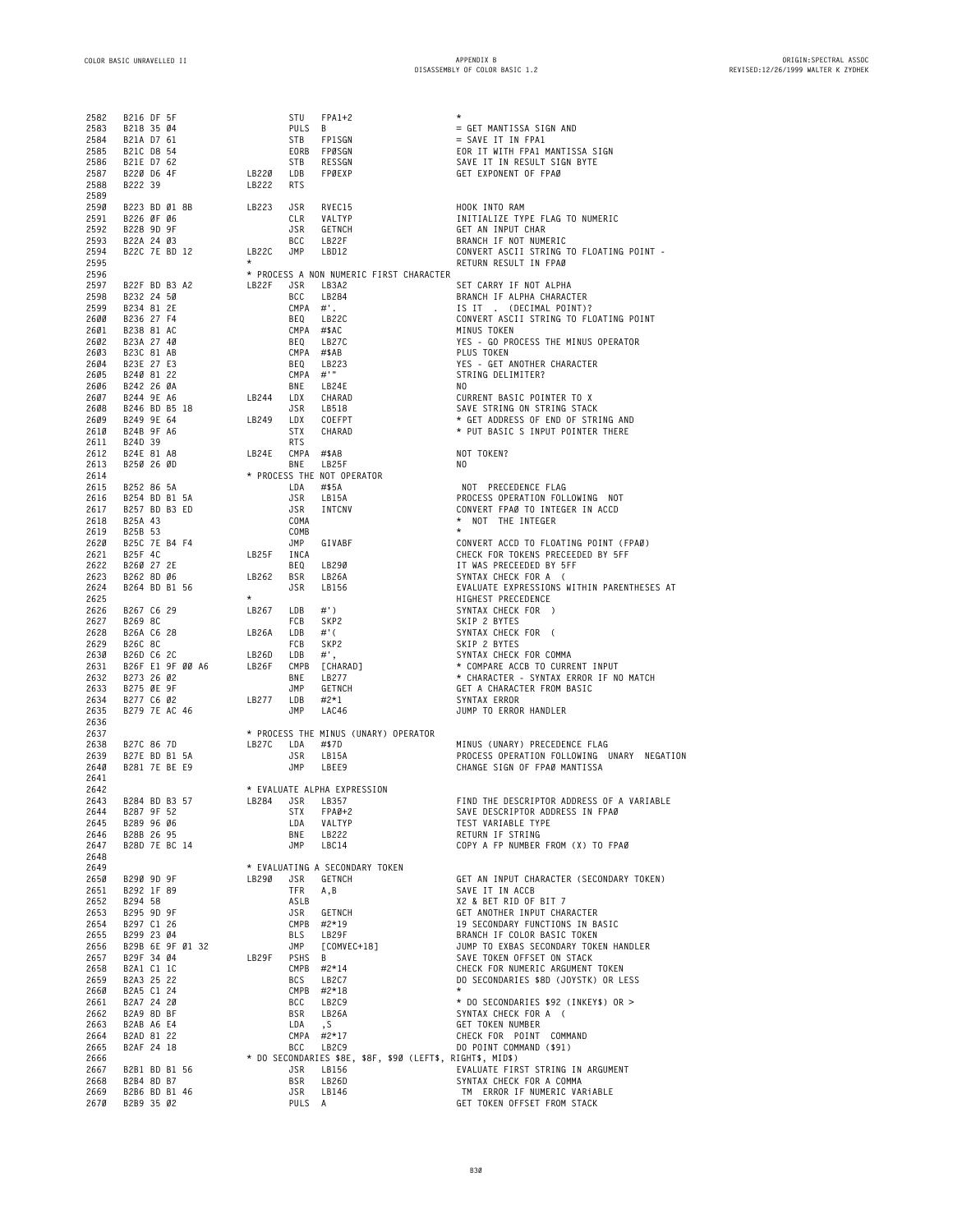|              |                                                      |                  |             |                                                                                                                                                                                                                                                        | 2672 8280 34 42<br>2672 8280 34 42<br>2672 8280 34 42<br>2673 8281 80 87 08<br>2674 82C2 35 02<br>2675 82C4 34 06<br>2675 82C4 34 06<br>2676 82C6 8E<br>2676 82C6 8E<br>2676 82C6 8E<br>2676 82C8 99<br>2676 82C8 99<br>2676 82C8 99<br>2676 82C8 99<br>26     |
|--------------|------------------------------------------------------|------------------|-------------|--------------------------------------------------------------------------------------------------------------------------------------------------------------------------------------------------------------------------------------------------------|----------------------------------------------------------------------------------------------------------------------------------------------------------------------------------------------------------------------------------------------------------------|
|              |                                                      |                  |             |                                                                                                                                                                                                                                                        |                                                                                                                                                                                                                                                                |
|              |                                                      |                  |             |                                                                                                                                                                                                                                                        |                                                                                                                                                                                                                                                                |
|              |                                                      |                  |             |                                                                                                                                                                                                                                                        |                                                                                                                                                                                                                                                                |
|              |                                                      |                  |             |                                                                                                                                                                                                                                                        |                                                                                                                                                                                                                                                                |
|              |                                                      |                  |             |                                                                                                                                                                                                                                                        |                                                                                                                                                                                                                                                                |
|              |                                                      |                  |             |                                                                                                                                                                                                                                                        |                                                                                                                                                                                                                                                                |
|              |                                                      |                  |             |                                                                                                                                                                                                                                                        |                                                                                                                                                                                                                                                                |
|              |                                                      |                  |             |                                                                                                                                                                                                                                                        | GET SECONDARY FUNCTION JUMP TABLE ADDRESS                                                                                                                                                                                                                      |
|              | B2CE 3A                                              | LB2CE ABX        |             |                                                                                                                                                                                                                                                        |                                                                                                                                                                                                                                                                |
|              |                                                      |                  |             |                                                                                                                                                                                                                                                        |                                                                                                                                                                                                                                                                |
| 2681         |                                                      | $\star$          |             |                                                                                                                                                                                                                                                        |                                                                                                                                                                                                                                                                |
| 2682         |                                                      |                  |             | * HERE IS WHERE WE BRANCH TO A SECONDARY FUNCTION                                                                                                                                                                                                      |                                                                                                                                                                                                                                                                |
| 2683         |                                                      |                  |             | JSR [,X]                                                                                                                                                                                                                                               |                                                                                                                                                                                                                                                                |
| 2684         | B2CF AD 94<br>B2D1 7E B1 43                          |                  | JMP         | LB143                                                                                                                                                                                                                                                  | GO DO AN SECONDARY FUNCTION<br>TM ERROR IF VARIABLE TYPE = STRING                                                                                                                                                                                              |
|              |                                                      |                  |             |                                                                                                                                                                                                                                                        |                                                                                                                                                                                                                                                                |
| 2685         |                                                      |                  |             |                                                                                                                                                                                                                                                        |                                                                                                                                                                                                                                                                |
| 2686         |                                                      |                  |             | * LOGICAL OPERATOR OR JUMPS HERE                                                                                                                                                                                                                       |                                                                                                                                                                                                                                                                |
| 2687         | B2D4 86 LB2D4 FCB SKP1LD                             |                  |             |                                                                                                                                                                                                                                                        | SKIP ONE BYTE - OR FLAG = \$4F                                                                                                                                                                                                                                 |
| 2688         |                                                      |                  |             |                                                                                                                                                                                                                                                        |                                                                                                                                                                                                                                                                |
|              |                                                      |                  |             |                                                                                                                                                                                                                                                        |                                                                                                                                                                                                                                                                |
|              |                                                      |                  |             |                                                                                                                                                                                                                                                        | $AND$ FLAG = $\emptyset$                                                                                                                                                                                                                                       |
|              | $2690$ B2D5 4F<br>2691 B2D6 97 03<br>2692 B2D6 97 03 |                  |             | * LOGICAL OPERATOR AND JUMPS HERE<br>LB2D5 CLRA<br>CTA THPLOC                                                                                                                                                                                          |                                                                                                                                                                                                                                                                |
|              |                                                      |                  |             |                                                                                                                                                                                                                                                        |                                                                                                                                                                                                                                                                |
|              |                                                      |                  |             |                                                                                                                                                                                                                                                        |                                                                                                                                                                                                                                                                |
|              |                                                      |                  |             |                                                                                                                                                                                                                                                        |                                                                                                                                                                                                                                                                |
|              |                                                      |                  |             |                                                                                                                                                                                                                                                        |                                                                                                                                                                                                                                                                |
|              |                                                      |                  |             |                                                                                                                                                                                                                                                        |                                                                                                                                                                                                                                                                |
|              |                                                      |                  |             |                                                                                                                                                                                                                                                        |                                                                                                                                                                                                                                                                |
|              |                                                      |                  |             |                                                                                                                                                                                                                                                        |                                                                                                                                                                                                                                                                |
|              |                                                      |                  |             |                                                                                                                                                                                                                                                        |                                                                                                                                                                                                                                                                |
|              |                                                      |                  |             |                                                                                                                                                                                                                                                        |                                                                                                                                                                                                                                                                |
|              |                                                      |                  |             |                                                                                                                                                                                                                                                        |                                                                                                                                                                                                                                                                |
|              |                                                      |                  |             |                                                                                                                                                                                                                                                        |                                                                                                                                                                                                                                                                |
|              |                                                      |                  |             |                                                                                                                                                                                                                                                        |                                                                                                                                                                                                                                                                |
|              |                                                      |                  |             |                                                                                                                                                                                                                                                        |                                                                                                                                                                                                                                                                |
|              |                                                      |                  |             |                                                                                                                                                                                                                                                        |                                                                                                                                                                                                                                                                |
|              |                                                      |                  |             |                                                                                                                                                                                                                                                        | CONVERT THE VALUE IN ACCD INTO A FP NUMBER                                                                                                                                                                                                                     |
| 2704         |                                                      |                  |             |                                                                                                                                                                                                                                                        |                                                                                                                                                                                                                                                                |
| 2705         |                                                      |                  |             | * RELATIONAL COMPARISON PROCESS HANDLER                                                                                                                                                                                                                |                                                                                                                                                                                                                                                                |
|              |                                                      |                  |             |                                                                                                                                                                                                                                                        | TM ERROR IF TYPE MISMATCH                                                                                                                                                                                                                                      |
|              |                                                      |                  |             |                                                                                                                                                                                                                                                        |                                                                                                                                                                                                                                                                |
|              |                                                      |                  |             |                                                                                                                                                                                                                                                        |                                                                                                                                                                                                                                                                |
|              |                                                      |                  |             |                                                                                                                                                                                                                                                        |                                                                                                                                                                                                                                                                |
|              |                                                      |                  |             |                                                                                                                                                                                                                                                        |                                                                                                                                                                                                                                                                |
|              |                                                      |                  |             |                                                                                                                                                                                                                                                        |                                                                                                                                                                                                                                                                |
|              |                                                      |                  |             | 2706 B2F4 BD B1 48<br>2706 B2F4 BD B1 48<br>2707 B2F7 26 10<br>2709 B2F9 96 61<br>2709 B2F9 96 61<br>2710 B2FD 94 5D<br>2711 B2FF 97 5D<br>2711 B2FF 97 5D<br>2711 B2FF 97 5D<br>2712 B301 8E 00 5C<br>2712 B304 BD BC 96<br>2714 B307 20 36<br>2714 B | BRANCH IF STRING VARIABLE<br>★ PACK THE MANTISSA<br>★ SIGN OF FPA1 INTO<br>★ BIT 7 OF THE<br>★ MANTISSA MS BYTE                                                                                                                                                |
|              |                                                      |                  |             |                                                                                                                                                                                                                                                        |                                                                                                                                                                                                                                                                |
|              |                                                      |                  |             |                                                                                                                                                                                                                                                        | POINT X TO FPA1<br>ruini A. I.<br>COMPARE FPAØ TO FPA1<br>CHECK TRUTH OF RELATIONAL COMPARISON                                                                                                                                                                 |
|              |                                                      |                  |             |                                                                                                                                                                                                                                                        |                                                                                                                                                                                                                                                                |
| 2714         | B307 20 36                                           |                  |             | BRA LB33F                                                                                                                                                                                                                                              |                                                                                                                                                                                                                                                                |
| 2715         |                                                      |                  |             |                                                                                                                                                                                                                                                        |                                                                                                                                                                                                                                                                |
| 2716         |                                                      |                  |             | * RELATIONAL COMPARISON OF STRINGS                                                                                                                                                                                                                     |                                                                                                                                                                                                                                                                |
|              |                                                      |                  |             |                                                                                                                                                                                                                                                        |                                                                                                                                                                                                                                                                |
|              |                                                      |                  |             |                                                                                                                                                                                                                                                        |                                                                                                                                                                                                                                                                |
| 2717         | B309 0F 06                                           | LB309 CLR VALTYP |             |                                                                                                                                                                                                                                                        | SET VARIABLE TYPE TO NUMERIC                                                                                                                                                                                                                                   |
| 2718         | B3ØB ØA 3F                                           |                  |             | DEC TRELFL                                                                                                                                                                                                                                             | REMOVE STRING TYPE FLAG (BITØ=1 FOR STRINGS) FROM THE                                                                                                                                                                                                          |
| 2719         |                                                      | $\star$          |             |                                                                                                                                                                                                                                                        | DESIRED RELATIONAL COMPARISON DATA                                                                                                                                                                                                                             |
| 2720         | B3ØD BD B6 57                                        |                  |             |                                                                                                                                                                                                                                                        | GET LENGTH AND ADDRESS OF STRING WHOSE                                                                                                                                                                                                                         |
|              |                                                      | $\star$          |             | JSR LB657                                                                                                                                                                                                                                              |                                                                                                                                                                                                                                                                |
| 2721         |                                                      |                  |             |                                                                                                                                                                                                                                                        | DESCRIPTOR ADDRESS IS IN THE BOTTOM OF FPAØ                                                                                                                                                                                                                    |
|              |                                                      |                  |             |                                                                                                                                                                                                                                                        |                                                                                                                                                                                                                                                                |
|              |                                                      |                  |             |                                                                                                                                                                                                                                                        |                                                                                                                                                                                                                                                                |
|              |                                                      |                  |             |                                                                                                                                                                                                                                                        |                                                                                                                                                                                                                                                                |
|              |                                                      |                  |             |                                                                                                                                                                                                                                                        |                                                                                                                                                                                                                                                                |
|              |                                                      |                  |             |                                                                                                                                                                                                                                                        |                                                                                                                                                                                                                                                                |
|              |                                                      |                  |             |                                                                                                                                                                                                                                                        |                                                                                                                                                                                                                                                                |
|              |                                                      |                  |             |                                                                                                                                                                                                                                                        |                                                                                                                                                                                                                                                                |
|              |                                                      |                  |             |                                                                                                                                                                                                                                                        |                                                                                                                                                                                                                                                                |
|              |                                                      |                  |             |                                                                                                                                                                                                                                                        |                                                                                                                                                                                                                                                                |
|              |                                                      |                  |             |                                                                                                                                                                                                                                                        |                                                                                                                                                                                                                                                                |
|              |                                                      |                  |             |                                                                                                                                                                                                                                                        |                                                                                                                                                                                                                                                                |
|              |                                                      |                  |             |                                                                                                                                                                                                                                                        |                                                                                                                                                                                                                                                                |
| 2733         | B327 40                                              |                  | NEGA        |                                                                                                                                                                                                                                                        | $SET$ FLAG = FALSE (1FF)                                                                                                                                                                                                                                       |
|              |                                                      |                  |             |                                                                                                                                                                                                                                                        | 2721<br>2721<br>2722 8310 D7 56<br>2723 8316 D7 56<br>2723 8314 9E 5F<br>2724 8314 9E 5F<br>2724 8314 9E 5F<br>2725 8316 BD B6 59<br>3R LB659<br>3R LB659<br>3R LB659<br>3R LB659<br>3R LB659<br>2726 8319 96 56<br>2726 8319 96 56<br>LDA STRDES<br>2726 8319 |
| 2734         | B328 97 54                                           | LB328            | STA         | FPØSGN                                                                                                                                                                                                                                                 | SAVE TRUE/FALSE FLAG                                                                                                                                                                                                                                           |
| 2735         | B32A DE 58                                           |                  | LDU         | STRDES+2                                                                                                                                                                                                                                               | POINT U TO START OF STRING                                                                                                                                                                                                                                     |
| 2736         | B32C 5C                                              |                  | INCB        |                                                                                                                                                                                                                                                        | COMPENSATE FOR THE DECB BELOW                                                                                                                                                                                                                                  |
| 2737         |                                                      |                  |             | * ENTER WITH ACCB CONTAINING LENGTH OF SHORTER STRING                                                                                                                                                                                                  |                                                                                                                                                                                                                                                                |
| 2738         | B32D 5A                                              | LB32D            | DECB        |                                                                                                                                                                                                                                                        | DECREMENT SHORTER STRING LENGTH                                                                                                                                                                                                                                |
| 2739         | B32E 26 04                                           |                  | BNE         | LB334                                                                                                                                                                                                                                                  | BRANCH IF ALL OF STRING NOT COMPARED                                                                                                                                                                                                                           |
|              |                                                      |                  |             |                                                                                                                                                                                                                                                        |                                                                                                                                                                                                                                                                |
| 2740         | B330 D6 54                                           |                  | LDB         | FPØSGN                                                                                                                                                                                                                                                 | GET TRUE/FALSE FLAB                                                                                                                                                                                                                                            |
| 2741         | B332 20 0B                                           |                  | BRA         | LB33F                                                                                                                                                                                                                                                  | CHECK TRUTH OF RELATIONAL COMPARISON                                                                                                                                                                                                                           |
| 2742         | B334 A6 80                                           | LB334            | LDA         | , X+                                                                                                                                                                                                                                                   | GET A BYTE FROM STRING A                                                                                                                                                                                                                                       |
| 2743         | B336 A1 CØ                                           |                  | CMPA        | , U+                                                                                                                                                                                                                                                   | COMPARE TO STRING B                                                                                                                                                                                                                                            |
| 2744         | B338 27 F3                                           |                  | BEQ         | LB32D                                                                                                                                                                                                                                                  | CHECK ANOTHER CHARACTER IF $=$                                                                                                                                                                                                                                 |
|              |                                                      |                  |             |                                                                                                                                                                                                                                                        |                                                                                                                                                                                                                                                                |
| 2745         | B33A C6 FF                                           |                  | LDB         | #\$FF                                                                                                                                                                                                                                                  | FALSE FLAG IF STRING $A > B$                                                                                                                                                                                                                                   |
| 2746         | B33C 24 01                                           |                  | BCC         | LB33F                                                                                                                                                                                                                                                  | BRANCH IF STRING A > STRING B                                                                                                                                                                                                                                  |
| 2747         | B33E 50                                              |                  | NEGB        |                                                                                                                                                                                                                                                        | $SET$ FLAG = TRUE                                                                                                                                                                                                                                              |
| 2748         |                                                      |                  |             |                                                                                                                                                                                                                                                        |                                                                                                                                                                                                                                                                |
| 2749         |                                                      |                  |             | * DETERMINE TRUTH OF COMPARISON - RETURN RESULT IN FPAØ                                                                                                                                                                                                |                                                                                                                                                                                                                                                                |
|              |                                                      |                  |             |                                                                                                                                                                                                                                                        |                                                                                                                                                                                                                                                                |
| 2750         | B33F CB 01                                           | LB33F            | ADDB        | #1                                                                                                                                                                                                                                                     | CONVERT \$FF, 0, 1 TO 0, 1, 2                                                                                                                                                                                                                                  |
| 2751         | B341 59                                              |                  | <b>ROLB</b> |                                                                                                                                                                                                                                                        | NOW IT S 1,2,4 FOR $>$ = <                                                                                                                                                                                                                                     |
| 2752         | B342 D4 ØA                                           |                  |             | ANDB RELFLG                                                                                                                                                                                                                                            | AND THE ACTUAL COMPARISON WITH THE DESIRED -                                                                                                                                                                                                                   |
| 2753         |                                                      |                  |             |                                                                                                                                                                                                                                                        | COMPARISON                                                                                                                                                                                                                                                     |
| 2754         | B344 27 02                                           |                  | BEQ         | LB348                                                                                                                                                                                                                                                  | BRANCH IF FALSE (NO MATCHING BITS)                                                                                                                                                                                                                             |
|              |                                                      |                  |             |                                                                                                                                                                                                                                                        |                                                                                                                                                                                                                                                                |
| 2755         | B346 C6 FF                                           |                  | LDB         | #\$FF                                                                                                                                                                                                                                                  | TRUE FLAG                                                                                                                                                                                                                                                      |
| 2756         | B348 7E BC 7C                                        | LB348            | JMP         | LBC7C                                                                                                                                                                                                                                                  | CONVERT ACCB INTO FP NUMBER IN FPAØ                                                                                                                                                                                                                            |
| 2757         |                                                      |                  |             |                                                                                                                                                                                                                                                        |                                                                                                                                                                                                                                                                |
| 2758<br>2759 | B34B BD B2 6D                                        | * DIM<br>LB34B   | JSR         | LB26D                                                                                                                                                                                                                                                  | SYNTAX CHECK FOR COMMA                                                                                                                                                                                                                                         |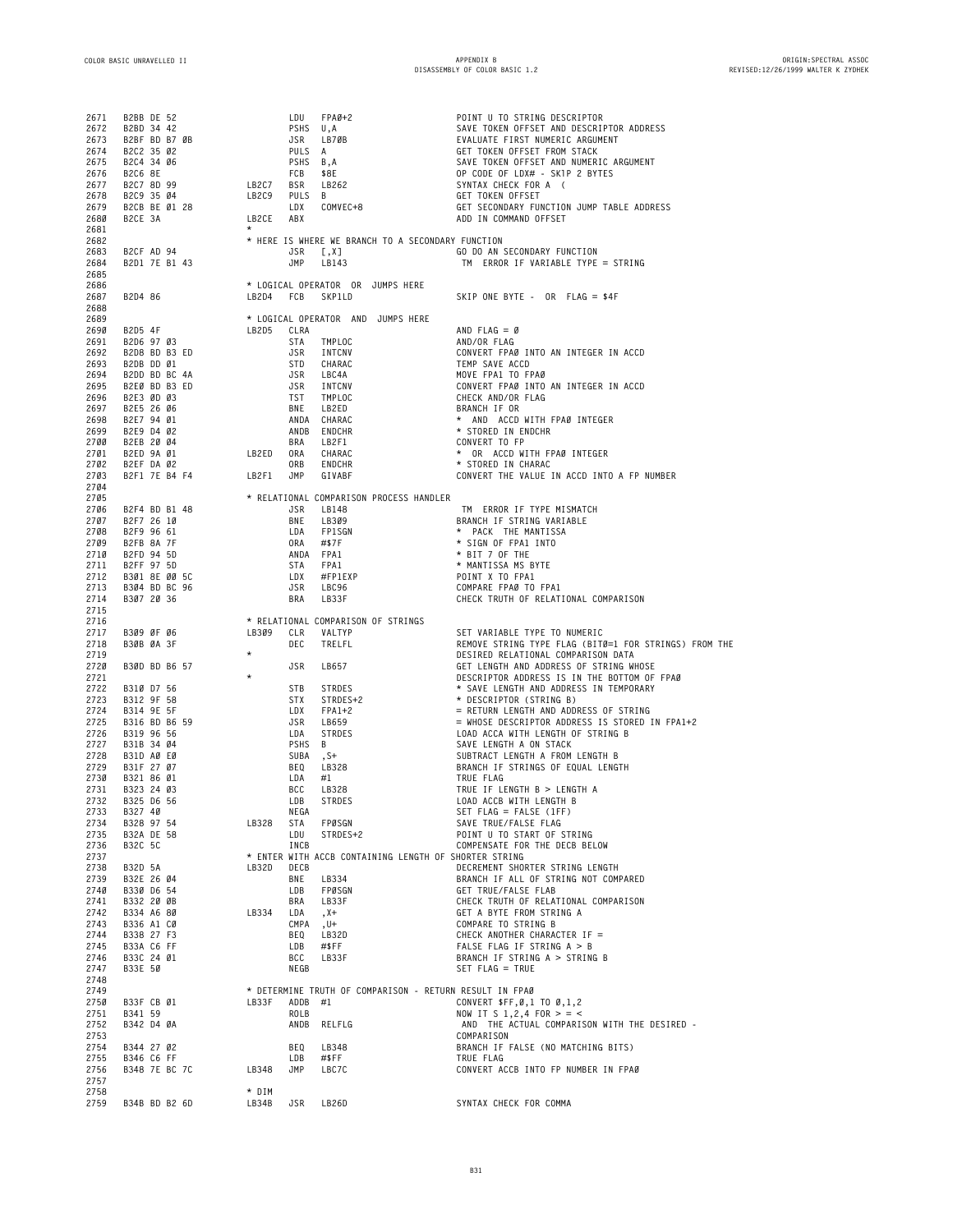| 2760         | B34E C6 01                         | DIM           | LDB               | #1                                                                                             | DIMENSION FLAG                                                                        |
|--------------|------------------------------------|---------------|-------------------|------------------------------------------------------------------------------------------------|---------------------------------------------------------------------------------------|
| 2761         | B350 8D 08                         |               | BSR               | LB35A                                                                                          | SAVE ARRAY SPACE FOR THIS VARIABLE                                                    |
| 2762         | B352 9D A5                         |               | JSR               | GETCCH                                                                                         | GET CURRENT INPUT CHARACTER                                                           |
| 2763<br>2764 | B354 26 F5<br>B356 39              |               | BNE<br><b>RTS</b> | LB34B                                                                                          | KEEP DIMENSIONING IF NOT END OF LINE                                                  |
| 2765         |                                    |               |                   | * EVALUATE A VARIABLE - RETURN X AND                                                           |                                                                                       |
| 2766         |                                    |               |                   | * VARPTR POINTING TO VARIABLE DESCRIPTOR                                                       |                                                                                       |
| 2767         |                                    |               |                   | * EACH VARIABLE REQUIRES 7 BYTES - THE FIRST TWO                                               |                                                                                       |
| 2768<br>2769 |                                    |               |                   | * BYTES ARE THE VARIABLE NAME AND THE NEXT 5<br>* BYTES ARE THE DESCRIPTOR. IF BIT 7 OF THE    |                                                                                       |
| 2770         |                                    |               |                   | * FIRST BYTE OF VARIABLE NAME IS SET, THE                                                      |                                                                                       |
| 2771         |                                    |               |                   | * VARIABLE IS A DEF FN VARIABLE. IF BIT 7 OF                                                   |                                                                                       |
| 2772         |                                    |               |                   | * THE SECOND BYTE OF VARIABLE NAME IS SET, THE                                                 |                                                                                       |
| 2773         |                                    |               |                   | * VARIABLE IS A STRING, OTHERWISE THE VARIABLE                                                 |                                                                                       |
| 2774         |                                    | * IS NUMERIC. |                   |                                                                                                |                                                                                       |
| 2775<br>2776 |                                    |               |                   | * IF THE VARIABLE IS NOT FOUND, A ZERO VARIABLE IS<br>* INSERTED INTO THE VARIABLE SPACE       |                                                                                       |
| 2777         | B357 5F                            | LB357         | CLRB              |                                                                                                | DIMENSION FLAG = $\emptyset$ ; DO NOT SET UP AN ARRAY                                 |
| 2778         | B358 9D A5                         |               | JSR               | GETCCH                                                                                         | GET CURRENT INPUT CHARACTER                                                           |
| 2779         | B35A D7 05                         | LB35A         | STB               | DIMFLG                                                                                         | SAVE ARRAY FLAG                                                                       |
| 2780         | B35C 97 37                         |               | STA               | VARNAM                                                                                         | SAVE INPUT CHARACTER                                                                  |
| 2781<br>2782 | B35E 9D A5                         | LB35C         | JSR               | * ENTRY POINT FOR DEF FN VARIABLE SEARCH<br>GETCCH                                             | GET CURRENT INPUT CHARACTER                                                           |
| 2783         | B360 8D 40                         |               | BSR               | LB3A2                                                                                          | SET CARRY IF NOT ALPHA                                                                |
| 2784         | B362 10 25 FF 11                   |               |                   | LBCS LB277                                                                                     | SYNTAX ERROR IF NOT ALPHA                                                             |
| 2785         | B366 5F                            |               | CLRB              |                                                                                                | DEFAULT 2ND VARIABLE CHARACTER TO ZERO                                                |
| 2786         | B367 D7 06                         |               | STB               | VALTYP                                                                                         | SET VARIABLE TYPE TO NUMERIC                                                          |
| 2787<br>2788 | B369 9D 9F<br>B36B 25 04           |               | JSR<br>BCS        | GETNCH<br>LB371                                                                                | GET ANOTHER CHARACTER FROM BASIC<br>BRANCH IF NUMERIC (2ND CHARACTER IN               |
| 2789         |                                    | $^\star$      |                   |                                                                                                | VARIABLE MAY BE NUMERIC)                                                              |
| 2790         | B36D 8D 33                         |               | BSR               | LB3A2                                                                                          | SET CARRY IF NOT ALPHA                                                                |
| 2791         | B36F 25 ØA                         |               | <b>BCS</b>        | LB37B                                                                                          | BRANCH IF NOT ALPHA                                                                   |
| 2792         | B371 1F 89                         | LB371         | TFR               | A, B                                                                                           | SAVE 2ND CHARACTER IN ACCB                                                            |
| 2793<br>2794 |                                    |               |                   | * READ INPUT CHARACTERS UNTIL A NON ALPHA OR<br>* NON NUMERIC IS FOUND - IGNORE ALL CHARACTERS |                                                                                       |
| 2795         |                                    |               |                   | * IN VARIABLE NAME AFTER THE 1ST TWO                                                           |                                                                                       |
| 2796         | B373 9D 9F                         | LB373         | JSR               | GETNCH                                                                                         | GET AN INPUT CHARACTER                                                                |
| 2797         | B375 25 FC                         |               | <b>BCS</b>        | LB373                                                                                          | BRANCH IF NUMERIC                                                                     |
| 2798         | B377 8D 29                         |               | <b>BSR</b>        | LB3A2                                                                                          | SET CARRY IF NOT ALPHA                                                                |
| 2799         | B379 24 F8                         |               | BCC               | LB373                                                                                          | BRANCH IF ALPHA                                                                       |
| 2800<br>2801 | B37B 81 24<br>B37D 26 06           | LB37B         | CMPA #'\$<br>BNE  | LB385                                                                                          | CHECK FOR A STRING VARIABLE<br>BRANCH IF IT IS NOT A STRING                           |
| 2802         | B37F 03 06                         |               | COM               | VALTYP                                                                                         | SET VARIABLE TYPE TO STRING                                                           |
| 2803         | B381 CB 80                         |               |                   | ADDB #\$80                                                                                     | SET BIT 7 OF 2ND CHARACTER (STRING)                                                   |
| 2804         | B383 9D 9F                         |               | JSR               | GETNCH                                                                                         | GET AN INPUT CHARACTER                                                                |
| 2805         | B385 D7 38                         | LB385         | STB               | VARNAM+1                                                                                       | SAVE 2ND CHARACTER IN VARNAM+1                                                        |
| 2806<br>2807 | B387 9A 08                         |               | ORA               | ARYDIS                                                                                         | OR IN THE ARRAY DISABLE FLAG - IF = \$80,<br>DON T SEARCH FOR VARIABLES IN THE ARRAYS |
| 2808         | B389 80 28                         |               | SUBA #'(          |                                                                                                | IS THIS AN ARRAY VARIABLE?                                                            |
|              | 2809 > B38B 10 27 00 75            |               |                   | LBEQ LB404                                                                                     | BRANCH IF IT IS                                                                       |
| 2810         | B38F ØF Ø8                         |               | CLR               | ARYDIS                                                                                         | RESET THE ARRAY DISABLE FLAG                                                          |
| 2811         | B391 9E 1B                         |               | LDX               | VARTAB                                                                                         | POINT X TO THE START OF VARIABLES                                                     |
| 2812         | B393 DC 37                         | LB395         | LDD               | VARNAM<br>CMPX ARYTAB                                                                          | GET VARIABLE IN QUESTION<br>COMPARE X TO THE END OF VARIABLES                         |
| 2813         | B395 9C 1D<br>2814 B397 27 12      |               | BEQ               | LB3AB                                                                                          | BRANCH IF END OF VARIABLES                                                            |
| 2815         | B399 10 A3 81                      |               | CMPD              | , X++                                                                                          | * COMPARE VARIABLE IN QUESTION TO CURRENT                                             |
| 2816         | B39C 27 3E                         |               | BEQ               | LB3DC                                                                                          | * VARIABLE AND BRANCH IF MATCH                                                        |
| 2817         | B39E 30 05                         |               |                   | LEAX 5, X                                                                                      | = MOVE POINTER TO NEXT VARIABLE AND                                                   |
| 2818         | B3AØ 20 F3                         |               | BRA               | LB395                                                                                          | $=$ KEEP LOOKING                                                                      |
| 2819<br>2820 |                                    |               |                   | * SET CARRY IF NOT UPPER CASE ALPHA                                                            |                                                                                       |
| 2821         | B3A2 81 41                         | LB3A2         | CMPA #'A          |                                                                                                | * CARRY SET IF < A                                                                    |
| 2822         | B3A4 25 04                         |               |                   | BCS LB3AA                                                                                      |                                                                                       |
| 2823         | B3A6 80 5B                         | LB3AA         |                   | SUBA #'Z+1                                                                                     |                                                                                       |
| 2824         | B3A8 80 A5                         |               | <b>RTS</b>        | SUBA #-('Z+1) = CARRY CLEAR IF <= 'Z'                                                          |                                                                                       |
| 2826         | 2825 B3AA 39                       |               |                   | * PUT A NEW VARIABLE IN TABLE OF VARIABLES                                                     |                                                                                       |
|              | 2827 B3AB 8E 00 8A                 | LB3AB LDX     |                   | #ZERO                                                                                          | POINT X TO ZERO LOCATION                                                              |
|              | 2828 B3AE EE E4                    |               | LDU               | , S                                                                                            | GET CURRENT RETURN ADDRESS                                                            |
|              | 2829 B3BØ 11 83 B2 87              |               |                   | CMPU #LB287                                                                                    | DID WE COME FROM EVALUATE ALPHA EXPR ?                                                |
|              | 2830 B3B4 27 28                    |               |                   | BEQ LB3DE                                                                                      | YES - RETURN A ZERO VALUE                                                             |
|              | 2832 B3B8 DD 43                    |               |                   | LDD ARYEND<br>STD V43<br>ADDD #7<br>STD V41                                                    | * GET END OF ARRAYS ADDRESS AND                                                       |
|              | 2833 B3BA C3 00 07                 |               |                   |                                                                                                | * SAVE IT AT V43<br>= ADD 7 TO END OF ARRAYS (EACH                                    |
|              | 2834 B3BD DD 41                    |               |                   |                                                                                                | $=$ VARIABLE $=$ 7 BYTES) AND SAVE AT V41                                             |
|              | 2835 B3BF 9E 1D                    |               | LDX               | ARYTAB                                                                                         | * GET END OF VARIABLES AND SAVE AT V47                                                |
|              | 2836 B3C1 9F 47                    |               | STX               | V47                                                                                            |                                                                                       |
| 2837         | B3C3 BD AC 1E                      | $\star$       | JSR               | LAC1E                                                                                          | MAKE A SEVEN BYTE SLOT FOR NEW VARIABLE AT                                            |
| 2838         | 2839 B3C6 9E 41                    |               | LDX               | V41                                                                                            | TOP OF VARIABLES<br>= GET NEW END OF ARRAYS AND SAVE IT                               |
|              | 2840 B3C8 9F 1F                    |               | STX               | ARYEND                                                                                         |                                                                                       |
|              | 2841 B3CA 9E 45                    |               | LDX               | V45                                                                                            | * GET NEW END OF VARIABLES AND SAVE IT                                                |
|              | 2842 B3CC 9F 1D                    |               |                   | STX ARYTAB                                                                                     |                                                                                       |
|              | 2843 B3CE 9E 47                    |               | LDX               | V47                                                                                            | GET OLD END OF VARIABLES                                                              |
|              | 2844 B3DØ DC 37<br>2845 B3D2 ED 81 |               | LDD<br>STD        | VARNAM<br>, X++                                                                                | GET NEW VARIABLE NAME<br>SAVE VARIABLE NAME                                           |
|              | 2846 B3D4 4F                       |               | CLRA              |                                                                                                | * ZERO OUT THE FP VALUE OF THE NUMERIC                                                |
| 2847         | B3D5 5F                            |               | CLRB              |                                                                                                | * VARIABLE OR THE LENGTH AND ADDRESS                                                  |
| 2848         | B3D6 ED 84                         |               | STD               | , X                                                                                            | * OF A STRING VARIABLE                                                                |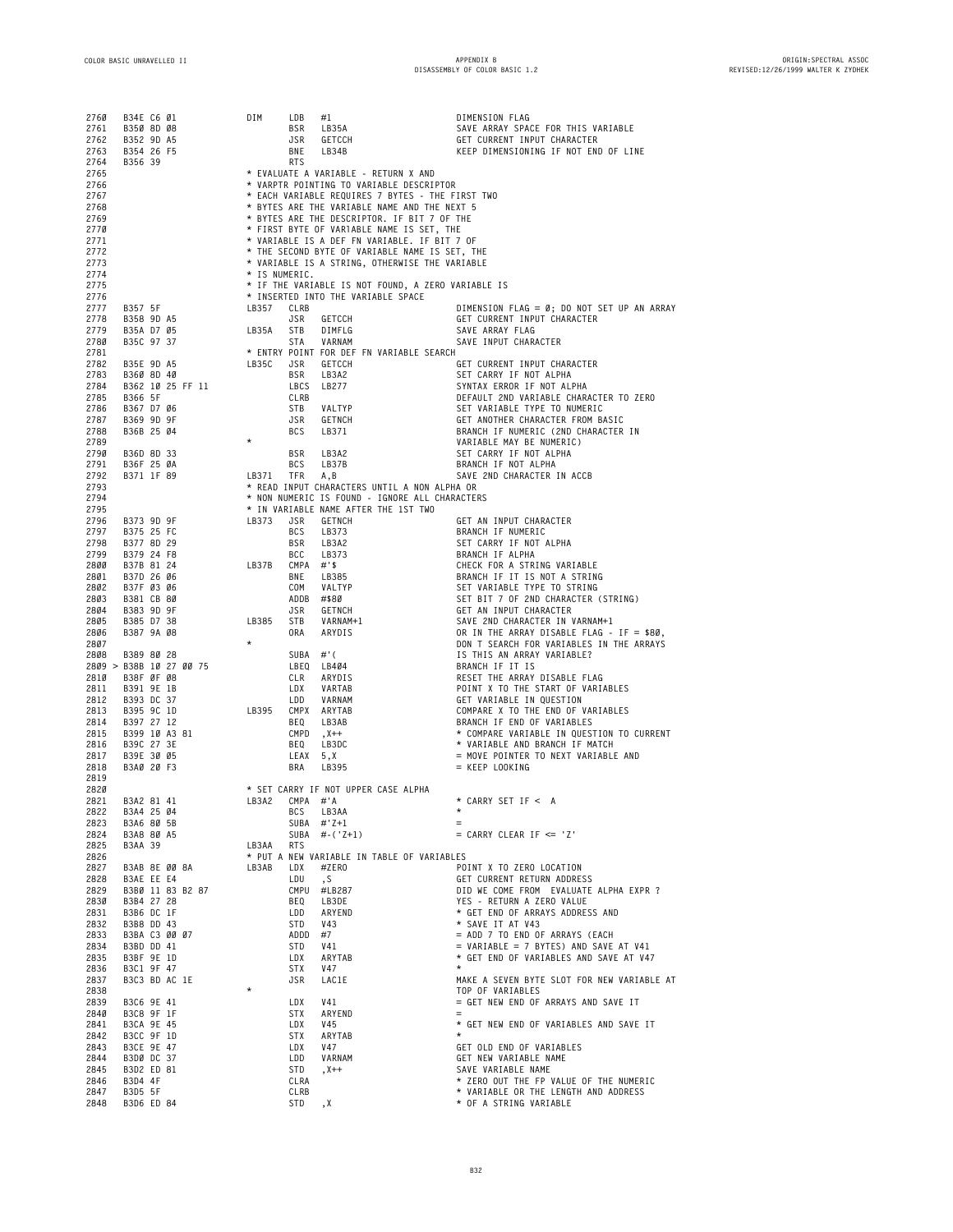| 2849 | B3D8 ED 02      |  |                     |                | STD           | 2, X                                                      | $\star$                                                           |
|------|-----------------|--|---------------------|----------------|---------------|-----------------------------------------------------------|-------------------------------------------------------------------|
| 2850 | B3DA A7 04      |  |                     |                | STA           | 4, X                                                      | $\star$                                                           |
| 2851 | B3DC 9F 39      |  |                     | LB3DC          | <b>STX</b>    | VARPTR                                                    | STORE ADDRESS OF VARIABLE VALUE                                   |
| 2852 | B3DE 39         |  |                     | LB3DE          | <b>RTS</b>    |                                                           |                                                                   |
| 2853 |                 |  |                     | $\star$        |               |                                                           |                                                                   |
| 2854 |                 |  | B3DF 90 80 00 00 00 | LB3DF          | FCB           | \$90,\$80,\$00,\$00,\$00                                  | * FLOATING POINT -32768                                           |
| 2855 |                 |  |                     | $\star$        |               |                                                           | SMALLEST SIGNED TWO BYTE INTEGER                                  |
|      |                 |  |                     |                |               |                                                           |                                                                   |
| 2856 |                 |  |                     |                |               |                                                           |                                                                   |
| 2857 | B3E4 9D 9F      |  |                     | LB3E4          | JSR           | GETNCH                                                    | GET AN INPUT CHARACTER FROM BASIC                                 |
| 2858 | B3E6 BD B1 41   |  |                     | LB3E6          | JSR           | LB141                                                     | GO EVALUATE NUMERIC EXPRESSION                                    |
| 2859 | B3E9 96 54      |  |                     | LB3E9          | LDA           | FPØSGN                                                    | GET FPAØ MANTISSA SIGN                                            |
| 2860 | B3EB 2B 5D      |  |                     |                | BMI           | LB44A                                                     | FC ERROR IF NEGATIVE NUMBER                                       |
| 2861 |                 |  |                     |                |               |                                                           |                                                                   |
| 2862 |                 |  |                     |                |               |                                                           | * CONVERT FPAØ TO A SIGNED TWO BYTE INTEGER; RETURN VALUE IN ACCD |
| 2863 | B3ED BD B1 43   |  |                     | INTCNV JSR     |               | LB143                                                     | TM ERROR IF STRING VARIABLE                                       |
| 2864 | B3FØ 96 4F      |  |                     |                | LDA           | FPØEXP                                                    | GET FPAØ EXPONENT                                                 |
| 2865 | B3F2 81 90      |  |                     |                | CMPA #\$90    |                                                           | * COMPARE TO 32768 - LARGEST INTEGER EXPONENT AND                 |
| 2866 | B3F4 25 08      |  |                     |                | BCS           | LB3FE                                                     | * BRANCH IF FPAØ < 32768                                          |
|      | B3F6 8E B3 DF   |  |                     |                |               |                                                           |                                                                   |
| 2867 |                 |  |                     |                | LDX           | #LB3DF                                                    | POINT X TO FP VALUE OF -32768                                     |
| 2868 | B3F9 BD BC 96   |  |                     |                | JSR           | LBC96                                                     | COMPARE -32768 TO FPAØ                                            |
| 2869 | B3FC 26 4C      |  |                     |                | BNE           | LB44A                                                     | $FC$ $ERROR$ $IF$ $NOT =$                                         |
| 2870 | B3FE BD BC C8   |  |                     | LB3FE          | JSR           | LBCC8                                                     | CONVERT FPAØ TO A TWO BYTE INTEGER                                |
| 2871 | B401 DC 52      |  |                     |                | LDD           | FPAØ+2                                                    | GET THE INTEGER                                                   |
| 2872 | B403 39         |  |                     |                | <b>RTS</b>    |                                                           |                                                                   |
| 2873 |                 |  |                     |                |               | * EVALUATE AN ARRAY VARIABLE                              |                                                                   |
| 2874 | B404 DC 05      |  |                     | LB404          | LDD           | DIMFLG                                                    | GET ARRAY FLAG AND VARIABLE TYPE                                  |
| 2875 | B406 34 06      |  |                     |                | PSHS B, A     |                                                           | SAVE THEM ON STACK                                                |
| 2876 | B408 12         |  |                     |                | NOP           |                                                           | DEAD SPACE CAUSED BY 1.2 REVISION                                 |
| 2877 | B409 5F         |  |                     |                | CLRB          |                                                           | RESET DIMENSION COUNTER                                           |
| 2878 |                 |  |                     |                |               |                                                           | GET VARIABLE NAME                                                 |
|      | B40A 9E 37      |  |                     | LB4ØA          | LDX           | VARNAM                                                    |                                                                   |
| 2879 | B4ØC 34 14      |  |                     |                | PSHS X, B     |                                                           | SAVE VARIABLE NAME AND DIMENSION COUNTER                          |
| 2880 | B40E 8D D4      |  |                     |                | BSR           | LB3E4                                                     | EVALUATE EXPRESSION (DIMENSION LENGTH)                            |
| 2881 | B410 35 34      |  |                     |                | PULS B, X, Y  |                                                           | PULL OFF VARIABLE NAME, DIMENSION COUNTER,                        |
| 2882 |                 |  |                     | $\star$        |               |                                                           | ARRAY FLAG                                                        |
| 2883 | B412 9F 37      |  |                     |                | <b>STX</b>    | VARNAM                                                    | SAVE VARIABLE NAME AND VARIABLE TYPE                              |
| 2884 | B414 DE 52      |  |                     |                | LDU           | FPAØ+2                                                    | GET DIMENSION LENGTH                                              |
| 2885 | B416 34 60      |  |                     |                | PSHS U.Y      |                                                           | SAVE DIMENSION LENGTH, ARRAY FLAG, VARIABLE TYPE                  |
| 2886 | B418 5C         |  |                     |                | INCB          |                                                           | INCREASE DIMENSION COUNTER                                        |
| 2887 | B419 9D A5      |  |                     |                | JSR           | GETCCH                                                    | GET CURRENT INPUT CHARACTER                                       |
| 2888 | B41B 81 2C      |  |                     |                |               |                                                           | CHECK FOR ANOTHER DIMENSION                                       |
|      |                 |  |                     |                | CMPA #',      |                                                           |                                                                   |
| 2889 | B41D 27 EB      |  |                     |                | BEQ           | LB4ØA                                                     | BRANCH IF MORE                                                    |
| 2890 | B41F D7 03      |  |                     |                | STB           | TMPLOC                                                    | SAVE DIMENSION COUNTER                                            |
| 2891 | B421 BD B2 67   |  |                     |                | JSR           | LB267                                                     | SYNTAX CHECK FOR A )                                              |
| 2892 | B424 35 06      |  |                     |                | PULS A, B     |                                                           | * RESTORE VARIABLE TYPE AND ARRAY                                 |
| 2893 | B426 DD 05      |  |                     |                | STD           | DIMFLG                                                    | * FLAG - LEAVE DIMENSION LENGTH ON STACK                          |
| 2894 | B428 9E 1D      |  |                     |                | LDX           | ARYTAB                                                    | GET START OF ARRAYS                                               |
| 2895 | B42A 9C 1F      |  |                     | LB42A          |               | CMPX ARYEND                                               | COMPARE TO END OF ARRAYS                                          |
| 2896 | B42C 27 21      |  |                     |                | BEQ           | LB44F                                                     | BRANCH IF NO MATCH FOUND                                          |
| 2897 | B42E DC 37      |  |                     |                | LDD           | VARNAM                                                    | GET VARIABLE IN QUESTION                                          |
| 2898 | B430 10 A3 84   |  |                     |                | CMPD, X       |                                                           | COMPARE TO CURRENT VARIABLE                                       |
| 2899 | B433 27 06      |  |                     |                | BEQ           | LB43B                                                     | BRANCH IF $=$                                                     |
|      |                 |  |                     |                |               |                                                           |                                                                   |
| 2900 | B435 EC 02      |  |                     |                | LDD           | 2, X                                                      | GET OFFSET TO NEXT ARRAY VARIABLE                                 |
| 2901 | B437 30 8B      |  |                     |                | LEAX D, X     |                                                           | ADD TO CURRENT POINTER                                            |
| 2902 | B439 20 EF      |  |                     |                | BRA           | LB42A                                                     | KEEP SEARCHING                                                    |
| 2903 | B43B C6 12      |  |                     | LB43B          | LDB           | #2*9                                                      | REDIMENSIONED ARRAY ERROR                                         |
| 2904 | B43D 96 05      |  |                     |                | LDA           | DIMFLG                                                    | * TEST ARRAY FLAG - IF <> 0 YOU ARE TRYING                        |
| 2905 | B43F 26 ØB      |  |                     |                | BNE           | LB44C                                                     | * TO REDIMENSION AN ARRAY                                         |
| 2906 | B441 D6 03      |  |                     |                | LDB           | TMPLOC                                                    | GET NUMBER OF DIMENSIONS IN ARRAY                                 |
| 2907 | B443 E1 04      |  |                     |                | $CMPB$ 4, $X$ |                                                           | COMPARE TO THIS ARRAYS DIMENSIONS                                 |
| 2908 | B445 27 59      |  |                     |                | BEQ           | LB4AØ                                                     | BRANCH IF =                                                       |
| 2909 | B447 C6 10      |  |                     | LB447 LDB      |               | #8*2                                                      | BAD SUBSCRIPT                                                     |
| 2910 | B449 8C         |  |                     |                | FCB           | SKP2                                                      | SKIP TWO BYTES                                                    |
| 2911 | B44A C6 08      |  |                     | LB44A          | LDB           | #4*2                                                      | ILLEGAL FUNCTION CALL                                             |
|      |                 |  |                     |                |               |                                                           |                                                                   |
| 2912 | B44C 7E AC 46   |  |                     | LB44C          | JMP           | LAC46                                                     | JUMP TO ERROR SERVICING ROUTINE                                   |
| 2913 |                 |  |                     |                |               |                                                           |                                                                   |
| 2914 |                 |  |                     |                |               | * INSERT A NEW ARRAY INTO ARRAY VARIABLES                 |                                                                   |
| 2915 |                 |  |                     |                |               | * EACH SET OF ARRAY VARIABLES IS PRECEEDED BY A DE-       |                                                                   |
| 2916 |                 |  |                     |                |               | * SCRIPTOR BLOCK COMPOSED OF 5+2*N BYTES WHERE N IS THE   |                                                                   |
| 2917 |                 |  |                     |                |               | * NUMBER OF DIMENSIONS IN THE ARRAY. THE BLOCK IS DEFINED |                                                                   |
| 2918 |                 |  |                     |                |               | * AS FOLLOWS: BYTES Ø,1:VARIABLE S NAME; 2,3:TOTAL LENGTH |                                                                   |
| 2919 |                 |  |                     |                |               | * OF ARRAY ITEMS AND DESCRIPTOR BLOCK; 4:NUMBER OF DIMEN- |                                                                   |
| 2920 |                 |  |                     |                |               | * ISIONS; 5,6:LENGTH OF DIMENSION 1; 7,8:LENGTH OF DIMEN- |                                                                   |
| 2921 |                 |  |                     |                |               | * SION 2; 4+N,5+N:LENGTH OF DIMENSION N.                  |                                                                   |
| 2922 |                 |  |                     |                |               |                                                           |                                                                   |
| 2923 | B44F CC 00 05   |  |                     | LB44F          | LDD           | #5                                                        | * 5 BYTES/ARRAY ENTRY SAVE AT COEFPT                              |
|      |                 |  |                     |                |               |                                                           | $\star$                                                           |
| 2924 | B452 DD 64      |  |                     |                | STD           | COEFPT                                                    |                                                                   |
| 2925 | B454 DC 37      |  |                     |                | LDD           | VARNAM                                                    | = GET NAME OF ARRAY AND SAVE IN                                   |
| 2926 | B456 ED 84      |  |                     |                | STD           | , X                                                       | = FIRST 2 BYTES OF DESCRIPTOR                                     |
| 2927 | B458 D6 03      |  |                     |                | LDB           | TMPLOC                                                    | GET NUMBER OF DIMENSIONS AND SAVE IN                              |
| 2928 | B45A E7 04      |  |                     |                | STB           | 4, X                                                      | * 5TH BYTE OF DESCRIPTOR                                          |
| 2929 | B45C BD AC 33   |  |                     |                | JSR           | LAC33                                                     | CHECK FOR ROOM FOR DESCRIPTOR IN FREE RAM                         |
| 2930 | B45F 9F 41      |  |                     |                | <b>STX</b>    | V41                                                       | TEMPORARILY SAVE DESCRIPTOR ADDRESS                               |
| 2931 | B461 C6 ØB      |  |                     | LB461          | LDB           | #11                                                       | * DEFAULT DIMENSION VALUE:X(10)                                   |
| 2932 | B463 4F         |  |                     |                | CLRA          |                                                           | $\star$                                                           |
|      |                 |  |                     |                |               |                                                           |                                                                   |
| 2933 | B464 0D 05      |  |                     |                | TST           | DIMFLG                                                    | = CHECK ARRAY FLAG AND BRANCH IF                                  |
| 2934 | B466 27 05      |  |                     |                | BEQ           | LB46D                                                     | = NOT DIMENSIONING AN ARRAY                                       |
| 2935 | B468 35 06      |  |                     |                | PULS A, B     |                                                           | GET DIMENSION LENGTH                                              |
| 2936 | B46A C3 00 01   |  |                     |                | ADDD #1       |                                                           | ADD ONE (X(Ø) HAS A LENGTH OF ONE)                                |
|      | 2937 B46D ED 05 |  |                     | LB46D STD 5, X |               |                                                           | SAVE LENGTH OF ARRAY DIMENSION                                    |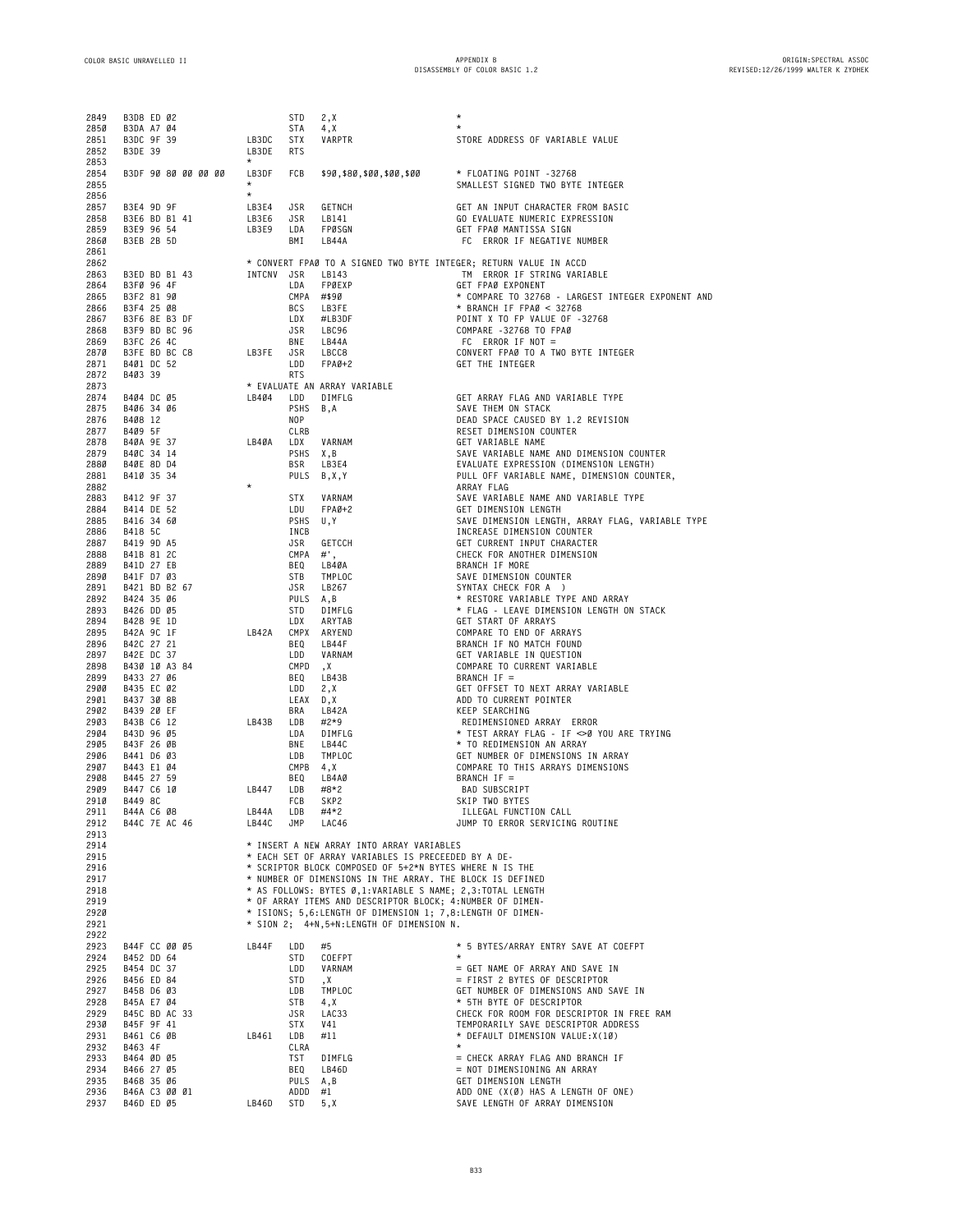**B46F 8D 5D BSR LB4CE MULTIPLY ACCUM ARRAY SIZE NUMBER LENGTH** <u>2939</u> **and 50 state of the state of the state of the state of the state of the state of the state of the state of the state of the state of the state of the state of the state of the state of the state of the state of th B471 DD 64 STD COEFPT TEMP STORE NEW CURRENT ACCUMULATED ARRAY SIZE B473 30 02 LEAX 2,X BUMP POINTER UP TWO 2942 B475 0A 03 DEC TMPLOC \* DECREMENT DIMENSION COUNTER AND BRANCH IF B477 26 E8 BNE LB461 \* NOT DONE WITH ALL DIMENSIONS 2944 B479 9F 0F STX TEMPTR SAVE ADDRESS OF (END OF ARRAY DESCRIPTOR - 5) B47B D3 0F ADDD TEMPTR ADD TOTAL SIZE OF NEW ARRAY 2946 B47D 10 25 F7 C3 LBCS LAC44 'OM' ERROR IF > \$FFFF B481 1F 01 TFR D,X SAVE END OF ARRAY IN X B483 BD AC 37 JSR LAC37 MAKE SURE THERE IS ENOUGH FREE RAM FOR ARRAY B486 83 00 35 SUBD #STKBUF-5 SUBTRACT OUT THE (STACK BUFFER - 5) 2950 B489 DD 1F STD ARYEND SAVE NEW END OF ARRAYS B48B 4F CLRA ZERO = TERMINATOR BYTE B48C 30 1F LB48C LEAX -1,X \* STORE TWO TERMINATOR BYTES AT B48E A7 05 STA 5,X \* THE END OF THE ARRAY DESCRIPTOR B490 9C 0F CMPX TEMPTR \* B492 26 F8 BNE LB48C \* B494 9E 41 LDX V41 GET ADDRESS OF START OF DESCRIPTOR B496 96 1F LDA ARYEND GET MSB OF END OF ARRAYS; LSB ALREADY THERE B498 93 41 SUBD V41 SUBTRACT OUT ADDRESS OF START OF DESCRIPTOR B49A ED 02 STD 2,X SAVE LENGTH OF (ARRAY AND DESCRIPTOR) B49C 96 05 LDA DIMFLG \* GET ARRAY FLAG AND BRANCH 2961 B49E 26 2D BNE LB4CD \* BACK IF DIMENSIONING \* CALCULATE POINTER TO CORRECT ELEMENT B4A0 E6 04 LB4A0 LDB 4,X GET THE NUMBER OF DIMENSIONS 2964 B4A2 D7 03 STB TMPLOC TEMPORARILY SAVE B4A4 4F CLRA \* INITIALIZE POINTER B4A5 5F CLRB \* TO ZERO B4A6 DD 64 LB4A6 STD COEFPT SAVE ACCUMULATED POINTER B4A8 35 06 PULS A,B \* PULL DIMENSION ARGUMENT OFF THE 2969 B4AA DD 52 STD FPA0+2 \* STACK AND SAVE IT B4AC 10 A3 05 CMPD 5,X COMPARE TO STORED 'DIM' ARGUMENT 2971 B4AF 24 3A BCC LB4EB 'BS' ERROR IF > = "DIM" ARGUMENT 2972 B4B1 DE 64 LDU COEFPT \* GET ACCUMULATED POINTER AND B4B3 27 04 BEQ LB4B9 \* BRANCH IF 1ST DIMENSION B4B5 8D 17 BSR LB4CE = MULTIPLY ACCUMULATED POINTER AND DIMENSION B4B7 D3 52 ADDD FPA0+2 = LENGTH AND ADD TO CURRENT ARGUMENT 2976 B4B9 30 02 LB4B9 LEAX 2,X MOVE POINTER TO NEXT DIMENSION B4BB 0A 03 DEC TMPLOC \* DECREMENT DIMENSION COUNTER AND B4BD 26 E7 BNE LB4A6 \* BRANCH IF ANY DIMENSIONS LEFT \* MULTIPLY ACCD BY 5 - 5 BYTES/ARRAY VALUE B4BF ED E3 STD ,--S B4C1 58 ASLB B4C2 49 ROLA TIMES 2 B4C3 58 ASLB B4C4 49 ROLA TIMES 4 B4C5 E3 E1 ADDD ,S++ TIMES 5 B4C7 30 8B LEAX D,X ADD OFFSET TO START OF ARRAY B4C9 30 05 LEAX 5,X ADJUST POINTER FOR SIZE OF DESCRIPTOR B4CB 9F 39 STX VARPTR SAVE POINTER TO ARRAY VALUE B4CD 39 LB4CD RTS \* MULTIPLY 2 BYTE NUMBER IN 5,X BY THE 2 BYTE NUMBER IN COEFPT. RETURN RESULT IN ACCD, BS ERROR IF > \$FFFF B4CE 86 10 LB4CE LDA #16 16 SHIFTS TO DO A MULTIPLY B4D0 97 45 STA V45 SHIFT COUNTER 2994 B4D2 EC 05 LDD 5,X \* GET SIZE OF DIMENSION B4D4 DD 17 STD BOTSTK \* AND SAVE IT B4D6 4F CLRA \* ZERO B4D7 5F CLRB \* ACCD B4D8 58 LB4D8 ASLB = SHIFT ACCB LEFT B4D9 49 ROLA = ONE BIT B4DA 25 0F BCS LB4EB 'BS' ERROR IF CARRY 3001 B4DC 08 65 ASL COEFPT+1 \* SHIFT MULTIPLICAND LEFT ONE B4DE 09 64 ROL COEFPT \* BIT - ADD MULTIPLIER TO ACCUMULATOR B4E0 24 04 BCC LB4E6 \* IF CARRY <> 0 3004 B4E2 D3 17 ADDD BOTSTK ADD MULTIPLIER TO ACCD B4E4 25 05 BCS LB4EB 'BS' ERROR IF CARRY (>\$FFFF) B4E6 0A 45 LB4E6 DEC V45 \* DECREMENT SHIFT COUNTER B4E8 26 EE BNE LB4D8 \* IF NOT DONE B4EA 39 RTS B4EB 7E B4 47 LB4EB JMP LB447 'BS' ERROR \* \* MEM \* THIS IS NOT A TRUE INDICATOR OF FREE MEMORY BECAUSE \* BASIC REQUIRES A STKBUF SIZE BUFFER FOR THE STACK \* FOR WHICH MEM DOES NOT ALLOW. \* B4EE 1F 40 MEM TFR S,D PUT STACK POINTER INTO ACCD 1217 1317 SUBD ARYEND SUBTRACT END OF ARRAYS**<br> **3017 1417 1417 1417 1417 1417 1417 1417 1417 1417 1417 1417 1417 1417 1417 1417 1417 B4F2 21 FCB SKP1 SKIP ONE BYTE \*CONVERT THE VALUE IN ACCB INTO A FP NUMBER IN FPA0 B4F3 4F LB4F3 CLRA CLEAR MS BYTE OF ACCD 3021 \* CONVERT THE VALUE IN ACCD INTO A FLOATING POINT NUMBER IN FPA0 B4F4 0F 06 GIVABF CLR VALTYP SET VARIABLE TYPE TO NUMERIC B4F6 DD 50 STD FPA0 SAVE ACCD IN TOP OF FACA B4F8 C6 90 LDB #\$90 EXPONENT REQUIRED IF THE TOP TWO BYTES \* OF FPA0 ARE TO BE TREATED AS AN INTEGER IN FPA0 3026 B4FA 7E BC 82 JMP LBC82 CONVERT THE REST OF FPA0 TO AN INTEGER**

**B34**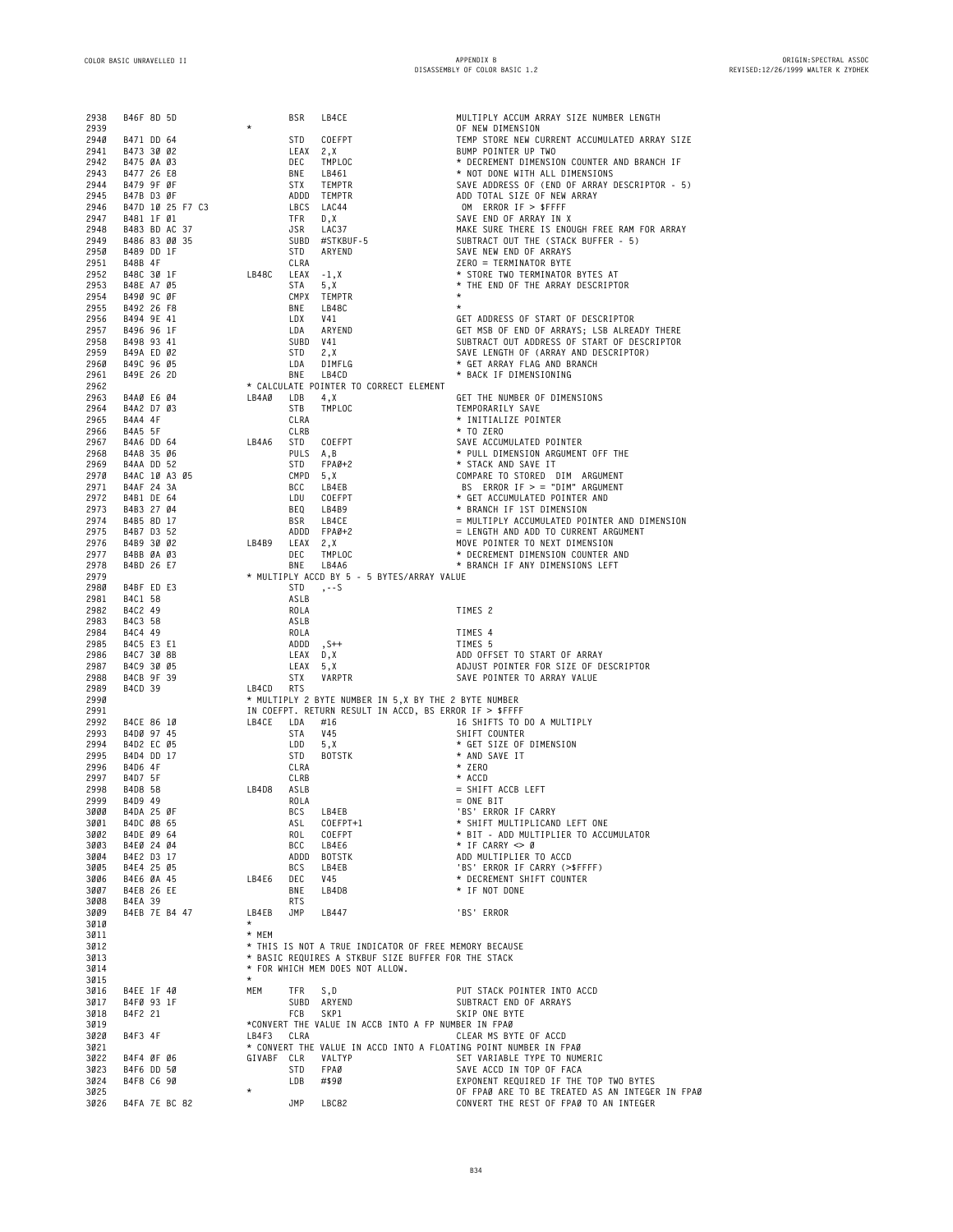| 3027                 |                                                                                                                                                                                                                                                                                      |                |                   |                                                                                   |                                                                                |
|----------------------|--------------------------------------------------------------------------------------------------------------------------------------------------------------------------------------------------------------------------------------------------------------------------------------|----------------|-------------------|-----------------------------------------------------------------------------------|--------------------------------------------------------------------------------|
| 3028<br>3029         | B4FD BD B1 43                                                                                                                                                                                                                                                                        | * STR\$<br>STR | JSR               | LB143                                                                             | 'TM' ERROR IF STRING VARIABLE                                                  |
| 3030                 | B500 CE 03 D9                                                                                                                                                                                                                                                                        |                | LDU               | #STRBUF+2                                                                         | *CONVERT FP NUMBER TO ASCII STRING IN                                          |
| 3031                 | B503 BD BD DC                                                                                                                                                                                                                                                                        |                | JSR               | LBDDC                                                                             | *THE STRING BUFFER                                                             |
| 3032                 | B506 32 62                                                                                                                                                                                                                                                                           |                | LEAS 2,S          |                                                                                   | PURGE THE RETURN ADDRESS FROM THE STACK                                        |
| 3033                 | B508 8E 03 D8                                                                                                                                                                                                                                                                        |                | LDX               | #STRBUF+1<br>LB518                                                                | *POINT X TO STRING BUFFER AND SAVE                                             |
| 3034                 | B50B 20 0B                                                                                                                                                                                                                                                                           |                | BRA               |                                                                                   | *THE STRING IN THE STRING SPACE                                                |
| 3035<br>3036         |                                                                                                                                                                                                                                                                                      |                |                   | * RESERVE ACCB BYTES OF STRING SPACE. RETURN START<br>* ADDRESS IN (X) AND FRESPC |                                                                                |
| 3037                 | B50D 9F 4D                                                                                                                                                                                                                                                                           | LB5ØD          | STX               | V4D                                                                               | SAVE X IN V4D                                                                  |
| 3038                 | B50F 8D 5C                                                                                                                                                                                                                                                                           | LB5ØF          | BSR               | LB56D                                                                             | RESERVE ACCB BYTES IN STRING SPACE                                             |
| 3039                 | B511 9F 58                                                                                                                                                                                                                                                                           | LB511          | STX               | STRDES+2                                                                          | SAVE NEW STRING ADDRESS                                                        |
| 3040                 | B513 D7 56                                                                                                                                                                                                                                                                           |                | STB               | STRDES                                                                            | SAVE LENGTH OF RESERVED BLOCK                                                  |
| 3041                 | B515 39                                                                                                                                                                                                                                                                              |                | <b>RTS</b>        |                                                                                   |                                                                                |
| 3042                 | B516 30 1F                                                                                                                                                                                                                                                                           | LB516          | LEAX -1,X         |                                                                                   | MOVE POINTER BACK ONE                                                          |
| 3043                 |                                                                                                                                                                                                                                                                                      |                |                   | * SCAN A LINE FROM (X) UNTIL AN END OF LINE FLAG (ZERO) OR                        |                                                                                |
| 3044<br>3045         |                                                                                                                                                                                                                                                                                      |                |                   | * THE RESULTING STRING IS STORED IN THE STRING SPACE                              | * EITHER OF THE TWO TERMINATORS STORED IN CHARAC OR ENDCHR IS MATCHED.         |
| 3046                 |                                                                                                                                                                                                                                                                                      |                |                   | * ONLY IF THE START OF THE STRING IS <= STRBUF+2                                  |                                                                                |
| 3047                 | B518 86 22                                                                                                                                                                                                                                                                           | LB518          | LDA               | $\#$ ' "                                                                          | * INITIALIZE                                                                   |
| 3048                 | B51A 97 01                                                                                                                                                                                                                                                                           |                | <b>STA</b>        | CHARAC                                                                            | * TERMINATORS                                                                  |
| 3049                 | B51C 97 02                                                                                                                                                                                                                                                                           | LB51A          | STA               | ENDCHR                                                                            | $*$ TO "                                                                       |
| 3050                 | B51E 30 01                                                                                                                                                                                                                                                                           | LB51E          | LEAX 1,X          |                                                                                   | MOVE POINTER UP ONE                                                            |
| 3051                 | B520 9F 62                                                                                                                                                                                                                                                                           |                | STX<br><b>STX</b> | RESSGN                                                                            | TEMPORARILY SAVE START OF STRING                                               |
| 3052<br>3053         | B522 9F 58<br>B524 C6 FF                                                                                                                                                                                                                                                             |                | LDB               | STRDES+2<br>#-1                                                                   | SAVE START OF STRING IN TEMP DESCRIPTOR<br>INITIALIZE CHARACTER COUNTER TO - 1 |
| 3054                 | B526 5C                                                                                                                                                                                                                                                                              | LB526          | INCB              |                                                                                   | INCREMENT CHARACTER COUNTER                                                    |
| 3055                 | B527 A6 80                                                                                                                                                                                                                                                                           |                | LDA               | , X+                                                                              | <b>GET CHARACTER</b>                                                           |
| 3056                 | B529 27 ØC                                                                                                                                                                                                                                                                           |                | BEQ               | LB537                                                                             | BRANCH IF END OF LINE                                                          |
| 3057                 | B52B 91 01                                                                                                                                                                                                                                                                           |                |                   | CMPA CHARAC                                                                       | * CHECK FOR TERMINATORS                                                        |
| 3058                 | B52D 27 04                                                                                                                                                                                                                                                                           |                | BEQ               | LB533                                                                             | * IN CHARAC AND ENDCHR                                                         |
| 3059                 | B52F 91 02                                                                                                                                                                                                                                                                           |                |                   | CMPA ENDCHR                                                                       | * DON T MOVE POINTER BACK                                                      |
| 3060                 | B531 26 F3                                                                                                                                                                                                                                                                           |                | BNE               | LB526                                                                             | * ONE IF TERMINATOR IS "MATCHED"                                               |
| 3061                 | B533 81 22                                                                                                                                                                                                                                                                           | LB533          |                   | CMPA #'"                                                                          | = COMPARE CHARACTER TO STRING DELIMITER                                        |
| 3062                 | B535 27 02                                                                                                                                                                                                                                                                           |                | BEQ               | LB539                                                                             | = & DON T MOVE POINTER BACK IF SO                                              |
| 3063<br>3064         | B537 30 1F<br>B539 9F 64                                                                                                                                                                                                                                                             | LB537<br>LB539 | STX               | $LEAX -1, X$<br>COEFPT                                                            | MOVE POINTER BACK ONE<br>SAVE END OF STRING ADDRESS                            |
| 3065                 | B53B D7 56                                                                                                                                                                                                                                                                           |                | STB               | STRDES                                                                            | SAVE STRING LENGTH IN TEMP DESCRIPTOR                                          |
| 3066                 | B53D DE 62                                                                                                                                                                                                                                                                           |                | LDU               | RESSGN                                                                            | GET INITIAL STRING START                                                       |
| 3067                 | B53F 11 83 03 D9                                                                                                                                                                                                                                                                     |                |                   | CMPU #STRBUF+2                                                                    | COMPARE TO START OF STRING BUFFER                                              |
| 3068                 | B543 22 07                                                                                                                                                                                                                                                                           | LB543          | BHI               | LB54C                                                                             | BRANCH IF > START OF STRING BUFFER                                             |
| 3069                 | B545 8D C6                                                                                                                                                                                                                                                                           |                | BSR               | LB5ØD                                                                             | GO RESERVE SPACE FOR THE STRING                                                |
| 3070                 | B547 9E 62                                                                                                                                                                                                                                                                           |                | LDX               | RESSGN                                                                            | POINT X TO THE BEGINNING OF THE STRING                                         |
| 3071                 | B549 BD B6 45                                                                                                                                                                                                                                                                        |                | JSR               | LB645                                                                             | MOVE (B) BYTES FROM (X) TO                                                     |
| 3072                 |                                                                                                                                                                                                                                                                                      | $\star$        |                   |                                                                                   | [FRESPC] - MOVE STRING DATA                                                    |
| 3073                 |                                                                                                                                                                                                                                                                                      |                |                   | * PUT DIRECT PAGE STRING DESCRIPTOR BUFFER DATA                                   |                                                                                |
| 3074<br>3075         | B54C 9E ØB                                                                                                                                                                                                                                                                           | LB54C          | LDX               | * ON THE STRING STACK. SET VARIABLE TYPE TO STRING<br>TEMPPT                      | GET NEXT AVAILABLE STRING STACK DESCRIPTOR                                     |
| 3076                 | B54E 8C 01 D1                                                                                                                                                                                                                                                                        |                |                   | CMPX #CFNBUF                                                                      | COMPARE TO TOP OF STRING DESCRIPTOR STACK                                      |
| 3077                 | B551 26 05                                                                                                                                                                                                                                                                           |                | BNE               | LB558                                                                             | FORMULA 0.K.                                                                   |
| 3078                 | B553 C6 1E                                                                                                                                                                                                                                                                           |                | LDB               | #15*2                                                                             | 'STRING FORMULA TOO COMPLEX' ERROR                                             |
| 3079                 | B555 7E AC 46                                                                                                                                                                                                                                                                        | LB555          | JMP               | LAC46                                                                             | JUMP TO ERROR SERVICING ROUTINE                                                |
| 3080                 | B558 96 56                                                                                                                                                                                                                                                                           | LB558          | LDA               | STRDES<br>,X                                                                      | * GET LENGTH OF STRING AND SAVE IT                                             |
| 3081                 | B55A A7 00                                                                                                                                                                                                                                                                           |                | STA               | ,Χ                                                                                | * IN BYTE Ø OF DESCRIPTOR                                                      |
| 3082                 | B55C DC 58                                                                                                                                                                                                                                                                           |                | LDD               | STRDES+2<br>2,X                                                                   | = GET START ADDRESS OF ACTUAL STRING                                           |
| 3083                 | B55E ED 02<br>B560 86 FF                                                                                                                                                                                                                                                             |                | STD<br>LDA        |                                                                                   | = AND SAVE IN BYTES 2,3 OF DESCRIPTOR<br>* VARIABLE TYPE = STRING              |
| 3084<br>3085         | B562 97 06                                                                                                                                                                                                                                                                           |                | STA               |                                                                                   | * SAVE IN VARIABLE TYPE FLAG                                                   |
| 3086                 | B564 9F ØD                                                                                                                                                                                                                                                                           |                | STX               |                                                                                   | = SAVE START OF DESCRIPTOR                                                     |
| 3087                 | B566 9F 52                                                                                                                                                                                                                                                                           |                | STX               |                                                                                   | = ADDRESS IN LASTPT AND FPAØ                                                   |
| 3088                 | B568 30 05                                                                                                                                                                                                                                                                           |                | LEAX 5, X         |                                                                                   | 5 BYTES/STRING DESCRIPTOR                                                      |
| 3089                 | B56A 9F ØB                                                                                                                                                                                                                                                                           |                | STX               |                                                                                   | NEXT AVAILABLE STRING VARIABLE DESCRIPTOR                                      |
| 3090                 | B56C 39                                                                                                                                                                                                                                                                              |                | RTS               |                                                                                   |                                                                                |
| 3091                 |                                                                                                                                                                                                                                                                                      |                |                   | * RESERVE ACCB BYTES IN STRING STORAGE SPACE                                      |                                                                                |
| 3092                 |                                                                                                                                                                                                                                                                                      |                |                   | * RETURN WITH THE STARTING ADDRESS OF THE                                         |                                                                                |
| 3093<br>3094         |                                                                                                                                                                                                                                                                                      |                |                   | * RESERVED STRING SPACE IN (X) AND FRESPC                                         |                                                                                |
| 3095                 |                                                                                                                                                                                                                                                                                      |                |                   |                                                                                   |                                                                                |
|                      | B56D ØF Ø7                                                                                                                                                                                                                                                                           |                | CLR               | GARBFL                                                                            | CLEAR STRING REORGANIZATION FLAG                                               |
|                      | B56F 4F                                                                                                                                                                                                                                                                              | LB56D<br>LB56F | CLRA              |                                                                                   | * PUSH THE LENGTH OF THE                                                       |
| 3096                 | B570 34 06                                                                                                                                                                                                                                                                           |                | LDD               | PSHS B,A                                                                          | * STRING ONTO THE STACK                                                        |
| 3097<br>3098         | B572 DC 23                                                                                                                                                                                                                                                                           |                |                   | STRTAB                                                                            | GET START OF STRING VARIABLES<br>SUBTRACT STRING LENGTH                        |
| 3099                 |                                                                                                                                                                                                                                                                                      |                |                   |                                                                                   | COMPARE TO START OF STRING STORAGE                                             |
| 3100                 | B579 25 ØA                                                                                                                                                                                                                                                                           |                |                   |                                                                                   | IF BELOW START, THEN REORGANIZE                                                |
| 3101                 |                                                                                                                                                                                                                                                                                      |                |                   |                                                                                   | SAVE NEW START OF STRING VARIABLES                                             |
| 3102                 |                                                                                                                                                                                                                                                                                      |                |                   |                                                                                   | GET START OF STRING VARIABLES                                                  |
| 3103                 |                                                                                                                                                                                                                                                                                      |                |                   |                                                                                   | ADD ONE                                                                        |
| 3104                 |                                                                                                                                                                                                                                                                                      |                |                   |                                                                                   | SAVE START ADDRESS OF NEWLY RESERVED SPACE                                     |
| 3105                 |                                                                                                                                                                                                                                                                                      |                |                   |                                                                                   | RESTORE NUMBER OF BYTES RESERVED AND RETURN                                    |
| 3106                 |                                                                                                                                                                                                                                                                                      |                |                   |                                                                                   | 'OUT OF STRING SPACE' ERROR                                                    |
| 3107                 |                                                                                                                                                                                                                                                                                      |                |                   |                                                                                   | TOGGLE REORGANIZATION FLAG                                                     |
| 3108                 | 8572 DC 23<br>8574 A3 E0<br>8576 10 93 21<br>8576 10 93 21<br>8578 DD 23<br>8578 DD 23<br>8577 30 01<br>8581 9F 25<br>8583 35 84<br>8583 35 84<br>8583 35 84<br>8583 56 1<br>8585 CO 1A 25885 CDB #2 <sup>2</sup> *13<br>8585 CO 1A 26885<br>8585 CO 1A 24°413<br>8585<br>B589 27 CA |                |                   | BEQ LB555                                                                         | ERROR IF FRESHLY REORGANIZED                                                   |
|                      | B58B 8D 04<br>B58D 35 Ø4                                                                                                                                                                                                                                                             |                | PULS B            | BSR LB591                                                                         | GO REORGANIZE STRING SPACE<br>GET BACK THE NUMBER OF BYTES TO RESERVE          |
| 3109<br>3110<br>3111 | B58F 20 DE                                                                                                                                                                                                                                                                           |                |                   | BRA LB56F                                                                         | TRY TO RESERVE ACCB BYTES AGAIN                                                |
| 3112                 |                                                                                                                                                                                                                                                                                      |                |                   | * REORGANIZE THE STRING SPACE                                                     |                                                                                |
| 3113                 | B591 9E 27                                                                                                                                                                                                                                                                           | LB591          |                   | LDX MEMSIZ                                                                        | GET THE TOP OF STRING SPACE                                                    |
| 3114<br>3115         | B593 9F 23<br>B595 4F                                                                                                                                                                                                                                                                | LB593          | STX<br>CLRA       | STRTAB                                                                            | SAVE TOP OF UNORGANIZED STRING SPACE<br>* ZERO OUT ACCD                        |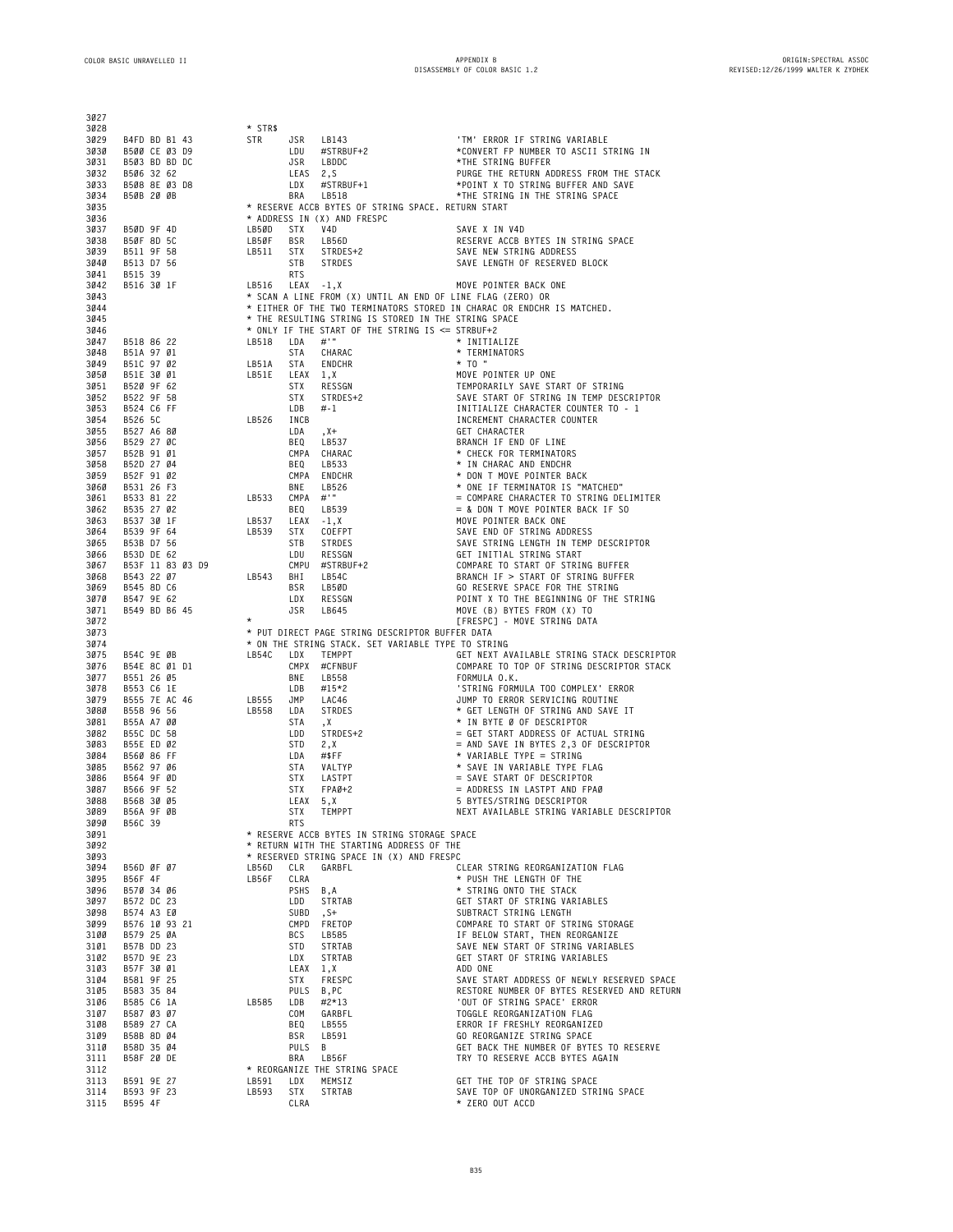| 3116         | B596 5F                  |  |            | CLRB             |                                                   | * AND RESET VARIABLE                                                            |
|--------------|--------------------------|--|------------|------------------|---------------------------------------------------|---------------------------------------------------------------------------------|
| 3117         | B597 DD 4B               |  |            | STD              | V4B                                               | * POINTER TO Ø                                                                  |
| 3118         | B599 9E 21               |  |            | LDX              | <b>FRETOP</b>                                     | POINT X TO START OF STRING SPACE                                                |
| 3119         | B59B 9F 47               |  |            | STX              | V47                                               | SAVE POINTER IN V47                                                             |
| 3120         | B59D 8E 01 A9            |  |            | LDX              | #STRSTK                                           | POINT X TO START OF STRING DESCRIPTOR STACK                                     |
| 3121         | B5AØ 9C ØB               |  | LB5AØ      |                  | CMPX TEMPPT                                       | COMPARE TO ADDRESS OF NEXT AVAILABLE DESCRIPTOR                                 |
| 3122<br>3123 | B5A2 27 04<br>B5A4 8D 32 |  |            | BEQ<br>BSR       | LB5A8<br>LB5D8                                    | BRANCH IF TOP OF STRING STACK<br>CHECK FOR STRING IN UNORGANIZED STRING SPACE   |
| 3124         | B5A6 20 F8               |  |            | BRA              | LB5AØ                                             | KEEP CHECKING                                                                   |
| 3125         | B5A8 9E 1B               |  | LB5A8      | LDX              | VARTAB                                            | GET THE END OF BASIC PROGRAM                                                    |
| 3126         | B5AA 9C 1D               |  | LB5AA      |                  | CMPX ARYTAB                                       | COMPARE TO END OF VARIABLES                                                     |
| 3127         | B5AC 27 04               |  |            | BEQ              | LB5B2                                             | BRANCH IF AT TOP OF VARIABLES                                                   |
| 3128         | B5AE 8D 22               |  |            | BSR              | LB5D2                                             | CHECK FOR STRING IN UNORGANIZED STRING SPACE                                    |
| 3129         | B5BØ 20 F8               |  |            | BRA              | LB5AA                                             | KEEP CHECKING VARIABLES                                                         |
| 3130         | B5B2 9F 41               |  | LB5B2      | STX              | V41                                               | SAVE ADDRESS OF THE END OF VARIABLES                                            |
| 3131         | B5B4 9E 41               |  | LB5B4      | LDX              | V41                                               | GET CURRENT ARRAY POINTER                                                       |
| 3132         | B5B6 9C 1F               |  | LB5B6      |                  | CMPX ARYEND                                       | COMPARE TO THE END OF ARRAYS                                                    |
| 3133         | B5B8 27 35               |  |            | BEQ              | LB5EF                                             | BRANCH IF AT END OF ARRAYS                                                      |
| 3134         | B5BA EC 02               |  |            | LDD              | 2, X                                              | GET LENGTH OF ARRAY AND DESCRIPTOR                                              |
| 3135         | B5BC D3 41               |  |            | ADDD V41         |                                                   | * ADD TO CURRENT ARRAY POINTER                                                  |
| 3136<br>3137 | B5BE DD 41<br>B5CØ A6 Ø1 |  |            | STD<br>LDA       | V41                                               | * AND SAVE IT                                                                   |
| 3138         | B5C2 2A FØ               |  |            | BPL              | 1, X<br>LB5B4                                     | GET 1ST CHARACTER OF VARIABLE NAME<br>BRANCH IF NUMERIC ARRAY                   |
| 3139         | B5C4 E6 04               |  |            | LDB              | 4, X                                              | GET THE NUMBER OF DIMENSIONS IN THIS ARRAY                                      |
| 3140         | B5C6 58                  |  |            | ASLB             |                                                   | MULTIPLY BY 2                                                                   |
| 3141         | B5C7 CB 05               |  |            | ADDB             | #5                                                | ADD FIVE BYTES (VARIABLE NAME, ARRAY                                            |
| 3142         |                          |  | $\star$    |                  |                                                   | LENGTH, NUMBER DIMENSIONS)                                                      |
| 3143         | B5C9 3A                  |  |            | ABX              |                                                   | X NOW POINTS TO START OF ARRAY ELEMENTS                                         |
| 3144         | B5CA 9C 41               |  | LB5CA      | CMPX V41         |                                                   | AT END OF THIS ARRAY?                                                           |
| 3145         | B5CC 27 E8               |  |            | BEQ              | LB5B6                                             | YES - CHECK FOR ANOTHER                                                         |
| 3146         | B5CE 8D 08               |  |            | BSR              | LB5D8                                             | CHECK FOR STRING LOCATED IN                                                     |
| 3147         |                          |  | $\star$    |                  |                                                   | UNORGANIZED STRING SPACE                                                        |
| 3148         | B5DØ 20 F8               |  |            | BRA              | LB5CA                                             | KEEP CHECKING ELEMENTS IN THIS ARRAY                                            |
| 3149         | B5D2 A6 01               |  | LB5D2      | LDA              | 1, X                                              | GET F1RST BYTE OF VARIABLE NAME<br>MOVE POINTER TO DESCRIPTOR                   |
| 3150<br>3151 | B5D4 30 02<br>B5D6 2A 14 |  |            | LEAX 2, X<br>BPL | LB5EC                                             | BRANCH IF VARIABLE IS NUMERIC                                                   |
| 3152         |                          |  |            |                  | * SEARCH FOR STRING - ENTER WITH X POINTING TO    |                                                                                 |
| 3153         |                          |  |            |                  | * THE STRING DESCRIPTOR. IF STRING IS STORED      |                                                                                 |
| 3154         |                          |  |            |                  | * BETWEEN V47 AND STRTAB, SAVE DESCRIPTOR POINTER |                                                                                 |
| 3155         |                          |  |            |                  | * IN V4B AND RESET V47 TO STRING ADDRESS          |                                                                                 |
| 3156         | B5D8 E6 84               |  | LB5D8      | LDB              | , X                                               | GET THE LENGTH OF THE STRING                                                    |
| 3157         | B5DA 27 10               |  |            | BEQ              | LB5EC                                             | BRANCH IF NULL - NO STRING                                                      |
| 3158         | B5DC EC 02               |  |            | LDD              | 2, X                                              | GET STARTING ADDRESS OF THE STRING                                              |
| 3159         | B5DE 10 93 23            |  |            |                  | CMPD STRTAB                                       | COMPARE TO THE START OF STRING VARIABLES                                        |
| 3160         | B5E1 22 09               |  |            | BHI              | LB5EC                                             | BRANCH IF THIS STRING IS STORED IN                                              |
| 3161         |                          |  | $\star$    |                  |                                                   | THE STRING VARIABLES                                                            |
| 3162         | B5E3 10 93 47            |  |            | CMPD             | V47                                               | COMPARE TO START OF STRING SPACE                                                |
| 3163         | B5E6 23 04               |  |            | <b>BLS</b>       | LB5EC                                             | BRANCH IF NOT STORED IN THE STRING SPACE                                        |
| 3164<br>3165 | B5E8 9F 4B<br>B5EA DD 47 |  |            | STX<br>STD       | V4B<br>V47                                        | SAVE VARIABLE POINTER IF STORED IN STRING SPACE<br>SAVE STRING STARTING ADDRESS |
| 3166         | B5EC 30 05               |  | LB5EC      | LEAX 5,X         |                                                   | MOVE TO NEXT VARIABLE DESCRIPTOR                                                |
| 3167         | <b>B5EE 39</b>           |  | LB5EE      | <b>RTS</b>       |                                                   |                                                                                 |
| 3168         | <b>B5EF 9E 4B</b>        |  | LB5EF      | LDX              | V4B                                               | GET ADDRESS OF THE DESCRIPTOR FOR THE                                           |
| 3169         |                          |  | $\star$    |                  |                                                   | STRING WHICH IS STORED IN THE HIGHEST RAM ADDRESS IN                            |
| 3170         |                          |  | $^{\star}$ |                  |                                                   | THE UNORGANIZED STRING SPACE                                                    |
| 3171         | B5F1 27 FB               |  |            | BEQ              | LB5EE                                             | BRANCH IF NONE FOUND AND REORGANIZATION DONE                                    |
| 3172         | B5F3 4F                  |  |            | CLRA             |                                                   | CLEAR MS BYTE OF LENGTH                                                         |
| 3173         | B5F4 E6 84               |  |            | LDB              | ,Χ                                                | GET LENGTH OF STRING                                                            |
| 3174         | B5F6 5A                  |  |            | DECB             |                                                   | SUBTRACT ONE                                                                    |
| 3175         | B5F7 D3 47               |  |            | ADDD V47         |                                                   | ADD LENGTH OF STRING TO ITS STARTING ADDRESS                                    |
| 3176         | B5F9 DD 43<br>B5FB 9E 23 |  |            | STD              | V43<br><b>STRTAB</b>                              | SAVE AS MOVE STARTING ADDRESS                                                   |
| 3177         | B5FD 9F 41               |  |            | LDX              |                                                   | POINT X TO THE START OF ORGANIZED STRING VARIABLES                              |
| 3178<br>3179 | B5FF BD AC 20            |  |            | STX<br>JSR       | V41<br>LAC20                                      | SAVE AS MOVE ENDING ADDRESS<br>MOVE STRING FROM CURRENT POSITION TO THE         |
| 3180         |                          |  |            |                  |                                                   | TOP OF UNORGANIZED STRING SPACE                                                 |
| 3181         | B602 9E 4B               |  |            | LDX              | V4B                                               | POINT X TO STRING DESCRIPTOR                                                    |
| 3182         | B604 DC 45               |  |            | LDD              | V45                                               | * GET NEW STARTING ADDRESS OF STRING AND                                        |
| 3183         | B606 ED 02               |  |            | STD              | 2, X                                              | * SAVE IT IN DESCRIPTOR                                                         |
| 3184         | B608 9E 45               |  |            | LDX V45          |                                                   | GET NEW TOP OF UNORGANIZED STRING SPACE                                         |
| 3185         | B60A 30 1F               |  |            | LEAX -1,X        |                                                   | MOVE POINTER BACK ONE                                                           |
|              | 3186 > B60C 7E B5 93     |  |            | JMP              | LB593                                             | JUMP BACK AND REORGANIZE SOME MORE                                              |
| 3187         |                          |  |            |                  |                                                   |                                                                                 |
| 3188         |                          |  |            |                  | * CONCATENATE TWO STRINGS                         |                                                                                 |
| 3189         | B60F DC 52               |  | LB6ØF      | LDD              | FPAØ+2                                            | * GET DESCRIPTOR ADDRESS OF STRING A                                            |
| 3190         | B611 34 06               |  |            | PSHS B, A        |                                                   | * AND SAVE IT ON THE STACK                                                      |
| 3191         | B613 BD B2 23            |  |            | JSR              | LB223                                             | GET DESCRIPTOR ADDRESS OF STRING B                                              |
| 3192         | B616 BD B1 46            |  |            |                  | JSR LB146                                         | 'TM' ERROR IF NUMERIC VARIABLE                                                  |
| 3193<br>3194 | B619 35 10<br>B61B 9F 62 |  |            | PULS X<br>STX    | RESSGN                                            | * POINT X TO STRING A DESCRIPTOR<br>* ADDRESS AND SAVE IT IN RESSGN             |
| 3195         | B61D E6 84               |  |            | LDB              | , X                                               | GET LENGTH OF STRING A                                                          |
| 3196         | B61F 9E 52               |  |            | LDX              | FPAØ+2                                            | POINT X TO DESCRIPTOR OF STRING B                                               |
| 3197         | B621 EB 84               |  |            | ADDB, X          |                                                   | ADD LENGTH OF STRING B TO STRING A                                              |
| 3198         | B623 24 05               |  |            | BCC              | LB62A                                             | BRANCH IF LENGTH < 256                                                          |
| 3199         | B625 C6 1C               |  |            | LDB              | #2*14                                             | 'STRING TOO LONG' ERROR IF LENGTH > 255                                         |
| 3200         | B627 7E AC 46            |  |            | JMP              | LAC46                                             | JUMP TO ERROR SERVICING ROUTINE                                                 |
| 3201         | B62A BD B5 ØD            |  | LB62A      | JSR              | LB5ØD                                             | RESERVE ROOM IN STRING SPACE FOR NEW STRING                                     |
| 3202         | B62D 9E 62               |  |            | LDX              | RESSGN                                            | GET DESCRIPTOR ADDRESS OF STRING A                                              |
| 3203         | B62F E6 84               |  |            | LDB              | , X                                               | GET LENGTH OF STRING A                                                          |
| 3204         | B631 8D 10               |  |            | BSR              | LB643                                             | MOVE STRING A INTO RESERVED BUFFER IN STRING SPACE                              |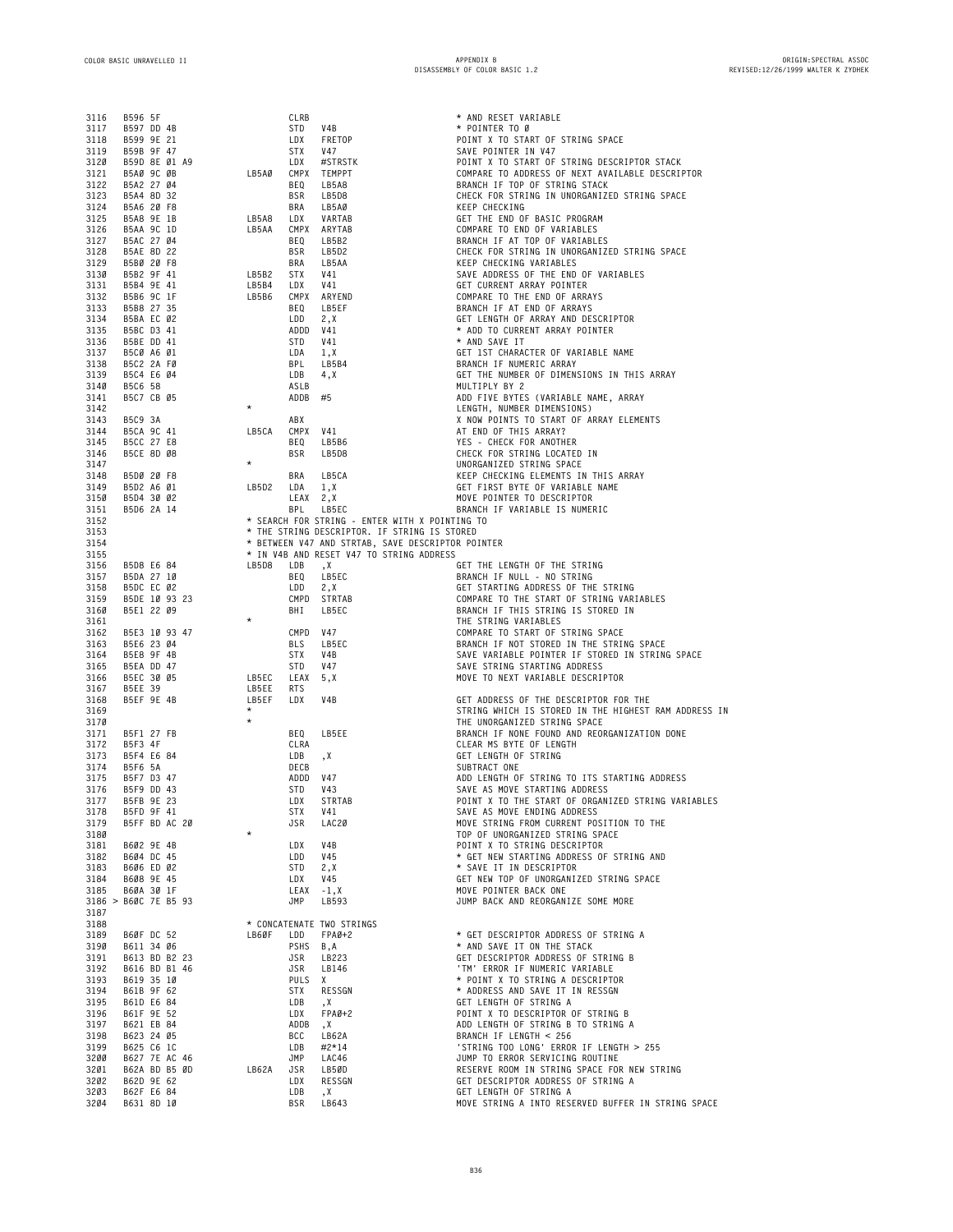| 3205         | B633 9E 4D           |  |                            | LDX         | V4D                                                  | GET DESCRIPTOR ADDRESS OF STRING B                 |
|--------------|----------------------|--|----------------------------|-------------|------------------------------------------------------|----------------------------------------------------|
| 3206         | B635 8D 22           |  |                            | <b>BSR</b>  | LB659                                                | GET LENGTH AND ADDRESS OF STRING B                 |
| 3207         | B637 8D ØC           |  |                            | BSR         | LB645                                                | MOVE STRING B INTO REST OF RESERVED BUFFER         |
| 3208         | B639 9E 62           |  |                            | LDX         | RESSGN                                               | POINT X TO DESCRIPTOR OF STRING A                  |
| 3209         | B63B 8D 1C           |  |                            | BSR         | LB659                                                | DELETE STRING A IF LAST STRING ON STRING STACK     |
|              |                      |  |                            |             |                                                      |                                                    |
| 3210         | B63D BD B5 4C        |  |                            | JSR         | LB54C                                                | PUT STRING DESCRIPTOR ON THE STRING STACK          |
| 3211         | B640 7E B1 68        |  |                            | JMP         | LB168                                                | BRANCH BACK TO EXPRESSION EVALUATION               |
| 3212         |                      |  |                            |             |                                                      |                                                    |
| 3213         |                      |  |                            |             | * MOVE (B) BYTES FROM 2, X TO FRESPC                 |                                                    |
| 3214         | B643 AE 02           |  | LB643                      | LDX         | 2, X                                                 | POINT X TO SOURCE ADDRESS                          |
| 3215         | B645 DE 25           |  | LB645                      | LDU         | FRESPC                                               | POINT U TO DESTINATION ADDRESS                     |
| 3216         | B647 5C              |  |                            | INCB        |                                                      | COMPENSATION FOR THE DECB BELOW                    |
| 3217         | B648 20 04           |  |                            | BRA         | LB64E                                                | GO MOVE THE BYTES                                  |
| 3218         |                      |  |                            |             | * MOVE B BYTES FROM (X) TO (U)                       |                                                    |
|              | B64A A6 80           |  | LB64A                      | LDA         |                                                      | * GET A SOURCE BYTE AND MOVE IT                    |
| 3219         |                      |  |                            |             | , X+                                                 |                                                    |
| 3220         | B64C A7 CØ           |  |                            | STA         | , U+                                                 | * TO THE DESTINATION                               |
| 3221         | B64E 5A              |  | LB64E                      | DECB        |                                                      | DECREMENT BYTE COUNTER                             |
| 3222         | B64F 26 F9           |  |                            | BNE         | LB64A                                                | BRANCH IF ALL BYTES NOT MOVED                      |
| 3223         | B651 DF 25           |  |                            | STU         | FRESPC                                               | SAVE ENDING ADDRESS IN FRESPC                      |
| 3224         | B653 39              |  |                            | <b>RTS</b>  |                                                      |                                                    |
| 3225         |                      |  |                            |             | * RETURN LENGTH (ACCB) AND ADDRESS (X) OF            |                                                    |
| 3226         |                      |  |                            |             | * STRING WHOSE DESCRIPTOR IS IN FPAØ+2               |                                                    |
| 3227         |                      |  |                            |             | * DELETE THE STRING IF IT IS THE LAST ONE            |                                                    |
|              |                      |  |                            |             |                                                      |                                                    |
| 3228         |                      |  |                            |             | * PUT ON THE STRING STACK. REMOVE STRING FROM STRING |                                                    |
| 3229         |                      |  |                            |             | * SPACE IF IT IS AT THE BOTTOM OF STRING VARIABLES.  |                                                    |
| 3230         | B654 BD B1 46        |  | LB654                      | JSR         | LB146                                                | 'TM' ERROR IF VARIABLE TYPE = NUMERIC              |
| 3231         | B657 9E 52           |  | LB657                      | LDX         | FPAØ+2                                               | GET ADDRESS OF SELECTED STRING DESCRIPTOR          |
| 3232         | B659 E6 84           |  | LB659                      | LDB         | ,Χ                                                   | GET LENGTH OF STRING                               |
| 3233         | B65B 8D 18           |  |                            | BSR         | LB675                                                | * CHECK TO SEE IF THIS STRING DESCRIPTOR WAS       |
| 3234         | B65D 26 13           |  |                            | BNE         | LB672                                                | * THE LAST ONE PUT ON THE STRING STACK AND         |
| 3235         |                      |  | $\star$                    |             |                                                      | * BRANCH IF NOT                                    |
|              |                      |  |                            |             |                                                      |                                                    |
| 3236         | B65F AE 07           |  |                            | LDX         | $5 + 2, X$                                           | GET START ADDRESS OF STRING JUST REMOVED           |
| 3237         | B661 30 1F           |  |                            | LEAX        | $-1, X$                                              | MOVE POINTER DOWN ONE                              |
| 3238         | B663 9C 23           |  |                            | CMPX        | STRTAB                                               | COMPARE TO START OF STRING VARIABLES               |
| 3239         | B665 26 08           |  |                            | BNE         | LB66F                                                | BRANCH IF THIS STRING IS NOT AT THE BOTTOM         |
| 3240         |                      |  | $\star$                    |             |                                                      | OF STRING VARIABLES                                |
| 3241         | B667 34 04           |  |                            | <b>PSHS</b> | $\overline{B}$                                       | SAVE LENGTH; ACCA WAS CLEARED                      |
| 3242         | B669 D3 23           |  |                            | ADDD        | STRTAB                                               | * ADD THE LENGTH OF THE JUST REMOVED STRING        |
| 3243         | B66B DD 23           |  |                            | STD         | STRTAB                                               | * TO THE START OF STRING VARIABLES - THIS WILL     |
|              |                      |  |                            |             |                                                      | * REMOVE THE STRING FROM THE STRING SPACE          |
| 3244         |                      |  |                            |             |                                                      |                                                    |
| 3245         | B66D 35 04           |  |                            | PULS B      |                                                      | RESTORE LENGTH                                     |
| 3246         | B66F 30 01           |  | LB66F                      | LEAX 1,X    |                                                      | ADD ONE TO POINTER                                 |
| 3247         | B671 39              |  |                            | <b>RTS</b>  |                                                      |                                                    |
| 3248         | B672 AE 02           |  | LB672                      | LDX         | 2, X                                                 | *POINT X TO ADDRESS OF STRING NOT                  |
| 3249         | B674 39              |  |                            | <b>RTS</b>  |                                                      | *ON THE STRING STACK                               |
| 3250         |                      |  |                            |             | * REMOVE STRING FROM STRING STACK. ENTER WITH X      |                                                    |
| 3251         |                      |  |                            |             | * POINTING TO A STRING DESCRIPTOR - DELETE THE       |                                                    |
|              |                      |  |                            |             | * STRING FROM STACK IF IT IS ON TOP OF THE           |                                                    |
| 3252         |                      |  |                            |             |                                                      |                                                    |
| 3253         |                      |  |                            |             | * STACK. IF THE STRING IS DELETED, SET THE ZERO FLAG |                                                    |
| 3254         | B675 9C ØD           |  | LB675                      |             | CMPX LASTPT                                          | *COMPARE TO LAST USED DESCRIPTOR ADDRESS           |
| 3255         | B677 26 07           |  |                            | BNE         | LB680                                                | *ON THE STRING STACK, RETURN IF DESCRIPTOR         |
| 3256         |                      |  | $\star$                    |             |                                                      | *ADDRESS NOT ON THE STRING STACK                   |
| 3257         | B679 9F ØB           |  |                            | <b>STX</b>  | TEMPPT                                               | SAVE LAST USED DESCRIPTOR AS NEXT AVAILABLE        |
| 3258         | B67B 30 1B           |  |                            | LEAX        | $-5, X$                                              | * MOVE LAST USED DESCRIPTOR BACK 5 BYTES           |
| 3259         |                      |  |                            | STX         | LASTPT                                               | * AND SAVE AS THE LAST USED DESCRIPTOR ADDR        |
|              |                      |  |                            |             |                                                      | SET ZERO FLAG                                      |
|              | B67D 9F 0D           |  |                            |             |                                                      |                                                    |
| 3260         | <b>B67F 4F</b>       |  |                            | CLRA        |                                                      |                                                    |
| 3261         | B680 39              |  | LB680                      | <b>RTS</b>  |                                                      |                                                    |
| 3262         |                      |  |                            |             |                                                      |                                                    |
| 3263         |                      |  | * LEN                      |             |                                                      |                                                    |
| 3264         | B681 8D 03           |  | LEN                        | BSR         | LB686                                                | POINT X TO PROPER STRING AND GET LENGTH            |
| 3265         | B683 7E B4 F3        |  | LB683                      | JMP         | LB4F3                                                | CONVERT ACCB TO FP NUMBER IN FPAØ                  |
| 3266         |                      |  |                            |             | * POINT X TO STRING ADDRESS LOAD LENGTH INTO         |                                                    |
|              |                      |  |                            |             |                                                      |                                                    |
| 3267         |                      |  |                            |             | * ACCB. ENTER WITH THE STRING DESCRIPTOR IN          |                                                    |
| 3268         |                      |  |                            |             | * BOTTOM TWO BYTES OF FPAØ                           |                                                    |
| 3269         | B686 8D CC           |  | LB686 BSR LB654            |             |                                                      | GET LENGTH AND ADDRESS OF STRING                   |
| 3270         | B688 ØF Ø6           |  |                            | CLR         | VALTYP                                               | SET VARIABLE TYPE TO NUMERIC                       |
| 3271         | B68A 5D              |  |                            | TSTB        |                                                      | SET FLAGS ACCORDING TO LENGTH                      |
| 3272         | B68B 39              |  |                            | RTS.        |                                                      |                                                    |
|              |                      |  |                            |             |                                                      |                                                    |
| 3273         |                      |  | * CHR\$                    |             |                                                      |                                                    |
| 3274         |                      |  |                            |             |                                                      |                                                    |
|              | 3275 > B68C BD B7 ØE |  | CHR                        |             | JSR LB7ØE                                            | CONVERT FPAØ TO AN INTEGER IN ACCD                 |
| 3276         | B68F C6 01           |  | LB68F                      | LDB #1      |                                                      | * RESERVE ONE BYTE IN                              |
| 3277         | B691 BD B5 6D        |  |                            |             | JSR LB56D                                            | * THE STRING SPACE                                 |
|              | 3278 B694 96 53      |  |                            | LDA         | FPAØ+3                                               | GET ASCII STRING VALUE                             |
| 3279         | B696 BD B5 11        |  |                            | JSR         | LB511                                                | SAVE RESERVED STRING DESCRIPTOR IN TEMP DESCRIPTOR |
| 3280         | B699 A7 84           |  |                            | STA, X      |                                                      | SAVE THE STRING (IT S ONLY ONE BYTE)               |
|              | B69B 32 62           |  |                            |             |                                                      | PURGE THE RETURN ADDRESS OFF OF THE STACK          |
| 3281         |                      |  | LB69B                      | LEAS 2, X   |                                                      |                                                    |
| 3282         | B69D 7E B5 4C        |  | LB69D                      | JMP LB54C   |                                                      | PUT TEMP DESCRIPTOR DATA ONTO STRING STACK         |
| 3283         |                      |  |                            |             |                                                      |                                                    |
| 3284         |                      |  | * ASC\$                    |             |                                                      |                                                    |
| 3285         | B6AØ 8D 02           |  | ASC                        | BSR         | LB6A4                                                | PUT 1ST CHARACTER OF STRING INTO ACCB              |
| 3286         | B6A2 20 DF           |  |                            | BRA         | LB683                                                | CONVERT ACCB INTO FP NUMBER IN FPAØ                |
| 3287         | B6A4 8D EØ           |  | LB6A4                      | BSR LB686   |                                                      | POINT X TO STRING DESCRIPTOR                       |
|              |                      |  |                            |             | LB706                                                |                                                    |
| 3288         | B6A6 27 5E           |  |                            | BEQ         |                                                      | 'FC' ERROR IF NULL STRING                          |
| 3289         | B6A8 E6 84           |  |                            | LDB         | , X                                                  | GET FIRST BYTE OF STRING                           |
| 3290         | B6AA 39              |  |                            | RTS         |                                                      |                                                    |
| 3291         |                      |  |                            |             |                                                      |                                                    |
| 3292<br>3293 | B6AB 8D 48           |  | * LEFT\$<br>LEFT BSR LB6F5 |             |                                                      | GET ARGUMENTS FROM STACK                           |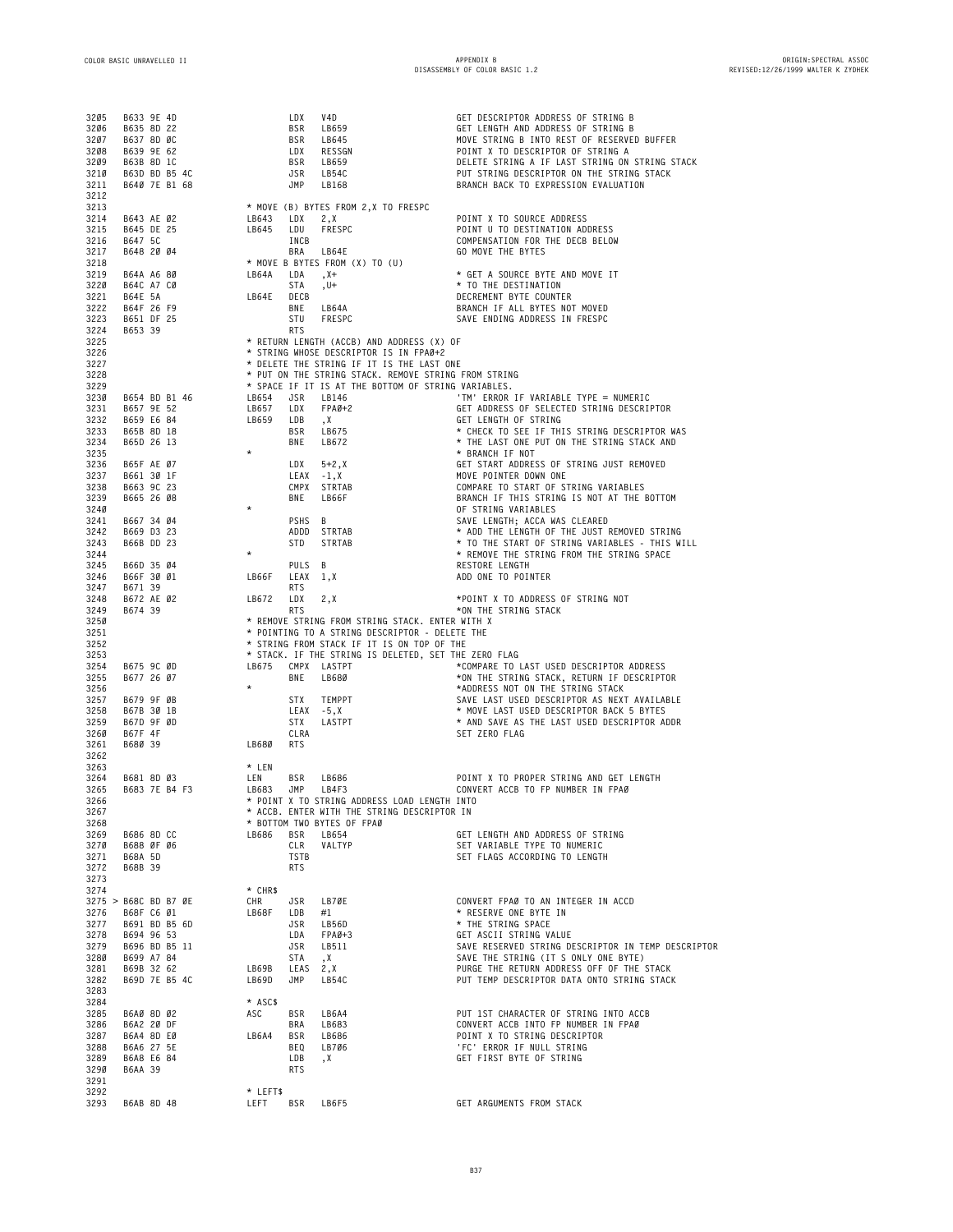| 3294 | B6AD 4F        |  |                  |            | CLRA        |                                                     |                                                                          |
|------|----------------|--|------------------|------------|-------------|-----------------------------------------------------|--------------------------------------------------------------------------|
|      |                |  |                  |            |             |                                                     | CLEAR STRING POINTER OFFSET - OFFSET = $\varnothing$ for LEFT\$          |
| 3295 | B6AE E1 84     |  |                  | LB6AE      | CMPB        | ,Χ                                                  | * COMPARE LENGTH PARAMETER TO LENGTH OF                                  |
| 3296 | B6B0 23 03     |  |                  |            | <b>BLS</b>  | LB6B5                                               | * STRING AND BRANCH IF LENGTH OF STRING                                  |
| 3297 |                |  |                  | $^{\star}$ |             |                                                     | >= LENGTH PARAMETER                                                      |
| 3298 | B6B2 E6 84     |  |                  |            | LDB         | ,Χ                                                  | USE LENGTH OF STRING OTHERWISE                                           |
| 3299 | B6B4 4F        |  |                  |            | CLRA        |                                                     | CLEAR STRING POINTER OFFSET (Ø FOR LEFT\$)                               |
|      |                |  |                  |            |             |                                                     |                                                                          |
| 3300 | B6B5 34 06     |  |                  | LB6B5      | <b>PSHS</b> | B,A                                                 | PUSH PARAMETERS ONTO STACK                                               |
| 3301 | B6B7 BD B5 ØF  |  |                  |            | JSR         | LB5ØF                                               | RESERVE ACCB BYTES IN THE STRING SPACE                                   |
| 3302 | B6BA 9E 4D     |  |                  |            | LDX         | V4D                                                 | POINT X TO STRING DESCRIPTOR                                             |
| 3303 | B6BC 8D 9B     |  |                  |            | BSR         | LB659                                               | GET ADDRESS OF OLD STRING (X=ADDRESS)                                    |
| 3304 | B6BE 35 Ø4     |  |                  |            | PULS B      |                                                     | * PULL STRING POINTER OFFSET OFF OF THE STACK                            |
| 3305 | B6CØ 3A        |  |                  |            | ABX         |                                                     | * AND ADD IT TO STRING ADDRESS                                           |
|      | B6C1 35 04     |  |                  |            |             |                                                     |                                                                          |
| 3306 |                |  |                  |            | PULS        | B                                                   | PULL LENGTH PARAMETER OFF OF THE STACK                                   |
| 3307 | B6C3 BD B6 45  |  |                  |            | JSR         | LB645                                               | MOVE ACCB BYTES FROM (X) TO [FRESPC]                                     |
| 3308 | B6C6 20 D5     |  |                  |            | <b>BRA</b>  | LB69D                                               | PUT TEMP STRING DESCRIPTOR ONTO THE STRING STACK                         |
| 3309 |                |  |                  |            |             |                                                     |                                                                          |
| 3310 |                |  |                  | * RIGHT\$  |             |                                                     |                                                                          |
| 3311 | B6C8 8D 2B     |  |                  | RIGHT      | BSR         | LB6F5                                               | GET ARGUMENTS FROM STACK                                                 |
| 3312 | B6CA AØ 84     |  |                  |            | SUBA        | ,Χ                                                  | ACCA=LENGTH PARAMETER - LENGTH OF OLD STRING                             |
| 3313 | B6CC 40        |  |                  |            | NEGA        |                                                     | NOW ACCA = LENGTH OF OLD STRING                                          |
|      |                |  |                  |            |             |                                                     |                                                                          |
| 3314 | B6CD 20 DF     |  |                  |            | <b>BRA</b>  | LB6AE                                               | PUT NEW STRING IN THE STRING SPACE                                       |
| 3315 |                |  |                  |            |             |                                                     |                                                                          |
| 3316 |                |  |                  | * MID\$    |             |                                                     |                                                                          |
| 3317 | B6CF C6 FF     |  |                  | MID        | LDB         | #\$FF                                               | * GET DEFAULT VALUE OF LENGTH AND                                        |
| 3318 | B6D1 D7 53     |  |                  |            | STB         | FPAØ+3                                              | * SAVE IT IN FPAØ                                                        |
| 3319 | B6D3 9D A5     |  |                  |            | JSR         | GETCCH                                              | GET CURRENT CHARACTER FROM BASIC                                         |
|      | B6D5 81 29     |  |                  |            | CMPA        | #')                                                 | ARGUMENT DELIMITER?                                                      |
| 3320 |                |  |                  |            |             |                                                     |                                                                          |
| 3321 | B6D7 27 05     |  |                  |            | <b>BEQ</b>  | LB6DE                                               | YES - NO LENGTH PARAMETER GIVEN                                          |
| 3322 | B6D9 BD B2 6D  |  |                  |            | JSR         | LB26D                                               | SYNTAX CHECK FOR COMMA                                                   |
| 3323 | B6DC 8D 2D     |  |                  |            | <b>BSR</b>  | LB7ØB                                               | EVALUATE NUMERIC EXPRESSION (LENGTH)                                     |
| 3324 | B6DE 8D 15     |  |                  | LB6DE      | BSR         | LB6F5                                               | GET ARGUMENTS FROM STACK                                                 |
| 3325 | B6EØ 27 24     |  |                  |            | BEQ         | LB706                                               | 'FC' ERROR IF NULL STRING                                                |
| 3326 | <b>B6E2 5F</b> |  |                  |            | CLRB        |                                                     | CLEAR LENGTH COUNTER (DEFAULT VALUE)                                     |
|      |                |  |                  |            |             |                                                     |                                                                          |
| 3327 | B6E3 4A        |  |                  |            | DECA        |                                                     | *SUOTRACT ONE FROM POSITION PARAMETER (THESE                             |
| 3328 | B6E4 A1 84     |  |                  |            | CMPA        | ,Χ                                                  | *ROUTINES EXPECT 1ST POSITION TO BE ZERO, NOT ONE)                       |
| 3329 |                |  |                  | *          |             |                                                     | *AND COMPARE IT TO LENGTH OF OLD STRING                                  |
| 3330 | B6E6 24 CD     |  |                  |            | BCC         | LB6B5                                               | IF POSITION > LENGTH OF OLD STRING, THEN NEW                             |
| 3331 |                |  |                  |            |             |                                                     | STRING WILL BE A NULL STRING                                             |
| 3332 | B6E8 1F 89     |  |                  |            | TFR         | A, B                                                | SAVE ABSOLUTE POSITION PARAMETER IN ACCB                                 |
| 3333 | B6EA EØ 84     |  |                  |            | SUBB        |                                                     | ACCB=POSITION-LENGTH OF OLD STRING                                       |
|      |                |  |                  |            |             | ,Χ                                                  |                                                                          |
| 3334 | <b>B6EC 50</b> |  |                  |            | NEGB        |                                                     | NOW ACCB=LENGTH OF OLDSTRING-POSITION                                    |
| 3335 | B6ED D1 53     |  |                  |            | CMPB        | FPAØ+3                                              | *IF THE AMOUNT OF OLD STRING TO THE RIGHT OF                             |
| 3336 | B6EF 23 C4     |  |                  |            | <b>BLS</b>  | LB6B5                                               | *POSITION IS <= THE LENGTH PARAMETER, BRANCH AND                         |
| 3337 |                |  |                  |            |             | *USE ALL OF THE STRING TO THE RIGHT OF THE POSITION |                                                                          |
| 3338 |                |  |                  |            |             | *INSTEAD OF THE LENGTH PARAMETER                    |                                                                          |
| 3339 | B6F1 D6 53     |  |                  |            | LDB         | FPAØ+3                                              | GET LENGTH OF NEW STRING                                                 |
| 3340 | B6F3 20 C0     |  |                  |            | BRA         | LB6B5                                               | PUT NEW STRING IN STRING SPACE                                           |
| 3341 |                |  |                  |            |             |                                                     | * DO A SYNTAX CHECK FOR ")", THEN PULL THE PREVIOUSLY CALCULATED NUMERIC |
| 3342 |                |  |                  |            |             |                                                     | * ARGUMENT (ACCD) AND STRING ARGUMENT DESCRIPTOR ADDR OFF OF THE STACK   |
|      |                |  |                  |            |             |                                                     |                                                                          |
| 3343 | B6F5 BD B2 67  |  |                  | LB6F5      | JSR         | LB267                                               | SYNTAX CHECK FOR A ")"                                                   |
| 3344 | B6F8 EE E4     |  |                  |            | LDU         | , S                                                 | LOAD THE RETURN ADDRESS INTO U REGISTER                                  |
| 3345 | B6FA AE 65     |  |                  |            | LDX         | 5, S                                                | * GET ADDRESS OF STRING AND                                              |
| 3346 | B6FC 9F 4D     |  |                  |            | STX         | V4D                                                 | * SAVE IT IN V4D                                                         |
| 3347 | B6FE A6 64     |  |                  |            | LDA         | 4, S                                                | = PUT LENGTH OF STRING IN                                                |
| 3348 | B700 E6 64     |  |                  |            | LDB         | 4, S                                                | = BOTH ACCA AND ACCB                                                     |
| 3349 | B702 32 67     |  |                  |            | LEAS 7, S   |                                                     | REMOVE DESCRIPTOR AND RETURN ADDRESS FROM STACK                          |
| 3350 | B704 1F 35     |  |                  |            | TFR         | U,PC                                                | JUMP TO ADDRESS IN U REGISTER                                            |
| 3351 | B706 7E B4 4A  |  |                  | LB706      | JMP         | LB44A                                               | 'ILLEGAL FUNCTION CALL'                                                  |
|      |                |  |                  |            |             |                                                     |                                                                          |
| 3352 |                |  |                  |            |             | * EVALUATE AN EXPRESSION - RETURN AN INTEGER IN     |                                                                          |
| 3353 |                |  |                  |            |             | * ACCB - 'FC' ERROR IF EXPRESSION > 255             |                                                                          |
| 3354 | B709 9D 9F     |  |                  | LB709      | JSR         | <b>GETNCH</b>                                       | GET NEXT BASIC INPUT CHARACTER                                           |
| 3355 | B70B BD B1 41  |  |                  | LB7ØB      | JSR         | LB141                                               | EVALUATE A NUMERIC EXPRESSION                                            |
| 3356 | B70E BD B3 E9  |  |                  | LB7ØE      | JSR         | LB3E9                                               | CONVERT FPAØ TO INTEGER IN ACCD                                          |
| 3357 | B711 4D        |  |                  |            | TSTA        |                                                     | TEST MS BYTE OF INTEGER                                                  |
| 3358 |                |  |                  |            | BNE         | LB706                                               |                                                                          |
| 3359 |                |  |                  |            |             |                                                     |                                                                          |
|      | B712 26 F2     |  |                  |            |             |                                                     | 'FC' ERROR IF EXPRESSION > 255                                           |
| 3360 | B714 ØE A5     |  |                  |            | JMP         | GETCCH                                              | GET CURRENT INPUT CHARACTER FROM BASIC                                   |
| 3361 |                |  |                  |            |             |                                                     |                                                                          |
|      |                |  |                  | * VAL      |             |                                                     |                                                                          |
| 3362 | B716 BD B6 86  |  |                  | VAL        | JSR         | LB686                                               | POINT X TO STRING ADDRESS                                                |
| 3363 |                |  | B719 10 27 03 1C |            |             | LBEQ LBA39                                          | IF NULL STRING SET FPAØ                                                  |
| 3364 | B71D DE A6     |  |                  |            | LDU         | CHARAD                                              | SAVE INPUT POINTER IN REGISTER U                                         |
|      |                |  |                  |            |             |                                                     |                                                                          |
| 3365 | B71F 9F A6     |  |                  |            | <b>STX</b>  | CHARAD                                              | POINT INPUT POINTER TO ADDRESS OF STRING                                 |
| 3366 | B721 3A        |  |                  |            | ABX         |                                                     | MOVE POINTER TO END OF STRING TERMINATOR                                 |
| 3367 | B722 A6 84     |  |                  |            | LDA         | , X                                                 | GET LAST BYTE OF STRING                                                  |
| 3368 | B724 34 52     |  |                  |            | PSHS        | U, X, A                                             | SAVE INPUT POINTER, STRING TERMINATOR                                    |
| 3369 |                |  |                  | *          |             |                                                     | ADDRESS AND CHARACTER                                                    |
| 3370 | B726 6F 84     |  |                  |            | CLR         | ,Χ                                                  | CLEAR STRING TERMINATOR : FOR ASCII - FP CONVERSION                      |
| 3371 | B728 9D A5     |  |                  |            | JSR         | <b>GETCCH</b>                                       | GET CURRENT CHARACTER FROM BASIC                                         |
|      |                |  |                  |            |             |                                                     |                                                                          |
| 3372 | B72A BD BD 12  |  |                  |            | JSR         | LBD12                                               | CONVERT AN ASCII STRING TO FLOATING POINT                                |
| 3373 | B72D 35 52     |  |                  |            |             | PULS A, X, U                                        | RESTORE CHARACTERS AND POINTERS                                          |
| 3374 | B72F A7 84     |  |                  |            | STA         | , X                                                 | REPLACE STRING TERMINATOR                                                |
| 3375 | B731 DF A6     |  |                  |            | STU         | CHARAD                                              | RESTORE INPUT CHARACTER                                                  |
| 3376 | B733 39        |  |                  |            | <b>RTS</b>  |                                                     |                                                                          |
| 3377 |                |  |                  |            |             |                                                     |                                                                          |
| 3378 | B734 8D 07     |  |                  | LB734      | BSR         | LB73D                                               | * EVALUATE AN EXPRESSION, RETURN                                         |
| 3379 | B736 9F 2B     |  |                  |            | <b>STX</b>  | BINVAL                                              | * THE VALUE IN X; STORE IT IN BINVAL                                     |
| 3380 | B738 BD B2 6D  |  |                  | LB738      | JSR         | LB26D                                               | SYNTAX CHECK FOR A COMMA                                                 |
| 3381 | B73B 20 CE     |  |                  |            | BRA         | LB7ØB                                               | EVALUATE EXPRESSION IN RANGE $\varnothing \leq X \leq 256$               |
| 3382 |                |  |                  |            |             |                                                     | * EVALUATE EXPRESSION : RETURN INTEGER PORTION IN X - 'FC' ERROR IF      |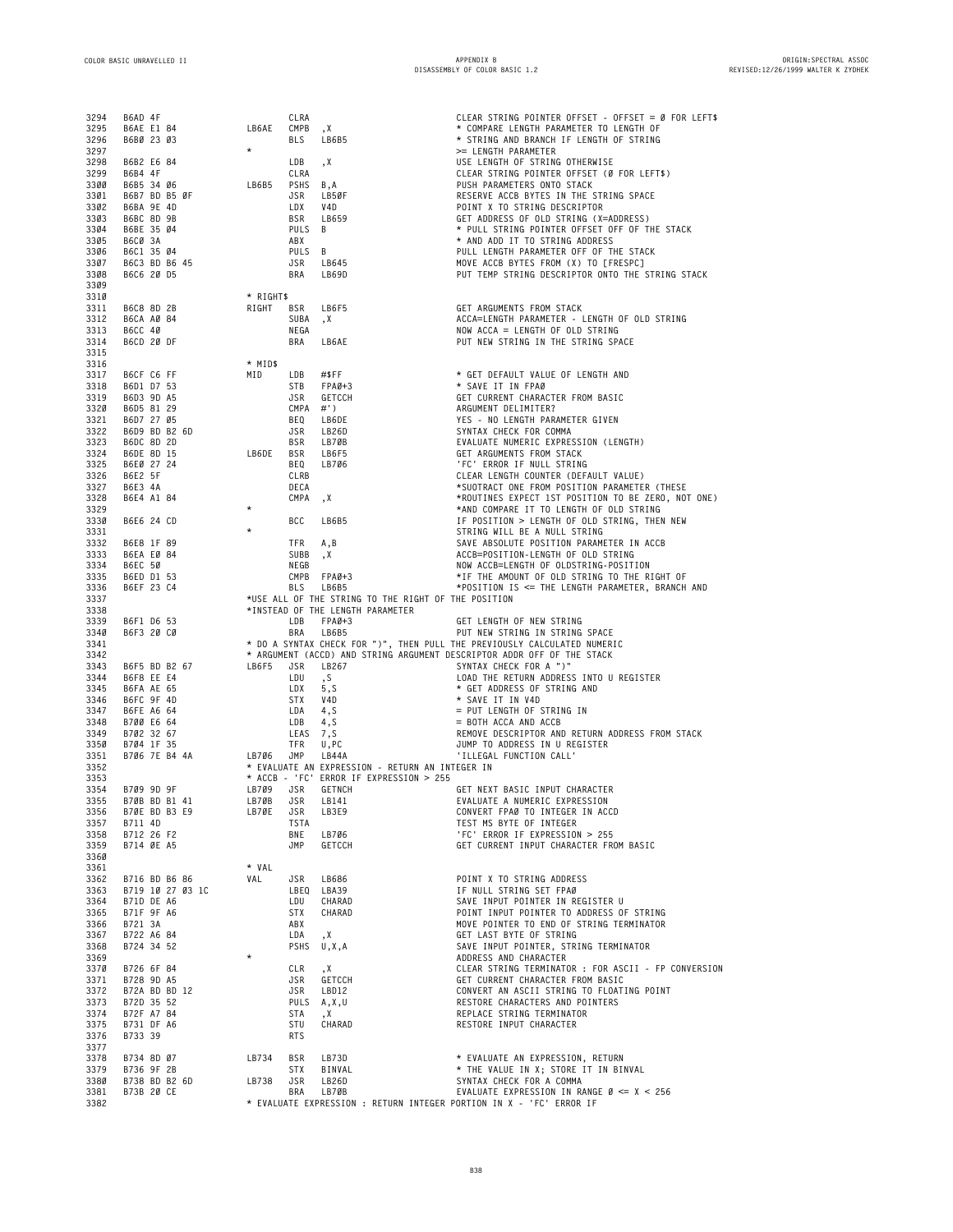| 3383         |                                                                                                                                                                                                                                                                          |                                         |                                                  | * EXPRESSION IS NEGATIVE OR > 32767, I.E. NOT A LEGAL POSITIVE INTEGER.             |
|--------------|--------------------------------------------------------------------------------------------------------------------------------------------------------------------------------------------------------------------------------------------------------------------------|-----------------------------------------|--------------------------------------------------|-------------------------------------------------------------------------------------|
| 3384         | 873D BD B1 41<br>8740 96 54<br>8742 28 C2<br>8744 96 4F<br>8744 96 4F<br>8746 81 90<br>8746 81 90<br>8748 22 BC<br>8740 BE C8<br>8740 9E C8<br>8747 95<br>8747 95<br>8747 95<br>8747 95<br>8747 95<br>8747 95<br>8747 95<br>8747 95<br>8747 95<br>8747 95<br>8747 95<br> |                                         | LB141                                            | EVALUATE NUMERIC EXPRESSION                                                         |
| 3385         |                                                                                                                                                                                                                                                                          |                                         | FPØSGN                                           | GET SIGN OF FPAØ MANTISSA                                                           |
| 3386         |                                                                                                                                                                                                                                                                          |                                         | LB706                                            | 'ILLEGAL FUNCTION CALL' IF NEGATIVE                                                 |
| 3387         |                                                                                                                                                                                                                                                                          |                                         | LDA FPØEXP                                       | GET EXPONENT OF FPAØ                                                                |
| 3388         |                                                                                                                                                                                                                                                                          |                                         | CMPA #\$90                                       | COMPARE TO LARGEST POSITIVE INTEGER                                                 |
| 3389<br>3390 |                                                                                                                                                                                                                                                                          |                                         | LB706<br>LBCC8                                   | 'ILLEGAL FUNCTION CALL' IF TOO LARGE<br>SHIFT BINARY POINT TO EXTREME RIGHT OF FPAØ |
| 3391         |                                                                                                                                                                                                                                                                          |                                         | FPAØ+2                                           | LOAD X WITH LOWER TWO BYTES OF FPAØ                                                 |
| 3392         | B74F 39                                                                                                                                                                                                                                                                  |                                         |                                                  |                                                                                     |
| 3393         |                                                                                                                                                                                                                                                                          |                                         |                                                  |                                                                                     |
| 3394         |                                                                                                                                                                                                                                                                          |                                         |                                                  |                                                                                     |
| 3395         | B750 8D EE<br>B752 E6 84                                                                                                                                                                                                                                                 | * PEEK<br>PEEK<br><b>BSR</b>            | LB740                                            | CONVERT FPAØ TO INTEGER IN REGISTER X                                               |
| 3396         |                                                                                                                                                                                                                                                                          | LDB                                     | , х                                              | GET THE VALUE BEING 'PEEK'ED                                                        |
| 3397         | B754 7E B4 F3                                                                                                                                                                                                                                                            | JMP                                     | LB4F3                                            | CONVERT ACCB INTO A FP NUMBER                                                       |
| 3398         |                                                                                                                                                                                                                                                                          |                                         |                                                  |                                                                                     |
| 3399         | 9757 8D DB<br>9759 9E 2B<br>9759 9E 2B<br>9750 39<br>9750 39<br>9750 39                                                                                                                                                                                                  |                                         |                                                  |                                                                                     |
| 3400         |                                                                                                                                                                                                                                                                          | <b>BSR</b>                              | LB734                                            | EVALUATE 2 EXPRESSIONS                                                              |
| 3401         |                                                                                                                                                                                                                                                                          | LDX                                     | BINVAL                                           | GET THE ADDRESS TO BE 'POKE'ED                                                      |
| 3402         |                                                                                                                                                                                                                                                                          | STB                                     | , X                                              | STORE THE DATA IN THAT ADDRESS                                                      |
| 3403         |                                                                                                                                                                                                                                                                          | <b>RTS</b>                              |                                                  |                                                                                     |
| 3404         |                                                                                                                                                                                                                                                                          |                                         |                                                  |                                                                                     |
| 3405         |                                                                                                                                                                                                                                                                          | * LLIST                                 |                                                  |                                                                                     |
| 3406         | B75E C6 FE<br>B760 D7 GF                                                                                                                                                                                                                                                 |                                         | #-2                                              | * SET DEVICE NUMBER TO                                                              |
| 3407         | B760 D7 6F                                                                                                                                                                                                                                                               | STB                                     | DEVNUM                                           | * PRINTER                                                                           |
| 3408         | B762 9D A5                                                                                                                                                                                                                                                               | JSR                                     | GETCCH                                           | GET CURRENT CHARACTER FROM BASIC                                                    |
| 3409         |                                                                                                                                                                                                                                                                          |                                         |                                                  |                                                                                     |
| 3410         |                                                                                                                                                                                                                                                                          | * LIST                                  |                                                  |                                                                                     |
| 3411         | B764 34 Ø1<br>B766 BD AF 67<br>D766 BD AF 67                                                                                                                                                                                                                             | PSHS CC                                 |                                                  | SAVE ZERO FLAG ON STACK                                                             |
| 3412         |                                                                                                                                                                                                                                                                          |                                         | JSR LAF67                                        | CONVERT DECIMAL LINE NUMBER TO BINARY                                               |
| 3413         | B769 BD AD 01                                                                                                                                                                                                                                                            | JSR                                     | LADØ1                                            | * FIND RAM ADDRESS OF THAT LINE NUMBER AND                                          |
| 3414         | B76C 9F 66                                                                                                                                                                                                                                                               | STX                                     | LSTTXT                                           | * SAVE IT IN LSTTXT                                                                 |
| 3415<br>3416 | B76E 35 01<br>B770 27 12                                                                                                                                                                                                                                                 | BEQ                                     | PULS CC<br>LB784                                 | GET ZERO FLAG FROM STACK<br>BRANCH IF END OF LINE                                   |
| 3417         | B772 9D A5                                                                                                                                                                                                                                                               | JSR                                     | GETCCH                                           | GET CURRENT CHARACTER FROM BASIC                                                    |
| 3418         | B774 27 13                                                                                                                                                                                                                                                               | BEQ                                     | LB789                                            | BRANCH IF END OF LINE                                                               |
| 3419         | B776 81 AC                                                                                                                                                                                                                                                               |                                         | CMPA #\$AC                                       | MINUS TOKEN (IS IT A RANGE OF LINE NUMBERS?)                                        |
| 3420         | B778 26 09                                                                                                                                                                                                                                                               | BNE                                     | LB783                                            | NO - RETURN                                                                         |
| 3421         | B77A 9D 9F                                                                                                                                                                                                                                                               | JSR                                     | GETNCH                                           | GET NEXT CHARACTER FROM BASIC                                                       |
| 3422         | B77C 27 06                                                                                                                                                                                                                                                               | BEQ                                     | LB784                                            | BRANCH IF END OF LINE                                                               |
| 3423         | B77E BD AF 67                                                                                                                                                                                                                                                            | JSR                                     | LAF67                                            | GET ENDING LINE NUMBER                                                              |
| 3424         | B781 27 06                                                                                                                                                                                                                                                               | BEQ                                     | LB789                                            | BRANCH IF LEGAL LINE NUMBER                                                         |
| 3425         | B783 39                                                                                                                                                                                                                                                                  |                                         |                                                  |                                                                                     |
| 3426         |                                                                                                                                                                                                                                                                          |                                         | * LIST THE ENTIRE PROGRAM                        |                                                                                     |
| 3427         |                                                                                                                                                                                                                                                                          |                                         | #\$FFFF                                          | * SET THE DEFAULT ENDING LINE NUMBER                                                |
| 3428         |                                                                                                                                                                                                                                                                          |                                         | BINVAL                                           | * TO \$FFFF                                                                         |
| 3429         |                                                                                                                                                                                                                                                                          |                                         |                                                  | PURGE RETURN ADDRESS FROM THE STACK                                                 |
| 3430         |                                                                                                                                                                                                                                                                          |                                         | LDX LSTTXT                                       | POINT X TO STARTING LINE ADDRESS                                                    |
| 3431         |                                                                                                                                                                                                                                                                          |                                         | LB95C                                            | MOVE CURSOR TO START OF A NEW LINE                                                  |
| 3432         |                                                                                                                                                                                                                                                                          |                                         | <b>LA549</b>                                     | CHECK FOR A BREAK OR PAUSE                                                          |
| 3433         |                                                                                                                                                                                                                                                                          |                                         |                                                  | GET ADDRESS OF NEXT BASIC LINE                                                      |
| 3434         |                                                                                                                                                                                                                                                                          |                                         | LB79F                                            | BRANCH IF NOT END OF PROGRAM                                                        |
| 3435         | B797 BD A4 2D<br>B797 BD A4 2D LB797 JSR                                                                                                                                                                                                                                 |                                         | LA42D                                            | CHECK CLOSE FILE HANDLER                                                            |
| 3436         | B79A ØF 6F                                                                                                                                                                                                                                                               | CLR                                     | DEVNUM                                           | SET DEVICE NUMBER TO SCREEN                                                         |
| 3437         |                                                                                                                                                                                                                                                                          |                                         | LAC73                                            | RETURN TO BASIC S MAIN INPUT LOOP                                                   |
| 3438         |                                                                                                                                                                                                                                                                          |                                         | LSTTXT                                           | SAVE NEW STARTING LINE ADDRESS                                                      |
| 3439         | B7A3 10 93 2B<br>B7A6 22 EF<br>B740 25                                                                                                                                                                                                                                   | LDD                                     | 2, X                                             | * GET THE LINE NUMBER OF THIS LINE AND<br>* COMPARE IT TO ENDING LINE NUMBER        |
| 344Ø         |                                                                                                                                                                                                                                                                          | BHI                                     | CMPD BINVAL                                      | EXIT IF LINE NUMBER > ENDING LINE NUMBER                                            |
| 3441<br>3442 | B7A8 BD BD CC                                                                                                                                                                                                                                                            | JSR                                     | LB797<br>LBDCC                                   | PRINT THE NUMBER IN ACCD ON SCREEN IN DECIMAL                                       |
| 3443         | B7AB BD B9 AC                                                                                                                                                                                                                                                            | JSR                                     | LB9AC                                            | SEND A SPACE TO CONSOLE OUT                                                         |
| 3444         | B7AE 9E 66                                                                                                                                                                                                                                                               | LDX                                     | LSTTXT                                           | GET RAM ADDRESS OF THIS LINE                                                        |
|              | 3445 B7B0 8D 10                                                                                                                                                                                                                                                          |                                         | BSR LB7C2                                        | UNCRUNCH A LINE                                                                     |
| 3446         | B7B2 AE 9F 00 66                                                                                                                                                                                                                                                         |                                         | LDX [LSTTXT]                                     | POINT X TO START OF NEXT LINE                                                       |
| 3447         | B7B6 CE 02 DD                                                                                                                                                                                                                                                            | LDX [LSTT<br>LDU #LINE<br>LB7B9 LDA ,U+ | LDU #LINBUF+1                                    | POINT U TO BUFFER FULL OF UNCRUNCHED LINE                                           |
|              | 3448 B7B9 A6 CØ                                                                                                                                                                                                                                                          |                                         |                                                  | GET A BYTE FROM THE BUFFER                                                          |
| 3449         | B7BB 27 DØ                                                                                                                                                                                                                                                               |                                         | BEQ LB78D                                        | BRANCH IF END OF BUFFER                                                             |
| 345Ø         | B7BD BD B9 B1                                                                                                                                                                                                                                                            |                                         | JSR LB9B1                                        | SEND CHARACTER TO CONSOLE OUT                                                       |
| 3451         | B7CØ 20 F7                                                                                                                                                                                                                                                               | BRA                                     | LB7B9                                            | GET ANOTHER CHARACTER                                                               |
| 3452         |                                                                                                                                                                                                                                                                          |                                         |                                                  |                                                                                     |
| 3453         |                                                                                                                                                                                                                                                                          |                                         | * UNCRUNCH A LINE INTO BASIC S LINE INPUT BUFFER |                                                                                     |
| 3454         | B7C2 BD 01 A6                                                                                                                                                                                                                                                            | LB7C2 JSR RVEC24                        |                                                  | HOOK INTO RAM                                                                       |
| 3455         | B7C5 30 04                                                                                                                                                                                                                                                               |                                         | LEAX 4,X                                         | MOVE POINTER PAST ADDRESS OF NEXT LINE AND LINE NUMBER                              |
| 3456         | B7C7 10 8E 02 DD                                                                                                                                                                                                                                                         | LDY                                     | #LINBUF+1                                        | UNCRUNCH LINE INTO LINE INPUT BUFFER                                                |
| 3457         | B7CB A6 80                                                                                                                                                                                                                                                               | LB7CB LDA , X+                          |                                                  | GET A CHARACTER                                                                     |
| 3458         | B7CD 27 51                                                                                                                                                                                                                                                               |                                         | BEO LB820                                        | BRANCH IF END OF LINE                                                               |
| 3459         | B7CF 2B 15                                                                                                                                                                                                                                                               |                                         | BMI LB7E6                                        | BRANCH IF IT S A TOKEN                                                              |
| 346Ø         | B7D1 81 3A                                                                                                                                                                                                                                                               |                                         | CMPA #':                                         | CHECK FOR END OF SUB LINE                                                           |
| 3461         | B7D3 26 ØD                                                                                                                                                                                                                                                               |                                         | BNE LB7E2                                        | BRNCH IF NOT END OF SUB LINE                                                        |
| 3462         | B7D5 E6 84                                                                                                                                                                                                                                                               | LDB                                     | , X                                              | GET CHARACTER FOLLOWING COLON                                                       |
| 3463         | B7D7 C1 84                                                                                                                                                                                                                                                               |                                         | CMPB #\$84                                       | TOKEN FOR ELSE?                                                                     |
| 3464         | B7D9 27 FØ                                                                                                                                                                                                                                                               |                                         | BEQ LB7CB                                        | YES - DON T PUT IT IN BUFFER                                                        |
| 3465         | B7DB C1 83                                                                                                                                                                                                                                                               |                                         | CMPB #\$83                                       | TOKEN FOR REMARK?                                                                   |
| 3466         | B7DD 27 EC                                                                                                                                                                                                                                                               |                                         | BEQ LB7CB                                        | YES - DON T PUT IT IN BUFFER                                                        |
| 3467         | B7DF 8C                                                                                                                                                                                                                                                                  | LB7EØ LDA #'!                           | FCB SKP2                                         | SKIP TWO BYTES                                                                      |
| 3468<br>3469 | B7E0 86 21                                                                                                                                                                                                                                                               | LB7E2 BSR LB814                         |                                                  | EXCLAMATION POINT<br>PUT CHARACTER IN BUFFER                                        |
| 3470         | B7E2 8D 30<br>B7E4 20 E5                                                                                                                                                                                                                                                 |                                         | BRA LB7CB                                        | GET ANOTHER CHARACTER                                                               |
| 3471         |                                                                                                                                                                                                                                                                          | * UNCRUNCH A TOKEN                      |                                                  |                                                                                     |
|              |                                                                                                                                                                                                                                                                          |                                         |                                                  |                                                                                     |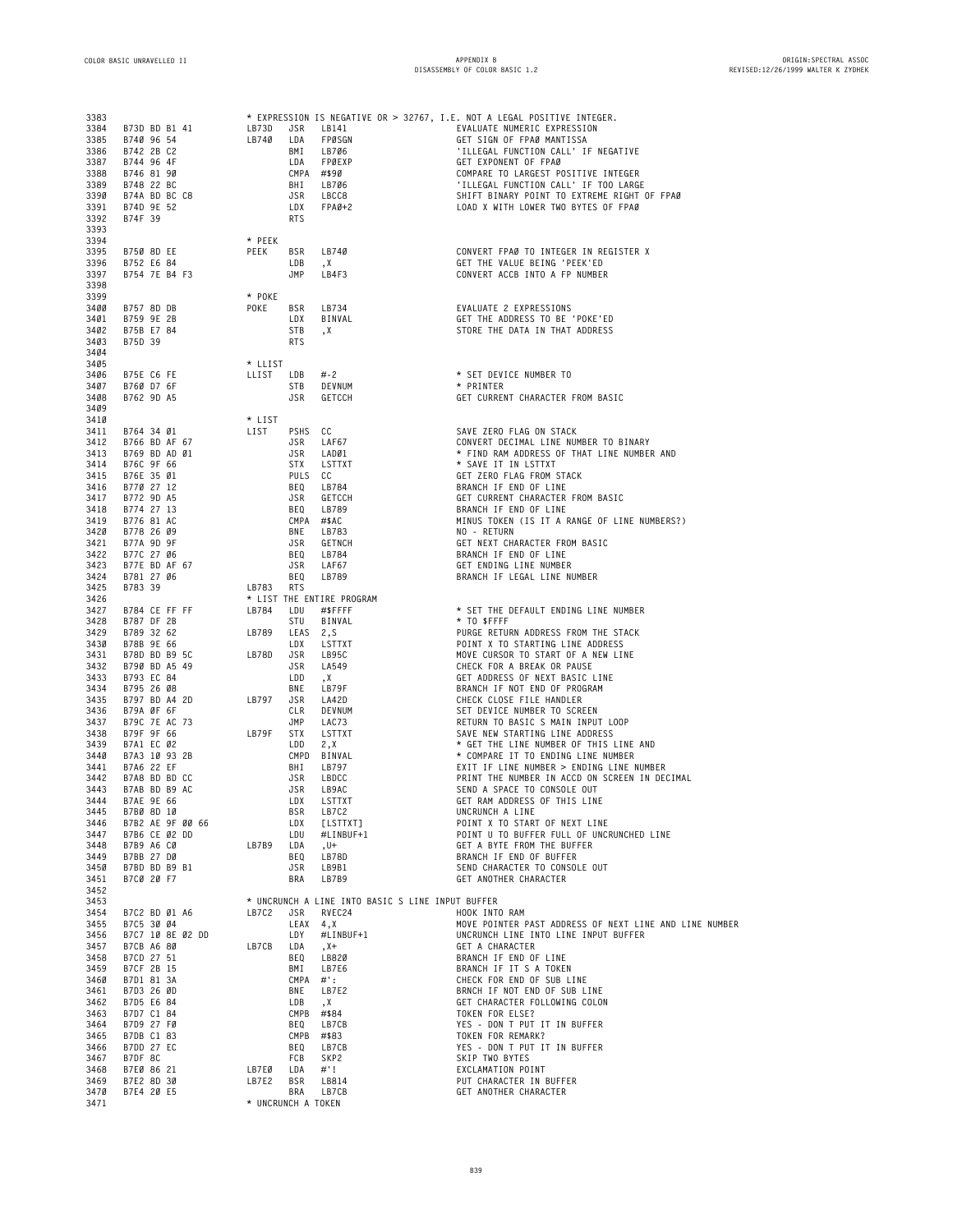| 3472         | B7E6 CE 01 16                  | LB7E6            | LDU                    | #COMVEC-10                                                            | FIRST DO COMMANDS                                                                 |
|--------------|--------------------------------|------------------|------------------------|-----------------------------------------------------------------------|-----------------------------------------------------------------------------------|
| 3473         | B7E9 81 FF                     |                  |                        | CMPA #\$FF                                                            | CHECK FOR SECONDARY TOKEN                                                         |
| 3474<br>3475 | B7EB 26 04<br>B7ED A6 80       |                  | BNE<br>LDA             | LB7F1<br>, X+                                                         | BRANCH IF NON SECONDARY TOKEN<br>GET SECONDARY TOKEN                              |
| 3476         | B7EF 33 45                     |                  | LEAU 5,U               |                                                                       | BUMP IT UP TO SECONDARY FUNCTIONS                                                 |
| 3477         | B7F1 84 7F                     | LB7F1 ANDA #\$7F |                        |                                                                       | MASK OFF BIT 7 OF TOKEN                                                           |
| 3478         | B7F3 33 4A                     | LB7F3 LEAU 10,U  |                        |                                                                       | MOVE TO NEXT COMMAND TABLE                                                        |
| 3479         | B7F5 6D C4                     |                  | TST                    | , U                                                                   | IS THIS TABLE ENABLED?                                                            |
| 3480<br>3481 | B7F7 27 E7<br>B7F9 AØ C4       |                  | BEQ<br>SUBA ,U         | LB7EØ                                                                 | NO - ILLEGAL TOKEN<br>SUBTRACT THE NUMBER OF TOKENS FROM THE CURRENT TOKEN NUMBER |
| 3482         | B7FB 2A F6                     |                  |                        | BPL LB7F3                                                             | BRANCH IF TOKEN NOT IN THIS TABLE                                                 |
| 3483         | B7FD AB C4                     |                  | ADDA ,U                |                                                                       | RESTORE TOKEN NUMBER RELATIVE TO THIS TABLE                                       |
| 3484         | B7FF EE 41                     |                  | LDU                    | 1,U                                                                   | POINT U TO COMMAND DICTIONARY TABLE                                               |
| 3485         | B801 4A                        | LB801 DECA       |                        |                                                                       | DECREMENT TOKEN NUMBER                                                            |
| 3486         | B802 2B 06                     |                  | BMI                    | LB80A                                                                 | BRANCH IF THIS IS THE CORRECT TOKEN                                               |
| 3487<br>3488 | B804 6D C0                     | LB804 TST        |                        | * SKIP THROUGH DICTIONARY TABLE TO START OF NEXT TOKEN<br>, U+        | GRAB A BYTE                                                                       |
| 3489         | B806 2A FC                     |                  |                        | BPL LB804                                                             | BRANCH IF BIT 7 NOT SET                                                           |
| 3490         | B808 20 F7                     |                  |                        | BRA LB801                                                             | GO SEE IF THIS IS THE CORRECT TOKEN                                               |
| 3491         | B80A A6 C4                     | LB80A LDA ,U     |                        |                                                                       | GET A CHARACTER FROM DICTIONARY TABLE                                             |
| 3492         | B80C 8D 06                     |                  |                        | BSR LB814                                                             | PUT CHARACTER IN BUFFER                                                           |
| 3493         | B80E 6D C0                     |                  | TST ,∪+                |                                                                       | CHECK FOR START OF NEXT TOKEN                                                     |
| 3494<br>3495 | B810 2A F8<br>B812 20 B7       |                  |                        | BPL LB80A<br>BRA LB7CB                                                | BRANCH IF NOT DONE WITH THIS TOKEN<br>GO GET ANOTHER CHARACTER                    |
| 3496         | B814 10 8C 03 D6               |                  |                        | LB814 CMPY #LINBUF+LBUFMX                                             | TEST FOR END OF LINE INPUT BUFFER                                                 |
| 3497         | B818 24 06                     |                  |                        | BCC LB820                                                             | BRANCH IF AT END OF BUFFER                                                        |
| 3498         | B81A 84 7F                     |                  | ANDA #\$7F             |                                                                       | MASK OFF BIT 7                                                                    |
| 3499         | B81C A7 A0                     |                  | STA                    | , Y+                                                                  | * SAVE CHARACTER IN BUFFER AND                                                    |
| 3500<br>3501 | B81E 6F A4<br>B820 39          | LB820            | CLR<br><b>RTS</b>      | , Y                                                                   | * CLEAR NEXT CHARACTER SLOT IN BUFFER                                             |
| 3502         |                                | $\star$          |                        |                                                                       |                                                                                   |
| 3503         |                                |                  |                        | * CRUNCH THE LINE THAT THE INPUT POINTER IS                           |                                                                                   |
| 3504         |                                |                  |                        | * POINTING TO INTO THE LINE INPUT BUFFER                              |                                                                                   |
| 3505         |                                |                  |                        | * RETURN LENGTH OF CRUNCHED LINE IN ACCD                              |                                                                                   |
| 3506         |                                | LB821            |                        |                                                                       | HOOK INTO RAM                                                                     |
| 3507<br>3508 | B821 BD 01 A3<br>B824 9E A6    |                  | JSR                    | RVEC23<br>LDX CHARAD                                                  | GET BASIC'S INPUT POINTER ADDRESS                                                 |
| 3509         | B826 CE 02 DC                  |                  |                        | LDU #LINBUF                                                           | POINT X TO LINE INPUT BUFFER                                                      |
| 3510         | B829 ØF 43                     | LB829 CLR V43    |                        |                                                                       | CLEAR ILLEGAL TOKEN FLAG                                                          |
| 3511         | B82B ØF 44                     |                  | CLR V44                |                                                                       | CLEAR DATA FLAG                                                                   |
| 3512         | B82D A6 80                     | LB82D LDA , X+   |                        |                                                                       | GET INPUT CHAR                                                                    |
| 3513<br>3514 | B82F 27 21<br>B831 0D 43       |                  |                        |                                                                       | BRANCH IF END OF LINE<br>* CHECK ILLEGAL TOKEN FLAG & BRANCH IF NOT               |
| 3515         | B833 27 ØF                     |                  |                        |                                                                       | * PROCESSING AN ILLEGAL TOKEN                                                     |
| 3516         | B835 BD B3 A2                  |                  |                        |                                                                       | SET CARRY IF NOT UPPER CASE ALPHA                                                 |
| 3517         | B838 24 18                     |                  |                        | BEQ LB852<br>TST V43<br>TST V43<br>JSR LB3A2<br>BCC LB852<br>CMPA #'0 | BRANCH IF UPPER CASE ALPHA                                                        |
| 3518         | B83A 81 30                     |                  | CMPA #'Ø               |                                                                       | * DON T CRUNCH ASCII NUMERIC CHARACTERS                                           |
| 3519         | B83C 25 04                     |                  | BLO LB842              |                                                                       | * BRANCH IF NOT NUMERIC<br>$\star$                                                |
| 3520<br>3521 | B83E 81 39<br>B840 23 10       |                  | CMPA #'9<br>BLS        | LB852                                                                 | * BRANCH IF NUMERIC                                                               |
| 3522         |                                |                  |                        | * END UP HERE IF NOT UPPER CASE ALPHA OR NUMERIC                      |                                                                                   |
| 3523         | B842 ØF 43                     |                  | LB842 CLR V43          |                                                                       | CLEAR ILLEGAL TOKEN FLAG                                                          |
| 3524         | B844 81 20                     | LB844            |                        | CMPA #SPACE                                                           | SPACE?                                                                            |
| 3525         | B846 27 ØA                     |                  | BEQ                    | LB852                                                                 | DO NOT REMOVE SPACES                                                              |
| 3526<br>3527 | B848 97 42<br>B84A 81 22       |                  | STA V42<br>CMPA #'"    |                                                                       | SAVE INPUT CHARACTER AS SCAN DELIMITER<br>CHECK FOR STRING DELIMITER              |
| 3528         | B84C 27 38                     |                  |                        | BEQ LB886<br>TST V44                                                  | BRANCH IF STRING                                                                  |
| 3529         | B84E ØD 44                     |                  | TST                    | V44                                                                   | * CHECK DATA FLAG AND BRANCH IF CLEAR                                             |
| 3530         | B850 27 19                     |                  | BEQ                    | LB86B                                                                 | * DO NOT CRUNCH DATA                                                              |
| 3531         | B852 A7 CØ                     | LB852 STA        |                        | , U+                                                                  | SAVE CHARACTER IN BUFFER                                                          |
| 3532<br>3533 | B854 27 06<br>B856 81 3A       |                  | BEQ<br>CMPA #':        | LB85C                                                                 | BRANCH IF END OF LINE<br>* CHECK FOR END OF SUBLINE                               |
| 3534         | B858 27 CF                     |                  | BEQ                    | LB829                                                                 | * AND RESET FLAGS IF END OF SUBLINE                                               |
| 3535         | B85A 20 D1                     | LB85A            | BRA                    | LB82D                                                                 | GO GET ANOTHER CHARACTER                                                          |
| 3536         | B85C 6F CØ                     | LB85C            | CLR                    | , U+                                                                  | * DOUBLE ZERO AT END OF LINE                                                      |
| 3537         | B85E 6F CØ                     |                  | CLR                    | , U+                                                                  |                                                                                   |
| 3538         | B860 1F 30                     |                  | TFR                    | U,D<br>SUBD #LINHDR                                                   | SAVE ADDRESS OF END OF LINE IN ACCD<br>LENGTH OF LINE IN ACCD                     |
| 3539<br>3540 | B862 83 02 DA<br>B865 8E 02 DB |                  | LDX                    | #LINBUF-1                                                             | * SET THE INPUT POINTER TO ONE BEFORE                                             |
| 3541         | B868 9F A6                     |                  | STX                    | CHARAD                                                                | * THE START OF THE CRUNCHED LINE                                                  |
| 3542         | B86A 39                        |                  | <b>RTS</b>             |                                                                       | EXIT 'CRUNCH'                                                                     |
| 3543         | B86B 81 3F                     | LB86B            | CMPA #'?               |                                                                       | CHECK FOR "?" - PRINT ABBREVIATION                                                |
| 3544         | B86D 26 04                     |                  | BNE                    | LB873                                                                 | BRANCH IF NOT PRINT ABBREVIATION                                                  |
| 3545<br>3546 | B86F 86 87<br>B871 20 DF       |                  | LDA<br>BRA             | #\$87<br>LB852                                                        | * GET THE PRINT TOKEN AND SAVE IT<br>* IN BUFFER                                  |
| 3547         | B873 81 27                     | LB873            | CMPA #''               |                                                                       | APOSTROPHE IS SAME AS REM                                                         |
| 3548         | B875 26 13                     |                  | BNE                    | LB88A                                                                 | BRANCH IF NOT REMARK                                                              |
| 3549         | B877 CC 3A 83                  |                  | LDD                    | #\$3A83                                                               | COLON, REM TOKEN                                                                  |
| 3550         | B87A ED C1                     |                  | STD                    | $, U++$                                                               | SAVE IN BUFFER                                                                    |
| 3551         | B87C ØF 42                     | LB87C            | CLR                    | V42                                                                   | SET DELIMITER = $\emptyset$ (END OF LINE)                                         |
| 3552<br>3553 | B87E A6 80<br>B880 27 DØ       | LB87E            | LDA<br>BEQ             | , X+<br>LB852                                                         | SCAN TILL WE MATCH [V42]<br>BRANCH IF END OF LINE                                 |
| 3554         | B882 91 42                     |                  | CMPA V42               |                                                                       | DELIMITER?                                                                        |
| 3555         | B884 27 CC                     |                  | BEQ                    | LB852                                                                 | BRANCH OUT IF SO                                                                  |
| 3556         | B886 A7 CØ                     | LB886            | STA                    | , U+                                                                  | DON T CRUNCH REMARKS OR STRINGS                                                   |
| 3557         | B888 20 F4                     |                  |                        | BRA LB87E                                                             | GO GET MORE STRING OR REMARK                                                      |
| 3558<br>3559 | B88A 81 30<br>B88C 25 04       | LB88A            | CMPA #'Ø<br><b>BCS</b> | LB892                                                                 | * LESS THAN ASCII ZERO?<br>* BRANCH IF SO                                         |
| 356Ø         | B88E 81 3C                     |                  |                        | CMPA $\#$ '; +1                                                       | = CHECK FOR NUMERIC VALUE, COLON OR SEMICOLON                                     |
|              |                                |                  |                        |                                                                       |                                                                                   |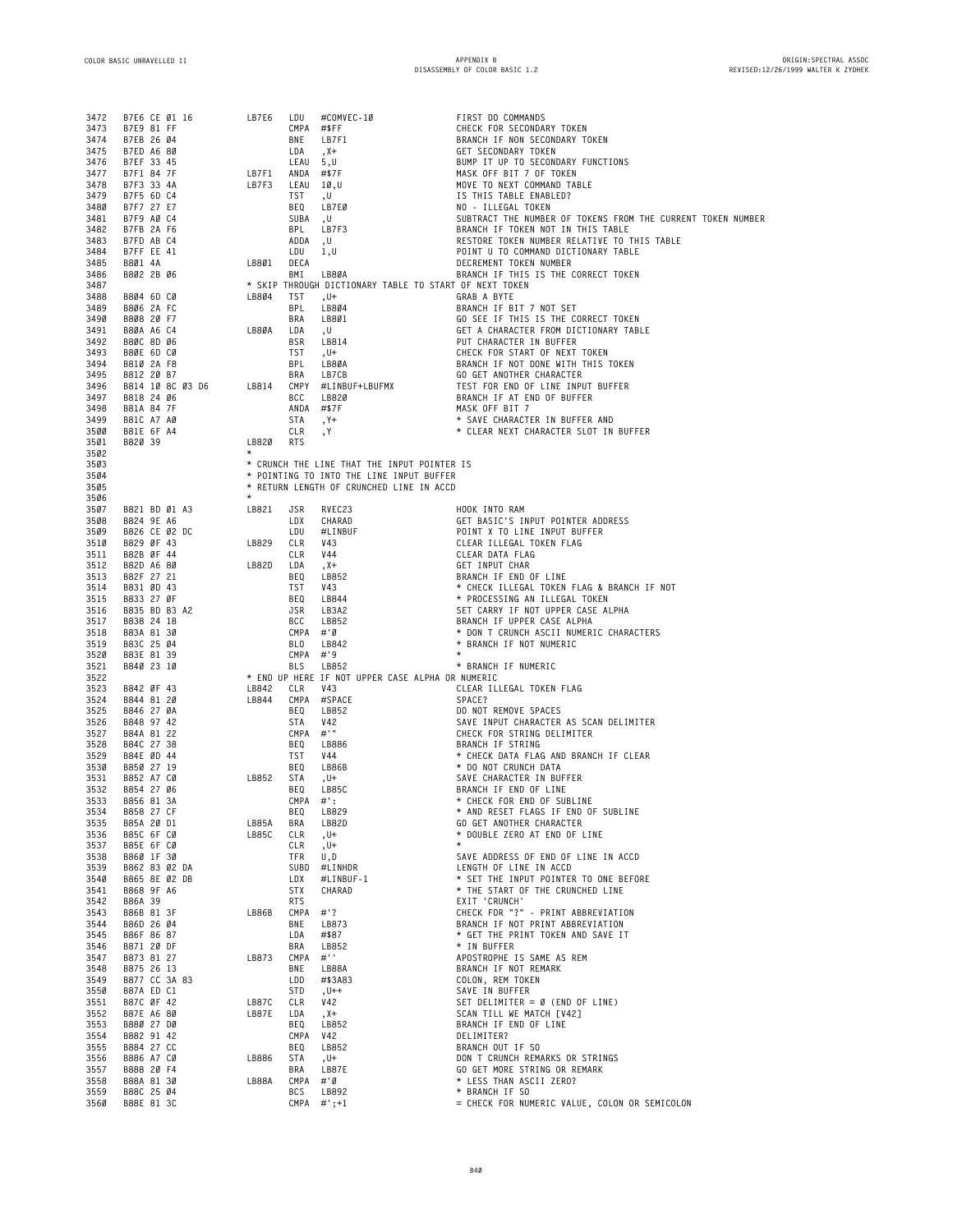| 3562         | B890 25 C0               |                | BCS               | LB852                                               | = AND INSERT IN BUFFER IF SO                                            |
|--------------|--------------------------|----------------|-------------------|-----------------------------------------------------|-------------------------------------------------------------------------|
|              | B892 30 1F               | LB892          | LEAX              | $-1, X$                                             | MOVE INPUT POINTER BACK ONE                                             |
| 3563         | B894 34 50               |                | <b>PSHS</b>       | U,X                                                 | SAVE POINTERS TO INPUT STRING, OUTPUT STRING                            |
| 3564         | B896 ØF 41               |                | CLR               | V41                                                 | TOKEN FLAG $\emptyset$ = COMMAND, FF = SECONDARY                        |
| 3565         | B898 CE Ø1 16            |                | LDU               | #COMVEC-10                                          | POINT U TO COMMAND INTERPRETATION                                       |
| 3566         |                          | $^{\star}$     |                   |                                                     | TABLE FOR BASIC - 10                                                    |
| 3567<br>3568 | B89B ØF 42               | LB89B<br>LB89D | CLR               | <b>V42</b>                                          | INITIALIZE V42 AS TOKEN COUNTER                                         |
| 3569         | B89D 33 4A<br>B89F A6 C4 |                | LEAU 10, U<br>LDA | , U                                                 | MOVE TO NEXT COMMAND INTERPRETATION TABLE<br>GET NUMBER OF COMMANDS     |
| 3570         | B8A1 27 31               |                | BEQ               | LB8D4                                               | GO DO SECONDARY FUNCTIONS IF NO COMMAND TABLE                           |
| 3571         | B8A3 10 AE 41            |                | LDY               | 1,U                                                 | POINT Y TO COMMAND DICTIONARY TABLE                                     |
| 3572         | B8A6 AE E4               | LB8A6          | LDX               | $, \mathsf{S}$                                      | GET POINTER TO INPUT STRING                                             |
| 3573         | B8A8 E6 AØ               | LB8A8          | LDB               | $, Y+$                                              | GET A BYTE FROM DICTIONARY TABLE                                        |
| 3574         | B8AA EØ 80               |                | SUBB              | , X+                                                | SUBTRACT INPUT CHARACTER                                                |
| 3575         | B8AC 27 FA               |                | BEQ               | LB8A8                                               | LOOP IF SAME                                                            |
| 3576         | B8AE C1 80               |                | CMPB              | #\$80                                               | LAST CHAR IN RESERVED WORD TABLE HAD                                    |
| 3577         |                          | $^{\star}$     |                   |                                                     | BIT 7 SET, SO IF WE HAVE \$80 HERE                                      |
| 3578         |                          | $\star$        |                   |                                                     | THEN IT IS A GOOD COMPARE                                               |
| 3579         | B8BØ 26 38               |                | BNE               | LB8EA                                               | BRANCH IF NO MATCH - CHECK ANOTHER COMMAND                              |
| 3580         | B8B2 32 62               |                | LEAS              | 2, S                                                | DELETE OLD INPUT POINTER FROM STACK                                     |
| 3581         | B8B4 35 40               |                | PULS              | U                                                   | GET POINTER TO OUTPUT STRING                                            |
| 3582         | B8B6 DA 42               | $\star$        | ORB               | <b>V42</b>                                          | OR IN THE TABLE POSITION TO MAKE THE TOKEN                              |
| 3583<br>3584 |                          |                | LDA               | V41                                                 | - NOTE THAT B ALREADY HAD \$80 IN IT -<br>* CHECK TOKEN FLAG AND BRANCH |
| 3585         | B8B8 96 41<br>B8BA 26 06 |                | BNE               | LB8C2                                               | * IF SECONDARY                                                          |
| 3586         | B8BC C1 84               |                | CMPB #\$84        |                                                     | IS IT ELSE TOKEN?                                                       |
| 3587         | B8BE 26 06               |                | BNE               | LB8C6                                               | NO.                                                                     |
| 3588         | B8CØ 86 3A               |                | LDA               | $\#$ :                                              | PUT A COLON (SUBLINE) BEFORE ELSE TOKEN                                 |
| 3589         | B8C2 ED C1               | LB8C2          | <b>STD</b>        | $,U++$                                              | SECONDARY TOKENS PRECEEDED BY \$FF                                      |
| 3590         | B8C4 20 94               |                | <b>BRA</b>        | LB85A                                               | GO PROCESS MORE INPUT CHARACTERS                                        |
| 3591         | B8C6 E7 CØ               | LB8C6          | <b>STB</b>        | , U+                                                | SAVE THIS TOKEN                                                         |
| 3592         | B8C8 C1 86               |                | CMPB              | #\$86                                               | DATA TOKEN?                                                             |
| 3593         | B8CA 26 02               |                | BNE               | LB8CE                                               | NO.                                                                     |
| 3594         | B8CC ØC 44               |                | INC               | V44                                                 | SET DATA FLAG                                                           |
| 3595         | B8CE C1 82               | LB8CE          | CMPB              | #\$82                                               | REM TOKEN?                                                              |
| 3596         | B8DØ 27 AA               |                | BEQ               | LB87C                                               | YES                                                                     |
| 3597         | B8D2 20 86               | LB8D2          | <b>BRA</b>        | LB85A                                               | GO PROCESS MORE INPUT CHARACTERS                                        |
| 3598         |                          |                |                   | * CHECK FOR A SECONDARY TOKEN                       |                                                                         |
| 3599         | B8D4 CE Ø1 1B            | LB8D4          | LDU               | #COMVEC-5                                           | NOW DO SECONDARY FUNCTIONS                                              |
| 3600         | B8D7 03 41               |                | COM               | V41                                                 | TOGGLE THE TOKEN FLAG                                                   |
| 3601<br>3602 | B8D9 26 CØ               |                | BNE               | LB89B                                               | BRANCH IF NOW CHECKING SECONDARY COMMANDS                               |
| 3603         |                          |                |                   |                                                     | * THIS CODE WILL PROCESS INPUT DATA WHICH CANNOT BE CRUNCHED AND SO     |
| 3604         |                          |                |                   | * IS ASSUMED TO BE ILLEGAL DATA OR AN ILLEGAL TOKEN |                                                                         |
| 3605         | B8DB 35 50               |                | PULS X, U         |                                                     | RESTORE INPUT AND OUTPUT POINTERS                                       |
| 3606         | B8DD A6 80               |                | LDA               | , X+                                                | * MOVE THE FIRST CHARACTER OF AN                                        |
| 3607         | B8DF A7 CØ               |                | <b>STA</b>        | , U+                                                | * ILLEGAL TOKEN                                                         |
| 3608         | B8E1 BD B3 A2            |                | JSR               | LB3A2                                               | SET CARRY IF NOT ALPHA                                                  |
| 3609         | B8E4 25 EC               |                | BCS               | LB8D2                                               | BRANCH IF NOT ALPHA                                                     |
| 3610         | B8E6 03 43               |                | COM               | <b>V43</b>                                          | SET ILLEGAL TOKEN FLAG IF UPPER CASE ALPHA                              |
| 3611         | B8E8 20 E8               |                | <b>BRA</b>        | LB8D2                                               | PROCESS MORE INPUT CHARACTERS                                           |
| 3612         | B8EA ØC 42               | LB8EA          | INC               | <b>V42</b>                                          | INCREMENT TOKEN COUNTER                                                 |
| 3613         | B8EC 4A                  |                | DECA              |                                                     | DECR COMMAND COUNTER                                                    |
| 3614         | B8ED 27 AE               |                | BEQ               | LB89D                                               |                                                                         |
|              |                          |                |                   |                                                     | GET ANOTHER COMMAND TABLE IF DONE W/THIS ONE                            |
| 3615         | B8EF 31 3F               |                | LEAY              | $-1, Y$                                             | MOVE POINTER BACK ONE                                                   |
| 3616         | B8F1 E6 AØ               | LB8F1          | LDB               | , Y+                                                | * GET TO NEXT                                                           |
| 3617         | B8F3 2A FC               |                | BPL               | LB8F1                                               | * RESERVED WORD                                                         |
| 3618         | B8F5 20 AF               |                | <b>BRA</b>        | LB8A6                                               | GO SEE IF THIS WORD IS A MATCH                                          |
| 3619         |                          |                |                   |                                                     |                                                                         |
| 3620         |                          | * PRINT        |                   |                                                     |                                                                         |
| 3621         | B8F7 27 5F               | PRINT          | BEQ               | LB958                                               | BRANCH IF NO ARGUMENT                                                   |
| 3622         | B8F9 8D 03               |                | <b>BSR</b>        | LB8FE                                               | CHECK FOR ALL PRINT OPTIONS                                             |
| 3623         | B8FB ØF 6F               |                | CLR               | DEVNUM                                              | SET DEVICE NUMBER TO SCREEN                                             |
| 3624         | B8FD 39<br>B8FE 81 40    | LB8FE          | <b>RTS</b>        |                                                     |                                                                         |
| 3625<br>3626 | B900 26 05               |                | $CMPA$ #'@<br>BNE | LB907                                               | CHECK FOR PRINT @<br>NOT PRINT @                                        |
| 3627         | B902 BD A5 54            |                | JSR               | LA554                                               | MOVE CURSOR TO PROPER PRINT LOCATION                                    |
| 3628         | B905 20 0A               |                | BRA               | LB911                                               | GO PRINT THE DATA                                                       |
| 3629         | B907 81 23               | LB907          | $CMPA$ #'#        |                                                     | CHECK FOR PRINT NUMBER                                                  |
| 3630         | B909 26 0D               |                | BNE               | LB918                                               | NOT PRINT#                                                              |
| 3631         | B90B BD A5 A5            |                | JSR               | LA5A5                                               | CHECK FOR A VALID DEVICE NUMBER                                         |
| 3632         | B90E BD A4 06            |                | JSR               | LA406                                               | CHECK FOR A VALID OUTPUT FILE                                           |
| 3633         | B911 9D A5               | LB911          |                   | JSR GETCCH                                          | GET CURRENT INPUT CHARACTER                                             |
| 3634         | B913 27 43               |                |                   | BEQ LB958                                           | BRANCH IF END OF LINE                                                   |
| 3635         | B915 BD B2 6D            |                |                   | JSR LB26D                                           | SYNTAX CHECK FOR COMMA                                                  |
| 3636         | B918 BD 01 79            | LB918          |                   | JSR RVEC9                                           | HOOK INTO RAM                                                           |
| 3637         | B91B 27 48               | LB91B          |                   | BEQ LB965                                           | RETURN IF END OF LINE                                                   |
| 3638         | B91D 81 A4               | LB91D          | CMPA #\$A4        |                                                     | TOKEN FOR TAB( ?                                                        |
| 3639         | B91F 27 5D               |                | BEQ               | LB97E                                               | YES                                                                     |
| 3640         | B921 81 2C               |                | CMPA #',          |                                                     | COMMA?                                                                  |
| 3641         | B923 27 41               |                | BEQ               | LB966                                               | YES - ADVANCE TO NEXT TAB FIELD                                         |
| 3642         | B925 81 3B               |                | CMPA #';          |                                                     | SEMICOLON?                                                              |
| 3643         | B927 27 6E               |                | BEQ               | LB997                                               | YES - DO NOT ADVANCE CURSOR                                             |
| 3644         | B929 BD B1 56            |                | JSR<br>LDA        | LB156                                               | EVALUATE EXPRESSION                                                     |
| 3645<br>3646 | B92C 96 06<br>B92E 34 02 |                | PSHS A            | VALTYP                                              | * GET VARIABLE TYPE AND<br>* SAVE IT ON THE STACK                       |
| 3647         | B930 26 06               |                | BNE               | LB938                                               | BRANCH IF STRING VARIABLE                                               |
| 3648         | B932 BD BD D9            |                |                   | JSR LBDD9                                           | CONVERT FP NUMBER TO AN ASCII STRING                                    |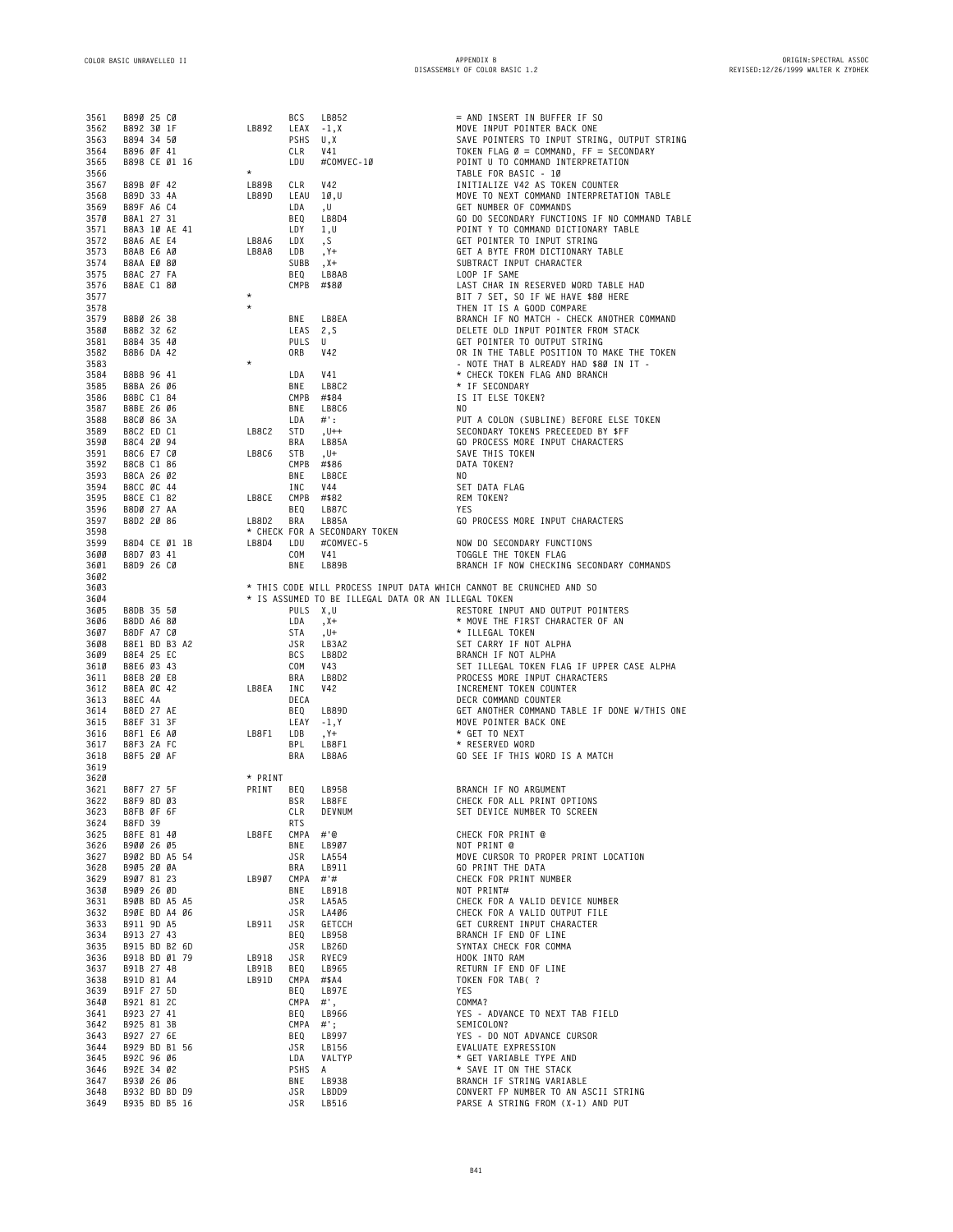| 3650         |                             | $^{\star}$                                                             | DESCRIPTOR ON STRING STACK                      |
|--------------|-----------------------------|------------------------------------------------------------------------|-------------------------------------------------|
| 3651         | B938 8D 65                  | LB938<br><b>BSR</b><br>LB99F                                           | PRINT STRING POINTED TO BY X                    |
| 3652         | B93A 35 Ø4                  | PULS B                                                                 | GET VARIABLE TYPE BACK                          |
| 3653         | B93C BD A3 5F               | JSR<br>LA35F                                                           | SET UP TAB WIDTH ZONE, ETC                      |
| 3654         | B93F 0D 6E                  | TST<br>PRTDEV                                                          | * CHECK THE PRINT DEVICE                        |
| 3655         | B941 27 06                  | BEQ<br>LB949                                                           | * AND BRANCH IF NOT CASSETTE                    |
| 3656         | B943 8D 13                  | BSR<br>LB958                                                           | SEND A CARRIAGE RETURN TO CONSOLE OUT           |
| 3657         | B945 9D A5                  | JSR<br>GETCCH                                                          | GET CURRENT INPUT CHARACTER                     |
| 3658         | B947 20 D2                  | BRA<br>LB91B                                                           | CHECK FOR MORE PRINT DATA                       |
| 3659         | B949 5D                     | LB949<br><b>TSTB</b>                                                   | CHECK CURRENT PRINT POSITION                    |
| 3660         | B94A 26 08                  | BNE<br>LB954                                                           | BRANCH IF NOT AT START OF LINE                  |
| 3661         | B94C 9D A5                  | JSR<br>GETCCH                                                          | GET CURRENT INPUT CHARACTER                     |
| 3662         | B94E 81 2C                  | CMPA<br>#',                                                            | COMMA?                                          |
| 3663         | B950 27 14<br>B952 8D 58    | BEQ<br>LB966<br>LB9AC                                                  | SKIP TO NEXT TAB FIELD                          |
| 3664<br>3665 | B954 9D A5                  | BSR<br>LB954<br>GETCCH                                                 | SEND A SPACE TO CONSOLE OUT                     |
|              | B956 26 C5                  | JSR                                                                    | GET CURRENT INPUT CHARACTER                     |
| 3666         |                             | BNE<br>LB91D<br>LB958                                                  | BRANCH IF NOT END OF LINE                       |
| 3667<br>3668 | B958 86 ØD<br>B95A 20 55    | LDA<br>#CR<br>BRA<br>LB9B1                                             | * SEND A CR TO<br>* CONSOLE OUT                 |
| 3669         | B95C BD A3 5F               | LB95C<br>JSR<br>LA35F                                                  | SET UP TAB WIDTH, ZONE ETC                      |
| 3670         | B95F 27 F7                  | BEQ<br>LB958                                                           | BRANCH IF WIDTH = ZERO                          |
| 3671         | B961 96 6C                  | LDA<br><b>DEVPOS</b>                                                   | GET PRINT POSITION                              |
| 3672         | B963 26 F3                  | BNE<br>LB958                                                           | BRANCH IF NOT AT START OF LINE                  |
| 3673         | B965 39                     | <b>RTS</b><br>LB965                                                    |                                                 |
| 3674         |                             | * SKIP TO NEXT TAB FIELD                                               |                                                 |
| 3675         | B966 BD A3 5F               | LB966<br>JSR<br>LA35F                                                  | SET UP TAB WIDTH, ZONE ETC                      |
| 3676         | B969 27 ØA                  | BEQ<br>LB975                                                           | BRANCH IF LINE WIDTH = $\emptyset$ (CASSETTE)   |
| 3677         | B96B D6 6C                  | LDB<br>DEVPOS                                                          | GET CURRENT POSITION                            |
| 3678         | B96D D1 6B                  | CMPB DEVLCF                                                            | COMPARE TO LAST TAB ZONE                        |
| 3679         | B96F 25 06                  | BCS<br>LB977                                                           | BRANCH IF < LAST TAB ZONE                       |
| 3680         | B971 8D E5                  | BSR<br>LB958                                                           | SEND A CARRIAGE RETURN TO CONSOLE OUT           |
| 3681         | B973 20 22                  | BRA<br>LB997                                                           | GET MORE DATA                                   |
| 3682         | B975 D6 6C                  | LB975<br>LDB<br>DEVPOS                                                 | $\star$                                         |
| 3683         | B977 DØ 6A                  | LB977<br>SUBB DEVCFW                                                   | * SUBTRACT TAB FIELD WIDTH FROM CURRENT         |
| 3684         | B979 24 FC                  | BCC<br>LB977                                                           | * POSITION UNTIL CARRY SET - NEGATING THE       |
| 3685         | B97B 50                     | NEGB                                                                   | * REMAINDER LEAVES THE NUMBER OF SPACES TO NEXT |
| 3686         |                             | $^\star$                                                               | * TAB ZONE IN ACCB                              |
| 3687         | B97C 20 10                  | <b>BRA</b><br>LB98E                                                    | GO ADVANCE TO NEXT TAB ZONE                     |
| 3688         |                             |                                                                        |                                                 |
| 3689         |                             | * PRINT TAB(                                                           |                                                 |
| 3690         | B97E BD B7 09               | LB97E<br>JSR<br>LB709                                                  | EVALUATE EXPRESSION - RETURN VALUE IN B         |
| 3691         | B981 81 29                  | CMPA #')                                                               | * 'SYNTAX' ERROR IF NOT ')'                     |
| 3692         | B983 10 26 F8 F0            | LBNE LB277                                                             | $\star$                                         |
| 3693         | B987 BD A3 5F               | JSR<br>LA35F                                                           | SET UP TAB WIDTH, ZONE ETC                      |
| 3694         | B98A DØ 6C                  | SUBB DEVPOS                                                            | GET DIFFERENCE OF PRINT POSITION & TAB POSITION |
| 3695         | B98C 23 09                  | BLS<br>LB997                                                           | BRANCH IF TAB POSITION < CURRENT POSITION       |
| 3696         | B98E ØD 6E                  | LB98E<br>TST<br>PRTDEV                                                 | * GET PRINT DEVICE NUMBER AND                   |
| 3697         | B990 26 05                  | BNE<br>LB997                                                           | * BRANCH IF CASSETTE                            |
| 3698         | B992 8D 18                  | LB992<br>BSR<br>LB9AC                                                  | SEND A SPACE TO CONSOLE OUT                     |
| 3699         | B994 5A                     | DECB                                                                   | DECREMENT DIFFERENCE COUNT                      |
| 3700         | B995 26 FB                  | BNE<br>LB992                                                           | BRANCH UNTIL CURRENT POSITION = TAB POSITION    |
| 3701         | B997 9D 9F                  | LB997<br>JSR<br>GETNCH                                                 | GET NEXT CHARACTER FROM BASIC                   |
| 3702         | B999 7E B9 1B               | JMP<br>LB91B                                                           | LOOK FOR MORE PRINT DATA                        |
| 3703         |                             | * COPY A STRING FROM (X) TO CONSOLE OUT                                |                                                 |
| 3704         | B99C BD B5 18               | LB99C<br>JSR<br>LB518                                                  | PARSE A STRING FROM X AND PUT                   |
| 3705         |                             | $\star$                                                                | DESCRIPTOR ON STRING STACK                      |
| 3706         | B99F BD B6 57               | LB99F<br><b>JSR</b><br>LB657                                           | GET LENGTH OF STRING AND REMOVE                 |
| 3707         |                             | $\star$                                                                | DESCRIPTOR FROM STRING STACK                    |
| 3708         | B9A2 5C                     | INCB                                                                   | COMPENSATE FOR DECB BELOW                       |
| 3709         | B9A3 5A                     | LB9A3<br>DECB                                                          | DECREMENT COUNTER                               |
| 3710         | B9A4 27 BF                  | BEQ<br>LB965                                                           | EXIT ROUTINE                                    |
| 3711         | B9A6 A6 80                  | LDA<br>$, x +$                                                         | GET A CHARACTER FROM X                          |
| 3712         | B9A8 8D 07                  | BSR<br>LB9B1                                                           | SEND TO CONSOLE OUT                             |
| 3713         | B9AA 20 F7                  | BRA<br>LB9A3                                                           | KEEP LOOPING<br>SPACE TO CONSOLE OUT            |
| 3714         | B9AC 86 20                  | LB9AC<br>LDA<br>#SPACE                                                 |                                                 |
| 3715         | B9AE 8C                     | FCB<br>SKP2                                                            | SKIP NEXT TWO BYTES                             |
| 3716         | B9AF 86 3F<br>B9B1 7E A2 82 | LB9AF<br>LDA<br>$#$ ' ?                                                | OUESTION MARK TO CONSOLE OUT                    |
| 3717<br>3718 |                             | LB9B1<br>JMP<br>PUTCHR                                                 | JUMP TO CONSOLE OUT                             |
| 3719         |                             | * FLOATING POINT MATH PACKAGE                                          |                                                 |
| 3720         |                             |                                                                        |                                                 |
| 3721         |                             | * ADD .5 TO FPAØ                                                       |                                                 |
| 3722         | B9B4 8E BE CØ               | LB9B4<br>LDX<br>#LBECØ                                                 | FLOATING POINT CONSTANT (.5)                    |
| 3723         | B9B7 20 09                  | BRA<br>LB9C2                                                           | ADD .5 TO FPAØ                                  |
| 3724         |                             | * SUBTRACT FPAØ FROM FP NUMBER POINTED                                 |                                                 |
| 3725         |                             | * TO BY (X), LEAVE RESULT IN FPAØ                                      |                                                 |
| 3726         | B9B9 BD BB 2F               | LB9B9<br>JSR<br>LBB2F                                                  | COPY PACKED FP DATA FROM (X) TO FPA1            |
| 3727         |                             |                                                                        |                                                 |
| 3728         |                             | * ARITHMETIC OPERATION (-) JUMPS HERE - SUBTRACT FPAØ FROM FPA1 (ENTER |                                                 |
| 3729         |                             | * WITH EXPONENT OF FPAØ IN ACCB AND EXPONENT OF FPA1 IN ACCA)          |                                                 |
| 3730         | B9BC 03 54                  | FPØSGN<br>LB9BC<br>COM                                                 | CHANGE MANTISSA SIGN OF FPAØ                    |
| 3731         | B9BE 03 62                  | COM<br>RESSGN                                                          | REVERSE RESULT SIGN FLAG                        |
| 3732         | B9CØ 20 03                  | LB9C5<br>BRA                                                           | GO ADD FPA1 AND FPAØ                            |
| 3733         |                             | * ADD FP NUMBER POINTED TO BY                                          |                                                 |
| 3734         |                             | * (X) TO FPAØ - LEAVE RESULT IN FPAØ                                   |                                                 |
| 3735         | B9C2 BD BB 2F               | LB9C2<br>JSR<br>LBB2F                                                  | UNPACK PACKED FP DATA FROM (X) TO               |
| 3736         |                             | $\star$                                                                | FPA1; RETURN EXPONENT OF FPA1 IN ACCA           |
| 3737         |                             |                                                                        |                                                 |
| 3738         |                             | * ARITHMETIC OPERATION (+) JUMPS HERE - ADD FPAØ TO                    |                                                 |

**\* ARITHMETIC OPERATION (+) JUMPS HERE - ADD FPA0 TO**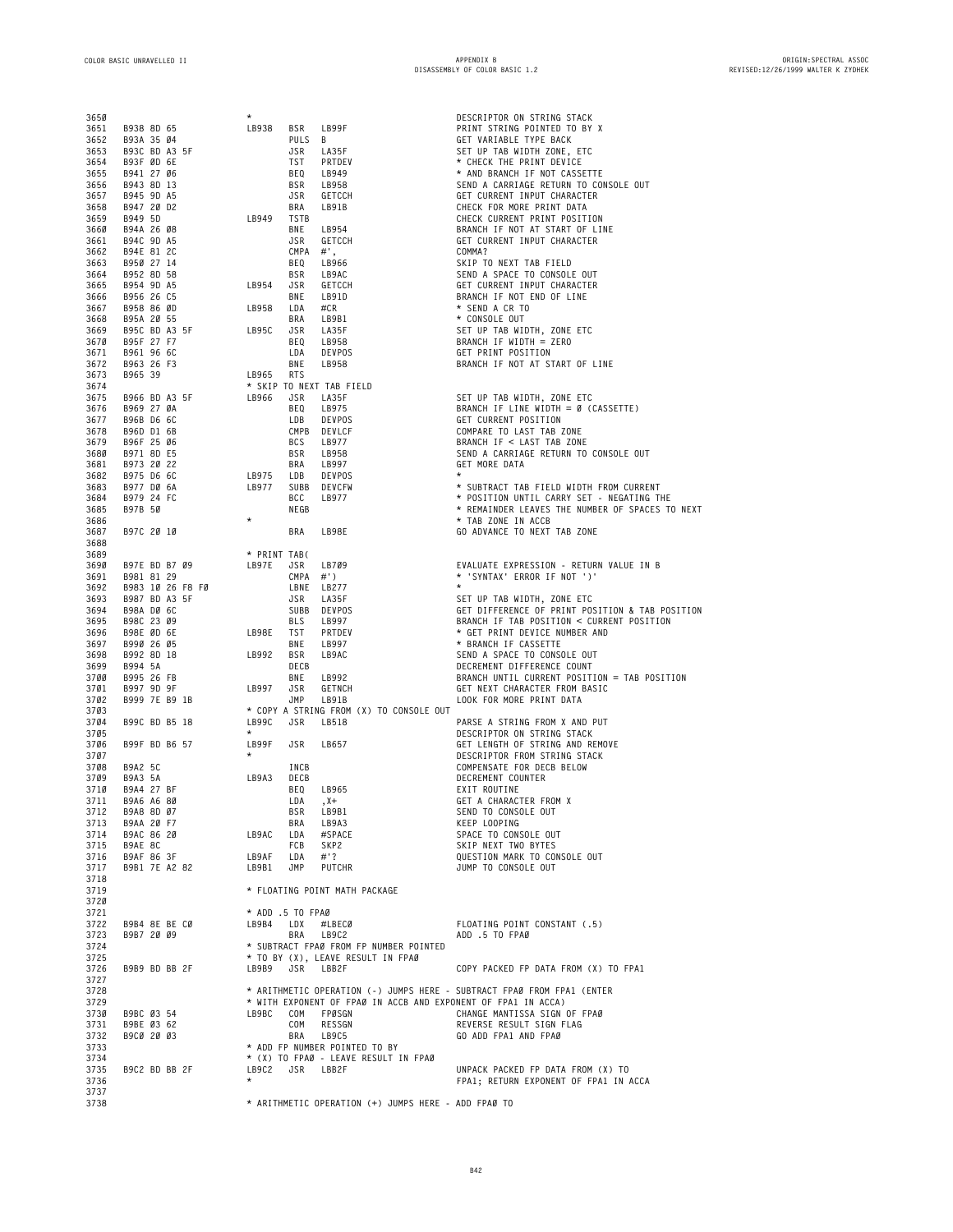| 3739         |                          |                  |                    |                                                                                                                                                    | * FPA1 (ENTER WITH EXPONENT OF FPAØ IN ACCB AND EXPONENT OF FPA1 IN ACCA  |
|--------------|--------------------------|------------------|--------------------|----------------------------------------------------------------------------------------------------------------------------------------------------|---------------------------------------------------------------------------|
| 3740         | B9C5 5D                  | LB9C5            | TSTB               |                                                                                                                                                    | CHECK EXPONENT OF FPAØ                                                    |
| 3741         | B9C6 10 27 02 80         |                  |                    | LBEQ LBC4A                                                                                                                                         | COPY FPA1 TO FPAØ IF FPAØ = Ø                                             |
| 3742         | B9CA 8E 00 5C            |                  | LDX                | #FP1EXP                                                                                                                                            | POINT X TO FPA1                                                           |
| 3743         | B9CD 1F 89               | LB9CD            | TFR A,B            |                                                                                                                                                    | PUT EXPONENT OF FPA1 INTO ACCB                                            |
| 3744         | B9CF 5D                  |                  | TSTB               |                                                                                                                                                    | CHECK EXPONENT                                                            |
| 3745         | B9DØ 27 6C               |                  |                    | TSTB<br>BEQ LBA3E<br>SUBB FPØEXP                                                                                                                   | RETURN IF EXPONENT = $\emptyset$ (ADDING $\emptyset$ TO FPA $\emptyset$ ) |
| 3746         | B9D2 DØ 4F               |                  |                    |                                                                                                                                                    | SUBTRACT EXPONENT OF FPAØ FROM EXPONENT OF FPA1                           |
| 3747         | B9D4 27 69               |                  | BEQ                | LBA3F<br>LB9E2<br>FPØEXP                                                                                                                           | BRANCH IF EXPONENTS ARE EQUAL                                             |
| 3748         | B9D6 25 ØA               |                  | <b>BCS</b>         |                                                                                                                                                    | BRANCH IF EXPONENT FPAØ > FPA1                                            |
| 3749         | B9D8 97 4F               |                  | STA                |                                                                                                                                                    | REPLACE FPAØ EXPONENT WITH FPA1 EXPONENT                                  |
| 3750         | B9DA 96 61               |                  | LDA                | FP1SGN                                                                                                                                             | * REPLACE FPAØ MANTISSA SIGN                                              |
| 3751         | B9DC 97 54               |                  | STA                | FPØSGN                                                                                                                                             | * WITH FPA1 MANTISSA SIGN                                                 |
| 3752         | B9DE 8E 00 4F            |                  | LDX                | #FPØEXP                                                                                                                                            | POINT X TO FPAØ                                                           |
| 3753         | B9E1 50                  |                  | NEGB               |                                                                                                                                                    | NEGATE DIFFERENCE OF EXPONENTS                                            |
| 3754         | B9E2 C1 F8               | LB9E2 CMPB #-8   |                    | #-8<br>LBA3F                                                                                                                                       | TEST DIFFERENCE OF EXPONENTS                                              |
| 3755         | B9E4 2F 59               |                  | BLE                |                                                                                                                                                    | BRANCH IF DIFFERENCE OF EXPONENTS <= 8                                    |
| 3756         | B9E6 4F                  |                  | CLRA               |                                                                                                                                                    | CLEAR OVERFLOW BYTE                                                       |
| 3757         | B9E7 64 01               |                  | LSR                | 1,X<br>LBABA                                                                                                                                       | SHIFT MS BYTE OF MANTISSA; BIT $7 = 0$                                    |
| 3758         | B9E9 BD BA BA            |                  | JSR                |                                                                                                                                                    | GO SHIFT MANTISSA OF (X) TO THE RIGHT (B) TIMES                           |
| 3759         | B9EC D6 62               | LB9EC LDB        |                    | RESSGN                                                                                                                                             | GET SIGN FLAG                                                             |
| 3760         | B9EE 2A ØB               |                  | BPL                |                                                                                                                                                    | BRANCH IF FPAØ AND FPA1 SIGNS ARE THE SAME                                |
| 3761         | B9FØ 63 Ø1               |                  |                    | LB9FB<br>1,X<br>2 Y<br>$COM$ 1, X                                                                                                                  | * COMPLEMENT MANTISSA POINTED                                             |
| 3762         | B9F2 63 02               |                  |                    | COM 2, X                                                                                                                                           | $*$ TO BY $(X)$ THE                                                       |
| 3763         | B9F4 63 03               |                  |                    | COM 3, X                                                                                                                                           | * ADCA BELOW WILL                                                         |
| 3764         | B9F6 63 04               |                  | $COM \t 4,X$       |                                                                                                                                                    | * CONVERT THIS OPERATION                                                  |
| 3765         | B9F8 43                  |                  | COMA               |                                                                                                                                                    | * INTO A NEG (MANTISSA)                                                   |
| 3766         | B9F9 89 00               |                  | ADCA #Ø            |                                                                                                                                                    | ADD ONE TO ACCA - COMA ALWAYS SETS THE CARRY FLAG                         |
| 3767         |                          |                  |                    | * THE PREVIOUS TWO BYTES MAY BE REPLACED BY A NEGA                                                                                                 |                                                                           |
| 3768         |                          |                  |                    |                                                                                                                                                    |                                                                           |
| 3769         |                          |                  |                    | * ADD MANTISSAS OF FPAØ AND FPA1, PUT RESULT IN FPAØ                                                                                               |                                                                           |
| 3770         | B9FB 97 63               | LB9FB            |                    | STA FPSBYT                                                                                                                                         | SAVE FPA SUB BYTE                                                         |
| 3771         | B9FD 96 53               |                  |                    |                                                                                                                                                    | * ADD LS BYTE                                                             |
| 3772         | B9FF 99 60               |                  |                    |                                                                                                                                                    | * OF MANTISSA                                                             |
| 3773         | BA01 97 53               |                  |                    | SIA<br>LDA FPA0+3<br>ADCA FPA1+3<br>STA FPA0+3<br>LDA FPA0+2<br>STA FPA0+2<br>LDA FPA0+1<br>ADCA FPA0+1<br>ADCA FPA0+1<br>ATA FPA1+1<br>STA FPA0+1 | SAVE IN FPAØ LSB                                                          |
| 3774         | BA03 96 52               |                  |                    |                                                                                                                                                    | * ADD NEXT BYTE                                                           |
| 3775         | BA05 99 5F               |                  |                    |                                                                                                                                                    | * OF MANTISSA                                                             |
| 3776         | BA07 97 52               |                  |                    |                                                                                                                                                    | SAVE IN FPAØ                                                              |
| 3777         | BA09 96 51               |                  |                    |                                                                                                                                                    | * ADD NEXT BYTE                                                           |
| 3778         | BAØB 99 5E               |                  |                    |                                                                                                                                                    | * OF MANTISSA                                                             |
| 3779         | BAØD 97 51               |                  |                    | STA FPAØ+1                                                                                                                                         | SAVE IN FPAØ                                                              |
| 3780         | BAØF 96 50               |                  | LDA                | FPAØ                                                                                                                                               | * ADD MS BYTE                                                             |
| 3781         | BA11 99 5D               |                  |                    | ADCA FPA1                                                                                                                                          | * OF MANTISSA                                                             |
| 3782         | BA13 97 50               |                  | STA<br><b>TSTB</b> | FPAØ                                                                                                                                               | SAVE IN FPAØ                                                              |
| 3783<br>3784 | BA15 5D<br>BA16 2A 44    |                  | BPL                | LBA5C                                                                                                                                              | TEST SIGN FLAG<br>BRANCH IF FPAØ & FPA1 SIGNS WERE ALIKE                  |
| 3785         |                          | LBA18            | BCS                | LBA1C                                                                                                                                              |                                                                           |
| 3786         | BA18 25 02<br>BA1A 8D 5D |                  | BSR                | LBA79                                                                                                                                              | BRANCH IF POSITIVE MANTISSA<br>NEGATE FPAØ MANTISSA                       |
| 3787         |                          |                  |                    |                                                                                                                                                    |                                                                           |
| 3788         |                          | * NORMALIZE FPAØ |                    |                                                                                                                                                    |                                                                           |
| 3789         | BA1C 5F                  | LBA1C            | CLRB               |                                                                                                                                                    | CLEAR TEMPORARY EXPONENT ACCUMULATOR                                      |
| 3790         | BA1D 96 50               | LBA1D            |                    |                                                                                                                                                    | TEST MSB OF MANTISSA                                                      |
| 3791         | BA1F 26 2E               |                  |                    |                                                                                                                                                    | BRANCH IF $\Leftarrow$ Ø                                                  |
| 3792         | BA21 96 51               |                  |                    | LLKB<br>BNE LBA4F<br>LDA FPAØ+1<br>STA FPAØ+2<br>LDA FPAØ+2<br>LTA FRAØ+1                                                                          | * IF THE MSB IS                                                           |
| 3793         | BA23 97 50               |                  |                    |                                                                                                                                                    | * Ø, THEN SHIFT THE                                                       |
| 3794         | BA25 96 52               |                  |                    |                                                                                                                                                    | * MANTISSA A WHOLE BYTE                                                   |
| 3795         | BA27 97 51               |                  |                    |                                                                                                                                                    | * AT A TIME. THIS                                                         |
| 3796         | BA29 96 53               |                  |                    |                                                                                                                                                    | * IS FASTER THAN ONE                                                      |
| 3797         | BA2B 97 52               |                  |                    |                                                                                                                                                    | * BIT AT A TIME                                                           |
| 3798         | BA2D 96 63               |                  |                    |                                                                                                                                                    | * BUT USES MORE MEMORY.                                                   |
| 3799         | BA2F 97 53               |                  |                    |                                                                                                                                                    | * FPSBYT, THE CARRY IN                                                    |
| 3800         | BA31 ØF 63               |                  |                    | JDA FPAØ+2<br>STA FPAØ+3<br>LDA FPAØ+3<br>STA FPAØ+2<br>LDA FPSBYT<br>STA FPAØ+3<br>STA FPAØ+3                                                     | * BYTE, REPLACES THE MATISSA LSB.                                         |
| 3801         | BA33 CB 08               |                  | ADDB #8            |                                                                                                                                                    | SHIFTING ONE BYTE = 8 BIT SHIFTS; ADD 8 TO EXPONENT                       |
| 3802         | BA35 C1 28               |                  |                    | CMPB $#5*8$                                                                                                                                        | CHECK FOR 5 SHIFTS                                                        |
| 3803         | BA37 2D E4               |                  | BLT                | LBA1D                                                                                                                                              | BRANCH IF < 5 SHIFTS, IF > 5, THEN MANTISSA = $\emptyset$                 |
| 3804         | BA39 4F                  | LBA39            | CLRA               |                                                                                                                                                    | A ZERO EXPONENT = Ø FLOATING POINT                                        |
| 3805         | BA3A 97 4F               | LBA3A            |                    | STA FPØEXP                                                                                                                                         | ZERO OUT THE EXPONENT                                                     |
| 3806         | BA3C 97 54               |                  |                    | STA FPØSGN                                                                                                                                         | ZERO OUT THE MANTISSA SIGN                                                |
| 3807         | BA3E 39                  | LBA3E            | RTS                |                                                                                                                                                    |                                                                           |
| 3808         | BA3F 8D 6D               | LBA3F            |                    | BSR LBAAE                                                                                                                                          | SHIFT FPAØ MANTISSA TO RIGHT                                              |
| 3809         | BA41 5F                  |                  | CLRB               |                                                                                                                                                    | CLEAR CARRY FLAG                                                          |
| 381Ø         | BA42 20 A8               |                  |                    | BRA LB9EC                                                                                                                                          |                                                                           |
| 3811         |                          |                  |                    | * SHIFT FPAØ LEFT ONE BIT UNTIL BIT 7                                                                                                              |                                                                           |
| 3812         |                          |                  |                    | $*$ OF MATISSA MS BYTE = 1                                                                                                                         |                                                                           |
| 3813         | BA44 5C                  | LBA44            | INCB               |                                                                                                                                                    | ADD ONE TO EXPONENT ACCUMULATOR                                           |
| 3814         | BA45 08 63               |                  | ASL                | FPSBYT                                                                                                                                             | SHIFT SUB BYTE ONE LEFT                                                   |
| 3815         | BA47 09 53               |                  |                    | ROL FPAØ+3                                                                                                                                         | SHIFT LS BYTE                                                             |
| 3816         | BA49 09 52               |                  |                    | ROL FPAØ+2                                                                                                                                         | SHIFT NS BYTE                                                             |
| 3817         | BA4B 09 51               |                  |                    | ROL FPAØ+1                                                                                                                                         | SHIFT NS BYTE                                                             |
| 3818         | BA4D 09 50               |                  |                    | ROL FPAØ                                                                                                                                           | SHIFT MS BYTE                                                             |
| 3819         | BA4F 2A F3               | LBA4F            |                    | BPL LBA44                                                                                                                                          | BRANCH IF NOT YET NORMALIZED                                              |
| 3820         | BA51 96 4F               |                  |                    | LDA FPØEXP                                                                                                                                         | GET CURRENT EXPONENT                                                      |
| 3821         | BA53 34 04               |                  | PSHS B             |                                                                                                                                                    | SAVE EXPONENT MODIFIER CAUSED BY NORMALIZATION                            |
| 3822         | BA55 AØ EØ               |                  |                    | SUBA , S+                                                                                                                                          | SUBTRACT ACCUMULATED EXPONENT MODIFIER                                    |
| 3823         | BA57 97 4F               |                  |                    | STA FPØEXP                                                                                                                                         | SAVE AS NEW EXPONENT                                                      |
| 3824         | BA59 23 DE               |                  |                    | BLS LBA39                                                                                                                                          | SET FPAØ = Ø IF THE NORMALIZATION CAUSED                                  |
| 3825         |                          |                  |                    |                                                                                                                                                    | MORE OR EQUAL NUMBER OF LEFT SHIFTS THAN THE                              |
| 3826         |                          | $\star$          |                    |                                                                                                                                                    | SIZE OF THE EXPONENT                                                      |
| 3827         | BA5B 8C                  |                  |                    | FCB SKP2                                                                                                                                           | SKIP 2 BYTES                                                              |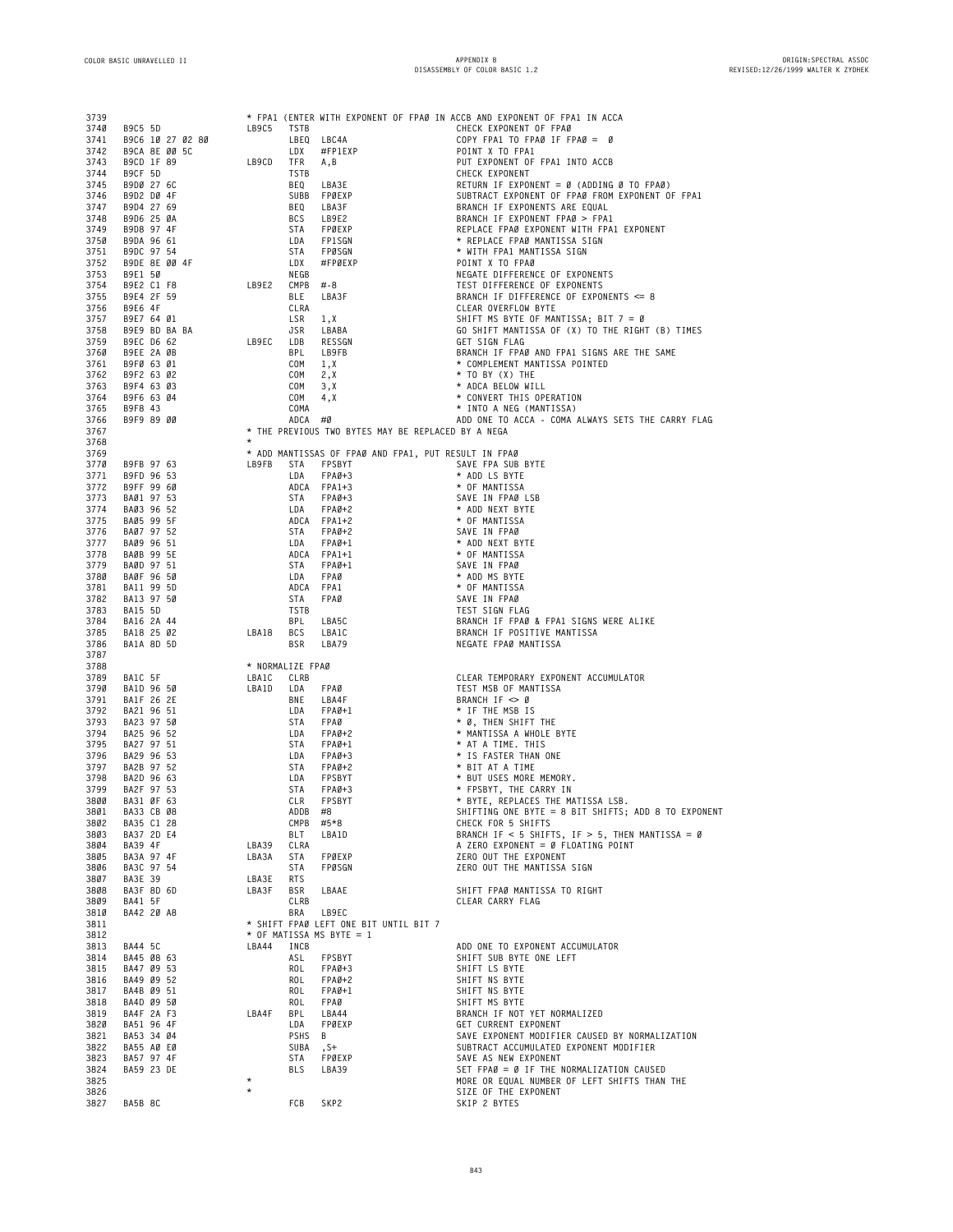| 3828         | BA5C 25 08               | BA5C            | <b>BCS</b> | LBA66                                              | BRANCH IF MANTISSA OVERFLOW                                             |
|--------------|--------------------------|-----------------|------------|----------------------------------------------------|-------------------------------------------------------------------------|
| 3829         | BA5E 08 63               |                 | ASL        | FPSBYT                                             | SUB BYTE BIT 7 TO CARRY - USE AS ROUND-OFF                              |
| 3830         |                          |                 |            |                                                    | FLAG (TRUNCATE THE REST OF SUB BYTE)                                    |
| 3831         | BA60 86 00               |                 | LDA        | #0                                                 | CLRA, BUT DO NOT CHANGE CARRY FLAG                                      |
| 3832         | BA62 97 63               |                 | STA        | FPSBYT                                             | CLEAR THE SUB BYTE                                                      |
| 3833         | BA64 20 0C               |                 | BRA        | LBA72                                              | GO ROUND-OFF RESULT                                                     |
| 3834<br>3835 | BA66 ØC 4F<br>BA68 27 28 | LBA66           | INC<br>BEQ | FPØEXP                                             | INCREMENT EXPONENT - MULTIPLY BY 2<br>OVERFLOW ERROR IF CARRY PAST \$FF |
| 3836         | BA6A 06 50               |                 | <b>ROR</b> | LBA92<br>FPAØ                                      | * SHIFT MANTISSA                                                        |
| 3837         | BA6C 06 51               |                 | <b>ROR</b> | FPAØ+1                                             | * ONE TO                                                                |
| 3838         | BA6E 06 52               |                 | <b>ROR</b> | FPAØ+2                                             | * THE RIGHT -                                                           |
| 3839         | BA70 06 53               |                 | <b>ROR</b> | FPAØ+3                                             | * DIVIDE BY TWO                                                         |
| 3840         | BA72 24 04               | LBA72           | BCC        | LBA78                                              | BRANCH IF NO ROUND-OFF NEEDED                                           |
| 3841         | BA74 8D ØD               |                 | <b>BSR</b> | LBA83                                              | ADD ONE TO MANTISSA - ROUND OFF                                         |
| 3842         | BA76 27 EE               |                 | BEQ        | LBA66                                              | BRANCH IF OVERFLOW - MANTISSA = $\emptyset$                             |
| 3843         | BA78 39                  | LBA78           | RTS        |                                                    |                                                                         |
| 3844         |                          |                 |            | * NEGATE FPAØ MANTISSA                             |                                                                         |
| 3845         | BA79 03 54               | LBA79           | COM        | FPØSGN                                             | TOGGLE SIGN OF MANTISSA                                                 |
| 3846         | BA7B 03 50               | LBA7B           | COM        | FPAØ                                               | * COMPLEMENT ALL 4 MANTISSA BYTES                                       |
| 3847         | BA7D 03 51               |                 | COM        | FPAØ+1                                             | $\star$                                                                 |
| 3848         | BA7F 03 52               |                 | COM        | FPAØ+2                                             | $\star$                                                                 |
| 3849         | BA81 03 53               |                 | COM        | FPAØ+3                                             | $\star$                                                                 |
| 3850         |                          |                 |            | * ADD ONE TO FPAØ MANTISSA                         |                                                                         |
| 3851         | BA83 9E 52               | LBA83 LDX       |            | FPAØ+2                                             | * GET BOTTOM 2 MANTISSA                                                 |
| 3852         | BA85 30 01               |                 | LEAX 1, X  |                                                    | * BYTES, ADD ONE TO                                                     |
| 3853         | BA87 9F 52               |                 | STX        | FPAØ+2                                             | * THEM AND SAVE THEM                                                    |
| 3854         | BA89 26 06               |                 | BNE        | LBA91                                              | BRANCH IF NO OVERFLOW                                                   |
| 3855         | BA8B 9E 50               |                 | LDX        | FPAØ                                               | * IF OVERFLOW ADD ONE                                                   |
| 3856         | BA8D 30 01               |                 | LEAX 1, X  |                                                    | * TO TOP 2 MANTISSA                                                     |
| 3857         | BA8F 9F 50               |                 | STX        | FPAØ                                               | * BYTES AND SAVE THEM                                                   |
| 3858         | BA91 39                  | LBA91           | <b>RTS</b> |                                                    |                                                                         |
| 3859         | BA92 C6 ØA               | LBA92           | LDB        | #2*5                                               | 'OV' OVERFLOW ERROR                                                     |
| 3860         | BA94 7E AC 46            |                 | JMP        | LAC46                                              | PROCESS AN ERROR                                                        |
| 3861         | BA97 8E 00 12            | LBA97 LDX       |            | #FPA2-1                                            | POINT X TO FPA2                                                         |
| 3862         |                          |                 |            | * SHIFT FPA POINTED TO BY (X) TO                   |                                                                         |
| 3863         |                          |                 |            | * THE RIGHT -(B) TIMES. EXIT WITH                  |                                                                         |
| 3864         |                          |                 |            | * ACCA CONTAINING DATA SHIFTED OUT                 |                                                                         |
| 3865         |                          |                 |            | * TO THE RIGHT (SUB BYTE) AND THE DATA             |                                                                         |
| 3866         |                          |                 |            | * SHIFTED IN FROM THE LEFT WILL COME FROM FPCARY   |                                                                         |
| 3867         | BA9A A6 04               | LBA9A           | LDA        | 4, X                                               | GET LS BYTE OF MANTISSA (X)                                             |
| 3868         | BA9C 97 63               |                 | STA        | FPSBYT                                             | SAVE IN FPA SUB BYTE                                                    |
| 3869         | BA9E A6 03               |                 | LDA        | 3, X                                               | * SHIFT THE NEXT THREE BYTES OF THE                                     |
| 3870         | BAAØ A7 Ø4               |                 | STA        | 4, X                                               | * MANTISSA RIGHT ONE COMPLETE BYTE.                                     |
| 3871         | BAA2 A6 02               |                 | LDA        | 2, X                                               |                                                                         |
| 3872         | BAA4 A7 03               |                 | STA        | 3, X                                               | $\star$                                                                 |
| 3873         | BAA6 A6 01               |                 | LDA        | 1, X                                               | $\star$                                                                 |
| 3874         | BAA8 A7 02               |                 | STA        | 2, X                                               | $\star$                                                                 |
| 3875         | <b>BAAA 96 5B</b>        |                 | LDA        | FPCARY                                             | GET THE CARRY IN BYTE                                                   |
| 3876         | BAAC A7 01               |                 | STA        | 1, X                                               | STORE AS THE MS MANTISSA BYTE OF (X)                                    |
| 3877         | BAAE CB 08               | LBAAE           | ADDB #8    |                                                    | ADD 8 TO DIFFERENCE OF EXPONENTS                                        |
| 3878         | BABØ 2F E8               |                 | BLE        | LBA9A                                              | BRANCH IF EXPONENT DIFFERENCE < - 8                                     |
| 3879         | BAB2 96 63               |                 | LDA        | FPSBYT                                             | GET FPA SUB BYTE                                                        |
| 3880         | BAB4 CØ Ø8               |                 | SUBB #8    |                                                    | CAST OUT THE 8 ADDED IN ABOVE                                           |
| 3881         | BAB6 27 ØC               |                 | BEQ        | LBAC4                                              | BRANCH IF EXPONENT DIFFERENCE = Ø                                       |
| 3882         |                          |                 |            | * SHIFT MANTISSA POINTED TO BY (X) TO              |                                                                         |
| 3883         |                          |                 |            | \$ THE RIGHT (B) TIMES. OVERFLOW RETAINED IN ACCA. |                                                                         |
| 3884         | BAB8 67 01               | LBAB8           | ASR        | 1, X                                               | * SHIFT MANTISSA AND SUB BYTE ONE BIT TO THE RIGHT                      |
| 3885         | BABA 66 02               | LBABA           | ROR        | 2, X                                               | $\star$                                                                 |
| 3886         | BABC 66 03               |                 | ROR        | 3, X                                               | $\star$                                                                 |
| 3887         | BABE 66 04               |                 | ROR        | 4, X                                               | $\star$                                                                 |
| 3888         | BACØ 46                  |                 | RORA       |                                                    |                                                                         |
| 3889         | BAC1 5C                  |                 | INCB       |                                                    | ADD ONE TO EXPONENT DIFFERENCE                                          |
| 3890         | BAC2 26 F4               |                 |            | BNE LBAB8                                          | BRANCH IF EXPONENTS NOT =                                               |
| 3891         | BAC4 39                  | LBAC4 RTS       |            |                                                    |                                                                         |
| 3892         | BAC5 81 00 00 00 00      |                 |            |                                                    | LBAC5 FCB \$81,\$00,\$00,\$00,\$00 FLOATING POINT CONSTANT 1.0          |
| 3893         |                          |                 |            |                                                    |                                                                         |
| 3894         |                          |                 |            | * ARITHMETIC OPERATION (*) JUMPS HERE - MULTIPLY   |                                                                         |
| 3895         |                          |                 |            | * FPAØ BY (X) - RETURN PRODUCT IN FPAØ             |                                                                         |
| 3896         | BACA 8D 63               | LBACA BSR LBB2F |            |                                                    | MOVE PACKED FPA FROM (X) TO FPA1                                        |
| 3897         | BACC 27 60               |                 | BEQ        | LBB2E                                              | BRANCH IF EXPONENT OF FPAØ = Ø                                          |
| 3898         | BACE 8D 78               |                 | BSR        | LBB48                                              | CALCULATE EXPONENT OF PRODUCT                                           |
| 3899         |                          |                 |            | * MULTIPLY FPAØ MANTISSA BY FPA1. NORMALIZE        |                                                                         |
| 3900         |                          |                 |            | * HIGH ORDER BYTES OF PRODUCT IN FPAØ. THE         |                                                                         |
| 3901         |                          |                 |            | * LOW ORDER FOUR BYTES OF THE PRODUCT WILL         |                                                                         |
| 3902         |                          |                 |            | * BE STORED IN VAB-VAE.                            |                                                                         |
| 3903         | BADØ 86 00               | LBADØ           | LDA        | #Ø                                                 | * ZERO OUT MANTISSA OF FPA2                                             |
| 3904         | BAD2 97 13               |                 | STA        | FPA2                                               | $^\star$                                                                |
| 3905         | BAD4 97 14               |                 | STA        | FPA2+1                                             | $^\star$                                                                |
| 3906         | BAD6 97 15               |                 | STA        | FPA2+2                                             | $^\star$                                                                |
| 3907         | BAD8 97 16               |                 | STA        | FPA2+3                                             | $\star$                                                                 |
| 3908         | BADA D6 53               |                 | LDB        | FPAØ+3                                             | GET LS BYTE OF FPAØ                                                     |
| 3909         | BADC 8D 22               |                 | BSR        | LBB00                                              | MULTIPLY BY FPA1                                                        |
| 3910         | BADE D6 63               |                 | LDB        | FPSBYT                                             | * TEMPORARILY SAVE SUB BYTE 4                                           |
| 3911         | BAEØ D7 AE               |                 | STB        | VAE                                                |                                                                         |
| 3912         | BAE2 D6 52               |                 | LDB        | FPAØ+2                                             | GET NUMBER 3 MANTISSA BYTE OF FPAØ                                      |
| 3913         | BAE4 8D 1A               |                 | BSR        | LBB00                                              | MULTIPLY BY FPA1                                                        |
| 3914         | BAE6 D6 63               |                 | LDB        | FPSBYT                                             | * TEMPORARILY SAVE SUB BYTE 3                                           |
| 3915         | BAE8 D7 AD               |                 | STB        | VAD                                                |                                                                         |
| 3916         | BAEA D6 51               |                 | LDB        | FPAØ+1                                             | GET NUMBER 2 MANTISSA BYTE OF FPAØ                                      |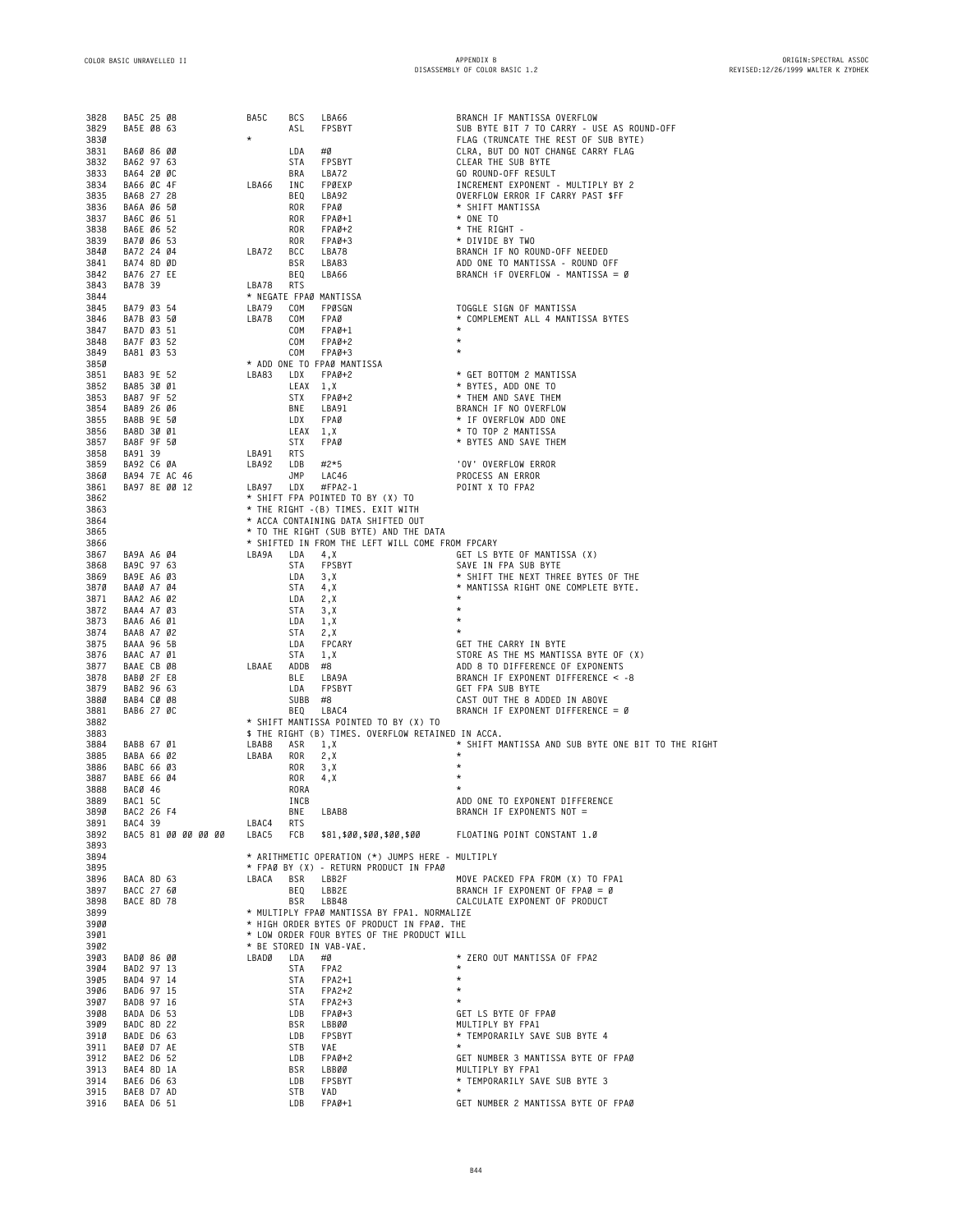| 3917         | BAEC 8D 12                      |                     | BSR             | <b>LBB00</b>                                    | MULTIPLY BY FPA1                                                                  |
|--------------|---------------------------------|---------------------|-----------------|-------------------------------------------------|-----------------------------------------------------------------------------------|
| 3918         | BAEE D6 63                      |                     | LDB             | FPSBYT                                          | * TEMPORARILY SAVE SUB BYTE 2                                                     |
| 3919         | BAFØ D7 AC                      |                     | STB             | VAC                                             |                                                                                   |
| 3920         | BAF2 D6 50                      |                     | LDB             |                                                 | GET MS BYTE OF FPAØ MANTISSA                                                      |
|              |                                 |                     |                 | VAC<br>FPAØ<br>LBBØ2<br>FPSBYT                  |                                                                                   |
| 3921         | BAF4 8D ØC                      |                     | BSR             |                                                 | MULTIPLY BY FPA1                                                                  |
| 3922         | BAF6 D6 63                      |                     | LDB             |                                                 | * TEMPORARILY SAVE SUB BYTE 1                                                     |
| 3923         | BAF8 D7 AB                      |                     | STB             | VAB                                             |                                                                                   |
| 3924         | BAFA BD BC ØB                   |                     | JSR LBCØB       |                                                 | COPY MANTISSA FROM FPA2 TO FPAØ                                                   |
| 3925         | BAFD 7E BA 1C                   |                     | JMP             | LBA1C                                           | NORMALIZE FPAØ                                                                    |
|              |                                 |                     |                 |                                                 |                                                                                   |
| 3926         | BB00 27 95                      | LBB00 BEQ LBA97     |                 |                                                 | SHIFT FPA2 ONE BYTE TO RIGHT                                                      |
| 3927         | BB02 43                         | LBBØ2 COMA          |                 |                                                 | SET CARRY FLAG                                                                    |
| 3928         |                                 |                     |                 | * MULTIPLY FPA1 MANTISSA BY ACCB AND            |                                                                                   |
| 3929         |                                 |                     |                 | * ADD PRODUCT TO FPA2 MANTISSA                  |                                                                                   |
|              |                                 |                     |                 |                                                 |                                                                                   |
| 3930         | BB03 96 13                      | LBB03               | LDA             | FPA2                                            | GET FPA2 MS BYTE                                                                  |
| 3931         | BB05 56                         |                     | RORB            |                                                 | ROTATE CARRY FLAG INTO SHIFT COUNTER;                                             |
| 3932         |                                 |                     |                 |                                                 | DATA BIT INTO CARRY                                                               |
| 3933         | BBØ6 27 26                      |                     | BEQ             | LBB2E                                           | BRANCH WHEN 8 SHIFTS DONE                                                         |
| 3934         | BB08 24 16                      |                     | BCC             | LBB2Ø                                           | DO NOT ADD FPA1 IF DATA BIT = Ø                                                   |
|              |                                 |                     |                 |                                                 |                                                                                   |
| 3935         | BBØA 96 16                      |                     |                 | LDA FPA2+3                                      | * ADD MANTISSA LS BYTE                                                            |
| 3936         | BBØC 9B 60                      |                     | ADDA FPA1+3     |                                                 |                                                                                   |
| 3937         | BBØE 97 16                      |                     | STA             | FPA2+3                                          |                                                                                   |
| 3938         | BB10 96 15                      |                     |                 | LDA FPA2+2                                      | = ADD MANTISSA NUMBER 3 BYTE                                                      |
|              |                                 |                     |                 |                                                 |                                                                                   |
| 3939         | BB12 99 5F                      |                     | ADCA FPA1+2     |                                                 |                                                                                   |
| 394Ø         | BB14 97 15                      |                     | STA             | FPA2+2                                          |                                                                                   |
| 3941         | BB16 96 14                      |                     | LDA             | FPA2+1                                          | * ADD MANTISSA NUMBER 2 BYTE                                                      |
| 3942         | BB18 99 5E                      |                     | ADCA FPA1+1     |                                                 |                                                                                   |
| 3943         | BB1A 97 14                      |                     | STA             | FPA2+1                                          |                                                                                   |
|              |                                 |                     |                 |                                                 |                                                                                   |
| 3944         | BB1C 96 13                      |                     | LDA             | FPA2                                            | = ADD MANTISSA MS BYTE                                                            |
| 3945         | BB1E 99 5D                      |                     | ADCA FPA1       |                                                 |                                                                                   |
| 3946         | BB20 46                         | LBB20               | RORA            |                                                 | * ROTATE CARRY INTO MS BYTE                                                       |
| 3947         | BB21 97 13                      |                     | STA             | FPA2                                            |                                                                                   |
|              |                                 |                     |                 |                                                 |                                                                                   |
| 3948         | BB23 06 14                      |                     | ROR             | FPA2+1                                          | = ROTATE FPA2 ONE BIT TO THE RIGHT                                                |
| 3949         | BB25 06 15                      |                     | ROR             | FPA2+2                                          | $=$                                                                               |
| 395Ø         | BB27 06 16                      |                     | ROR             | FPA2+3                                          | $=$                                                                               |
| 3951         | BB29 06 63                      |                     | ROR             | FPSBYT                                          |                                                                                   |
| 3952         | BB2B 4F                         |                     | CLRA            |                                                 | CLEAR CARRY FLAG                                                                  |
|              |                                 |                     |                 |                                                 |                                                                                   |
| 3953         |                                 |                     | BRA             | LBB03                                           | KEEP LOOPING                                                                      |
| 3954         | BB2b - .<br>BB2C 20 D5<br>-- 29 | LBB2E RTS           |                 |                                                 |                                                                                   |
| 3955         |                                 |                     |                 | * UNPACK A FP NUMBER FROM (X) TO FPA1           |                                                                                   |
| 3956         | BB2F EC 01                      | LBB2F               | LDD 1,X         |                                                 | GET TWO MSB BYTES OF MANTISSA FROM                                                |
|              |                                 |                     |                 |                                                 |                                                                                   |
| 3957         |                                 |                     |                 |                                                 | FPA POINTED TO BY X                                                               |
| 3958         | BB31 97 61                      |                     | STA             | FP1SGN                                          | SAVE PACKED MANTISSA SIGN BYTE                                                    |
| 3959         | BB33 8A 80                      |                     | 0 <sub>RA</sub> | #\$80                                           | FORCE BIT 7 OF MSB MANTISSA = $1$                                                 |
| 396Ø         | BB35 DD 5D                      |                     | STD             | FPA1                                            | SAVE 2 MSB BYTES IN FPA1                                                          |
| 3961         | BB37 D6 61                      |                     | LDB             | FP1SGN                                          | * GET PACKED MANTISSA SIGN BYTE. EOR W/FPAØ                                       |
|              |                                 |                     |                 |                                                 |                                                                                   |
| 3962         | BB39 D8 54                      |                     |                 | EORB FPØSGN                                     | * SIGN – NEW SIGN POSITION IF BOTH OLD SIGNS ALIKE,                               |
| 3963         | BB3B D7 62                      |                     | STB             | RESSGN                                          | * NEG IF BOTH OLD SIGNS DIFF. SAVE ADJUSTED                                       |
| 3964         |                                 |                     |                 |                                                 | * MANTISSA SIGN BYTE                                                              |
| 3965         | BB3D EC 03                      |                     | LDD             | 3, X                                            | = GET 2 LSB BYTES OF MANTISSA                                                     |
|              |                                 |                     |                 | 3,X<br>FPA1+2                                   |                                                                                   |
| 3966         | BB3F DD 5F                      |                     | STD             |                                                 | $=$ AND PUT IN FPA1                                                               |
| 3967         | BB41 A6 84                      |                     | LDA             | , X                                             | * GET EXPONENT FROM (X) AND                                                       |
| 3968         | BB43 97 5C                      |                     | STA             | FP1EXP                                          | * PUT IN EXPONENT OF FPA1                                                         |
| 3969         | BB45 D6 4F                      |                     | LDB             | FPØEXP                                          | GET EXPONENT OF FPAØ                                                              |
| 3970         | BB47 39                         |                     | <b>RTS</b>      |                                                 |                                                                                   |
|              |                                 |                     |                 |                                                 |                                                                                   |
| 3971         |                                 |                     |                 | * CALCULATE EXPONENT FOR PRODUCT OF FPAØ & FPA1 |                                                                                   |
| 3972         |                                 |                     |                 | * ENTER WITH EXPONENT OF FPA1 IN ACCA           |                                                                                   |
| 3973         | BB48 4D                         | LBB48               | TSTA            |                                                 | TEST EXPONENT OF FPA1                                                             |
| 3974         | BB49 27 16                      |                     | BEQ             | LBB61                                           | PURGE RETURN ADDRESS & SET FPAØ = Ø                                               |
|              |                                 |                     |                 |                                                 |                                                                                   |
| 3975         | BB4B 9B 4F                      |                     |                 | ADDA FPØEXP                                     | ADD FPA1 EXPONENT TO FPAØ EXPONENT                                                |
| 3976         | BB4D 46                         |                     | RORA            |                                                 | ROTATE CARRY INTO BIT 7; BIT Ø INTO CARRY                                         |
| 3977         | BB4E 49                         |                     | ROLA            |                                                 | SET OVERFLOW FLAG                                                                 |
| 3978         | BB4F 28 10                      |                     | BVC LBB61       |                                                 | BRANCH IF EXPONENT TOO LARGE OR SMALL                                             |
| 3979         | BB51 8B 80                      |                     | ADDA #\$80      |                                                 | ADD \$80 BIAS TO EXPONENT                                                         |
|              |                                 |                     |                 |                                                 |                                                                                   |
| 3980         | BB53 97 4F                      |                     |                 | STA FPØEXP                                      | SAVE NEW EXPONENT                                                                 |
| 3981         | BB55 27 0C                      |                     |                 | BEQ LBB63                                       | SET FPAØ                                                                          |
| 3982         | BB57 96 62                      |                     |                 | LDA RESSGN                                      | GET MANTISSA SIGN                                                                 |
| 3983         | BB59 97 54                      |                     | STA FPØSGN      |                                                 | SAVE AS MANTISSA SIGN OF FPAØ                                                     |
|              | BB5B 39                         |                     |                 |                                                 |                                                                                   |
| 3984         |                                 |                     | RTS             |                                                 |                                                                                   |
| 3985         |                                 |                     |                 | * IF FPAØ = POSITIVE THEN 'OV' ERROR IF FPAØ    |                                                                                   |
| 3986         |                                 |                     |                 | $* = IS NEGATIVE THEN FPAØ = Ø$                 |                                                                                   |
| 3987         | BB5C 96 54                      | LBB5C               | LDA             | FPØSGN                                          | GET MANTISSA SIGN OF FPAØ                                                         |
| 3988         | BB5E 43                         |                     | COMA            |                                                 | CHANGE SIGN OF FPAØ MANTISSA                                                      |
|              |                                 |                     |                 |                                                 |                                                                                   |
| 3989         | BB5F 20 02                      |                     | BRA LBB63       |                                                 |                                                                                   |
| 3990         | BB61 32 62                      | LBB61 LEAS 2,S      |                 |                                                 | PURGE RETURN ADDRESS FROM STACK                                                   |
| 3991         | BB63 10 2A FE D2                | LBB63 LBPL LBA39    |                 |                                                 | ZERO FPAØ MANTISSA SIGN & EXPONENT                                                |
| 3992         | BB67 7E BA 92                   | LBB67 JMP LBA92     |                 |                                                 | 'OV' OVERFLOW ERROR                                                               |
| 3993         |                                 |                     |                 | * FAST MULTIPLY BY 10 AND LEAVE RESULT IN FPAØ  |                                                                                   |
|              |                                 |                     |                 |                                                 |                                                                                   |
| 3994         | BB6A BD BC 5F                   | LBB6A JSR LBC5F     |                 |                                                 | TRANSFER FPAØ TO FPA1                                                             |
| 3995         | BB6D 27 0D                      |                     | BEQ LBB7C       |                                                 | BRANCH IF EXPONENT = $\emptyset$                                                  |
| 3996         | BB6F 8B 02                      |                     | ADDA #2         |                                                 | ADD 2 TO EXPONENT (TIMES 4)                                                       |
| 3997         | BB71 25 F4                      |                     | BCS             | LBB67                                           | 'OV' ERROR IF EXPONENT > \$FF                                                     |
|              |                                 |                     |                 |                                                 |                                                                                   |
| 3998         | BB73 ØF 62                      |                     |                 | CLR RESSGN                                      | CLEAR RESULT SIGN BYTE                                                            |
| 3999         | BB75 BD B9 CD                   |                     | JSR LB9CD       |                                                 | ADD FPA1 TO FPAØ (TIMES 5)                                                        |
| 4000         |                                 |                     | INC FPØEXP      |                                                 | ADD ONE TO EXPONENT (TIMES 10)                                                    |
|              | BB78 ØC 4F                      |                     |                 |                                                 |                                                                                   |
|              |                                 |                     |                 |                                                 |                                                                                   |
| 4001         | BB7A 27 EB                      |                     | BEQ LBB67       |                                                 | 'OV' ERROR IF EXPONENT > \$FF                                                     |
| 4002         | BB7C 39                         | LBB7C RTS           |                 |                                                 |                                                                                   |
| 4003         |                                 |                     |                 |                                                 | BB7D 84 20 00 00 00 LBB7D FCB \$84,\$20,\$00,\$00,\$00 FLOATING POINT CONSTANT 10 |
| 4004<br>4005 | BB82 BD BC 5F LBB82 JSR LBC5F   | * DIVIDE FPAØ BY 10 |                 |                                                 | MOVE FPAØ TO FPA1                                                                 |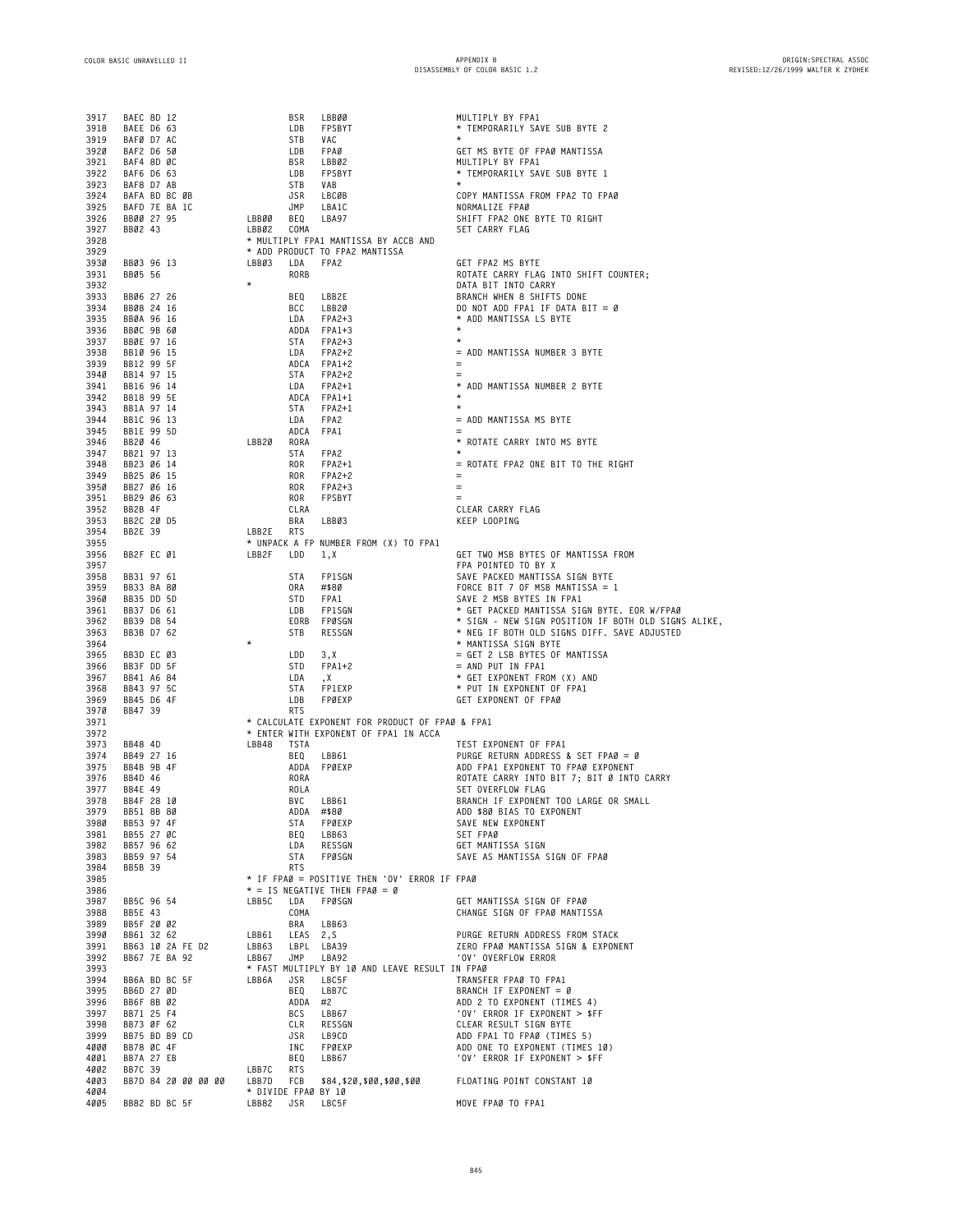**DISASSEMBLY OF COLOR BASIC 1.2**

| 4006 | BB85 8E BB 7D     |  |         | LDX         | #LBB7D                                     | POINT TO FLOATING POINT CONSTANT 10                                    |
|------|-------------------|--|---------|-------------|--------------------------------------------|------------------------------------------------------------------------|
| 4007 | <b>BB88 5F</b>    |  |         | CLRB        |                                            | ZERO MANTISSA SIGN BYTE                                                |
| 4008 | BB89 D7 62        |  | LBB89   | STB         | RESSGN                                     | STORE THE QUOTIENT MANTISSA SIGN BYTE                                  |
| 4009 | BB8B BD BC 14     |  |         | JSR         | LBC14                                      | UNPACK AN FP NUMBER FROM (X) INTO FPAØ                                 |
| 4010 | BB8E 8C           |  |         | FCB         | SKP2                                       | SKIP TWO BYTES                                                         |
| 4011 |                   |  |         |             |                                            | * DIVIDE (X) BY FPAØ-LEAVE NORMALIZED QUOTIENT IN FPAØ                 |
|      |                   |  |         |             |                                            |                                                                        |
| 4012 | BB8F 8D 9E        |  | LBB8F   | <b>BSR</b>  | LBB2F                                      | GET FP NUMBER FROM (X) TO FPA1                                         |
| 4013 |                   |  |         |             |                                            |                                                                        |
| 4014 |                   |  |         |             |                                            | * ARITHMETIC OPERATION (/) JUMPS HERE. DIVIDE FPA1 BY FPAØ (ENTER WITH |
| 4015 |                   |  |         |             |                                            | * EXPONENT OF FPA1 IN ACCA AND FLAGS SET BY TSTA)                      |
| 4016 |                   |  |         |             |                                            |                                                                        |
| 4017 |                   |  |         |             | * DIVIDE FPA1 BY FPAØ                      |                                                                        |
|      |                   |  |         |             |                                            |                                                                        |
| 4018 | BB91 27 73        |  | LBB91   | BEQ         | LBC06                                      | '/Ø' DIVIDE BY ZERO ERROR                                              |
| 4019 | BB93 00 4F        |  |         | NEG         | FPØEXP                                     | GET EXPONENT OF RECIPROCAL OF DIVISOR                                  |
| 4020 | BB95 8D B1        |  |         | BSR         | LBB48                                      | CALCULATE EXPONENT OF QUOTIENT                                         |
| 4021 | BB97 ØC 4F        |  |         | INC         | FPØEXP                                     | INCREMENT EXPONENT                                                     |
| 4022 | BB99 27 CC        |  |         | BEQ         | LBB67                                      | 'OV' OVERFLOW ERROR                                                    |
| 4023 | BB9B 8E 00 13     |  |         | LDX         | #FPA2                                      | POINT X TO MANTISSA OF FPA2 - HOLD                                     |
|      |                   |  | $\star$ |             |                                            |                                                                        |
| 4024 |                   |  |         |             |                                            | TEMPORARY QUOTIENT IN FPA2                                             |
| 4025 | BB9E C6 04        |  |         | LDB         | #4                                         | 5 BYTE DIVIDE                                                          |
| 4026 | BBAØ D7 03        |  |         | STB         | TMPLOC                                     | SAVE BYTE COUNTER                                                      |
| 4027 | BBA2 C6 Ø1        |  |         | LDB         | #1                                         | SHIFT COUNTER-AND TEMPORARY QUOTIENT BYTE                              |
| 4028 |                   |  |         |             | * COMPARE FPAØ MANTISSA TO FPA1 MANTISSA - |                                                                        |
| 4029 |                   |  |         |             | * SET CARRY FLAG IF FPA1 >= FPAØ           |                                                                        |
|      |                   |  |         |             |                                            |                                                                        |
| 4030 | BBA4 96 50        |  | LBBA4   | LDA         | FPAØ                                       | * COMPARE THE TWO MS BYTES                                             |
| 4031 | BBA6 91 5D        |  |         |             | CMPA FPA1                                  | * OF FPAØ AND FPA1 AND                                                 |
| 4032 | BBA8 26 13        |  |         | BNE         | LBBBD                                      | * BRANCH IF <>                                                         |
| 4033 | BBAA 96 51        |  |         | LDA         | FPAØ+1                                     | = COMPARE THE NUMBER 2                                                 |
| 4034 | BBAC 91 5E        |  |         |             | CMPA FPA1+1                                | = BYTES AND                                                            |
| 4035 | BBAE 26 ØD        |  |         | BNE         | LBBBD                                      | $=$ BRANCH IF $\Leftrightarrow$                                        |
|      |                   |  |         |             | FPAØ+2                                     |                                                                        |
| 4036 | BBBØ 96 52        |  |         | LDA         |                                            | * COMPARE THE NUMBER 3                                                 |
| 4037 | BBB2 91 5F        |  |         |             | CMPA FPA1+2                                | * BYTES AND                                                            |
| 4038 | BBB4 26 07        |  |         | BNE         | LBBBD                                      | $\star$ BRANCH IF $\Leftarrow$                                         |
| 4039 | BBB6 96 53        |  |         | LDA         | FPAØ+3                                     | = COMPARE THE LS BYTES                                                 |
| 4040 | BBB8 91 60        |  |         |             | CMPA FPA1+3                                | $=$ AND BRANCH                                                         |
| 4041 | BBBA 26 01        |  |         | BNE         | LBBBD                                      | $=$ IF $\leq$                                                          |
|      |                   |  |         |             |                                            |                                                                        |
| 4042 | BBBC 43           |  |         | COMA        |                                            | SET CARRY FLAG IF FPAØ = FPA1                                          |
| 4043 | BBBD 1F A8        |  | LBBBD   | TFR         | CC, A                                      | SAVE CARRY FLAG STATUS IN ACCA; CARRY                                  |
| 4044 |                   |  | $\star$ |             |                                            | CLEAR IF FPAØ > FPA1                                                   |
| 4045 | BBBF 59           |  |         | <b>ROLB</b> |                                            | ROTATE CARRY INTO TEMPORARY QUOTIENT BYTE                              |
| 4046 | BBCØ 24 ØA        |  |         | BCC         | LBBCC                                      | CARRY WILL BE SET AFTER 8 SHIFTS                                       |
| 4047 | BBC2 E7 80        |  |         | STB         | $, X+$                                     | SAVE TEMPORARY QUOTIENT                                                |
|      |                   |  |         |             |                                            |                                                                        |
| 4048 | BBC4 ØA Ø3        |  |         | DEC         | TMPLOC                                     | DECREMENT BYTE COUNTER                                                 |
| 4049 | BBC6 2B 34        |  |         | BMI         | LBBFC                                      | BRANCH IF DONE                                                         |
| 4050 | BBC8 27 2E        |  |         | BEQ         | LBBF8                                      | BRANCH IF LAST BYTE                                                    |
| 4051 | BBCA C6 01        |  |         | LDB         | #1                                         | RESET SHIFT COUNTER AND TEMPORARY QUOTIENT BYTE                        |
| 4052 | BBCC 1F 8A        |  | LBBCC   | TFR         | A,CC                                       | RESTORE CARRY FLAG AND                                                 |
| 4053 | BBCE 25 ØE        |  |         | <b>BCS</b>  | LBBDE                                      | BRANCH IF FPAØ =< FPA1                                                 |
| 4054 |                   |  | LBBDØ   | ASL         | FPA1+3                                     |                                                                        |
|      | BBDØ Ø8 60        |  |         |             |                                            | * SHIFT FPA1 MANTISSA 1 BIT TO LEFT                                    |
| 4055 | BBD2 09 5F        |  |         | ROL         | FPA1+2                                     | $\star$                                                                |
| 4056 | BBD4 09 5E        |  |         | ROL         | FPA1+1                                     | $^{\star}$                                                             |
| 4057 | BBD6 09 5D        |  |         | ROL         | FPA1                                       |                                                                        |
| 4058 | BBD8 25 E3        |  |         | BCS         | LBBBD                                      | BRANCH IF CARRY - ADD ONE TO PARTIAL QUOTIENT                          |
| 4059 | BBDA 2B C8        |  |         | BMI         | LBBA4                                      | IF MSB OF HIGH ORDER MANTISSA BYTE IS                                  |
| 4060 |                   |  | $\star$ |             |                                            | SET, CHECK THE MAGNITUDES OF FPAØ, FPA1                                |
|      |                   |  |         |             |                                            |                                                                        |
| 4061 | BBDC 20 DF        |  |         | BRA         | LBBBD                                      | CARRY IS CLEAR, CHECK ANOTHER BIT                                      |
| 4062 |                   |  |         |             |                                            | * SUBTRACT FPAØ FROM FPA1 - LEAVE RESULT IN FPA1                       |
| 4063 | BBDE 96 60        |  | LBBDE   | LDA         | $FPA1+3$                                   | * SUBTRACT THE LS BYTES OF MANTISSA                                    |
| 4064 | BBEØ 90 53        |  |         |             | SUBA FPAØ+3                                | $\star$                                                                |
| 4065 | BBE2 97 60        |  |         | STA         | $FPA1+3$                                   | $^{\star}$                                                             |
| 4066 | BBE4 96 5F        |  |         | LDA         | FPA1+2                                     | = THEN THE NEXT BYTE                                                   |
| 4067 | BBE6 92 52        |  |         |             | SBCA FPAØ+2                                |                                                                        |
|      |                   |  |         | STA         |                                            | $=$                                                                    |
| 4068 | BBE8 97 5F        |  |         |             | $FPA1+2$                                   |                                                                        |
| 4069 | BBEA 96 5E        |  |         | LDA         | FPA1+1                                     | * AND THE NEXT                                                         |
| 4070 | BBEC 92 51        |  |         |             | SBCA FPAØ+1                                | $^\star$                                                               |
| 4071 | <b>BBEE 97 5E</b> |  |         | STA         | FPA1+1                                     | $^{\star}$                                                             |
| 4072 | BBFØ 96 5D        |  |         | LDA         | FPA1                                       | = AND FINALLY, THE MS BYTE OF MANTISSA                                 |
| 4073 | BBF2 92 50        |  |         |             | SBCA FPAØ                                  | $=$                                                                    |
| 4074 | BBF4 97 5D        |  |         | STA         | FPA1                                       |                                                                        |
| 4075 |                   |  |         | BRA         |                                            |                                                                        |
|      | BBF6 20 D8        |  |         |             | LBBDØ                                      | GO SHIFT FPA1                                                          |
| 4076 | BBF8 C6 40        |  | LBBF8   | LDB         | #\$40                                      | USE ONLY TWO BITS OF THE LAST BYTE (FIFTH)                             |
| 4077 | BBFA 20 DØ        |  |         | BRA         | LBBCC                                      | GO SHIFT THE LAST BYTE                                                 |
| 4078 | BBFC 56           |  | LBBFC   | RORB        |                                            | * SHIFT CARRY (ALWAYS SET HERE) INTO                                   |
| 4079 | BBFD 56           |  |         | RORB        |                                            | * BIT 5 AND MOVE                                                       |
| 4080 | BBFE 56           |  |         | RORB        |                                            | * BITS 1,0 TO BITS 7,6                                                 |
| 4081 | BBFF D7 63        |  |         | STB         | FPSBYT                                     | SAVE SUB BYTE                                                          |
|      |                   |  |         |             |                                            |                                                                        |
| 4082 | BCØ1 8D Ø8        |  |         | <b>BSR</b>  | LBCØB                                      | MOVE MANTISSA OF FPA2 TO FPAØ                                          |
| 4083 | BCØ3 7E BA 1C     |  |         | JMP         | LBA1C                                      | NORMALIZE FPAØ                                                         |
| 4084 | BC06 C6 14        |  | LBCØ6   | LDB         | #2*10                                      | '/Ø' ERROR                                                             |
| 4085 | BC08 7E AC 46     |  |         | JMP         | LAC46                                      | PROCESS THE ERROR                                                      |
| 4086 |                   |  |         |             | * COPY MANTISSA FROM FPA2 TO FPAØ          |                                                                        |
| 4087 | BCØB 9E 13        |  | LBCØB   | LDX         | FPA2                                       | * MOVE TOP 2 BYTES                                                     |
| 4088 | BCØD 9F 50        |  |         |             |                                            | $\star$                                                                |
|      |                   |  |         | STX         | FPAØ                                       |                                                                        |
| 4089 | BCØF 9E 15        |  |         | LDX         | FPA2+2                                     | = MOVE BOTTOM 2 BYTES                                                  |
| 4090 | BC11 9F 52        |  |         | STX         | FPAØ+2                                     | $=$                                                                    |
| 4091 | BC13 39           |  |         | <b>RTS</b>  |                                            |                                                                        |
| 4092 |                   |  |         |             | * COPY A PACKED FP NUMBER FROM (X) TO FPAØ |                                                                        |
| 4093 | BC14 34 02        |  | LBC14   | PSHS        | A                                          | SAVE ACCA                                                              |
| 4094 | BC16 EC 01        |  |         | LDD         | 1, X                                       | GET TOP TWO MANTISSA BYTES                                             |
|      |                   |  |         |             |                                            |                                                                        |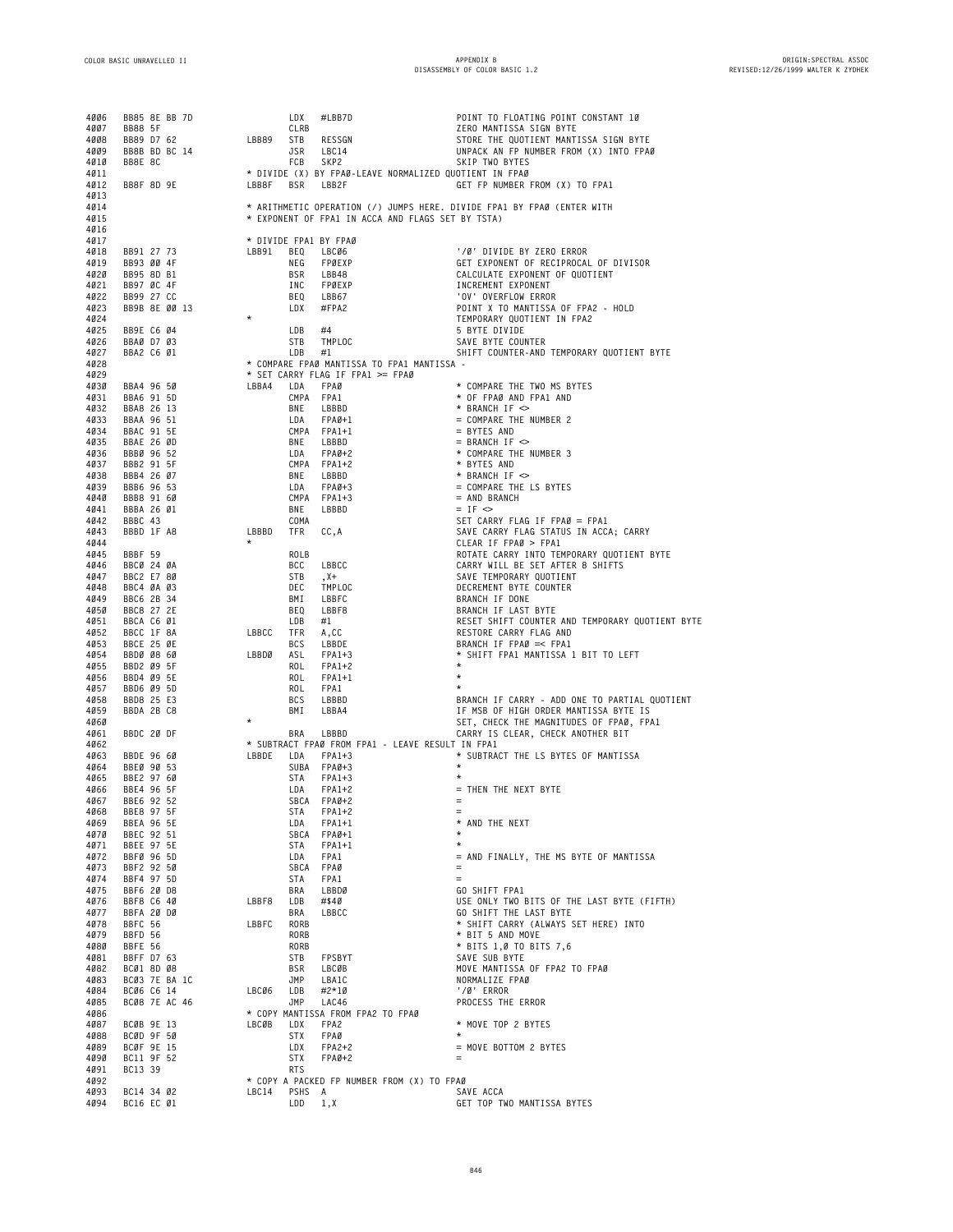| 4095 | BC18 97 54               | STA                     | FPØSGN                                                             | SAVE MS BYTE OF MANTISSA AS MANTISSA SIGN        |
|------|--------------------------|-------------------------|--------------------------------------------------------------------|--------------------------------------------------|
| 4096 | BC1A 8A 8Ø               | ORA                     | гРАØ<br>FPSBYT<br>,Х<br>3,Х<br><sup>FPAØ+?</sup>                   | UNPACK MS BYTE                                   |
| 4097 | BC1C DD 50               | STD                     |                                                                    | SAVE UNPACKED TOP 2 MANTISSA BYTES               |
| 4098 | BC1E ØF 63               | CLR                     |                                                                    | CLEAR MANTISSA SUB BYTE                          |
| 4099 | BC20 E6 84               | LDB                     |                                                                    | GET EXPONENT TO ACCB                             |
| 4100 | BC22 AE 03               | LDX                     |                                                                    | * MOVE LAST 2                                    |
| 4101 | BC24 9F 52               | STX                     | $FPAØ+2$                                                           | * MANTISSA BYTES                                 |
| 4102 | BC26 D7 4F               | STB                     | FPØEXP                                                             | SAVE EXPONENT                                    |
| 4103 | BC28 35 82               |                         | PULS A, PC                                                         | RESTORE ACCA AND RETURN                          |
| 4104 |                          |                         |                                                                    |                                                  |
| 4105 | BC2A 8E 00 45            | LBC2A LDX               | #V45                                                               | POINT X TO MANTISSA OF FPA4                      |
| 4106 | BC2D 20 06               |                         |                                                                    | MOVE FPAØ TO FPA4                                |
| 4107 | BC2F 8E 00 40            | LBC2F LDX #V40          |                                                                    | POINT X TO MANTISSA OF FPA3                      |
| 4108 | BC32 8C                  |                         | BRA LBC35<br>LDX #V40<br>FCB SKP2<br>LDAX NARDES<br>EDAA NHD WOLLT | SKIP TWO BYTES                                   |
| 4109 | BC33 9E 3B               | LBC33                   |                                                                    | POINT X TO VARIABLE DESCRIPTOR IN VARDES         |
| 4110 |                          |                         | * PACK FPAØ AND MOVE IT TO ADDRESS IN X                            |                                                  |
| 4111 | BC35 96 4F               | LBC35                   | LDA FPØEXP                                                         | * COPY EXPONENT                                  |
| 4112 | BC37 A7 84               | STA                     | , X                                                                | $\star$                                          |
| 4113 | BC39 96 54               | LDA                     | FPØSGN                                                             | GET MANTISSA SIGN BIT                            |
| 4114 | BC3B 8A 7F               | ORA                     | #\$7F                                                              | MASK THE BOTTOM 7 BITS                           |
| 4115 | BC3D 94 50               |                         | ANDA FPAØ                                                          | AND BIT 7 OF MANTISSA SIGN INTO BIT 7 OF MS BYTE |
| 4116 | BC3F A7 01               | STA                     | 1, X                                                               | SAVE MS BYTE                                     |
| 4117 | BC41 96 51               | LDA                     | ı,x<br>FPAØ+1                                                      | * MOVE 2ND MANTISSA BYTE                         |
| 4118 | BC43 A7 02               | STA                     | 2, X                                                               |                                                  |
| 4119 | BC45 DE 52               | LDU                     | FPAØ+2                                                             | = MOVE BOTTOM 2 MANTISSA BYTES                   |
| 4120 | BC47 EF 03               | STU                     | 3, X                                                               |                                                  |
|      |                          |                         |                                                                    |                                                  |
| 4121 | BC49 39                  | <b>RTS</b>              |                                                                    |                                                  |
| 4122 |                          |                         | * MOVE FPA1 TO FPAØ RETURN W/MANTISSA SIGN IN ACCA                 |                                                  |
| 4123 | BC4A 96 61<br>BC4C 97 54 | LDA<br>LBC4A            | FP1SGN                                                             | * COPY MANTISSA SIGN FROM                        |
| 4124 |                          | LBC4C<br>STA            | FPØSGN                                                             | * FPA1 TO FPAØ                                   |
| 4125 | BC4E 9E 5C               | LDX                     | FP1EXP                                                             | = COPY EXPONENT + MS BYTE FROM                   |
| 4126 | BC50 9F 4F               |                         |                                                                    | $=$ FPA1 TO FPAØ                                 |
| 4127 | BC52 ØF 63               |                         |                                                                    | CLEAR MANTISSA SUB BYTE                          |
| 4128 | BC54 96 5E               |                         |                                                                    | * COPY 2ND MANTISSA BYTE                         |
| 4129 | BC56 97 51               |                         | STX FPØEXP<br>CLR FPSBYT<br>LDA FPAØ+1<br>STA FPAØ+1               | * FROM FPA1 TO FPAØ                              |
| 4130 | BC58 96 54               | LDA                     | FPØSGN                                                             | GET MANTISSA SIGN                                |
| 4131 | BC5A 9E 5F               | LDX                     | FPA1+2                                                             | * COPY 3RD AND 4TH MANTISSA BYTE                 |
| 4132 | BC5C 9F 52               | STX                     | FPAØ+2                                                             | * FROM FPA1 TO FPAØ                              |
| 4133 | BC5E 39                  | <b>RTS</b>              |                                                                    |                                                  |
| 4134 |                          | * TRANSFER FPAØ TO FPA1 |                                                                    |                                                  |
| 4135 | BC5F DC 4F               | LBC5F LDD               | FPØEXP                                                             | * TRANSFER EXPONENT & MS BYTE                    |
| 4136 | BC61 DD 5C               | STD                     | FP1EXP                                                             |                                                  |
| 4137 | BC63 9E 51               |                         | LDX FPAØ+1                                                         | = TRANSFER MIDDLE TWO BYTES                      |
| 4138 | BC65 9F 5E               |                         | STX FPA1+1                                                         |                                                  |
| 4139 | BC67 9E 53               |                         | LDX FPAØ+3                                                         | * TRANSFER BOTTOM TWO BYTES                      |
| 4140 | BC69 9F 60               |                         | STX FPA1+3                                                         |                                                  |
| 4141 | BC6B 4D                  | <b>TSTA</b>             |                                                                    | SET FLAGS ACCORDING TO EXPONENT                  |
| 4142 | BC6C 39                  | <b>RTS</b>              |                                                                    |                                                  |
| 4143 |                          |                         | * CHECK FPAØ; RETURN ACCB = Ø IF FPAØ = Ø,                         |                                                  |
| 4144 |                          |                         | * ACCB = \$FF IF FPAØ = NEGATIVE, ACCB = 1 IF FPAØ = POSITIVE      |                                                  |
|      | BC6D D6 4F               | LBC6D                   |                                                                    | GET EXPONENT                                     |
| 4145 |                          | LDB                     | FPØEXP                                                             |                                                  |
| 4146 | BC6F 27 08               | BEQ                     | LBC79<br>LDB FPØSGN                                                | BRANCH IF FPA $\emptyset = \emptyset$            |
| 4147 | BC71 D6 54               | LBC71                   |                                                                    | GET SIGN OF MANTISSA                             |
| 4148 | BC73 59                  | ROLB<br>LBC73           |                                                                    | BIT 7 TO CARRY                                   |
| 4149 | BC74 C6 FF               |                         | LDB #\$FF<br>BCS LBC79<br>NEGR                                     | NEGATIVE FLAG                                    |
| 4150 | BC76 25 01               |                         |                                                                    | BRANCH IF NEGATIVE MANTISSA                      |
| 4151 | BC78 50                  | NEGB                    |                                                                    | $ACCB = 1$ IF POSITIVE MANTISSA                  |
| 4152 | BC79 39                  | LBC79<br><b>RTS</b>     |                                                                    |                                                  |
| 4153 |                          |                         |                                                                    |                                                  |
| 4154 | BC7A 8D F1               | * SGN                   | BSR LBC6D                                                          |                                                  |
| 4155 |                          | SGN                     |                                                                    | SET ACCB ACCORDING TO SIGN OF FPAØ               |
| 4156 |                          |                         | * CONVERT A SIGNED NUMBER IN ACCB INTO A FLOATING POINT NUMBER     |                                                  |
| 4157 | BC7C D7 50               | LBC7C                   | STB FPAØ                                                           | SAVE ACCB IN FPAØ                                |
| 4158 | BC7E ØF 51               | CLR                     | FPAØ+1                                                             | CLEAR NUMBER 2 MANTISSA BYTE OF FPAØ             |
| 4159 | BC80 C6 88               |                         | LDB #\$88                                                          | EXPONENT REQUIRED IF FPAØ IS TO BE AN INTEGER    |
| 4160 | BC82 96 50               | LBC82                   | LDA FPAØ                                                           | GET MS BYTE OF MANTISSA                          |
| 4161 | BC84 80 80               |                         | SUBA #\$80                                                         | SET CARRY IF POSITIVE MANTISSA                   |
| 4162 | BC86 D7 4F               | LBC86<br>STB            | FPØEXP                                                             | SAVE EXPONENT                                    |
| 4163 | BC88 DC 8A               | LDD                     | ZERO                                                               | * ZERO OUT ACCD AND                              |
| 4164 | BC8A DD 52               | STD                     | FPAØ+2                                                             | * BOTTOM HALF OF FPAØ                            |
| 4165 | BC8C 97 63               |                         | STA FPSBYT                                                         | CLEAR SUB BYTE                                   |
| 4166 | BC8E 97 54               | STA                     | FPØSGN                                                             | CLEAR SIGN OF FPAØ MANTISSA                      |
| 4167 | BC90 7E BA 18            | JMP                     | LBA18                                                              | GO NORMALIZE FPAØ                                |
| 4168 |                          |                         |                                                                    |                                                  |
| 4169 |                          | * ABS                   |                                                                    |                                                  |
| 4170 | BC93 ØF 54               | ABS<br>CLR              | FPØSGN                                                             | FORCE MANTISSA SIGN OF FPAØ POSITIVE             |
|      |                          |                         |                                                                    |                                                  |
| 4171 | BC95 39                  | <b>RTS</b>              |                                                                    |                                                  |
| 4172 |                          |                         | * COMPARE A PACKED FLOATING POINT NUMBER POINTED TO                |                                                  |
| 4173 |                          |                         | * BY (X) TO AN UNPACKED FP NUMBER IN FPAØ. RETURN                  |                                                  |
| 4174 |                          |                         | * ZERO FLAG SET AND ACCB = $\emptyset$ , IF EQUAL; ACCB = 1 IF     |                                                  |
| 4175 |                          |                         | $*$ FPAØ > (X); ACCB = \$FF IF FPAØ < (X)                          |                                                  |
| 4176 | BC96 E6 84               | LBC96<br>LDB            | , X                                                                | CHECK EXPONENT OF (X)                            |
| 4177 | BC98 27 D3               | BEQ                     | LBC6D                                                              | BRANCH IF FPA = $\varnothing$                    |
| 4178 | BC9A E6 Ø1               | LDB                     | 1, X                                                               | GET MS BYTE OF MANTISSA OF (X)                   |
| 4179 | BC9C D8 54               |                         | EORB FPØSGN                                                        | EOR WITH SIGN OF FPAØ                            |
| 4180 | BC9E 2B D1               |                         | BMI LBC71                                                          | BRANCH IF SIGNS NOT =                            |
| 4181 |                          |                         | * COMPARE FPAØ WITH FP NUMBER POINTED TO BY (X).                   |                                                  |
| 4182 |                          |                         | * FPAØ IS NORMALIZED, (X) IS PACKED.                               |                                                  |
| 4183 | BCAØ D6 4F               | LBCAØ LDB FPØEXP        |                                                                    | * GET EXPONENT OF                                |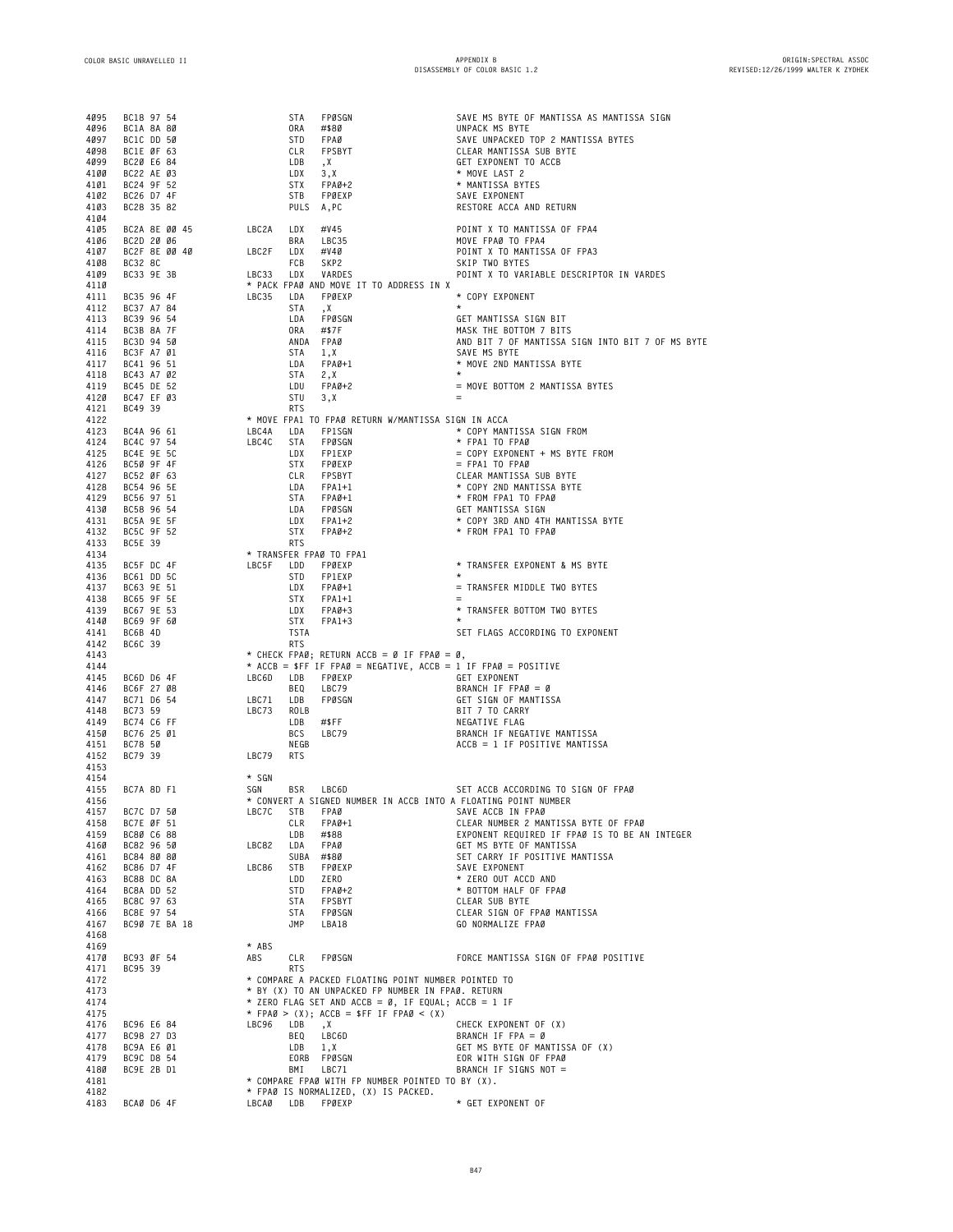**BCA2 E1 84 CMPB ,X \* FPA0, COMPARE TO EXPONENT OF 4185 BCA4 26 1D BNE LBCC3 \* (X) AND BRANCH IF <>. 4186 BCA6 E6 01 LDB 1,X \* GET MS BYTE OF (X), KEEP ONLY 4187 BCA8 CA 7F ORB #\$7F \* THE SIGN BIT - 'AND' THE BOTTOM 7 4188 BCAA D4 50 ANDB FPA0 \* BITS OF FPA0 INTO ACCB BCAC E1 01 CMPB 1,X = COMPARE THE BOTTOM 7 BITS OF THE MANTISSA 4190 BCAE 26 13 BNE LBCC3 = MS BYTE AND BRANCH IF <> BCB0 D6 51 LDB FPA0+1 \* COMPARE 2ND BYTE BCB2 E1 02 CMPB 2,X \*** OF MANTISSA,<br>4192 **BCB2 E1 02 CMPB 2,X \*** OF MANTISSA,<br>4193 **BCB4 26 0**D **BNE** LBCC3 ★ BRANCH IF ◇ **BCB4 26** *BD* **<b>BNE LBCC3 \* BRANCH IF**  $\le$ <br> **4194 BCB6 D6 52 LDB FPA***B***+2 = COMPARE 3RD BCB6 D6 52 LDB FPA0+2 = COMPARE 3RD BYTE 41858 BCB8 E1 03 CMPB**  $3, X$  **EXECUTE:**  $\bullet$  **EXECUTE:**  $\bullet$  **BRANCH** IF  $\circ$  **BCBA 26 07 BNE LBCC3 = BRANCH IF <> BCBC D6 53 LDB FPA0+3 \* SUBTRACT LS BYTE BCBE E0 04 SUBB 4,X \* OF (X) FROM LS BYTE OF BCC0 26 01 BNE LBCC3 \* FPA0, BRANCH IF <> BCC2 39 RTS RETURN IF FP (X) = FPA0 BCC3 56 LBCC3 RORB SHIFT CARRY TO BIT 7; CARRY SET IF FPA0 < (X) 4202 BCC4 D8 54 EORB FP0SGN TOGGLE SIZE COMPARISON BIT IF FPA0 IS NEGATIVE BCC6 20 AB BRA LBC73 GO SET ACCB ACCORDING TO COMPARISON \* DE-NORMALIZE FPA0 : SHIFT THE MANTISSA UNTIL THE BINARY POINT IS TO THE RIGHT \* OF THE LEAST SIGNIFICANT BYTE OF THE MANTISSA BCC8 D6 4F LBCC8 LDB FP0EXP GET EXPONENT OF FPA0 BCCA 27 3D BEQ LBD09 ZERO MANTISSA IF FPA0 = 0 BCCC C0 A0 SUBB #\$A0 SUBTRACT \$A0 FROM FPA0 EXPONENT T THIS WILL YIELD \* THE NUMBER OF SHIFTS REQUIRED TO DENORMALIZE FPA0. WHEN 4210 \* THE EXPONENT OF FPA0 IS = ZERO, THEN THE BINARY POINT 4211 \* WILL BE TO THE RIGHT OF THE MANTISSA BCCE 96 54 LDA FP0SGN TEST SIGN OF FPA0 MANTISSA 4213 BCD0 2A 05 BPL LBCD7 BRANCH IF POSITIVE BCD2 03 5B COM FPCARY COMPLEMENT CARRY IN BYTE BCD4 BD BA 7B JSR LBA7B NEGATE MANTISSA OF FPA0 BCD7 8E 00 4F LBCD7 LDX #FP0EXP POINT X TO FPA0 4217 BCDA C1 F8 CMPB #-8 EXPONENT DIFFERENCE < -8? BCDC 2E 06 BGT LBCE4 YES BCDE BD BA AE JSR LBAAE SHIFT FPA0 RIGHT UNTIL FPA0 EXPONENT = \$A0 BCE1 0F 5B CLR FPCARY CLEAR CARRY IN BYTE BCE3 39 RTS BCE4 0F 5B LBCE4 CLR FPCARY CLEAR CARRY IN BYTE BCE6 96 54 LDA FP0SGN \* GET SIGN OF FPA0 MANTISSA BCE8 49 ROLA \* ROTATE IT INTO THE CARRY FLAG 4225 BCE9 06 50 ROR FPA0 ROTATE CARRY (MANTISSA SIGN) INTO BIT 7 \* OF LS BYTE OF MANTISSA BCEB 7E BA BA JMP LBABA DE-NORMALIZE FPA0 \* INT \* THE INT STATEMENT WILL "DENORMALIZE" FPA0 - THAT IS IT WILL SHIFT THE BINARY POINT \* TO THE EXTREME RIGHT OF THE MANTISSA TO FORCE ITS EXPONENT TO BE \$AO. ONCE 4232 \* THIS IS DONE THE MANTISSA OF FPA0 WILL CONTAIN THE FOUR LEAST SIGNIFICANT \* BYTES OF THE INTEGER PORTION OF FPA0. AT THE CONCLUSION OF THE DE-NORMALIZATION \* ONLY THE INTEGER PORTION OF FPA0 WILL REMAIN. \* BCEE D6 4F INT LDB FP0EXP GET EXPONENT OF FPA0 BCF0 C1 A0 CMPB #\$A0 LARGEST POSSIBLE INTEGER EXPONENT BCF2 24 1D BCC LBD11 RETURN IF FPA0 >= 32768 4239 BCF4 8D D2 BSR LBCC8 SHIFT THE BINARY POINT ONE TO THE RIGHT OF THE 4240 \* LS BYTE OF THE FPA0 MANTISSA BCF6 D7 63 STB FPSBYT ACCB = 0: ZERO OUT THE SUB BYTE BCF8 96 54 LDA FP0SGN GET MANTISSA SIGN BCFA D7 54 STB FP0SGN FORCE MANTISSA SIGN TO BE POSITIVE BCFC 80 80 SUBA #\$80 SET CARRY IF MANTISSA BCFE 86 A0 LDA #\$A0 \* GET DENORMALIZED EXPONENT AND BD00 97 4F STA FP0EXP \* SAVE IT IN FPA0 EXPONENT BD02 96 53 LDA FPA0+3 = GET LS BYTE OF FPA0 AND BD04 97 01 STA CHARAC = SAVE IT IN CHARAC BD06 7E BA 18 JMP LBA18 NORMALIZE FPA0 BD09 D7 50 LBD09 STB FPA0 \* LOAD MANTISSA OF FPA0 WITH CONTENTS OF ACCB BD0B D7 51 STB FPA0+1 \* BD0D D7 52 STB FPA0+2 \* BD0F D7 53 STB FPA0+3 \* BD11 39 LBD11 RTS \* \* CONVERT ASCII STRING TO FLOATING POINT BD12 9E 8A LBD12 LDX ZERO (X) = 0 BD14 9F 54 STX FP0SGN \* ZERO OUT FPA0 & THE SIGN FLAG (COEFCT) BD16 9F 4F STX FP0EXP \* BD18 9F 51 STX FPA0+1 \* BD1A 9F 52 STX FPA**<br> **4263 BD1C 9F** 47 **STX STX V47 BD1C 9F 47 STX V47 INITIALIZE EXPONENT & EXPONENT SIGN FLAG TO ZERO BD1E 9F 45 STX V45 INITIALIZE RIGHT DECIMAL CTR & DECIMAL PT FLAG TO 0 4265 BD20 25 64 BCS LBD86 IF CARRY SET (NUMERIC CHARACTER), ASSUME ACCA CONTAINS FIRST \* NUMERIC CHAR, SIGN IS POSITIVE AND SKIP THE RAM HOOK 4267 BD22 BD 01 97 JSR RVEC19 HOOK INTO RAM BD25 81 2D CMPA #'- \* CHECK FOR A LEADING MINUS SIGN AND BRANCH BD27 26 04 BNE LBD2D \* IF NO MINUS SIGN BD29 03 55 COM COEFCT TOGGLE SIGN; 0 = +; FF = - BD2B 20 04 BRA LBD31 INTERPRET THE REST OF THE STRING 4272 BD2D 81 2B LBD2D CMPA #'+ \* CHECK FOR LEADING PLUS SlGN AND BRANCH**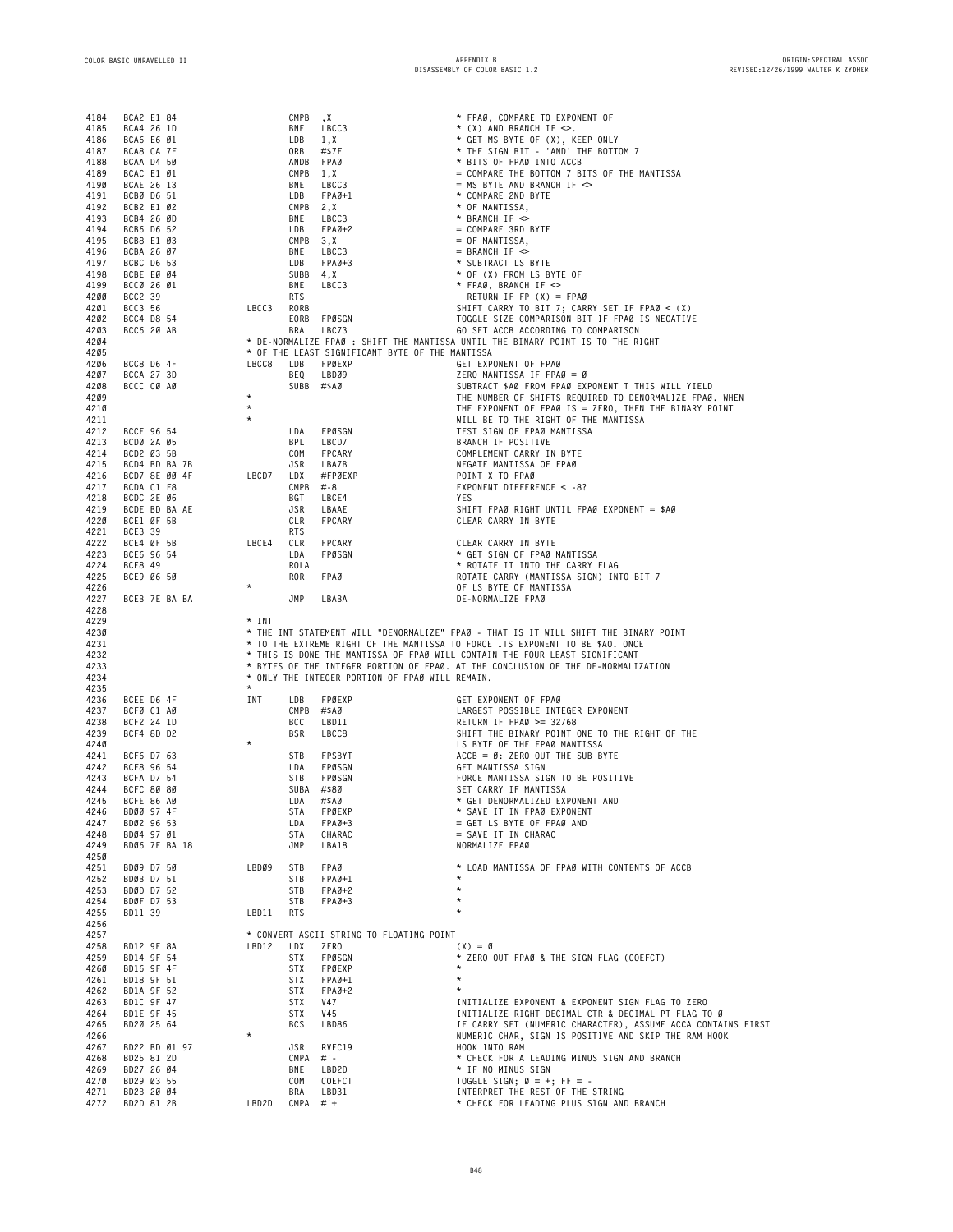| 4273 | BD2F 26 04          |            |  |         | BNE        | LBD35                                                         | * IF NOT A PLUS SIGN                                                                                      |
|------|---------------------|------------|--|---------|------------|---------------------------------------------------------------|-----------------------------------------------------------------------------------------------------------|
| 4274 | BD31 9D 9F          |            |  | LBD31   | JSR        | GETNCH                                                        | GET NEXT INPUT CHARACTER FROM BASIC                                                                       |
| 4275 | BD33 25 51          |            |  |         | BCS        | LBD86                                                         | BRANCH IF NUMERIC CHARACTER                                                                               |
| 4276 | BD35 81 2E          |            |  | LBD35   | CMPA #'.   |                                                               | DECIMAL POINT?                                                                                            |
| 4277 | BD37 27 28          |            |  |         | BEQ        | LBD61                                                         | YES                                                                                                       |
|      |                     |            |  |         |            |                                                               |                                                                                                           |
| 4278 | BD39 81 45          |            |  |         | CMPA #'E   |                                                               | "E" SHORTHAND FORM (SCIENTIFIC NOTATION)?                                                                 |
| 4279 | BD3B 26 28          |            |  |         | BNE        | LBD65                                                         | NO.                                                                                                       |
| 4280 |                     |            |  |         |            | * EVALUATE EXPONENT OF EXPONENTIAL FORMAT                     |                                                                                                           |
| 4281 | BD3D 9D 9F          |            |  |         | JSR        | GETNCH                                                        | GET NEXT INPUT CHARACTER FROM BASIC                                                                       |
| 4282 | BD3F 25 64          |            |  |         | <b>BCS</b> | LBDA5                                                         | BRANCH IF NUMERIC                                                                                         |
| 4283 | BD41 81 AC          |            |  |         | CMPA #\$AC |                                                               | MINUS TOKEN?                                                                                              |
|      |                     |            |  |         |            |                                                               |                                                                                                           |
| 4284 | BD43 27 ØE          |            |  |         | BEQ        | LBD53                                                         | YES                                                                                                       |
| 4285 | BD45 81 2D          |            |  |         | CMPA #'-   |                                                               | ASCII MINUS?                                                                                              |
| 4286 | BD47 27 ØA          |            |  |         | BEQ        | LBD53                                                         | YES                                                                                                       |
| 4287 | BD49 81 AB          |            |  |         | CMPA #\$AB |                                                               | PLUS TOKEN?                                                                                               |
| 4288 | BD4B 27 08          |            |  |         | BEQ        | LBD55                                                         | YES                                                                                                       |
| 4289 | BD4D 81 2B          |            |  |         | $CMPA$ #'+ |                                                               | ASCII PLUS?                                                                                               |
|      |                     |            |  |         |            |                                                               |                                                                                                           |
| 4290 | BD4F 27 04          |            |  |         | BEQ        | LBD55                                                         | YES                                                                                                       |
| 4291 | BD51 20 06          |            |  |         | BRA        | LBD59                                                         | BRANCH IF NO SIGN FOUND                                                                                   |
| 4292 | BD53 03 48          |            |  | LBD53   | COM        | V48                                                           | SET EXPONENT SIGN FLAG TO NEGATIVE                                                                        |
| 4293 |                     |            |  |         |            |                                                               | * STRIP A DECIMAL NUMBER FROM BASIC LINE, CONVERT IT TO BINARY IN V47                                     |
| 4294 | BD55 9D 9F          |            |  | LBD55   | JSR        | <b>GETNCH</b>                                                 | GET NEXT INPUT CHARACTER FROM BASIC                                                                       |
| 4295 | BD57 25 4C          |            |  |         | <b>BCS</b> | LBDA5                                                         | IF NUMERIC CHARACTER, CONVERT TO BINARY                                                                   |
|      |                     |            |  |         |            |                                                               |                                                                                                           |
| 4296 | BD59 ØD 48          |            |  | LBD59   | TST        | V48                                                           | * CHECK EXPONENT SIGN FLAG                                                                                |
| 4297 | BD5B 27 08          |            |  |         | BEQ        | LBD65                                                         | * AND BRANCH IF POSITIVE                                                                                  |
| 4298 | BD5D 00 47          |            |  |         | NEG        | V47                                                           | NEGATE VALUE OF EXPONENT                                                                                  |
| 4299 | BD5F 20 04          |            |  |         | BRA        | LBD65                                                         |                                                                                                           |
| 4300 | BD61 03 46          |            |  | LBD61   | COM        | V46                                                           | *TOGGLE DECIMAL PT FLAG AND INTERPRET ANOTHER                                                             |
| 4301 | BD63 26 CC          |            |  |         | BNE        | LBD31                                                         | *CHARACTER IF <> Ø - TERMINATE INTERPRETATION                                                             |
|      |                     |            |  | $\star$ |            |                                                               |                                                                                                           |
| 4302 |                     |            |  |         |            |                                                               | IF SECOND DECIMAL POINT                                                                                   |
| 4303 |                     |            |  |         |            | * ADJUST FPAØ FOR THE DECIMAL EXPONENT IN V47                 |                                                                                                           |
| 4304 | BD65 96 47          |            |  | LBD65   | LDA        | <b>V47</b>                                                    | * GET EXPONENT, SUBTRACT THE NUMBER OF                                                                    |
| 4305 | BD67 90 45          |            |  |         | SUBA V45   | $+5$<br>$+47$<br>$+5$<br>$+47$<br>$+8078$<br>$+8078$<br>$+22$ | * PLACES TO THE RIGHT OF DECIMAL POINT                                                                    |
| 4306 | BD69 97 47          |            |  |         | STA        |                                                               | * AND RESAVE IT.                                                                                          |
| 4307 | BD6B 27 12          |            |  |         |            |                                                               |                                                                                                           |
|      |                     |            |  |         | BEQ        |                                                               | EXIT ROUTINE IF ADJUSTED EXPONENT = ZERO                                                                  |
| 4308 | BD6D 2A 09          |            |  |         | BPL        |                                                               | BRANCH IF POSITIVE EXPONENT                                                                               |
| 4309 | BD6F BD BB 82       |            |  | LBD6F   | JSR        |                                                               | DIVIDE FPAØ BY 10<br>INCREMENT EXPONENT COUNTER (MULTIPLY BY 10)                                          |
| 4310 | BD72 ØC 47          |            |  |         | INC        |                                                               |                                                                                                           |
| 4311 | BD74 26 F9          |            |  |         | BNE        | LBD6F                                                         | KEEP MULTIPLYING                                                                                          |
| 4312 | BD76 20 07          |            |  |         | BRA        | LBD7F                                                         | EXIT ROUTINE                                                                                              |
| 4313 | BD78 BD BB 6A       |            |  | LBD78   | JSR        | LBB6A                                                         |                                                                                                           |
|      |                     |            |  |         |            |                                                               | MULTIPLY FPAØ BY 10<br>DECREMENT EXPONENT COUNTER (DIVIDE BY 10)<br>KEEP MULTIPLYING<br>GET THE SIGN FLAG |
| 4314 | BD7B ØA 47          |            |  |         | DEC        | V47                                                           |                                                                                                           |
| 4315 | BD7D 26 F9          |            |  |         | BNE        | LBD78                                                         |                                                                                                           |
| 4316 | BD7F 96 55          |            |  | LBD7F   | LDA        | COEFCT                                                        |                                                                                                           |
| 4317 | BD81 2A 8E          |            |  |         | BPL        | LBD11                                                         | RETURN IF POSITIVE                                                                                        |
| 4318 | BD83 7E BE E9       |            |  |         | JMP        | LBEE9                                                         | TOGGLE MANTISSA SIGN OF FPAØ, IF NEGATIVE                                                                 |
| 4319 |                     |            |  |         |            | *MULTIPLY FPAØ BY TEN AND ADD ACCA TO THE RESULT              |                                                                                                           |
|      |                     |            |  |         |            |                                                               |                                                                                                           |
| 4320 | BD86 D6 45          |            |  | LBD86   | LDB        | <b>V45</b>                                                    | *GET THE RIGHT DECIMAL COUNTER AND SUBTRACT                                                               |
| 4321 | BD88 DØ 46          |            |  |         | SUBB V46   |                                                               | *THE DECIMAL POINT FLAG FROM IT. IF DECIMAL POINT                                                         |
| 4322 | BD8A D7 45          |            |  |         | STB        | V45                                                           | *FLAG=0, NOTHING HAPPENS. IF DECIMAL POINT FLAG IS                                                        |
| 4323 |                     |            |  |         |            |                                                               | -1, THEN RIGHT DECIMAL COUNTER IS INCREMENTED BY ONE                                                      |
| 4324 | BD8C 34 02          |            |  |         | PSHS A     |                                                               | SAVE NEW DIGIT ON STACK                                                                                   |
|      |                     |            |  |         |            |                                                               |                                                                                                           |
| 4325 | BD8E BD BB 6A       |            |  |         | JSR        | LBB6A                                                         | MULTIPLY FPAØ BY 10                                                                                       |
| 4326 | BD91 35 04          |            |  |         | PULS B     |                                                               | GET NEW DIGIT BACK                                                                                        |
| 4327 |                     | BD93 CØ 30 |  |         | SUBB #'Ø   |                                                               | MASK OFF ASCII                                                                                            |
|      |                     |            |  |         | BSR        | LBD99                                                         | ADD ACCB TO FPAØ                                                                                          |
| 4328 | BD95 8D 02          |            |  |         |            |                                                               |                                                                                                           |
|      |                     |            |  |         |            |                                                               |                                                                                                           |
| 4329 | BD97 20 98          |            |  |         | BRA        | LBD31                                                         | GET ANOTHER CHARACTER FROM BASIC                                                                          |
| 4330 | BD99 BD BC 2F       |            |  | LBD99   | JSR        | LBC2F                                                         | PACK FPAØ AND SAVE IT IN FPA3                                                                             |
| 4331 | BD9C BD BC 7C       |            |  |         | JSR        | LBC7C                                                         | CONVERT ACCB TO FP NUMBER IN FPAØ                                                                         |
| 4332 | BD9F 8E 00 40       |            |  |         | LDX        | #V40                                                          | * ADD FPAØ TO                                                                                             |
| 4333 | BDA2 7E B9 C2       |            |  |         | JMP        | LB9C2                                                         | * FPA3                                                                                                    |
| 4334 |                     |            |  |         |            | * MULTIPLY V47 BY 10 AND ADD TO ASCII NUMBER IN               |                                                                                                           |
| 4335 |                     |            |  |         |            | * ACCA - SAVE BINARY RESULT IN V47                            |                                                                                                           |
|      |                     |            |  | LBDA5   |            |                                                               |                                                                                                           |
| 4336 | BDA5 D6 47          |            |  |         | LDB V47    |                                                               |                                                                                                           |
| 4337 | BDA7 58             |            |  |         | ASLB       |                                                               | TIMES 2                                                                                                   |
| 4338 | <b>BDA8 58</b>      |            |  |         | ASLB       |                                                               | TIMES 4                                                                                                   |
| 4339 | BDA9 DB 47          |            |  |         | ADDB V47   |                                                               | ADD $1 = TIMES$ 5                                                                                         |
| 434Ø | BDAB 58             |            |  |         | ASLB       |                                                               | TIMES 10                                                                                                  |
| 4341 | BDAC 80 30          |            |  |         | SUBA #'Ø   |                                                               | *MASK OFF ASCII FROM ACCA, PUSH                                                                           |
| 4342 |                     |            |  |         |            | B                                                             |                                                                                                           |
|      | BDAE 34 04          |            |  |         | PSHS       |                                                               | *RESULT ONTO THE STACK AND                                                                                |
| 4343 | BDBØ AB EØ          |            |  |         | ADDA       | , S+                                                          | ADD IT TO ACCB                                                                                            |
| 4344 | BDB2 97 47          |            |  |         | STA        | V47                                                           | SAVE IN V47                                                                                               |
| 4345 | BDB4 20 9F          |            |  |         | BRA        | LBD55                                                         | INTERPRET ANOTHER CHARACTER                                                                               |
| 4346 |                     |            |  | $\star$ |            |                                                               |                                                                                                           |
| 4347 | BDB6 9B 3E BC 1F FD |            |  | LBDB6   | FCB        | \$9B, \$3E, \$BC, \$1F, \$FD                                  | $*$ 99999999.9                                                                                            |
| 4348 | BDBB 9E 6E 6B 27 FD |            |  | LBDBB   | FCB        | \$9E, \$6E, \$6B, \$27, \$FD                                  | * 999999999                                                                                               |
|      |                     |            |  | LBDCØ   | FCB        |                                                               |                                                                                                           |
| 4349 | BDCØ 9E 6E 6B 28 00 |            |  | $\star$ |            | \$9E, \$6E, \$6B, \$28, \$00                                  | $* 1E + 09$                                                                                               |
| 4350 |                     |            |  |         |            |                                                               |                                                                                                           |
| 4351 | BDC5 8E AB E7       |            |  | LBDC5   | LDX        | #LABE8-1                                                      | POINT X TO " IN " MESSAGE                                                                                 |
| 4352 | BDC8 8D ØC          |            |  |         | BSR        | LBDD6                                                         | COPY A STRING FROM (X) TO CONSOLE OUT                                                                     |
| 4353 | BDCA DC 68          |            |  |         | LDD        | CURLIN                                                        | GET CURRENT BASIC LINE NUMBER TO ACCD                                                                     |
| 4354 |                     |            |  |         |            | * CONVERT VALUE IN ACCD INTO A DECIMAL NUMBER                 |                                                                                                           |
| 4355 |                     |            |  |         |            | * AND PRINT IT TO CONSOLE OUT                                 |                                                                                                           |
|      |                     |            |  |         |            |                                                               |                                                                                                           |
| 4356 | BDCC DD 50          |            |  | LBDCC   | <b>STD</b> | FPAØ                                                          | SAVE ACCD IN TOP HALF OF FPAØ                                                                             |
| 4357 | BDCE C6 90          |            |  |         | LDB        | #\$90                                                         | $REG$ D EXPONENT IF TOP HALF OF ACCD = INTEGER                                                            |
| 4358 | BDDØ 43             |            |  |         | COMA       |                                                               | SET CARRY FLAG - FORCE POSITIVE MANTISSA                                                                  |
| 4359 | BDD1 BD BC 86       |            |  |         | JSR        | LBC86                                                         | ZERO BOTTOM HALF AND SIGN OF FPAØ, THEN                                                                   |
| 436Ø |                     |            |  | $\star$ |            |                                                               | SAVE EXPONENT AND NORMALIZE IT                                                                            |
| 4361 | BDD4 8D 03          |            |  |         | BSR        | LBDD9                                                         | CONVERT FP NUMBER TO ASCII STRING                                                                         |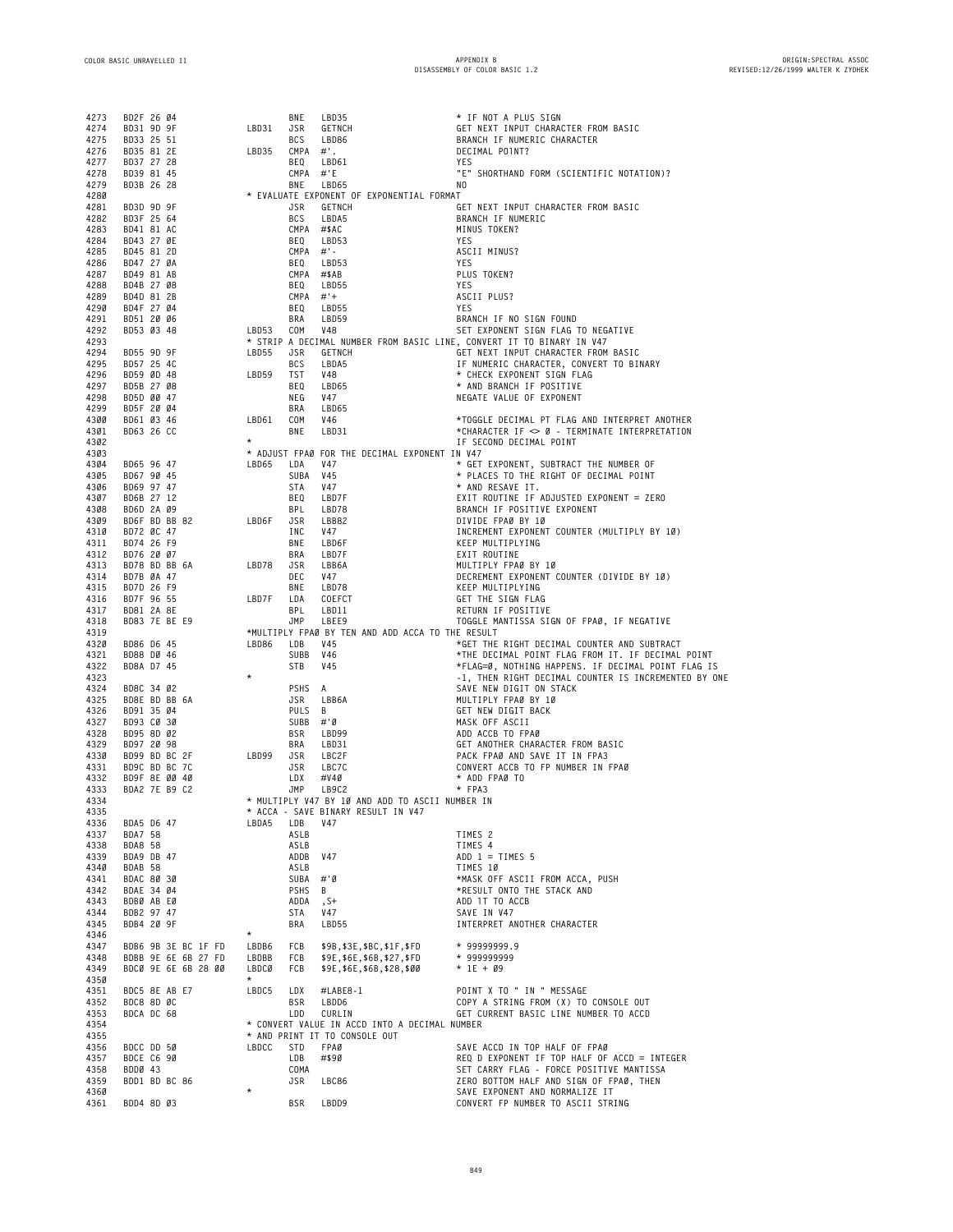| 4362         | BDD6 7E B9 9C               |  |                  | LBDD6      | JMP          | LB99C                                                  | COPY A STRING FROM (X) TO CONSOLE OUT                                    |
|--------------|-----------------------------|--|------------------|------------|--------------|--------------------------------------------------------|--------------------------------------------------------------------------|
| 4363         |                             |  |                  |            |              |                                                        |                                                                          |
| 4364         |                             |  |                  |            |              | * CONVERT FP NUMBER TO ASCII STRING                    |                                                                          |
| 4365         | BDD9 CE 03 DA               |  |                  | LBDD9      | LDU          | #STRBUF+3                                              | POINT U TO BUFFER WHICH WILL NOT CAUSE                                   |
| 4366         |                             |  |                  | $\ast$     |              |                                                        | THE STRING TO BE STORED IN STRING SPACE                                  |
| 4367         | BDDC 86 20                  |  |                  | LBDDC      | LDA          | #SPACE                                                 | $SPACE = DEFAULT SIGN FOR POSITIVE #$                                    |
| 4368         | BDDE D6 54                  |  |                  |            | LDB          | FPØSGN                                                 | GET SIGN OF FPAØ                                                         |
| 4369         | BDEØ 2A Ø2                  |  |                  |            | BPL          | LBDE4                                                  | BRANCH IF POSITIVE                                                       |
| 4370         | BDE2 86 2D                  |  |                  |            | LDA          | $#$ ' -                                                | ASCII MINUS SIGN                                                         |
| 4371         | BDE4 A7 CØ                  |  |                  | LBDE4      | <b>STA</b>   | , U+                                                   | STORE SIGN OF NUMBER                                                     |
| 4372         | BDE6 DF 64                  |  |                  |            | STU          | COEFPT                                                 | SAVE BUFFER POINTER                                                      |
| 4373         | BDE8 97 54                  |  |                  |            | STA          | FPØSGN                                                 | SAVE SIGN (IN ASCII)                                                     |
| 4374         | BDEA 86 30                  |  |                  |            | LDA          | #'0                                                    | ASCII ZERO IF EXPONENT = Ø                                               |
| 4375         | BDEC D6 4F                  |  |                  |            | LDB          | FPØEXP                                                 | GET FPAØ EXPONENT                                                        |
| 4376         |                             |  | BDEE 10 27 00 C6 |            |              | LBEQ LBEB8                                             | BRANCH IF FPAØ = Ø                                                       |
| 4377         | BDF2 4F                     |  |                  |            | CLRA         |                                                        | BASE 10 EXPONENT=0 FOR FP NUMBER > 1                                     |
| 4378         | BDF3 C1 80                  |  |                  |            | CMPB #\$80   |                                                        | CHECK EXPONENT                                                           |
| 4379         | BDF5 22 08                  |  |                  |            | BHI          | LBDFF                                                  | BRANCH IF FP NUMBER > 1                                                  |
| 4380         |                             |  |                  |            |              |                                                        | * IF FPAØ < 1.0, MULTIPLY IT BY 1E+09 TO SPEED UP THE CONVERSION PROCESS |
| 4381<br>4382 | BDF7 8E BD CØ               |  |                  |            | LDX          | #LBDCØ                                                 | POINT X TO FP 1E+09                                                      |
| 4383         | BDFA BD BA CA               |  |                  |            | JSR          | LBACA<br>#-9                                           | MULTIPLY FPAØ BY (X)                                                     |
| 4384         | BDFD 86 F7                  |  |                  | LBDFF      | LDA<br>STA   | V45                                                    | BASE 10 EXPONENT = $-9$<br>BASE 10 EXPONENT                              |
| 4385         | BDFF 97 45                  |  |                  |            |              |                                                        | * PSEUDO - NORMALIZE THE FP NUMBER TO A VALUE IN THE RANGE               |
| 4386         |                             |  |                  |            |              | * OF 999,999,999 RO 99,999,999.9 - THIS IS THE LARGEST |                                                                          |
| 4387         |                             |  |                  |            |              | * NUMBER RANGE IN WHICH ALL OF THE DIGITS ARE          |                                                                          |
| 4388         |                             |  |                  |            |              | * SIGNIFICANT WHICH CAN BE DISPLAYED WITHOUT USING     |                                                                          |
| 4389         |                             |  |                  |            |              | * SCIENTIFIC NOTATION                                  |                                                                          |
| 4390         | BEØ1 8E BD BB               |  |                  | LBEØ1      | LDX          | #LBDBB                                                 | POINT X TO FP 999,999,999                                                |
| 4391         | BE04 BD BC A0               |  |                  |            | JSR          | LBCAØ                                                  | COMPARE FPAØ TO 999,999,999                                              |
| 4392         | BE07 2E 0F                  |  |                  |            | BGT          | LBE18                                                  | BRANCH IF > 999,999,999                                                  |
| 4393         | BEØ9 8E BD B6               |  |                  | LBEØ9      | LDX          | #LBDB6                                                 | POINT X TO FP 99,999,999.9                                               |
| 4394         | BEØC BD BC AØ               |  |                  |            | JSR          | LBCAØ                                                  | COMPARE FPAØ TO 99,999,999.9                                             |
| 4395         | BEØF 2E ØE                  |  |                  |            | BGT          | LBE1F                                                  | BRANCH IF > 99,999,999.9 (IN RANGE)                                      |
| 4396         | BE11 BD BB 6A               |  |                  |            | JSR          | LBB6A                                                  | MULTIPLY FPAØ BY 10                                                      |
| 4397         | BE14 ØA 45                  |  |                  |            | DEC          | V45                                                    | SUBTRACT ONE FROM DECIMAL OFFSET                                         |
| 4398         | BE16 20 F1                  |  |                  |            | BRA          | LBEØ9                                                  | PSEUDO - NORMALIZE SOME MORE                                             |
| 4399         | BE18 BD BB 82               |  |                  | LBE18      | JSR          | LBB82                                                  | DIVIDE FPAØ BY 10                                                        |
| 4400         | BE1B ØC 45                  |  |                  |            | INC          | V45                                                    | ADD ONE TO BASE 10 EXPONENT                                              |
| 4401         | BE1D 20 E2                  |  |                  |            | BRA          | LBEØ1                                                  | PSEUDO - NORMALIZE SOME MORE                                             |
| 4402         | BE1F BD B9 B4               |  |                  | LBE1F      | JSR          | LB9B4                                                  | ADD .5 TO FPAØ (ROUND OFF)                                               |
| 4403         | BE22 BD BC C8               |  |                  |            | JSR          | LBCC8                                                  | CONVERT FPAØ TO AN INTEGER                                               |
| 4404         | BE25 C6 01                  |  |                  |            | LDB          | #1                                                     | DEFAULT DECIMAL POINT FLAG (FORCE IMMED DECIMAL PT)                      |
| 4405         | BE27 96 45                  |  |                  |            | LDA          | V45                                                    | * GET BASE 10 EXPONENT AND ADD TEN TO IT                                 |
| 4406         | BE29 8B ØA                  |  |                  |            | ADDA #9+1    |                                                        | * (NUMBER NORMALIZED TO 9 PLACES & DECIMAL PT)                           |
| 4407         | BE2B 2B 09                  |  |                  |            | BMI          | LBE36                                                  | BRANCH IF NUMBER $< 1.0$                                                 |
| 4408<br>4409 | BE2D 81 ØB                  |  |                  | $^{\star}$ | CMPA $#9+2$  |                                                        | NINE PLACES MAY BE DISPLAYED WITHOUT                                     |
| 4410         | BE2F 24 05                  |  |                  |            | BCC          | LBE36                                                  | USING SCIENTIFIC NOTATION<br>BRANCH IF SCIENTIFIC NOTATION REQUIRED      |
| 4411         | BE31 4A                     |  |                  |            | DECA         |                                                        | * SUBTRACT 1 FROM MODIFIED BASE 10 EXPONENT CTR                          |
| 4412         | BE32 1F 89                  |  |                  |            | TFR          | A, B                                                   | * AND SAVE IT IN ACCB (DECIMAL POINT FLAG)                               |
| 4413         | BE34 86 02                  |  |                  |            | LDA          | #2                                                     | FORCE EXPONENT = $\emptyset$ - DON'T USE SCIENTIFIC NOTATION             |
| 4414         | BE36 4A                     |  |                  | LBE36      | DECA         |                                                        | * SUBTRACT TWO (WITHOUT AFFECTING CARRY)                                 |
| 4415         | BE37 4A                     |  |                  |            | DECA         |                                                        | * FROM BASE 10 EXPONENT                                                  |
| 4416         | BE38 97 47                  |  |                  |            | STA          | V47                                                    | SAVE EXPONENT - ZERO EXPONENT = DO NOT DISPLAY                           |
| 4417         |                             |  |                  | $\star$    |              |                                                        | IN SCIENTIFIC NOTATION                                                   |
| 4418         | BE3A D7 45                  |  |                  |            | STB          | V45                                                    | DECIMAL POINT FLAG - NUMBER OF PLACES TO                                 |
| 4419         |                             |  |                  | $^\star$   |              |                                                        | LEFT OF DECIMAL POINT                                                    |
| 4420         | BE3C 2E ØD                  |  |                  |            | BGT          | LBE4B                                                  | BRANCH IF $\geq 1$                                                       |
| 4421         | BE3E DE 64                  |  |                  |            | LDU          | COEFPT                                                 | POINT U TO THE STRING BUFFER                                             |
| 4422         | BE40 86 2E                  |  |                  |            | LDA          | #'.                                                    | * STORE A PERIOD                                                         |
| 4423         | BE42 A7 CØ                  |  |                  |            | STA          | , U+                                                   | * IN THE BUFFER                                                          |
| 4424         | BE44 5D                     |  |                  |            | TSTB         |                                                        | CHECK DECIMAL POINT FLAG                                                 |
| 4425         | BE45 27 04                  |  |                  |            | BEQ          | LBE4B                                                  | BRANCH IF NOTHING TO LEFT OF DECIMAL POINT                               |
| 4426         | BE47 86 30                  |  |                  |            | LDA          | #'Ø                                                    | * STORE A ZERO                                                           |
| 4427         | BE49 A7 CØ                  |  |                  |            | STA          | , U+                                                   | * IN THE BUFFER                                                          |
| 4428<br>4429 |                             |  |                  |            |              | * CONVERT FPAØ INTO A STRING OF ASCII DIGITS           |                                                                          |
| 4430         |                             |  |                  | LBE4B      | LDX          | #LBEC5                                                 | POINT X TO FP POWER OF 10 MANTISSA                                       |
| 4431         | BE4B 8E BE C5<br>BE4E C6 80 |  |                  |            | LDB          | #0+\$80                                                | INITIALIZE DIGIT COUNTER TO Ø+\$80                                       |
| 4432         |                             |  |                  |            |              |                                                        | * BIT 7 SET IS USED TO INDICATE THAT THE POWER OF 10 MANTISSA            |
| 4433         |                             |  |                  |            |              |                                                        | * IS NEGATIVE. WHEN YOU 'ADD' A NEGATIVE MANTISSA, IT IS                 |
| 4434         |                             |  |                  |            |              |                                                        | * THE SAME AS SUBTRACTING A POSITIVE ONE AND BIT 7 OF ACCB IS HOW        |
| 4435         |                             |  |                  |            |              | * THE ROUTINE KNOWS THAT A 'SUBTRACTION' IS OCCURING.  |                                                                          |
| 4436         | BE50 96 53                  |  |                  | LBE50      | LDA          | FPAØ+3                                                 | * ADD MANTISSA LS                                                        |
| 4437         | BE52 AB 03                  |  |                  |            | ADDA 3, X    |                                                        | * BYTE OF FPAØ                                                           |
| 4438         | BE54 97 53                  |  |                  |            | STA          | FPAØ+3                                                 | $*$ AND $(X)$                                                            |
| 4439         | BE56 96 52                  |  |                  |            | LDA          | FPAØ+2                                                 | = ADD MANTISSA                                                           |
| 4440         | BE58 A9 02                  |  |                  |            | ADCA 2, X    |                                                        | $=$ NUMBER 3 BYTE OF                                                     |
| 4441         | BE5A 97 52                  |  |                  |            | STA          | FPAØ+2                                                 | $=$ FPAØ AND $(X)$                                                       |
| 4442         | BE5C 96 51                  |  |                  |            | LDA          | FPAØ+1                                                 | * ADD MANTISSA                                                           |
| 4443         | BE5E A9 01                  |  |                  |            | ADCA 1, X    |                                                        | * NUMBER 2 BYTE OF                                                       |
| 4444         | BE60 97 51                  |  |                  |            | STA          | FPAØ+1                                                 | * FPAØ AND (X)                                                           |
| 4445         | BE62 96 50                  |  |                  |            | LDA          | FPAØ                                                   | = ADD MANTISSA                                                           |
| 4446         | BE64 A9 84                  |  |                  |            | ADCA, X      |                                                        | $= MS BYTE OF$                                                           |
| 4447         | BE66 97 50                  |  |                  |            | STA          | FPAØ                                                   | $=$ FPAØ AND $(X)$                                                       |
| 4448         | <b>BE68 5C</b>              |  |                  |            | INCB         |                                                        | ADD ONE TO DIGIT COUNTER                                                 |
| 4449         | BE69 56                     |  |                  |            | RORB<br>ROLB |                                                        | ROTATE CARRY INTO BIT 7                                                  |
| 4450         | BE6A 59                     |  |                  |            |              |                                                        | *SET OVERFLOW FLAG AND BRANCH IF CARRY = 1 AND                           |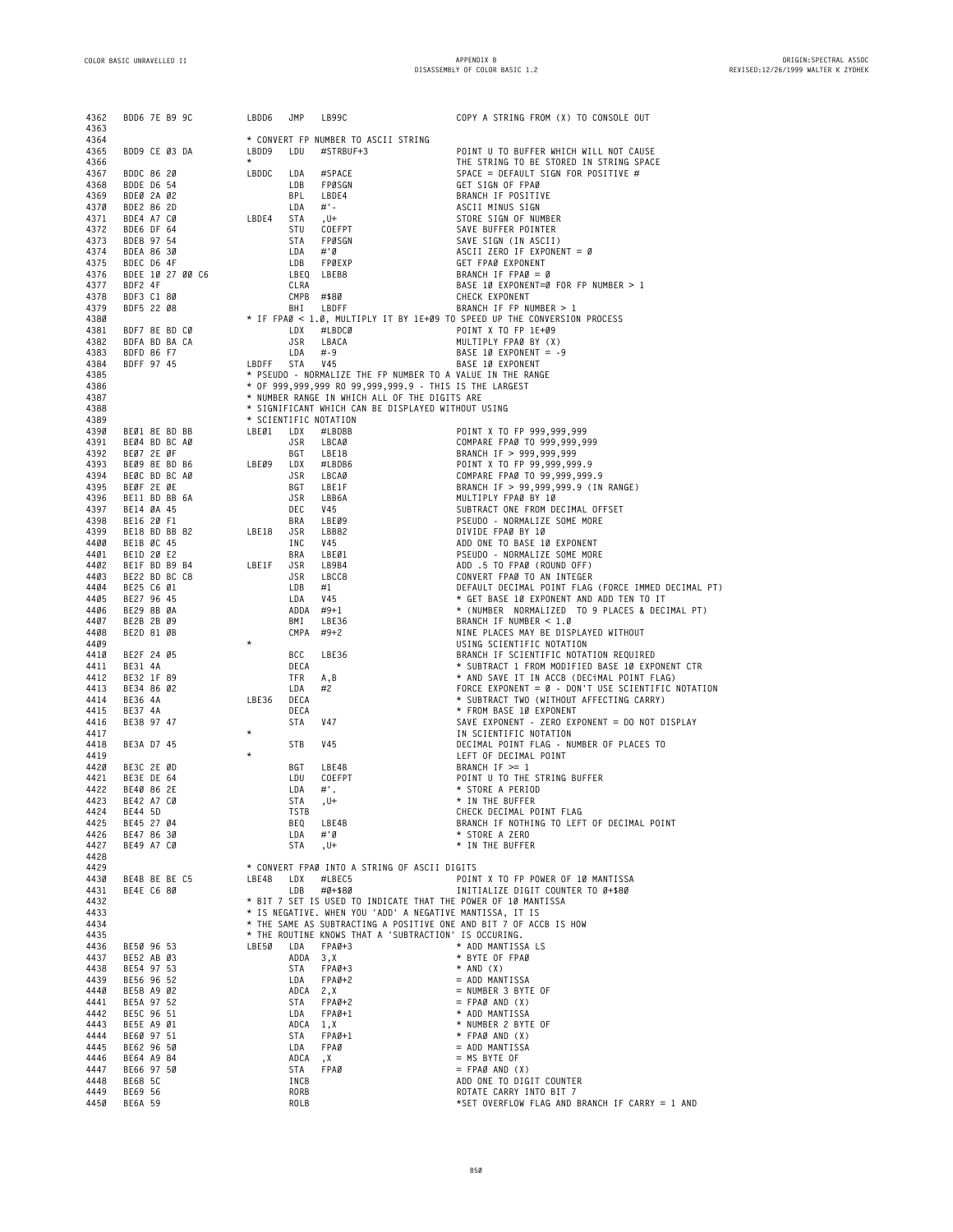| 4451         |                                                                |  |  |                                               |            | BE6B 28 E3<br>BE6D 24 Ø3<br>BE6F CØ Ø8<br>BE71 5Ø<br>BE72 CB 2F<br>BE74 3Ø Ø4<br>BE74 3Ø Ø4<br>BE76 1F 98<br>BE76 AT OØ<br>BE76 AT OØ<br>BE76 A4 45<br>BE76 Ø4 45<br>BE76 Ø4 45<br>BE7E 26 Ø4<br>BE7E 26 Ø4<br>BE7E 26 Ø4<br>BE82 AT CØ<br>RE82 AT CØ<br>BE82 AT                                                                             | $*$ POSITIVE MANTISSA OR CARRY = Ø AND NEG MANTISSA                                                                                  |
|--------------|----------------------------------------------------------------|--|--|-----------------------------------------------|------------|----------------------------------------------------------------------------------------------------------------------------------------------------------------------------------------------------------------------------------------------------------------------------------------------------------------------------------------------|--------------------------------------------------------------------------------------------------------------------------------------|
| 4452         |                                                                |  |  |                                               |            |                                                                                                                                                                                                                                                                                                                                              | BRANCH IF NEGATIVE MANTISSA                                                                                                          |
| 4453         |                                                                |  |  |                                               |            |                                                                                                                                                                                                                                                                                                                                              | * TAKE THE 9 S COMPLEMENT IF                                                                                                         |
| 4454         |                                                                |  |  |                                               |            |                                                                                                                                                                                                                                                                                                                                              | * ADDING MANTISSA                                                                                                                    |
| 4455         |                                                                |  |  |                                               |            |                                                                                                                                                                                                                                                                                                                                              | ADD ASCII OFFSET TO DIGIT                                                                                                            |
| 4456<br>4457 |                                                                |  |  |                                               |            |                                                                                                                                                                                                                                                                                                                                              | MOVE TO NEXT POWER OF 10 MANTISSA                                                                                                    |
| 4458         |                                                                |  |  |                                               |            |                                                                                                                                                                                                                                                                                                                                              | SAVE DIGIT IN ACCA<br>MASK OFF BIT 7 (ADD/SUBTRACT FLAG)                                                                             |
| 4459         |                                                                |  |  |                                               |            |                                                                                                                                                                                                                                                                                                                                              | STORE DIGIT IN STRING BUFFER                                                                                                         |
| 4460         |                                                                |  |  |                                               |            |                                                                                                                                                                                                                                                                                                                                              | DECREMENT DECIMAL POINT FLAG                                                                                                         |
| 4461         |                                                                |  |  |                                               |            |                                                                                                                                                                                                                                                                                                                                              | BRANCH IF NOT TIME FOR DECIMAL POINT                                                                                                 |
| 4462         |                                                                |  |  | LDA<br>LDA<br>LBE84 COMB                      |            |                                                                                                                                                                                                                                                                                                                                              | * STORE DECIMAL POINT IN                                                                                                             |
| 4463         | BE82 A7 CØ                                                     |  |  |                                               |            | ,U+                                                                                                                                                                                                                                                                                                                                          | * STRING BUFFER                                                                                                                      |
| 4464         | BE84 53                                                        |  |  |                                               |            |                                                                                                                                                                                                                                                                                                                                              | TOGGLE BIT 7 (ADD/SUBTRACT FLAG)                                                                                                     |
| 4465         | BE85 C4 80                                                     |  |  |                                               |            | COMB<br>ANDB #\$80                                                                                                                                                                                                                                                                                                                           | MASK OFF ALL BUT ADD/SUBTRACT FLAG                                                                                                   |
| 4466         | BE87 8C BE E9                                                  |  |  |                                               |            | CMPX #LBEC5+9*4                                                                                                                                                                                                                                                                                                                              | COMPARE X TO END OF MANTISSA TABLE                                                                                                   |
| 4467         | BE8A 26 C4                                                     |  |  |                                               |            |                                                                                                                                                                                                                                                                                                                                              | BRANCH IF NOT AT END OF TABLE                                                                                                        |
| 4468         |                                                                |  |  |                                               |            |                                                                                                                                                                                                                                                                                                                                              |                                                                                                                                      |
| 4469         | BE8C A6 C2<br>BE8E 81 30                                       |  |  |                                               |            |                                                                                                                                                                                                                                                                                                                                              | GET THE LAST CHARACTER; MOVE POINTER BACK                                                                                            |
| 4470         |                                                                |  |  | EMPA<br>BEQ<br>BEQ<br>BNE<br>LEAU<br>LBE98 LA | $CMPA$ #'Ø | $\frac{10}{100}$<br>$\frac{10}{100}$<br>$\frac{10}{100}$<br>$\frac{10}{100}$<br>$\frac{100}{100}$<br>$\frac{100}{100}$<br>$\frac{100}{100}$<br>$\frac{100}{100}$<br>$\frac{100}{100}$<br>$\frac{100}{100}$<br>$\frac{100}{100}$<br>$\frac{100}{100}$<br>$\frac{100}{100}$<br>$\frac{100}{100}$<br>$\frac{100}{100}$<br>$\frac{100}{100}$<br> | WAS IT A ZERO?                                                                                                                       |
| 4471<br>4472 | BE90 27 FA<br>BE92 81 2E                                       |  |  |                                               | CMPA #'.   |                                                                                                                                                                                                                                                                                                                                              | IGNORE TRAILING ZEROS IF SO<br>CHECK FOR DECIMAL POINT                                                                               |
| 4473         | BE94 26 02                                                     |  |  |                                               |            |                                                                                                                                                                                                                                                                                                                                              | BRANCH IF NOT DECIMAL POINT                                                                                                          |
| 4474         | BE96 33 5F                                                     |  |  |                                               | LEAU -1,U  |                                                                                                                                                                                                                                                                                                                                              | STEP OVER THE DECIMAL POINT                                                                                                          |
| 4475         | BE98 86 2B                                                     |  |  |                                               |            |                                                                                                                                                                                                                                                                                                                                              | ASCII PLUS SIGN                                                                                                                      |
| 4476         | BE9A D6 47                                                     |  |  |                                               | LDB        |                                                                                                                                                                                                                                                                                                                                              | GET SCIENTIFIC NOTATION EXPONENT                                                                                                     |
| 4477         | BE9C 27 1C                                                     |  |  |                                               | BEQ        |                                                                                                                                                                                                                                                                                                                                              | BRANCH IF NOT SCIENTIFIC NOTATION                                                                                                    |
| 4478         | BE9E 2A 03                                                     |  |  |                                               | BPL        |                                                                                                                                                                                                                                                                                                                                              | BRANCH IF POSITIVE EXPONENT                                                                                                          |
| 4479         | BEAØ 86 2D                                                     |  |  |                                               | LDA        |                                                                                                                                                                                                                                                                                                                                              | ASCII MINUS SIGN                                                                                                                     |
| 4480         | BEA2 50                                                        |  |  |                                               | NEGB       |                                                                                                                                                                                                                                                                                                                                              | NEGATE EXPONENT IF NEGATIVE                                                                                                          |
| 4481         | <b>BEA3 A7 42<br/>BEA5 86 45<br/>BEA7 A7 41<br/>BEA9 86 2F</b> |  |  | LBEA3                                         | $STA$ 2, U | 3 to .<br>.'.<br>.BE98<br>-1, U<br>#'+<br>47<br>LBEBA<br>LBEA3<br>#' -<br>$2, U$<br>#'E<br>1, U<br>#' $\theta$ -1                                                                                                                                                                                                                            | STORE EXPONENT SIGN IN STRING                                                                                                        |
| 4482         |                                                                |  |  |                                               | LDA        |                                                                                                                                                                                                                                                                                                                                              | * GET ASCII E (SCIENTIFIC NOTATION                                                                                                   |
| 4483         |                                                                |  |  |                                               | STA        |                                                                                                                                                                                                                                                                                                                                              | * FLAG) AND SAVE IT IN THE STRING                                                                                                    |
| 4484         |                                                                |  |  |                                               |            | STA 1,U<br>* CONVERT BINARY VALUE IN ACCB TO DECIMAL<br>* CONVERT BINARY VALUE IN ACCB TO DECIMAL<br>* ASCII NUMBER (< 100) IN ACCD<br>LBEAB INCA                                                                                                                                                                                            | INITIALIZE ACCA TO ASCII ZERO                                                                                                        |
| 4485         |                                                                |  |  |                                               |            |                                                                                                                                                                                                                                                                                                                                              |                                                                                                                                      |
| 4486         |                                                                |  |  |                                               |            |                                                                                                                                                                                                                                                                                                                                              |                                                                                                                                      |
| 4487         | BEAB 4C                                                        |  |  |                                               |            |                                                                                                                                                                                                                                                                                                                                              | ADD ONE TO 10 S DIGIT OF EXPONENT                                                                                                    |
| 4488         | BEAC CØ ØA<br>BEAE 24 FB                                       |  |  |                                               | SUBB #10   |                                                                                                                                                                                                                                                                                                                                              | SUBTRACT 10 FROM ACCB                                                                                                                |
| 4489<br>4490 | BEBØ CB 3A                                                     |  |  | LBEB8<br>LBEBA<br>-                           |            | BCC LBEAB<br>ADDB #'9+1<br>STD 3,U<br>CLR 5,U<br>BRA LBEBC<br>BTA LU                                                                                                                                                                                                                                                                         | <b>ADD 1 TO 10 S DIGIT IF NO CARRY<br/>CONVERT UNITS DIGIT TO ASCII<br/>SAVE EXPONENT IN STRING<br/>CLEAR LAST BYTE (TERMINATOR)</b> |
| 4491         | BEB2 ED 43                                                     |  |  |                                               |            |                                                                                                                                                                                                                                                                                                                                              |                                                                                                                                      |
| 4492         | BEB4 6F 45                                                     |  |  |                                               |            |                                                                                                                                                                                                                                                                                                                                              |                                                                                                                                      |
| 4493         | BEB6 20 04                                                     |  |  |                                               |            |                                                                                                                                                                                                                                                                                                                                              | GO RESET POINTER                                                                                                                     |
| 4494         | BEB8 A7 C4                                                     |  |  |                                               | STA        | , U                                                                                                                                                                                                                                                                                                                                          | STORE LAST CHARACTER                                                                                                                 |
| 4495         | BEBA 6F 41                                                     |  |  |                                               | CLR        | 1,U                                                                                                                                                                                                                                                                                                                                          | CLEAR LAST BYTE (TERMINATOR - REQUIRED BY                                                                                            |
| 4496         |                                                                |  |  |                                               |            |                                                                                                                                                                                                                                                                                                                                              | PRINT SUBROUTINES)                                                                                                                   |
| 4497         | BEBC 8E 03 DA<br>BEBE 30                                       |  |  | LBEBC                                         | LDX        | #STRBUF+3                                                                                                                                                                                                                                                                                                                                    | RESET POINTER TO START OF BUFFER                                                                                                     |
| 4498         | BEBF 39                                                        |  |  |                                               | <b>RTS</b> |                                                                                                                                                                                                                                                                                                                                              |                                                                                                                                      |
| 4499         |                                                                |  |  | $\star$                                       |            |                                                                                                                                                                                                                                                                                                                                              |                                                                                                                                      |
| 4500         | BECØ 80 00 00 00 00                                            |  |  | LBECØ                                         | FCB        | \$80,\$00,\$00,\$00,\$00                                                                                                                                                                                                                                                                                                                     | FLOATING POINT .5                                                                                                                    |
| 4501         |                                                                |  |  | $\star$                                       |            |                                                                                                                                                                                                                                                                                                                                              |                                                                                                                                      |
| 4502         |                                                                |  |  |                                               |            | *** TABLE OF UNNORMALIZED POWERS OF 10                                                                                                                                                                                                                                                                                                       |                                                                                                                                      |
| 4503         | BEC5 FA ØA 1F ØØ                                               |  |  | LBEC5 FCB                                     |            | \$FA,\$ØA,\$1F,\$ØØ -100000000<br>LBECO FCB \$00,\$00,\$80,\$00<br>LBECO FCB \$FF,\$FØ,\$BD,\$CØ<br>LBED1 FCB \$00,\$01,\$86,\$A0 10000<br>LBED5 FCB \$FF,\$FF,\$P5,\$P0 -10000<br>LBED9 FCB \$60,\$00,\$03,\$E8 1000<br>LBEDD FCB \$FF,\$FF,\$FF,\$9C -100<br>LBEL1 FCB \$00,\$00,\$00,\$0A 10<br>LBEE1 F                                   |                                                                                                                                      |
| 4504         | BEC9 00 98 96 80                                               |  |  |                                               |            |                                                                                                                                                                                                                                                                                                                                              | 10000000                                                                                                                             |
| 4505         | BECD FF FØ BD CØ                                               |  |  |                                               |            |                                                                                                                                                                                                                                                                                                                                              |                                                                                                                                      |
| 4506         | BED1 00 01 86 A0                                               |  |  |                                               |            |                                                                                                                                                                                                                                                                                                                                              | 100000                                                                                                                               |
| 4507         | BED5 FF FF D8 FØ                                               |  |  |                                               |            |                                                                                                                                                                                                                                                                                                                                              |                                                                                                                                      |
| 4508         | BED9 00 00 03 E8<br>BEDD FF FF FF 9C                           |  |  |                                               |            |                                                                                                                                                                                                                                                                                                                                              |                                                                                                                                      |
| 4509<br>4510 | BEE1 00 00 00 0A                                               |  |  |                                               |            |                                                                                                                                                                                                                                                                                                                                              |                                                                                                                                      |
| 4511         | BEE5 FF FF FF FF                                               |  |  |                                               |            |                                                                                                                                                                                                                                                                                                                                              |                                                                                                                                      |
| 4512         |                                                                |  |  |                                               |            |                                                                                                                                                                                                                                                                                                                                              |                                                                                                                                      |
| 4513         |                                                                |  |  |                                               |            |                                                                                                                                                                                                                                                                                                                                              |                                                                                                                                      |
| 4514         | BEE9 96 4F                                                     |  |  | LBEE9                                         | LDA        | FPØEXP                                                                                                                                                                                                                                                                                                                                       | GET EXPONENT OF FPAØ                                                                                                                 |
| 4515         | BEEB 27 02                                                     |  |  |                                               | BEQ        | LBEEF                                                                                                                                                                                                                                                                                                                                        | BRANCH IF FPAØ = $\theta$                                                                                                            |
| 4516         | BEED 03 54                                                     |  |  |                                               | COM        | FPØSGN                                                                                                                                                                                                                                                                                                                                       | TOGGLE MANTISSA SIGN OF FPAØ                                                                                                         |
| 4517         | BEEF 39                                                        |  |  | LBEEF                                         | <b>RTS</b> |                                                                                                                                                                                                                                                                                                                                              |                                                                                                                                      |
| 4518         |                                                                |  |  |                                               |            | * EXPAND A POLYNOMIAL OF THE FORM                                                                                                                                                                                                                                                                                                            |                                                                                                                                      |
| 4519         |                                                                |  |  |                                               |            | * AQ+BQ**3+CQ**5+DQ**7 WHERE Q = FPAØ                                                                                                                                                                                                                                                                                                        |                                                                                                                                      |
| 4520         |                                                                |  |  |                                               |            | * AND THE X REGISTER POINTS TO A TABLE OF                                                                                                                                                                                                                                                                                                    |                                                                                                                                      |
| 4521         |                                                                |  |  |                                               |            | $*$ COEFFICIENTS $A, B, C, D \ldots$                                                                                                                                                                                                                                                                                                         |                                                                                                                                      |
| 4522         | BEFØ 9F 64                                                     |  |  | LBEFØ                                         | <b>STX</b> | COEFPT                                                                                                                                                                                                                                                                                                                                       | SAVE COEFFICIENT TABLE POINTER                                                                                                       |
| 4523         | BEF2 BD BC 2F                                                  |  |  |                                               | JSR        | LBC2F                                                                                                                                                                                                                                                                                                                                        | MOVE FPAØ TO FPA3                                                                                                                    |
| 4524         | BEF5 8D 05                                                     |  |  |                                               | BSR        | LBEFC                                                                                                                                                                                                                                                                                                                                        | MULTIPLY FPA3 BY FPAØ                                                                                                                |
| 4525         | BEF7 8D 08                                                     |  |  |                                               | BSR        | LBFØ1                                                                                                                                                                                                                                                                                                                                        | EXPAND POLYNOMIAL                                                                                                                    |
| 4526         | BEF9 8E 00 40                                                  |  |  |                                               | LDX        | #V40                                                                                                                                                                                                                                                                                                                                         | POINT X TO FPA3<br>MULTIPLY (X) BY FPAØ                                                                                              |
| 4527         | BEFC 7E BA CA                                                  |  |  | LBEFC                                         | JMP        | LBACA                                                                                                                                                                                                                                                                                                                                        |                                                                                                                                      |
| 4528<br>4529 |                                                                |  |  |                                               |            | * CALCULATE THE VALUE OF AN EXPANDED POLYNOMIAL                                                                                                                                                                                                                                                                                              |                                                                                                                                      |
| 4530         |                                                                |  |  |                                               |            | * EXPRESSION. ENTER WITH (X) POINTING TO A TABLE                                                                                                                                                                                                                                                                                             |                                                                                                                                      |
| 4531         |                                                                |  |  |                                               |            | * OF COEFFICIENTS, THE FIRST BYTE OF WHICH IS THE                                                                                                                                                                                                                                                                                            |                                                                                                                                      |
| 4532         |                                                                |  |  |                                               |            | * NUMBER OF (COEFFICIENTS-1) FOLLOWED BY THAT NUMBER                                                                                                                                                                                                                                                                                         |                                                                                                                                      |
| 4533         |                                                                |  |  |                                               |            | * OF PACKED FLOATING POINT NUMBERS. THE                                                                                                                                                                                                                                                                                                      |                                                                                                                                      |
| 4534         |                                                                |  |  |                                               |            | * POLYNOMIAL IS EVALUATED AS FOLLOWS: VALUE =                                                                                                                                                                                                                                                                                                |                                                                                                                                      |
| 4535         |                                                                |  |  |                                               |            | * (((FPAØ*YØ+Y1)*FPAØ+Y2)*FPAØ YN)                                                                                                                                                                                                                                                                                                           |                                                                                                                                      |
| 4536         | BEFF 9F 64                                                     |  |  | LBEFF                                         | STX        | COEFPT                                                                                                                                                                                                                                                                                                                                       | SAVE COEFFICIENT TABLE POINTER                                                                                                       |
| 4537         | BFØ1 BD BC 2A                                                  |  |  | LBFØ1                                         | <b>JSR</b> | LBC2A                                                                                                                                                                                                                                                                                                                                        | MOVE FPAØ TO FPA4                                                                                                                    |
| 4538         | BFØ4 9E 64                                                     |  |  |                                               | LDX        | COEFPT                                                                                                                                                                                                                                                                                                                                       | GET THE COEFFICIENT POINTER                                                                                                          |
| 4539         | BFØ6 E6 80                                                     |  |  |                                               | LDB        | $, X+$                                                                                                                                                                                                                                                                                                                                       | GET THE TOP OF COEFFICIENT TABLE TO                                                                                                  |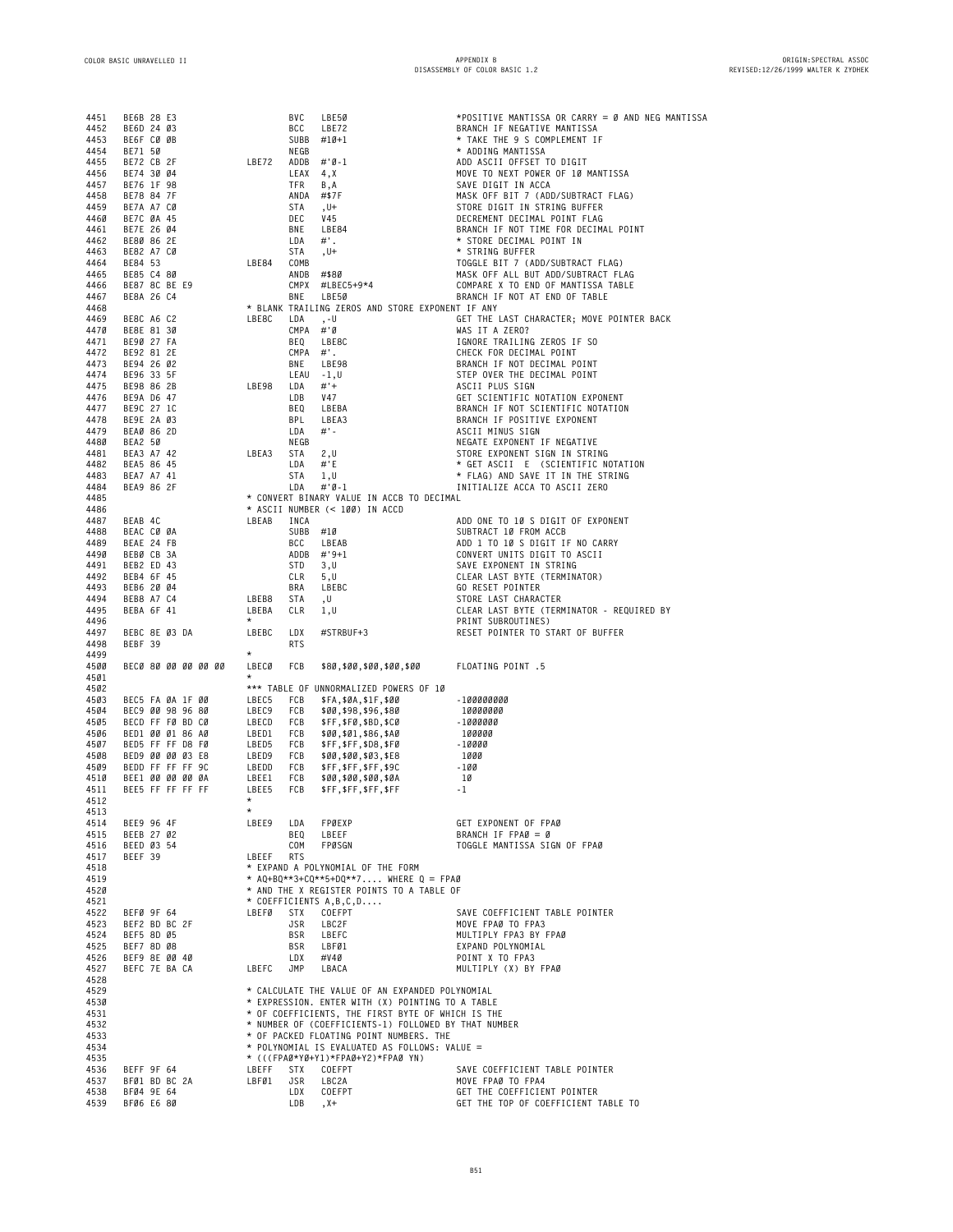| 4540         | BF08 D7 55                                                                              |                | STB               | COEFCT                                                                                                                               | * USE AND STORE IT IN TEMPORARY COUNTER                                                                               |
|--------------|-----------------------------------------------------------------------------------------|----------------|-------------------|--------------------------------------------------------------------------------------------------------------------------------------|-----------------------------------------------------------------------------------------------------------------------|
| 4541         | BFØA 9F 64                                                                              |                | STX               | COEFPT                                                                                                                               | SAVE NEW COEFFICIENT POINTER                                                                                          |
| 4542         | BFØC 8D EE                                                                              | LBFØC          | <b>BSR</b>        | LBEFC                                                                                                                                | MULTIPLY (X) BY FPAØ                                                                                                  |
| 4543         | BFØE 9E 64                                                                              |                | LDX               | COEFPT                                                                                                                               | *GET COEFFICIENT POINTER                                                                                              |
| 4544         | BF10 30 05                                                                              |                | LEAX 5, X         |                                                                                                                                      | *MOVE TO NEXT FP NUMBER                                                                                               |
| 4545         | BF12 9F 64                                                                              |                | <b>STX</b>        | COEFPT                                                                                                                               | *SAVE NEW COEFFICIENT POINTER                                                                                         |
| 4546         | BF14 BD B9 C2                                                                           |                | JSR               | LB9C2                                                                                                                                | ADD (X) AND FPAØ                                                                                                      |
| 4547         | BF17 8E 00 45                                                                           |                | LDX               | #V45                                                                                                                                 | POINT (X) TO FPA4                                                                                                     |
| 4548         | BF1A ØA 55                                                                              |                | DEC               | COEFCT                                                                                                                               | DECREMENT TEMP COUNTER                                                                                                |
| 4549         | BF1C 26 EE                                                                              |                | BNE               | LBFØC                                                                                                                                | BRANCH IF MORE COEFFICIENTS LEFT                                                                                      |
| 4550         | BF1E 39                                                                                 |                | <b>RTS</b>        |                                                                                                                                      |                                                                                                                       |
| 4551         |                                                                                         |                |                   |                                                                                                                                      |                                                                                                                       |
| 4552         |                                                                                         | $*$ RND        |                   |                                                                                                                                      |                                                                                                                       |
| 4553         | BF1F BD BC 6D                                                                           | RND            | JSR               | LBC6D                                                                                                                                | TEST FPAØ                                                                                                             |
| 4554         | BF22 2B 21                                                                              |                | BMI               | LBF45                                                                                                                                | BRANCH IF FPAØ = NEGATIVE                                                                                             |
| 4555         | BF24 27 15                                                                              |                | BEQ               | LBF3B                                                                                                                                | BRANCH IF FPAØ = $\theta$                                                                                             |
| 4556<br>4557 | BF26 8D 10<br>BF28 BD BC 2F                                                             |                | <b>BSR</b><br>JSR | LBF38<br>LBC2F                                                                                                                       | CONVERT FPAØ TO AN INTEGER<br>PACK FPAØ TO FPA3                                                                       |
| 4558         | BF2B 8D ØE                                                                              |                | BSR               | LBF3B                                                                                                                                | GET A RANDOM NUMBER: FPAØ < 1.0                                                                                       |
| 4559         | BF2D 8E 00 40                                                                           |                | LDX               | #V40                                                                                                                                 | POINT (X) TO FPA3                                                                                                     |
| 456Ø         | BF30 8D CA                                                                              |                | BSR               | LBEFC                                                                                                                                | MULTIPLY (X) BY FPAØ                                                                                                  |
| 4561         | BF32 8E BA C5                                                                           |                | LDX               | #LBAC5                                                                                                                               | POINT (X) TO FP VALUE OF 1.0                                                                                          |
| 4562         | BF35 BD B9 C2                                                                           |                | JSR               | LB9C2                                                                                                                                | ADD 1.0 TO FPA0                                                                                                       |
| 4563         | BF38 7E BC EE                                                                           | LBF38 JMP      |                   | INT                                                                                                                                  | CONVERT FPAØ TO AN INTEGER                                                                                            |
| 4564         |                                                                                         |                |                   | * CALCULATE A RANDOM NUMBER IN THE RANGE $\theta$ . $\theta$ < X <= 1.0                                                              |                                                                                                                       |
| 4565         | BF3B BE 01 16                                                                           | LBF3B          | LDX               | RVSEED+1                                                                                                                             | * MOVE VARIABLE                                                                                                       |
| 4566         | BF3E 9F 50                                                                              |                | <b>STX</b>        | FPAØ                                                                                                                                 | * RANDOM NUMBER                                                                                                       |
| 4567         | BF40 BE 01 18                                                                           |                | LDX               | RVSEED+3                                                                                                                             | * SEED TO                                                                                                             |
| 4568         | BF43 9F 52                                                                              |                | <b>STX</b>        | $FPAØ+2$                                                                                                                             | $*$ FPA $\theta$                                                                                                      |
| 4569         | BF45 BE BF 74                                                                           | LBF45          | LDX               | RSEED                                                                                                                                | $=$ MOVE FIXED                                                                                                        |
| 4570         | BF48 9F 5D                                                                              |                | <b>STX</b>        | FPA1                                                                                                                                 | = RANDOM NUMBER                                                                                                       |
| 4571         | BF4A BE BF 76                                                                           |                | LDX               | RSEED+2                                                                                                                              | - SEED TO<br>= MANTISSA OF FPAØ<br>MULTIPLY FPAØ X FPA1<br>GET THE TWO LOWEST ORDER PRODUCT BYTES                     |
| 4572<br>4573 | BF4D 9F 5F<br>BF4F BD BA DØ                                                             |                | <b>STX</b><br>JSR | FPA1+2<br>PRADØ<br>LBADØ                                                                                                             |                                                                                                                       |
| 4574         | BF52 DC AD                                                                              |                | LDD               | VAD                                                                                                                                  |                                                                                                                       |
| 4575         | BF54 C3 65 8B                                                                           |                |                   | ADDD #\$658B                                                                                                                         | ADD A CONSTANT                                                                                                        |
| 4576         | BF57 FD 01 18                                                                           |                | STD               | RVSEED+3                                                                                                                             | SAVE NEW LOW ORDER VARIABLE RANDOM # SEED                                                                             |
| 4577         | BF5A DD 52                                                                              |                | STD               | FPAØ+2                                                                                                                               | SAVE NEW LOW ORDER BYTES OF FPAØ MANTISSA                                                                             |
| 4578         | BF5C DC AB                                                                              |                | LDD               | VAB                                                                                                                                  | GET 2 MORE LOW ORDER PRODUCT BYTES                                                                                    |
| 4579         | BF5E C9 BØ                                                                              |                | ADCB #\$BØ        |                                                                                                                                      | ADD A CONSTANT                                                                                                        |
| 4580         | BF60 89 05                                                                              |                | ADCA #5           |                                                                                                                                      | ADD A CONSTANT                                                                                                        |
| 4581         | BF62 FD 01 16                                                                           |                | STD               | RVSEED+1                                                                                                                             | SAVE NEW HIGH ORDER VARIABLE RANDOM # SEED                                                                            |
| 4582         | BF65 DD 50                                                                              |                | STD               | FPAØ                                                                                                                                 | SAVE NEW HIGH ORDER FPAØ MANTISSA                                                                                     |
| 4583         | BF67 ØF 54                                                                              |                | CLR               | FPØSGN                                                                                                                               | FORCE FPAØ MANTISSA = POSITIVE<br>* SET FPAØ BIASED EXPONENT                                                          |
| 4584         | BF69 86 80                                                                              |                | LDA               | #\$80                                                                                                                                |                                                                                                                       |
| 4585         | BF6B 97 4F                                                                              |                | STA               | FPØEXP                                                                                                                               | $\star$ TO Ø 1 < FPAØ < Ø                                                                                             |
| 4586         | BF6D 96 15                                                                              |                | LDA               | $FPA2+2$                                                                                                                             | GET A BYTE FROM FPA2 (MORE RANDOMNESS)                                                                                |
| 4587         | BF6F 97 63                                                                              |                | STA               | FPSBYT                                                                                                                               | SAVE AS SUB BYTE                                                                                                      |
| 4588         | BF71 7E BA 1C                                                                           | $\star$        | JMP               | LBA1C                                                                                                                                | NORMALIZE FPAØ                                                                                                        |
| 4589<br>4590 | BF74 40 E6                                                                              | RSEED          | FDB               | \$40E6                                                                                                                               | *CONSTANT RANDOM NUMBER GENERATOR SEED                                                                                |
| 4591         | BF76 4D AB                                                                              |                | FDB               | \$4DAB                                                                                                                               | $\star$                                                                                                               |
| 4592         |                                                                                         |                |                   |                                                                                                                                      |                                                                                                                       |
| 4593         |                                                                                         | * SIN          |                   |                                                                                                                                      |                                                                                                                       |
| 4594         |                                                                                         |                |                   |                                                                                                                                      | * THE SIN FUNCTION REQUIRES AN ARGUMENT IN RADIANS AND WILL REPEAT ITSELF EVERY                                       |
| 4595         |                                                                                         |                |                   |                                                                                                                                      | * 2*PI RADIANS. THE ARGUMENT IS DIVIDED BY 2*PI AND ONLY THE FRACTIONAL PART IS                                       |
| 4596         |                                                                                         |                |                   |                                                                                                                                      | * RETAINED. SINCE THE ARGUMENT WAS DIVIDED BY 2*P1, THE COEFFICIENTS MUST BE                                          |
| 4597         |                                                                                         |                |                   | * MULTIPLIED BY THE APPROPRIATE POWER OF 2*PI.                                                                                       |                                                                                                                       |
| 4598         |                                                                                         |                |                   |                                                                                                                                      |                                                                                                                       |
| 4599         |                                                                                         |                |                   | * SIN IS EVALUATED USING THE TRIGONOMETRIC IDENTITIES BELOW:                                                                         |                                                                                                                       |
| 4600         |                                                                                         |                |                   | * $SIN(X)=SIN(PI-X)$ & $-SIN(PI/2-X)=SIN((3*PI)/2+X)$                                                                                |                                                                                                                       |
| 4601         | BF78 BD BC 5F                                                                           | SIN            |                   |                                                                                                                                      | COPY FPAØ TO FPA1                                                                                                     |
| 4602<br>4603 | 978 Bu<br>BF7B 8E BF BU<br>BF7E D6 61<br>BF80 BD BB 89<br>~F83 BD BC 5F<br>~83 BD BC 5F |                |                   | JSR LBC5F<br>LDX #LBFBD<br>LDX #LBFBD<br>LDB FP1SGN<br>JSR LBC5F<br>JSR LBC5F<br>BSR LBF38<br>CLR RESSGN<br>LDA FP1EXP<br>LDB FP0EXP | POINT (X) TO 2*PI<br>*GET MANTISSA SIGN OF FPA1                                                                       |
| 4604         |                                                                                         |                |                   |                                                                                                                                      | *GET MANTISSA SIGN OF FP<br>*AND DIVIDE FPAØ BY 2*PI<br>COPY FPAØ TO FPA1                                             |
| 4605         |                                                                                         |                |                   |                                                                                                                                      |                                                                                                                       |
| 4606         | BF86 8D BØ                                                                              |                |                   |                                                                                                                                      |                                                                                                                       |
| 4607         | BF88 ØF 62                                                                              |                |                   |                                                                                                                                      |                                                                                                                       |
| 4608         | BF8A 96 5C                                                                              |                |                   |                                                                                                                                      | CONVERT FPAØ TO AN INTEGER<br>SET RESULT SIGN = POSITIVE<br>*GET EXPONENT OF FPA1<br>*GET EXPONENT OF FPAØ            |
| 4609         | BF8C D6 4F                                                                              |                |                   |                                                                                                                                      |                                                                                                                       |
| 4610         | BF8E BD B9 BC                                                                           |                |                   | LDB FPØEXP<br>LDB FPØEXP                                                                                                             | *SUBTRACT FPAØ FROM FPA1                                                                                              |
| 4611         |                                                                                         |                |                   | *NOW FPAØ CONTAINS ONLY THE FRACTIONAL PART OF ARGUMENT/2*PI                                                                         |                                                                                                                       |
| 4612         | BF91 8E BF C2                                                                           |                | LDX               | #LBFC2                                                                                                                               | POINT X TO FP (.25)                                                                                                   |
| 4613         | BF94 BD B9 B9                                                                           |                |                   | JSR LB9B9                                                                                                                            | SUBTRACT FPAØ FROM .25 (PI/2)                                                                                         |
| 4614         | BF97 96 54                                                                              |                | LDA               | FPØSGN                                                                                                                               | GET MANTISSA SIGN OF FPAØ                                                                                             |
|              | 4615 BF99 34 02                                                                         |                | PSHS A            |                                                                                                                                      | SAVE IT ON STACK                                                                                                      |
| 4616         | BF9B 2A 09                                                                              |                |                   |                                                                                                                                      | BRANCH IF MANTISSA POSITIVE                                                                                           |
| 4617         | BF9D BD B9 B4<br>PEAG 96 E4                                                             |                |                   |                                                                                                                                      |                                                                                                                       |
| 4618         | BFAØ 96 54                                                                              |                |                   | BPL LBFA6<br>JSR LB9B4<br>LDA FPØSGN<br>BMI LBFA9                                                                                    | ADD .5 (PI) TO FPAØ<br>GET SIGN OF FPAØ<br>BRANCH IF NEGATIVE<br>COM IF +(3*PI)/2 >= ARGUMENT >+ PI/2 (QUADRANT FLAG) |
| 4619         | BFA2 2B 05                                                                              |                |                   |                                                                                                                                      |                                                                                                                       |
| 4620         | BFA4 03 0A                                                                              |                |                   | COM RELFLG<br>JSR LBEE9<br>LDX #LBFC2<br>LDX #LBFC2<br>SR LB9C2<br>PULS A                                                            |                                                                                                                       |
| 4621<br>4622 | BFA6 BD BE E9<br>BFA9 8E BF C2                                                          | LBFA6<br>LBFA9 |                   |                                                                                                                                      | TOGGLE MANTISSA SIGN OF FPAØ<br>POINT X TO FP (.25)                                                                   |
| 4623         | BFAC BD B9 C2                                                                           |                |                   |                                                                                                                                      |                                                                                                                       |
| 4624         | BFAF 35 02                                                                              |                | PULS A            |                                                                                                                                      | ADD .25 (PI/2) TO FPAØ<br>ADD .25 (PI/2) TO FPAØ<br>GET OLD MANTISSA SIGN                                             |
| 4625         | BFB1 4D                                                                                 |                | TSTA              |                                                                                                                                      | * BRANCH IF OLD                                                                                                       |
| 4626         | BFB2 2A 03                                                                              |                | BPL               |                                                                                                                                      |                                                                                                                       |
| 4627         | BFB4 BD BE E9                                                                           |                |                   | LBFB7<br>LBEE9<br>JSR LBEE9                                                                                                          | * SIGN WAS POSITIVE<br>TOGGLE MANTISSA SIGN<br>TOGGLE MANTISSA SIGN                                                   |
| 4628         | BFB7 8E BF C7 LBFB7 LDX #LBFC7                                                          |                |                   |                                                                                                                                      | POINT X TO TABLE OF COEFFICIENTS                                                                                      |

**B52**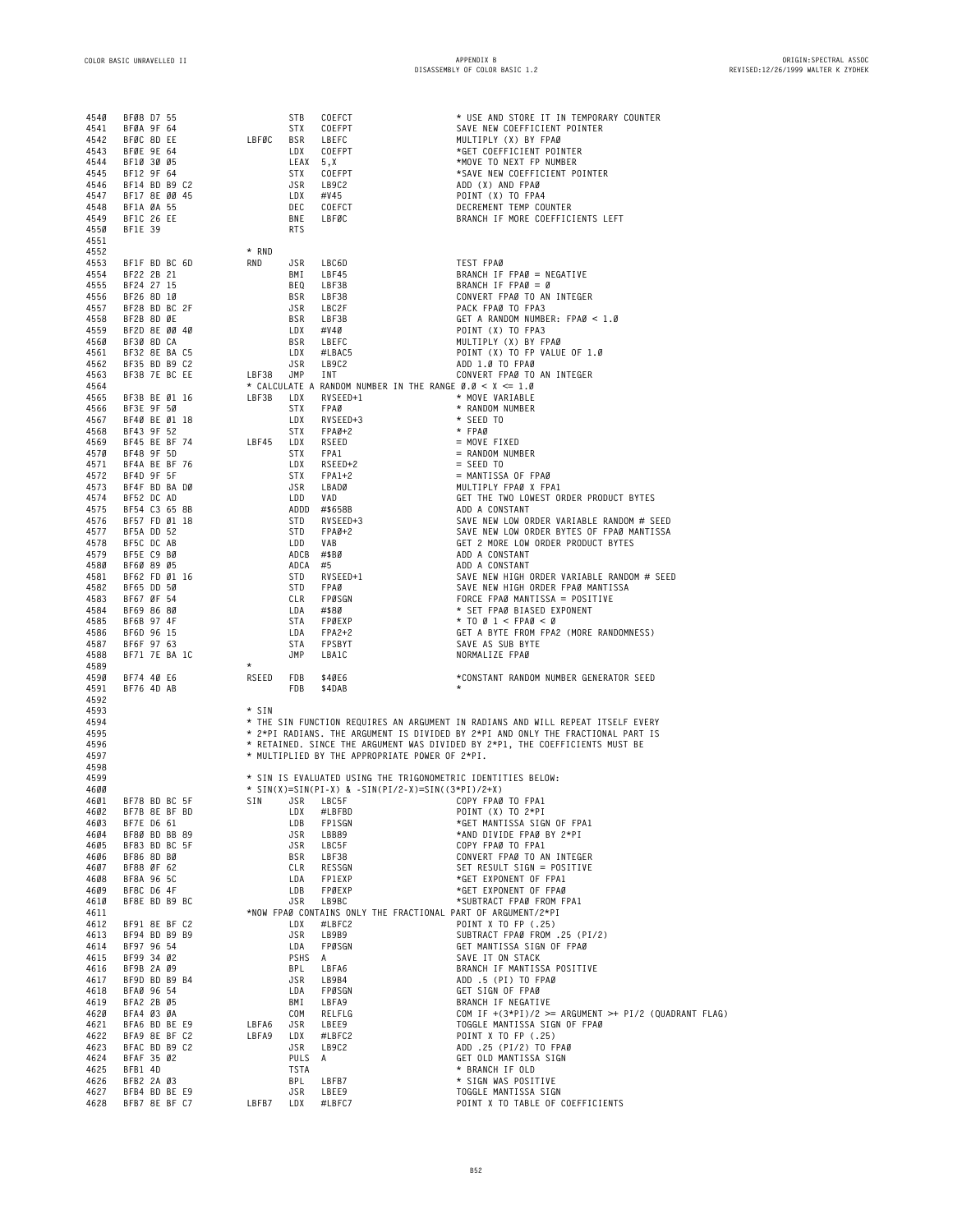| 4629 | BFBA 7E BE FØ       |  |  |  |                              | JMP        | LBEFØ                                                           | GO CALCULATE POLYNOMIAL VALUE |
|------|---------------------|--|--|--|------------------------------|------------|-----------------------------------------------------------------|-------------------------------|
| 4630 |                     |  |  |  |                              |            |                                                                 |                               |
| 4631 | BFBD 83 49 0F DA A2 |  |  |  | LBFBD                        | FCB        | \$83, \$49, \$ØF, \$DA, \$A2 6.28318531 (2*PI)                  |                               |
| 4632 | BFC2 7F 00 00 00 00 |  |  |  | LBFC2                        | FCB        | \$7F,\$00,\$00,\$00,\$00                                        | .25                           |
| 4633 |                     |  |  |  |                              |            |                                                                 |                               |
| 4634 |                     |  |  |  |                              |            | * MODIFIED TAYLOR SERIES SIN COEFFICIENTS                       |                               |
| 4635 | BFC7 05             |  |  |  | LBFC7                        | FCB        | $6 - 1$                                                         | SIX COEFFICIENTS              |
| 4636 | BFC8 84 E6 1A 2D 1B |  |  |  | LBFC8                        | FCB        | $$84, $E6, $1A, $2D, $1B \qquad \times \quad .((2*P1)**11)/11!$ |                               |
| 4637 | BFCD 86 28 07 FB F8 |  |  |  | LBFC8                        | FCB        | \$86, \$28, \$07, \$FB, \$F8 * ((2*PI)**9)/9!                   |                               |
| 4638 | BFD2 87 99 68 89 01 |  |  |  | LBFD2                        | FCB        | $$87, $99, $68, $89, $01 \qquad \times \cdot ((2*PI)**7)/7!$    |                               |
| 4639 | BFD7 87 23 35 DF E1 |  |  |  | LBFD7                        | FCB        | \$87, \$23, \$35, \$DF, \$E1 * ((2*PI)**5)/5!                   |                               |
| 4640 | BFDC 86 A5 5D E7 28 |  |  |  | LBFDC                        | FCB        | $$86, $45, $5D, $E7, $28 \rightarrow ((2*PI)**3)/3!$            |                               |
| 4641 | BFE1 83 49 ØF DA A2 |  |  |  | LBFE1                        | <b>FCB</b> | \$83,\$49,\$ØF,\$DA,\$A2                                        | $\star$<br>$2*PI$             |
| 4642 |                     |  |  |  |                              |            |                                                                 |                               |
| 4643 |                     |  |  |  | BFE6 A1 54 46 8F 13 8F LBFE6 | FCB        | \$A1, \$54, \$46, \$8F, \$13                                    | UNUSED GARBAGE BYTES          |
| 4644 | BFEC 52 43 89 CD    |  |  |  |                              | FCB        | \$8F, \$52, \$43, \$89, \$CD                                    | UNUSED GARBAGE BYTES          |
| 4645 |                     |  |  |  |                              |            |                                                                 |                               |
| 4646 |                     |  |  |  | * INTERRUPT VECTORS          |            |                                                                 |                               |
| 4647 | BFFØ A6 81          |  |  |  | LBFFØ                        | <b>FDB</b> | LA681                                                           | RESERVED                      |
| 4648 | BFF2 01 00          |  |  |  | LBFF2                        | <b>FDB</b> | SW3VEC                                                          | SWI3                          |
| 4649 | BFF4 01 03          |  |  |  | LBFF4                        | FDB        | SW2VEC                                                          | SWI2                          |
| 4650 | BFF6 01 0F          |  |  |  | LBFF6                        | FDB        | FRQVEC                                                          | FIRQ                          |
| 4651 | BFF8 01 0C          |  |  |  | LBFF8                        | <b>FDB</b> | IRQVEC                                                          | I RQ                          |
| 4652 | BFFA 01 06          |  |  |  | LBFFA                        | <b>FDB</b> | SWIVEC                                                          | SWI                           |
| 4653 | BFFC 01 09          |  |  |  | LBFFC                        | <b>FDB</b> | NMIVEC                                                          | NMI                           |
| 4654 | BFFE AØ 27          |  |  |  | LBFFE                        | <b>FDB</b> | <b>RESVEC</b>                                                   | RESET                         |
|      |                     |  |  |  |                              |            |                                                                 |                               |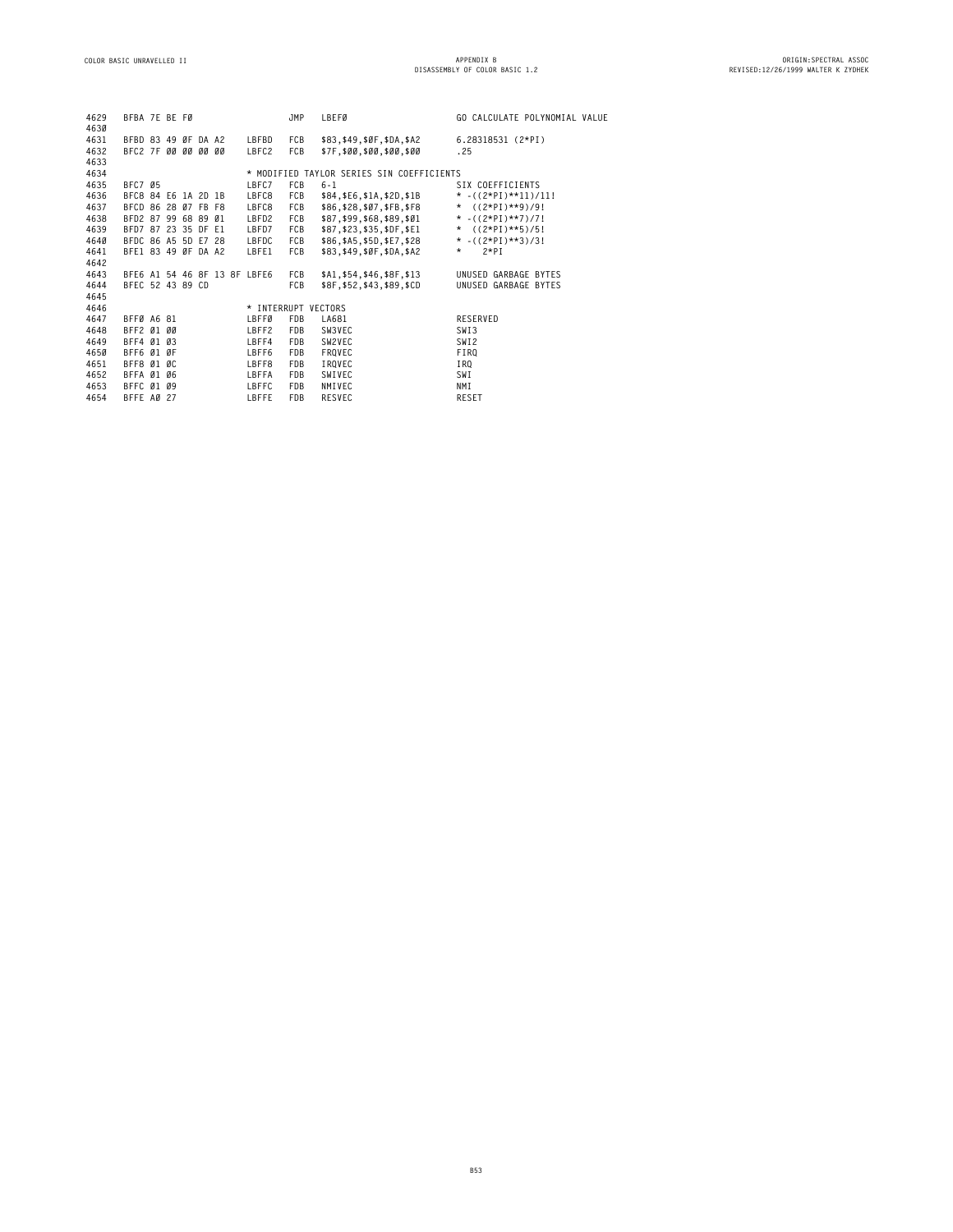**BASIC ROUTINES AND ENTRY POINTS REVISED:12/26/1999 WALTER K ZYDHEK ORIGIN:SPECTRAL ASSOC**

| MODIFIED    |                         |                                                                                                                                                                                                                                                                                         |
|-------------|-------------------------|-----------------------------------------------------------------------------------------------------------------------------------------------------------------------------------------------------------------------------------------------------------------------------------------|
| REGISTERS   | ADDRESS                 | DESCRIPTION                                                                                                                                                                                                                                                                             |
| ALL         | RESVEC<br>(A027)        | RESET ENTRY POINT - set SAM, PIAs ram check - if<br>RSTFLG = $$55$ , then jump to RSTVEC; otherwise do a cold<br>start.                                                                                                                                                                 |
| ALL         | BACDST<br>(AØ74)        | COLD START ENTRY POINT - clear 1st 1K of RAM, reset<br>BASIC's pointers.                                                                                                                                                                                                                |
| ALL         | <b>BAWMST</b><br>(AØE8) | WARM START ENTRY POINT - reset some of BASIC's<br>pointers.                                                                                                                                                                                                                             |
| A           | A171                    | ASCII CONSOLE IN - read a character from CONSOLE<br>IN. Mask off bit 7 and return character in ACCA.                                                                                                                                                                                    |
| A           | A176                    | CONSOLE IN - read a character from active input device<br>(DEVNUM). Return character in ACCA.                                                                                                                                                                                           |
| A, B, X     | A199                    | CURSOR DRIVER - put a cursor block on the screen<br>at the address in CURPOS.                                                                                                                                                                                                           |
| A           | A1B1                    | WAIT FOR A KEYSTROKE - blink the cursor while waiting<br>for a keystroke. Return the ASCII value of the key in<br>ACCA when a key is depressed.                                                                                                                                         |
| A           | KEYIN<br>(A1CB)         | SCAN THE KEYBOARD FOR A KEY DEPRESSION - Return zero<br>$flag = 1$ if no new key down. Return the ASCII value<br>of the key in ACCA if a new key is depressed.                                                                                                                          |
| <b>NONE</b> | PUTCHR<br>(A282)        | CONSOLE OUT - sends character in ACCA to output device.<br>The output device is specified in DEVNUM.                                                                                                                                                                                    |
| <b>NONE</b> | A2BF                    | RS232 OUTPUT DRIVER - software UART specifically<br>formatted to drive a line printer. The routine may be<br>used to drive other devices, and has been modified by<br>all revisions to BASIC. Version 1.2 will not begin<br>transmitting data until the destination device is<br>ready. |
| <b>NONE</b> | A3ØA                    | PUT A CHARACTER ON THE SCREEN - place a character<br>on the screen (the screen starts at \$400) at the<br>location stored in CURPOS.                                                                                                                                                    |
| <b>NONE</b> | A35F                    | INITIALIZE PRINT PARAMETERS - set up tab field width,<br>tab zone, current position and line width according<br>to the device selected (DEVNUM). This routine will<br>vector into RAM at RVEC2.                                                                                         |
| A, B, X     | A38D                    | GET A BASIC INPUT LINE - this routine will allow the                                                                                                                                                                                                                                    |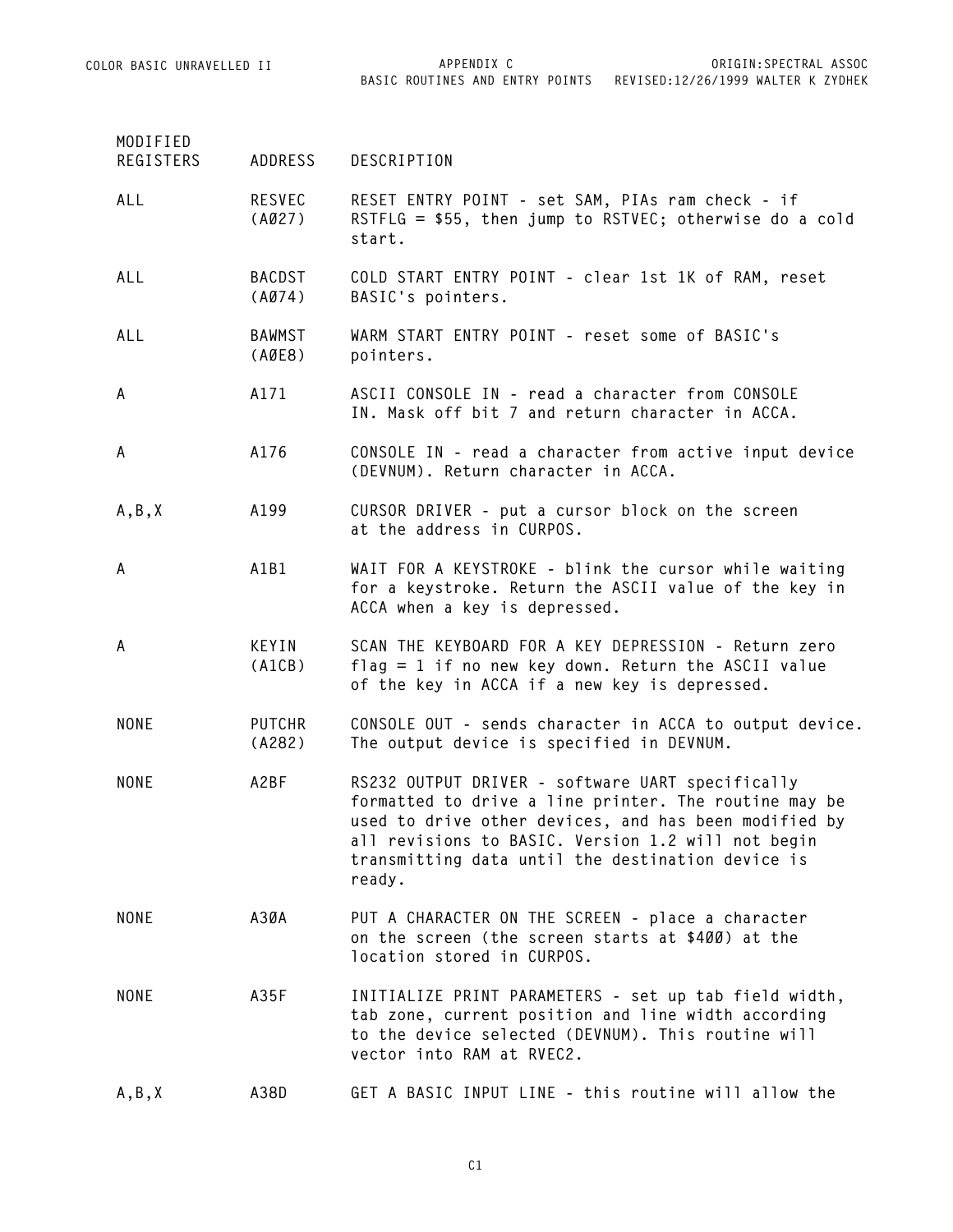|   | COLOR BASIC UNRAVELLED II |                  | APPENDIX C<br>ORIGIN: SPECTRAL ASSOC<br>BASIC ROUTINES AND ENTRY POINTS REVISED:12/26/1999 WALTER K ZYDHEK                           |
|---|---------------------------|------------------|--------------------------------------------------------------------------------------------------------------------------------------|
|   |                           |                  | inputting of a BASIC input line from CONSOLE IN.                                                                                     |
| A |                           | A3ED             | INPUT DEVICE NUMBER CHECK - check for a valid input<br>device number and file mode. This routine will<br>vector into RAM at RVEC5.   |
| А |                           | A406             | OUTPUT DEVICE NUMBER CHECK - check for a valid output<br>device number and file mode. This routine will<br>vector into RAM at RVEC6. |
| А |                           | A42D             | CLOSE A FILE - closes the file specified by DEVNUM.<br>Vectors into RAM at RVEC8.                                                    |
| А |                           | A549             | BREAK CHECK - check to see if the break key or the<br>pause (shift @) key is down. Vectors into RAM at<br>RVEC11.                    |
|   | A, B, X                   | A701             | START TAPE, READ A BLOCK - load a block of data from<br>the cassette tape into RAM and return error status in<br>ACCB.               |
|   | A, B, X                   | GETBLK<br>(A7ØB) | READ A BLOCK - load a block of data from the cassette<br>tape into RAM.                                                              |
|   | A, B, X                   | CASON<br>(A77C)  | SYNC THE TAPE DECK - turn on the tape and wait for<br>sync bytes.                                                                    |
| X |                           | A7D1             | LONG DELAY - approximately 1/2 second delay. Loads X<br>register with zero and counts it down to zero.                               |
|   | A, B, X, Y                | WRLDR<br>(A7D8)  | WRITE LEADER - write a leader to the cassette tape.                                                                                  |
|   | A, B, X, Y                | SNDBLK<br>(A7F4) | WRITE BLOCK TO CASSETTE - take a block of RAM and<br>write it to cassette.                                                           |
|   | A, B, X, Y                | A82A             | WRITE A BYTE TO TAPE - write ACCA to tape. This routine<br>does the "dirty work" of actually writing a byte to<br>tape.              |

- **B,X A928 CLEAR SCREEN store blanks (\$60) to the video display screen.**
- **A A974 DISABLE ANALOG MULTIPLEXER disable the sound analog multiplexer. This will not allow any sound input to pass through to the analog multiplexer.**

**A A976 ENABLE ANALOG MULTIPLEXER - enable the sound analog multiplexer. This will allow sound inputs to pass through the analog multiplexer.**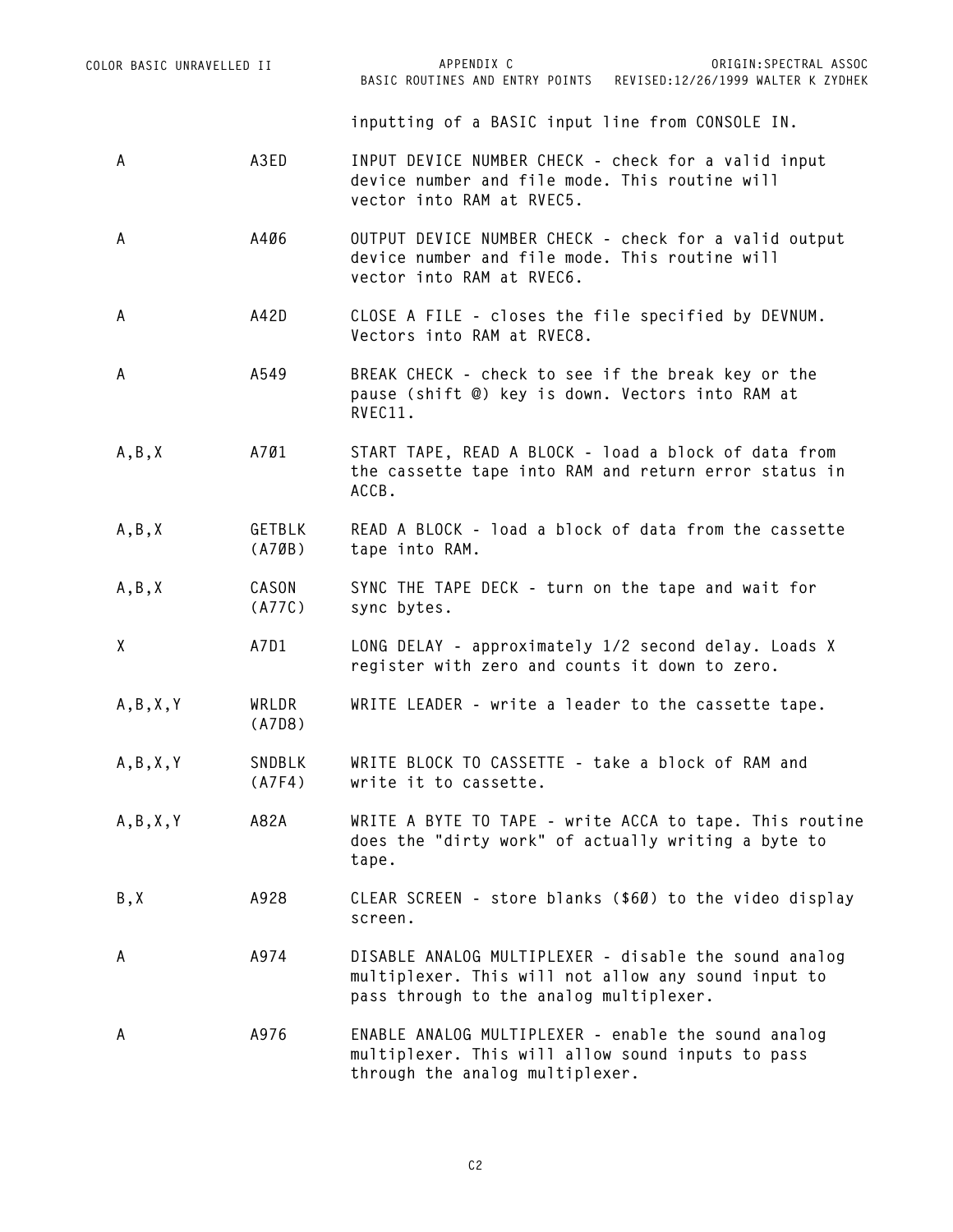| COLOR BASIC UNRAVELLED II |                         | APPENDIX C<br>ORIGIN: SPECTRAL ASSOC<br>BASIC ROUTINES AND ENTRY POINTS REVISED:12/26/1999 WALTER K ZYDHEK                                                                                                                                                                                           |  |  |  |  |
|---------------------------|-------------------------|------------------------------------------------------------------------------------------------------------------------------------------------------------------------------------------------------------------------------------------------------------------------------------------------------|--|--|--|--|
| A,U                       | A9A2                    | SET ANALOG MULTIPLEXER - set the control inputs to the<br>analog multiplexer to allow one of the four inputs to<br>pass through.                                                                                                                                                                     |  |  |  |  |
| A, B, X, U                | GETJOY<br>(A9DE)        | READ JOYSTICKS - software 6-bit analog to digital<br>conversion routine used to read the joystick<br>potentiometers.                                                                                                                                                                                 |  |  |  |  |
| A,B                       | AC33                    | FREE RAM CHECK - check to see if there is room to store<br>2*ACCB bytes in free RAM, OM error if not.                                                                                                                                                                                                |  |  |  |  |
| A, B, X, U                | ADØ1                    | LINE NUMBER SEARCH - search the BASIC program for the<br>line number stored in BINVAL. Set the carry flag if<br>no match.                                                                                                                                                                            |  |  |  |  |
| χ                         | AD26                    | ERASE VARIABLES - erase BASIC's variables and reset<br>pointers.                                                                                                                                                                                                                                     |  |  |  |  |
| A, B, X                   | AF67                    | CONVERT LINE NUMBER TO BINARY - convert an ASCII line<br>number in a BASIC program to binary and return the<br>value in BINVAL.                                                                                                                                                                      |  |  |  |  |
| A, B, X, Y                | AFA4                    | PUT STRING IN STRING SPACE - move a string whose<br>descriptor is located at FPAØ+2 into the string space.                                                                                                                                                                                           |  |  |  |  |
| NONE                      | B143                    | NUMERIC TYPE MODE CHECK - test the contents of VALTYP<br>and return if positive. TM error if negative.                                                                                                                                                                                               |  |  |  |  |
| <b>NONE</b>               | B146                    | STRING TYPE MODE CHECK - test the contents of VALTYP<br>and return if negative. TM error if positive.                                                                                                                                                                                                |  |  |  |  |
| ALL                       | B156                    | EVALUATE EXPRESSION - evaluate an expression in a BASIC<br>statement. BASIC's input pointer must be pointed to the<br>expression.                                                                                                                                                                    |  |  |  |  |
| ALL                       | B357                    | EVALUATE VARIABLE - evaluate the variable to which<br>BASIC's input pointer is pointing. Return with X and<br>VARPTR pointing to the variable descriptor. If the<br>variable is not stored in the variable table, that<br>variable name with a value of zero is inserted into<br>the variable table. |  |  |  |  |
| A                         | B3A2                    | SET CARRY IF NOT ALPHA - set the carry flag if ACCA is<br>not and ASCII alpha character.                                                                                                                                                                                                             |  |  |  |  |
| A, B, X                   | <b>INTCNV</b><br>(B3ED) | CONVERT FPAØ TO INTEGER. Convert FPAØ to a signed<br>2-byte integer; return the value in ACCD.                                                                                                                                                                                                       |  |  |  |  |
| A, B, X                   | GIVABF<br>(B4F4)        | CONVERT INTEGER TO FLOATING POINT - convert the value<br>in ACCD into a floating point number in FPAØ.                                                                                                                                                                                               |  |  |  |  |

**C3**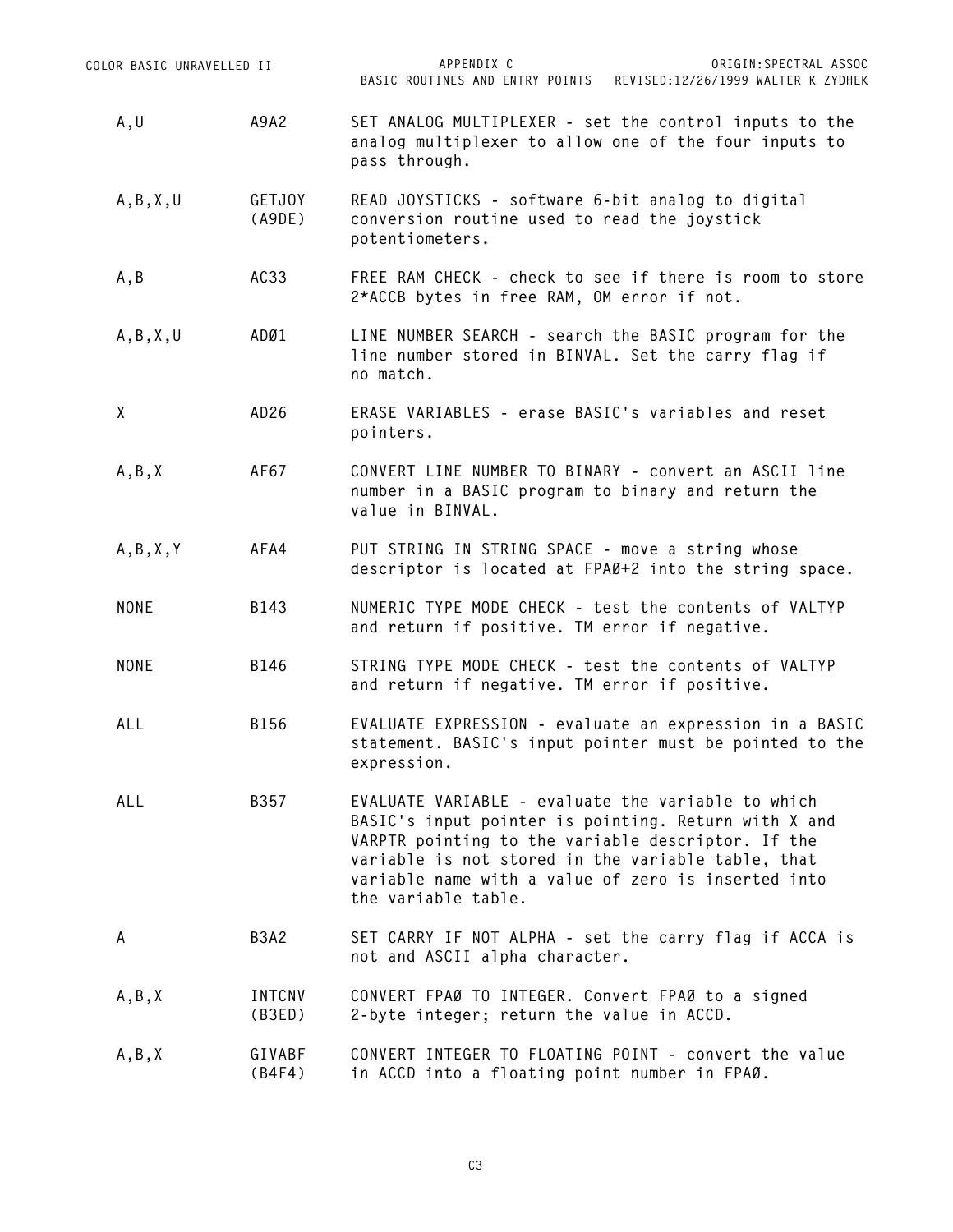| COLOR BASIC UNRAVELLED II | APPENDIX C<br>ORIGIN: SPECTRAL ASSOC<br>BASIC ROUTINES AND ENTRY POINTS REVISED:12/26/1999 WALTER K ZYDHEK                                                                                                                                                                                                                                                        |
|---------------------------|-------------------------------------------------------------------------------------------------------------------------------------------------------------------------------------------------------------------------------------------------------------------------------------------------------------------------------------------------------------------|
| <b>B54C</b>               | PUT DESCRIPTOR ON STRING STACK - put the direct page<br>descriptor buffer data (STRDES) onto the string stack.<br>Set the variable type (VALTYP) to string type.                                                                                                                                                                                                  |
| <b>B56D</b>               | RESERVE ACCB BYTES IN STRING SPACE - reserve ACCB<br>bytes in the string storage space. Return with the<br>starting address of the reserved string space in X and<br>FRESPC.                                                                                                                                                                                      |
| B740                      | INTEGER SIZE CHECK - check FPAØ to make sure it is in<br>the range $-32768 \leq FPAØ \leq 32767$ . If it is, return<br>the value of that integer in X.                                                                                                                                                                                                            |
| <b>B7C2</b>               | UNCRUNCH - uncrunch a basic line into BASIC's line<br>input buffer. Vectors into RAM at RVEC24.                                                                                                                                                                                                                                                                   |
| B821                      | CRUNCH - crunch the line that the input pointer is<br>pointing to into the line input buffer and return the<br>length of the crunched line in ACCD.                                                                                                                                                                                                               |
| <b>B99C</b>               | SEND STRING TO CONSOLE OUT - parse a string which is<br>pointed to by X and send it to CONSOLE OUT.                                                                                                                                                                                                                                                               |
| BD12                      | CONVERT STRING TO FLOATING POINT - convert an ASCII<br>string pointed to by BASIC's input pointer into a<br>floating point value in FPAØ. Vectors into RAM at<br>RVEC19.                                                                                                                                                                                          |
| <b>BDCC</b>               | PRINT DECIMAL NUMBER TO CONSOLE OUT - convert the<br>value in ACCD into a decimal number and send it to<br>CONSOLE OUT.                                                                                                                                                                                                                                           |
| BDD9                      | FLOATING POINT TO ASCII STRING - convert the floating<br>point number in FPAØ into an ASCII string in the<br>string buffer.                                                                                                                                                                                                                                       |
| <b>BEFF</b>               | EXPAND THE POLYNOMIAL - calculate the value of an<br>expanded polynomial expression. Enter with X pointing<br>to a table of coefficients the first byte of which is<br>the number of (coefficients -1) followed by that number<br>of packed floating point numbers. The polynomial is<br>evaluated as follows: value = $(((FPAØ*YØ+Y1)*FPAØ+Y2)*$<br>$FPAØ + YN)$ |
|                           |                                                                                                                                                                                                                                                                                                                                                                   |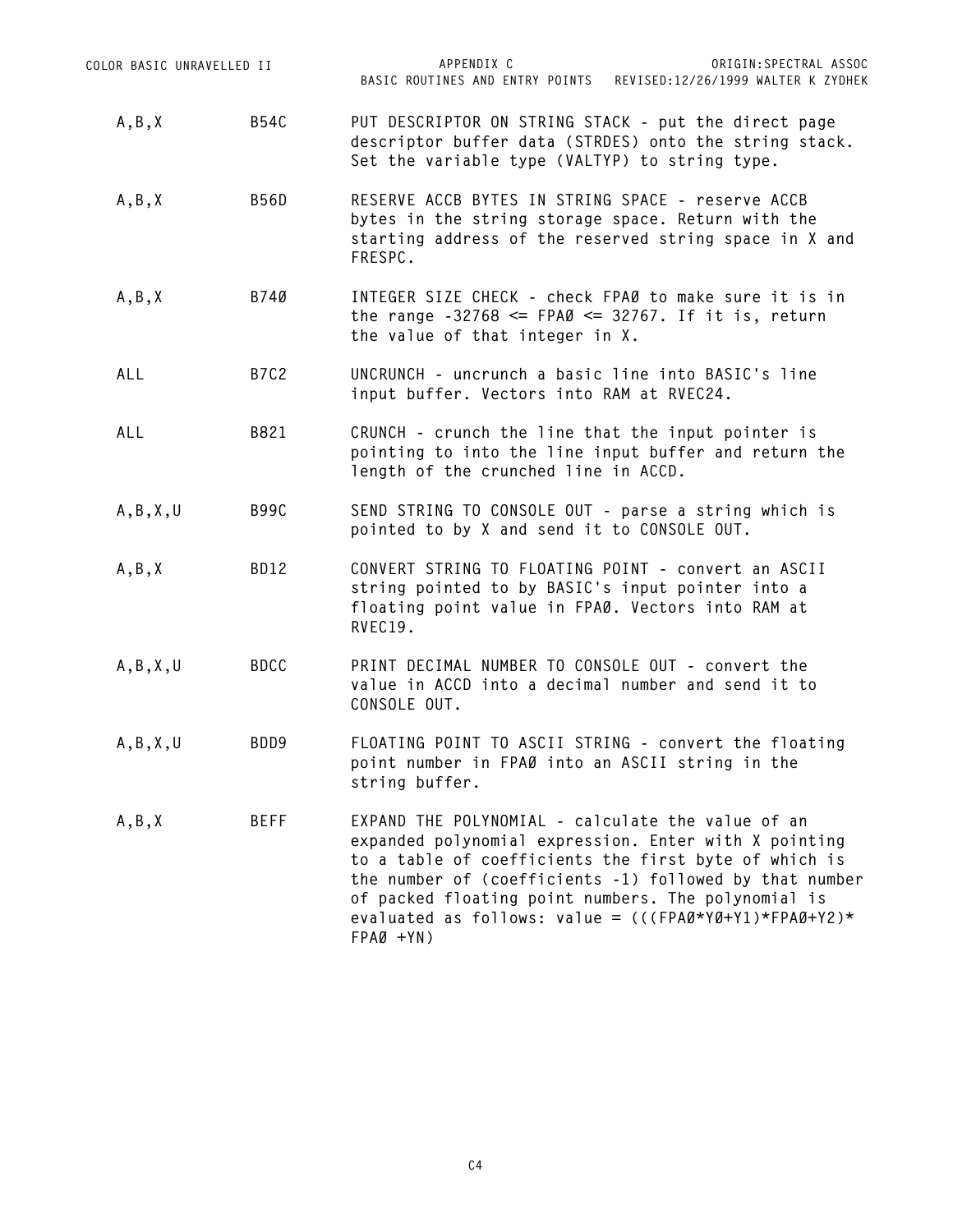**ADDRESS DESCRIPTION**

**B9B4 ADD .5 TO FPA0**

- **B9B9 SUBTRACT FPA0 FROM FLOATING POINT NUMBER POINTED** TO BY X, LEAVE RESULT IN FPAØ
- **B9BC ARITHMETIC OPERATION (-) JUMPS HERE SUBTRACT FPA0** FROM FPA1 (ENTER WITH EXPONENT OF FPAØ IN ACCB)
- **B9C2 ADD FLOATING POINT NUMBER POINTED TO BY X TO FPA0 - LEAVE RESULTS IN FPAØ**
- **B9C5 ARITHMETIC OPERATION (+) JUMPS HERE ADD FPA0 TO FPA1 (ENTER WITH EXPONENT OF FPAØ IN ACCB AND EXPONENT OF FPA1 IN ACCA)**
- BA1C **NORMALIZE** FPAØ
- **BA79 NEGATE FPA0 MANTISSA**
- **BA83 ADD ONE TO FPAØ MANTISSA**
- **BACA ARITHMETIC OPERATION (\*) JUMPS HERE MULTIPLY FPA0 BY X - RETURN PRODUCT IN FPAØ**
- **BAD0 MULTIPLY FPA0 MANTISSA BY FPA1, NORMALIZE HIGH ORDER BYTES OF PRODUCT IN FPA0. THE LOW ORDER FOUR BYTES OF THE PRODUCT WILL BE STORED IN VAB-VAE**
- **BB2F UNPACK A FLOATING POINT NUMBER FROM X INTO FPA1**
- BB6A **FAST MULTIPLY FPAØ BY 10 AND LEAVE RESULT IN FPAØ**
- **BB82 DIVIDE FPA0 BY 10**
- BB8F **DIVIDE X BY FPAØ LEAVE NORMALIZED QUOTIENT IN FPAØ**
- **BB91 DIVIDE FPA1 BY FPA0. ENTER WITH EXPONENT OF FPA1 IN ACCA AND FLAGS SET BY TSTA**
- **BBA4 COMPARE FPA0 MANTISSA TO FPA1 MANTISSA SET CARRY FLAG IF FPA1 >= FPA0**
- **BCØB COPY MANTISSA FROM FPA2 TO FPAØ**
- **BC14 COPY A PACKED FLOATING POINT NUMBER FROM X TO FPAØ**
- **BC2A PACK FPA0 AND SAVE IT IN FPA4**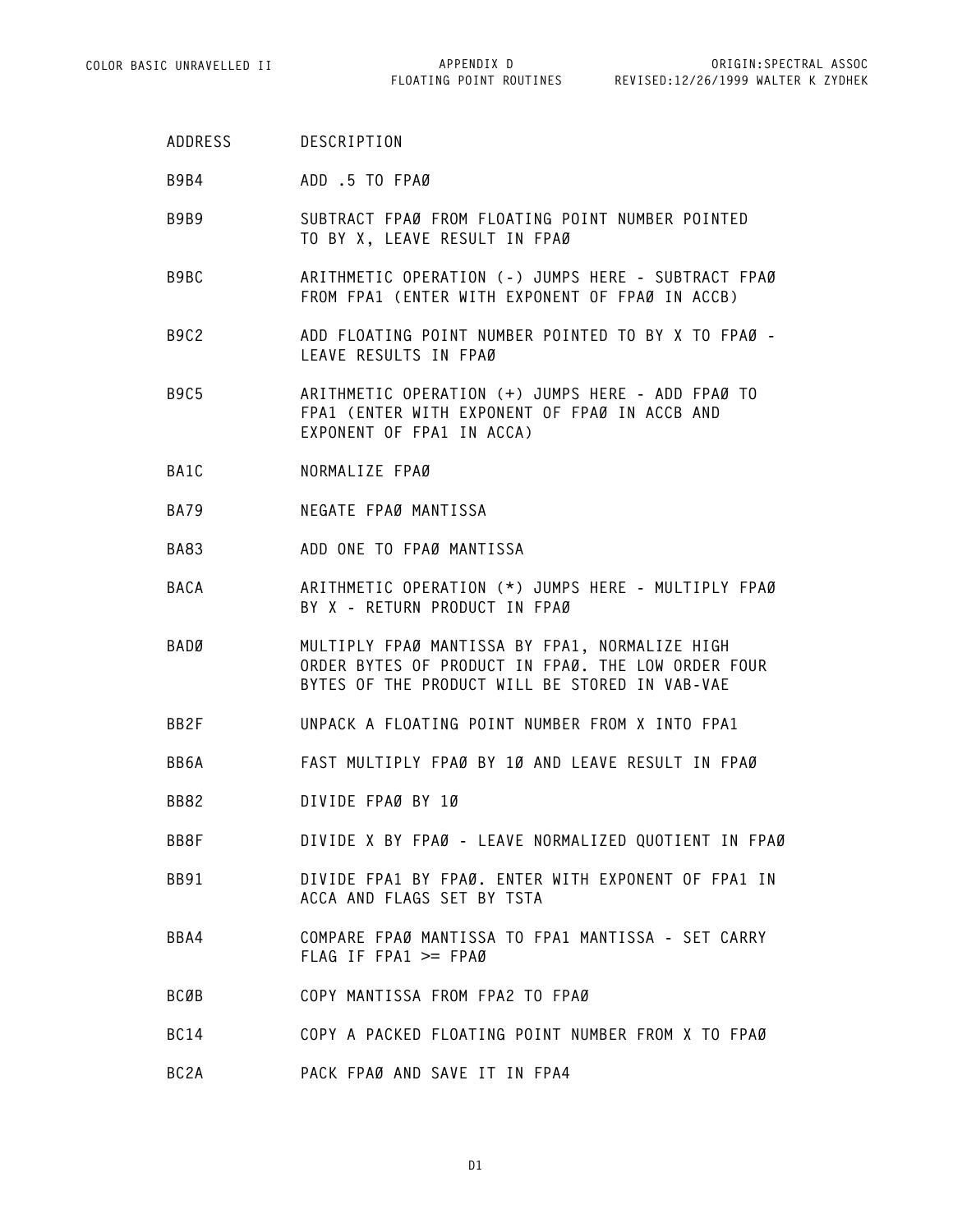- **BC2F PACK FPA0 AND SAVE IT IN FPA3**
- **BC33 PACK FPA0 AND SAVE IT IN ADDRESS STORED IN VARDES**
- **BC35 PACK FPA0 AND SAVE IT IN ADDRESS POINTED TO BY X**
- **BC4A MOVE FPA1 TO FPA0 RETURN WITH MANTISSA SIGN IN ACCA**
- **BC5F TRANSFER FPA0 TO FPA1**
- **BC6D CHECK FPAØ; RETURN ACCB = Ø IF FPAØ = Ø, ACCB = \$FF IF FPA0 = NEGATIVE, ACCB = 1 IF FPA0 = POSITIVE**
- **BC7C CONVERT A SIGNED NUMBER IN ACCB INTO A FLOTING POINT NUMBER**
- **BC96 COMPARE A PACKED FLOATING POINT NUMBER POINTED TO** BY X TO AN UNPACKED FLOATING POINT NUMBER IN FPAØ. **RETURN ZERO FLAG SET AND ACCB=0 IF EQUAL; ACCB = 1** IF  $FPAØ > (X)$ ;  $ACCB = SFF IF FPAØ < (X)$
- **BD09 FILL MANTISSA OF FPA0 WITH CONTENTS OF ACCB**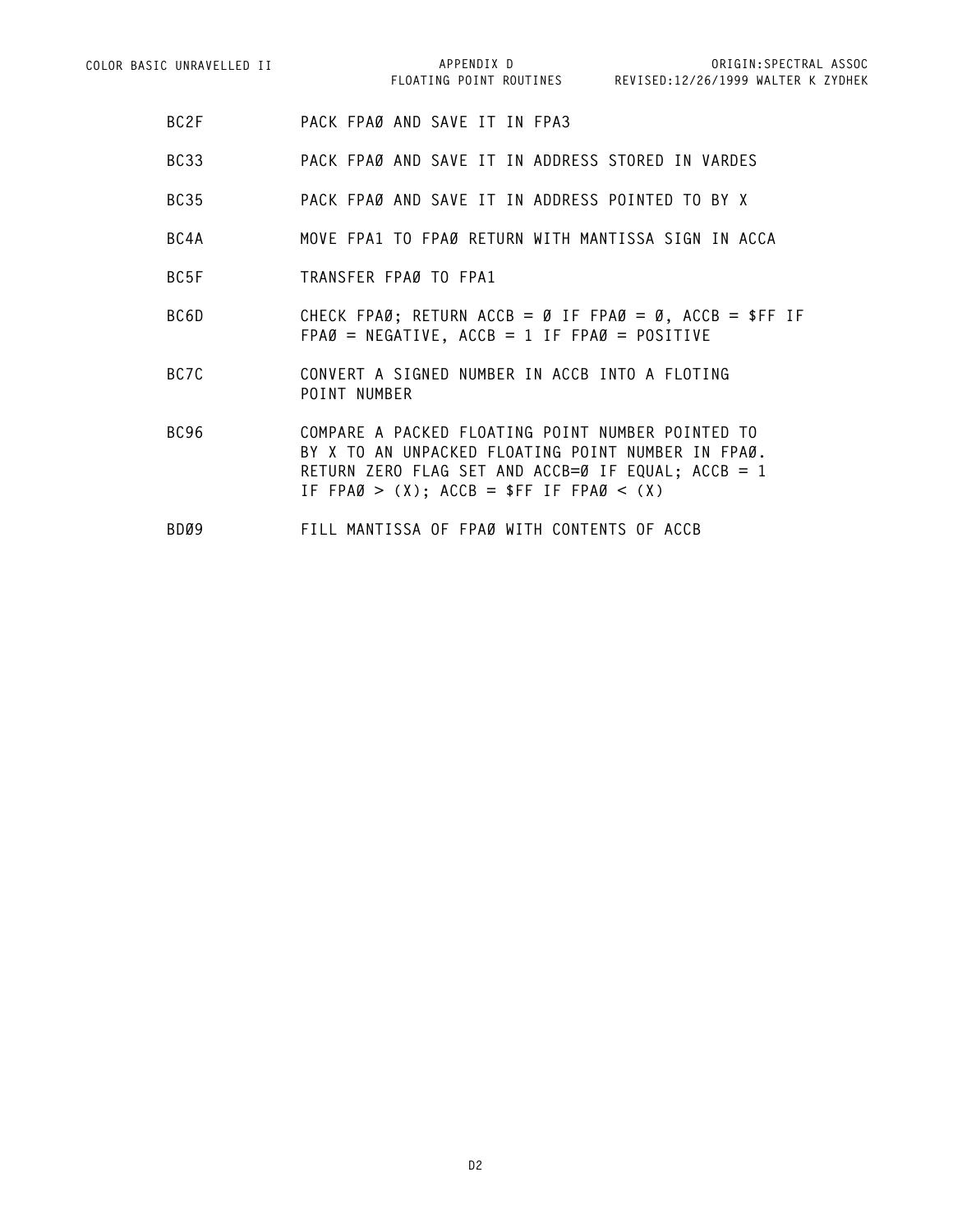| START       | END         | DESCRIPTION                            |
|-------------|-------------|----------------------------------------|
| A000        |             | AØØD INDIRECT JUMP TABLE               |
| A1ØD        |             | A128 DIRECT PAGE ROM IMAGE             |
| A129        |             | A146 PAGE ONE ROM IMAGE                |
| A147        |             | A170 COPYRIGHT MESSAGES                |
| A26E        |             | A281 SPECIAL KEY LOOKUP TABLE          |
| A85C        |             | A87F SINE WAVE LOOKUP TABLE            |
| AA29        |             | AA50 SECONDARY DISPATCH TABLE          |
| AA51        |             | AA65 OPERATOR PRECEDENCE TABLE         |
| AA66        |             | AB19 PRIMARY RESERVED WORD TABLE       |
| AB1A        |             | AB66 SECONDARY RESERVED WORD TABLE     |
| AB67        |             | ABAE PRIMARY DISPATCH TABLE            |
| ABAF        |             | ABEØ ERROR MESSAGES                    |
| ABE1        |             | ABEC "ERROR IN" MESSAGE                |
| ABED        | ABF1        | "OK" MESSAGE                           |
| ABF2        | ABF8        | "BREAK" MESSAGE                        |
| AFCF        |             | AFD5     "?REDO" MESSAGE               |
| BØE8        |             | BØF7 – "?EXTRA IGNORED" MESSAGE        |
| B3DF        | <b>B3E3</b> | FLOATING POINT NUMBER -32768           |
| BAC5        | BAC9        | FLOATING POINT NUMBER 1.0              |
| BB7D        | BB81        | FLOATING POINT NUMBER 10               |
| BDB6        |             | BDBA FLOATING POINT NUMBER 999999999.9 |
| <b>BDBB</b> |             | BDBF FLOATING POINT NUMBER 999999999   |
| <b>BDCØ</b> |             | BDC4 FLOATING POINT NUMBER 1E+9        |
| <b>BECØ</b> | BEC4        | FLOATING POINT NUMBER .5               |

**E1**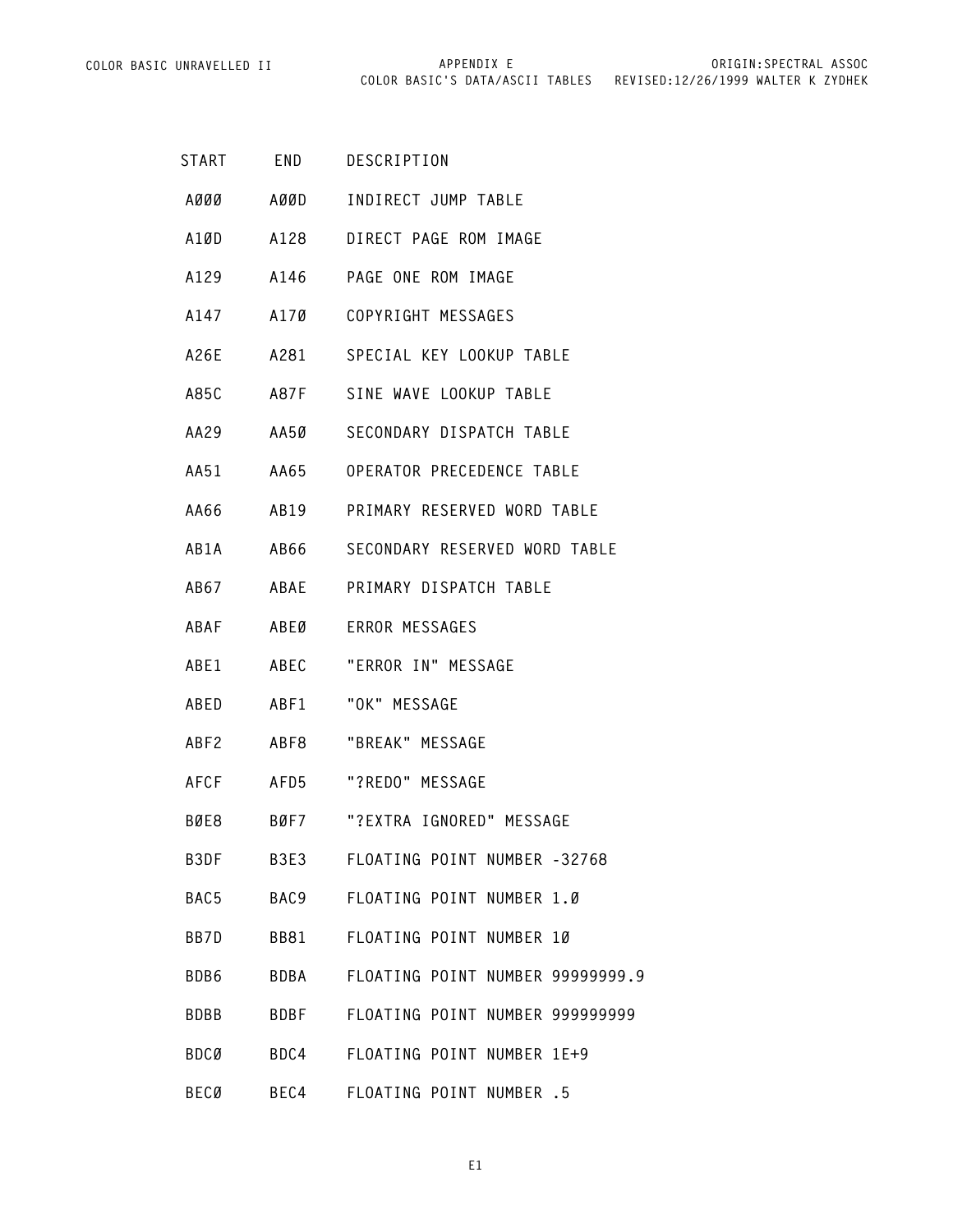- **BEC5 BEE8 TABLE OF MANTISSAS OF UNNORMALIZED POWERS OF TEN**
- **BF74 BF77 CONSTANT RANDOM NUMBER SEED**
- **BFBD BFC1 FLOATING POINT NUMBER 2\*PI**
- **BFC2 BFC6 FLOATING POINT NUMBER .25**
- **BFC7 BFE5 MODIFIED TAYLOR SERIES SINE COEFFICIENTS**
- **BFE6 BFEF TWO GARBAGE FLOATING POINT NUMBERS**
- **BFF0 BFFF INTERRUPT VECTORS**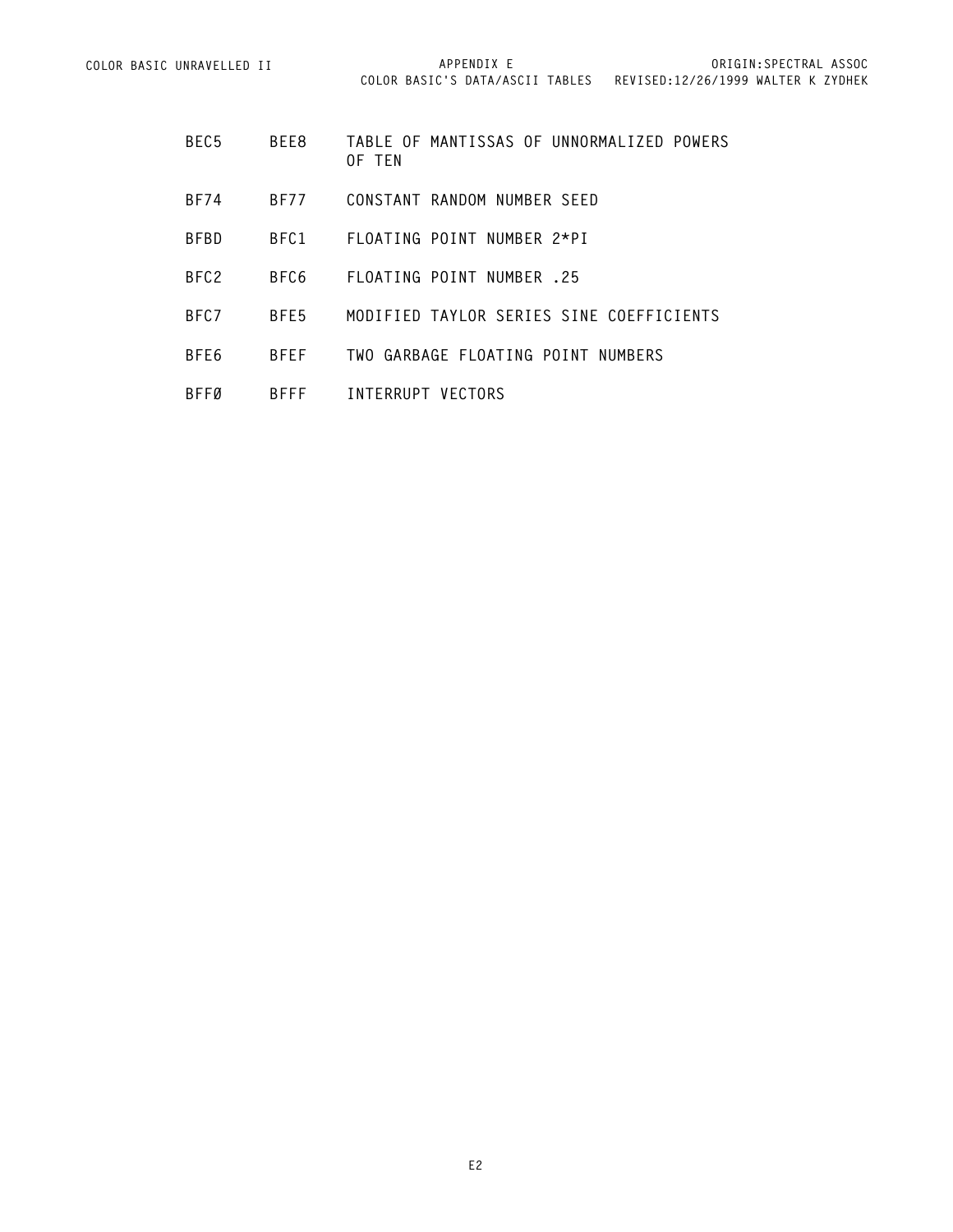#### **MEMORY MAP**

**One of the most important tools to have at your fingertips, if you are going to attempt to use any machine's built-in operating system, is a complete and accurate map of that system's memory structure. At the beginning of the BASIC disassembly listing you will find the most complete memory map available for the Color Computer outside of Microsoft's domain. It explains all of the variables in the direct page and what their functions are, defines all of the variables and buffers between the direct page and the video display RAM, and all of the variables that are used by Disk RAM. It identifies the areas in memory used by the variable tables, the array tables, the string space, cleared memory, and other important areas.**

**The direct page provides the most useful source of rapidly accessed variable space available in the 6809. When you become familiar with 6809 Machine Language programming you will notice that it is quicker byte wise and time wise to access variables which are located in the direct page. The Color Computer, of course, keeps the direct page in page 0, which makes it relatively compatible with 6502 programming. The direct page is also at the very bottom of RAM, where it is conveniently out of the way of any programs written by the user for whatever purpose he has in mind. If you look at the memory map at the beginning of Color BASIC Unravelled you will find that some of the variables will have asterisks designation in front of them. If that designation is PV, it defines a Permanent Variable. Permanent Variable has been chosen for lack of a better word; exactly what this means is that the variable has a defined function that is used by every command that BASIC has. Such a variable would be the beginning of BASIC, the top of free RAM, the beginning of array variables, the beginning of normal variables, the top of the string stock, the present pointer to the current value in the string stock and so forth. These variables will cause permanent harm to a BASIC program if they are modified during the course of your machine language program; therefore, you will have to be very careful how you use these variables. If you change the value, for instance, of the start of BASIC, you will cause BASIC to feel that there are fewer or more lines in the program than there actually are, which could easily result in an error or crash. Therefore, when you are making a program, which is designed to run and mesh with BASIC, you should not make any changes to a PV type variable, unless you are absolutely sure that you know what you are doing. Obviously, there can be some instances when you will want to change the start of BASIC. If there is some value you might want to change, you will have to make your decision based on what you're doing as to whether you want to change the variable or not, just be aware that PV variables are very tricky to change and changing them may blow up BASIC.**

**Other variables are designated TV, which is a temporary variable, and is a variable whose function should be uniform for all BASIC commands. A temporary variable has one specific use and one specific BASIC command. A perfect example would be the variable labeled DIMFLG This variable is used when defining a dimensioned array in order to specifically tell a certain routine in BASIC that the variable currently being defined is an array variable as opposed to a string variable or single precision variable. Once the variable is defined, obviously the value being stored in DIMFLG has no appropriate use for any other BASIC command. Therefore it may be modified if required for your own use, but you should be aware that the DIMFLG variable can be changed during the course of a BASIC program and**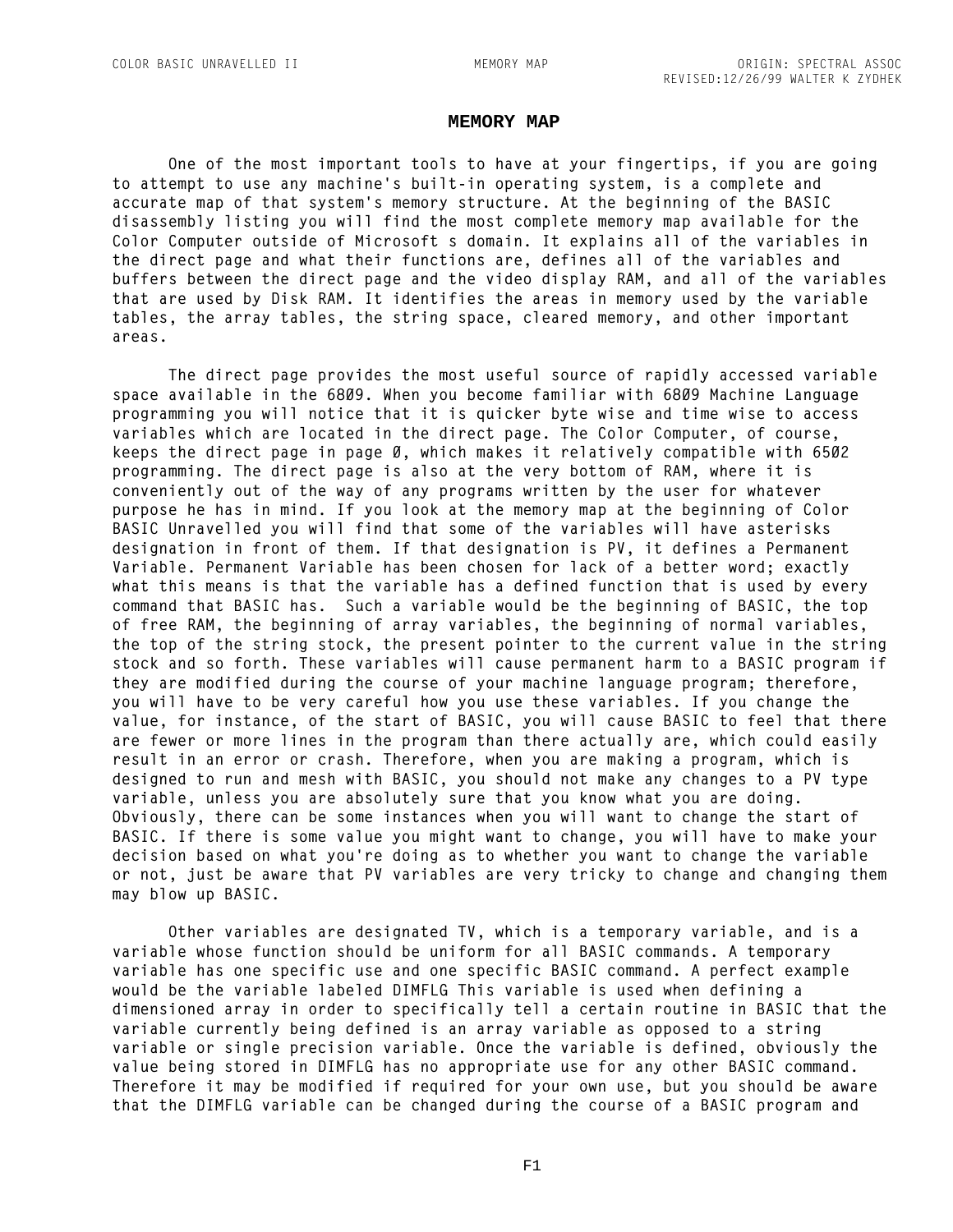**that if you use it for some specific value in your program you may not harm BASIC, but don't expect the value to be unmodified by BASIC in the course of the normal operation of BASIC.**

**The variables not labeled either TV nor PV will be used by many different routines in BASIC and are neither Temporary nor Permanent, because they are used by so many routines that it doesn't matter what happens to these variables. These variables have a particular function, such as a pointer, an address counter or normal counter. They have been given a specific label because they do have a particular function that remains common from BASIC command to BASIC command. There are also variables, which are referred to as Scratch Pad variables. These variables have the designation VXX, where the XX is the actual Hex address of that variable in RAM. These are different from the temporary variables, in that they may be used for any particular function by any particular BASIC command; therefore they could be pointers, counters or addresses or any other kind of temporary storage. These are the most useful to use as temporary storage for your own routines, since if you modify these routines between various BASIC commands (not in a BASIC command but between BASIC commands) it will not cause any harm whatsoever to the operation of a BASIC program.**

**Other variables may be identified with a DV designation, which may be in conjunction with a TV or PV or may be by itself. This particular designation is used to define a double variable; that is, there are places in BASIC where a variable is loaded into a 16-byte register even though the variable is an 8-byte quantity. As such, the variable and the variable immediately following the DV designation may not be separated from each other; they must be immediately adjacent to one another in the memory space of the computer. If for any reason these variables are separated from one another in the memory space of the computer, the instructions in BASIC, which grab data from the double variable, will not function properly. There are some variables in Extended BASIC, which are two 16-byte quantities, which must be kept next to each other, such as HORBEG or VERBEG. This is necessary because an index register is pointed at the first of these variables, then it is incremented to the appropriate variable.**

#### **AREA BETWEEN THE DIRECT PAGE AND VIDEO DISPLAY**

**The area between the direct page and the video display at \$400 is used by several different routines to store pieces of useful information. There are some large buffers and some small 2 or 3 byte value storage blocks, which are used by some specific routines and some that are in general used by many different routines. The interrupt jump vectors are stored from address \$100 to \$111. These contain the addresses where the interrupt factors jump to IRQ, FIRQ, NMI, RESET, and Software Interrupt routines. Immediately following the interrupt vectors are several small variables, which are used by different routines. The first of these is the USRJMP variable. These are three bytes, which Color BASIC uses to store the jump address for the USR function. When Extended BASIC is in the machine, these locations are not used by the USR function any more. They are instead used to store the timer value (TIMVAL). Timer value is only two bytes and Extended or Disk BASIC does not use the third byte of this three-byte block of data. The next variable stored is RVSEED, a five-byte value for the variable Random Number Seed. Following that is CASFLG, the Case Flag, which determines whether the characters being put on the screen are in upper or lower case. If the value stored here is zero you are in**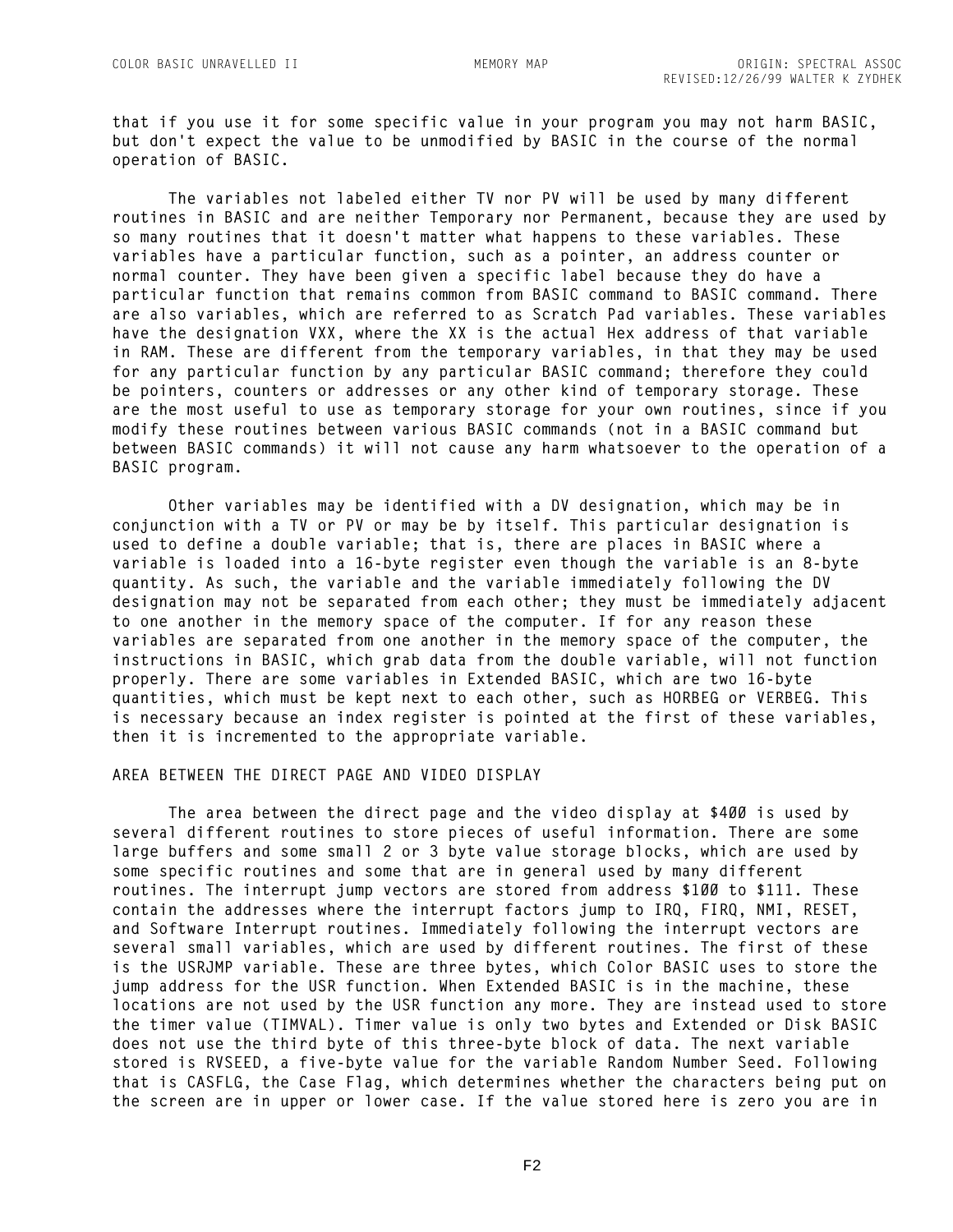**lower case. If it is \$FF they are in upper case. Then comes DEBVAL, which is the keyboard debounce delay value, a two-byte quantity. Following that is EXPJMP, which is the address that the EXEC command uses to jump to. Next are the command interpretation tables. There are normally only as many interpretation tables as there are ROMs plugged into the computer. If extended BASIC and not disk BASIC is plugged in, in the area following COMVEC are the USR function jump vectors for Extended BASIC. If Disk BASIC is plugged in, the USR jump vectors are transferred to the disk RAM. After the command interpretation tables is the keyboard buffer. This is the memory that is used so that there can be rollover in the keyboard routine. Eight bytes are used to store the information on which keys have and have not been pressed. Following that are four bytes (POTVAL) to store the values of the joystick potentiometers. After POTVAL come BASIC's RAM vectors. An explanation of these vectors is provided in the memory map at the beginning of this book and the user should refer to that explanation in order to get a detailed description of how the RAM vectors function. Following the RAM hooks is a 40-byte block of data used to store string descriptors. This is the string stack, which is used in string manipulation functions. After the string stack comes the cassette file name buffer where the cassette file name is stored prior to searching for a cassette file. After that is a 256 byte block of data which is the cassette I/O buffer. Following that is a two-byte sub-block to the line input buffer, which is called the line input header. This is used to store the jump address of the next BASIC line. After line header comes LINBUF which is a 251-byte buffer to store BASIC input line as it is being typed in. This 251-byte area is also used for several different functions but primarily it is used as a line input buffer. The last block of data is a 41 byte block of data following LINBUF up to the video display RAM which is called STRBUF. This is a string buffer, which is used to hold temporary string information and temporary strings before they are moved into the string space. It is most commonly used in floating point to ASCII string and ASCII string to floating point data conversions. Then from \$400 to \$5FF is the 512-byte block of video display RAM. If you have a disk hooked up to your system, the area from \$600 to \$989 is used by the disk for its own special I/O buffers and disk variables.**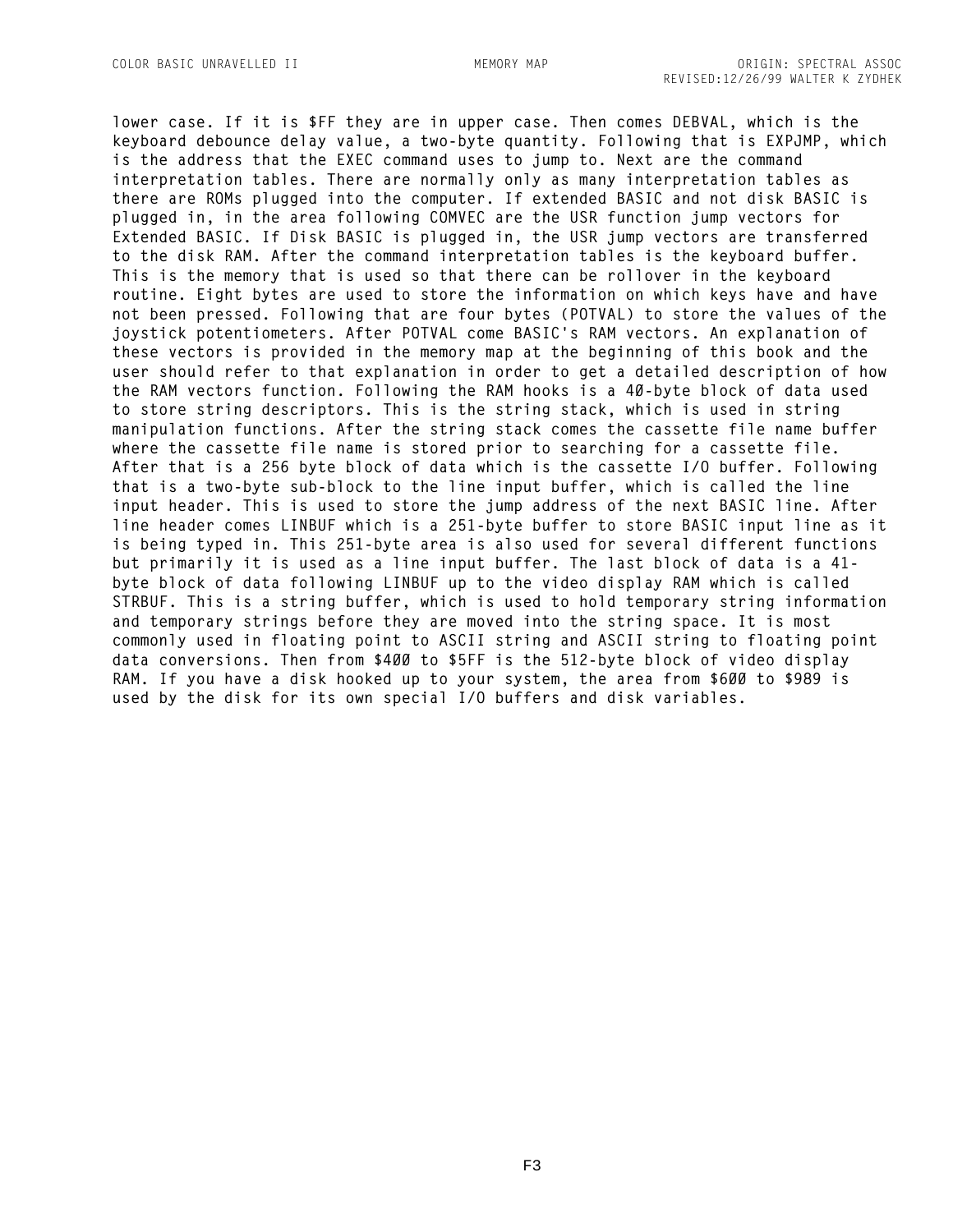# **INTERRUPTS**

**BASIC uses the 6809 interrupt structure to control those commands, which require precise timing intervals. The manner in which the interrupt signals are handled by the 6809 and 6821 (or 6822) in the Color Computer is described in the FACTS book and will not be covered in this book. Only the software aspects will be covered.**

> **IRQ The 6821 Peripheral Interface, Adapter (PIA) may be programmed to pass either a 16.67 ms (60HZ) or a 63.5 microsecond input to the 6809's IRQ interrupt pin. Color BASIC uses only the 60HZ interrupt; the 63.5 microsecond input is never enabled. The IRQ routine is used to increment or decrement the following parameters:**

| COMMAND     | VARIABLE | IRQ FUNCTION     |                           |  |
|-------------|----------|------------------|---------------------------|--|
| SOUND       | SNDDUR   | Decrement SNDDUR |                           |  |
| PLAY        | PLYTMR   |                  | Decrement VD5 from PLYTMR |  |
| TIMFR       | TIMVAL   | Increment TIMVAL |                           |  |
| (DOS BASIC) | RDYTMR   | Decrement RDYTMR |                           |  |
|             |          |                  |                           |  |

**The SOUND and PLAY commands will fall into an endless timing loop which will only be terminated by the IRQ routine's decrementing SNDDUR and/or PLYTMR to zero.**

| FIRQ             | The PIAs may be programmed to pass either the RS  |
|------------------|---------------------------------------------------|
|                  | 232 status input or the cartridge interrupt       |
|                  | signal to the 6809's FIRQ interrupt pin. Color    |
|                  | BASIC uses FIRQ to vector control to a ROM-PAK if |
|                  | pins 7 & 8 of the cartridge port are connected    |
|                  | together by a cartridge.                          |
| NMI              | The 6809's NMI pin is connected only to the       |
|                  | cartridge port. The Disk Operating System (DOS)   |
|                  | uses the NMI to vector out of data transfers      |
|                  | between the 6809 and the 1793 Floppy Disk         |
|                  | Controller.                                       |
| SWI              | Not used by Color BASIC                           |
| SWI <sub>2</sub> | Not used by Color BASIC                           |
| SWI3             | The DOS command of Disk BASIC calls SWI3. The     |
|                  | user must provide a SWI3 servicing routine Disk   |
|                  | BASIC does not provide one.                       |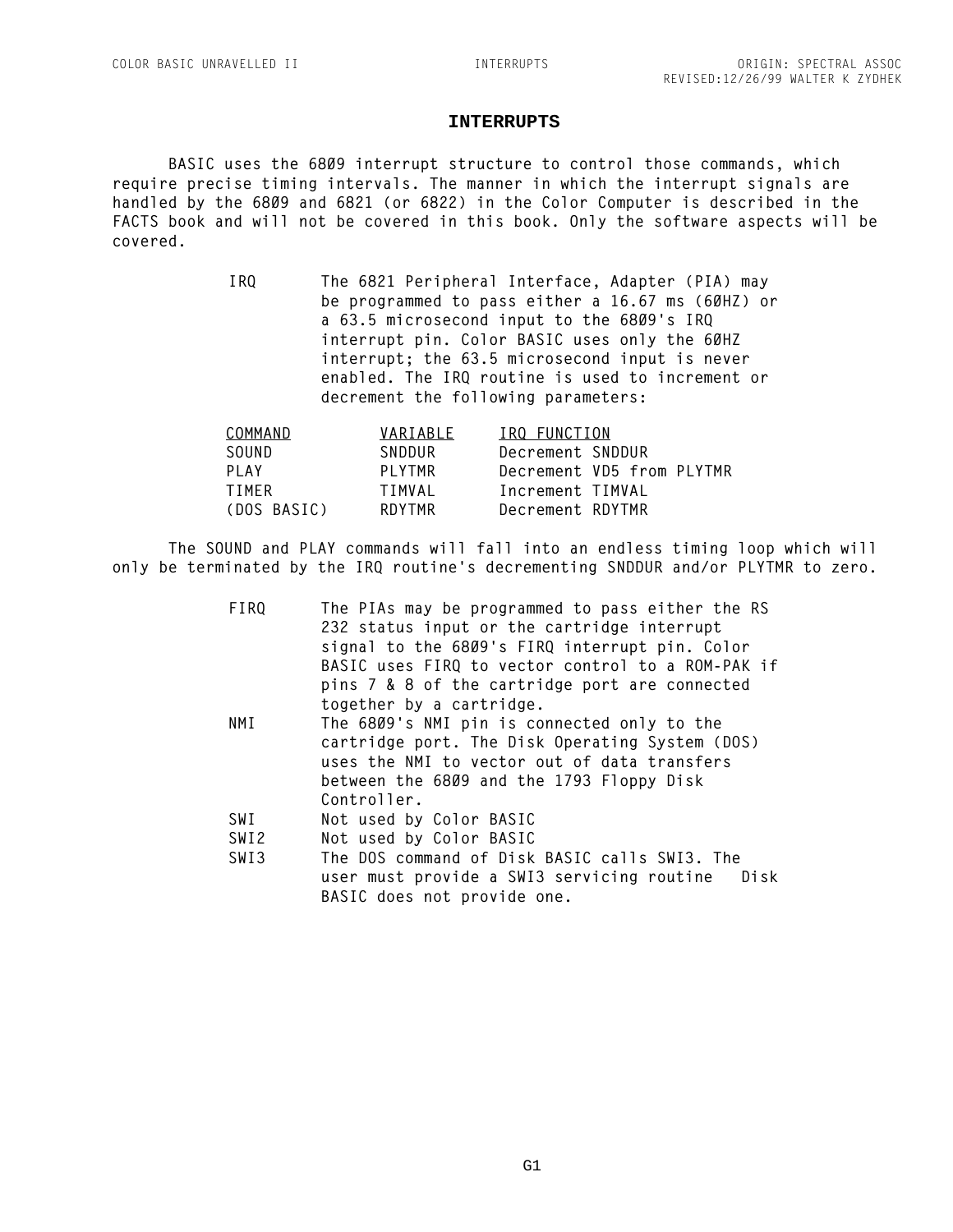## **EXPRESSIONS AND OPERATORS**

|                              | Relational Operators  |          | Arithmetic Operators |
|------------------------------|-----------------------|----------|----------------------|
| $=$                          | Equa1                 | $\pm$    | Add                  |
| $\prec$                      | Less Than             |          | Subtract             |
| $\geq$                       | Greater Than          | $^\star$ | Multiply             |
| $\leq$                       | Less Than or Equal    |          | Divide               |
| $>=$                         | Greater Than or Equal | Λ        | Exponentiation       |
| $\left\langle \right\rangle$ | Not Equal             |          | Negation             |
|                              | Boolean Operators     |          | String Operators     |
| AND                          |                       | $\div$   | Concatenation        |
| 0R                           |                       |          |                      |
| <b>NOT</b>                   |                       |          |                      |

#### **Rules for Evaluating Expressions**

- **1. Operations of higher precedence are performed before operations of lower precedence. This means the multiplications and divisions are performed before additions and subtractions. As an example, 2+10/5 equals 4, not 2.4. When operations of equal precedence are found in a formula, the left-hand one is executed first: 6-3+5 = 8, not -2.**
- **2. The order in which operations are performed can always be specified explicitly through the use of parentheses. For instance, to add 5 to 3 and then divide that by 4, we would use (5+3)/4, which equals 2. If, instead, we had used 5+3/4, we would get 5.75 as a result (5 plus 3/4).**

**The precedence of operators used in evaluating expressions is as follows, in order beginning with the highest precedence: (Note: Operators listed on the same line have the same precedence).**

|                       | FORMULAS ENCLOSED IN PARENTHESIS ARE ALWAYS EVALUATED FIRST. |
|-----------------------|--------------------------------------------------------------|
| Λ                     | EXPONENTATION                                                |
| NEGATION              | -X WHERE X MAY BE A FORMULA                                  |
| $\star/$              | MULTIPLICATION AND DIVISION                                  |
|                       | ADDITION AND SUBTRACTION                                     |
|                       | $=$ EQUAL                                                    |
|                       | $\leq$ NOT EQUAL                                             |
| (EQUAL PRECEDENCE FOR | < LESS THAN                                                  |
| ALL SIX).             | > GREATER THAN                                               |
|                       | <= LESS THAN OR EQUAL                                        |
|                       | >= GREATER THAN OR EQUAL                                     |
| NOT                   | LOGICAL AND BITWISE NOT LIKE                                 |
|                       | NEGATION, NOT TAKES ONLY THE                                 |
|                       | FORMULA TO ITS RIGHT AS AN                                   |
|                       | ARGUMENT                                                     |
| AND                   | LOGICAL AND BITWISE AND                                      |
| 0R                    | LOGICAL AND BITWISE<br>0R                                    |
|                       | $+ -$<br>6) RELATIONAL OPERATORS                             |

**The ASCII table is defined in Appendix J. It contains the order in which characters within the Color Computer are represented when two strings are compared.**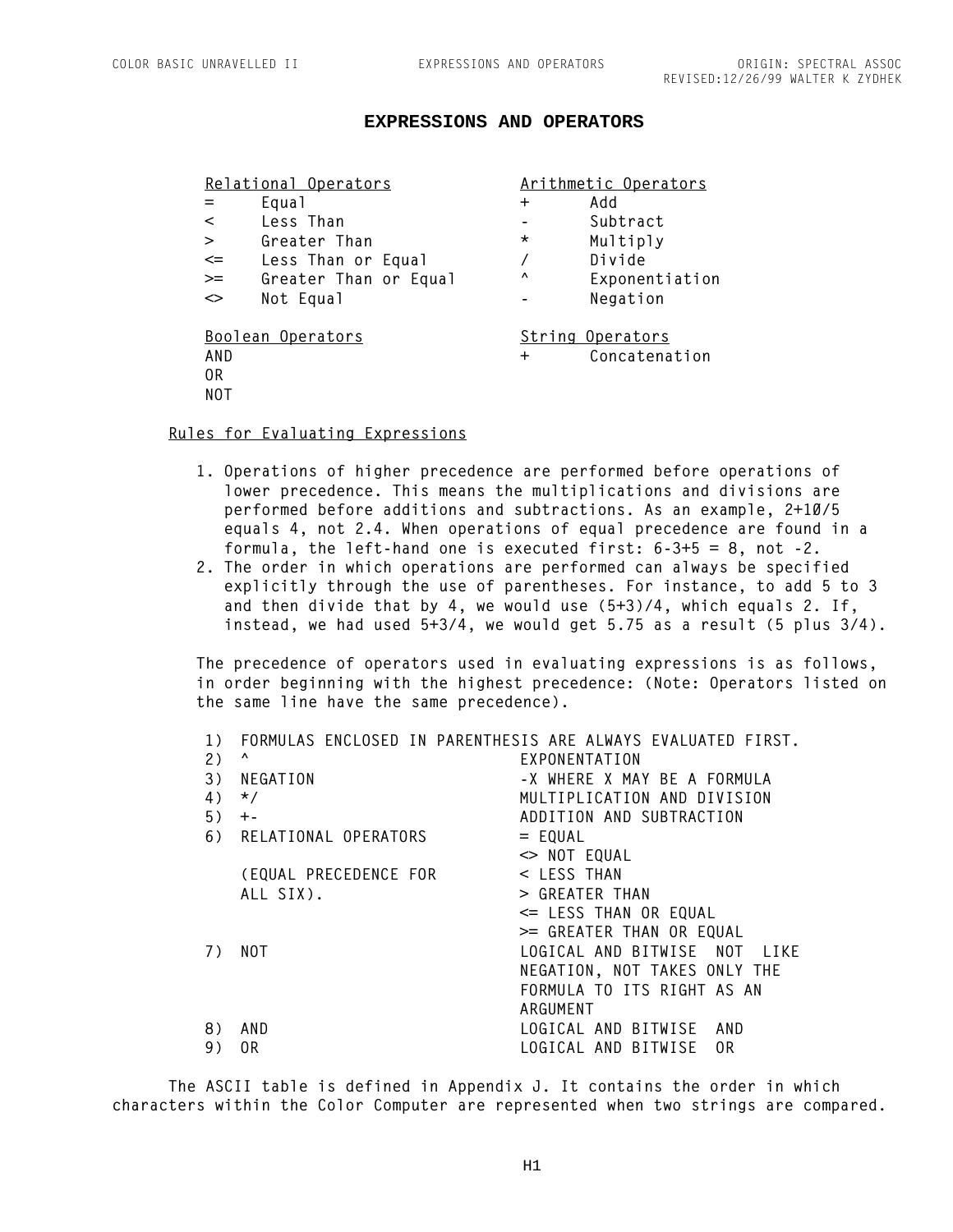Characters within a set of strings are compared starting at the leftmost character to the end of the field specified.

Using the ASCII table, we can compare a string containing an "A" to one containing a "B" in the same position. The result is that the second string is greater than the first.

A string containing a blank is less than a "1", which is less than an "A", which is less than a "B". The string "A" is less than the string "ABC" or any string containing "A" as the first character. All characters are compared in sequence with the first unequal character defining the relationship between the strings. Thus, the same relational functions may be used for both strings and numbers.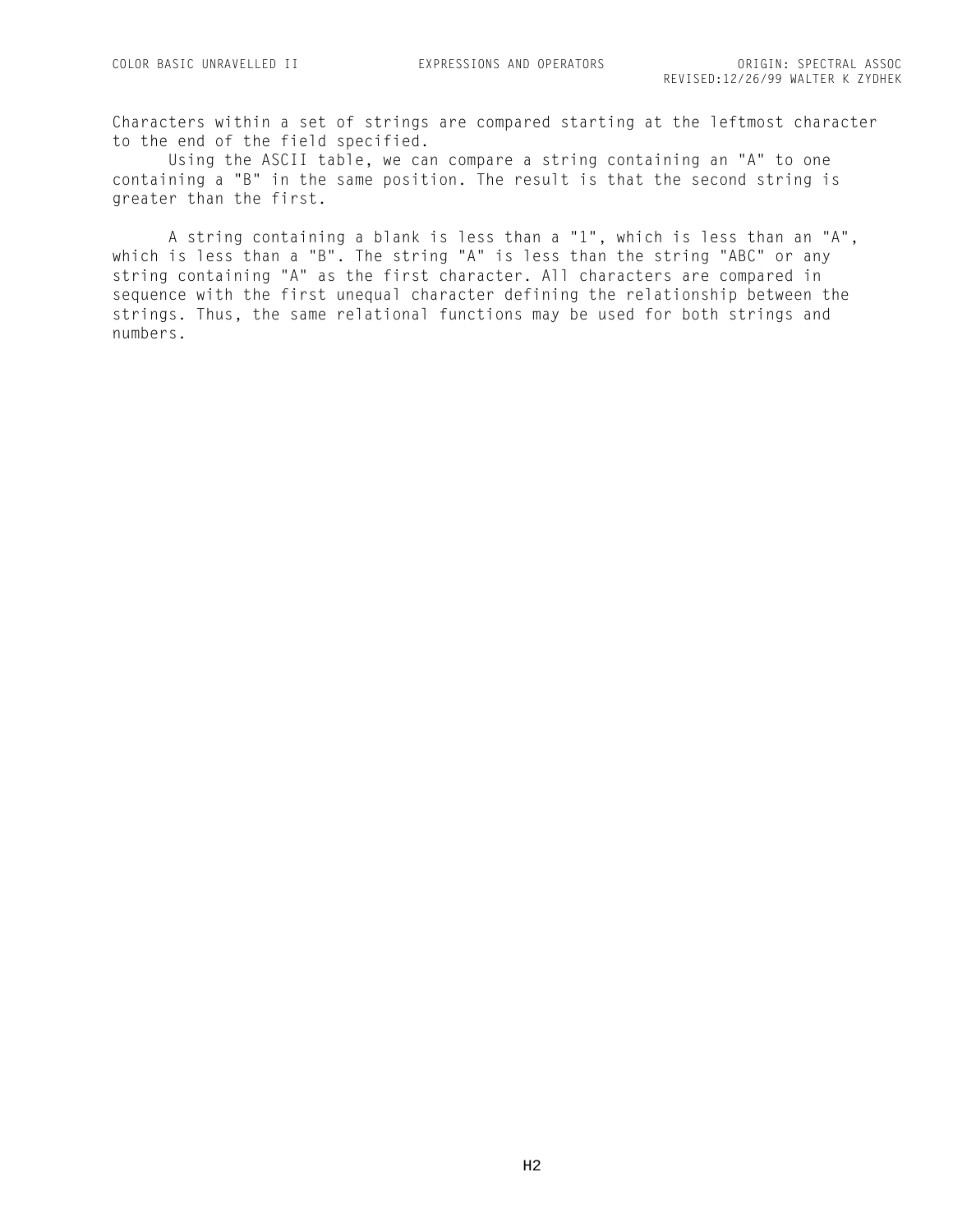**COLOR BASIC 1.0 DIFFERENCES**

**Listed below are the differences between Color BASIC Version 1.0 and Version 1.2**

| CHANGE | <b>ADDRESS</b>    | Version 1.0                 | Version 1.2         |
|--------|-------------------|-----------------------------|---------------------|
| A      | \$AØØ1            | \$C1                        | \$CB                |
| B      | \$AØ1B-\$AØC7 SEE | LISTING 1                   |                     |
| С      | \$A102-\$A104     | LDU<br>#\$A108              | \$A108, PCR<br>LEAY |
| D      | \$A114            | \$57                        | \$58                |
| E      | \$A155            | \$30                        | \$32                |
| F      | \$A15E            | \$30                        | \$32                |
| G      |                   | \$A1B5-\$A26D SEE LISTING 2 |                     |
| Н      |                   | \$A2C3-\$A2FA SEE LISTING 3 |                     |
| I      | \$A440            | \$Ø8                        | \$Ø3                |
| J      | \$A56A            | \$C1                        | \$CB                |
| К      | \$A6EB            | \$Ø7                        | \$14                |
| L      | \$ADFD            | \$C1                        | \$CB                |
| M      | \$B23F            | \$E8                        | \$E3                |
| N      | \$B38E            | \$72                        | \$75                |
| P      | \$B3ED-\$B427 SEE | LISTING 4                   |                     |
| Q      | \$B9D6            | \$2B<br>BMI                 | \$25<br><b>BCS</b>  |

**Change A is a branch length change caused by the keyboard driver mod.**

**Change B (Listing 1) is a major rework of the warm and cold start initializations required to allow the computer to accept 64K dynamic RAMs.**

**Change C was required because change B changed the storage location of the RESET jump vector from the U register to the Y register.**

**Change D modified the line printer baud rate.**

**Change E is the version number.**

**Change F is the copyright year.**

**Change G is a major change (Listing 2) to the keyboard driver allowing a quick scan of the keyboard if no keys are down and filtering of joystick button depressions out of the keyboard scan.**

**Change H is also a major change (Listing 3) which allows the line printer driver to output an eight bit character and will not allow any transmission until the receiving device is ready.**

**Change I causes an end of program block to be written to a cassette file if the buffer is empty when the file is closed.**

**Change J speeds up the INKEY\$ command by not entering the keyboard scan routine if no keys are depressed.**

**Change K is a minor change which causes the upper left hand corner of the screen to blink during cassette loading operations.**

**Change L speeds up the BREAK key check routine by not entering the**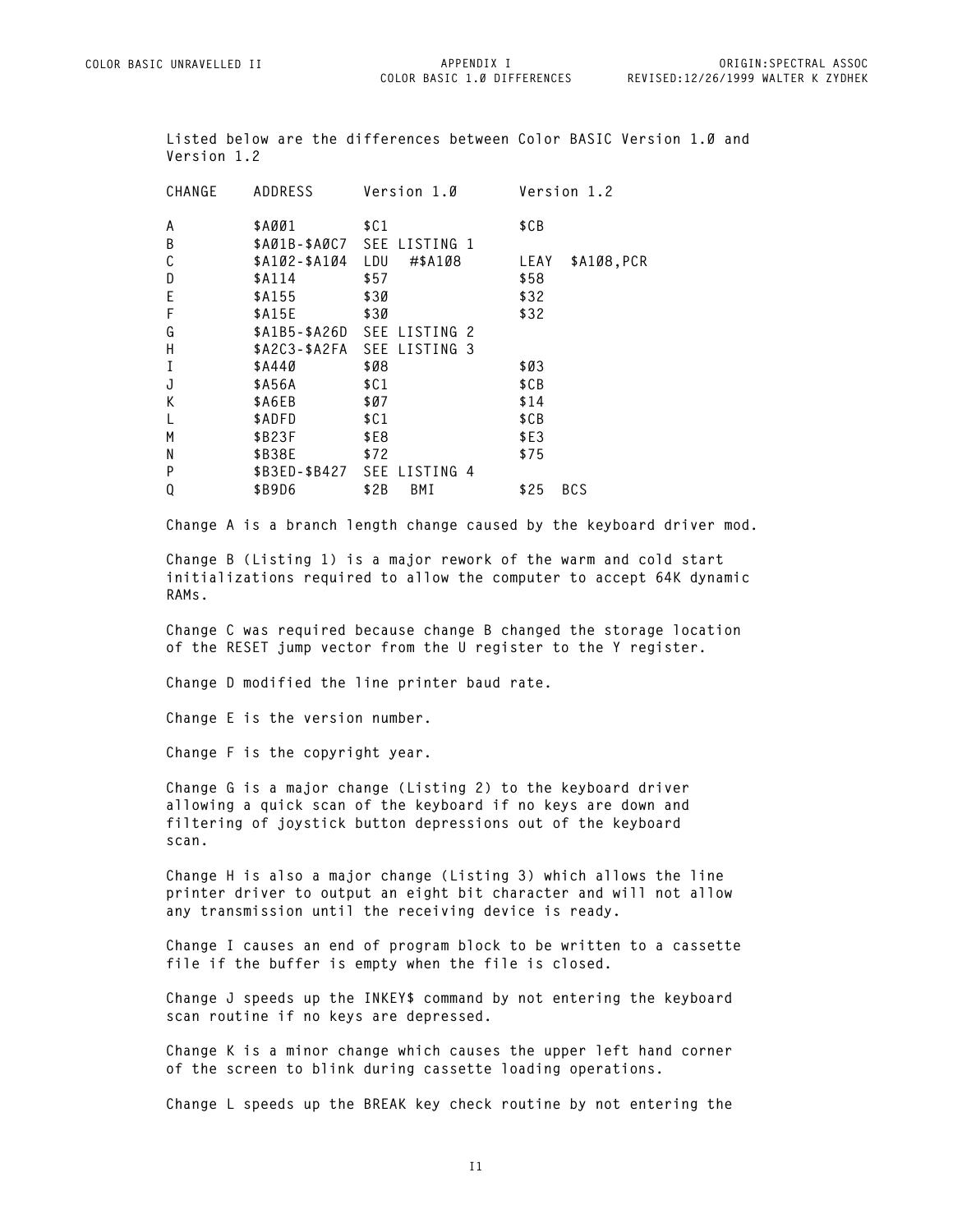**COLOR BASIC 1.0 DIFFERENCES**

**ORIGIN:SPECTRAL ASSOC REVISED:12/26/1999 WALTER K ZYDHEK**

**keyboard scan routine if no more keys are depressed.** 

**Change M is a minor change which slightly speeds up the expression evaluation routine.**

**Change N is merely a different length branch caused by change P.**

**Change P (Listing 4) causes a numeric variable type check to be done before the INTCNV (FPA0 to integer) routine.** 

**Change Q fixed a minor bug in the floating point addition routine.**

| *** LISTING 1 |            |              |                      |                                            |
|---------------|------------|--------------|----------------------|--------------------------------------------|
| AØ1B          |            |              | BNE BACDST           | NO - DO A COLD START                       |
| AØ1D          |            | LDX          | RSTVEC               | WARM START VECTOR                          |
| AØ1F          |            | LDA          | $\lambda$            | GET FIRST BYTE OF WARM START ADDR          |
| AØ21          |            |              | CMPA #\$12           | IS IT A NOP?                               |
| AØ23          |            | BNE          | BACDST               | NO - DO A COLD START                       |
| AØ25          |            | JMP          |                      |                                            |
|               | $^\star$   |              | , X                  | YES, GO THERE                              |
| AØ27          | RESVEC LDU |              | #LAØØE               | BASIC WARM START ENTRY (RESET)             |
| AØ2A          | LAØ2A      | CLRB         |                      | $\star$                                    |
| AØ2B          |            | TFR          | B, DP                | * USE PAGE Ø AS DIRECT PAGE                |
|               |            |              | ******************** |                                            |
| AØ2D          |            | LDX          | #PIAØ                | POINT X TO PIAØ                            |
| AØ3Ø          |            |              | $CLR$ 1, $X$         | CLEAR CONTROL REGISTER A ON PIAØ(U8)       |
| AØ32          |            | CLR          | 3, X                 | CLEAR CONTROL REGISTER B                   |
| AØ34          |            |              | CLR, X               | A SIDE IS INPUT                            |
| AØ36          |            | LDD          | #\$FF34              |                                            |
| AØ39          |            | $STA \t2, X$ |                      | B SIDE IS OUTPUT                           |
| AØ3B          |            | <b>STB</b>   | 1, X                 | ENABLE PERIPHERAL REGISTERS                |
| AØ3D          |            | <b>STB</b>   | 3, X                 | AND CA2, CB2 AS OUTPUTS                    |
|               |            |              | ******************** |                                            |
| AØ3F          |            |              | LDX #PIA1            | POINT X TO PIA1                            |
| AØ42          |            |              | $CLR$ 1, $X$         | * CLEAR CONTROL REGISTER A ON PIA1(U4)     |
| AØ44          |            | CLR          | 3, X                 | * CLEAR CONTROL REGISTER B                 |
| AØ46          |            | DECA         |                      | A - REG NOW HAS \$FE                       |
| AØ47          |            | STA          | , X                  | = BITS 1-7 ARE OUTPUTS, BIT Ø IS INPUT     |
|               | $^\star$   |              |                      | $= ON$ SIDE A                              |
| AØ49          |            | LDA          | #\$F8                | $\star$                                    |
| AØ4B          |            | STA          | 2, X                 | * BITS Ø-2 ARE INPUTS, BITS 3-7 ARE        |
|               | $^\star$   |              |                      | * OUTPUTS ON B SIDE                        |
| AØ4D          |            | $STB$ 1, X   |                      | ENABLE PERIPHERAL REGISTERS                |
| AØ4F          |            | STB          | 3, X                 | AND CA2, CB2 AS OUTPUTS<br>ZEROS TO 6847   |
| AØ51          |            | CLR          | 2, $X$<br>$\#$       | ZEROS TO 6847                              |
| AØ53          |            | LDA          | #2                   | $\star$                                    |
| AØ55          |            | <b>STA</b>   | , X                  | * MAKE SERIAL OUTPUT MARKING               |
| AØ57          |            | LDA          | 2, X                 | READ PORT B OF U4 (TO GET RAM SIZE)        |
| AØ59          |            | LDX          | #SAMREG              | SAM CONTROL REGISTER ADDR                  |
| AØ5C          |            | LDB          | #16                  | 16 SAM CONTROL REGISTER BITS               |
| AØ5E          | LAØ5E      | STA          | $, X++$              | ZERO OUT SAM CONTROL REGISTER (CLEAR BITS) |
| AØ6Ø          |            | DECB         |                      | DECREMENT REGISTER COUNTER                 |
| AØ61          |            | BNE          | LAØ5E                | BRANCH IF NOT DONE                         |
| AØ63          |            | <b>STA</b>   | SAMREG+9             | SET DISPLAY PAGE AT \$400                  |
| AØ66          |            | ANDA #4      |                      | MASK OFF ALL BUT RAM SIZE BIT              |
| AØ68          |            | BEQ          | LAØ6C                | BRANCH IF 4K RAM                           |
| AØ6A          |            | STA          | $-5, X$              | SET FOR 16K DYNAMIC                        |
|               |            |              |                      |                                            |

**I2**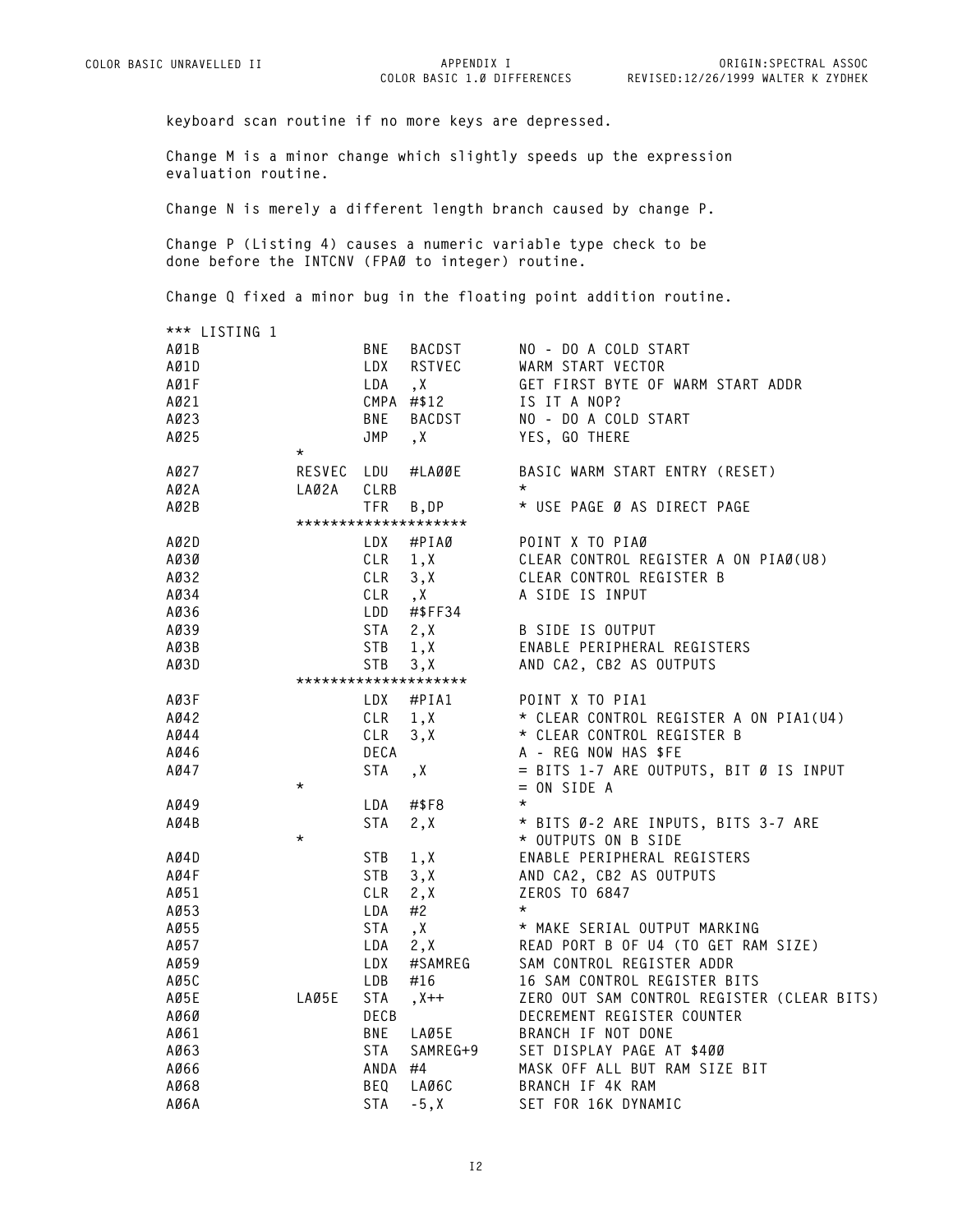| AØ6C          | LAØ6C            | JMP        | , U                    | GO DO A WARM START                                         |
|---------------|------------------|------------|------------------------|------------------------------------------------------------|
| AØ6E          | <b>BACDST</b>    | LDX        | #Ø                     | POINT X TO TOP OF DIRECT PAGE                              |
| AØ71          | LAØ71            | CLR        | $, X +$                | CLEAR FIRST 1K OF RAM                                      |
| A073          |                  |            | CMPX #VIDRAM           | COMPARE TO TOP OF DISPLAY (1K)                             |
| A076          |                  | <b>BNE</b> | LA071                  | BRANCH IF NOT DONE                                         |
| A078          |                  | <b>JSR</b> | LA928                  | CLEAR SCREEN                                               |
| AØ7B          |                  | LDX        | #LA1ØD                 | POINT X TO ROM IMAGE OF DIRECT PAGE VARS                   |
| A07E          |                  | LDU        | #CMPMID                | POINT U TO RAM DESTINATION                                 |
| AØ81          |                  | LDB        | #28                    | 28 BYTES                                                   |
| AØ83          |                  | JSR        |                        | MOVE (B) BYTES FROM (X) TO (U)                             |
| AØ86          |                  | LDU        | ._<br>LA59A<br>#IRQVEC | POINT U TO NON-DIRECT PAGE VARIABLES                       |
| AØ89          |                  | LDB        | #30                    | 30 BYTES                                                   |
| AØ8B          |                  | JSR        | LA59A                  | MOVE (B) BYTES FROM (X) TO (U)                             |
| AØ8E          |                  | LDX        | #LB277                 | ADDR OF SYNTAX ERROR ROUTINE                               |
| AØ91          |                  | <b>STX</b> |                        | * SET EXBAS PRIMARY AND SECONDARY                          |
|               | $\star$          |            | 3, U                   |                                                            |
|               |                  |            |                        | * COMMAND INTERPRETATION TABLES TO                         |
| AØ93          | $^\star$         | <b>STX</b> | 8, U                   | * SYNTAX ERROR (U POINTS TO \$12A AT                       |
|               |                  |            |                        | * THIS POINT)                                              |
| AØ95          |                  | LDX        | #RVECØ                 | POINT X TO RAM VECTORS                                     |
| AØ98          |                  | LDA        | #\$39                  | OP CODE OF RTS                                             |
| A09A          | LA094            | STA        | $, X +$                | PUT RTS'S IN THE RAM VECTORS                               |
| AØ9C          |                  |            |                        | CMPX #RVECØ+25*3 END OF RAM VECTORS?                       |
| AØ9F          |                  | <b>BNE</b> | LAØ9A                  | NO KEEP INSERTING RTS                                      |
| AØA1          |                  | STA        | LINHDR-1               | PUT RTS IN \$2D9                                           |
| AØA4          |                  | LDX        |                        | VIDRAM+\$200 POINT TO COLOR BASIC'S START OF PROGRAM       |
| AØA7          |                  | CLR        | $, X +$                | PUT A ZERO AT THE START OF BASIC                           |
| AØA9          |                  | STX        | <b>TXTTAB</b>          | BEGINNING OF BASIC PROGRAM                                 |
| AØAB          | LAØAB            | LDA        | 2, X                   | LOOK FOR END OF PROGRAM                                    |
| AØAD          |                  | COMA       |                        |                                                            |
| AØAE          |                  | STA        | 2, X                   | STORE IN RAM                                               |
| AØBØ          |                  |            | $CMPA$ $2, X$          | IS VALUE IN MEMORY THE SAME AS WHAT WAS                    |
|               | $\star$          |            |                        | JUST PUT THERE?                                            |
| AØB2          |                  | <b>BNE</b> | LAØBA                  | IF NOT, THEN IT IS NOT RAM OR THE RAM IS                   |
|               | $^\star$         |            |                        | BAD                                                        |
| AØB4          |                  |            | LEAX 1,X               | MOVE TO NEXT RAM LOCATION                                  |
| AØB6          | LAØB6            | COM        | 1, X                   | RESTORE VALUE OF MEMORY JUST CHANGED                       |
| AØB8          |                  | <b>BRA</b> | LAØAB                  | KEEP CHECKING RAM                                          |
| AØBA          | LAØBA            | <b>STX</b> | <b>TOPRAM</b>          | SET TOP OF RAM POINTER                                     |
| AØBC          |                  | <b>STX</b> | MEMSIZ                 | TOP OF STRING SPACE                                        |
| AØBE          |                  | <b>STX</b> | STRTAB                 | START OF STRING VARIABLES                                  |
| AØCØ          |                  |            | LEAX -200,X            | * CLEAR 200 BYTES ON A COLD START -                        |
| AØC4          |                  | <b>STX</b> | FRETOP                 | * SAVE NEW TOP OF FREE RAM                                 |
| AØC6          |                  | <b>TFR</b> | X,S                    | PUT STACK THERE (AT MEMEND-200)                            |
|               |                  |            |                        |                                                            |
| *** LISTING 2 |                  |            |                        |                                                            |
| A1B5          |                  | <b>BSR</b> | KEYIN                  | GO CHECK KEYBOARD                                          |
| A1B7          |                  | BEQ        | LA1B3                  | LOOP IF NO KEY DOWN                                        |
| A1B9          |                  | LDB        | #\$60                  | BLANK                                                      |
| A1BB          |                  | STB        | [CURPOS]               | BLANK CURRENT CURSOR CHAR ON SCREEN                        |
| A1BF          | LA1BF<br>$\star$ |            | PULS B, X, PC          |                                                            |
|               |                  |            |                        | * THIS ROUTINE GETS A KEYSTROKE FROM THE KEYBOARD IF A KEY |
|               |                  |            |                        | * IS DOWN. IT RETURNS ZERO TRUE IF THERE WAS NO KEY DOWN.  |
|               | $^\star$         |            |                        |                                                            |
| A1C1          | KEYIN            | PSHS B, X  |                        | SAVE REGISTERS                                             |
| A1C3          |                  | <b>BSR</b> | LA1C8                  | <b>GET KEYSTROKE</b>                                       |
| A1C5          |                  | TSTA       |                        | SET FLAGS                                                  |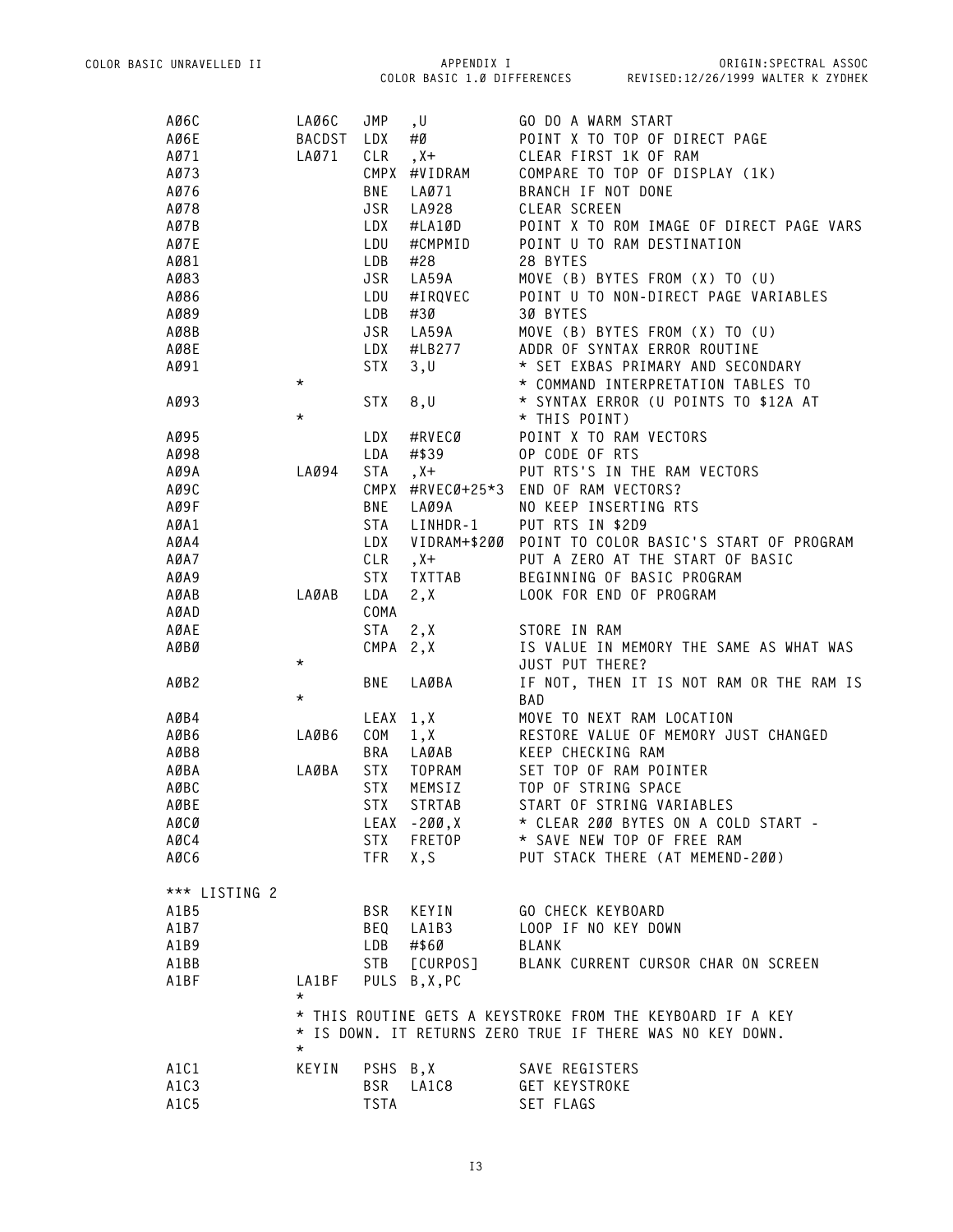| A1C6 |              |             | PULS B, X, PC         | RESTORE REGISTERS                                           |
|------|--------------|-------------|-----------------------|-------------------------------------------------------------|
| A1C8 | LA1C8        |             | LEAS -3,S             | ALLOCATE 3 STORAGE BYTES ON STACK                           |
| A1CA |              |             | LDX #KEYBUF<br>CLR ,S | SET X TO KEYBOARD MEMORY BUFFER                             |
| A1CD |              |             |                       | RESET COLUMN COUNTER                                        |
| A1CF |              | LDB         | $\#$ \$FE             | COLUMN STROBE DATA, CHECK BIT Ø FIRST                       |
|      | $***$        |             |                       | A COLUMN IS BEING CHECKED IF THE                            |
|      | $\star\star$ |             |                       | CORRESPONDING BIT IN THE COLUMN STROBE                      |
|      | $\star\star$ |             |                       | REGISTER (\$FF02) HAS A ZERO IN IT.                         |
| A1D1 |              |             | $STB$ $PIAØ+2$        | STORE IN COLUMN STROBE REGISTER                             |
|      |              |             | BSR LA238             |                                                             |
| A1D4 | LA1D4        |             |                       | GET KEY DATA                                                |
| A1D6 |              | <b>STA</b>  | 1, S                  | TEMP STORE KEY DATA                                         |
| A1D8 |              | EORA        | , X                   | COMPARE WITH KEY MEMORY DATA                                |
| A1DA |              |             | ANDA, X               | ACCA=Ø IF THIS KEY WAS DOWN LAST TIME, TOO                  |
| A1DC |              | LDB         | 1, S                  | GET NEW KEY DATA                                            |
| A1DE |              | <b>STB</b>  | $, X +$               | STORE IT IN KEY MEMORY                                      |
| A1EØ |              | <b>TSTA</b> |                       | WAS A NEW KEY DOWN?                                         |
| A1E1 |              | <b>BNE</b>  | LA1ED                 | <b>YES</b>                                                  |
| A1E3 |              | INC         | , S                   | NO, INCREMENT COLUMN COUNTER                                |
| A1E5 |              | COMB        |                       | SET CARRY FLAG                                              |
| A1E6 |              | ROL         | $PIAØ+2$              | ROTATE COLUMN STROBE DATA LEFT ONE BIT                      |
| A1E9 |              | <b>BCS</b>  | LA1D4                 | ALL COLUMNS CHECKED WHEN ZERO IN THE                        |
|      | $\star$      |             |                       | COLUMN STROBE DATA IS ROTATED INTO THE                      |
|      | $\star$      |             |                       | CARRY FLAG                                                  |
| A1EB |              |             | PULS B,X,PC           | RESTORE REGISTERS                                           |
|      |              |             |                       |                                                             |
| A1ED | LA1ED        | LDB         | $PIAØ+2$              | GET COLUMN STROBE DATA                                      |
|      |              |             |                       |                                                             |
|      |              |             |                       | ** THIS ROUTINE CONVERTS THE KEY DEPRESSION INTO A NUMBER   |
|      |              |             |                       | ** FROM Ø-50 IN ACCB CORRESPONDING TO THE KEY THAT WAS DOWN |
| A1FØ |              | STB         | 2, S                  | TEMP STORE IT                                               |
| A1F2 |              | LDB         | #\$F8                 | TO MAKE SURE ACCB=Ø AFTER FIRST ADDB #8                     |
| A1F4 | LA1F4        |             | ADDB #8               | ADD 8 FOR EACH ROW OF KEYBOARD                              |
| A1F6 |              | LSRA        |                       | ACCA CONTAINS THE ROW NUMBER OF THIS KEY                    |
|      | $^\star$     |             |                       | ADD 8 FOR EACH ROW                                          |
| A1F7 |              |             |                       | BCC LA1F4 GO ON UNTIL A ZERO APPEARS IN THE CARRY           |
| A1F9 |              |             | ADDB, S               | ADD IN THE COLUMN NUMBER                                    |
|      |              |             |                       |                                                             |
|      |              |             |                       | ** NOW CONVERT THE VALUE IN ACCB INTO ASCII                 |
| A1FB |              | BEQ         | LA245                 | THE 'AT SIGN' KEY WAS DOWN                                  |
| A1FD |              | CMPB        | #26                   | WAS IT A LETTER?                                            |
| A1FF |              | BHI         | LA247                 | NO.                                                         |
| A201 |              | ORB         | #\$40                 | YES, CONVERT TO UPPER CASE ASCII                            |
| A203 |              | <b>BSR</b>  | LA22D                 | CHECK FOR THE SHIFT KEY                                     |
| A205 |              | BEQ         | LA2ØE                 | IT WAS DOWN                                                 |
| A207 |              | LDA         | CASFLG                | NOT DOWN, CHECK THE UPPER/LOWER CASE FLAG                   |
| A2ØA |              | <b>BNE</b>  | LA2ØE                 | UPPER CASE                                                  |
|      |              |             |                       |                                                             |
| A2ØC |              | ORB         | #\$20                 | CONVERT TO LOWER CASE                                       |
| A2ØE | LA2ØE        | STB         | $\mathsf{S}$          | TEMP STORE ASCII VALUE                                      |
| A210 |              | LDX         | DEBVAL                | GET KEYBOARD DEBOUNCE                                       |
| A213 |              | <b>JSR</b>  | LA7D3                 | GO WAIT A WHILE                                             |
| A216 |              | LDB         | 2, S                  | GET COLUMN STROBE DATA                                      |
| A218 |              | STB         | $PIAØ+2$              | STORE IT                                                    |
| A21B |              | <b>BSR</b>  | LA238                 | READ A KEY                                                  |
| A21D |              | CMPA        | 1, S                  | IS IT THE SAME KEY AS BEFORE DEBOUNCE?                      |
| A21F |              | PULS        | A                     | PUT THE ASCII VALUE OF KEY BACK IN ACCA                     |
| A221 |              | BNE         | LA22A                 | NOT THE SAME KEY                                            |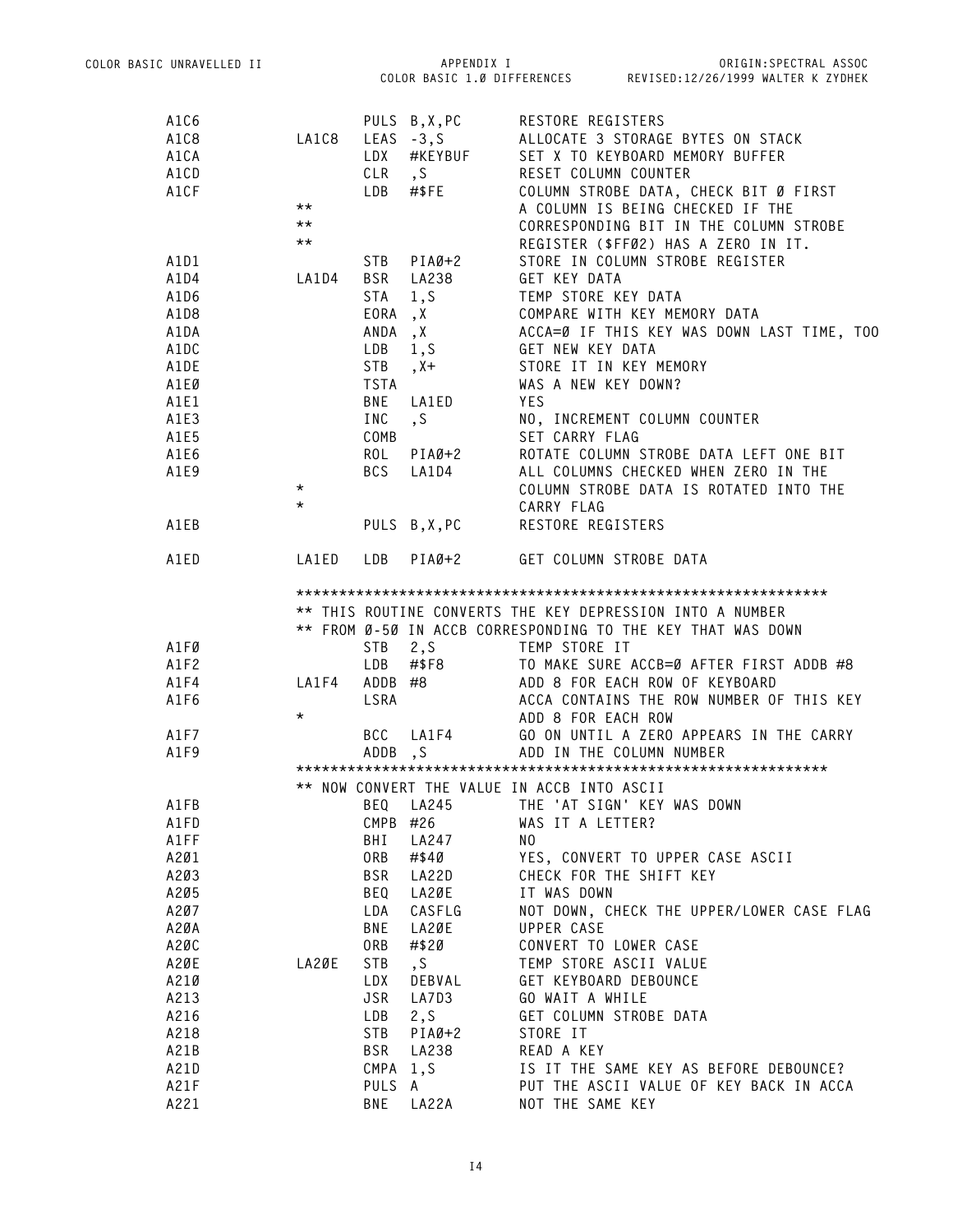| COLOR BASIC UNRAVELLED II     |              |                          | APPENDIX I                 |                          | ORIGIN: SPECTRAL ASSOC                                         |
|-------------------------------|--------------|--------------------------|----------------------------|--------------------------|----------------------------------------------------------------|
|                               |              |                          |                            |                          | COLOR BASIC 1.0 DIFFERENCES REVISED:12/26/1999 WALTER K ZYDHEK |
| A223                          |              |                          | CMPA #\$12                 | IS SHIFT ZERO DOWN?      |                                                                |
| A225                          |              |                          | BNE LA22B                  | NO.                      |                                                                |
| A227                          |              |                          | COM CASFLG                 |                          |                                                                |
|                               |              |                          |                            |                          | YES, TOGGLE UPPER/LOWER CASE FLAG                              |
| A22A                          | LA22A CLRA   |                          |                            |                          | SET ZERO FLAG TO INDICATE NO NEW KEY DOWN                      |
| A22B                          | LA22B        |                          | PULS X, PC                 | RESTORE REGISTERS        |                                                                |
|                               |              |                          | *** TEST FOR THE SHIFT KEY |                          |                                                                |
| A22D                          | LA22D        |                          | LDA #\$7F                  | COLUMN STROBE            |                                                                |
| A22F                          |              |                          | STA PIAØ+2                 | STORE TO PIA             |                                                                |
| A232                          |              |                          | LDA PIAØ                   | READ KEY DATA            |                                                                |
| A235                          |              |                          | $ANDA$ #\$40               |                          | CHECK FOR SHIFT KEY, SET ZERO FLAG IF DOWN                     |
| A237                          |              | <b>RTS</b>               |                            | RETURN                   |                                                                |
|                               |              |                          | *** READ THE KEYBOARD      |                          |                                                                |
| A238                          | LA238        |                          | LDA PIAØ                   |                          | READ PIAØ, PORT A TO SEE IF KEY IS DOWN                        |
|                               | $***$        |                          |                            |                          | A BIT WILL BE ZERO IF ONE IS                                   |
|                               |              |                          |                            |                          | MASK OFF THE JOYSTICK COMPARATOR INPUT                         |
| A23B                          |              | 0RA                      | #\$80                      |                          |                                                                |
| A23D                          |              | <b>TST</b>               | $PIAØ+2$                   |                          | ARE WE STROBING COLUMN 7?                                      |
| A240                          |              | BMI                      | LA244                      | NO.                      |                                                                |
| A242                          |              |                          | ORA #\$CØ                  |                          | YES, FORCE ROW 6 TO BE HIGH - THIS WILL                        |
|                               | $\star\star$ |                          |                            |                          | CAUSE THE SHIFT KEY TO BE IGNORED                              |
| A244                          | LA244        | <b>RTS</b>               |                            | RETURN                   |                                                                |
| A245                          | LA245        | LDB                      |                            |                          |                                                                |
| A247                          | LA247        | LDX                      |                            |                          | #CONTAB-\$36 POINT X TO CONTROL CODE TABLE                     |
| A24A                          |              |                          | CMPB #33                   | KEY NUMBER <33?          |                                                                |
| A24C                          |              |                          |                            |                          | BLO LA264 YES (ARROW KEYS, SPACE BAR, ZERO)                    |
| A24E                          |              |                          |                            |                          | LDX #CONTAB-\$54 POINT X TO MIDDLE OF CONTROL TABLE            |
| A251                          |              |                          | CMPB $#48$                 | KEY NUMBER $> 48$ ?      |                                                                |
| A253                          |              |                          | BHS LA264                  |                          | YES (ENTER, CLEAR, BREAK, AT SIGN)                             |
| A255                          |              |                          | BSR LA22D                  |                          | CHECK SHIFT KEY (ACCA WILL CONTAIN STATUS)                     |
| A257                          |              |                          | $CMPB$ #43                 |                          | IS KEY A NUMBER, COLON OR SEMICOLON?                           |
| A259                          |              |                          | BLS LA25D                  | YES                      |                                                                |
| A25B                          |              |                          | EORA #\$40                 |                          | TOGGLE BIT 6 OF ACCA WHICH CONTAINS THE                        |
|                               | $\star\star$ |                          |                            |                          | SHIFT DATA ONLY FOR SLASH, HYPHEN, PERIOD,                     |
|                               | $\star\star$ |                          |                            | COMMA                    |                                                                |
| A25D                          | LA25D        | <b>TSTA</b>              |                            | SHIFT KEY DOWN?          |                                                                |
| A25E                          |              |                          | BEQ LA2ØE                  | YES                      |                                                                |
| A260                          |              |                          | ADDB #\$10                 |                          | NO, ADD IN ASCII OFFSET CORRECTION                             |
| A262                          |              | <b>BRA</b>               | LA2ØE                      | GO CHECK FOR DEBOUNCE    |                                                                |
| A264                          | LA264        | ASLB                     |                            |                          | MULT ACCB BY 2 - THERE ARE 2 ENTRIES IN                        |
|                               | $\star\star$ |                          |                            |                          | CONTROL TABLE FOR EACH KEY - ONE SHIFTED,                      |
|                               | $\star\star$ |                          |                            | ONE NOT                  |                                                                |
|                               |              |                          | LA22D                      | CHECK SHIFT KEY          |                                                                |
| A265<br>A267                  |              | <b>BSR</b><br><b>BNE</b> |                            | NOT DOWN                 |                                                                |
|                               |              |                          | LA26A                      |                          |                                                                |
| A269                          |              | INCB                     |                            |                          | ADD ONE TO GET THE SHIFTED VALUE                               |
| A26A                          | LA26A        | LDB                      | B, X                       |                          | GET ASCII CODE FROM CONTROL TABLE                              |
| A26C                          |              | BRA                      | LA2ØE                      | <b>GO CHECK DEBOUNCE</b> |                                                                |
| *** LISTING 3                 |              |                          |                            |                          |                                                                |
| A <sub>2</sub> C <sub>3</sub> |              | BSR                      | LA2FB                      | SET OUTPUT TO MARKING    |                                                                |
| A2C5                          |              | ASLA                     |                            |                          | SEND 7 BITS AND ONE STOP BIT (BIT 7=0)                         |
| A2C6                          |              | LDB                      | #8                         | SEND 8 BITS              |                                                                |
| A2C8                          | LA2C8        | PSHS B                   |                            | SAVE BIT COUNTER         |                                                                |
| A2CA                          |              | CLRB                     |                            |                          | CLEAR DA IMAGE 1 ZEROS TO DA WHEN SENDING                      |
|                               | $^\star$     |                          |                            | RS-232 DATA              |                                                                |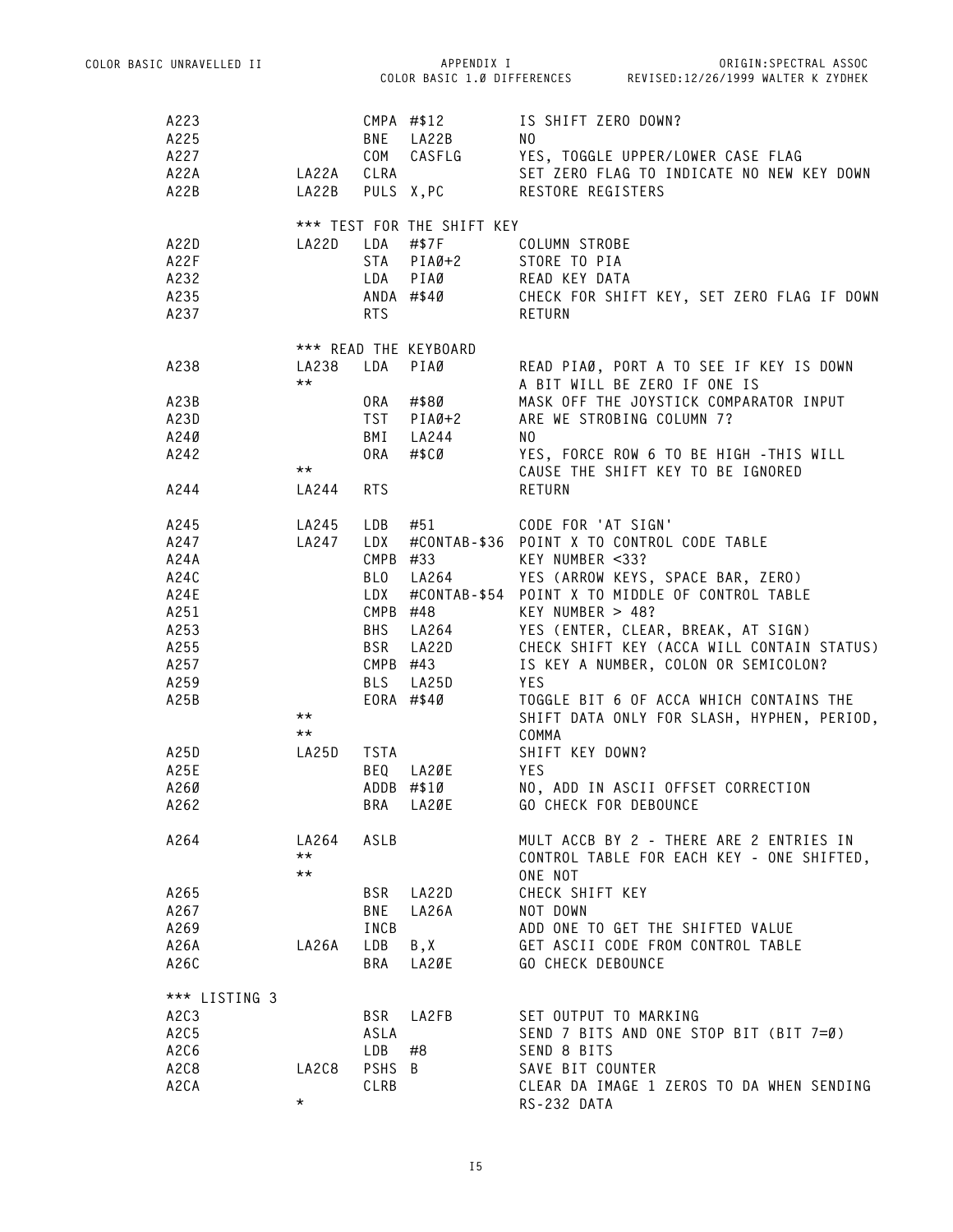**COLOR BASIC 1.0 DIFFERENCES REVISED:12/26/1999 WALTER K ZYDHEK ORIGIN:SPECTRAL ASSOC**

| A <sub>2</sub> C <sub>B</sub> |          | LSRA            |                              | ROTATE NEXT BIT OF OUTPUT CHARACTER TO              |
|-------------------------------|----------|-----------------|------------------------------|-----------------------------------------------------|
|                               | $^\star$ |                 |                              | CARRY FLAG                                          |
| A <sub>2</sub> CC             |          | <b>ROLB</b>     |                              | * ROTATE CARRY FLAG INTO BIT ONE                    |
| A2CD                          |          | <b>ROLB</b>     |                              | * AND ALL OTHER BITS SET TO ZERO                    |
| A2CE                          |          | <b>STB</b>      | DA                           | STORE IT TO DA CONVERTER                            |
| A2D1                          |          | <b>BSR</b>      | LA302                        | GO WAIT A WHILE                                     |
| A2D3                          |          | <b>NOP</b>      |                              |                                                     |
| A2D4                          |          | NOP             |                              |                                                     |
| A2D5                          |          | NOP             |                              |                                                     |
| A2D6                          |          | <b>BSR</b>      | LA302                        | GO WAIT SOME MORE                                   |
| A2D8                          |          | <b>PULS</b>     | B                            | GET BIT COUNTER                                     |
| A2DA                          |          | DECB            |                              | SENT ALL 8 BITS?                                    |
| A2DB                          |          | BNE             | LA2C8                        | NO.                                                 |
| A2DD                          |          | <b>BSR</b>      | LA2FB                        | SEND STOP BIT (ACCB=Ø)                              |
| A2DF                          |          |                 | PULS CC, A                   | RESTORE OUTPUT CHARACTER & INTERRUPT STATS          |
| A2E1                          |          | CMPA            | #CR                          | IS IT A CARRIAGE RETURN?                            |
| A2E3                          |          | BEQ             | LA2ED                        | <b>YES</b>                                          |
|                               |          |                 |                              |                                                     |
| A2E5                          |          | INC             | <b>LPTPOS</b>                | INCREMENT CHARACTER COUNTER                         |
| A2E7                          |          | LDB             | LPTPOS                       | CHECK FOR END OF LINE PRINTER LINE                  |
| A2E9                          |          |                 | CMPB LPTWID                  | AT END OF LINE PRINTER LINE?                        |
| A2EB                          |          | BL <sub>0</sub> | LA2F3                        | NO.                                                 |
| A2ED                          | LA2ED    | CLR             | LPTPOS                       | RESET CHARACTER COUNTER                             |
| A2EF                          |          | <b>BSR</b>      | LA305                        | $^\star$                                            |
| A2F1                          |          | <b>BSR</b>      | LA305                        | * DELAY FOR CARRIAGE RETURN                         |
| A2F3                          | LA2F3    | LDB             | $PIA1+2$                     | WAIT FOR HANDSHAKE                                  |
| A2F6                          |          | LSRB            |                              | CHECK FOR RS232 STATUS                              |
| A2F7                          |          | <b>BCS</b>      | LA2F3                        | NOT YET READY                                       |
| A2F9                          |          |                 | PULS B, X, PC                | RESTORE REGISTERS                                   |
| *** LISTING 4                 |          |                 |                              |                                                     |
| B3ED                          | INTCNV   | LDA             | FPØEXP                       | GET FPAØ EXPONENT                                   |
| B3EF                          |          | CMPA            | #\$90                        | * COMPARE TO 32768 - LARGEST INTEGER                |
| B3F1                          |          | <b>BCS</b>      | LB3FB                        | * EXPONENT AND BRANCH IF FPAØ < 32768               |
| B3F3                          |          | LDX             | #LB3DF                       | POINT X TO FP VALUE OF -32768                       |
| B3F6                          |          | JSR             | LBC96                        | COMPARE -32768 TO FPAØ                              |
| B3F9                          |          | <b>BNE</b>      | LB44A                        | 'FC' ERROR IF NOT =                                 |
| B3FB                          | LB3FB    | <b>JSR</b>      | LBCC8                        | CONVERT FPAØ TO A TWO BYTE INTEGER                  |
| B3FE                          |          | LDD             | $FPAØ+3$                     | GET THE INTEGER                                     |
|                               |          | <b>RTS</b>      |                              |                                                     |
| B400                          |          |                 |                              |                                                     |
|                               |          |                 | * EVALUATE AN ARRAY VARIABLE |                                                     |
| B401                          | LB4Ø1    | LDB             | DIMFLG                       | GET ARRAY FLAG                                      |
| B403                          |          | LDA             | VALTYP                       | GET VARIABLE TYPE                                   |
| B405                          |          | <b>PSHS</b>     | A, B                         | SAVE THEM ON THE STACK                              |
| B407                          |          | CLRB            |                              | RESET DIMENSION COUNTER                             |
| B408                          | LB408    | LDX             | VARNAM                       | GET VARIABLE NAME                                   |
| B4ØA                          |          | <b>PSHS</b>     | B,X                          | SAVE VARIABLE NAME AND DIMENSION COUNTER            |
| B4ØC                          |          | BSR             | LB3E4                        | EVALUATE EXPRESSION (DIMENSION LENGTH)              |
| B4ØE                          |          |                 | PULS B, X, Y                 | PULL OFF VARIABLE NAME, DIMENSION COUNTER           |
|                               | $^\star$ |                 |                              | ARRAY FLAG                                          |
| B41Ø                          |          | <b>STX</b>      | VARNAM                       | SAVE VARIABLE NAME AND VARIABLE TYPE                |
| B412                          |          | LDU             | $FPAØ+2$                     | GET DIMENSION LENGTH                                |
| B414                          |          | <b>PSHS</b>     | Y,U                          | SAVE DIMENSION LENGTH, ARRAY FLAG,<br>VARIABLE TYPE |
| B416                          |          | INCB            |                              | INCREASE DIMENSION COUNTER                          |
|                               |          |                 |                              |                                                     |
| B417                          |          | JSR             | <b>GETCCH</b>                | GET CURRENT INPUT CHARACTER                         |
| B419                          |          | CMPA #',        |                              | CHECK FOR ANOTHER DIMENSION                         |
| <b>B41B</b>                   |          | BEQ             | LB408                        | BRANCH IF MORE                                      |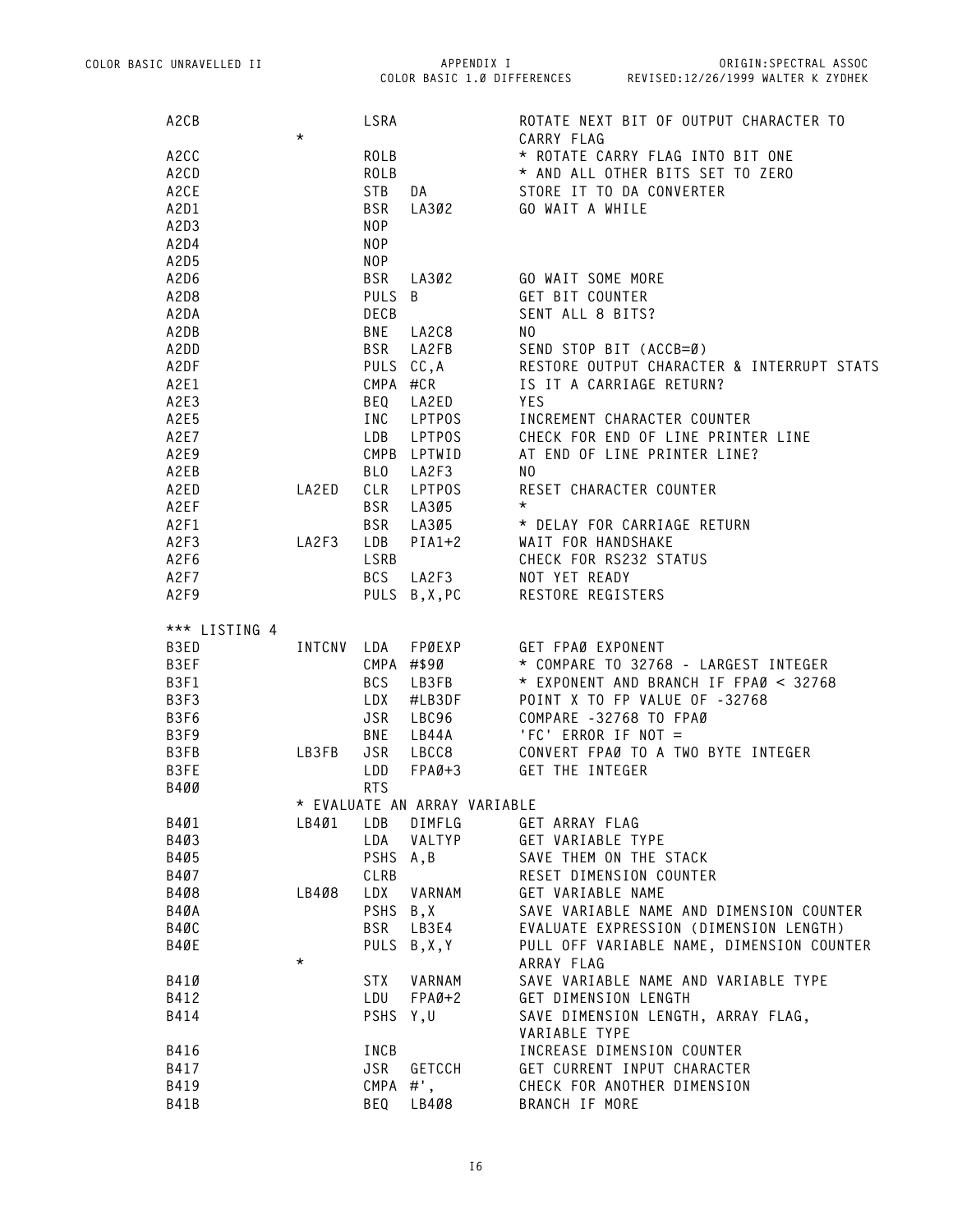| B41D | STB.     | TMPLOC     | SAVE DIMENSION COUNTER                   |
|------|----------|------------|------------------------------------------|
| B41F |          | JSR LB267  | SYNTAX CHECK FOR A ")"                   |
| B422 | PULS A.B |            | * RESTORE VARIABLE TYPE AND ARRAY        |
| B424 |          | STA VAITYP | * FLAG – LEAVE DIMENSION LENGTH ON STACK |
| B426 | STB.     | DIMFI G    | *                                        |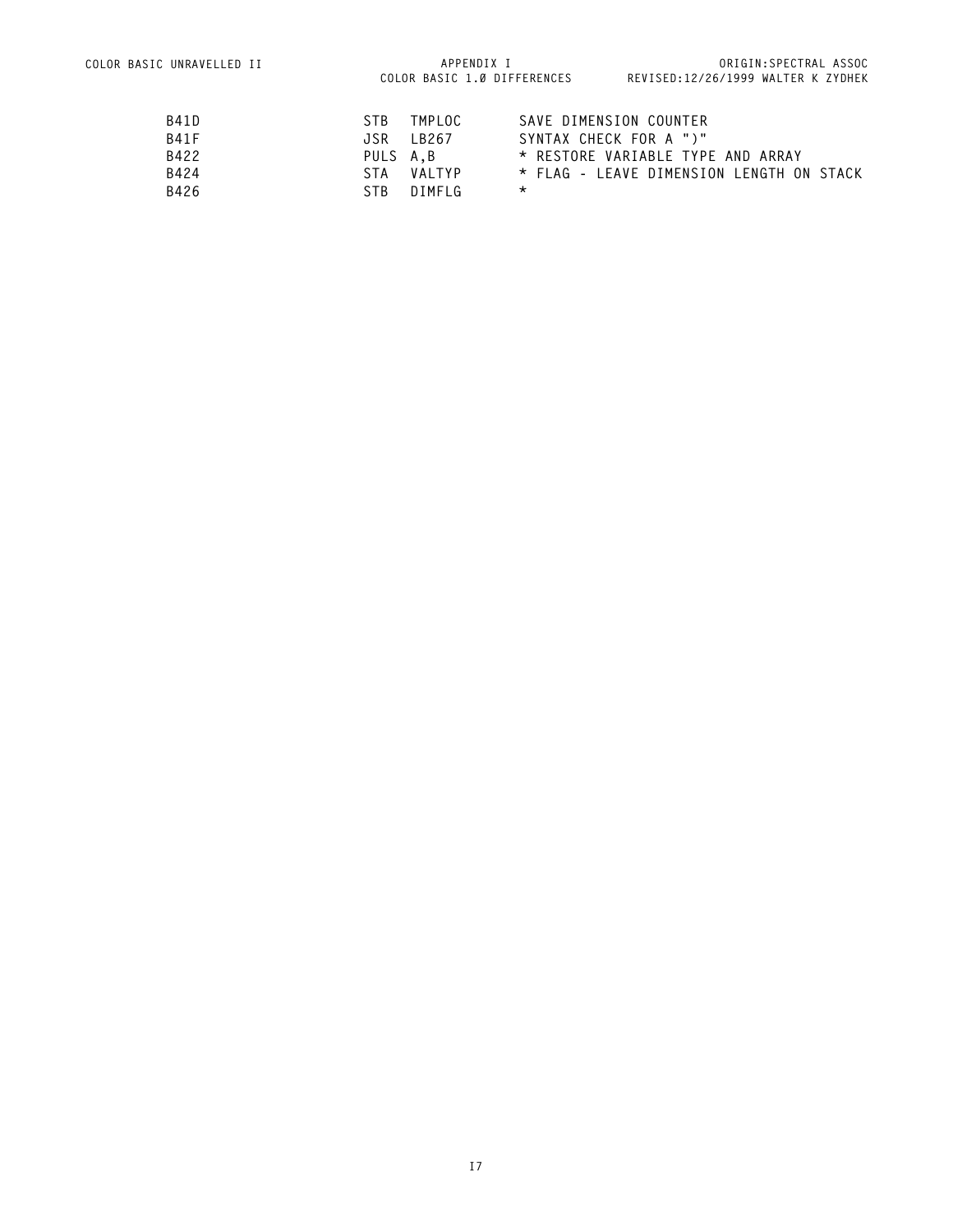**COLOR BASIC 1.1 DIFFERENCES**

**Listed below are the differences between Color BASIC Version 1.1 and Version 1.2**

| CHANGE       | ADDRESS | Version 1.1                 | Version 1.2        |
|--------------|---------|-----------------------------|--------------------|
| A            | \$AØØ1  | \$C1                        | \$CB               |
| B            | \$A114  | \$57                        | \$58               |
| C            | \$A155  | \$31                        | \$32               |
| D            | \$A15E  | \$30                        | \$32               |
| E            |         | \$A1B5-\$A26D SEE LISTING 5 |                    |
| F            |         | \$A2C3-\$A2FA SEE LISTING 6 |                    |
| G            | \$A56A  | \$C1                        | \$CB               |
| H            | \$ADFD  | \$C1                        | \$CB               |
| J            | \$B23F  | \$E8                        | \$E3               |
| K            | \$B38E  | \$72                        | \$75               |
| $\mathbf{I}$ |         | \$B3ED-\$B427 SEE LISTING 7 |                    |
| M            | \$B9D6  | \$2B<br>BMI                 | \$25<br><b>BCS</b> |
|              |         |                             |                    |

**Change A is a branch length change caused by the keyboard driver mod.**

**Change B modified the line printer baud rate.**

**Change C is the version number.**

**Change D is the copyright year.**

**Change E is a major change (Listing 5) to the keyboard driver allowing a quick scan of the keyboard if no keys are down.**

**Change F is also a major change to the line printer driver which will not allow any transmission until the receiving device is ready (Listing 6).**

**Change G speeds up the INKEY\$ command by not entering the keyboard scan routine if no keys are depressed.**

**Change H speeds up the BREAK key check routine by not entering the keyboard scan routine if no keys are depressed.** 

**Change J is a minor change which slightly speeds up the expression evaluation routine.**

**Change K is merely a different length branch caused by change L.**

**Change L (Listing 7) causes a numeric variable type check to be done before the INTCNV (FPA0 to integer) routine.** 

**Change M fixed a minor bug in the floating point addition routine.**

| $***$ listing 5 |       |       |              |                                     |
|-----------------|-------|-------|--------------|-------------------------------------|
| A1B5            |       |       | BSR KEYIN    | GO CHECK KEYBOARD                   |
| A1B7            |       |       | BEO LA1B3    | LOOP IF NO KEY DOWN                 |
| A1B9            |       | I DB. | #\$60        | BLANK                               |
| A1BB            |       |       | STB 「CURPOST | BLANK CURRENT CURSOR CHAR ON SCREEN |
| A1BF            | LA1BF |       | PULS B.X.PC  |                                     |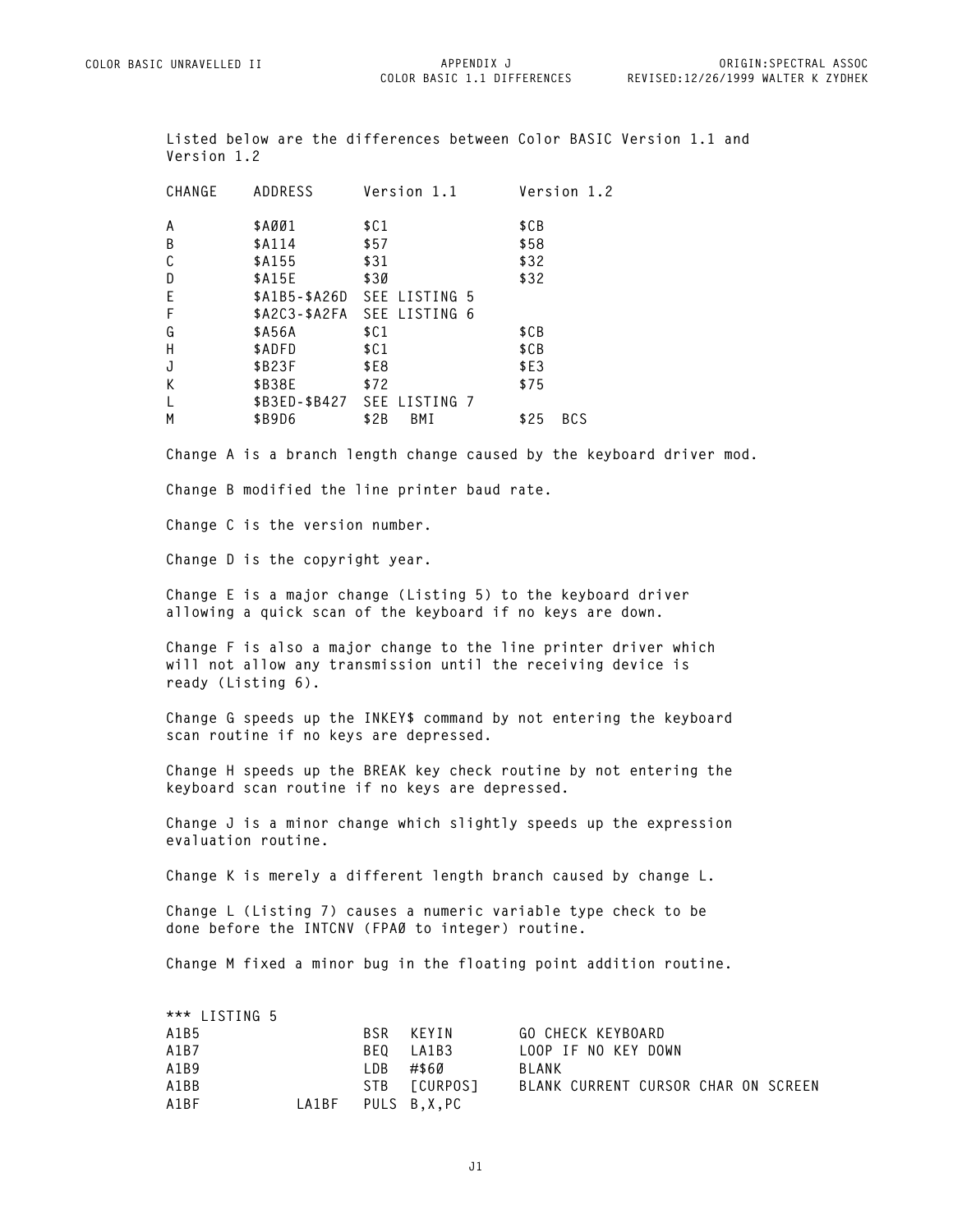|      | $^\star$                                                   |             |                                            |                                                                                                    |  |  |  |  |
|------|------------------------------------------------------------|-------------|--------------------------------------------|----------------------------------------------------------------------------------------------------|--|--|--|--|
|      | * THIS ROUTINE GETS A KEYSTROKE FROM THE KEYBOARD IF A KEY |             |                                            |                                                                                                    |  |  |  |  |
|      | * IS DOWN. IT RETURNS ZERO TRUE IF THERE WAS NO KEY DOWN.  |             |                                            |                                                                                                    |  |  |  |  |
|      | $^{\star}$                                                 |             |                                            |                                                                                                    |  |  |  |  |
| A1C1 | KEYIN                                                      |             | PSHS B, X, U                               | SAVE REGISTERS                                                                                     |  |  |  |  |
| A1C3 |                                                            | <b>BSR</b>  | LA1C8                                      | GET KEYSTROKE                                                                                      |  |  |  |  |
| A1C5 |                                                            | <b>TSTA</b> |                                            | SET FLAGS                                                                                          |  |  |  |  |
| A1C6 |                                                            |             |                                            | PULS B, X, U, PC RESTORE REGISTERS                                                                 |  |  |  |  |
| A1C8 | LA1C8                                                      | LDU         |                                            | #PIAØ POINT TO PIAØ                                                                                |  |  |  |  |
| A1CB |                                                            | LDX         |                                            |                                                                                                    |  |  |  |  |
| A1CE |                                                            | CLRA        |                                            | #KEYBUF KEYBOARD MEMORY BUFFER<br>* CLEAR CARRY FLAG, SET COLUMN COUNTER                           |  |  |  |  |
|      |                                                            | DECA        |                                            |                                                                                                    |  |  |  |  |
| A1CF |                                                            |             |                                            | * (ACCA) TO \$FF                                                                                   |  |  |  |  |
| A1DØ |                                                            |             |                                            | SAVE COLUMN CTR & 2 BLANK (X REG) ON STACK<br>PSHS X,A<br>STA 2,U SAVE COLUMN CTR & 2 BLANK (X REC |  |  |  |  |
| A1D2 |                                                            | FCB         |                                            |                                                                                                    |  |  |  |  |
| A1D4 |                                                            |             |                                            | SKP1 SKIP ONE BYTE                                                                                 |  |  |  |  |
| A1D5 | LA1D5                                                      | COMB        |                                            | SET CARRY FLAG                                                                                     |  |  |  |  |
| A1D6 |                                                            | ROL         |                                            | 2,U * ROTATE COLUMN STROBE DATA LEFT 1 BIT,                                                        |  |  |  |  |
| A1D8 |                                                            | BCC         |                                            | LA1BF * CARRY INTO BIT Ø-RETURN IF 8 BITS DONE                                                     |  |  |  |  |
| A1DA |                                                            | INC         | $\mathsf{S}$                               | INCREMENT COLUMN POINTER                                                                           |  |  |  |  |
| A1DC |                                                            |             |                                            | READ KEYBOARD DATA ROW                                                                             |  |  |  |  |
| A1DE |                                                            |             |                                            | TEMP STORE KEY DATA                                                                                |  |  |  |  |
| A1EØ |                                                            |             |                                            | SET ANY BIT WHERE A KEY HAS MOVED                                                                  |  |  |  |  |
| A1E2 |                                                            |             | BSR LA239<br>STA 1,S<br>EORA ,X<br>ANDA ,X | ACCA=Ø IF NO NEW KEY DOWN, <7Ø IF KEY WAS                                                          |  |  |  |  |
|      | $\star$                                                    |             |                                            | RELEASED                                                                                           |  |  |  |  |
| A1E4 |                                                            | LDB         |                                            | 1,S GET NEW KEY DATA                                                                               |  |  |  |  |
| A1E6 |                                                            | <b>STB</b>  |                                            | , X+ STORE IT IN KEY MEMORY                                                                        |  |  |  |  |
| A1E8 |                                                            | <b>TSTA</b> |                                            | WAS A NEW KEY DOWN?                                                                                |  |  |  |  |
| A1E9 |                                                            |             | BEQ LA1D5                                  |                                                                                                    |  |  |  |  |
| A1EB |                                                            | LDB         | 2, U                                       | NO-CHECK ANOTHER COLUMN<br>* GET COLUMN STROBE DATA AND<br>* TEMP STORE IT ON THE STACK            |  |  |  |  |
| A1ED |                                                            | <b>STB</b>  | 2, S                                       |                                                                                                    |  |  |  |  |
|      |                                                            |             |                                            |                                                                                                    |  |  |  |  |
|      |                                                            |             |                                            | ** THIS ROUTINE CONVERTS THE KEY DEPRESSION INTO A NUMBER                                          |  |  |  |  |
|      |                                                            |             |                                            | ** FROM Ø-50 IN ACCB CORRESPONDING TO THE KEY THAT WAS DOWN                                        |  |  |  |  |
| A1EF |                                                            | LDB         | #\$F8                                      | TO MAKE SURE ACCB=Ø AFTER FIRST ADDB #8                                                            |  |  |  |  |
| A1F1 | LA1F1                                                      |             | ADDB #8                                    | ADD 8 FOR EACH ROW OF KEYBOARD                                                                     |  |  |  |  |
| A1F3 |                                                            | LSRA        |                                            | ACCA CONTAINS THE ROW NUMBER OF THIS KEY                                                           |  |  |  |  |
|      | $^\star$                                                   |             |                                            | BCC LA1F1 GO ON UNTIL A ZERO APPEARS IN THE CARRY<br>ADDB, S ADD IN THE COLUMN NUMERT              |  |  |  |  |
| A1F4 |                                                            |             |                                            |                                                                                                    |  |  |  |  |
| A1F6 |                                                            |             |                                            |                                                                                                    |  |  |  |  |
|      |                                                            |             |                                            |                                                                                                    |  |  |  |  |
|      |                                                            |             |                                            | ** NOW CONVERT THE VALUE IN ACCB INTO ASCII                                                        |  |  |  |  |
| A1F8 |                                                            | BEQ         | LA244                                      | THE 'AT SIGN' KEY WAS DOWN                                                                         |  |  |  |  |
| A1FA |                                                            | CMPB        | #26                                        | WAS IT A LETTER?                                                                                   |  |  |  |  |
| A1FC |                                                            | BHI         | LA246                                      | NO.                                                                                                |  |  |  |  |
| A1FE |                                                            | 0RB         | #\$40                                      | YES, CONVERT TO UPPER CASE ASCII                                                                   |  |  |  |  |
| A200 |                                                            | <b>BSR</b>  | LA22E                                      | CHECK FOR THE SHIFT KEY                                                                            |  |  |  |  |
| A202 |                                                            | BEQ         | LA2ØB                                      | IT WAS DOWN                                                                                        |  |  |  |  |
| A204 |                                                            | LDA         | CASFLG                                     | NOT DOWN, CHECK THE UPPER/LOWER CASE FLAG                                                          |  |  |  |  |
| A207 |                                                            | BNE         | LA2ØB                                      | UPPER CASE                                                                                         |  |  |  |  |
| A2Ø9 |                                                            | ORB         | #\$20                                      | CONVERT TO LOWER CASE                                                                              |  |  |  |  |
| A20B | LA2ØB                                                      | <b>STB</b>  | $\mathsf{S}$                               | TEMP STORE ASCII VALUE                                                                             |  |  |  |  |
| A2ØD |                                                            | LDX         | DEBVAL                                     | GET KEYBOARD DEBOUNCE                                                                              |  |  |  |  |
| A210 |                                                            | JSR         | LA7D3                                      | GO WAIT A WHILE                                                                                    |  |  |  |  |
| A213 |                                                            | LDB         | #\$FF                                      | * SET COLUMN STROBE TO ALL ONES (NO                                                                |  |  |  |  |
| A215 |                                                            | <b>BSR</b>  | LA237                                      | * STROBE) AND READ KEYBOARD                                                                        |  |  |  |  |
| A217 |                                                            | INCA        |                                            | = INCR ROW DATA, ACCA NOW Ø IF NO JOYSTK                                                           |  |  |  |  |
| A218 |                                                            | BNE         | LA220                                      | = BUTTON DOWN. BRANCH IF JOYSTK BUTTON DN                                                          |  |  |  |  |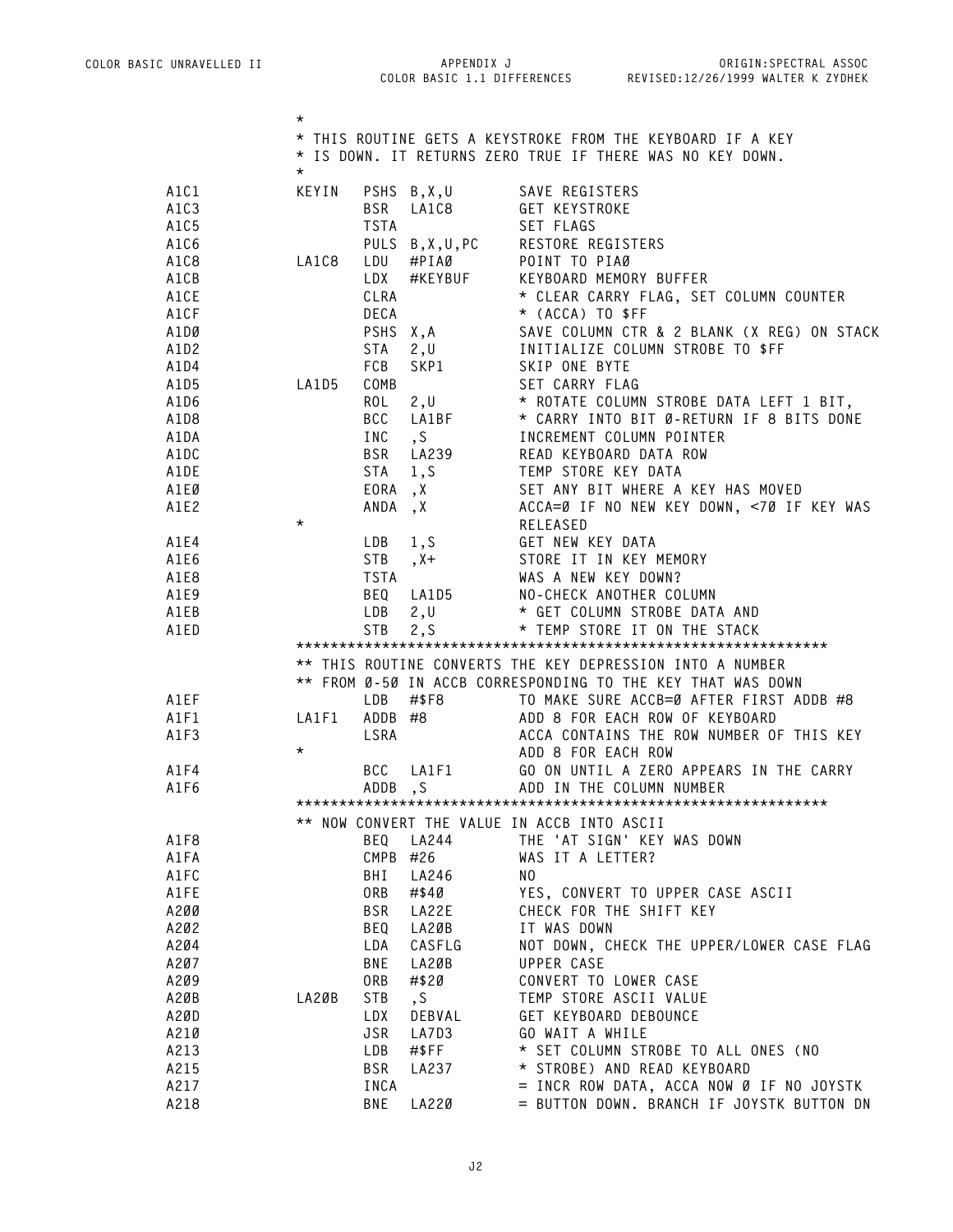| COLOR BASIC UNRAVELLED II |              |             | APPENDIX J                 |                          | ORIGIN: SPECTRAL ASSOC                                                       |  |  |
|---------------------------|--------------|-------------|----------------------------|--------------------------|------------------------------------------------------------------------------|--|--|
|                           |              |             |                            |                          | COLOR BASIC 1.1 DIFFERENCES REVISED:12/26/1999 WALTER K ZYDHEK               |  |  |
| A21A                      | LA21A        | LDB         | 2, S                       |                          | GET COLUMN STROBE DATA                                                       |  |  |
| A21C                      |              |             | BSR LA237                  | READ A KEY               |                                                                              |  |  |
| A21E                      |              |             | CMPA 1,S                   |                          | IS IT THE SAME KEY AS BEFORE DEBOUNCE?                                       |  |  |
| A220                      | LA220        | PULS A      |                            |                          | PUT THE ASCII VALUE OF KEY BACK IN ACCA                                      |  |  |
| A222                      |              | BNE         | LA22B                      | NOT THE SAME KEY         |                                                                              |  |  |
| A224                      |              |             | CMPA #\$12                 | IS SHIFT ZERO DOWN?      |                                                                              |  |  |
| A226                      |              | BNE         | LA22C                      | NO.                      |                                                                              |  |  |
| A228                      |              |             |                            |                          | COM CASFLG YES, TOGGLE UPPER/LOWER CASE FLAG                                 |  |  |
| A22B                      | LA22B        | CLRA        |                            |                          | SET ZERO FLAG TO INDICATE NO NEW KEY DOWN                                    |  |  |
| A22C                      | LA22C        |             | PULS X, PC                 |                          | REMOVE TEMP STORAGE SLOTS FROM STACK                                         |  |  |
|                           |              |             | *** TEST FOR THE SHIFT KEY |                          |                                                                              |  |  |
| A22E                      | LA22E        |             | LDA #\$7F                  | COLUMN STROBE            |                                                                              |  |  |
| A230                      |              | <b>STA</b>  | 2, U                       | STORE TO PIA             |                                                                              |  |  |
| A232                      |              | LDA         | , U READ KEY DATA          |                          |                                                                              |  |  |
| A234                      |              |             |                            |                          | ANDA #\$40 CHECK FOR SHIFT KEY, SET ZERO FLAG IF DOWN                        |  |  |
| A236                      |              | <b>RTS</b>  |                            | RETURN                   |                                                                              |  |  |
|                           |              |             | *** READ THE KEYBOARD      |                          |                                                                              |  |  |
| A237                      | LA237        | STB         | 2, U                       |                          | SAVE NEW COLUMN STROBE VALUE                                                 |  |  |
| A239                      | LA239        | LDA         | , U                        |                          | READ PIAØ, PORT A TO SEE IF KEY IS DOWN                                      |  |  |
|                           | $***$        |             |                            |                          | A BIT WILL BE ZERO IF ONE IS                                                 |  |  |
| A23B                      |              | ORA         | #\$80                      |                          | MASK OFF THE JOYSTICK COMPARATOR INPUT                                       |  |  |
| A23D                      |              | <b>TST</b>  | 2, U                       |                          | ARE WE STROBING COLUMN 7?                                                    |  |  |
| A23F                      |              | BMI         | LA243                      | NO.                      |                                                                              |  |  |
| A241                      | $\star\star$ | ORA         | #\$CØ                      |                          | YES, FORCE ROW 6 TO BE HIGH - THIS WILL<br>CAUSE THE SHIFT KEY TO BE IGNORED |  |  |
| A243                      | LA243        | <b>RTS</b>  |                            | RETURN                   |                                                                              |  |  |
| A244                      | LA244        | LDB         | #51                        | CODE FOR 'AT SIGN'       |                                                                              |  |  |
| A246                      | LA246        | LDX         |                            |                          | #CONTAB-\$36 POINT X TO CONTROL CODE TABLE                                   |  |  |
| A249                      |              | CMPB #33    |                            | KEY NUMBER <33?          |                                                                              |  |  |
| A24B                      |              | BLO         |                            |                          | LA263 YES (ARROW KEYS, SPACE BAR, ZERO)                                      |  |  |
| A24D                      |              | LDX         |                            |                          | #CONTAB-\$54 POINT X TO MIDDLE OF CONTROL TABLE                              |  |  |
| A250                      |              | CMPB #48    |                            | KEY NUMBER $> 48$ ?      |                                                                              |  |  |
| A252                      |              | <b>BHS</b>  | LA263                      |                          | YES (ENTER, CLEAR, BREAK, AT SIGN)                                           |  |  |
| A254                      |              |             | BSR LA22E                  |                          | CHECK SHIFT KEY (ACCA WILL CONTAIN STATUS)                                   |  |  |
| A256                      |              | CMPB #43    |                            |                          | IS KEY A NUMBER, COLON OR SEMICOLON?                                         |  |  |
| A258                      |              | <b>BLS</b>  | LA25C                      | <b>YES</b>               |                                                                              |  |  |
| A25A                      |              |             | EORA #\$40                 |                          | TOGGLE BIT 6 OF ACCA WHICH CONTAINS THE                                      |  |  |
|                           | $\star\star$ |             |                            |                          | SHIFT DATA ONLY FOR SLASH, HYPHEN, PERIOD,                                   |  |  |
|                           | $\star\star$ |             |                            | COMMA                    |                                                                              |  |  |
| A25C                      | <b>LA25C</b> | <b>TSTA</b> |                            | SHIFT KEY DOWN?          |                                                                              |  |  |
| A25D                      |              | BEQ         | LA2ØB                      | <b>YES</b>               |                                                                              |  |  |
| A25F                      |              |             | $ADDB$ #\$10               |                          | NO, ADD IN ASCII OFFSET CORRECTION                                           |  |  |
| A261                      |              | BRA         | LA2ØB                      |                          | GO CHECK FOR DEBOUNCE                                                        |  |  |
| A263                      | LA263        | ASLB        |                            |                          | MULT ACCB BY 2 - THERE ARE 2 ENTRIES IN                                      |  |  |
|                           | $\star\star$ |             |                            |                          | CONTROL TABLE FOR EACH KEY - ONE SHIFTED,                                    |  |  |
|                           | $\star\star$ |             |                            | ONE NOT                  |                                                                              |  |  |
| A264                      |              | BSR         | LA22E                      | CHECK SHIFT KEY          |                                                                              |  |  |
| A266                      |              | BNE         | LA269                      | NOT DOWN                 |                                                                              |  |  |
| A268                      |              | INCB        |                            |                          | ADD ONE TO GET THE SHIFTED VALUE                                             |  |  |
| A269                      | LA269        | LDB         | B,X                        |                          | GET ASCII CODE FROM CONTROL TABLE                                            |  |  |
| A26B                      |              | BRA         | LA2ØB                      | <b>GO CHECK DEBOUNCE</b> |                                                                              |  |  |
| A26D                      |              | FCB         | Ø                          |                          | WASTED SPACE IN VERSION 1.1                                                  |  |  |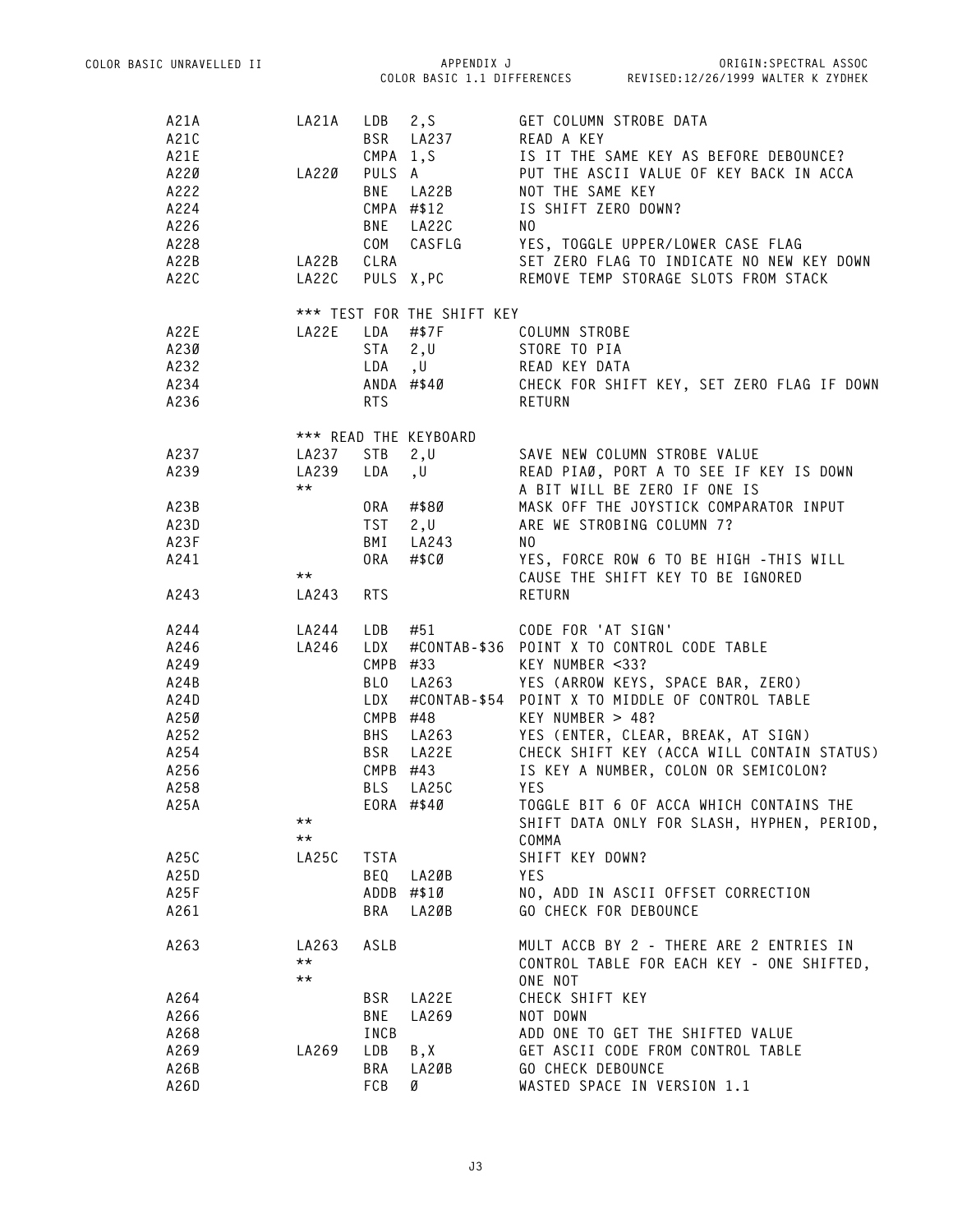**COLOR BASIC 1.1 DIFFERENCES REVISED:12/26/1999 WALTER K ZYDHEK ORIGIN:SPECTRAL ASSOC**

| *** LISTING 6                 |            |             |                                         |                                            |
|-------------------------------|------------|-------------|-----------------------------------------|--------------------------------------------|
| A2C3                          |            | <b>BSR</b>  | LA2FB                                   | SET OUTPUT TO MARKING                      |
| A2C5                          |            | CLRB        |                                         | $^\star$                                   |
| A <sub>2</sub> C <sub>6</sub> |            | <b>BSR</b>  | LA2FD                                   | * TRANSMIT ONE START BIT                   |
| A <sub>2</sub> C <sub>8</sub> |            | LDB         | #8                                      | SEND 8 BITS                                |
| A2CA                          | LA2CA      | PSHS B      |                                         | SAVE BIT COUNTER                           |
| A2CC                          |            | CLRB        |                                         | CLEAR DA IMAGE 1 ZEROS TO DA WHEN SENDING  |
|                               | $\star$    |             |                                         | RS-232 DATA                                |
| A2CD                          |            | LSRA        |                                         | ROTATE NEXT BIT OF OUTPUT CHARACTER TO     |
|                               | $^\star$   |             |                                         | CARRY FLAG                                 |
| A2CE                          |            | <b>ROLB</b> |                                         | * ROTATE CARRY FLAG INTO BIT ONE           |
| A <sub>2</sub> CF             |            | ASLB        |                                         | * AND ALL OTHER BITS SET TO ZERO           |
| A2DØ                          |            | <b>BSR</b>  |                                         | TRANSMIT DATA BYTE                         |
|                               |            |             | LA2FD                                   |                                            |
| A2D2                          |            | PULS B      |                                         | GET BIT COUNTER                            |
| A2D4                          |            | DECB        |                                         | SENT ALL 8 BITS?                           |
| A2D5                          |            | <b>BNE</b>  | LA2CA                                   | NO.                                        |
| A2D7                          |            | BSR         | LA2FB                                   | SEND STOP BIT (ACCB=Ø)                     |
| A2D9                          |            |             | PULS CC,A                               | RESTORE OUTPUT CHARACTER & INTERRUPT STATS |
| A2DB                          |            |             | CMPA #CR                                | IS IT A CARRIAGE RETURN?                   |
| A2DD                          |            | BEQ         | LA2E7                                   | <b>YES</b>                                 |
| A2DF                          |            | INC         | LPTPOS                                  | INCREMENT CHARACTER COUNTER                |
| A2E1                          |            | LDB         | LPTPOS                                  | CHECK FOR END OF LINE PRINTER LINE         |
| A2E3                          |            |             | CMPB LPTWID                             | AT END OF LINE PRINTER LINE?               |
| A2E5                          |            | <b>BLO</b>  | LA2ED                                   | NO.                                        |
| A2E7                          | LA2E7      | CLR         | LPTPOS                                  | RESET CHARACTER COUNTER                    |
| A2E9                          |            | BSR         | LA305                                   | $\star$                                    |
| A2EB                          |            | <b>BSR</b>  | LA305                                   | * DELAY FOR CARRIAGE RETURN                |
| A2ED                          | LA2ED      | LDB         | $PIA1+2$                                | WAIT FOR HANDSHAKE                         |
| A2FØ                          |            | LSRB        |                                         | CHECK FOR RS232 STATUS                     |
| A2F1                          |            | <b>BCS</b>  | LA2ED                                   | NOT YET READY                              |
| A2F3                          |            |             | PULS B, X, PC                           | RESTORE REGISTERS                          |
| A2F5                          |            | FDB         | $\emptyset$ , $\emptyset$ , $\emptyset$ | WASTED SPACE IN VERSION 1.1                |
|                               |            |             |                                         |                                            |
| *** LISTING 7                 |            |             |                                         |                                            |
| B3ED                          | INTCNV LDA |             | FPØEXP                                  | GET FPAØ EXPONENT                          |
| B3EF                          |            |             | CMPA #\$90                              | * COMPARE TO 32768 - LARGEST INTEGER       |
| B3F1                          |            | <b>BCS</b>  | LB3FB                                   | * EXPONENT AND BRANCH IF FPAØ < 32768      |
| B3F3                          |            | LDX         | #LB3DF                                  | POINT X TO FP VALUE OF -32768              |
| B3F6                          |            | JSR         | LBC96                                   | COMPARE -32768 TO FPAØ                     |
| B3F9                          |            |             | BNE LB44A                               | 'FC' ERROR IF NOT =                        |
| B3FB                          | LB3FB      | JSR         | LBCC8                                   | CONVERT FPAØ TO A TWO BYTE INTEGER         |
| B3FE                          |            | LDD         | $FPAØ+2$                                | GET THE INTEGER                            |
| B400                          |            | <b>RTS</b>  |                                         |                                            |
|                               |            |             | * EVALUATE AN ARRAY VARIABLE            |                                            |
| B401                          | LB401      | LDB         | DIMFLG                                  | GET ARRAY FLAG                             |
| B403                          |            | LDA         | VALTYP                                  | GET VARIABLE TYPE                          |
| B405                          |            | PSHS A, B   |                                         | SAVE THEM ON THE STACK                     |
| B407                          |            | CLRB        |                                         | RESET DIMENSION COUNTER                    |
| B408                          | LB408      | LDX         | VARNAM                                  | GET VARIABLE NAME                          |
| B4ØA                          |            |             | PSHS B, X                               | SAVE VARIABLE NAME AND DIMENSION COUNTER   |
| B4ØC                          |            | BSR         | LB3E4                                   | EVALUATE EXPRESSION (DIMENSION LENGTH)     |
| B4ØE                          |            |             | PULS B,X,Y                              | PULL OFF VARIABLE NAME, DIMENSION COUNTER  |
|                               | $^\star$   |             |                                         |                                            |
|                               |            |             |                                         | ARRAY FLAG                                 |
| B41Ø                          |            | STX         | VARNAM                                  | SAVE VARIABLE NAME AND VARIABLE TYPE       |
| B412                          |            | LDU         | FPAØ+2                                  | GET DIMENSION LENGTH                       |
| B414                          |            | PSHS Y, U   |                                         | SAVE DIMENSION LENGTH, ARRAY FLAG,         |
|                               |            |             |                                         | VARIABLE TYPE                              |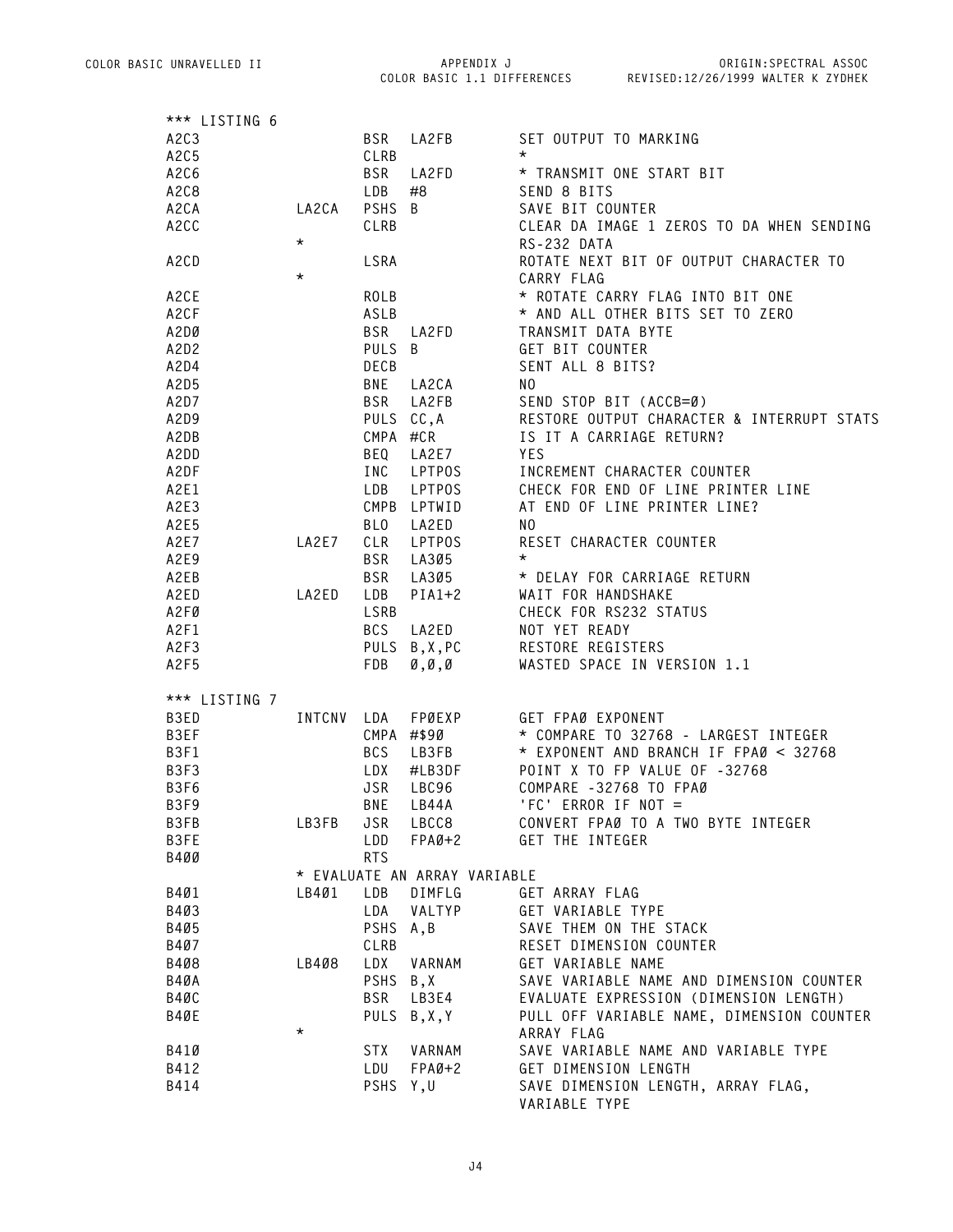| B416        | INCB                      | INCREASE DIMENSION COUNTER               |
|-------------|---------------------------|------------------------------------------|
| B417        | GETCCH<br>JSR             | GET CURRENT INPUT CHARACTER              |
| B419        | CMPA #',                  | CHECK FOR ANOTHER DIMENSION              |
| <b>B41B</b> | LB408<br>BEO              | BRANCH IF MORE                           |
| <b>B41D</b> | STB<br>TMPLOC             | SAVE DIMENSION COUNTER                   |
| <b>B41F</b> | LB267<br>JSR              | SYNTAX CHECK FOR A ")"                   |
| B422        | PULS A.B                  | * RESTORE VARIABLE TYPE AND ARRAY        |
| B424        | VALTYP<br>STA.            | * FLAG - LEAVE DIMENSION LENGTH ON STACK |
| B426        | ST <sub>R</sub><br>DIMFLG | $^\star$                                 |